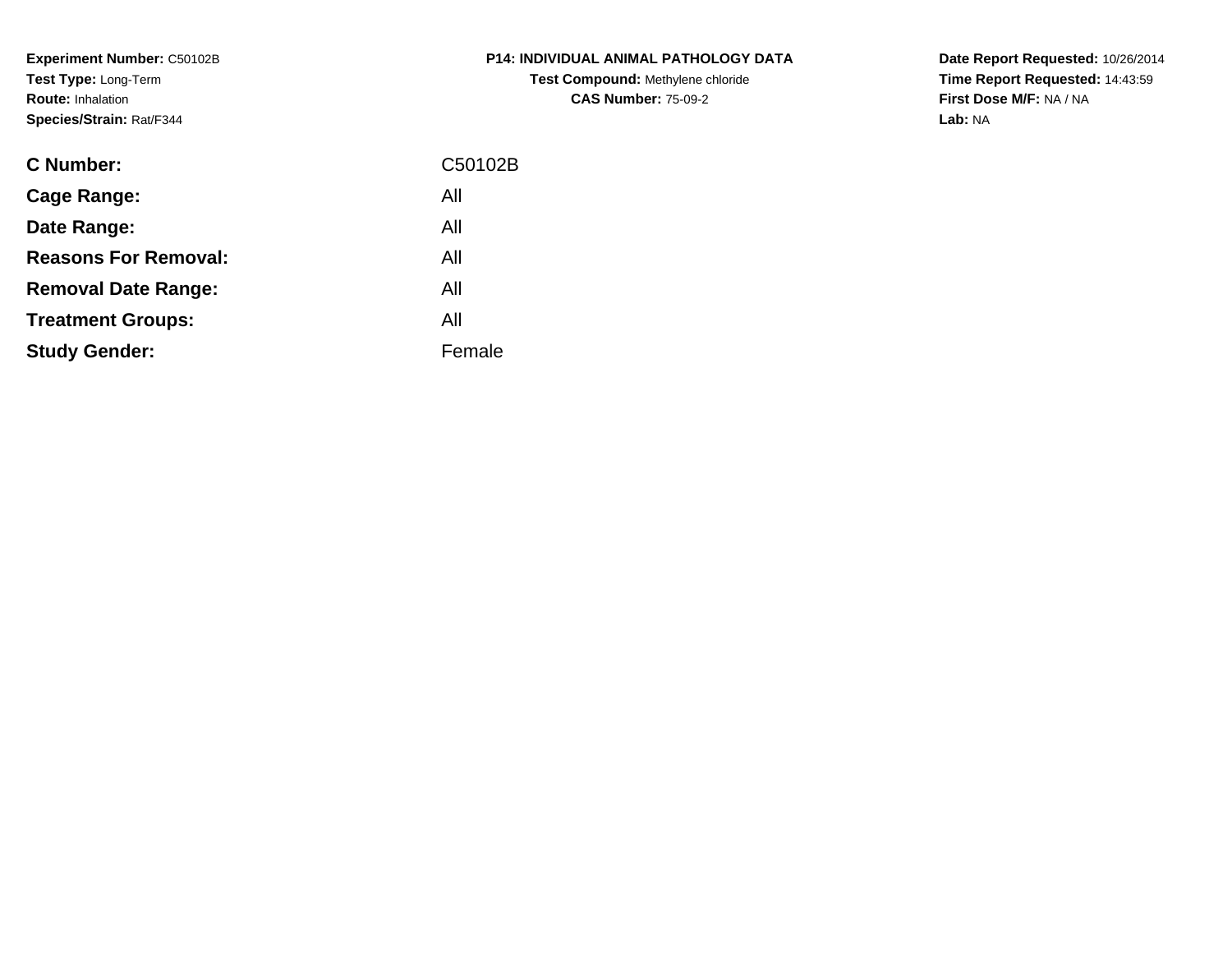**Test Type:** Long-Term

**Route:** Inhalation

**Species/Strain:** Rat/F344

### **P14: INDIVIDUAL ANIMAL PATHOLOGY DATA**

# **Test Compound:** Methylene chloride**CAS Number:** 75-09-2

| <b>ANIMAL ID: 1_001</b> | <b>TRT#: 1</b>            | <b>SEX: Female</b>              | DAY ON TEST: |  |
|-------------------------|---------------------------|---------------------------------|--------------|--|
|                         | DOSE: 40 PPM              | <b>DISP:</b> Moribund Sacrifice | HISTO:       |  |
| <b>OBSERVATIONS</b>     |                           |                                 |              |  |
| Adrenal gland           | Cortex Nos                | Cytoplasmic Vacuolization       |              |  |
| Kidney                  | Tubule                    | Degeneration, Nos               |              |  |
|                         |                           | Nephropathy                     |              |  |
| Liver                   | Hepatocytes               | Cytoplasmic Vacuolization       |              |  |
|                         |                           | Hemosiderosis                   |              |  |
|                         | <b>Bile Duct</b>          | Hyperplasia, Nos                |              |  |
|                         |                           | Neoplastic Nodule               |              |  |
| Nasal cavity            |                           | Inflammation, Chronic Focal     |              |  |
|                         |                           | Metaplasia, Squamous            |              |  |
| Pancreas                | Acinus                    | Atrophy, Focal                  |              |  |
| Pituitary gland         | <b>Anterior Pituitary</b> | Adenoma, Nos                    |              |  |
| Stomach                 | Omentum Nos               | Necrosis, Fat                   |              |  |
| Thyroid                 |                           | Hyperplasia, C Cell             |              |  |
| Unspecified             | Multiple Organs Nos       | Leukemia, Mononuclear Cell      |              |  |
| PRIMARY CAUSE OF DEATH  | $\blacksquare$            |                                 |              |  |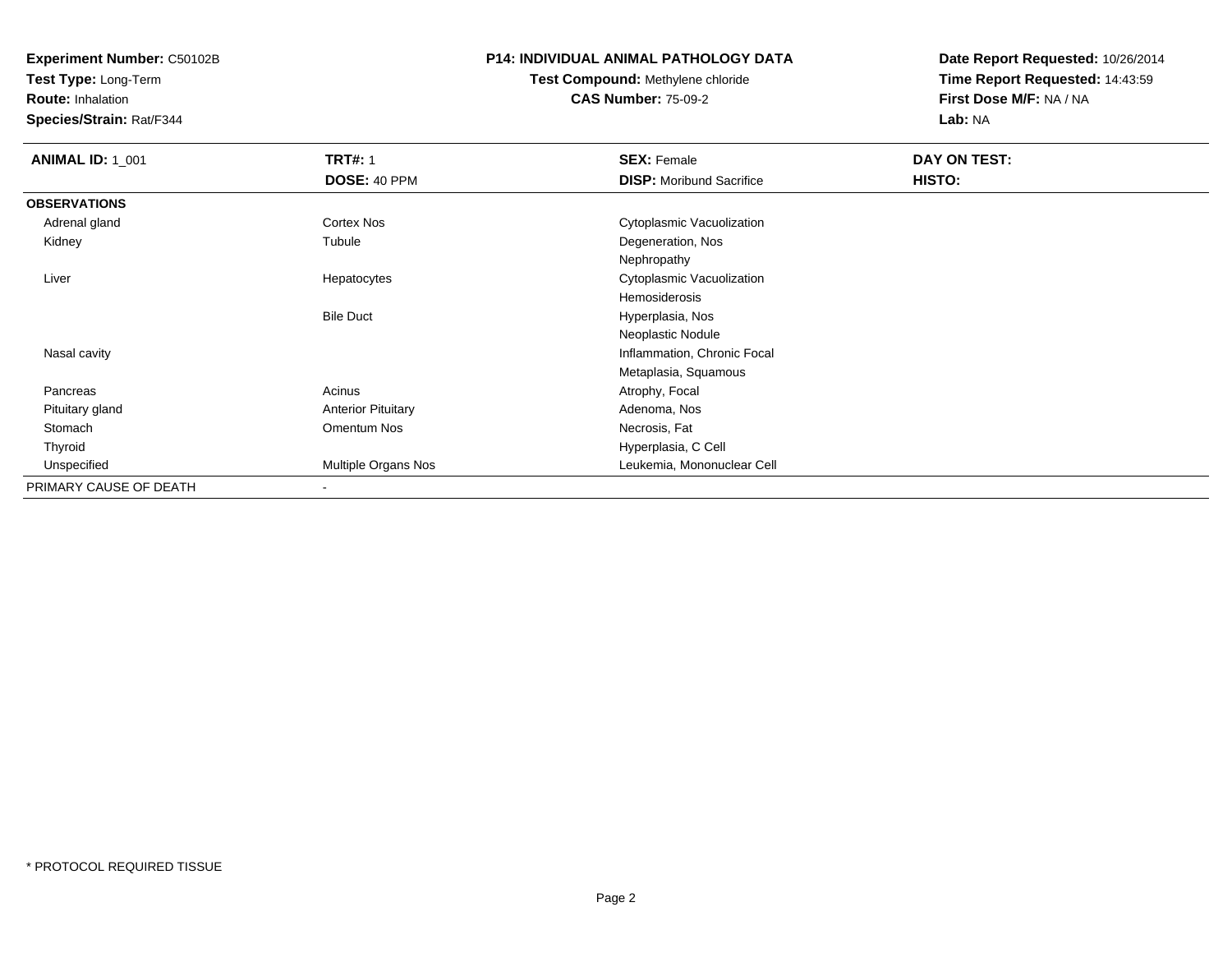**Test Type:** Long-Term

**Route:** Inhalation

**Species/Strain:** Rat/F344

#### **P14: INDIVIDUAL ANIMAL PATHOLOGY DATA**

# **Test Compound:** Methylene chloride**CAS Number:** 75-09-2

| <b>ANIMAL ID: 1_002</b> | <b>TRT#: 1</b>            | <b>SEX: Female</b>                | DAY ON TEST: |  |
|-------------------------|---------------------------|-----------------------------------|--------------|--|
|                         | DOSE: 40 PPM              | <b>DISP: Terminal Sacrifice</b>   | HISTO:       |  |
| <b>OBSERVATIONS</b>     |                           |                                   |              |  |
| Adrenal gland           | <b>Cortex Nos</b>         | Cytoplasmic Vacuolization         |              |  |
| Kidney                  | Tubule                    | Degeneration, Nos                 |              |  |
|                         |                           | Nephropathy                       |              |  |
| Larynx                  |                           | Inflammation, Chronic Focal       |              |  |
| Liver                   | Hepatocytes               | Cytoplasmic Change, Basophilic    |              |  |
|                         | Hepatocytes               | Cytoplasmic Vacuolization         |              |  |
|                         |                           | Hemosiderosis                     |              |  |
|                         | <b>Bile Duct</b>          | Hyperplasia, Nos                  |              |  |
|                         |                           | Inflammation, Granulomatous Focal |              |  |
| Lung                    |                           | Alveolar Macrophages              |              |  |
| Mammary gland           |                           | Fibroadenoma                      |              |  |
| Nasal cavity            |                           | Metaplasia, Squamous              |              |  |
| Pituitary gland         | <b>Anterior Pituitary</b> | Adenoma, Nos                      |              |  |
| PRIMARY CAUSE OF DEATH  |                           |                                   |              |  |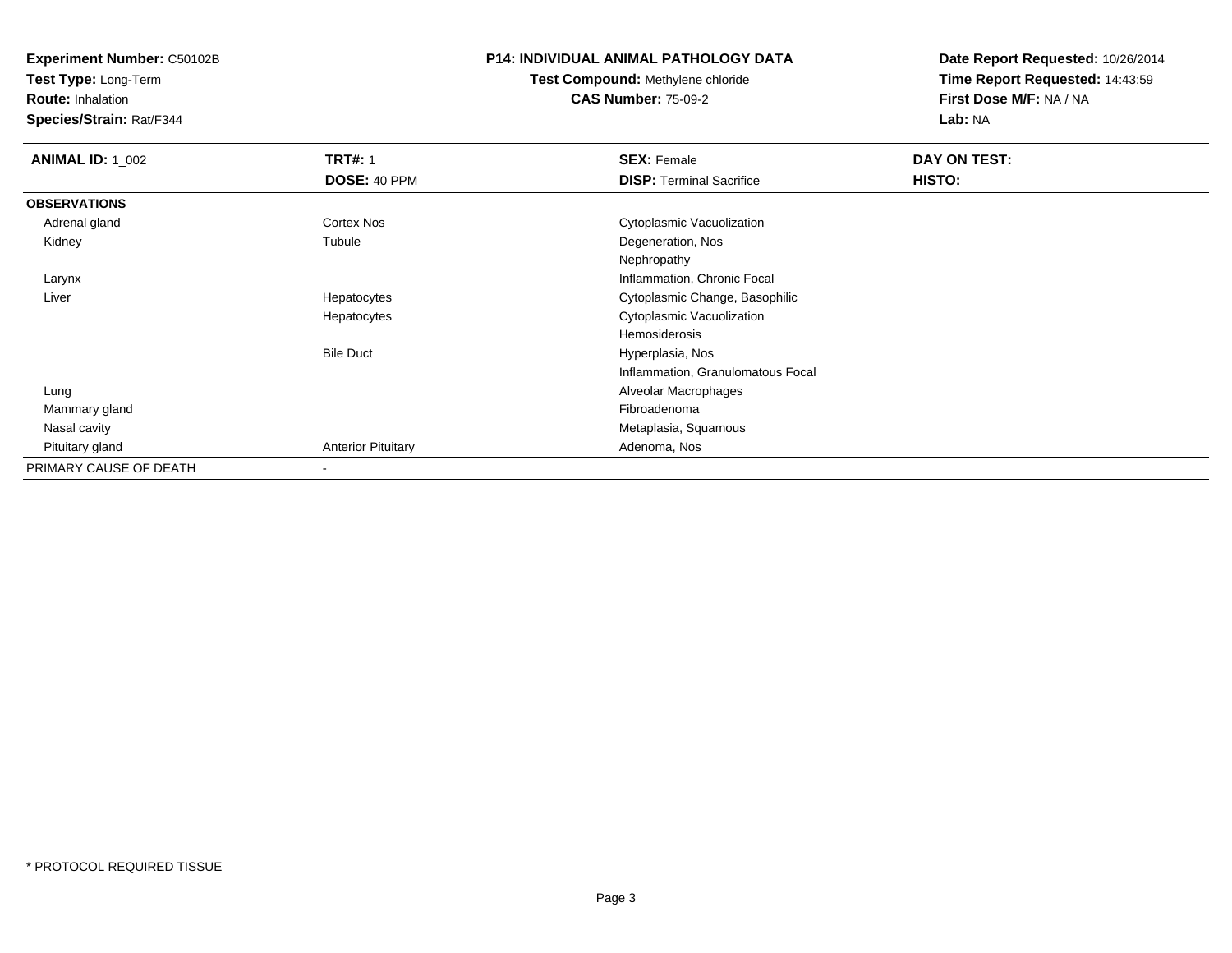**Test Type:** Long-Term

**Route:** Inhalation

**Species/Strain:** Rat/F344

#### **P14: INDIVIDUAL ANIMAL PATHOLOGY DATA**

# **Test Compound:** Methylene chloride**CAS Number:** 75-09-2

| <b>ANIMAL ID: 1_003</b> | <b>TRT#: 1</b>            | <b>SEX: Female</b>                | DAY ON TEST: |  |
|-------------------------|---------------------------|-----------------------------------|--------------|--|
|                         | DOSE: 40 PPM              | <b>DISP: Terminal Sacrifice</b>   | HISTO:       |  |
| <b>OBSERVATIONS</b>     |                           |                                   |              |  |
| Adrenal gland           | <b>Cortex Nos</b>         | Cytomegaly                        |              |  |
|                         | <b>Cortex Nos</b>         | Cytoplasmic Vacuolization         |              |  |
| Kidney                  | Tubule                    | Degeneration, Nos                 |              |  |
|                         |                           | Nephropathy                       |              |  |
| Liver                   | Hepatocytes               | Cytoplasmic Vacuolization         |              |  |
|                         |                           | Hemosiderosis                     |              |  |
|                         |                           | Inflammation, Granulomatous Focal |              |  |
| Lung                    |                           | Alveolar Macrophages              |              |  |
| Mammary gland           |                           | Fibroadenoma                      |              |  |
| Pancreas                | Acinus                    | Atrophy, Focal                    |              |  |
| Pituitary gland         | <b>Anterior Pituitary</b> | Adenoma, Nos                      |              |  |
| Thyroid                 |                           | C-Cell Carcinoma                  |              |  |
| Urinary bladder         | Submucosa                 | Edema, Nos                        |              |  |
| PRIMARY CAUSE OF DEATH  | $\overline{\phantom{a}}$  |                                   |              |  |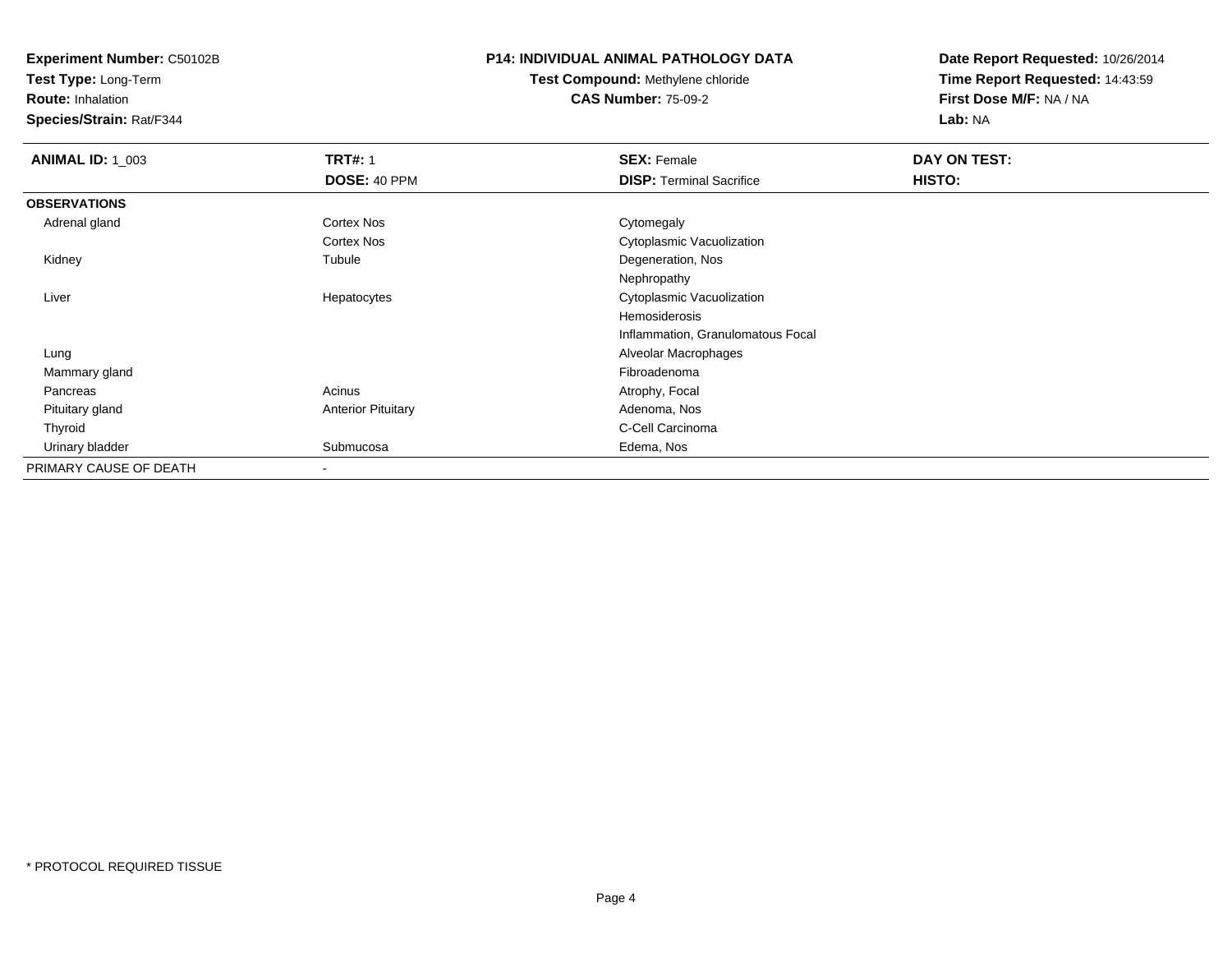**Experiment Number:** C50102B**Test Type:** Long-Term**Route:** Inhalation **Species/Strain:** Rat/F344**P14: INDIVIDUAL ANIMAL PATHOLOGY DATATest Compound:** Methylene chloride**CAS Number:** 75-09-2**Date Report Requested:** 10/26/2014**Time Report Requested:** 14:43:59**First Dose M/F:** NA / NA**Lab:** NA**ANIMAL ID: 1\_004 TRT#:** 1 **SEX:** Female **DAY ON TEST: DOSE:** 40 PPM**DISP:** Moribund Sacrifice **HISTO: OBSERVATIONS** Intestine Largee and the Colon Colon Colon Colon and the Parasitism Degeneration, Nos Kidneyy the contract of the contract of the contract of the contract of the contract of the contract of the contract of the contract of the contract of the contract of the contract of the contract of the contract of the contract Nephropathys **Subset Constructs** Cytoplasmic Vacuolization Liver HepatocytesHemosiderosis Hyperplasia, NosBile Duct Alveolar Macrophages Lung Pituitary glandAnterior Pituitary **Anterior Pituitary** Hyperplasia, Nos<br>
Multiple Organs Nos<br>
Leukemia, Monon UnspecifiedLeukemia, Mononuclear Cell PRIMARY CAUSE OF DEATH-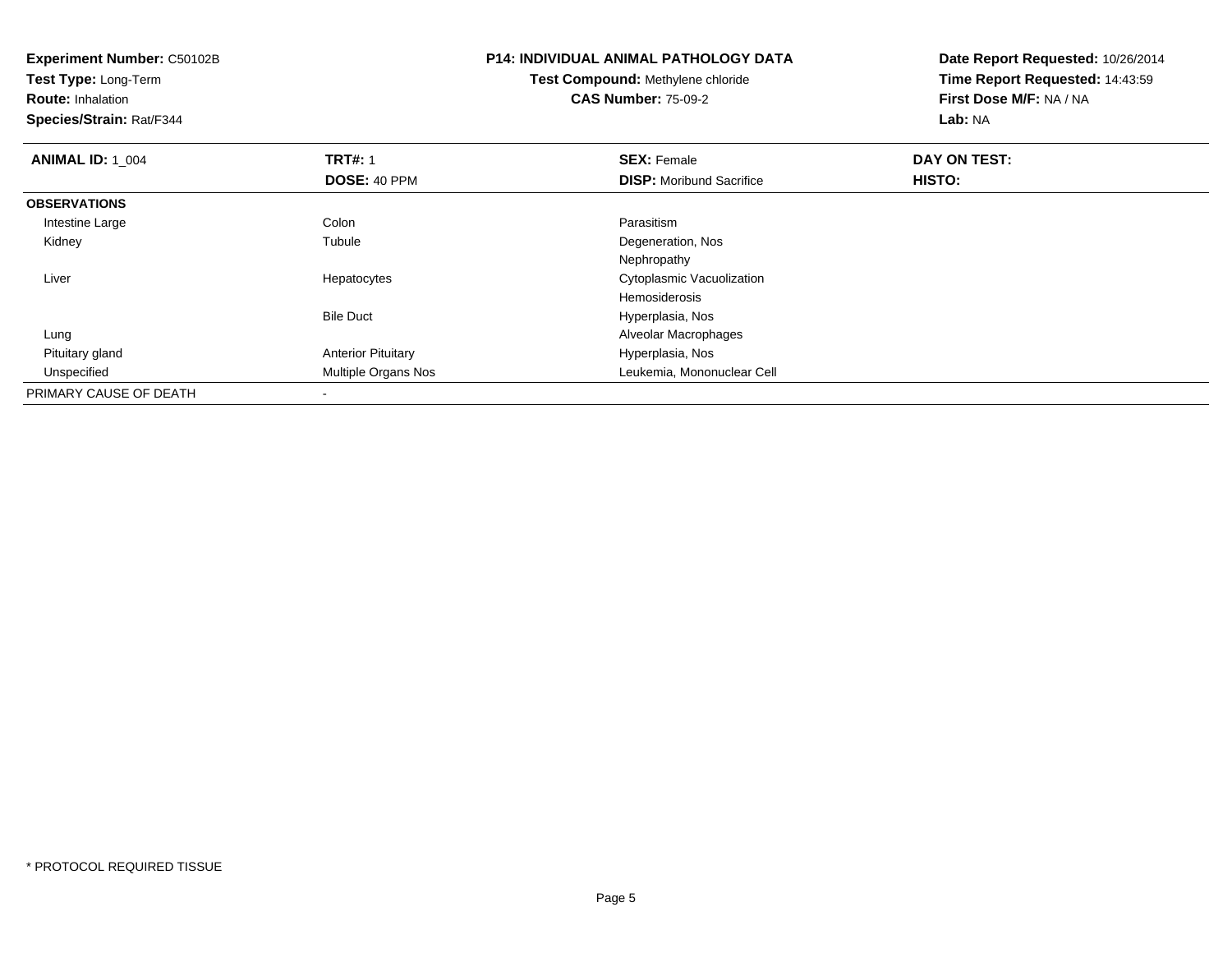**Test Type:** Long-Term

**Route:** Inhalation

**Species/Strain:** Rat/F344

#### **P14: INDIVIDUAL ANIMAL PATHOLOGY DATA**

# **Test Compound:** Methylene chloride**CAS Number:** 75-09-2

| <b>ANIMAL ID: 1 005</b> | <b>TRT#: 1</b>    | <b>SEX: Female</b>           | DAY ON TEST: |  |
|-------------------------|-------------------|------------------------------|--------------|--|
|                         | DOSE: 40 PPM      | <b>DISP: Natural Death</b>   | HISTO:       |  |
| <b>OBSERVATIONS</b>     |                   |                              |              |  |
| Adrenal gland           | <b>Cortex Nos</b> | Hemorrhage                   |              |  |
| Heart                   | Cardiac Valve     | Metaplasia, Cartilaginous    |              |  |
| Kidney                  |                   | Nephropathy                  |              |  |
| Larynx                  |                   | C-Cell Carcinoma, Invasive   |              |  |
| Liver                   | Hepatocytes       | Cytoplasmic Vacuolization    |              |  |
|                         |                   | Hemosiderosis                |              |  |
|                         | <b>Bile Duct</b>  | Hyperplasia, Nos             |              |  |
|                         | Hepatocytes       | Necrosis, Focal              |              |  |
| Lung                    |                   | Bronchopneumonia, Focal      |              |  |
|                         |                   | C-Cell Carcinoma, Metastatic |              |  |
| Thyroid                 |                   | C-Cell Carcinoma             |              |  |
| Trachea                 |                   | C-Cell Carcinoma, Invasive   |              |  |
| PRIMARY CAUSE OF DEATH  |                   |                              |              |  |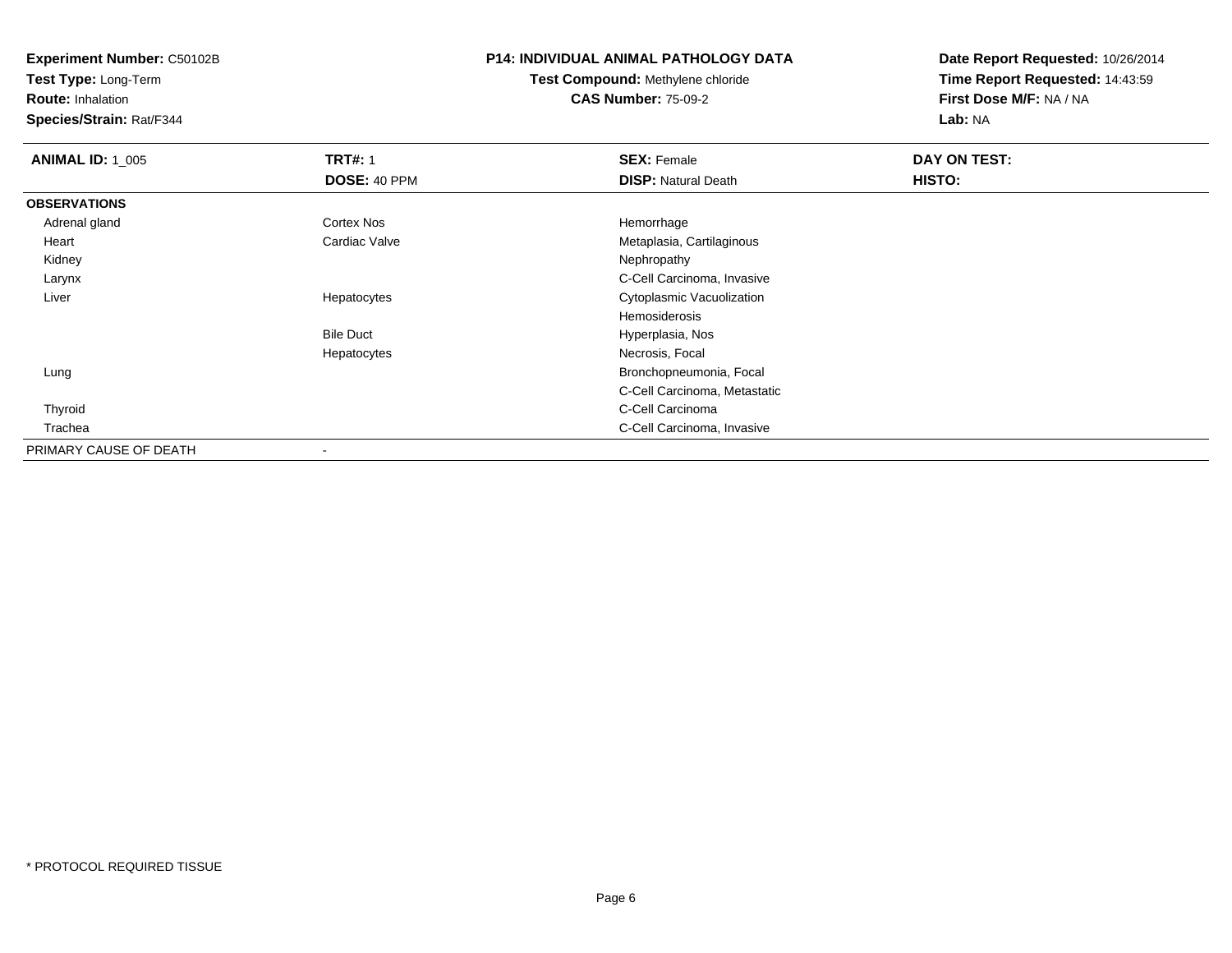**Experiment Number:** C50102B**Test Type:** Long-Term**Route:** Inhalation **Species/Strain:** Rat/F344**P14: INDIVIDUAL ANIMAL PATHOLOGY DATATest Compound:** Methylene chloride**CAS Number:** 75-09-2**Date Report Requested:** 10/26/2014**Time Report Requested:** 14:43:59**First Dose M/F:** NA / NA**Lab:** NA**ANIMAL ID: 1\_006 6 DAY ON TEST:** 1 **SEX:** Female **SEX: Female DAY ON TEST: DOSE:** 40 PPM**DISP:** Terminal Sacrifice **HISTO: OBSERVATIONS** EyeCrystalline Lens Cataract Colon Cataract Colon Cataract Colon Cataract Colon Cataract Colon Cataract Colon Cataract Colon Cataract Colon Cataract Colon Cataract Colon Cataract Colon Cataract Colon Cataract Colon Cataract C Intestine Largee and the Colon Colon Colon Colon and the Parasitism Nephropathy Kidneyy the control of the control of the control of the control of the control of the control of the control of the control of the control of the control of the control of the control of the control of the control of the contro Liver Hepatocytes Cytoplasmic Change, Basophilic Hepatocytes Cytoplasmic VacuolizationHemosiderosis Inflammation, Granulomatous Focal Mammary glandd and the control of the control of the control of the control of the control of the control of the control of the control of the control of the control of the control of the control of the control of the control of the co Pituitary glandAnterior Pituitary **Anterior Pituitary Hyperplasia, Nos**  Uterus Endometrial Stromal PolypPRIMARY CAUSE OF DEATH-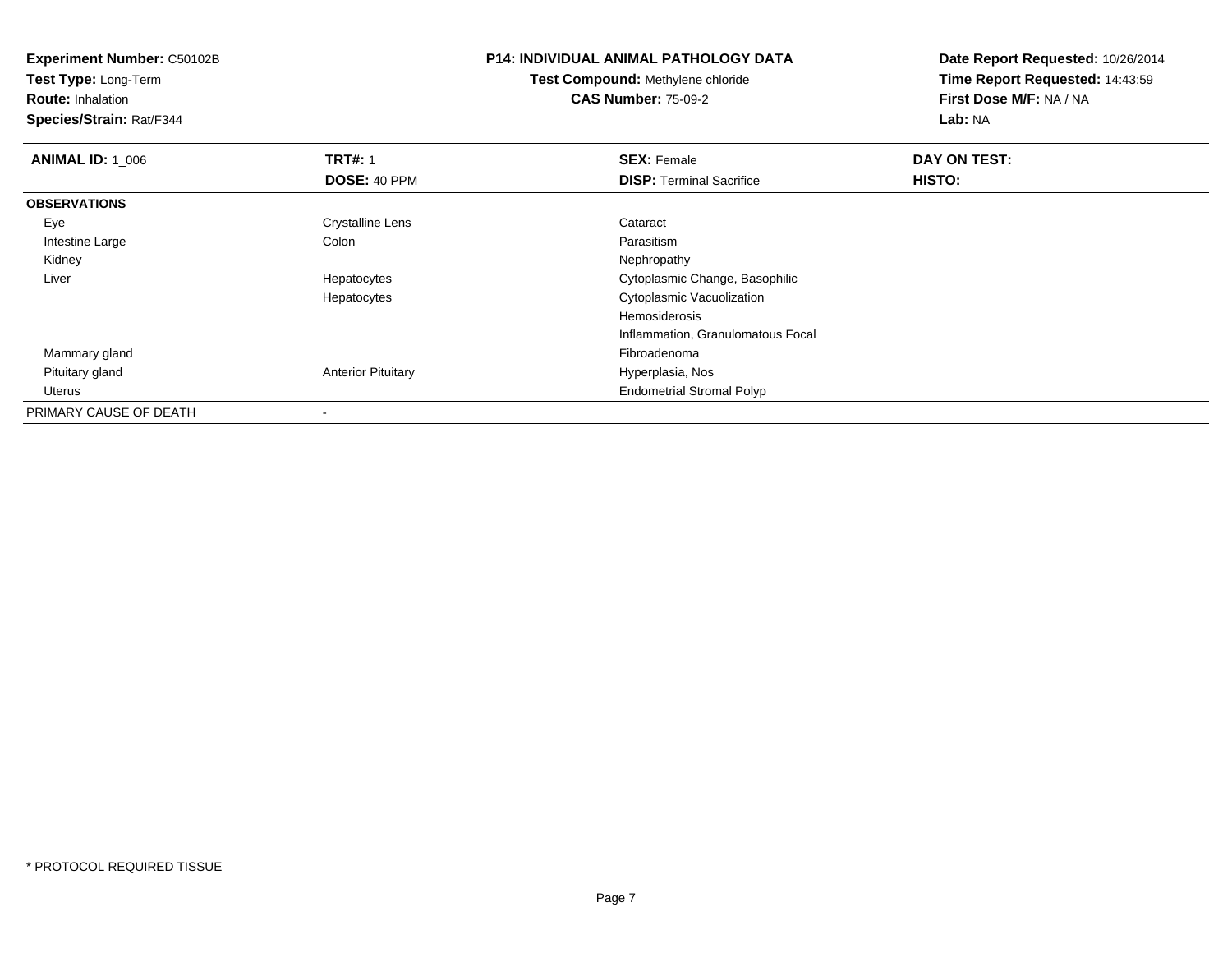**Test Type:** Long-Term

**Route:** Inhalation

**Species/Strain:** Rat/F344

### **P14: INDIVIDUAL ANIMAL PATHOLOGY DATA**

**Test Compound:** Methylene chloride**CAS Number:** 75-09-2

| <b>ANIMAL ID: 1_007</b> | <b>TRT#: 1</b>            | <b>SEX: Female</b>              | DAY ON TEST: |  |
|-------------------------|---------------------------|---------------------------------|--------------|--|
|                         | DOSE: 40 PPM              | <b>DISP: Terminal Sacrifice</b> | HISTO:       |  |
| <b>OBSERVATIONS</b>     |                           |                                 |              |  |
| Eye                     |                           | Atrophy, Nos                    |              |  |
|                         | <b>Crystalline Lens</b>   | Cataract                        |              |  |
| Kidney                  | Tubule                    | Degeneration, Nos               |              |  |
|                         |                           | Nephropathy                     |              |  |
| Liver                   | Hepatocytes               | Cytoplasmic Vacuolization       |              |  |
|                         |                           | Hemosiderosis                   |              |  |
|                         | <b>Bile Duct</b>          | Hyperplasia, Nos                |              |  |
| Lung                    | Alveoli                   | Fibrosis, Focal                 |              |  |
| Mammary gland           |                           | Fibroadenoma                    |              |  |
| Pituitary gland         | <b>Anterior Pituitary</b> | Adenoma, Nos                    |              |  |
| Thyroid                 |                           | Hyperplasia, C Cell             |              |  |
| PRIMARY CAUSE OF DEATH  | $\overline{\phantom{0}}$  |                                 |              |  |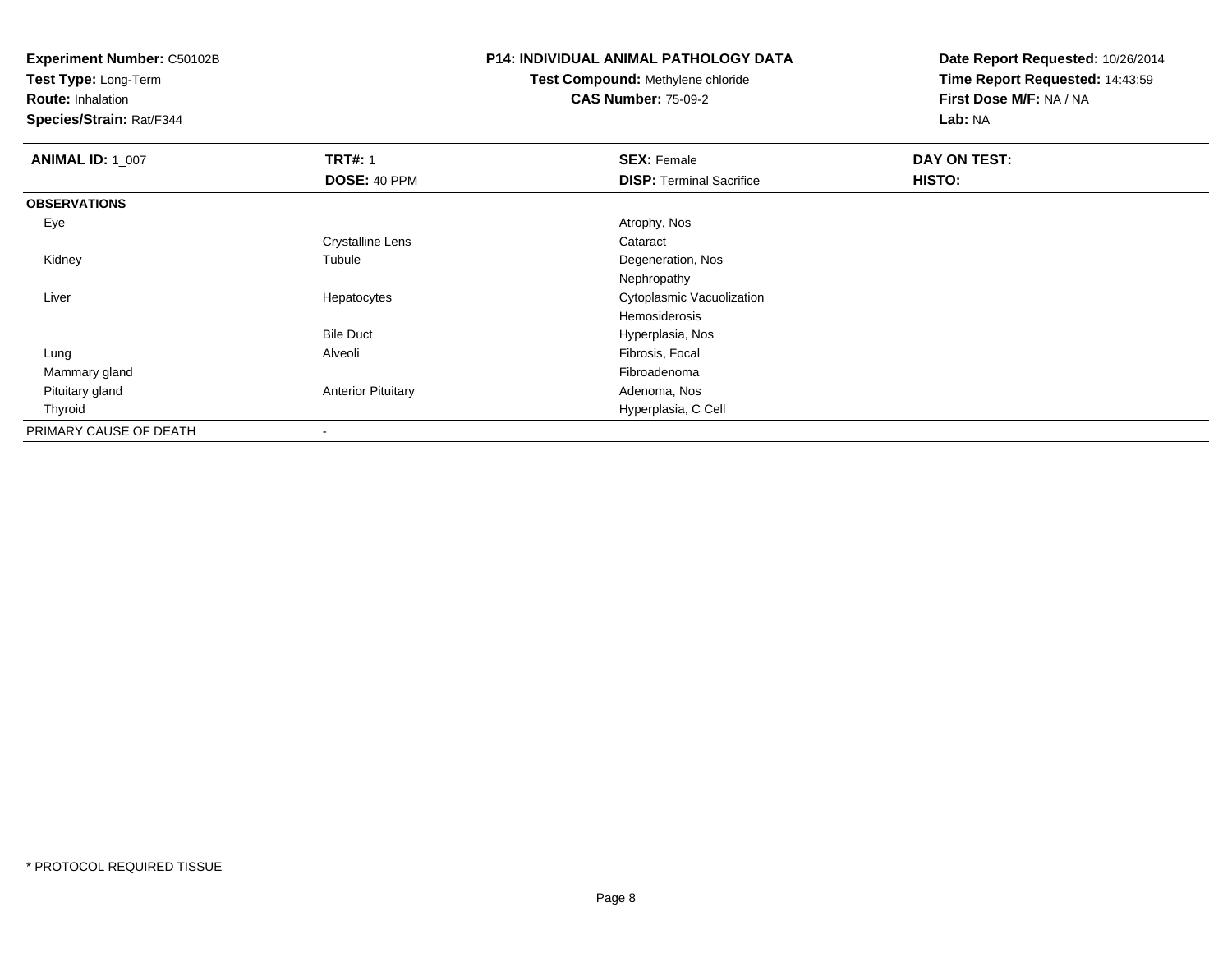| <b>Experiment Number: C50102B</b><br>Test Type: Long-Term<br><b>Route: Inhalation</b><br>Species/Strain: Rat/F344 |                           | <b>P14: INDIVIDUAL ANIMAL PATHOLOGY DATA</b><br>Test Compound: Methylene chloride<br><b>CAS Number: 75-09-2</b> | Date Report Requested: 10/26/2014<br>Time Report Requested: 14:43:59<br>First Dose M/F: NA / NA<br>Lab: NA |
|-------------------------------------------------------------------------------------------------------------------|---------------------------|-----------------------------------------------------------------------------------------------------------------|------------------------------------------------------------------------------------------------------------|
| <b>ANIMAL ID: 1 008</b>                                                                                           | <b>TRT#: 1</b>            | <b>SEX: Female</b>                                                                                              | DAY ON TEST:                                                                                               |
|                                                                                                                   | <b>DOSE: 40 PPM</b>       | <b>DISP:</b> Natural Death                                                                                      | HISTO:                                                                                                     |
| <b>OBSERVATIONS</b>                                                                                               |                           |                                                                                                                 |                                                                                                            |
| Kidney                                                                                                            |                           | Nephropathy                                                                                                     |                                                                                                            |
| Liver                                                                                                             | Hepatocytes               | Cytoplasmic Vacuolization                                                                                       |                                                                                                            |
|                                                                                                                   |                           | <b>Hemosiderosis</b>                                                                                            |                                                                                                            |
|                                                                                                                   |                           | Inflammation, Chronic Diffuse                                                                                   |                                                                                                            |
| Pituitary gland                                                                                                   | <b>Anterior Pituitary</b> | Adenoma, Nos                                                                                                    |                                                                                                            |
| PRIMARY CAUSE OF DEATH                                                                                            |                           |                                                                                                                 |                                                                                                            |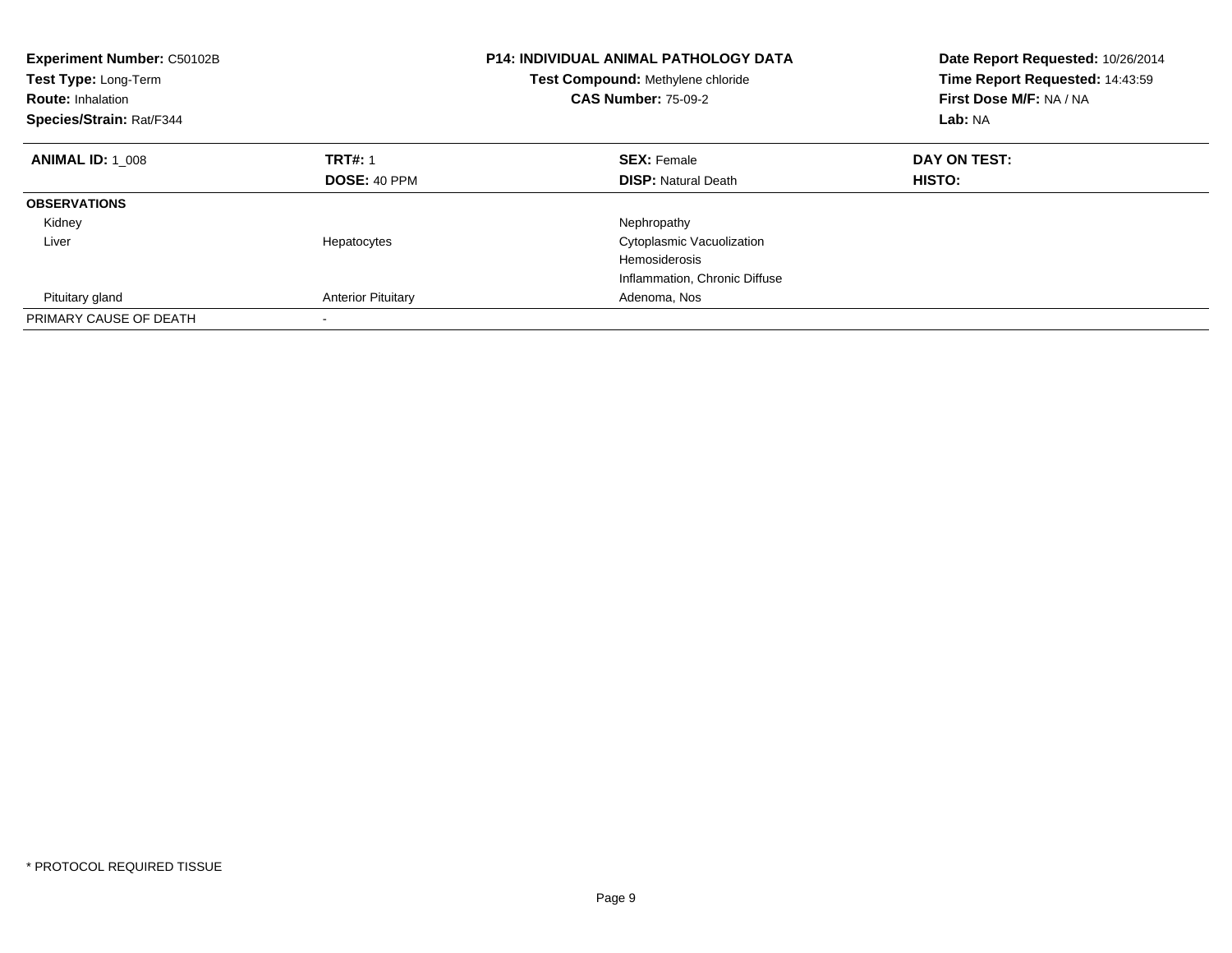**Test Type:** Long-Term

**Route:** Inhalation

**Species/Strain:** Rat/F344

#### **P14: INDIVIDUAL ANIMAL PATHOLOGY DATA**

**Test Compound:** Methylene chloride**CAS Number:** 75-09-2

| <b>ANIMAL ID: 1 009</b> | <b>TRT#: 1</b>            | <b>SEX: Female</b>              | DAY ON TEST: |  |
|-------------------------|---------------------------|---------------------------------|--------------|--|
|                         | DOSE: 40 PPM              | <b>DISP:</b> Moribund Sacrifice | HISTO:       |  |
| <b>OBSERVATIONS</b>     |                           |                                 |              |  |
| Adrenal gland           | <b>Cortex Nos</b>         | Cytoplasmic Vacuolization       |              |  |
|                         | <b>Cortex Nos</b>         | Hemorrhage                      |              |  |
| Clitoral gland          |                           | Cystadenoma, Nos                |              |  |
|                         |                           | Metaplasia, Squamous            |              |  |
| Heart                   | Myocardium Nos            | Fibrosis, Diffuse               |              |  |
| Kidney                  |                           | Nephropathy                     |              |  |
| Liver                   | Hepatocytes               | Cytoplasmic Change, Basophilic  |              |  |
|                         | Hepatocytes               | Cytoplasmic Vacuolization       |              |  |
|                         |                           | Hemosiderosis                   |              |  |
|                         |                           | Inflammation, Granulomatous     |              |  |
| Nasal cavity            |                           | Metaplasia, Squamous            |              |  |
| Pituitary gland         | <b>Anterior Pituitary</b> | Adenoma, Nos                    |              |  |
| Unspecified             | Multiple Organs Nos       | Inflammation, Suppurative       |              |  |
|                         | Multiple Organs Nos       | Leukemia, Mononuclear Cell      |              |  |
| PRIMARY CAUSE OF DEATH  | $\,$                      |                                 |              |  |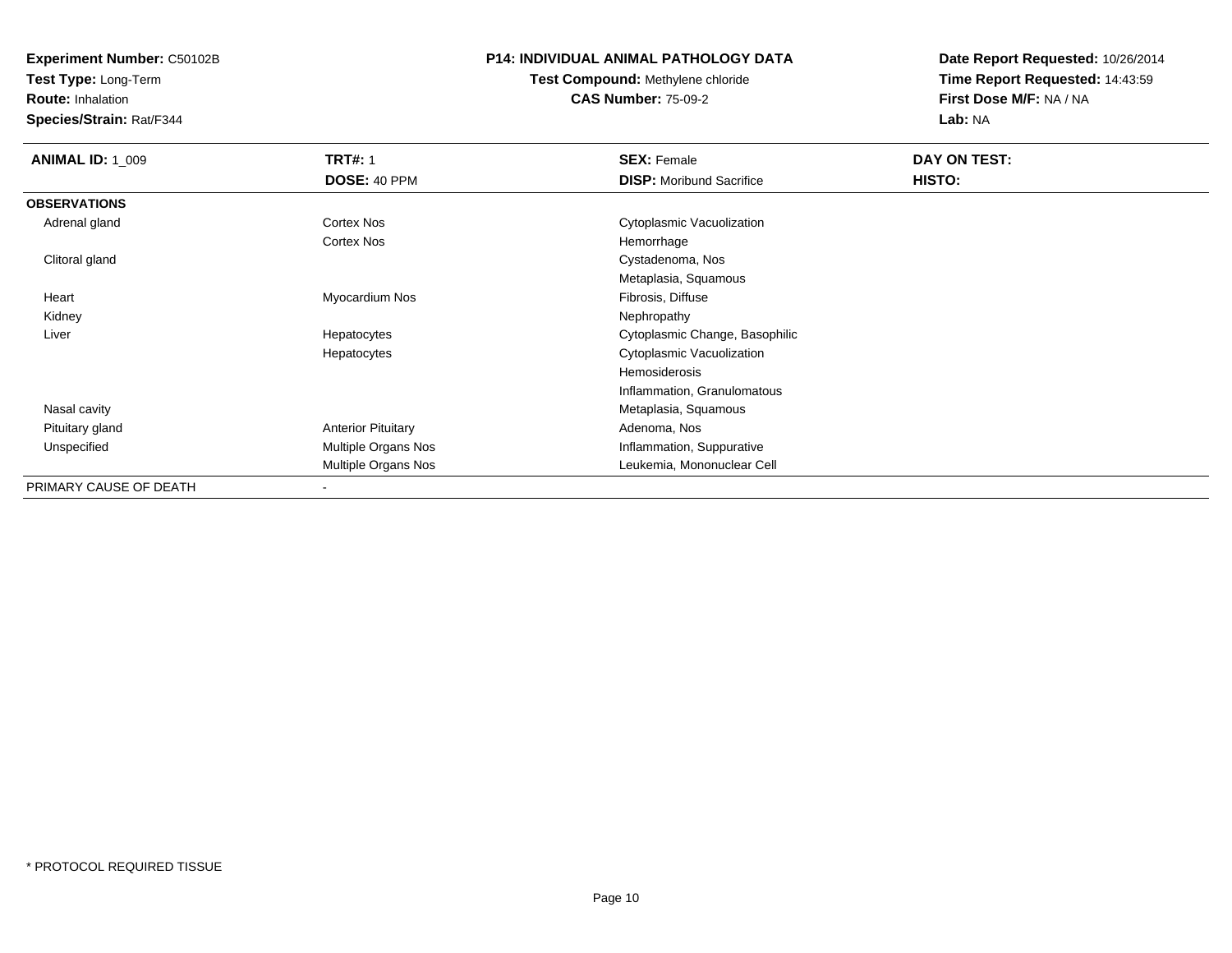| <b>Experiment Number: C50102B</b><br>Test Type: Long-Term<br><b>Route: Inhalation</b><br>Species/Strain: Rat/F344 |                     | P14: INDIVIDUAL ANIMAL PATHOLOGY DATA<br><b>Test Compound: Methylene chloride</b><br><b>CAS Number: 75-09-2</b> | Date Report Requested: 10/26/2014<br>Time Report Requested: 14:43:59<br>First Dose M/F: NA / NA<br>Lab: NA |
|-------------------------------------------------------------------------------------------------------------------|---------------------|-----------------------------------------------------------------------------------------------------------------|------------------------------------------------------------------------------------------------------------|
| <b>ANIMAL ID: 1 010</b>                                                                                           | <b>TRT#: 1</b>      | <b>SEX: Female</b>                                                                                              | DAY ON TEST:                                                                                               |
|                                                                                                                   | DOSE: 40 PPM        | <b>DISP:</b> Moribund Sacrifice                                                                                 | HISTO:                                                                                                     |
| <b>OBSERVATIONS</b>                                                                                               |                     |                                                                                                                 |                                                                                                            |
| Adrenal gland                                                                                                     | Cortex Nos          | Cytoplasmic Vacuolization                                                                                       |                                                                                                            |
| Kidney                                                                                                            |                     | Nephropathy                                                                                                     |                                                                                                            |
| Liver                                                                                                             | Hepatocytes         | Cytoplasmic Change, Basophilic                                                                                  |                                                                                                            |
|                                                                                                                   | Hepatocytes         | Cytoplasmic Vacuolization                                                                                       |                                                                                                            |
|                                                                                                                   |                     | Hemosiderosis                                                                                                   |                                                                                                            |
|                                                                                                                   | <b>Bile Duct</b>    | Hyperplasia, Nos                                                                                                |                                                                                                            |
| Thyroid                                                                                                           |                     | Hyperplasia, C Cell                                                                                             |                                                                                                            |
| Unspecified                                                                                                       | Multiple Organs Nos | Leukemia, Mononuclear Cell                                                                                      |                                                                                                            |
| Uterus                                                                                                            |                     | <b>Endometrial Stromal Sarcoma</b>                                                                              |                                                                                                            |
| PRIMARY CAUSE OF DEATH                                                                                            |                     |                                                                                                                 |                                                                                                            |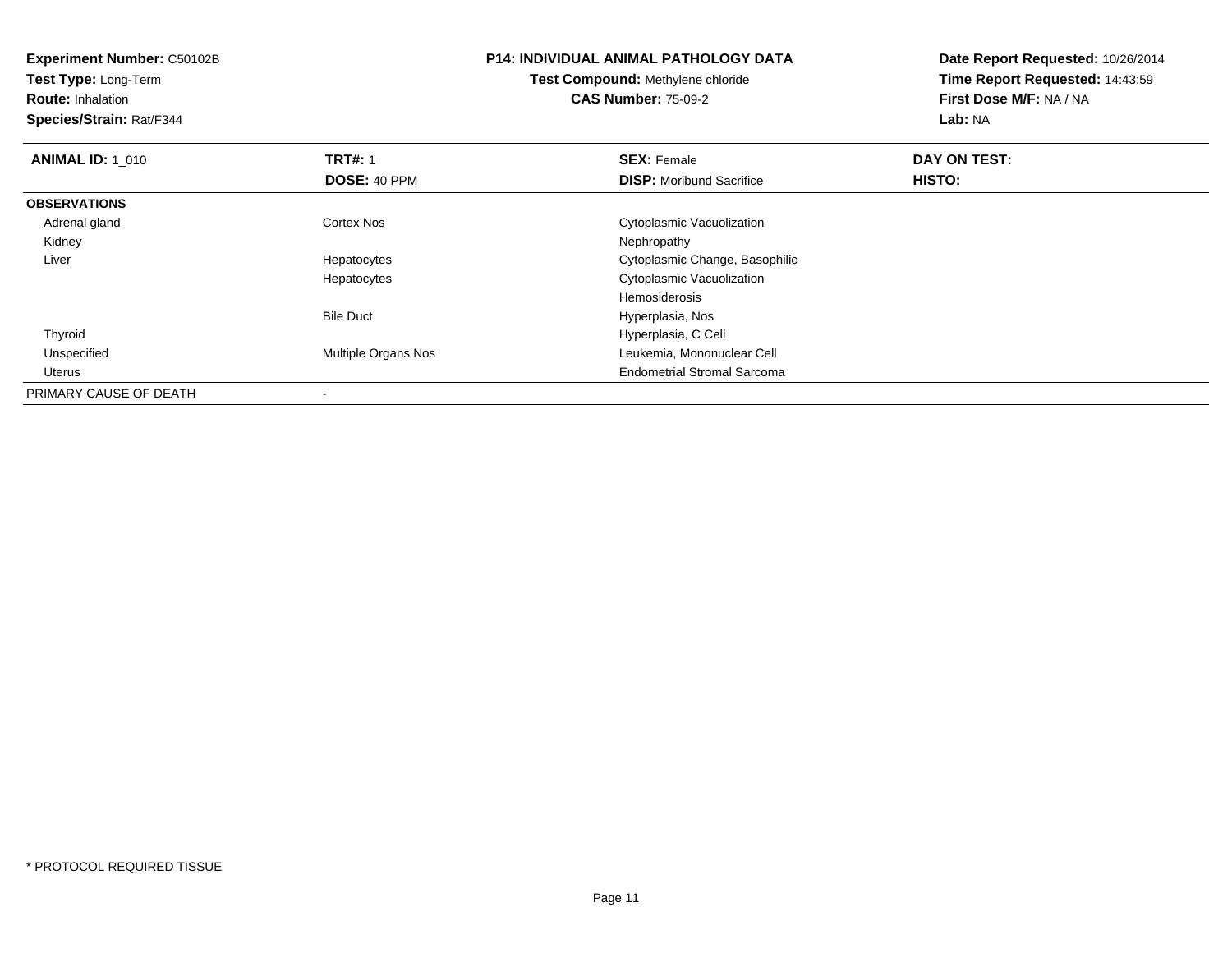| <b>Experiment Number: C50102B</b><br>Test Type: Long-Term<br><b>Route: Inhalation</b><br>Species/Strain: Rat/F344 |                | <b>P14: INDIVIDUAL ANIMAL PATHOLOGY DATA</b><br>Test Compound: Methylene chloride<br><b>CAS Number: 75-09-2</b> | Date Report Requested: 10/26/2014<br>Time Report Requested: 14:43:59<br>First Dose M/F: NA / NA<br>Lab: NA |
|-------------------------------------------------------------------------------------------------------------------|----------------|-----------------------------------------------------------------------------------------------------------------|------------------------------------------------------------------------------------------------------------|
| <b>ANIMAL ID: 1_011</b>                                                                                           | <b>TRT#:</b> 1 | <b>SEX: Female</b>                                                                                              | DAY ON TEST:                                                                                               |
|                                                                                                                   | DOSE: 40 PPM   | <b>DISP:</b> Terminal Sacrifice                                                                                 | HISTO:                                                                                                     |
| <b>OBSERVATIONS</b>                                                                                               |                |                                                                                                                 |                                                                                                            |
| Kidney                                                                                                            | Tubule         | Degeneration, Nos                                                                                               |                                                                                                            |
|                                                                                                                   |                | Nephropathy                                                                                                     |                                                                                                            |
| Liver                                                                                                             | Hepatocytes    | Cytoplasmic Change, Basophilic                                                                                  |                                                                                                            |
|                                                                                                                   | Hepatocytes    | Cytoplasmic Vacuolization                                                                                       |                                                                                                            |
|                                                                                                                   |                | Hemosiderosis                                                                                                   |                                                                                                            |
|                                                                                                                   |                | Inflammation, Granulomatous Focal                                                                               |                                                                                                            |
| Unspecified                                                                                                       |                | Lipoma                                                                                                          |                                                                                                            |
| PRIMARY CAUSE OF DEATH                                                                                            |                |                                                                                                                 |                                                                                                            |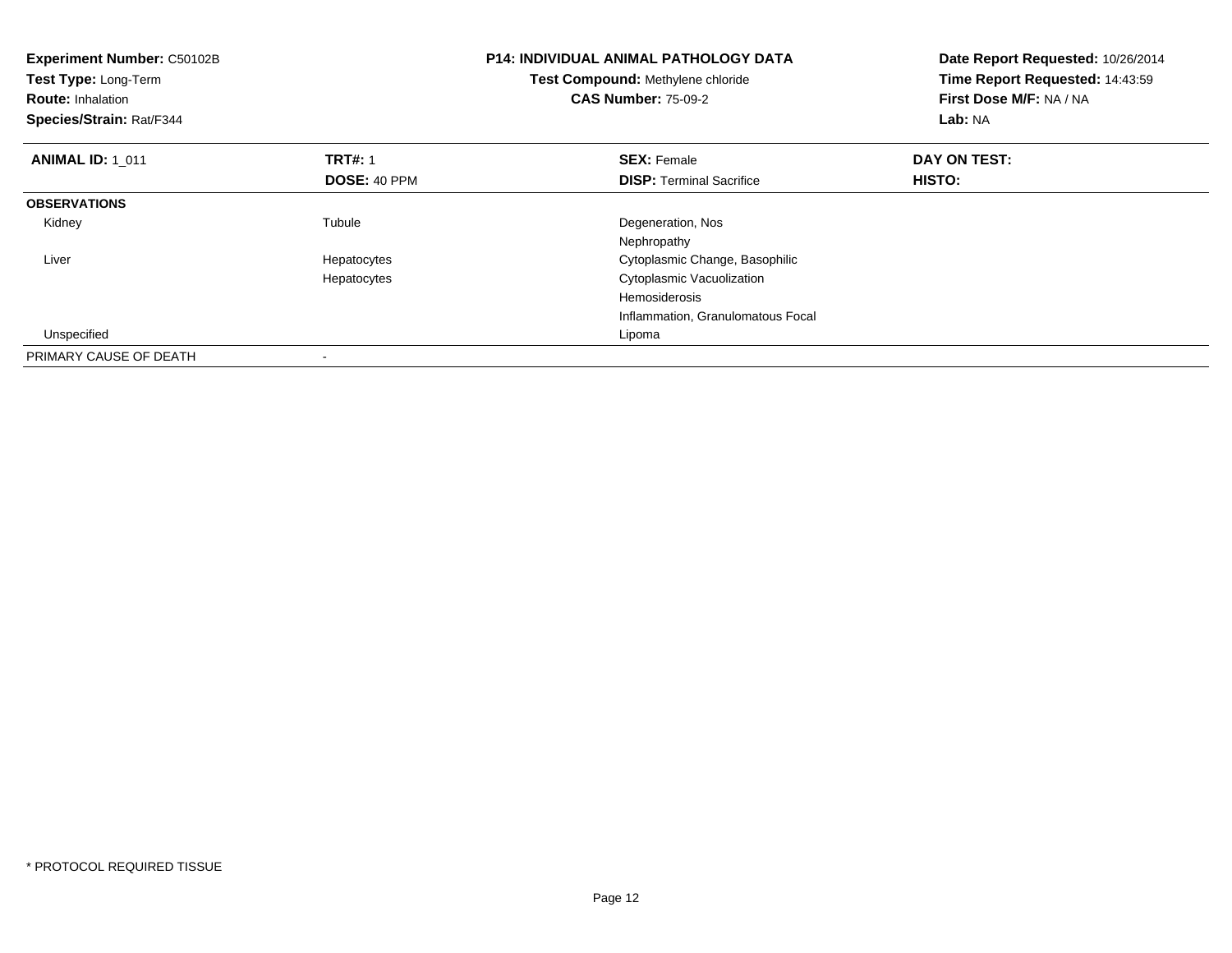**Test Type:** Long-Term

**Route:** Inhalation

**Species/Strain:** Rat/F344

### **P14: INDIVIDUAL ANIMAL PATHOLOGY DATA**

# **Test Compound:** Methylene chloride**CAS Number:** 75-09-2

| <b>ANIMAL ID: 1_012</b> | <b>TRT#: 1</b>            | <b>SEX: Female</b>                | DAY ON TEST: |  |
|-------------------------|---------------------------|-----------------------------------|--------------|--|
|                         | DOSE: 40 PPM              | <b>DISP:</b> Moribund Sacrifice   | HISTO:       |  |
| <b>OBSERVATIONS</b>     |                           |                                   |              |  |
| Kidney                  | Tubule                    | Degeneration, Nos                 |              |  |
|                         |                           | Nephropathy                       |              |  |
| Liver                   | Hepatocytes               | Cytoplasmic Vacuolization         |              |  |
|                         |                           | Hemosiderosis                     |              |  |
|                         |                           | Inflammation, Granulomatous Focal |              |  |
| Mammary gland           |                           | Fibroadenoma                      |              |  |
| Nasal cavity            |                           | Foreign Body, Nos                 |              |  |
|                         |                           | Metaplasia, Squamous              |              |  |
| Pituitary gland         | <b>Anterior Pituitary</b> | Adenoma, Nos                      |              |  |
| Stomach                 | Forestomach               | Acanthosis                        |              |  |
|                         | Forestomach               | Ulcer, Nos                        |              |  |
| Unspecified             | Multiple Organs Nos       | Inflammation, Suppurative         |              |  |
| PRIMARY CAUSE OF DEATH  | $\,$                      |                                   |              |  |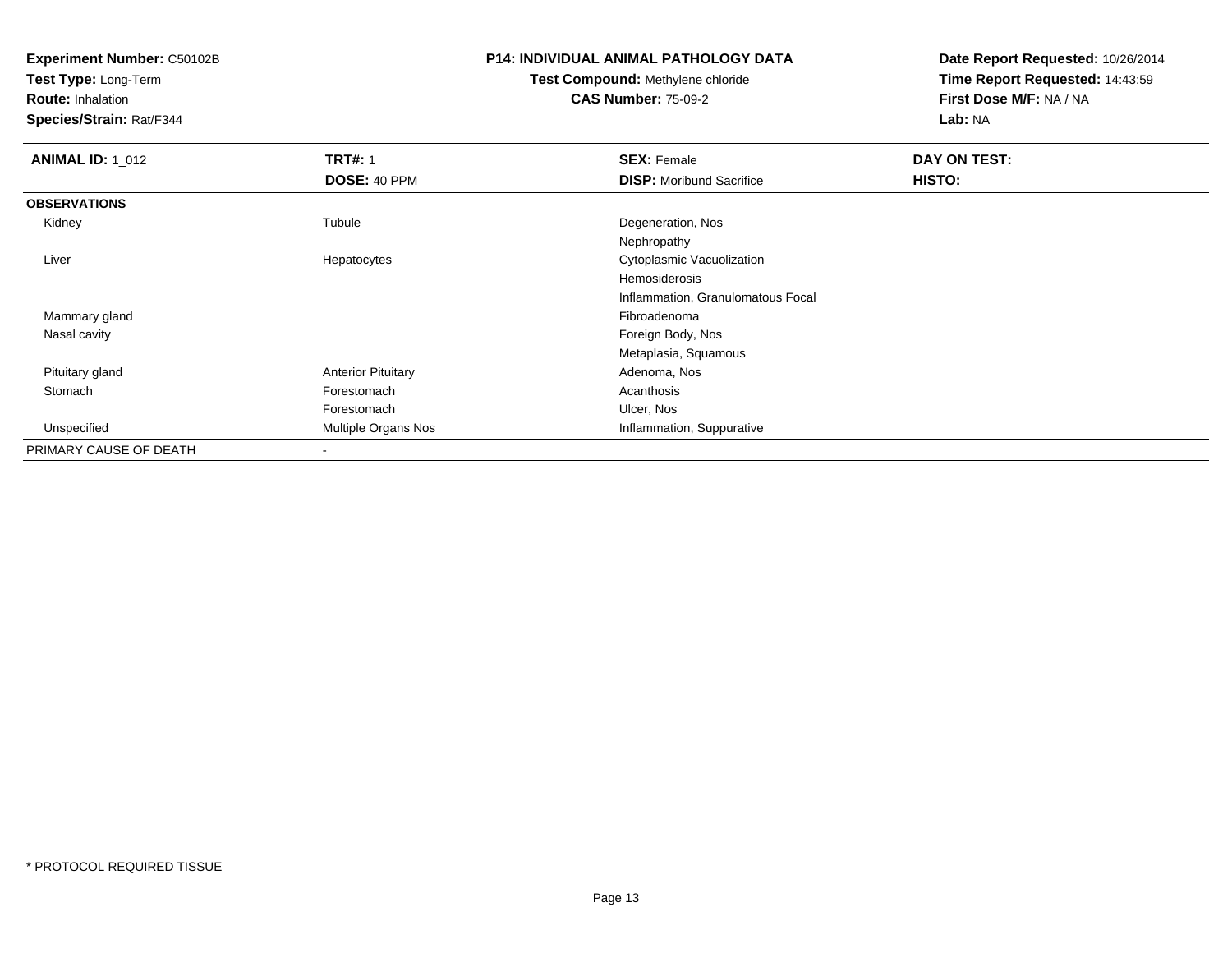| <b>Experiment Number: C50102B</b><br>Test Type: Long-Term<br><b>Route: Inhalation</b><br>Species/Strain: Rat/F344 |                     | <b>P14: INDIVIDUAL ANIMAL PATHOLOGY DATA</b><br><b>Test Compound: Methylene chloride</b><br><b>CAS Number: 75-09-2</b> | Date Report Requested: 10/26/2014<br>Time Report Requested: 14:43:59<br>First Dose M/F: NA / NA<br>Lab: NA |  |
|-------------------------------------------------------------------------------------------------------------------|---------------------|------------------------------------------------------------------------------------------------------------------------|------------------------------------------------------------------------------------------------------------|--|
| <b>ANIMAL ID: 1 013</b>                                                                                           | <b>TRT#: 1</b>      | <b>SEX: Female</b>                                                                                                     | DAY ON TEST:                                                                                               |  |
|                                                                                                                   | <b>DOSE: 40 PPM</b> | <b>DISP:</b> Moribund Sacrifice                                                                                        | <b>HISTO:</b>                                                                                              |  |
| <b>OBSERVATIONS</b>                                                                                               |                     |                                                                                                                        |                                                                                                            |  |
| Liver                                                                                                             |                     | <b>Hemosiderosis</b>                                                                                                   |                                                                                                            |  |
|                                                                                                                   | <b>Bile Duct</b>    | Hyperplasia, Nos                                                                                                       |                                                                                                            |  |
|                                                                                                                   |                     | Inflammation, Granulomatous Focal                                                                                      |                                                                                                            |  |
|                                                                                                                   | Hepatocytes         | Necrosis, Focal                                                                                                        |                                                                                                            |  |
| Peritoneum                                                                                                        |                     | Mesothelioma, Malignant                                                                                                |                                                                                                            |  |
| Unspecified                                                                                                       | Multiple Organs Nos | Mesothelioma, Metastatic                                                                                               |                                                                                                            |  |
| PRIMARY CAUSE OF DEATH                                                                                            |                     |                                                                                                                        |                                                                                                            |  |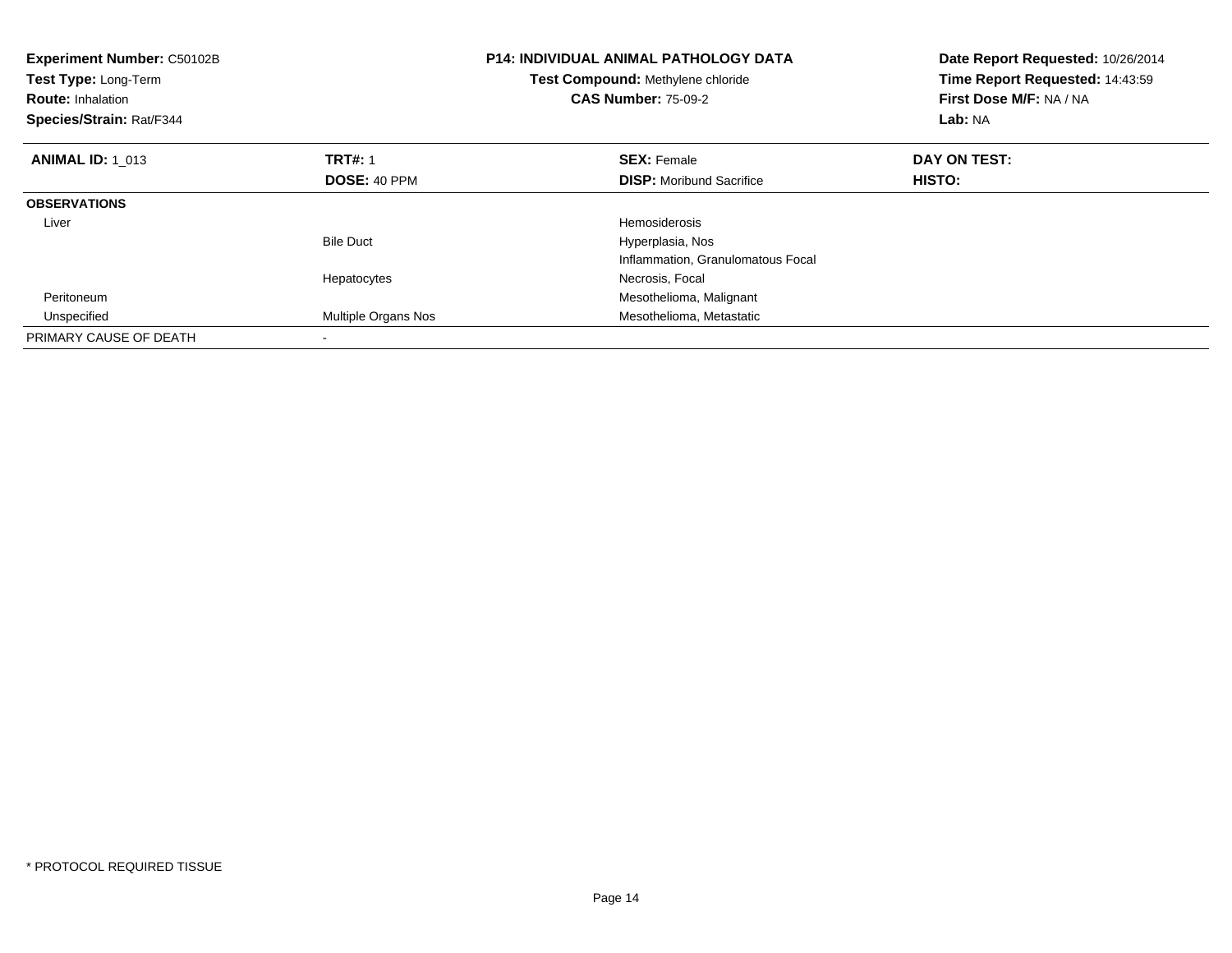**Test Type:** Long-Term

**Route:** Inhalation

**Species/Strain:** Rat/F344

### **P14: INDIVIDUAL ANIMAL PATHOLOGY DATA**

# **Test Compound:** Methylene chloride**CAS Number:** 75-09-2

| <b>ANIMAL ID: 1_014</b> | <b>TRT#: 1</b>            | <b>SEX: Female</b>              | DAY ON TEST: |  |
|-------------------------|---------------------------|---------------------------------|--------------|--|
|                         | DOSE: 40 PPM              | <b>DISP: Terminal Sacrifice</b> | HISTO:       |  |
| <b>OBSERVATIONS</b>     |                           |                                 |              |  |
| Clitoral gland          |                           | Carcinoma, Nos                  |              |  |
|                         |                           | Inflammation, Suppurative       |              |  |
| Kidney                  |                           | Nephropathy                     |              |  |
| Liver                   | Hepatocytes               | Cytoplasmic Change, Basophilic  |              |  |
|                         | Hepatocytes               | Cytoplasmic Vacuolization       |              |  |
|                         |                           | Hemosiderosis                   |              |  |
|                         | <b>Bile Duct</b>          | Hyperplasia, Nos                |              |  |
|                         |                           | Inflammation, Granulomatous     |              |  |
|                         |                           | Neoplastic Nodule               |              |  |
| Lung                    |                           | Alveolar Macrophages            |              |  |
| Mammary gland           |                           | Fibroadenoma                    |              |  |
| Nasal cavity            |                           | Metaplasia, Squamous            |              |  |
| Pancreas                | Acinus                    | Atrophy, Focal                  |              |  |
| Pituitary gland         | <b>Anterior Pituitary</b> | Adenoma, Nos                    |              |  |
| Thyroid                 |                           | Hyperplasia, C Cell             |              |  |
| Urinary bladder         | Submucosa                 | Edema, Nos                      |              |  |
| PRIMARY CAUSE OF DEATH  | ۰                         |                                 |              |  |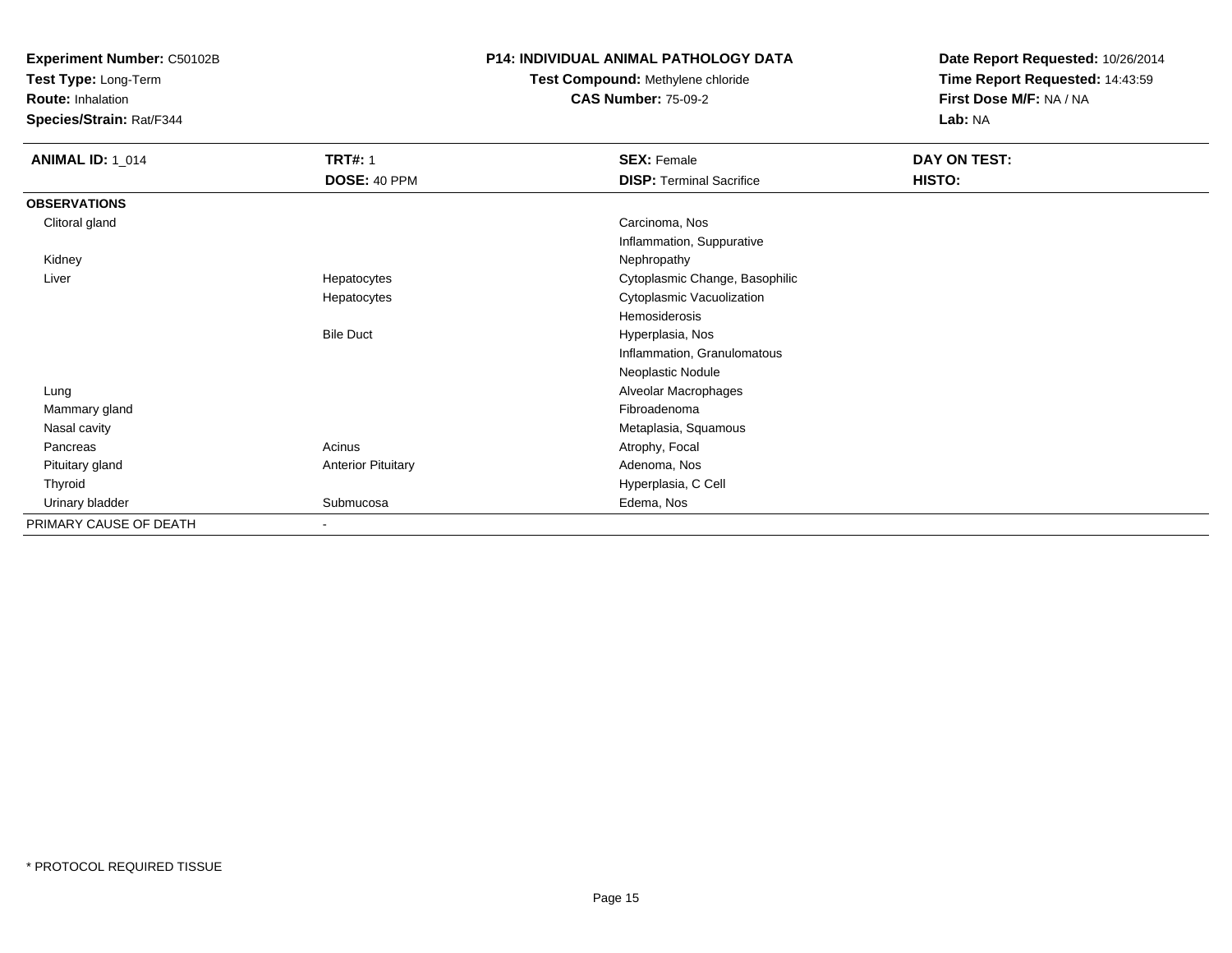| <b>Experiment Number: C50102B</b><br><b>Test Type: Long-Term</b><br><b>Route: Inhalation</b><br>Species/Strain: Rat/F344 |                            | <b>P14: INDIVIDUAL ANIMAL PATHOLOGY DATA</b><br>Test Compound: Methylene chloride<br><b>CAS Number: 75-09-2</b> | Date Report Requested: 10/26/2014<br>Time Report Requested: 14:43:59<br>First Dose M/F: NA / NA<br>Lab: NA |
|--------------------------------------------------------------------------------------------------------------------------|----------------------------|-----------------------------------------------------------------------------------------------------------------|------------------------------------------------------------------------------------------------------------|
| <b>ANIMAL ID: 1 015</b>                                                                                                  | <b>TRT#: 1</b>             | <b>SEX: Female</b>                                                                                              | DAY ON TEST:                                                                                               |
|                                                                                                                          | DOSE: 40 PPM               | <b>DISP:</b> Natural Death                                                                                      | HISTO:                                                                                                     |
| <b>OBSERVATIONS</b>                                                                                                      |                            |                                                                                                                 |                                                                                                            |
| <b>Brain</b>                                                                                                             | Medulla Oblongata Nos      | Hemorrhage                                                                                                      |                                                                                                            |
| Heart                                                                                                                    | Cardiac Valve              | Metaplasia, Cartilaginous                                                                                       |                                                                                                            |
| Liver                                                                                                                    |                            | Hemosiderosis                                                                                                   |                                                                                                            |
| Nasal cavity                                                                                                             |                            | Inflammation, Suppurative                                                                                       |                                                                                                            |
| Unspecified                                                                                                              | <b>Multiple Organs Nos</b> | Leukemia, Mononuclear Cell                                                                                      |                                                                                                            |
| PRIMARY CAUSE OF DEATH                                                                                                   |                            |                                                                                                                 |                                                                                                            |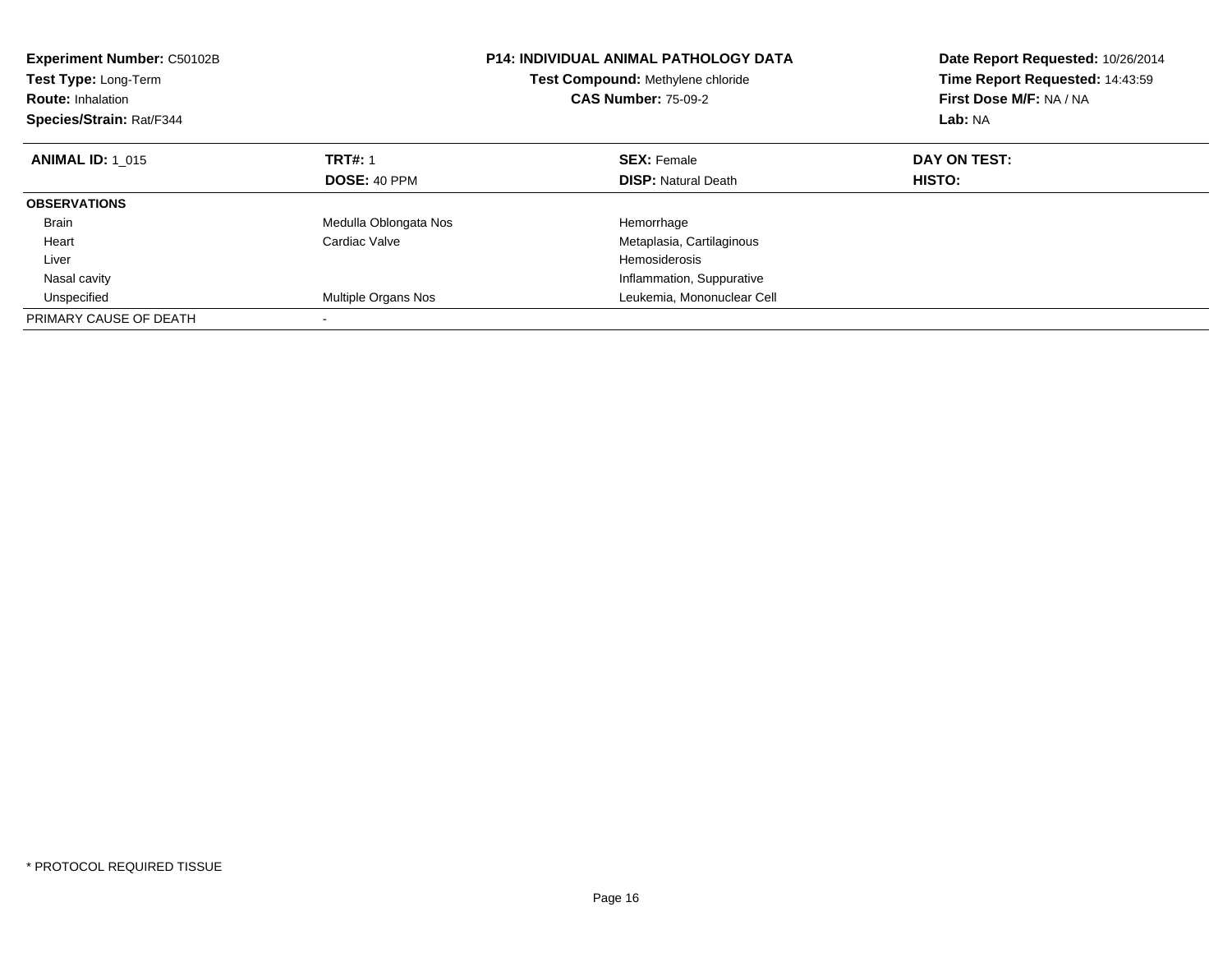| <b>Experiment Number: C50102B</b><br>Test Type: Long-Term<br><b>Route: Inhalation</b><br>Species/Strain: Rat/F344 |                  | <b>P14: INDIVIDUAL ANIMAL PATHOLOGY DATA</b><br>Test Compound: Methylene chloride<br><b>CAS Number: 75-09-2</b> | Date Report Requested: 10/26/2014<br>Time Report Requested: 14:43:59<br>First Dose M/F: NA / NA<br>Lab: NA |  |
|-------------------------------------------------------------------------------------------------------------------|------------------|-----------------------------------------------------------------------------------------------------------------|------------------------------------------------------------------------------------------------------------|--|
| <b>ANIMAL ID: 1 016</b>                                                                                           | <b>TRT#: 1</b>   | <b>SEX: Female</b>                                                                                              | DAY ON TEST:                                                                                               |  |
|                                                                                                                   | DOSE: 40 PPM     | <b>DISP:</b> Moribund Sacrifice                                                                                 | HISTO:                                                                                                     |  |
| <b>OBSERVATIONS</b>                                                                                               |                  |                                                                                                                 |                                                                                                            |  |
| Adrenal gland                                                                                                     | Cortex Nos       | Cytoplasmic Vacuolization                                                                                       |                                                                                                            |  |
| Brain                                                                                                             | Cerebrum         | Hemorrhage                                                                                                      |                                                                                                            |  |
| Kidney                                                                                                            | Tubule           | Degeneration, Nos                                                                                               |                                                                                                            |  |
|                                                                                                                   |                  | Nephropathy                                                                                                     |                                                                                                            |  |
| Liver                                                                                                             | Hepatocytes      | Cytoplasmic Vacuolization                                                                                       |                                                                                                            |  |
|                                                                                                                   | <b>Bile Duct</b> | Hyperplasia, Nos                                                                                                |                                                                                                            |  |
|                                                                                                                   | Hepatocytes      | Necrosis, Focal                                                                                                 |                                                                                                            |  |
| Mammary gland                                                                                                     |                  | Fibroadenoma                                                                                                    |                                                                                                            |  |
| Thyroid                                                                                                           |                  | Hyperplasia, C Cell                                                                                             |                                                                                                            |  |
| PRIMARY CAUSE OF DEATH                                                                                            |                  |                                                                                                                 |                                                                                                            |  |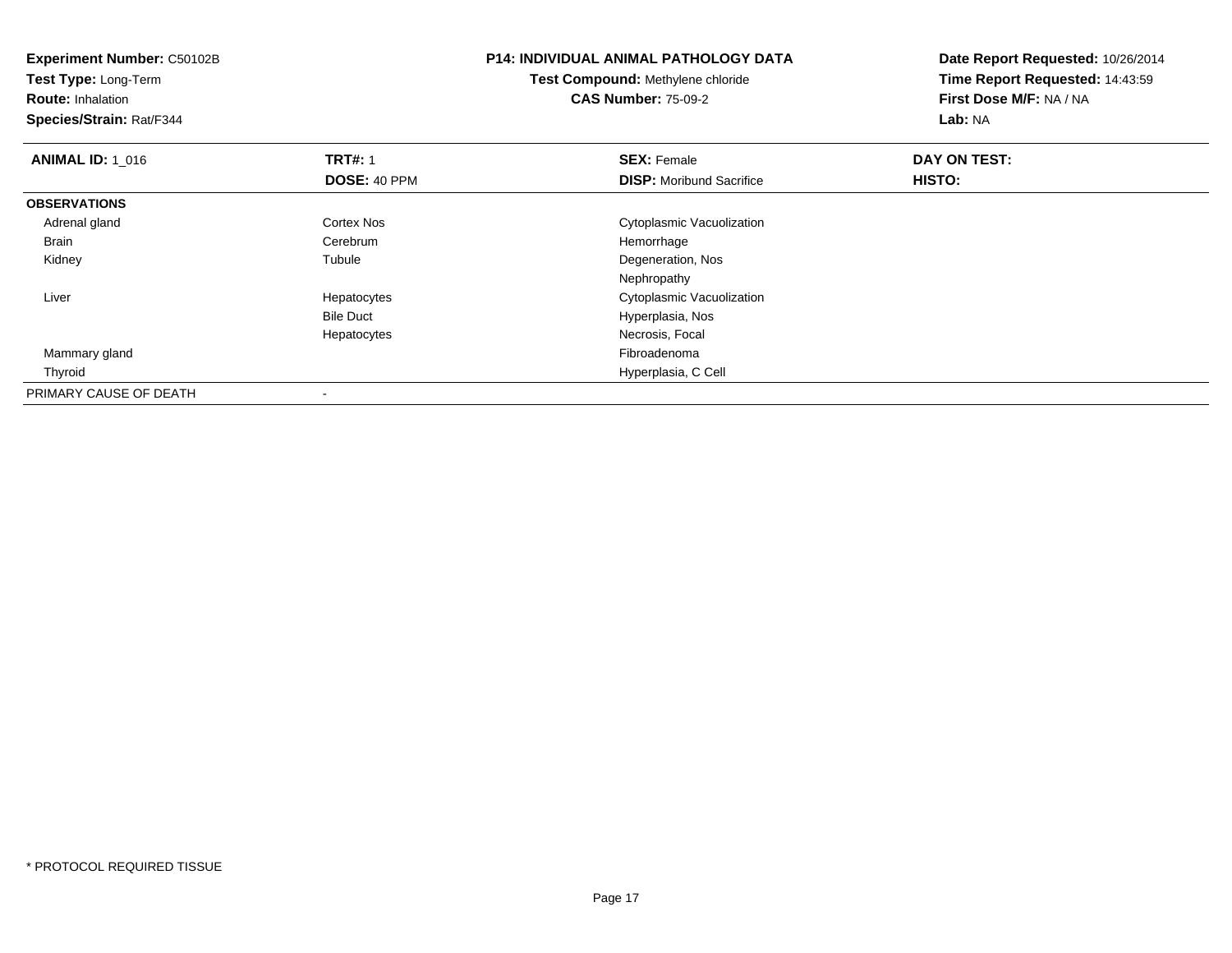**Experiment Number:** C50102B**Test Type:** Long-Term**Route:** Inhalation **Species/Strain:** Rat/F344**P14: INDIVIDUAL ANIMAL PATHOLOGY DATATest Compound:** Methylene chloride**CAS Number:** 75-09-2**Date Report Requested:** 10/26/2014**Time Report Requested:** 14:43:59**First Dose M/F:** NA / NA**Lab:** NA**ANIMAL ID: 1\_017 TRT#:** 1 **SEX:** Female **DAY ON TEST: DOSE:** 40 PPM**DISP:** Terminal Sacrifice **HISTO: OBSERVATIONS** Adrenal gland Cortex Nos Cytoplasmic Vacuolization Kidneyy the contract of the contract of the contract of the contract of the contract of the contract of the contract of the contract of the contract of the contract of the contract of the contract of the contract of the contract Degeneration, Nos NephropathyS<br>
Secret Cytoplasmic Change, Basophilic Liver HepatocytesHepatocytes Cytoplasmic VacuolizationHemosiderosis Inflammation, Granulomatous Focal Mammary glandd and the control of the control of the control of the control of the control of the control of the control of the control of the control of the control of the control of the control of the control of the control of the co Pituitary glandAnterior Pituitary **Adenoma, Nosting Community Community** Adenoma, Nosting Proach<br>
Broad Ligament **Adenomia** Necrosis, Fat UterusBroad Ligament PRIMARY CAUSE OF DEATH-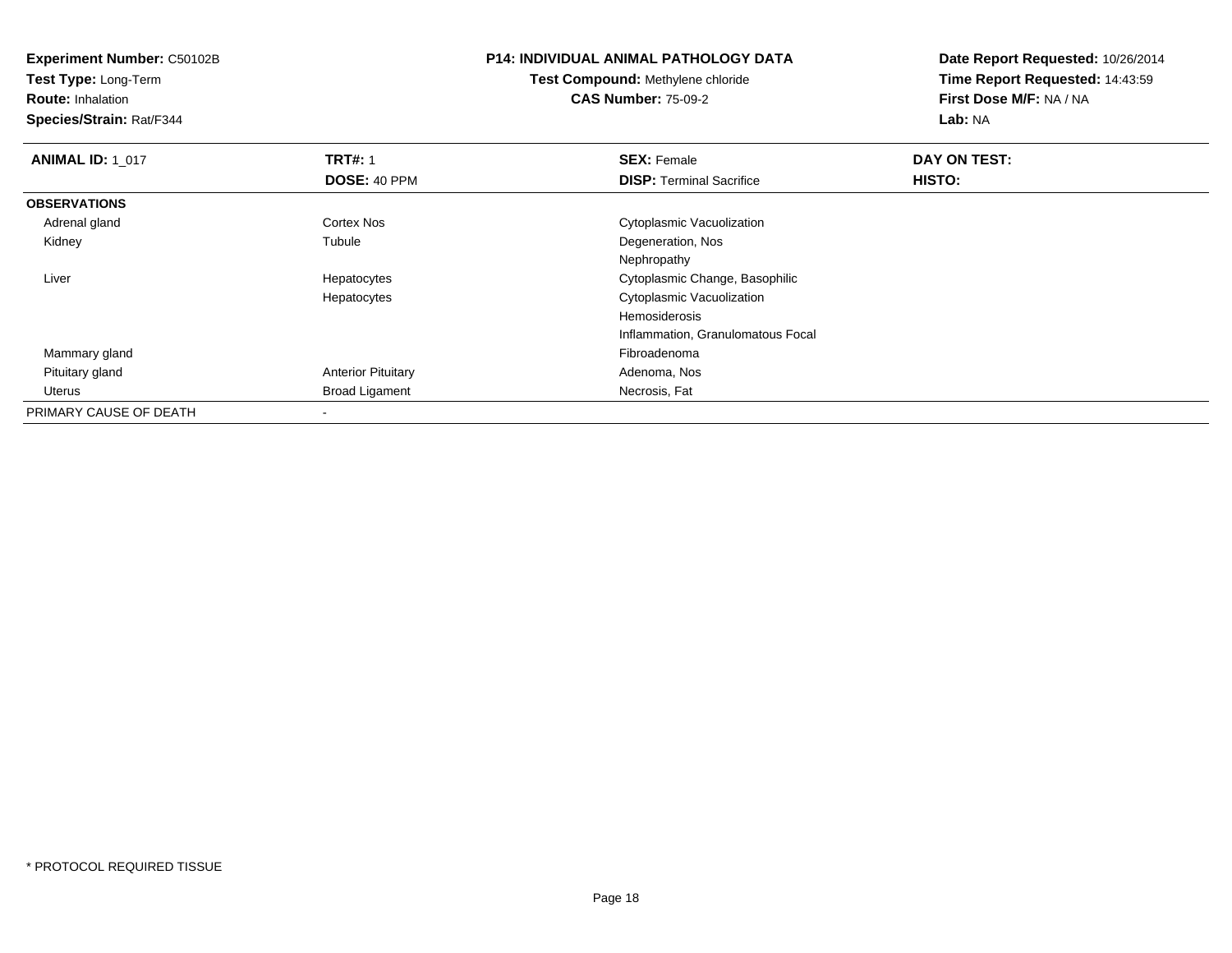**Experiment Number:** C50102B**Test Type:** Long-Term**Route:** Inhalation **Species/Strain:** Rat/F344**P14: INDIVIDUAL ANIMAL PATHOLOGY DATATest Compound:** Methylene chloride**CAS Number:** 75-09-2**Date Report Requested:** 10/26/2014**Time Report Requested:** 14:43:59**First Dose M/F:** NA / NA**Lab:** NA**ANIMAL ID: 1\_018 REX:** Female **DAY ON TEST: CONSIST: SEX:** Female **DAY ON TEST: DOSE:** 40 PPM**DISP:** Terminal Sacrifice **HISTO: OBSERVATIONS** Heart Cardiac ValveMetaplasia, Cartilaginous<br>Nephropathy Kidneyy the control of the control of the control of the control of the control of the control of the control of the control of the control of the control of the control of the control of the control of the control of the contro Liver Hepatocytes Cytoplasmic VacuolizationHemosiderosis Hyperplasia, NosBile Duct Inflammation, Granulomatous Focal Mammary glandd and the control of the control of the control of the control of the control of the control of the control of the control of the control of the control of the control of the control of the control of the control of the co Pituitary glandAnterior Pituitary **Anterior Pituitary Hyperplasia, Nos**  Thyroid Hyperplasia, C Cell PRIMARY CAUSE OF DEATH-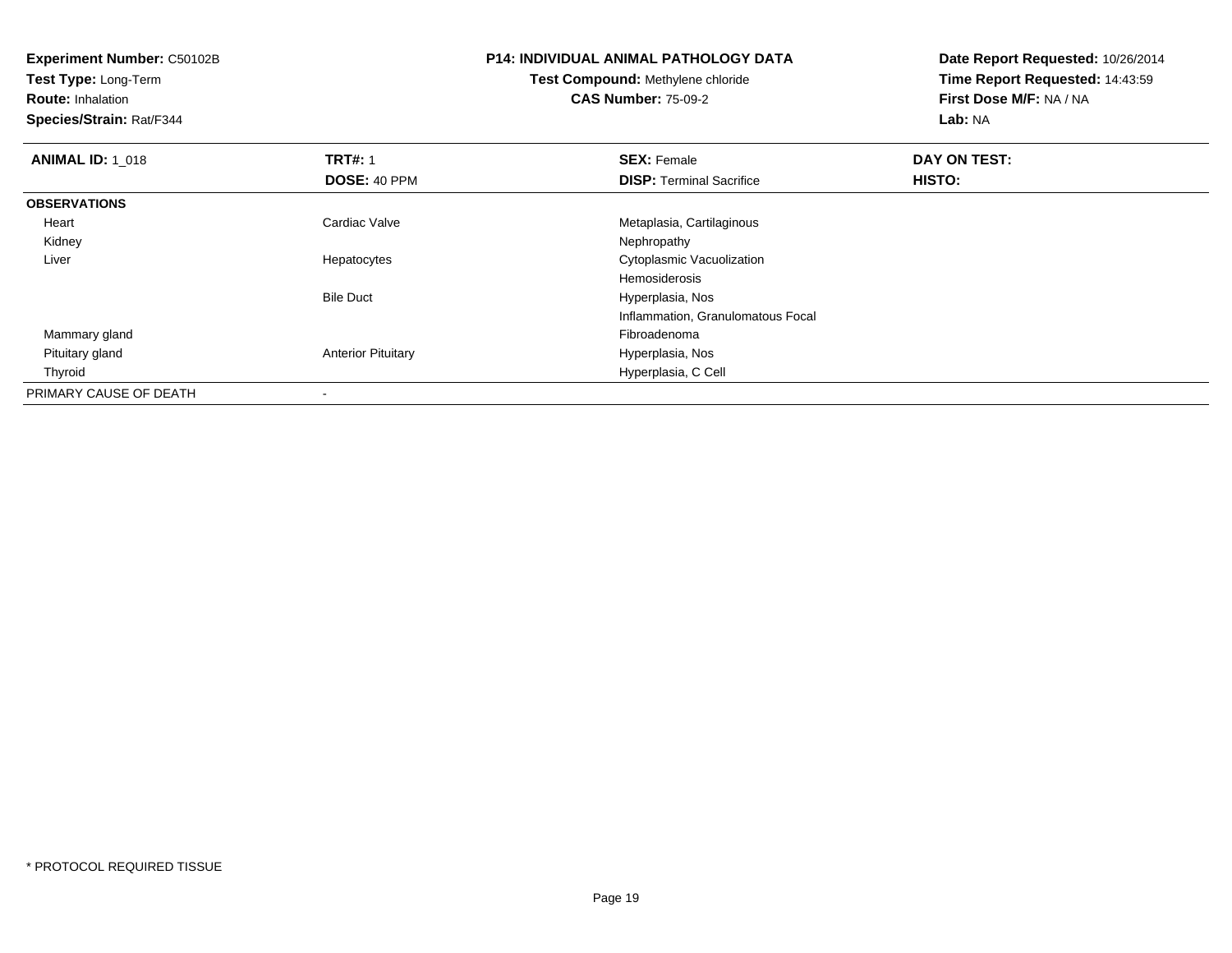| <b>Experiment Number: C50102B</b><br>Test Type: Long-Term<br><b>Route: Inhalation</b><br>Species/Strain: Rat/F344 |                           | <b>P14: INDIVIDUAL ANIMAL PATHOLOGY DATA</b><br>Test Compound: Methylene chloride<br><b>CAS Number: 75-09-2</b> | Date Report Requested: 10/26/2014<br>Time Report Requested: 14:43:59<br>First Dose M/F: NA / NA<br>Lab: NA |
|-------------------------------------------------------------------------------------------------------------------|---------------------------|-----------------------------------------------------------------------------------------------------------------|------------------------------------------------------------------------------------------------------------|
| <b>ANIMAL ID: 1 019</b>                                                                                           | <b>TRT#: 1</b>            | <b>SEX: Female</b>                                                                                              | DAY ON TEST:                                                                                               |
|                                                                                                                   | <b>DOSE: 40 PPM</b>       | <b>DISP:</b> Natural Death                                                                                      | HISTO:                                                                                                     |
| <b>OBSERVATIONS</b>                                                                                               |                           |                                                                                                                 |                                                                                                            |
| Liver                                                                                                             |                           | Hepatocytomegaly                                                                                                |                                                                                                            |
|                                                                                                                   | Hepatocytes               | Necrosis, Focal                                                                                                 |                                                                                                            |
| Pituitary gland                                                                                                   | <b>Anterior Pituitary</b> | Cyst, Nos                                                                                                       |                                                                                                            |
| Uterus                                                                                                            | Endometrium               | Hyperplasia, Nos                                                                                                |                                                                                                            |
|                                                                                                                   | Endometrium               | Metaplasia, Squamous                                                                                            |                                                                                                            |
| PRIMARY CAUSE OF DEATH                                                                                            |                           |                                                                                                                 |                                                                                                            |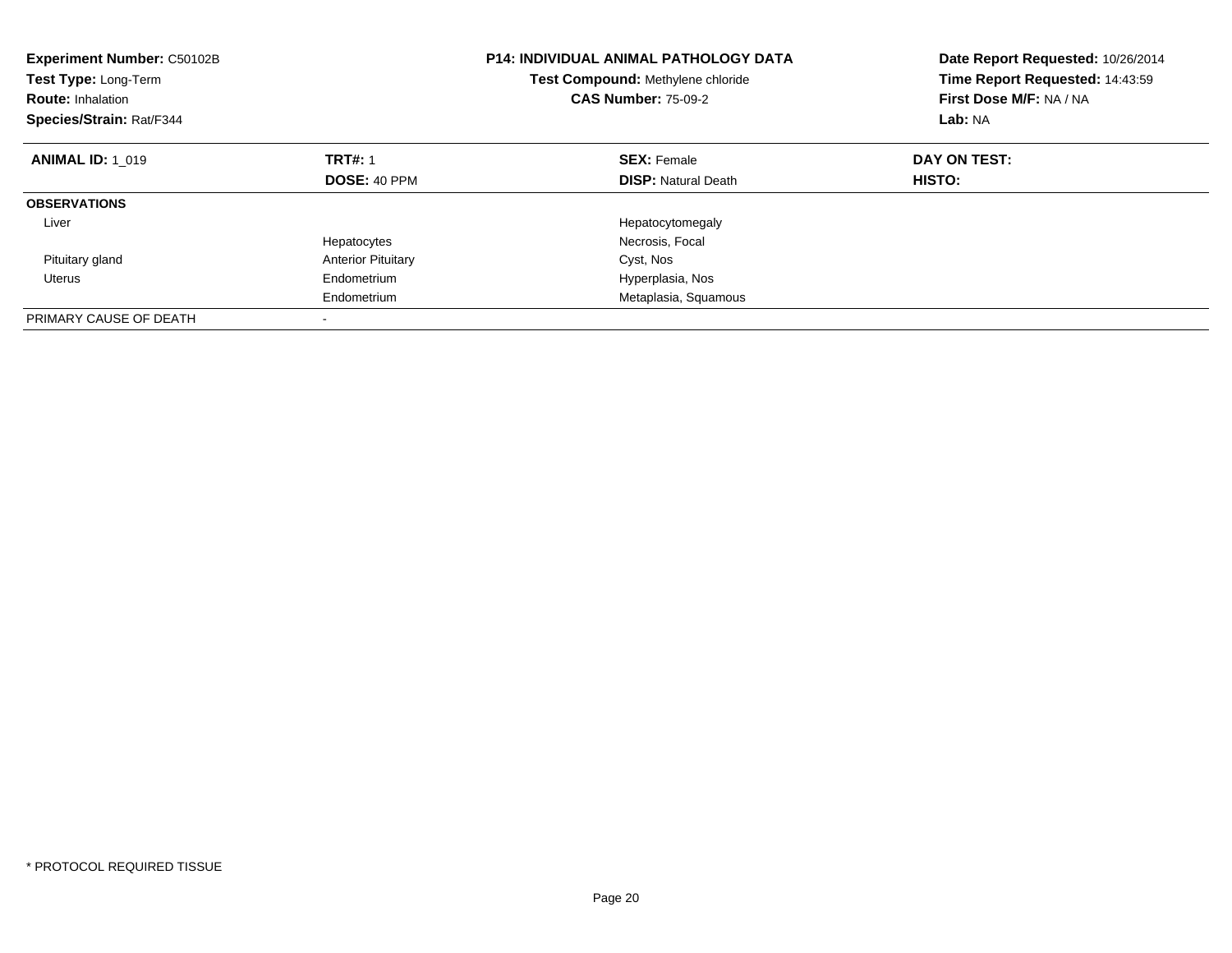| <b>Experiment Number: C50102B</b><br>Test Type: Long-Term<br><b>Route: Inhalation</b><br>Species/Strain: Rat/F344 |                     | <b>P14: INDIVIDUAL ANIMAL PATHOLOGY DATA</b><br>Test Compound: Methylene chloride<br><b>CAS Number: 75-09-2</b> | Date Report Requested: 10/26/2014<br>Time Report Requested: 14:43:59<br>First Dose M/F: NA / NA<br>Lab: NA |
|-------------------------------------------------------------------------------------------------------------------|---------------------|-----------------------------------------------------------------------------------------------------------------|------------------------------------------------------------------------------------------------------------|
| <b>ANIMAL ID: 1 020</b>                                                                                           | <b>TRT#: 1</b>      | <b>SEX: Female</b>                                                                                              | DAY ON TEST:                                                                                               |
|                                                                                                                   | DOSE: 40 PPM        | <b>DISP:</b> Natural Death                                                                                      | HISTO:                                                                                                     |
| <b>OBSERVATIONS</b>                                                                                               |                     |                                                                                                                 |                                                                                                            |
| Kidney                                                                                                            |                     | Nephropathy                                                                                                     |                                                                                                            |
| Liver                                                                                                             | Hepatocytes         | Cytoplasmic Vacuolization                                                                                       |                                                                                                            |
|                                                                                                                   |                     | <b>Hemosiderosis</b>                                                                                            |                                                                                                            |
|                                                                                                                   |                     | Inflammation, Granulomatous Focal                                                                               |                                                                                                            |
| Unspecified                                                                                                       | Multiple Organs Nos | Lymphoma, Nos-Malignant                                                                                         |                                                                                                            |
| PRIMARY CAUSE OF DEATH                                                                                            |                     |                                                                                                                 |                                                                                                            |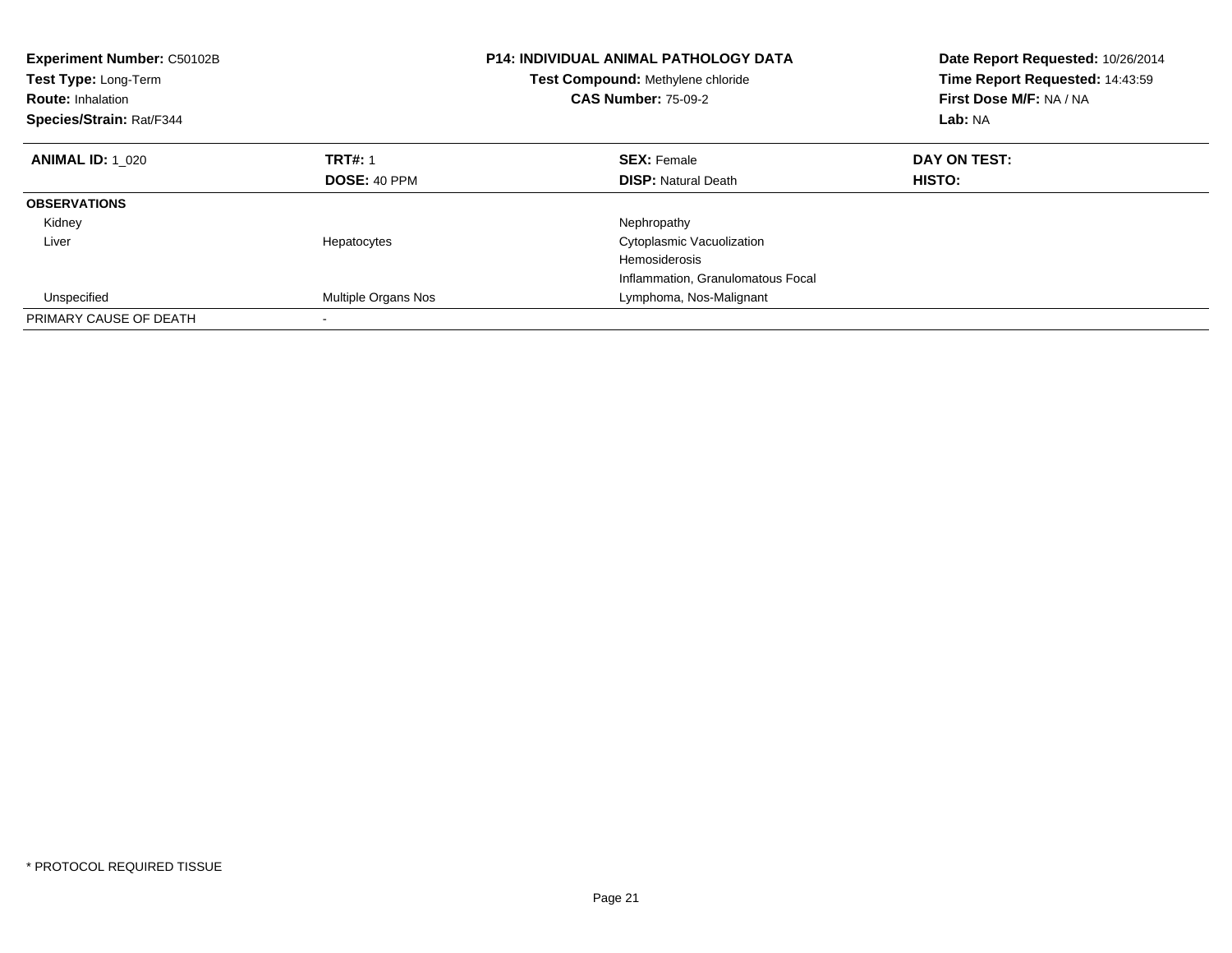| <b>Experiment Number: C50102B</b><br>Test Type: Long-Term<br><b>Route: Inhalation</b><br>Species/Strain: Rat/F344 |                           | <b>P14: INDIVIDUAL ANIMAL PATHOLOGY DATA</b><br><b>Test Compound: Methylene chloride</b><br><b>CAS Number: 75-09-2</b> | Date Report Requested: 10/26/2014<br>Time Report Requested: 14:43:59<br>First Dose M/F: NA / NA<br>Lab: NA |  |
|-------------------------------------------------------------------------------------------------------------------|---------------------------|------------------------------------------------------------------------------------------------------------------------|------------------------------------------------------------------------------------------------------------|--|
| <b>ANIMAL ID: 1_021</b>                                                                                           | <b>TRT#: 1</b>            | <b>SEX: Female</b>                                                                                                     | DAY ON TEST:                                                                                               |  |
|                                                                                                                   | DOSE: 40 PPM              | <b>DISP:</b> Terminal Sacrifice                                                                                        | HISTO:                                                                                                     |  |
| <b>OBSERVATIONS</b>                                                                                               |                           |                                                                                                                        |                                                                                                            |  |
| Adrenal gland                                                                                                     | Medulla                   | Pheochromocytoma                                                                                                       |                                                                                                            |  |
| Kidney                                                                                                            | Tubule                    | Degeneration, Nos                                                                                                      |                                                                                                            |  |
|                                                                                                                   |                           | Nephropathy                                                                                                            |                                                                                                            |  |
| Liver                                                                                                             | Hepatocytes               | Cytoplasmic Change, Basophilic                                                                                         |                                                                                                            |  |
|                                                                                                                   | Hepatocytes               | Cytoplasmic Vacuolization                                                                                              |                                                                                                            |  |
|                                                                                                                   |                           | Inflammation, Granulomatous Focal                                                                                      |                                                                                                            |  |
| Pituitary gland                                                                                                   | <b>Anterior Pituitary</b> | Adenoma, Nos                                                                                                           |                                                                                                            |  |
| Unspecified                                                                                                       | Abdomen                   | Sarcoma, Nos                                                                                                           |                                                                                                            |  |
| Uterus                                                                                                            |                           | <b>Endometrial Stromal Polyp</b>                                                                                       |                                                                                                            |  |
| PRIMARY CAUSE OF DEATH                                                                                            |                           |                                                                                                                        |                                                                                                            |  |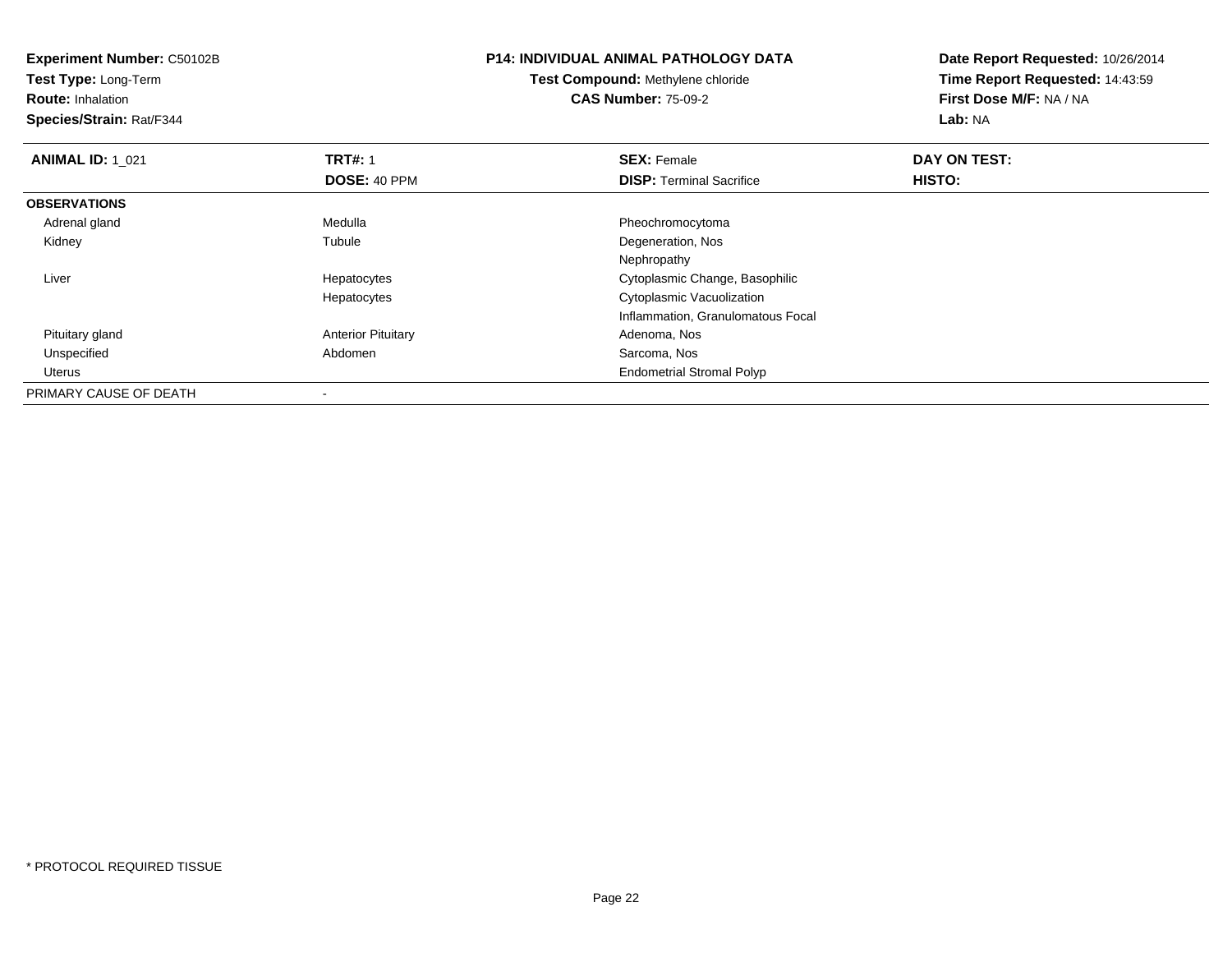| <b>Experiment Number: C50102B</b><br>Test Type: Long-Term<br><b>Route: Inhalation</b><br>Species/Strain: Rat/F344 |                     | <b>P14: INDIVIDUAL ANIMAL PATHOLOGY DATA</b><br><b>Test Compound: Methylene chloride</b><br><b>CAS Number: 75-09-2</b> | Date Report Requested: 10/26/2014<br>Time Report Requested: 14:43:59<br>First Dose M/F: NA / NA<br>Lab: NA |  |
|-------------------------------------------------------------------------------------------------------------------|---------------------|------------------------------------------------------------------------------------------------------------------------|------------------------------------------------------------------------------------------------------------|--|
| <b>ANIMAL ID: 1_022</b>                                                                                           | <b>TRT#: 1</b>      | <b>SEX: Female</b>                                                                                                     | DAY ON TEST:                                                                                               |  |
|                                                                                                                   | DOSE: 40 PPM        | <b>DISP:</b> Moribund Sacrifice                                                                                        | HISTO:                                                                                                     |  |
| <b>OBSERVATIONS</b>                                                                                               |                     |                                                                                                                        |                                                                                                            |  |
| Intestine Large                                                                                                   | Rectum              | Parasitism                                                                                                             |                                                                                                            |  |
| Kidney                                                                                                            | Tubule              | Degeneration, Nos                                                                                                      |                                                                                                            |  |
|                                                                                                                   |                     | Nephropathy                                                                                                            |                                                                                                            |  |
| Liver                                                                                                             | Hepatocytes         | Cytoplasmic Vacuolization                                                                                              |                                                                                                            |  |
|                                                                                                                   | <b>Bile Duct</b>    | Fibrosis                                                                                                               |                                                                                                            |  |
|                                                                                                                   |                     | <b>Hemosiderosis</b>                                                                                                   |                                                                                                            |  |
|                                                                                                                   | <b>Bile Duct</b>    | Hyperplasia, Nos                                                                                                       |                                                                                                            |  |
| Thyroid                                                                                                           |                     | Hyperplasia, C Cell                                                                                                    |                                                                                                            |  |
| Unspecified                                                                                                       | Multiple Organs Nos | Leukemia, Mononuclear Cell                                                                                             |                                                                                                            |  |
| PRIMARY CAUSE OF DEATH                                                                                            |                     |                                                                                                                        |                                                                                                            |  |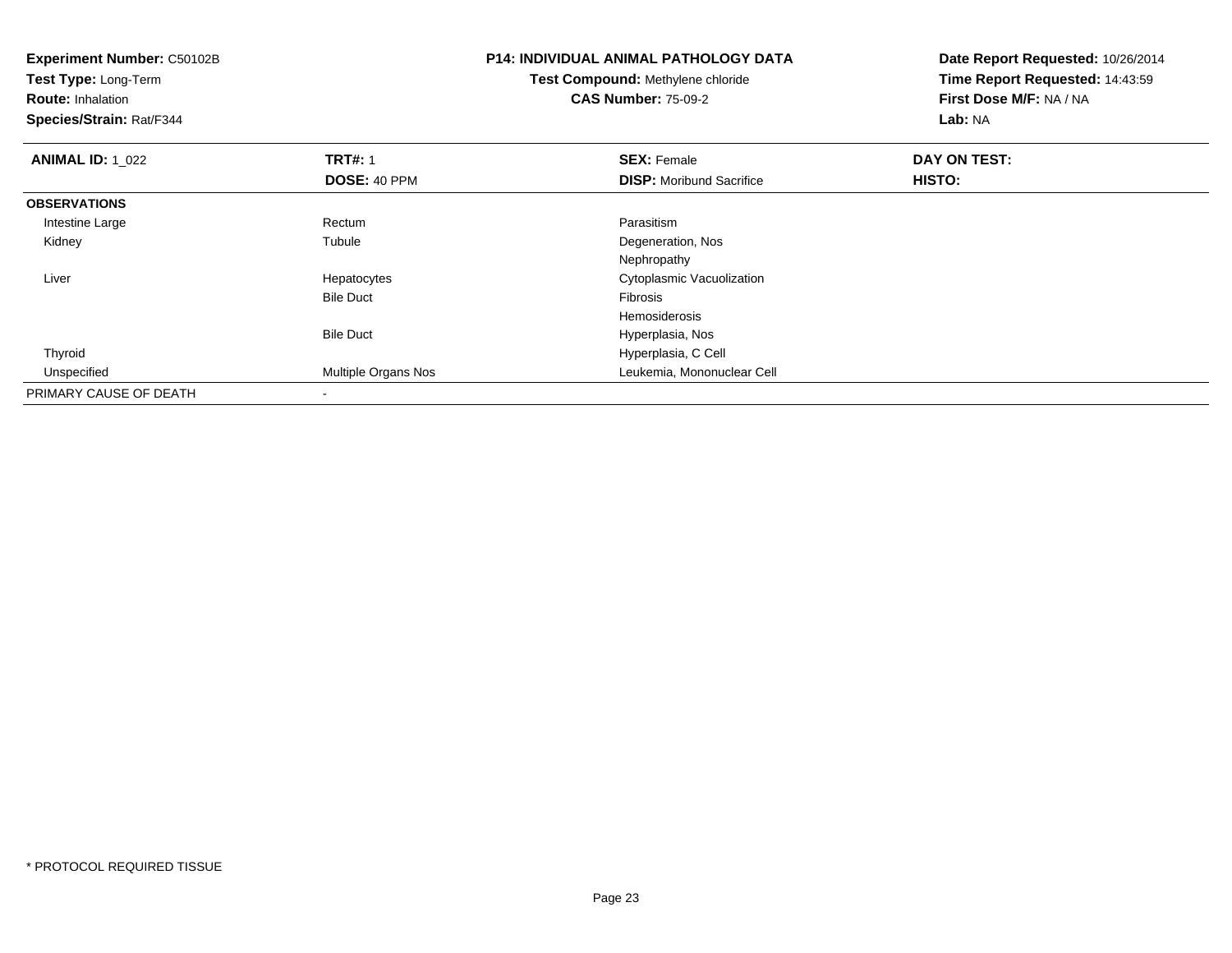| <b>Experiment Number: C50102B</b><br>Test Type: Long-Term<br><b>Route: Inhalation</b><br>Species/Strain: Rat/F344 |                           | <b>P14: INDIVIDUAL ANIMAL PATHOLOGY DATA</b><br>Test Compound: Methylene chloride<br><b>CAS Number: 75-09-2</b> | Date Report Requested: 10/26/2014<br>Time Report Requested: 14:43:59<br>First Dose M/F: NA / NA<br>Lab: NA |
|-------------------------------------------------------------------------------------------------------------------|---------------------------|-----------------------------------------------------------------------------------------------------------------|------------------------------------------------------------------------------------------------------------|
| <b>ANIMAL ID: 1 023</b>                                                                                           | <b>TRT#: 1</b>            | <b>SEX: Female</b>                                                                                              | DAY ON TEST:                                                                                               |
|                                                                                                                   | <b>DOSE: 40 PPM</b>       | <b>DISP:</b> Terminal Sacrifice                                                                                 | HISTO:                                                                                                     |
| <b>OBSERVATIONS</b>                                                                                               |                           |                                                                                                                 |                                                                                                            |
| Kidney                                                                                                            |                           | Nephropathy                                                                                                     |                                                                                                            |
| Liver                                                                                                             | Hepatocytes               | Cytoplasmic Change, Basophilic                                                                                  |                                                                                                            |
|                                                                                                                   | Hepatocytes               | Cytoplasmic Vacuolization                                                                                       |                                                                                                            |
|                                                                                                                   |                           | Hemosiderosis                                                                                                   |                                                                                                            |
|                                                                                                                   |                           | Inflammation, Granulomatous Focal                                                                               |                                                                                                            |
| Pituitary gland                                                                                                   | <b>Anterior Pituitary</b> | Adenoma, Nos                                                                                                    |                                                                                                            |
| PRIMARY CAUSE OF DEATH                                                                                            |                           |                                                                                                                 |                                                                                                            |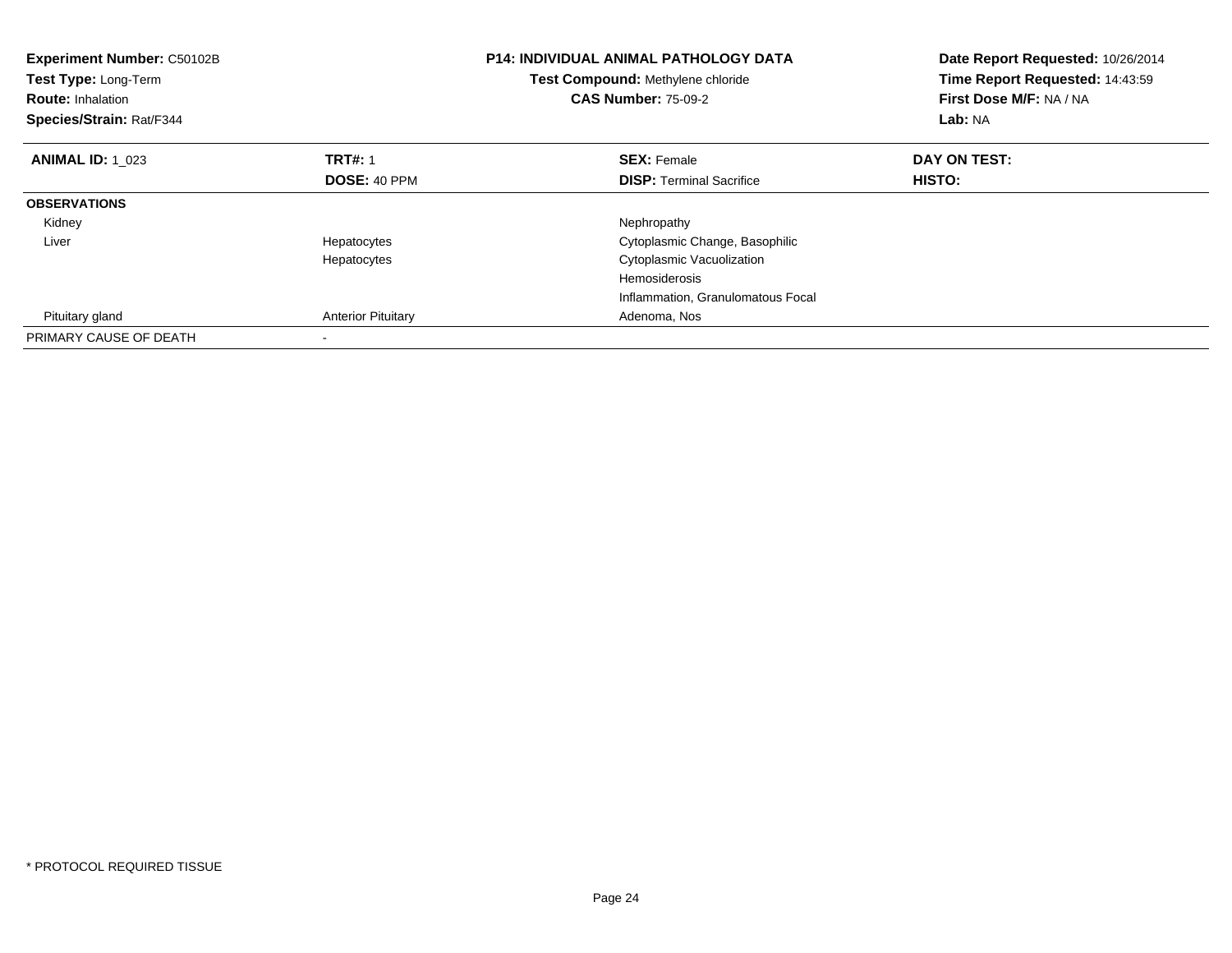| <b>Experiment Number: C50102B</b><br>Test Type: Long-Term<br><b>Route: Inhalation</b><br>Species/Strain: Rat/F344 |                     | <b>P14: INDIVIDUAL ANIMAL PATHOLOGY DATA</b><br>Test Compound: Methylene chloride<br><b>CAS Number: 75-09-2</b> | Date Report Requested: 10/26/2014<br>Time Report Requested: 14:43:59<br>First Dose M/F: NA / NA<br>Lab: NA |
|-------------------------------------------------------------------------------------------------------------------|---------------------|-----------------------------------------------------------------------------------------------------------------|------------------------------------------------------------------------------------------------------------|
| <b>ANIMAL ID: 1 024</b>                                                                                           | <b>TRT#: 1</b>      | <b>SEX: Female</b>                                                                                              | DAY ON TEST:                                                                                               |
|                                                                                                                   | DOSE: 40 PPM        | <b>DISP:</b> Natural Death                                                                                      | <b>HISTO:</b>                                                                                              |
| <b>OBSERVATIONS</b>                                                                                               |                     |                                                                                                                 |                                                                                                            |
| Adrenal gland                                                                                                     | Cortex Nos          | Cytoplasmic Vacuolization                                                                                       |                                                                                                            |
| Heart                                                                                                             | Cardiac Valve       | Metaplasia, Cartilaginous                                                                                       |                                                                                                            |
| Kidney                                                                                                            |                     | Nephropathy                                                                                                     |                                                                                                            |
| Liver                                                                                                             | Hepatocytes         | Cytoplasmic Vacuolization                                                                                       |                                                                                                            |
|                                                                                                                   | <b>Bile Duct</b>    | Fibrosis                                                                                                        |                                                                                                            |
|                                                                                                                   |                     | Hemosiderosis                                                                                                   |                                                                                                            |
|                                                                                                                   | <b>Bile Duct</b>    | Hyperplasia, Nos                                                                                                |                                                                                                            |
| Spleen                                                                                                            |                     | Hemorrhage                                                                                                      |                                                                                                            |
| Unspecified                                                                                                       | Multiple Organs Nos | Leukemia, Mononuclear Cell                                                                                      |                                                                                                            |
| PRIMARY CAUSE OF DEATH                                                                                            |                     |                                                                                                                 |                                                                                                            |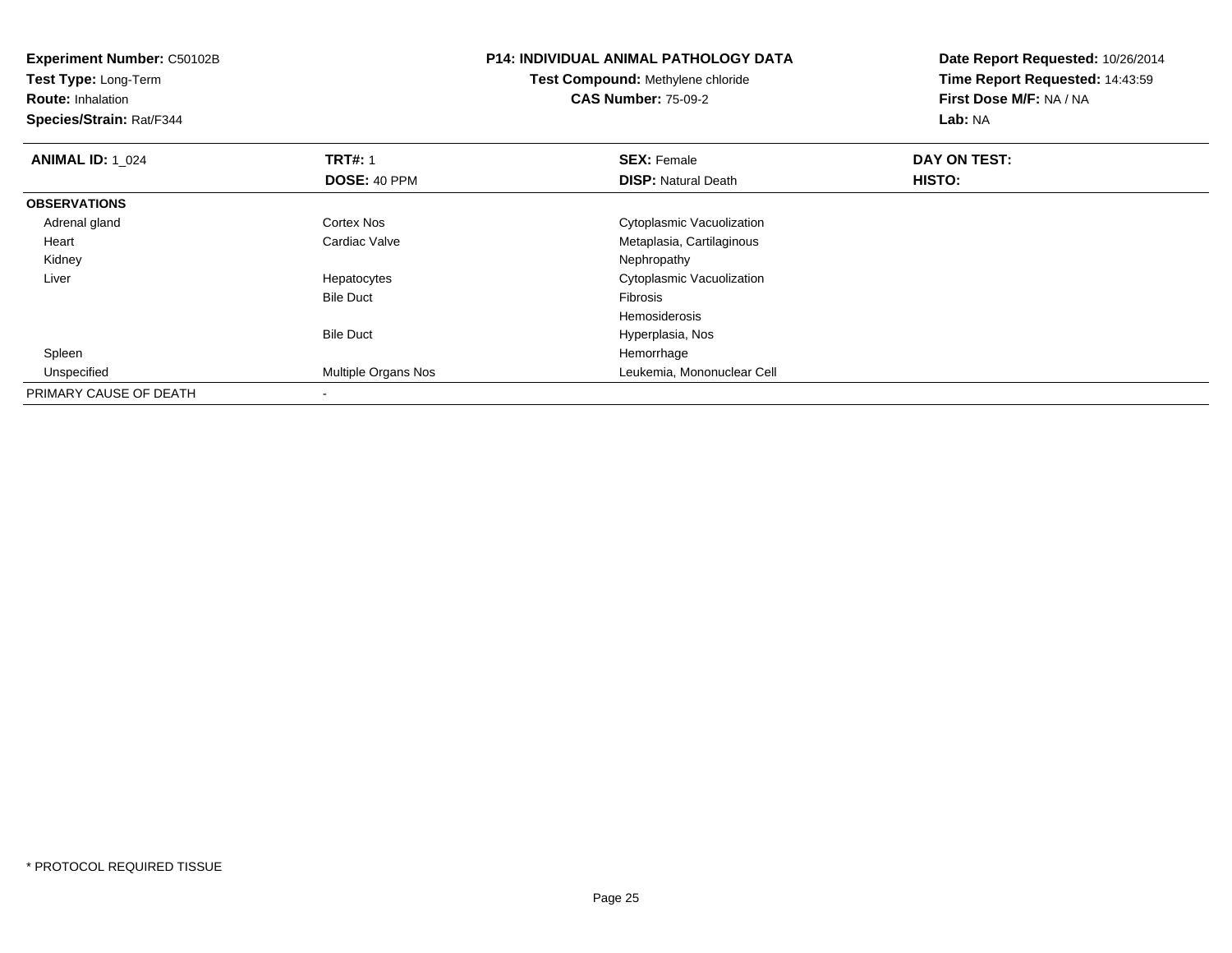**Test Type:** Long-Term

**Route:** Inhalation

**Species/Strain:** Rat/F344

### **P14: INDIVIDUAL ANIMAL PATHOLOGY DATA**

**Test Compound:** Methylene chloride**CAS Number:** 75-09-2

| <b>ANIMAL ID: 1_025</b> | <b>TRT#: 1</b>            | <b>SEX: Female</b>               | DAY ON TEST: |  |
|-------------------------|---------------------------|----------------------------------|--------------|--|
|                         | DOSE: 40 PPM              | <b>DISP:</b> Moribund Sacrifice  | HISTO:       |  |
| <b>OBSERVATIONS</b>     |                           |                                  |              |  |
| Adrenal gland           | Cortex Nos                | Cytoplasmic Vacuolization        |              |  |
| Clitoral gland          |                           | Ulcer, Nos                       |              |  |
| Heart                   | Cardiac Valve             | Metaplasia, Cartilaginous        |              |  |
| Intestine Large         | Colon                     | Parasitism                       |              |  |
| Kidney                  | Tubule                    | Degeneration, Nos                |              |  |
|                         |                           | Nephropathy                      |              |  |
| Larynx                  |                           | Foreign Body, Nos                |              |  |
|                         |                           | Inflammation, Suppurative        |              |  |
| Liver                   |                           | Hemosiderosis                    |              |  |
|                         |                           | Neoplastic Nodule                |              |  |
| Mammary gland           |                           | Fibroadenoma                     |              |  |
| Pituitary gland         | <b>Anterior Pituitary</b> | Adenoma, Nos                     |              |  |
| Unspecified             | Multiple Organs Nos       | Leukemia, Mononuclear Cell       |              |  |
| Uterus                  |                           | <b>Endometrial Stromal Polyp</b> |              |  |
| PRIMARY CAUSE OF DEATH  | $\blacksquare$            |                                  |              |  |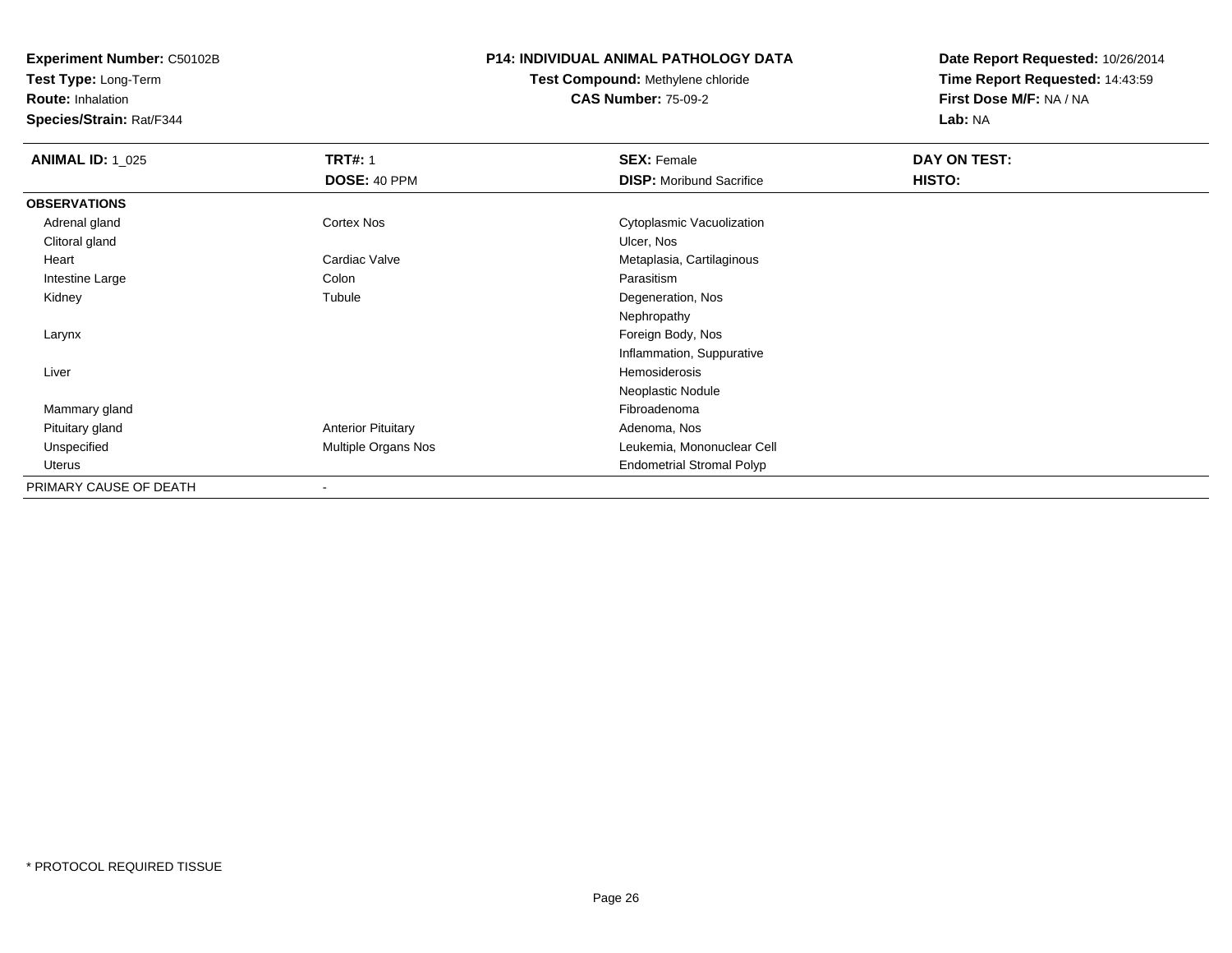**Experiment Number:** C50102B**Test Type:** Long-Term**Route:** Inhalation **Species/Strain:** Rat/F344**P14: INDIVIDUAL ANIMAL PATHOLOGY DATATest Compound:** Methylene chloride**CAS Number:** 75-09-2**Date Report Requested:** 10/26/2014**Time Report Requested:** 14:43:59**First Dose M/F:** NA / NA**Lab:** NA**ANIMAL ID: 1\_026 6 DAY ON TEST:** 1 **SEX:** Female **SEX: Female DAY ON TEST: DOSE:** 40 PPM**DISP:** Moribund Sacrifice **HISTO: OBSERVATIONS** Adrenal glandd cortex Nos extended the Cortex Nos extended the Hemorrhage Kidneyy the control of the control of the control of the control of the control of the control of the control of the control of the control of the control of the control of the control of the control of the control of the contro Liver Hepatocytes Cytoplasmic Change, Basophilic Hepatocytes Cytoplasmic VacuolizationHemosiderosis Inflammation, Granulomatous Focal Nasal cavity Inflammation, Chronic Focal Pituitary glandAnterior Pituitary **Adenoma, Nos** Adenoma, Nos SkinFoot And Toe Nos Acanthosis<br>Foot And Toe Nos Acanthosis<br>Foot Acanthosis Acanthosis UnspecifiedHemangiosarcoma PRIMARY CAUSE OF DEATH-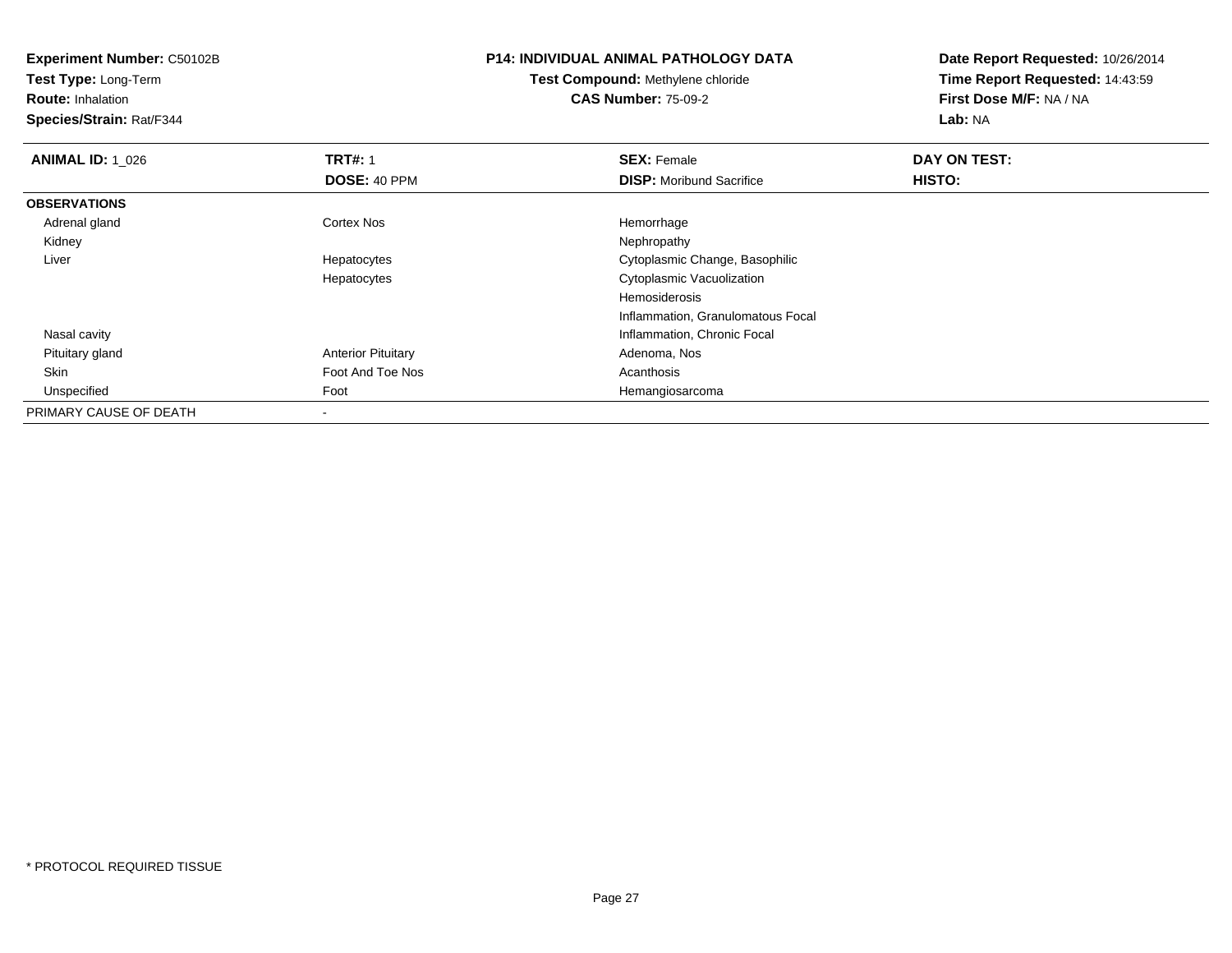**Test Type:** Long-Term

**Route:** Inhalation

**Species/Strain:** Rat/F344

# **P14: INDIVIDUAL ANIMAL PATHOLOGY DATA**

# **Test Compound:** Methylene chloride**CAS Number:** 75-09-2

| <b>ANIMAL ID: 1_027</b> | <b>TRT#: 1</b>      | <b>SEX: Female</b>              | DAY ON TEST: |  |
|-------------------------|---------------------|---------------------------------|--------------|--|
|                         | DOSE: 40 PPM        | <b>DISP:</b> Moribund Sacrifice | HISTO:       |  |
| <b>OBSERVATIONS</b>     |                     |                                 |              |  |
| Bone                    | Rib                 | Osteosarcoma                    |              |  |
|                         | Sternum             | Osteosarcoma, Invasive          |              |  |
| Kidney                  |                     | Nephropathy                     |              |  |
| Liver                   | Hepatocytes         | Cytoplasmic Vacuolization       |              |  |
|                         |                     | Hemosiderosis                   |              |  |
|                         | Hepatocytes         | Necrosis, Focal                 |              |  |
| Lung                    |                     | Osteosarcoma, Metastatic        |              |  |
| Mammary gland           |                     | Fibroadenoma                    |              |  |
| Ovary                   |                     | Cyst, Nos                       |              |  |
| Thyroid                 |                     | C-Cell Adenoma                  |              |  |
| Unspecified             | Multiple Organs Nos | Leukemia, Mononuclear Cell      |              |  |
| PRIMARY CAUSE OF DEATH  | $\,$                |                                 |              |  |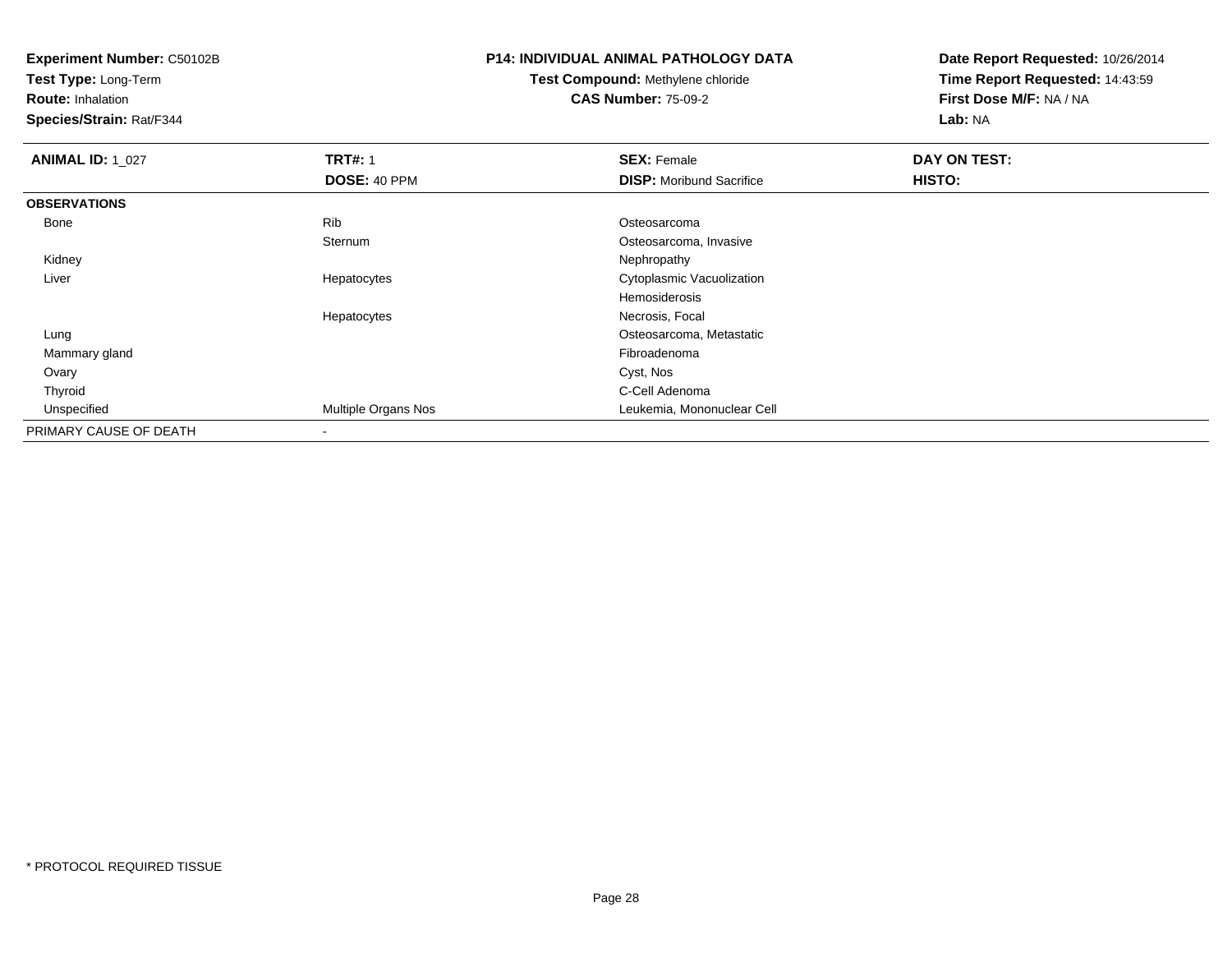**Test Type:** Long-Term

**Route:** Inhalation

**Species/Strain:** Rat/F344

### **P14: INDIVIDUAL ANIMAL PATHOLOGY DATA**

# **Test Compound:** Methylene chloride**CAS Number:** 75-09-2

| <b>ANIMAL ID: 1_028</b> | <b>TRT#: 1</b>            | <b>SEX: Female</b>              | DAY ON TEST: |  |
|-------------------------|---------------------------|---------------------------------|--------------|--|
|                         | DOSE: 40 PPM              | <b>DISP: Terminal Sacrifice</b> | HISTO:       |  |
| <b>OBSERVATIONS</b>     |                           |                                 |              |  |
| Adrenal gland           | <b>Cortex Nos</b>         | Cytoplasmic Vacuolization       |              |  |
| Brain                   |                           | Atrophy, Pressure               |              |  |
| Kidney                  | Tubule                    | Degeneration, Nos               |              |  |
|                         |                           | Nephropathy                     |              |  |
| Liver                   | Hepatocytes               | Cytoplasmic Vacuolization       |              |  |
|                         |                           | Hemosiderosis                   |              |  |
| Mammary gland           |                           | Adenoma, Nos                    |              |  |
| Ovary                   |                           | Cyst, Nos                       |              |  |
| Pituitary gland         | <b>Anterior Pituitary</b> | Adenoma, Nos                    |              |  |
|                         | <b>Anterior Pituitary</b> | Cyst, Nos                       |              |  |
| Spleen                  |                           | Fibrosis, Focal                 |              |  |
| Thyroid                 |                           | Hyperplasia, C Cell             |              |  |
| Unspecified             | Multiple Organs Nos       | Leukemia, Mononuclear Cell      |              |  |
| PRIMARY CAUSE OF DEATH  |                           |                                 |              |  |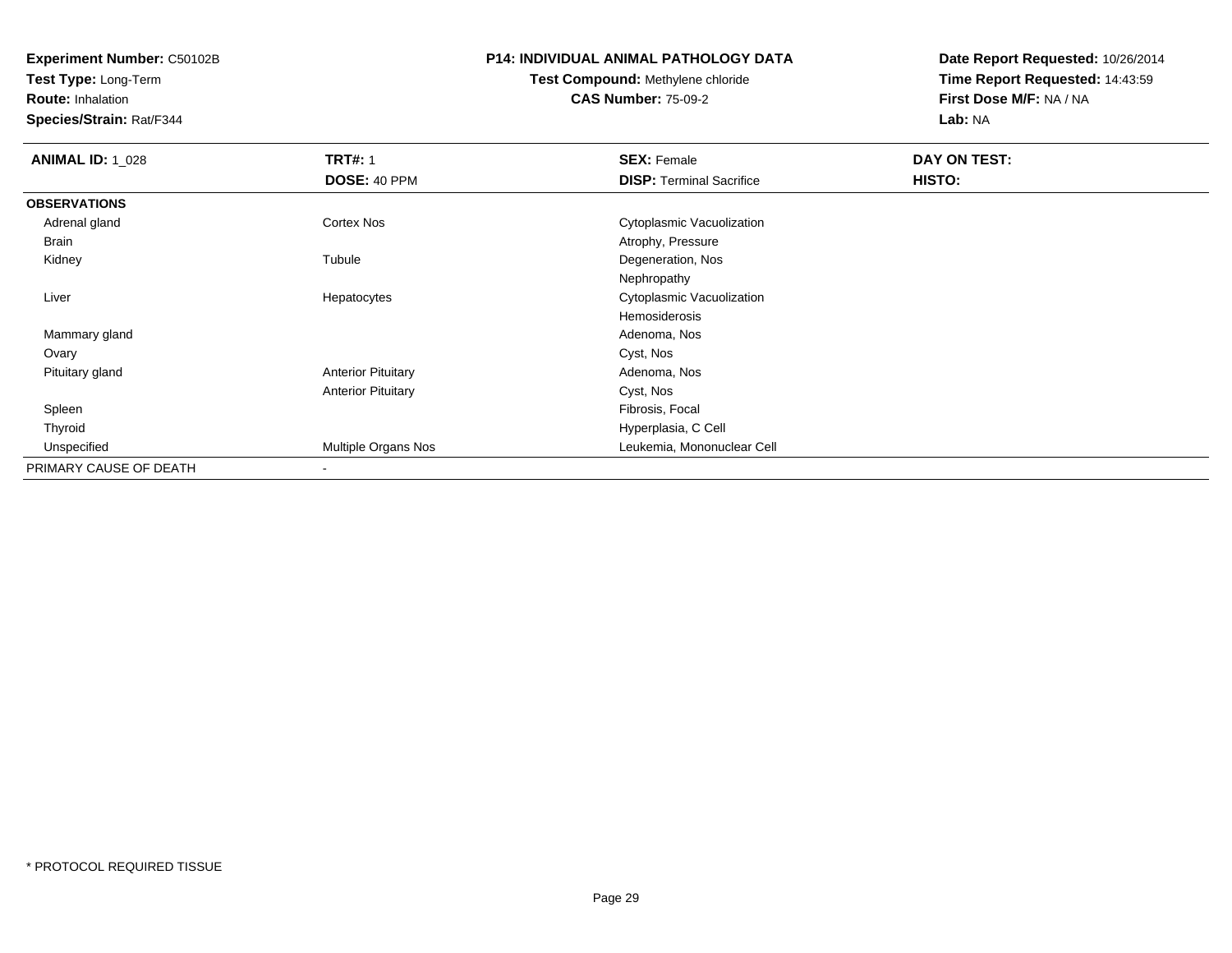**Test Type:** Long-Term

**Route:** Inhalation

**Species/Strain:** Rat/F344

### **P14: INDIVIDUAL ANIMAL PATHOLOGY DATA**

**Test Compound:** Methylene chloride**CAS Number:** 75-09-2

| <b>ANIMAL ID: 1_029</b> | <b>TRT#: 1</b> | <b>SEX: Female</b>                | DAY ON TEST: |  |
|-------------------------|----------------|-----------------------------------|--------------|--|
|                         | DOSE: 40 PPM   | <b>DISP:</b> Moribund Sacrifice   | HISTO:       |  |
| <b>OBSERVATIONS</b>     |                |                                   |              |  |
| Adrenal gland           | Cortex Nos     | Cytoplasmic Vacuolization         |              |  |
|                         | Medulla        | Hyperplasia, Focal                |              |  |
| Clitoral gland          |                | Carcinoma, Nos                    |              |  |
| Intestine Large         | Colon          | Parasitism                        |              |  |
| Kidney                  | Tubule         | Degeneration, Nos                 |              |  |
|                         |                | Nephropathy                       |              |  |
| Liver                   | Hepatocytes    | Cytoplasmic Vacuolization         |              |  |
|                         |                | Hemosiderosis                     |              |  |
|                         |                | Inflammation, Granulomatous Focal |              |  |
| Lung                    |                | Pneumonia, Aspiration             |              |  |
| Mammary gland           |                | Fibroadenoma                      |              |  |
| Spleen                  |                | Fibrosis, Focal                   |              |  |
| Thyroid                 |                | Hyperplasia, C Cell               |              |  |
| Uterus                  | Endometrium    | Hyperplasia, Nos                  |              |  |
| PRIMARY CAUSE OF DEATH  | $\blacksquare$ |                                   |              |  |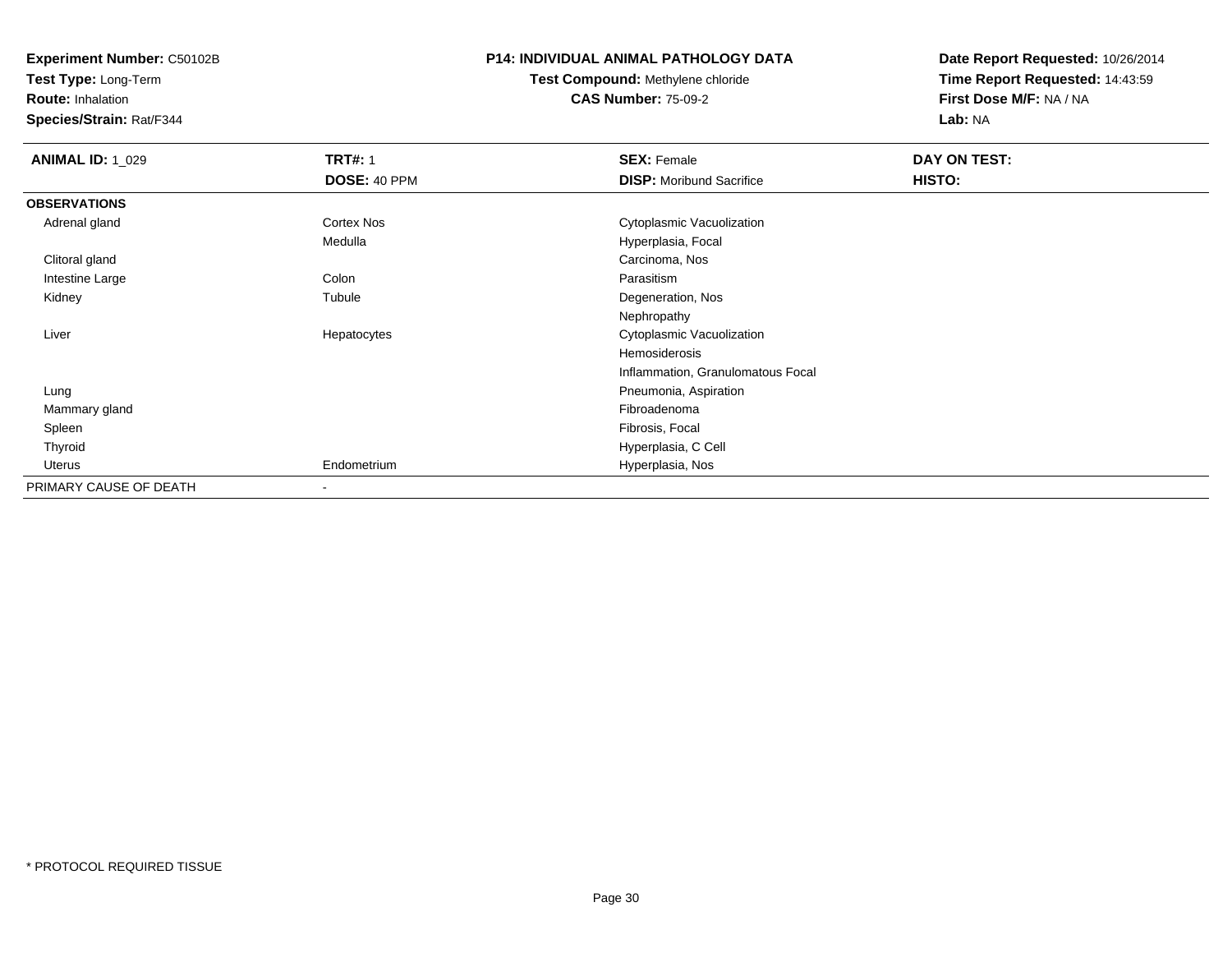**Test Type:** Long-Term

**Route:** Inhalation

**Species/Strain:** Rat/F344

# **P14: INDIVIDUAL ANIMAL PATHOLOGY DATA**

# **Test Compound:** Methylene chloride**CAS Number:** 75-09-2

| <b>ANIMAL ID: 1_030</b> | <b>TRT#: 1</b>            | <b>SEX: Female</b>         | DAY ON TEST: |
|-------------------------|---------------------------|----------------------------|--------------|
|                         | DOSE: 40 PPM              | <b>DISP: Natural Death</b> | HISTO:       |
| <b>OBSERVATIONS</b>     |                           |                            |              |
| Heart                   | Atrium                    | Thrombosis, Nos            |              |
| Kidney                  |                           | Nephropathy                |              |
| Liver                   | Hepatocytes               | Cytoplasmic Vacuolization  |              |
|                         |                           | Hemosiderosis              |              |
|                         |                           | Hepatocytomegaly           |              |
|                         | Hepatocytes               | Necrosis, Focal            |              |
| Mammary gland           |                           | Fibroadenoma               |              |
| Pancreas                | Acinus                    | Atrophy, Focal             |              |
| Pituitary gland         | <b>Anterior Pituitary</b> | Adenoma, Nos               |              |
| Unspecified             | Multiple Organs Nos       | Leukemia, Mononuclear Cell |              |
| PRIMARY CAUSE OF DEATH  | $\overline{\phantom{a}}$  |                            |              |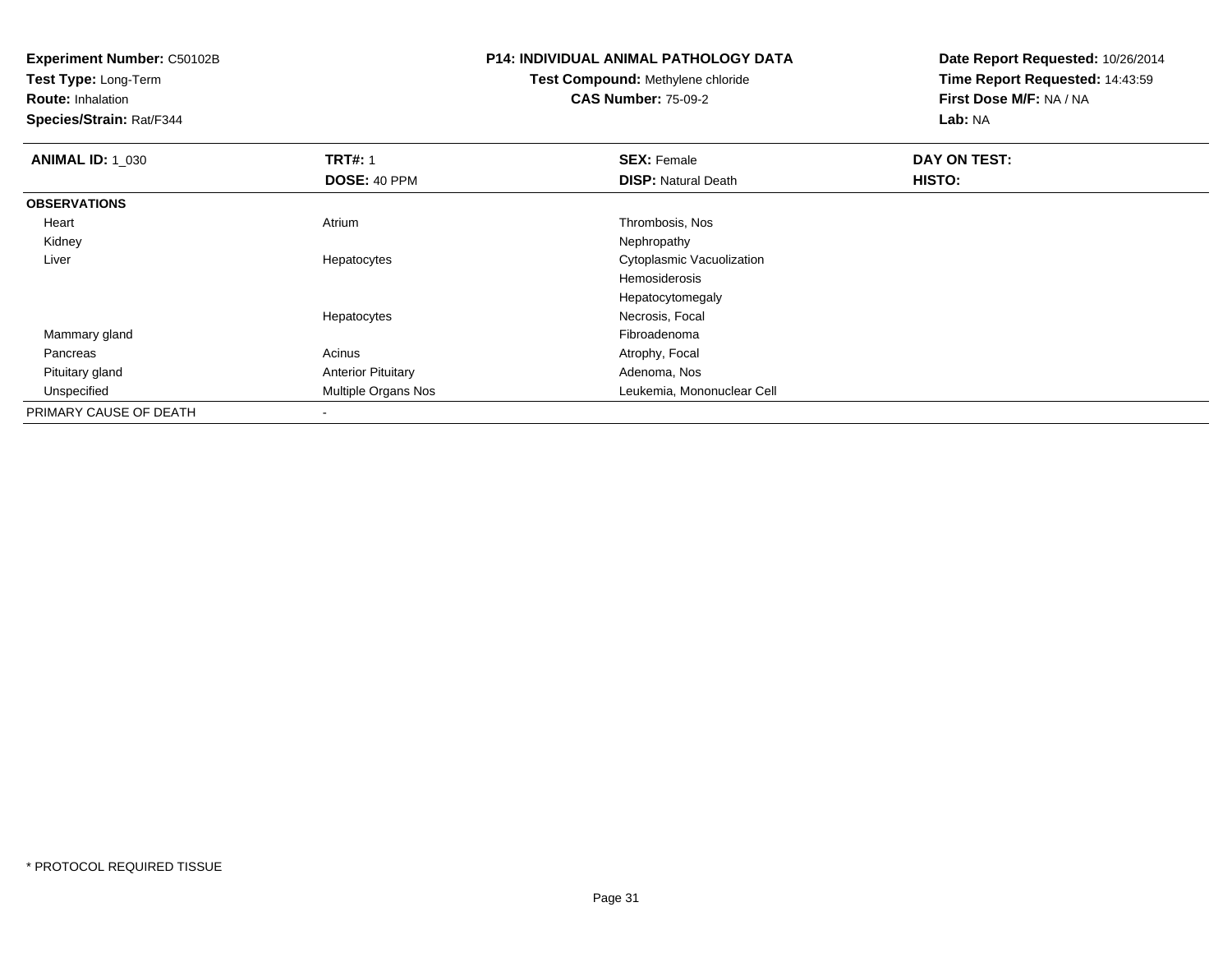**Test Type:** Long-Term

**Route:** Inhalation

**Species/Strain:** Rat/F344

### **P14: INDIVIDUAL ANIMAL PATHOLOGY DATA**

# **Test Compound:** Methylene chloride**CAS Number:** 75-09-2

| <b>ANIMAL ID: 1_031</b> | <b>TRT#: 1</b>             | <b>SEX: Female</b>              | DAY ON TEST:  |  |
|-------------------------|----------------------------|---------------------------------|---------------|--|
|                         | DOSE: 40 PPM               | <b>DISP:</b> Moribund Sacrifice | <b>HISTO:</b> |  |
| <b>OBSERVATIONS</b>     |                            |                                 |               |  |
| Adrenal gland           | Medulla                    | Hyperplasia, Focal              |               |  |
| Brain                   | Cerebrum                   | Hemorrhage                      |               |  |
| Heart                   | Atrium                     | Thrombosis, Nos                 |               |  |
| Kidney                  | Tubule                     | Degeneration, Nos               |               |  |
|                         |                            | Nephropathy                     |               |  |
| Larynx                  |                            | Inflammation, Suppurative       |               |  |
| Liver                   | Hepatocytes                | Cytoplasmic Vacuolization       |               |  |
|                         |                            | Hemosiderosis                   |               |  |
|                         | <b>Bile Duct</b>           | Hyperplasia, Nos                |               |  |
| Nasal cavity            |                            | Inflammation, Suppurative       |               |  |
|                         |                            | Metaplasia, Squamous            |               |  |
| Pituitary gland         | <b>Anterior Pituitary</b>  | Adenoma, Nos                    |               |  |
| Skin                    | Neck                       | Keratoacanthoma                 |               |  |
| Stomach                 | <b>Glandular Stomach</b>   | Ulcer, Nos                      |               |  |
| Unspecified             | <b>Multiple Organs Nos</b> | Leukemia, Mononuclear Cell      |               |  |
| PRIMARY CAUSE OF DEATH  |                            |                                 |               |  |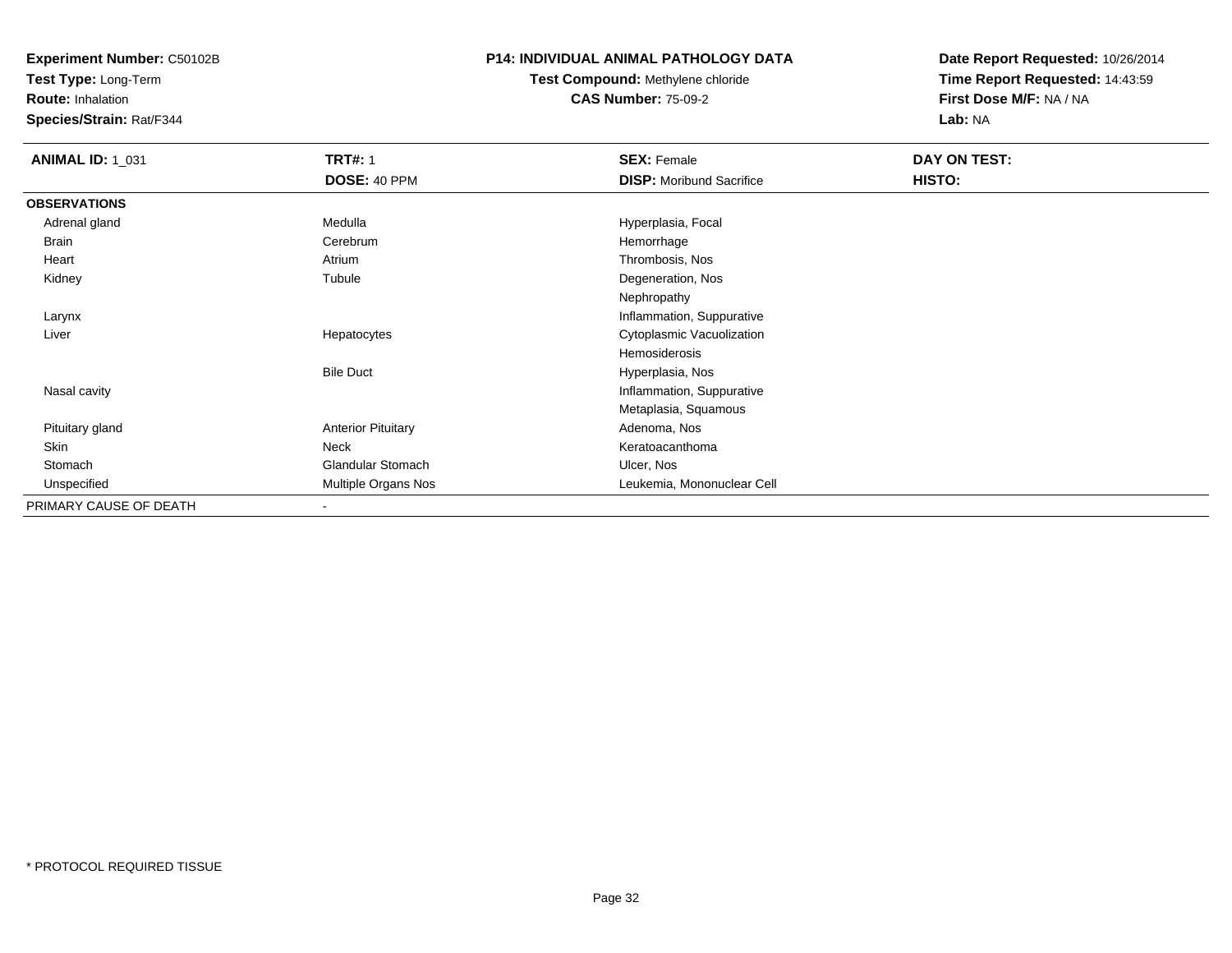**Test Type:** Long-Term

**Route:** Inhalation

**Species/Strain:** Rat/F344

### **P14: INDIVIDUAL ANIMAL PATHOLOGY DATA**

**Test Compound:** Methylene chloride**CAS Number:** 75-09-2

| <b>ANIMAL ID: 1_032</b> | <b>TRT#: 1</b>            | <b>SEX: Female</b>                | DAY ON TEST: |  |
|-------------------------|---------------------------|-----------------------------------|--------------|--|
|                         | DOSE: 40 PPM              | <b>DISP: Terminal Sacrifice</b>   | HISTO:       |  |
| <b>OBSERVATIONS</b>     |                           |                                   |              |  |
| Adrenal gland           | Cortex Nos                | Cytoplasmic Vacuolization         |              |  |
| Heart                   | Myocardium Nos            | Fibrosis, Diffuse                 |              |  |
| Kidney                  |                           | Nephropathy                       |              |  |
| Larynx                  |                           | Foreign Body, Nos                 |              |  |
|                         |                           | Inflammation, Suppurative         |              |  |
| Liver                   | Hepatocytes               | Cytoplasmic Change, Basophilic    |              |  |
|                         | Hepatocytes               | Cytoplasmic Vacuolization         |              |  |
|                         |                           | Hemosiderosis                     |              |  |
|                         |                           | Inflammation, Granulomatous Focal |              |  |
| Lung                    |                           | Alveolar Macrophages              |              |  |
| Mammary gland           |                           | Fibroadenoma                      |              |  |
| Nasal cavity            |                           | Inflammation, Suppurative         |              |  |
|                         |                           | Metaplasia, Squamous              |              |  |
| Pituitary gland         | <b>Anterior Pituitary</b> | Adenoma, Nos                      |              |  |
| Spleen                  |                           | Fibrosis, Focal                   |              |  |
| PRIMARY CAUSE OF DEATH  |                           |                                   |              |  |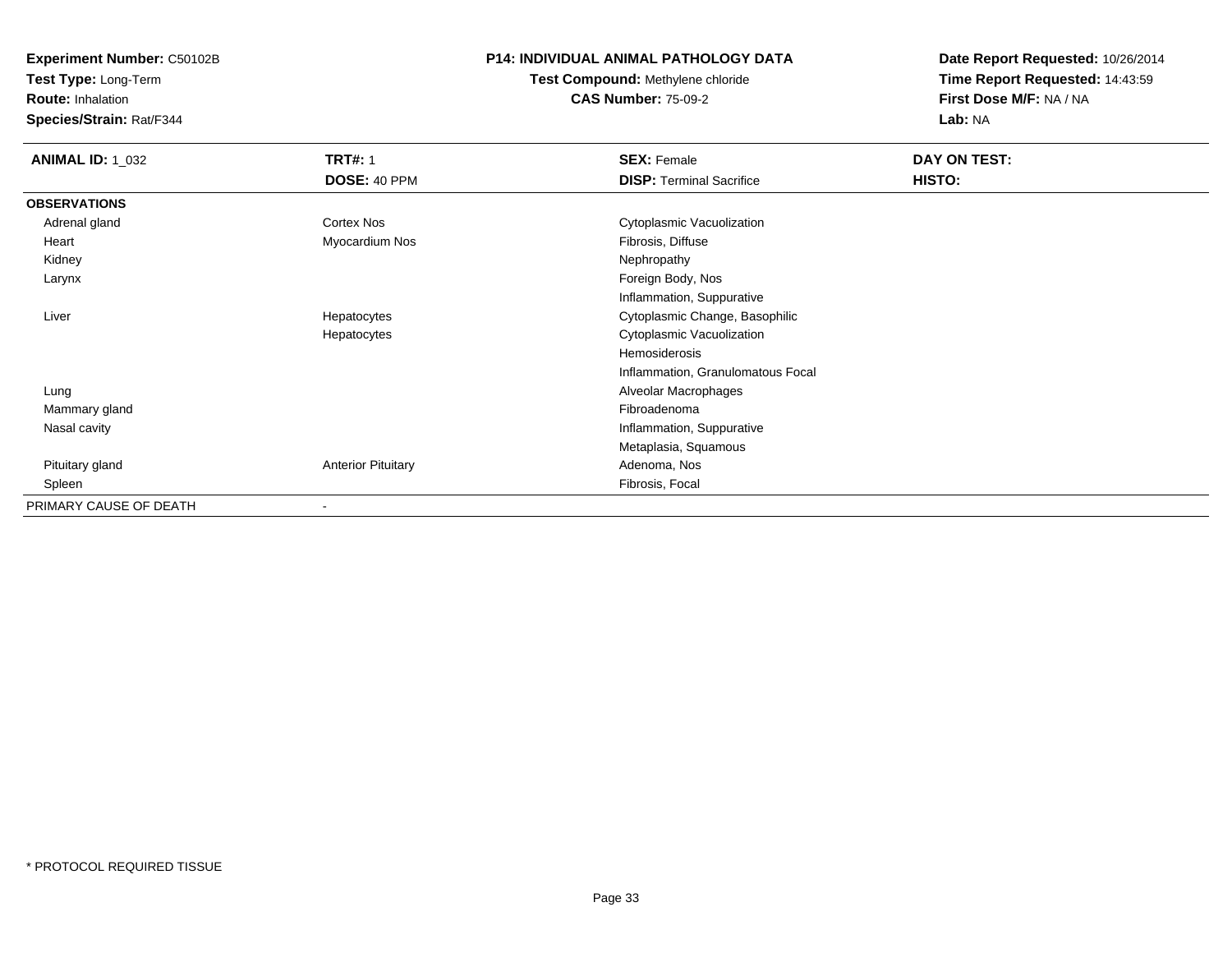| <b>Experiment Number: C50102B</b><br>Test Type: Long-Term<br><b>Route: Inhalation</b><br>Species/Strain: Rat/F344 |                           | <b>P14: INDIVIDUAL ANIMAL PATHOLOGY DATA</b><br>Test Compound: Methylene chloride<br><b>CAS Number: 75-09-2</b> | Date Report Requested: 10/26/2014<br>Time Report Requested: 14:43:59<br>First Dose M/F: NA / NA<br>Lab: NA |  |
|-------------------------------------------------------------------------------------------------------------------|---------------------------|-----------------------------------------------------------------------------------------------------------------|------------------------------------------------------------------------------------------------------------|--|
| <b>ANIMAL ID: 1 033</b>                                                                                           | <b>TRT#: 1</b>            | <b>SEX: Female</b>                                                                                              | DAY ON TEST:                                                                                               |  |
|                                                                                                                   | DOSE: 40 PPM              | <b>DISP:</b> Moribund Sacrifice                                                                                 | <b>HISTO:</b>                                                                                              |  |
| <b>OBSERVATIONS</b>                                                                                               |                           |                                                                                                                 |                                                                                                            |  |
| Adrenal gland                                                                                                     | Medulla                   | Hyperplasia, Focal                                                                                              |                                                                                                            |  |
| Heart                                                                                                             | Atrium                    | Thrombosis, Nos                                                                                                 |                                                                                                            |  |
| Liver                                                                                                             | Hepatocytes               | Cytoplasmic Vacuolization                                                                                       |                                                                                                            |  |
|                                                                                                                   |                           | Hemosiderosis                                                                                                   |                                                                                                            |  |
|                                                                                                                   |                           | Hepatocytomegaly                                                                                                |                                                                                                            |  |
|                                                                                                                   | <b>Bile Duct</b>          | Hyperplasia, Nos                                                                                                |                                                                                                            |  |
| Pituitary gland                                                                                                   | <b>Anterior Pituitary</b> | Cyst, Nos                                                                                                       |                                                                                                            |  |
| Thyroid                                                                                                           |                           | Hyperplasia, C Cell                                                                                             |                                                                                                            |  |
| Unspecified                                                                                                       | Multiple Organs Nos       | Leukemia, Mononuclear Cell                                                                                      |                                                                                                            |  |
| PRIMARY CAUSE OF DEATH                                                                                            |                           |                                                                                                                 |                                                                                                            |  |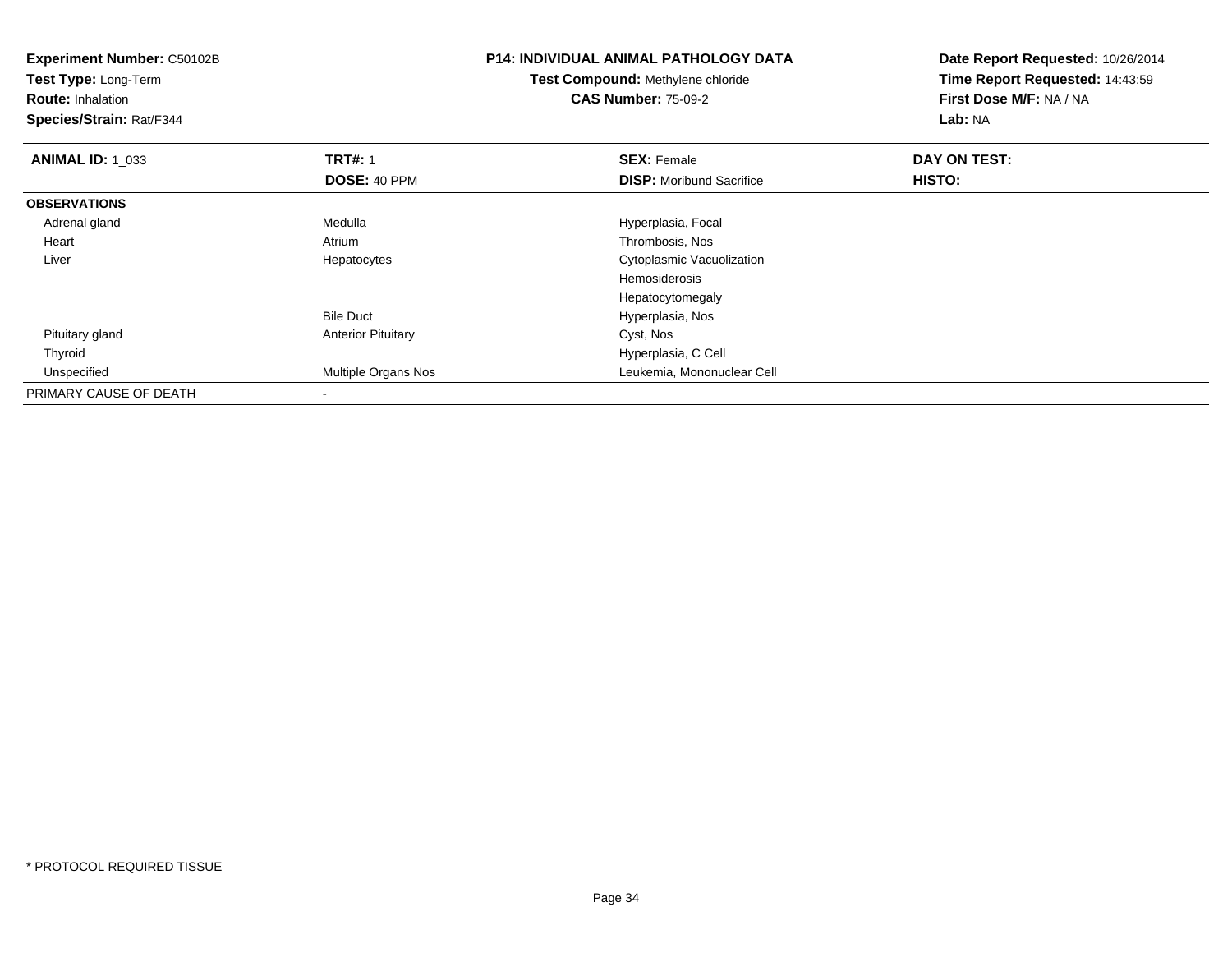| <b>Experiment Number: C50102B</b><br>Test Type: Long-Term<br><b>Route: Inhalation</b><br>Species/Strain: Rat/F344 |                           | <b>P14: INDIVIDUAL ANIMAL PATHOLOGY DATA</b><br>Test Compound: Methylene chloride<br><b>CAS Number: 75-09-2</b> | Date Report Requested: 10/26/2014<br>Time Report Requested: 14:43:59<br>First Dose M/F: NA / NA<br>Lab: NA |  |
|-------------------------------------------------------------------------------------------------------------------|---------------------------|-----------------------------------------------------------------------------------------------------------------|------------------------------------------------------------------------------------------------------------|--|
| <b>ANIMAL ID: 1 034</b>                                                                                           | <b>TRT#: 1</b>            | <b>SEX: Female</b>                                                                                              | DAY ON TEST:                                                                                               |  |
|                                                                                                                   | DOSE: 40 PPM              | <b>DISP:</b> Moribund Sacrifice                                                                                 | HISTO:                                                                                                     |  |
| <b>OBSERVATIONS</b>                                                                                               |                           |                                                                                                                 |                                                                                                            |  |
| Liver                                                                                                             | Hepatocytes               | Cytoplasmic Change, Basophilic                                                                                  |                                                                                                            |  |
|                                                                                                                   |                           | <b>Hemosiderosis</b>                                                                                            |                                                                                                            |  |
|                                                                                                                   |                           | Inflammation, Granulomatous Focal                                                                               |                                                                                                            |  |
| Lung                                                                                                              |                           | Hemorrhage                                                                                                      |                                                                                                            |  |
| Mammary gland                                                                                                     |                           | Fibroadenoma                                                                                                    |                                                                                                            |  |
| Pituitary gland                                                                                                   | <b>Anterior Pituitary</b> | Adenoma, Nos                                                                                                    |                                                                                                            |  |
| Thyroid                                                                                                           |                           | Hyperplasia, C Cell                                                                                             |                                                                                                            |  |
| PRIMARY CAUSE OF DEATH                                                                                            |                           |                                                                                                                 |                                                                                                            |  |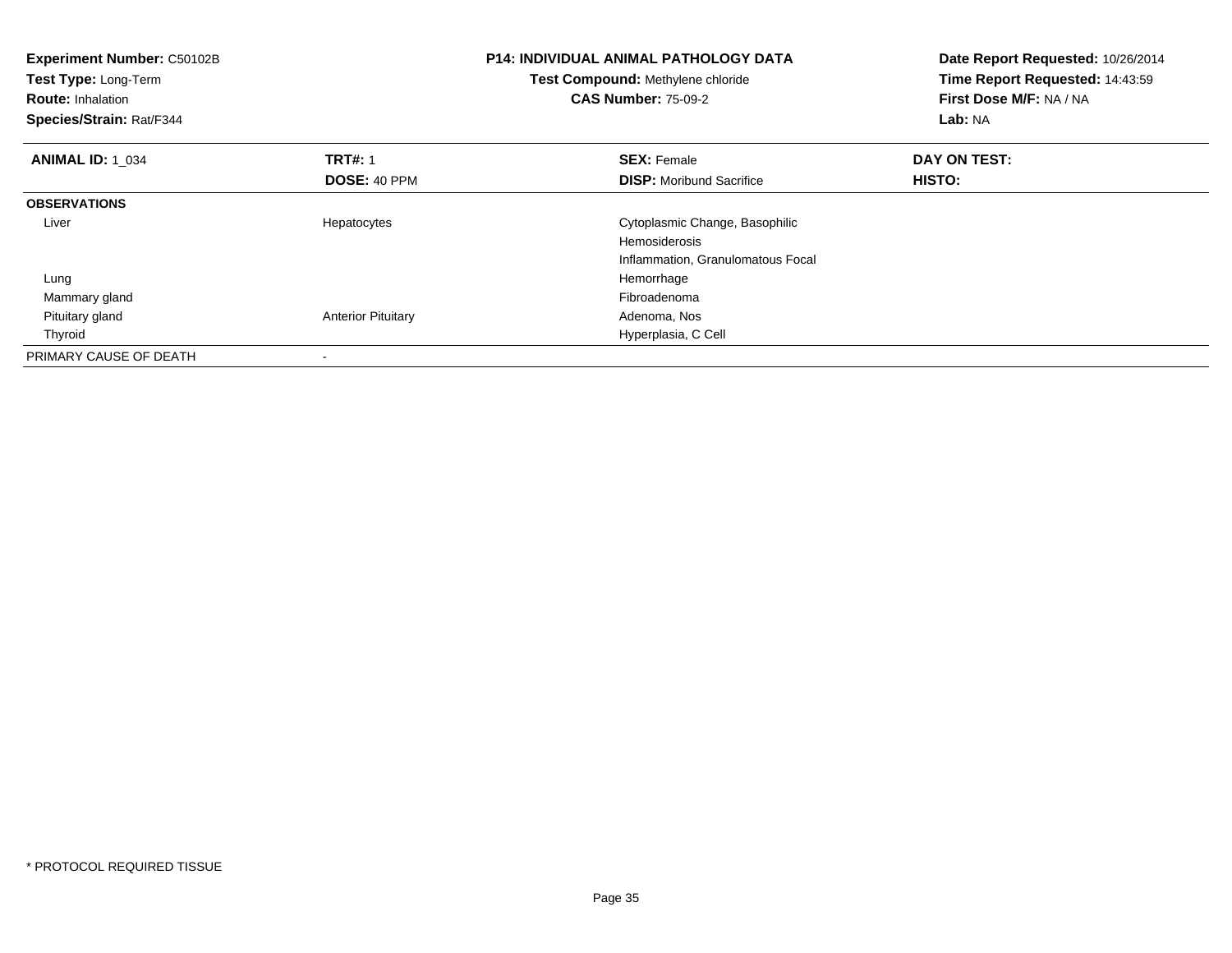**Test Type:** Long-Term

**Route:** Inhalation

**Species/Strain:** Rat/F344

### **P14: INDIVIDUAL ANIMAL PATHOLOGY DATA**

# **Test Compound:** Methylene chloride**CAS Number:** 75-09-2

| <b>ANIMAL ID: 1 035</b> | <b>TRT#: 1</b>      | <b>SEX: Female</b>                | DAY ON TEST: |  |
|-------------------------|---------------------|-----------------------------------|--------------|--|
|                         | <b>DOSE: 40 PPM</b> | <b>DISP:</b> Moribund Sacrifice   | HISTO:       |  |
| <b>OBSERVATIONS</b>     |                     |                                   |              |  |
| Adrenal gland           | <b>Cortex Nos</b>   | Cytoplasmic Vacuolization         |              |  |
| Bone marrow             |                     | Atrophy, Nos                      |              |  |
| Brain                   | Cerebrum            | Hemorrhage                        |              |  |
| Heart                   | Atrium              | Thrombosis, Nos                   |              |  |
| Kidney                  | Tubule              | Degeneration, Nos                 |              |  |
| Larynx                  |                     | Inflammation, Suppurative         |              |  |
| Liver                   | Hepatocytes         | Cytoplasmic Vacuolization         |              |  |
|                         |                     | Hemosiderosis                     |              |  |
|                         |                     | Inflammation, Granulomatous Focal |              |  |
| Stomach                 | Glandular Stomach   | Inflammation, Suppurative         |              |  |
| Unspecified             | Multiple Organs Nos | Leukemia, Mononuclear Cell        |              |  |
| PRIMARY CAUSE OF DEATH  |                     |                                   |              |  |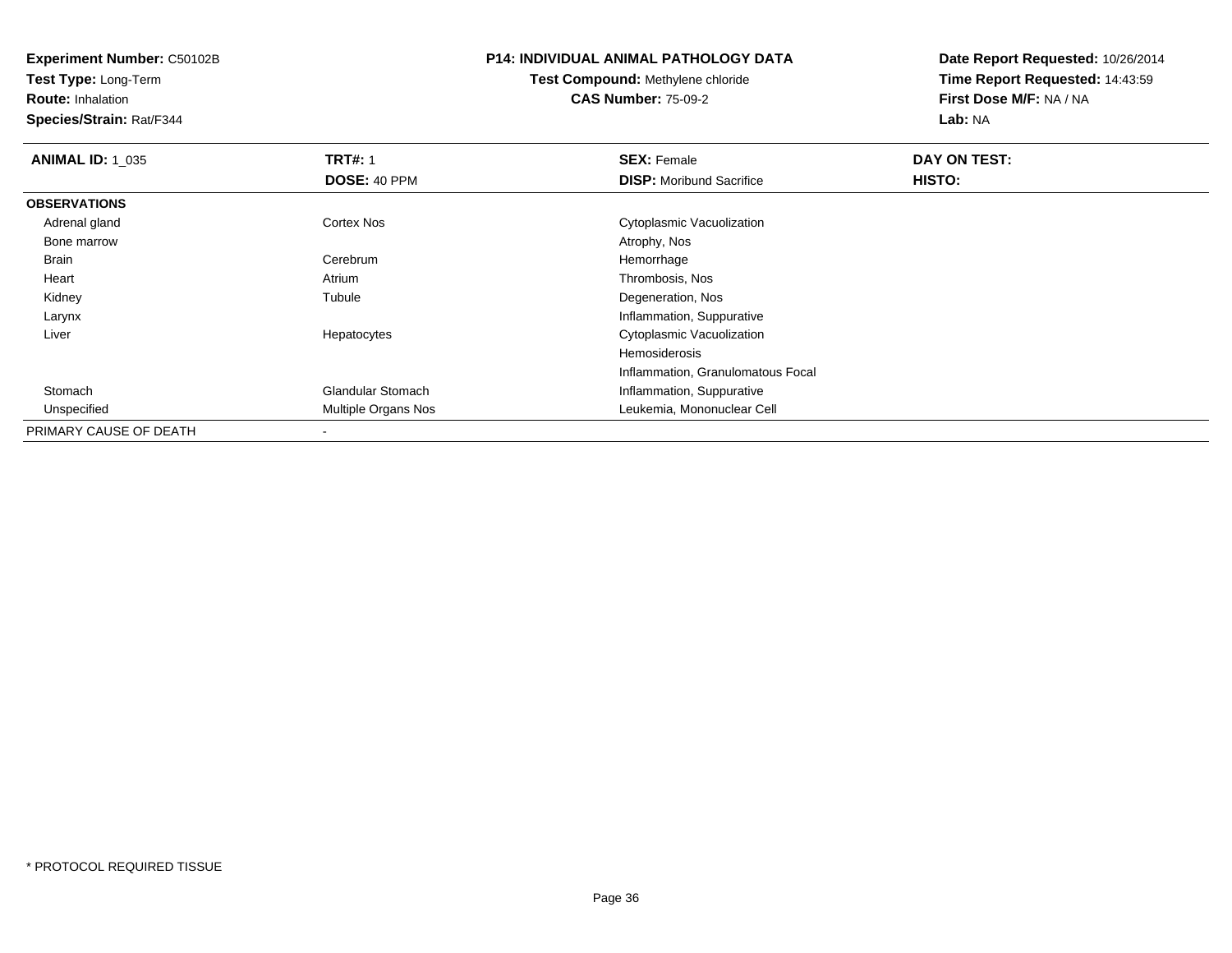| <b>Experiment Number: C50102B</b><br>Test Type: Long-Term<br><b>Route: Inhalation</b><br>Species/Strain: Rat/F344 |                           | <b>P14: INDIVIDUAL ANIMAL PATHOLOGY DATA</b><br><b>Test Compound: Methylene chloride</b><br><b>CAS Number: 75-09-2</b> | Date Report Requested: 10/26/2014<br>Time Report Requested: 14:43:59<br>First Dose M/F: NA / NA<br>Lab: NA |
|-------------------------------------------------------------------------------------------------------------------|---------------------------|------------------------------------------------------------------------------------------------------------------------|------------------------------------------------------------------------------------------------------------|
| <b>ANIMAL ID: 1_036</b>                                                                                           | <b>TRT#: 1</b>            | <b>SEX: Female</b>                                                                                                     | DAY ON TEST:                                                                                               |
|                                                                                                                   | DOSE: 40 PPM              | <b>DISP: Natural Death</b>                                                                                             | HISTO:                                                                                                     |
| <b>OBSERVATIONS</b>                                                                                               |                           |                                                                                                                        |                                                                                                            |
| Intestine Large                                                                                                   | Colon                     | Parasitism                                                                                                             |                                                                                                            |
| Kidney                                                                                                            |                           | Nephropathy                                                                                                            |                                                                                                            |
| Larynx                                                                                                            |                           | Acanthosis                                                                                                             |                                                                                                            |
|                                                                                                                   |                           | Inflammation, Suppurative                                                                                              |                                                                                                            |
| Liver                                                                                                             | Hepatocytes               | Cytoplasmic Vacuolization                                                                                              |                                                                                                            |
|                                                                                                                   |                           | Hemosiderosis                                                                                                          |                                                                                                            |
|                                                                                                                   |                           | Inflammation, Granulomatous Focal                                                                                      |                                                                                                            |
| Ovary                                                                                                             |                           | Cyst, Nos                                                                                                              |                                                                                                            |
| Pituitary gland                                                                                                   | <b>Anterior Pituitary</b> | Adenoma, Nos                                                                                                           |                                                                                                            |
| PRIMARY CAUSE OF DEATH                                                                                            |                           |                                                                                                                        |                                                                                                            |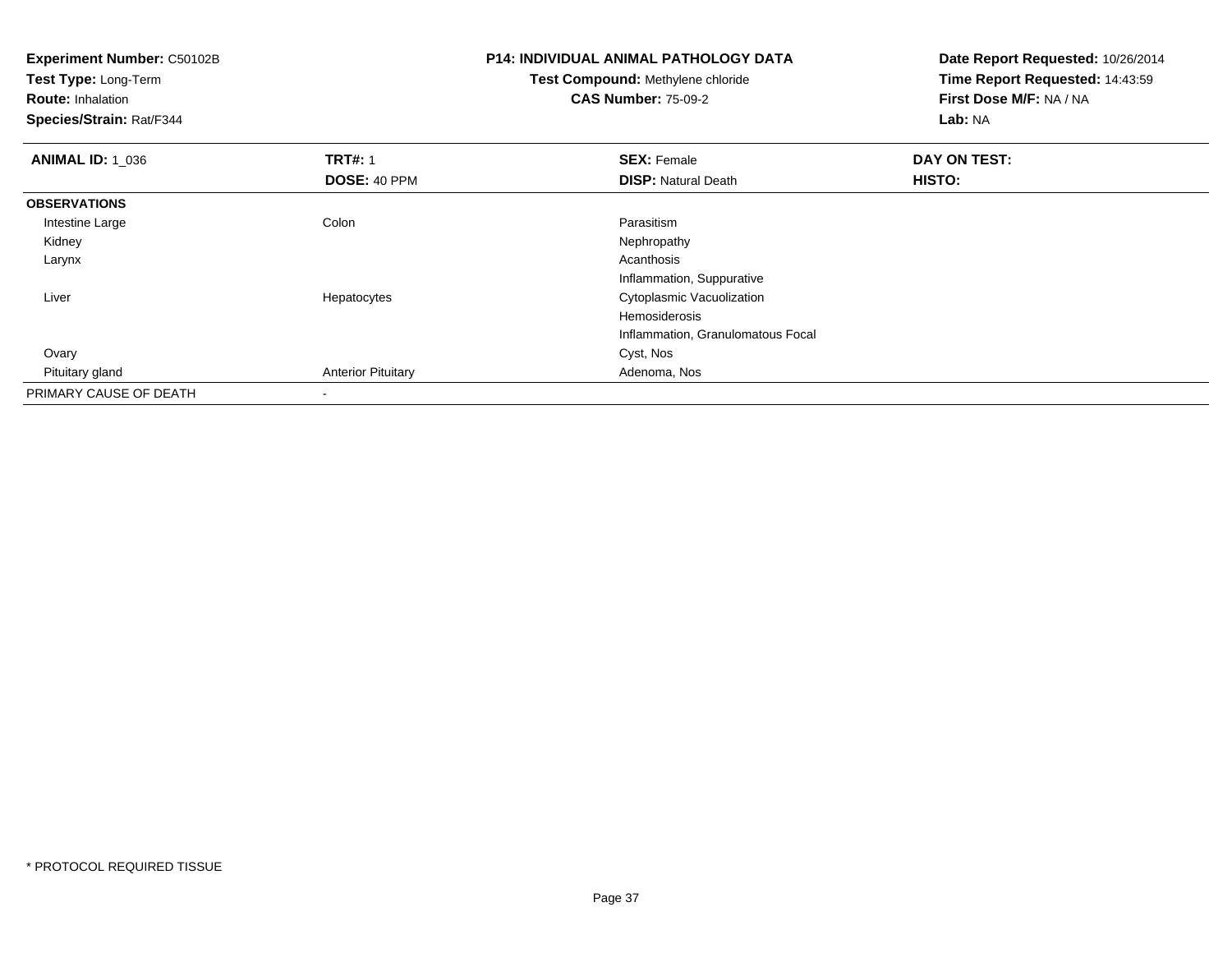**Test Type:** Long-Term

**Route:** Inhalation

**Species/Strain:** Rat/F344

# **P14: INDIVIDUAL ANIMAL PATHOLOGY DATA**

**Test Compound:** Methylene chloride**CAS Number:** 75-09-2

| <b>ANIMAL ID: 1_037</b> | <b>TRT#: 1</b>              | <b>SEX: Female</b>              | DAY ON TEST: |
|-------------------------|-----------------------------|---------------------------------|--------------|
|                         | DOSE: 40 PPM                | <b>DISP:</b> Moribund Sacrifice | HISTO:       |
| <b>OBSERVATIONS</b>     |                             |                                 |              |
| Adrenal gland           | Cortex Nos                  | Cytoplasmic Vacuolization       |              |
| <b>Blood vessel</b>     | <b>Pulmonary Artery Nos</b> | Mineralization                  |              |
| Bone marrow             |                             | Fibrosis, Multifocal            |              |
| Kidney                  | Tubule                      | Degeneration, Nos               |              |
| Liver                   |                             | Hemosiderosis                   |              |
|                         |                             | Hepatocytomegaly                |              |
|                         | <b>Bile Duct</b>            | Hyperplasia, Nos                |              |
|                         |                             | Neoplastic Nodule               |              |
| Mammary gland           |                             | Fibroadenoma                    |              |
| Pituitary gland         | <b>Anterior Pituitary</b>   | Hyperplasia, Nos                |              |
| Unspecified             | Multiple Organs Nos         | Leukemia, Mononuclear Cell      |              |
| PRIMARY CAUSE OF DEATH  |                             |                                 |              |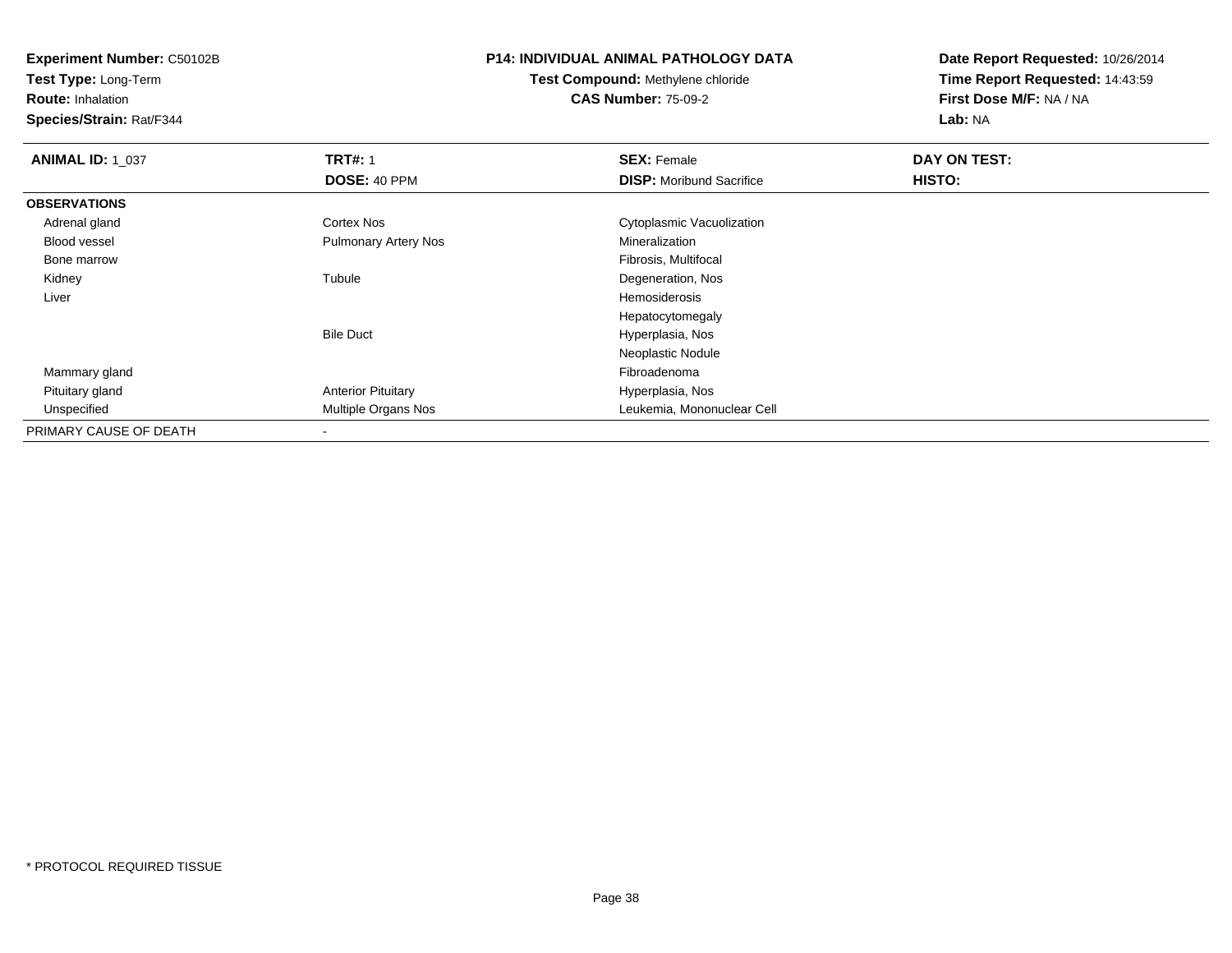**Test Type:** Long-Term

**Route:** Inhalation

**Species/Strain:** Rat/F344

### **P14: INDIVIDUAL ANIMAL PATHOLOGY DATA**

**Test Compound:** Methylene chloride**CAS Number:** 75-09-2

| <b>ANIMAL ID: 1_038</b> | <b>TRT#: 1</b>            | <b>SEX: Female</b>              | DAY ON TEST: |  |
|-------------------------|---------------------------|---------------------------------|--------------|--|
|                         | DOSE: 40 PPM              | <b>DISP:</b> Moribund Sacrifice | HISTO:       |  |
| <b>OBSERVATIONS</b>     |                           |                                 |              |  |
| Adrenal gland           | Cortex Nos                | Cytoplasmic Vacuolization       |              |  |
| Brain                   | Medulla Oblongata Nos     | Hemorrhage                      |              |  |
| Kidney                  | Tubule                    | Degeneration, Nos               |              |  |
|                         |                           | Nephropathy                     |              |  |
| Liver                   | Hepatocytes               | Cytoplasmic Vacuolization       |              |  |
|                         |                           | Hemosiderosis                   |              |  |
|                         | Hepatocytes               | Necrosis, Focal                 |              |  |
| Mammary gland           |                           | Fibroadenoma                    |              |  |
| Pituitary gland         | <b>Anterior Pituitary</b> | Adenoma, Nos                    |              |  |
| Thyroid                 |                           | Hyperplasia, C Cell             |              |  |
| Unspecified             | Multiple Organs Nos       | Leukemia, Mononuclear Cell      |              |  |
| PRIMARY CAUSE OF DEATH  |                           |                                 |              |  |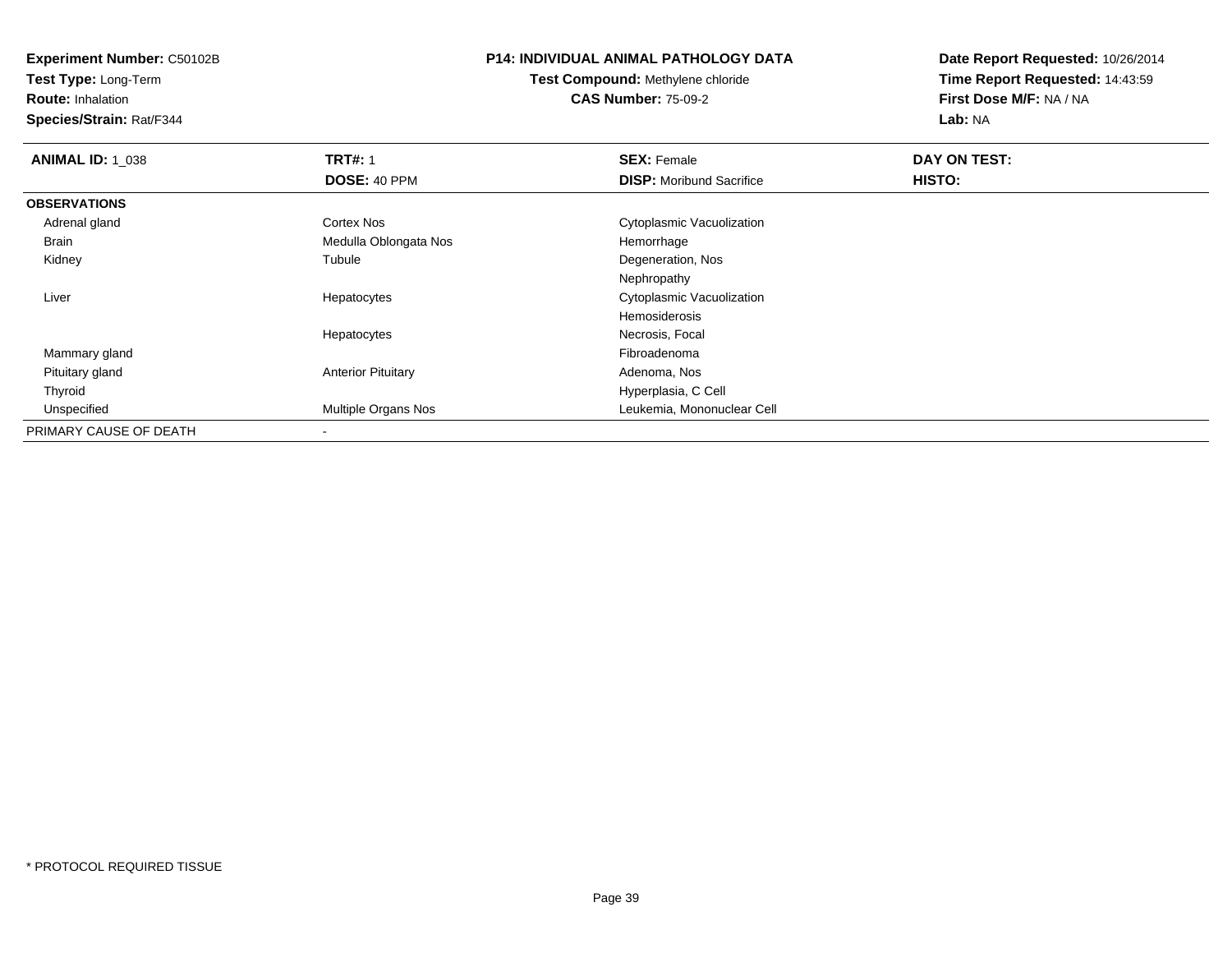**Test Type:** Long-Term

**Route:** Inhalation

**Species/Strain:** Rat/F344

# **P14: INDIVIDUAL ANIMAL PATHOLOGY DATA**

**Test Compound:** Methylene chloride**CAS Number:** 75-09-2

| <b>ANIMAL ID: 1_039</b> | <b>TRT#: 1</b>            | <b>SEX: Female</b>              | DAY ON TEST: |  |
|-------------------------|---------------------------|---------------------------------|--------------|--|
|                         | DOSE: 40 PPM              | <b>DISP:</b> Moribund Sacrifice | HISTO:       |  |
| <b>OBSERVATIONS</b>     |                           |                                 |              |  |
| Adrenal gland           | Cortex Nos                | Cytoplasmic Vacuolization       |              |  |
| Kidney                  | Tubule                    | Degeneration, Nos               |              |  |
|                         |                           | Nephropathy                     |              |  |
| Liver                   | Hepatocytes               | Cytoplasmic Vacuolization       |              |  |
|                         |                           | Hemosiderosis                   |              |  |
|                         | <b>Bile Duct</b>          | Hyperplasia, Nos                |              |  |
| Mammary gland           |                           | Hyperplasia, Epithelial         |              |  |
| Pituitary gland         | <b>Anterior Pituitary</b> | Hyperplasia, Nos                |              |  |
| Spleen                  |                           | Fibrosis, Focal                 |              |  |
| Thyroid                 |                           | C-Cell Adenoma                  |              |  |
| Unspecified             | Multiple Organs Nos       | Leukemia, Mononuclear Cell      |              |  |
| PRIMARY CAUSE OF DEATH  |                           |                                 |              |  |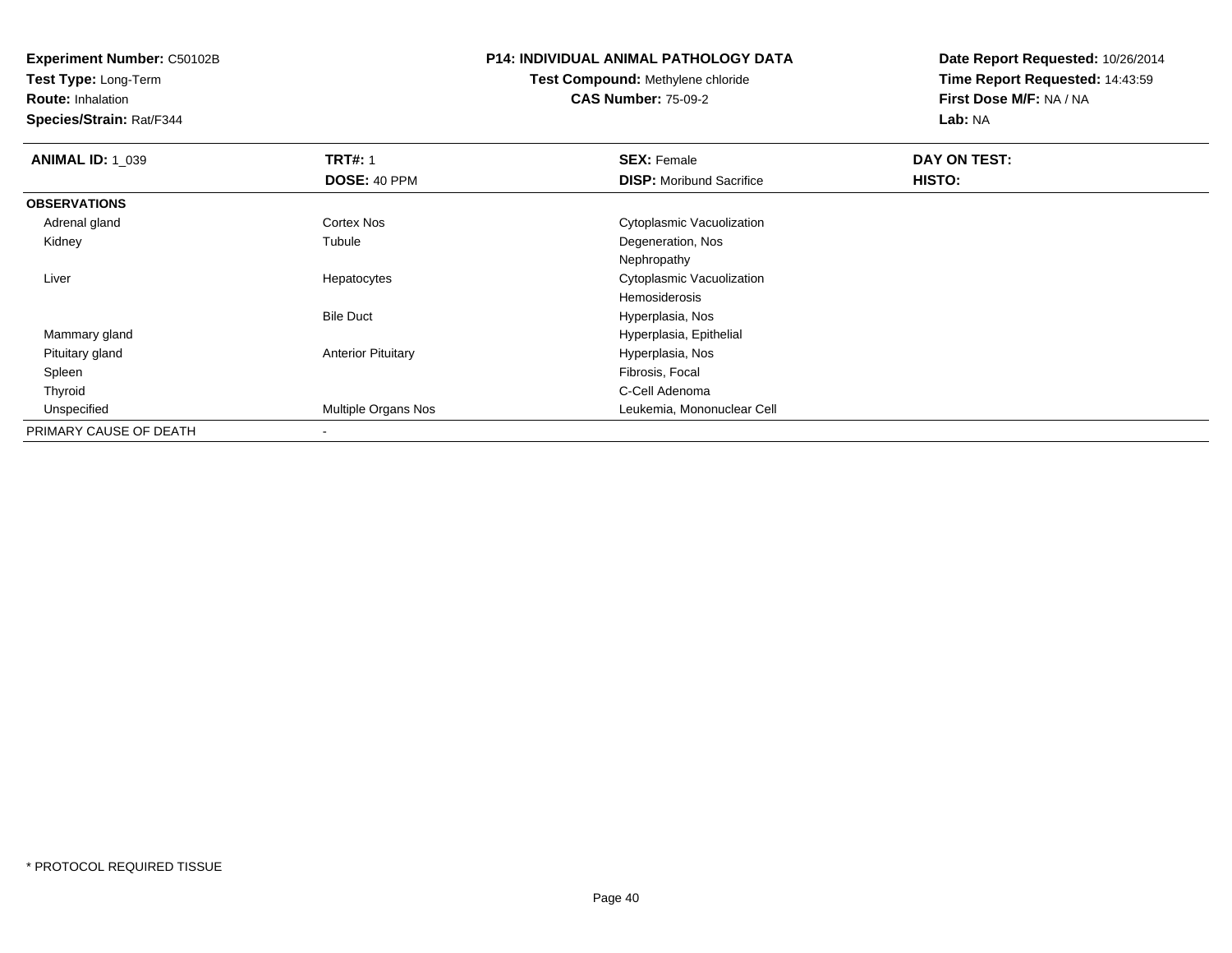**Test Type:** Long-Term

**Route:** Inhalation

**Species/Strain:** Rat/F344

# **P14: INDIVIDUAL ANIMAL PATHOLOGY DATA**

**Test Compound:** Methylene chloride**CAS Number:** 75-09-2

| <b>ANIMAL ID: 1_040</b> | <b>TRT#: 1</b>            | <b>SEX: Female</b>              | DAY ON TEST: |  |
|-------------------------|---------------------------|---------------------------------|--------------|--|
|                         | DOSE: 40 PPM              | <b>DISP:</b> Moribund Sacrifice | HISTO:       |  |
| <b>OBSERVATIONS</b>     |                           |                                 |              |  |
| Adrenal gland           | <b>Cortex Nos</b>         | Cytoplasmic Vacuolization       |              |  |
| Eye                     | <b>Crystalline Lens</b>   | Cataract                        |              |  |
|                         | Sclera                    | Mineralization                  |              |  |
| Kidney                  | Tubule                    | Degeneration, Nos               |              |  |
|                         |                           | Nephropathy                     |              |  |
| Liver                   | Hepatocytes               | Cytoplasmic Change, Basophilic  |              |  |
|                         | Hepatocytes               | Cytoplasmic Vacuolization       |              |  |
|                         |                           | Hemosiderosis                   |              |  |
| Mammary gland           |                           | Fibroadenoma                    |              |  |
| Pituitary gland         | <b>Anterior Pituitary</b> | Adenoma, Nos                    |              |  |
| Thyroid                 |                           | Hyperplasia, C Cell             |              |  |
| PRIMARY CAUSE OF DEATH  |                           |                                 |              |  |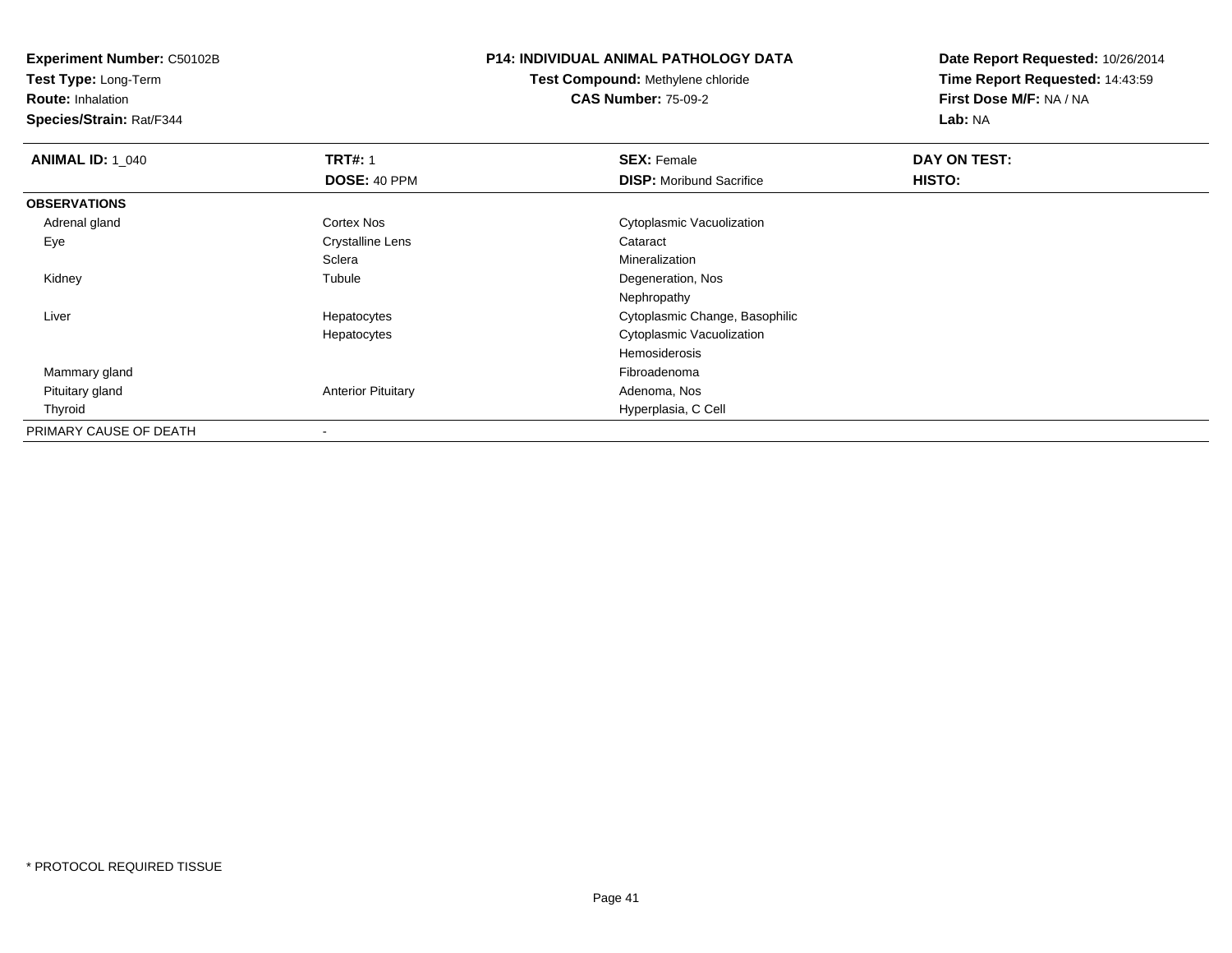**Test Type:** Long-Term

**Route:** Inhalation

**Species/Strain:** Rat/F344

### **P14: INDIVIDUAL ANIMAL PATHOLOGY DATA**

# **Test Compound:** Methylene chloride**CAS Number:** 75-09-2

| <b>ANIMAL ID: 1_041</b> | <b>TRT#: 1</b>            | <b>SEX: Female</b>                | DAY ON TEST:  |  |
|-------------------------|---------------------------|-----------------------------------|---------------|--|
|                         | DOSE: 40 PPM              | <b>DISP:</b> Moribund Sacrifice   | <b>HISTO:</b> |  |
| <b>OBSERVATIONS</b>     |                           |                                   |               |  |
| Heart                   | Cardiac Valve             | Metaplasia, Cartilaginous         |               |  |
| Kidney                  | Tubule                    | Degeneration, Nos                 |               |  |
|                         |                           | Nephropathy                       |               |  |
| Liver                   | Hepatocytes               | Cytoplasmic Change, Basophilic    |               |  |
|                         | Hepatocytes               | Cytoplasmic Vacuolization         |               |  |
|                         |                           | Hemosiderosis                     |               |  |
|                         | <b>Bile Duct</b>          | Hyperplasia, Nos                  |               |  |
|                         |                           | Inflammation, Granulomatous Focal |               |  |
| Lung                    |                           | Alveolar Macrophages              |               |  |
|                         | Alveoli                   | Hemorrhage                        |               |  |
|                         | Alveoli                   | Inflammation, Suppurative         |               |  |
| Mammary gland           |                           | Fibroadenoma                      |               |  |
| Pituitary gland         | <b>Anterior Pituitary</b> | Cyst, Nos                         |               |  |
| Unspecified             | Multiple Organs Nos       | Leukemia, Mononuclear Cell        |               |  |
| PRIMARY CAUSE OF DEATH  | $\overline{\phantom{a}}$  |                                   |               |  |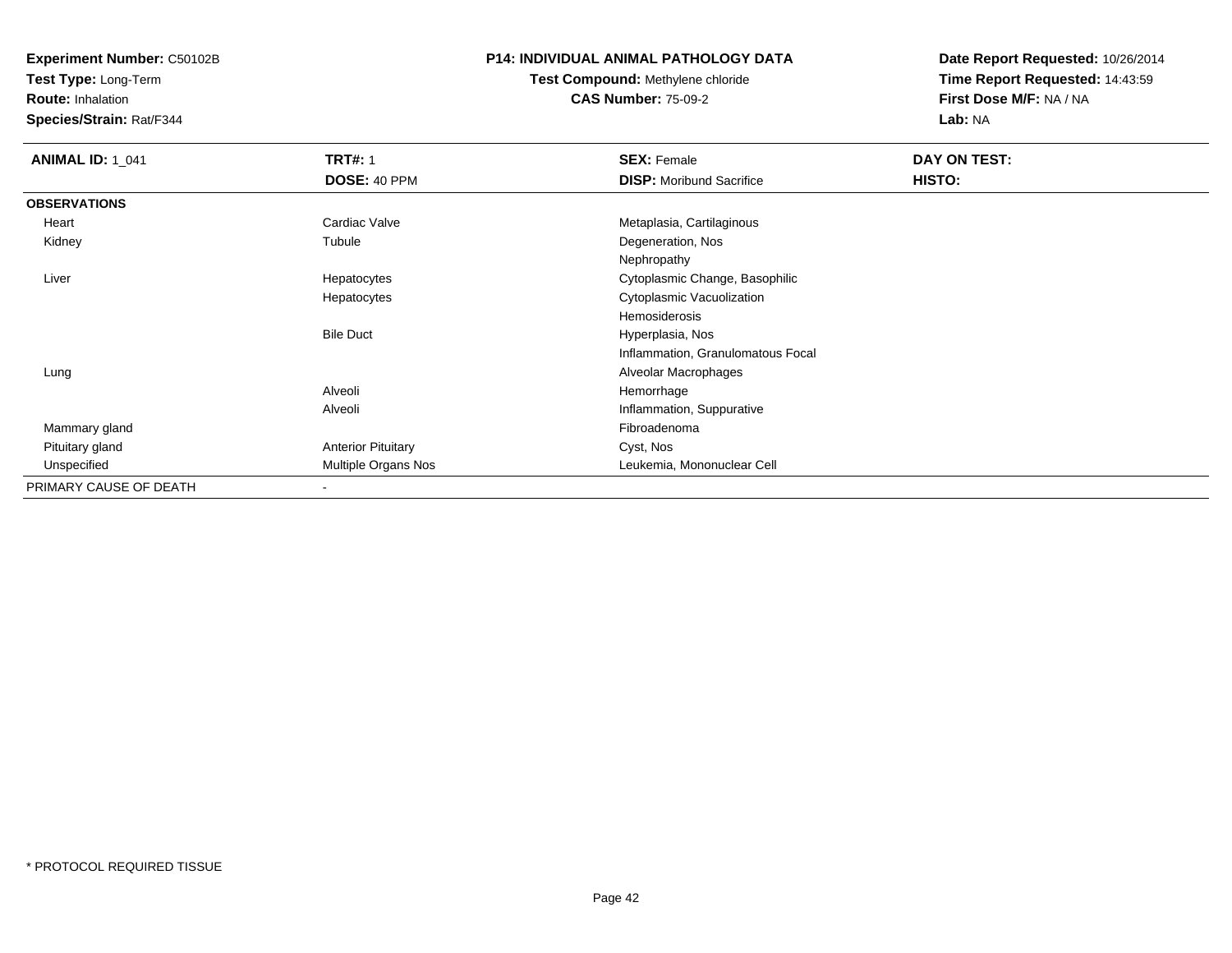**Test Type:** Long-Term

**Route:** Inhalation

**Species/Strain:** Rat/F344

### **P14: INDIVIDUAL ANIMAL PATHOLOGY DATA**

# **Test Compound:** Methylene chloride**CAS Number:** 75-09-2

| <b>ANIMAL ID: 1_042</b> | <b>TRT#: 1</b>           | <b>SEX: Female</b>              | DAY ON TEST: |  |
|-------------------------|--------------------------|---------------------------------|--------------|--|
|                         | DOSE: 40 PPM             | <b>DISP:</b> Moribund Sacrifice | HISTO:       |  |
| <b>OBSERVATIONS</b>     |                          |                                 |              |  |
| Heart                   | Atrium                   | Thrombosis, Nos                 |              |  |
| Kidney                  | Tubule                   | Degeneration, Nos               |              |  |
|                         |                          | Nephropathy                     |              |  |
| Liver                   | Hepatocytes              | Cytoplasmic Vacuolization       |              |  |
|                         | <b>Bile Duct</b>         | Fibrosis                        |              |  |
|                         |                          | Hemosiderosis                   |              |  |
|                         | <b>Bile Duct</b>         | Hyperplasia, Nos                |              |  |
|                         | <b>Bile Duct</b>         | Inflammation, Suppurative       |              |  |
|                         |                          | Neoplastic Nodule               |              |  |
| Lung                    |                          | Alveolar Macrophages            |              |  |
| Unspecified             | Multiple Organs Nos      | Leukemia, Mononuclear Cell      |              |  |
| PRIMARY CAUSE OF DEATH  | $\overline{\phantom{a}}$ |                                 |              |  |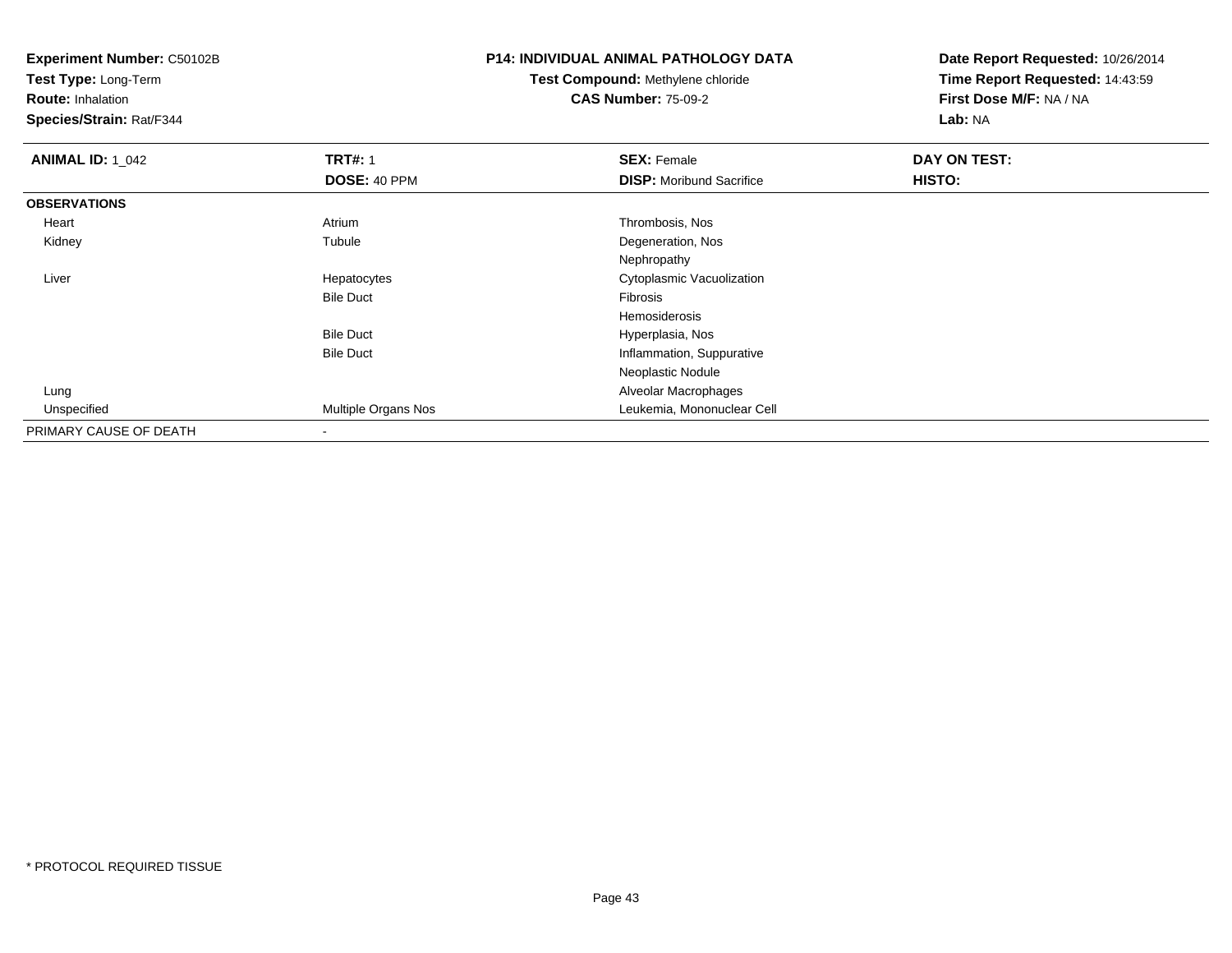**Test Type:** Long-Term

**Route:** Inhalation

**Species/Strain:** Rat/F344

### **P14: INDIVIDUAL ANIMAL PATHOLOGY DATA**

# **Test Compound:** Methylene chloride**CAS Number:** 75-09-2

| <b>ANIMAL ID: 1_043</b> | <b>TRT#: 1</b>            | <b>SEX: Female</b>               | DAY ON TEST: |  |
|-------------------------|---------------------------|----------------------------------|--------------|--|
|                         | DOSE: 40 PPM              | <b>DISP:</b> Moribund Sacrifice  | HISTO:       |  |
| <b>OBSERVATIONS</b>     |                           |                                  |              |  |
| Adrenal gland           | <b>Cortex Nos</b>         | Cytoplasmic Vacuolization        |              |  |
| Kidney                  | Tubule                    | Degeneration, Nos                |              |  |
|                         |                           | Nephropathy                      |              |  |
| Liver                   | Hepatocytes               | Cytoplasmic Vacuolization        |              |  |
|                         |                           | Hemosiderosis                    |              |  |
|                         |                           | Hepatocytomegaly                 |              |  |
|                         | <b>Bile Duct</b>          | Hyperplasia, Nos                 |              |  |
|                         | Hepatocytes               | Necrosis, Focal                  |              |  |
| Nasal cavity            |                           | Inflammation, Suppurative        |              |  |
|                         |                           | Metaplasia, Squamous             |              |  |
| Pituitary gland         | <b>Anterior Pituitary</b> | Adenoma, Nos                     |              |  |
| Thyroid                 |                           | Hyperplasia, C Cell              |              |  |
| Unspecified             | Multiple Organs Nos       | Leukemia, Mononuclear Cell       |              |  |
| Uterus                  |                           | <b>Endometrial Stromal Polyp</b> |              |  |
| PRIMARY CAUSE OF DEATH  | $\blacksquare$            |                                  |              |  |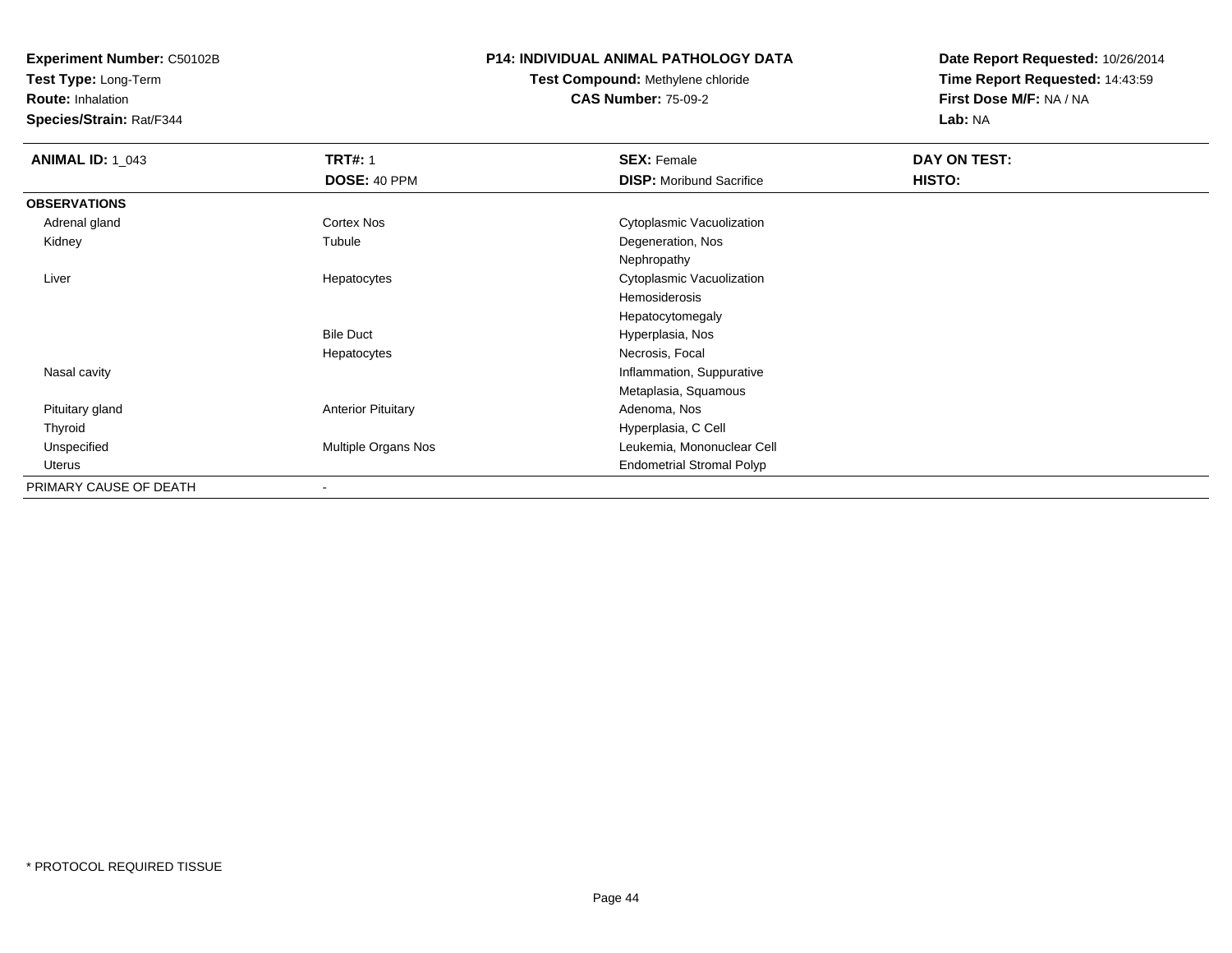**Test Type:** Long-Term

**Route:** Inhalation

**Species/Strain:** Rat/F344

### **P14: INDIVIDUAL ANIMAL PATHOLOGY DATA**

# **Test Compound:** Methylene chloride**CAS Number:** 75-09-2

| <b>ANIMAL ID: 1_044</b> | <b>TRT#: 1</b>            | <b>SEX: Female</b>                | DAY ON TEST: |  |
|-------------------------|---------------------------|-----------------------------------|--------------|--|
|                         | DOSE: 40 PPM              | <b>DISP: Terminal Sacrifice</b>   | HISTO:       |  |
| <b>OBSERVATIONS</b>     |                           |                                   |              |  |
| Adrenal gland           | Cortex Nos                | Cytoplasmic Vacuolization         |              |  |
| Eye                     | Nasolacrimal Duct         | Inflammation, Suppurative         |              |  |
| Heart                   | Cardiac Valve             | Metaplasia, Cartilaginous         |              |  |
| Kidney                  | Tubule                    | Degeneration, Nos                 |              |  |
|                         |                           | Nephropathy                       |              |  |
| Liver                   |                           | Hemosiderosis                     |              |  |
|                         |                           | Inflammation, Granulomatous Focal |              |  |
|                         | Hepatocytes               | Necrosis, Focal                   |              |  |
| Lung                    |                           | Alveolar Macrophages              |              |  |
|                         |                           | Hyperplasia, Alveolar Epithelium  |              |  |
| Mammary gland           |                           | Fibroadenoma                      |              |  |
| Ovary                   |                           | Cyst, Nos                         |              |  |
| Pituitary gland         | <b>Anterior Pituitary</b> | Adenoma, Nos                      |              |  |
| Uterus                  |                           | <b>Endometrial Stromal Polyp</b>  |              |  |
| PRIMARY CAUSE OF DEATH  | $\overline{\phantom{a}}$  |                                   |              |  |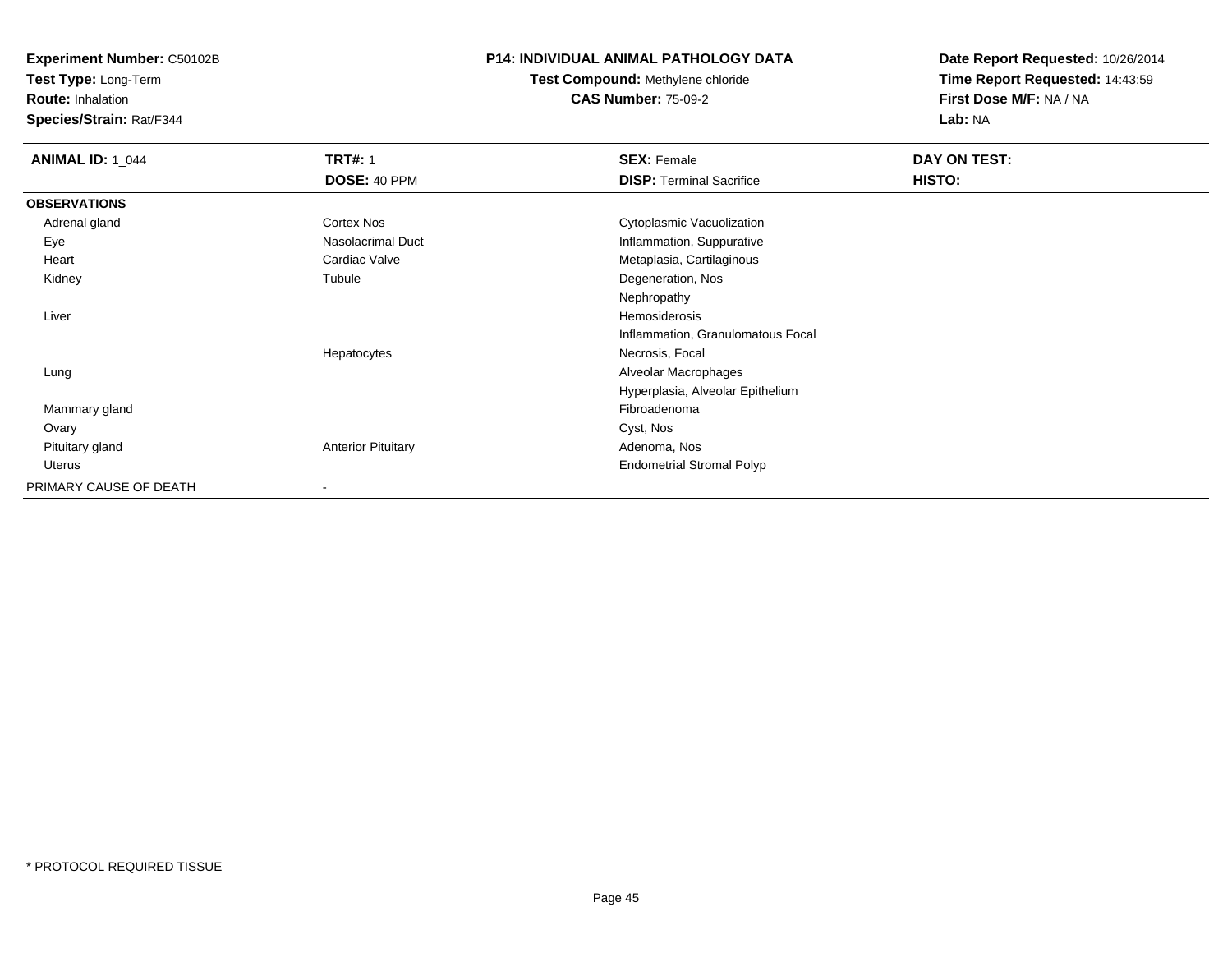**Test Type:** Long-Term

**Route:** Inhalation

**Species/Strain:** Rat/F344

### **P14: INDIVIDUAL ANIMAL PATHOLOGY DATA**

# **Test Compound:** Methylene chloride**CAS Number:** 75-09-2

| <b>ANIMAL ID: 1_045</b> | <b>TRT#: 1</b>             | <b>SEX: Female</b>                | DAY ON TEST:  |  |
|-------------------------|----------------------------|-----------------------------------|---------------|--|
|                         | <b>DOSE: 40 PPM</b>        | <b>DISP: Natural Death</b>        | <b>HISTO:</b> |  |
| <b>OBSERVATIONS</b>     |                            |                                   |               |  |
| Adrenal gland           | Cortex Nos                 | Cytoplasmic Vacuolization         |               |  |
| Brain                   |                            | Hemorrhage                        |               |  |
| Heart                   | Cardiac Valve              | Metaplasia, Cartilaginous         |               |  |
| Kidney                  |                            | Nephropathy                       |               |  |
| Liver                   | Hepatocytes                | Cytoplasmic Vacuolization         |               |  |
|                         |                            | Hemosiderosis                     |               |  |
|                         |                            | Inflammation, Granulomatous Focal |               |  |
| Lung                    |                            | Alveolar Macrophages              |               |  |
| Ovary                   |                            | Cyst, Nos                         |               |  |
| Pituitary gland         | <b>Anterior Pituitary</b>  | Hemorrhage                        |               |  |
| Unspecified             | <b>Multiple Organs Nos</b> | Leukemia, Mononuclear Cell        |               |  |
| PRIMARY CAUSE OF DEATH  | $\blacksquare$             |                                   |               |  |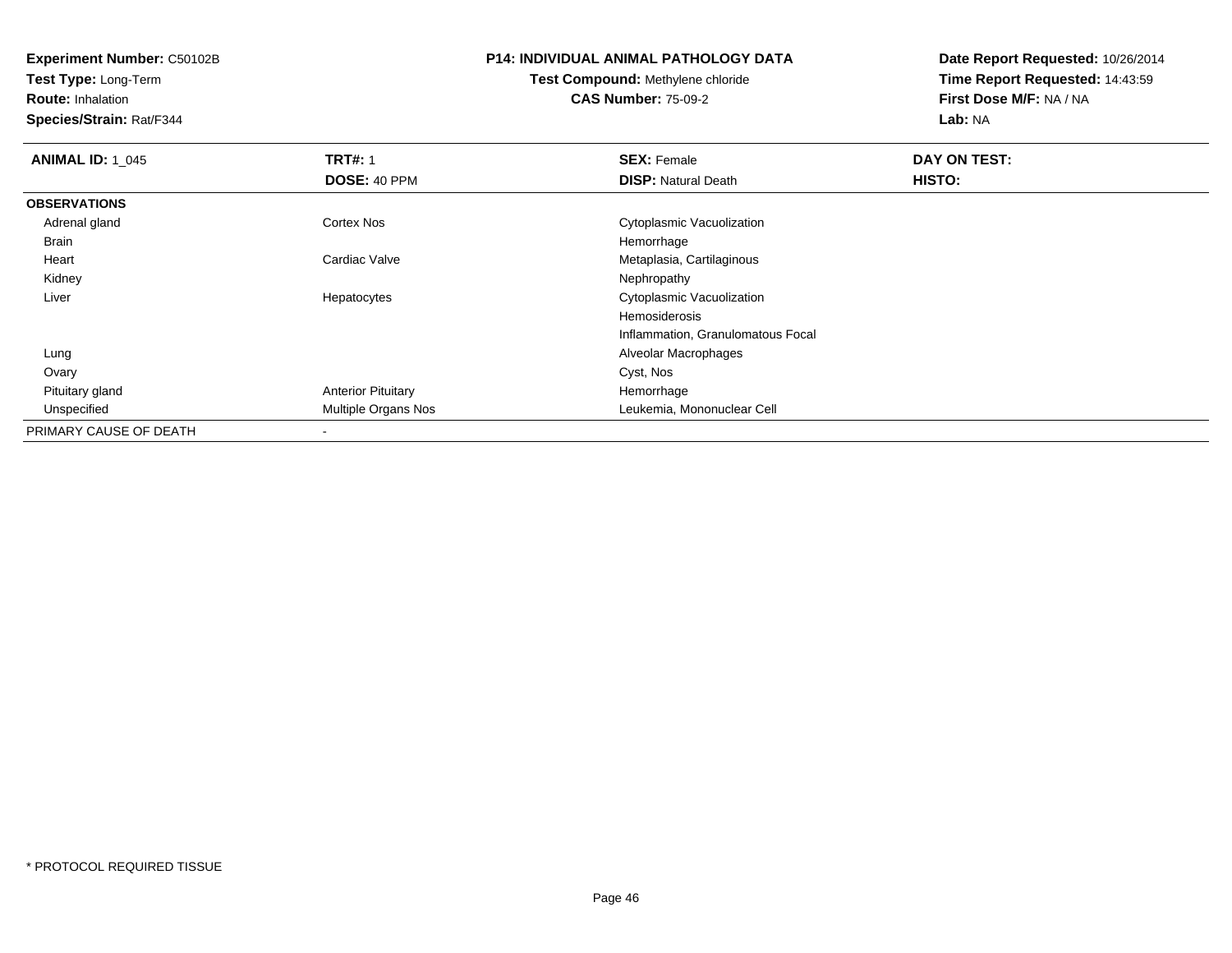**Experiment Number:** C50102B**Test Type:** Long-Term**Route:** Inhalation **Species/Strain:** Rat/F344**P14: INDIVIDUAL ANIMAL PATHOLOGY DATATest Compound:** Methylene chloride**CAS Number:** 75-09-2**Date Report Requested:** 10/26/2014**Time Report Requested:** 14:43:59**First Dose M/F:** NA / NA**Lab:** NA**ANIMAL ID: 1\_046 6 DAY ON TEST:** 1 **SEX:** Female **SEX: Female DAY ON TEST: DOSE:** 40 PPM**DISP:** Natural Death **HISTO: OBSERVATIONS** Liver Hepatocytes Cytoplasmic Change, Basophilic Hepatocytes Cytoplasmic VacuolizationHemosiderosis Endometrial Stromal Sarcoma, Metastatic Lung Lymph node Bronchial Lymph Node Endometrial Stromal Sarcoma, Metastatic Bronchial Lymph Node Hemorrhage UnspecifiedMultiple Organs Nos **Endometrial Stromal Sarcoma, Invasive**  Uterus Endometrial Stromal SarcomaPRIMARY CAUSE OF DEATH-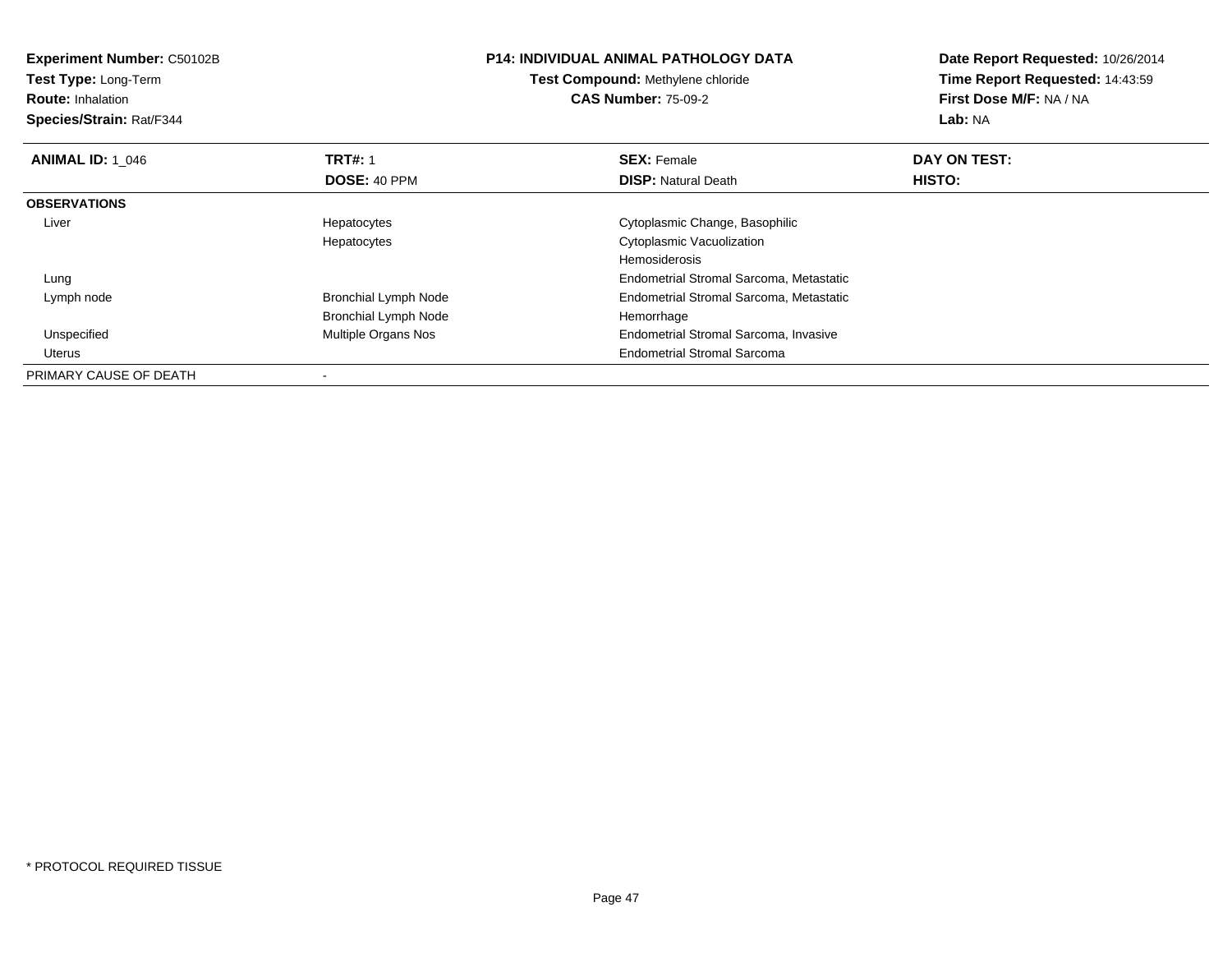| <b>Experiment Number: C50102B</b><br>Test Type: Long-Term<br><b>Route: Inhalation</b><br>Species/Strain: Rat/F344 | P14: INDIVIDUAL ANIMAL PATHOLOGY DATA<br>Test Compound: Methylene chloride<br><b>CAS Number: 75-09-2</b><br>Lab: NA |                                                  | Date Report Requested: 10/26/2014<br>Time Report Requested: 14:43:59<br>First Dose M/F: NA / NA |
|-------------------------------------------------------------------------------------------------------------------|---------------------------------------------------------------------------------------------------------------------|--------------------------------------------------|-------------------------------------------------------------------------------------------------|
| <b>ANIMAL ID: 1 047</b>                                                                                           | <b>TRT#: 1</b><br><b>DOSE: 40 PPM</b>                                                                               | <b>SEX: Female</b><br><b>DISP:</b> Natural Death | DAY ON TEST:<br>HISTO:                                                                          |
| <b>OBSERVATIONS</b>                                                                                               |                                                                                                                     |                                                  |                                                                                                 |
| <b>Brain</b>                                                                                                      | Cerebrum                                                                                                            | Hemorrhage                                       |                                                                                                 |
| Liver                                                                                                             | Hepatocytes                                                                                                         | Cytoplasmic Vacuolization                        |                                                                                                 |
| Unspecified                                                                                                       | <b>Multiple Organs Nos</b>                                                                                          | Leukemia, Mononuclear Cell                       |                                                                                                 |
| PRIMARY CAUSE OF DEATH                                                                                            |                                                                                                                     |                                                  |                                                                                                 |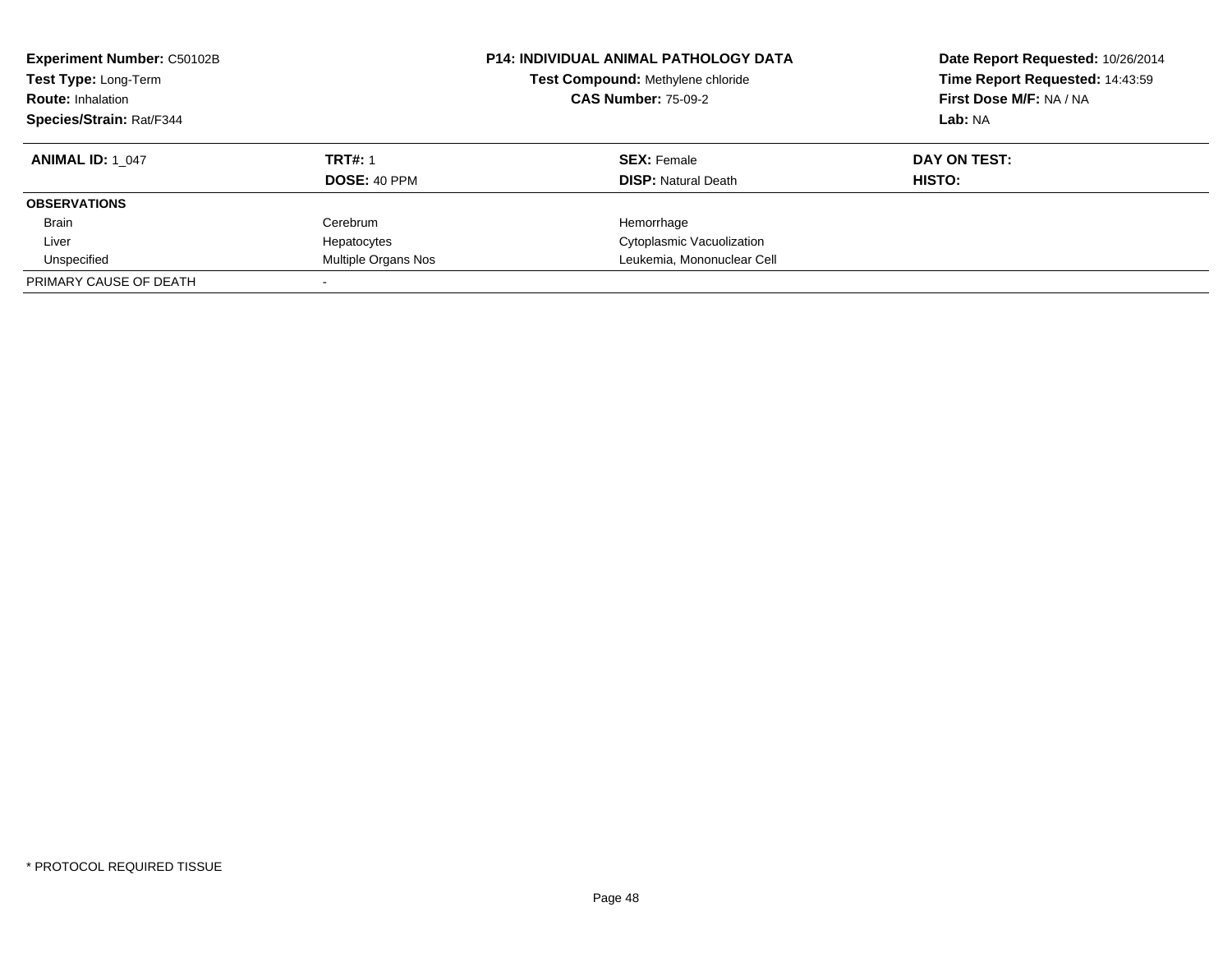**Test Type:** Long-Term

**Route:** Inhalation

**Species/Strain:** Rat/F344

#### **P14: INDIVIDUAL ANIMAL PATHOLOGY DATA**

# **Test Compound:** Methylene chloride**CAS Number:** 75-09-2

| <b>ANIMAL ID: 1_048</b> | <b>TRT#: 1</b>    | <b>SEX: Female</b>                | DAY ON TEST: |  |
|-------------------------|-------------------|-----------------------------------|--------------|--|
|                         | DOSE: 40 PPM      | <b>DISP: Terminal Sacrifice</b>   | HISTO:       |  |
| <b>OBSERVATIONS</b>     |                   |                                   |              |  |
| Adrenal gland           | <b>Cortex Nos</b> | Cytoplasmic Vacuolization         |              |  |
| Brain                   | Cerebrum          | Inflammation, Chronic Focal       |              |  |
| Heart                   | Cardiac Valve     | Metaplasia, Cartilaginous         |              |  |
| Kidney                  |                   | Nephropathy                       |              |  |
| Larynx                  |                   | Foreign Body, Nos                 |              |  |
|                         |                   | Inflammation, Suppurative         |              |  |
| Liver                   | Hepatocytes       | Cytoplasmic Vacuolization         |              |  |
|                         |                   | Hemosiderosis                     |              |  |
|                         |                   | Inflammation, Granulomatous Focal |              |  |
| Lung                    |                   | Alveolar Macrophages              |              |  |
|                         |                   | Hyperplasia, Alveolar Epithelium  |              |  |
| Nasal cavity            |                   | Metaplasia, Squamous              |              |  |
| Peritoneum              |                   | Necrosis, Fat                     |              |  |
| PRIMARY CAUSE OF DEATH  |                   |                                   |              |  |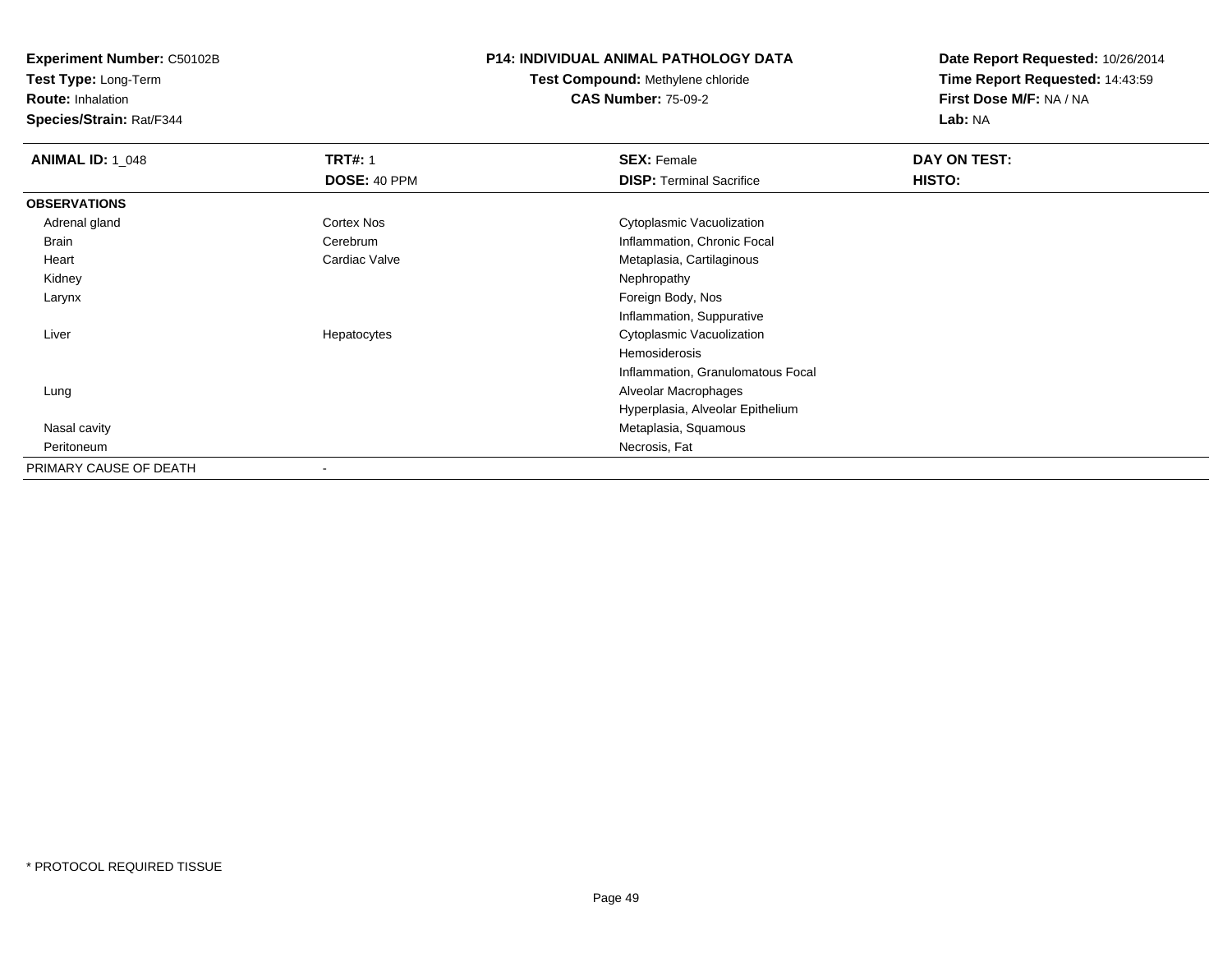**Test Type:** Long-Term

**Route:** Inhalation

**Species/Strain:** Rat/F344

# **P14: INDIVIDUAL ANIMAL PATHOLOGY DATA**

# **Test Compound:** Methylene chloride**CAS Number:** 75-09-2

| <b>ANIMAL ID: 1_049</b> | <b>TRT#: 1</b>             | <b>SEX: Female</b>              | DAY ON TEST: |  |
|-------------------------|----------------------------|---------------------------------|--------------|--|
|                         | DOSE: 40 PPM               | <b>DISP:</b> Moribund Sacrifice | HISTO:       |  |
| <b>OBSERVATIONS</b>     |                            |                                 |              |  |
| Adrenal gland           | <b>Cortex Nos</b>          | Cytoplasmic Vacuolization       |              |  |
| Kidney                  | Tubule                     | Degeneration, Nos               |              |  |
|                         |                            | Nephropathy                     |              |  |
| Liver                   | Hepatocytes                | Cytoplasmic Vacuolization       |              |  |
|                         |                            | Hemosiderosis                   |              |  |
|                         | <b>Bile Duct</b>           | Hyperplasia, Nos                |              |  |
| Mammary gland           |                            | Fibroadenoma                    |              |  |
| Pituitary gland         | <b>Anterior Pituitary</b>  | Adenoma, Nos                    |              |  |
| Thyroid                 |                            | Hyperplasia, C Cell             |              |  |
| Unspecified             | <b>Multiple Organs Nos</b> | Leukemia, Mononuclear Cell      |              |  |
| Urinary bladder         |                            | Hyperplasia, Epithelial         |              |  |
| PRIMARY CAUSE OF DEATH  |                            |                                 |              |  |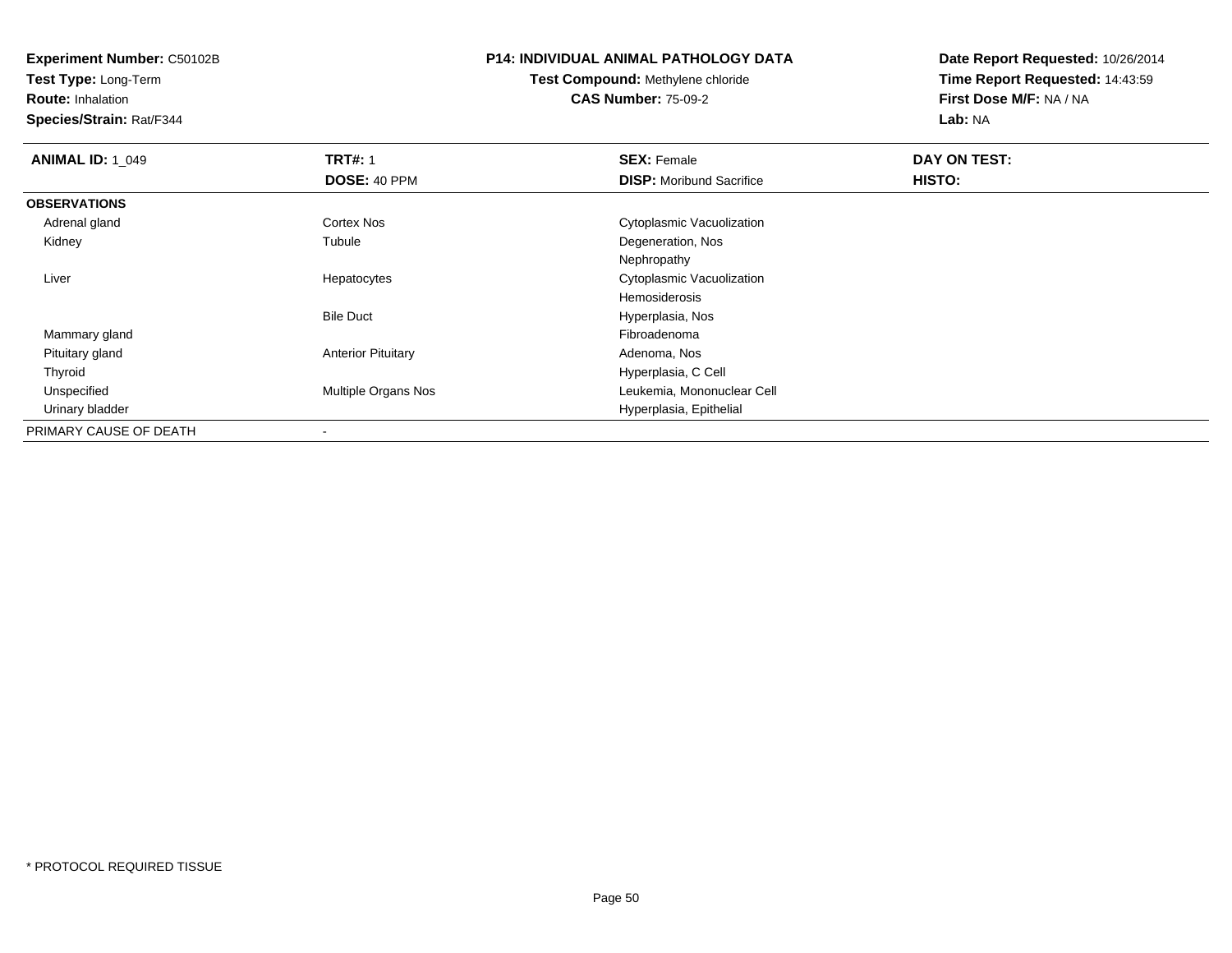**Test Type:** Long-Term

**Route:** Inhalation

**Species/Strain:** Rat/F344

#### **P14: INDIVIDUAL ANIMAL PATHOLOGY DATA**

# **Test Compound:** Methylene chloride**CAS Number:** 75-09-2

| <b>ANIMAL ID: 1_050</b> | <b>TRT#: 1</b>            | <b>SEX: Female</b>                | DAY ON TEST: |  |
|-------------------------|---------------------------|-----------------------------------|--------------|--|
|                         | DOSE: 40 PPM              | <b>DISP: Terminal Sacrifice</b>   | HISTO:       |  |
| <b>OBSERVATIONS</b>     |                           |                                   |              |  |
| Adrenal gland           | Cortex Nos                | Cytoplasmic Vacuolization         |              |  |
| Eye                     | Nasolacrimal Duct         | Inflammation, Suppurative         |              |  |
| Kidney                  |                           | Nephropathy                       |              |  |
| Larynx                  |                           | Foreign Body, Nos                 |              |  |
|                         |                           | Inflammation, Suppurative         |              |  |
| Liver                   | Hepatocytes               | Cytoplasmic Change, Basophilic    |              |  |
|                         | Hepatocytes               | Cytoplasmic Vacuolization         |              |  |
|                         | <b>Bile Duct</b>          | Hyperplasia, Nos                  |              |  |
|                         |                           | Inflammation, Granulomatous Focal |              |  |
| Lung                    |                           | Alveolar Macrophages              |              |  |
| Mammary gland           |                           | Fibroadenoma                      |              |  |
| Pancreas                | Acinus                    | Atrophy, Focal                    |              |  |
| Pituitary gland         | <b>Anterior Pituitary</b> | Adenoma, Nos                      |              |  |
| Uterus                  |                           | <b>Endometrial Stromal Polyp</b>  |              |  |
|                         | Endometrium               | Hyperplasia, Nos                  |              |  |
| PRIMARY CAUSE OF DEATH  |                           |                                   |              |  |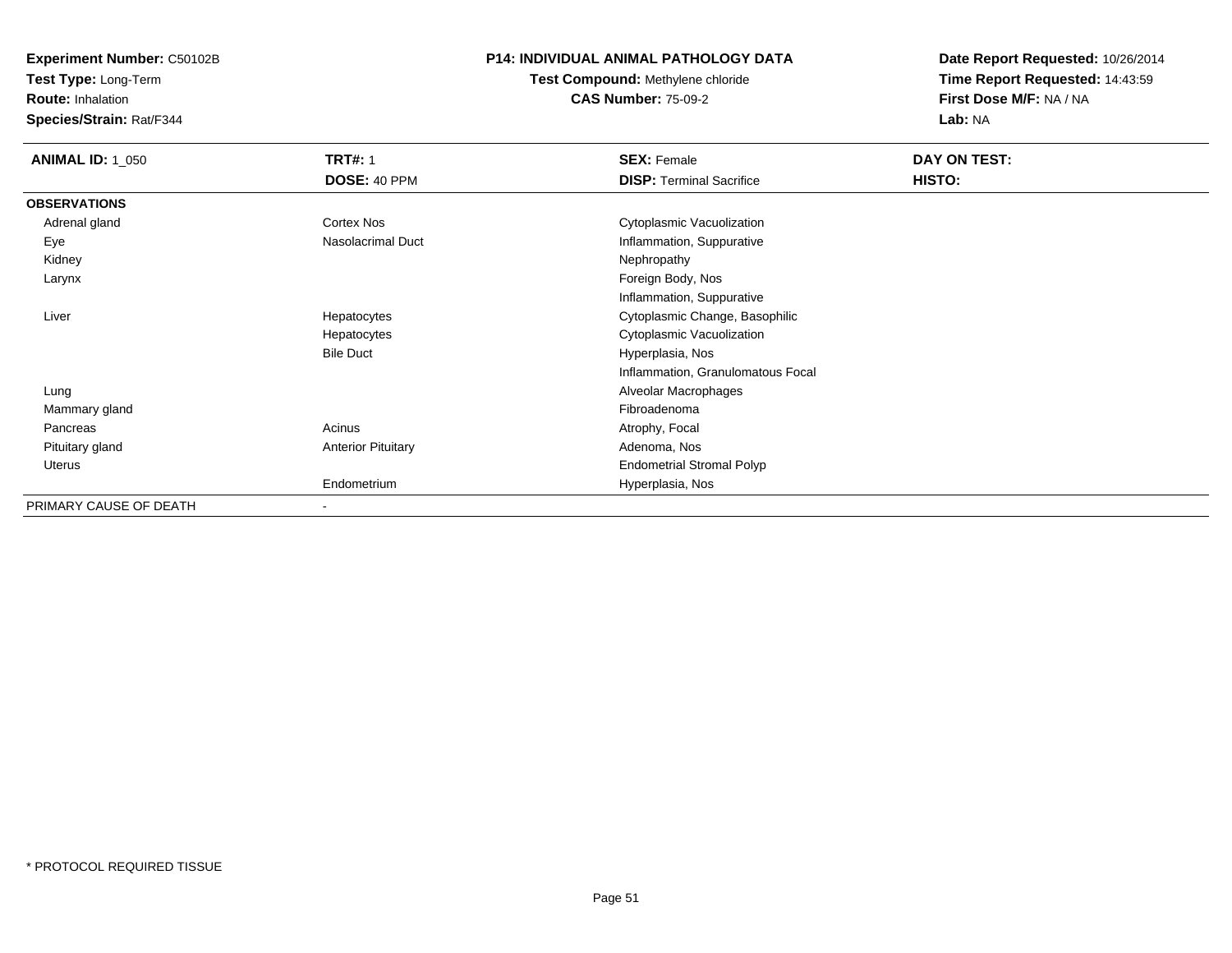**Test Type:** Long-Term

**Route:** Inhalation

**Species/Strain:** Rat/F344

### **P14: INDIVIDUAL ANIMAL PATHOLOGY DATA**

# **Test Compound:** Methylene chloride**CAS Number:** 75-09-2

| <b>ANIMAL ID: 2_001</b> | <b>TRT#: 2</b>            | <b>SEX: Female</b>                | DAY ON TEST:  |  |
|-------------------------|---------------------------|-----------------------------------|---------------|--|
|                         | DOSE: 10 PPM              | <b>DISP: Terminal Sacrifice</b>   | <b>HISTO:</b> |  |
| <b>OBSERVATIONS</b>     |                           |                                   |               |  |
| Adrenal gland           | Cortex Nos                | Cytoplasmic Vacuolization         |               |  |
| Clitoral gland          |                           | Carcinoma, Nos                    |               |  |
| Kidney                  | Tubule                    | Degeneration, Nos                 |               |  |
|                         |                           | Nephropathy                       |               |  |
| Liver                   | Hepatocytes               | Cytoplasmic Change, Basophilic    |               |  |
|                         | Hepatocytes               | Cytoplasmic Vacuolization         |               |  |
|                         |                           | Hemosiderosis                     |               |  |
|                         |                           | Inflammation, Granulomatous Focal |               |  |
|                         | Hepatocytes               | Necrosis, Focal                   |               |  |
| Nasal cavity            |                           | Foreign Body, Nos                 |               |  |
|                         |                           | Inflammation, Suppurative         |               |  |
| Pituitary gland         | <b>Anterior Pituitary</b> | Adenoma, Nos                      |               |  |
|                         | <b>Anterior Pituitary</b> | Cyst, Nos                         |               |  |
|                         | <b>Anterior Pituitary</b> | Necrosis, Nos                     |               |  |
| <b>Uterus</b>           |                           | <b>Endometrial Stromal Polyp</b>  |               |  |
| PRIMARY CAUSE OF DEATH  |                           |                                   |               |  |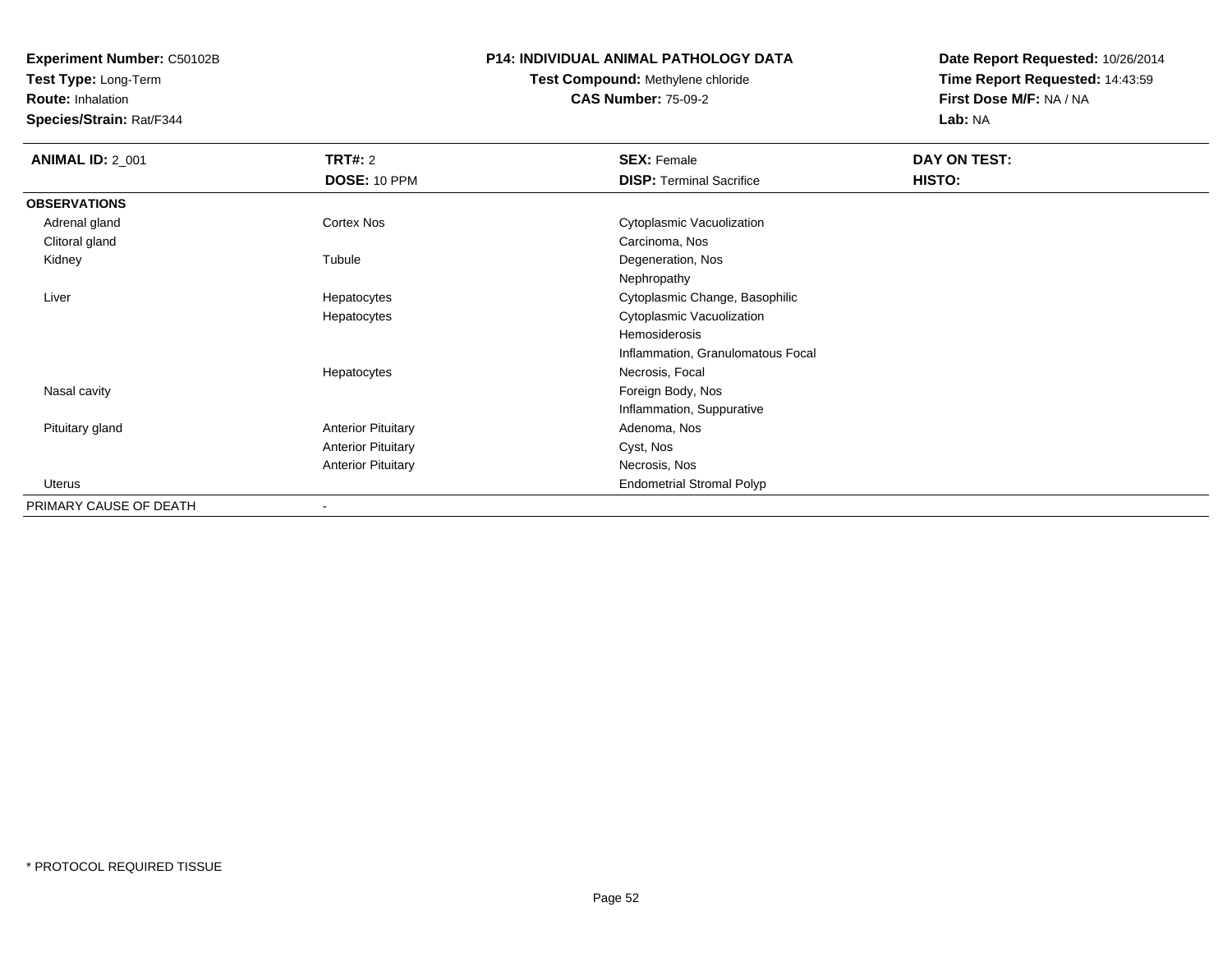**Test Type:** Long-Term

**Route:** Inhalation

**Species/Strain:** Rat/F344

#### **P14: INDIVIDUAL ANIMAL PATHOLOGY DATA**

**Test Compound:** Methylene chloride**CAS Number:** 75-09-2

| <b>ANIMAL ID: 2_002</b> | <b>TRT#:</b> 2            | <b>SEX: Female</b>               | DAY ON TEST: |  |
|-------------------------|---------------------------|----------------------------------|--------------|--|
|                         | DOSE: 10 PPM              | <b>DISP: Terminal Sacrifice</b>  | HISTO:       |  |
| <b>OBSERVATIONS</b>     |                           |                                  |              |  |
| Intestine Large         | Colon                     | Parasitism                       |              |  |
| Kidney                  | Tubule                    | Degeneration, Nos                |              |  |
|                         |                           | Nephropathy                      |              |  |
| Liver                   | Hepatocytes               | Cytoplasmic Change, Basophilic   |              |  |
|                         | Hepatocytes               | Cytoplasmic Vacuolization        |              |  |
|                         |                           | Hemosiderosis                    |              |  |
|                         | <b>Bile Duct</b>          | Hyperplasia, Nos                 |              |  |
|                         | Hepatocytes               | Necrosis, Focal                  |              |  |
| Lung                    |                           | Alveolar Macrophages             |              |  |
| Mammary gland           |                           | Fibroadenoma                     |              |  |
| Pituitary gland         | <b>Anterior Pituitary</b> | Adenoma, Nos                     |              |  |
| Unspecified             | Multiple Organs Nos       | Leukemia, Mononuclear Cell       |              |  |
| Uterus                  |                           | <b>Endometrial Stromal Polyp</b> |              |  |
|                         | Endometrium               | Hyperplasia, Nos                 |              |  |
| PRIMARY CAUSE OF DEATH  | ٠                         |                                  |              |  |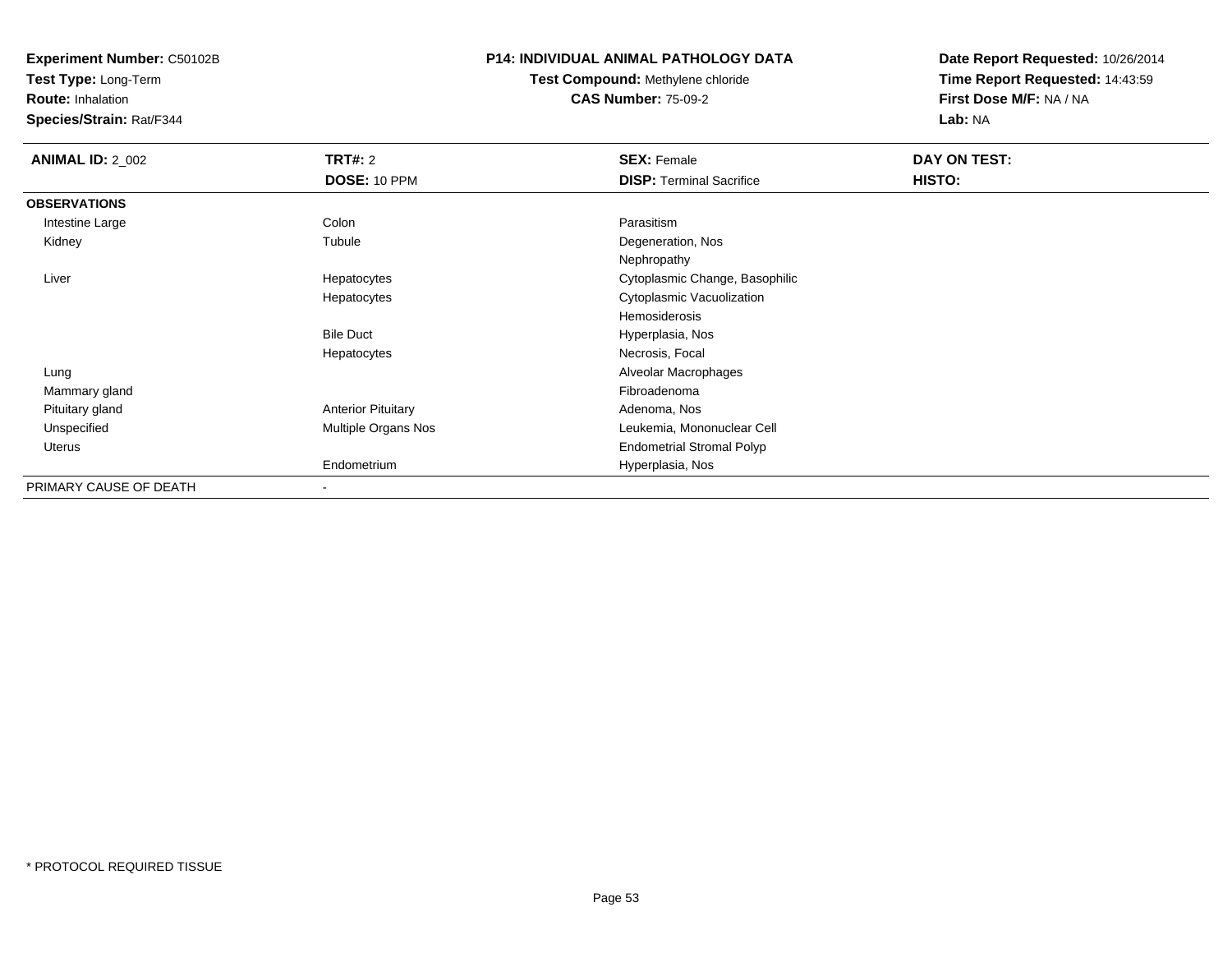| <b>Experiment Number: C50102B</b><br>Test Type: Long-Term<br><b>Route: Inhalation</b><br>Species/Strain: Rat/F344 |                           | <b>P14: INDIVIDUAL ANIMAL PATHOLOGY DATA</b><br>Test Compound: Methylene chloride<br><b>CAS Number: 75-09-2</b> | Date Report Requested: 10/26/2014<br>Time Report Requested: 14:43:59<br>First Dose M/F: NA / NA<br>Lab: NA |
|-------------------------------------------------------------------------------------------------------------------|---------------------------|-----------------------------------------------------------------------------------------------------------------|------------------------------------------------------------------------------------------------------------|
| <b>ANIMAL ID: 2_003</b>                                                                                           | <b>TRT#: 2</b>            | <b>SEX: Female</b>                                                                                              | DAY ON TEST:                                                                                               |
|                                                                                                                   | DOSE: 10 PPM              | <b>DISP: Terminal Sacrifice</b>                                                                                 | HISTO:                                                                                                     |
| <b>OBSERVATIONS</b>                                                                                               |                           |                                                                                                                 |                                                                                                            |
| Kidney                                                                                                            | Tubule                    | Degeneration, Nos                                                                                               |                                                                                                            |
|                                                                                                                   | Medulla                   | Mineralization                                                                                                  |                                                                                                            |
|                                                                                                                   |                           | Nephropathy                                                                                                     |                                                                                                            |
| Liver                                                                                                             | Hepatocytes               | Cytoplasmic Change, Basophilic                                                                                  |                                                                                                            |
|                                                                                                                   | Hepatocytes               | Cytoplasmic Vacuolization                                                                                       |                                                                                                            |
|                                                                                                                   |                           | Inflammation, Granulomatous Focal                                                                               |                                                                                                            |
|                                                                                                                   | Hepatocytes               | Necrosis, Focal                                                                                                 |                                                                                                            |
| Pituitary gland                                                                                                   | <b>Anterior Pituitary</b> | Adenoma, Nos                                                                                                    |                                                                                                            |
| PRIMARY CAUSE OF DEATH                                                                                            |                           |                                                                                                                 |                                                                                                            |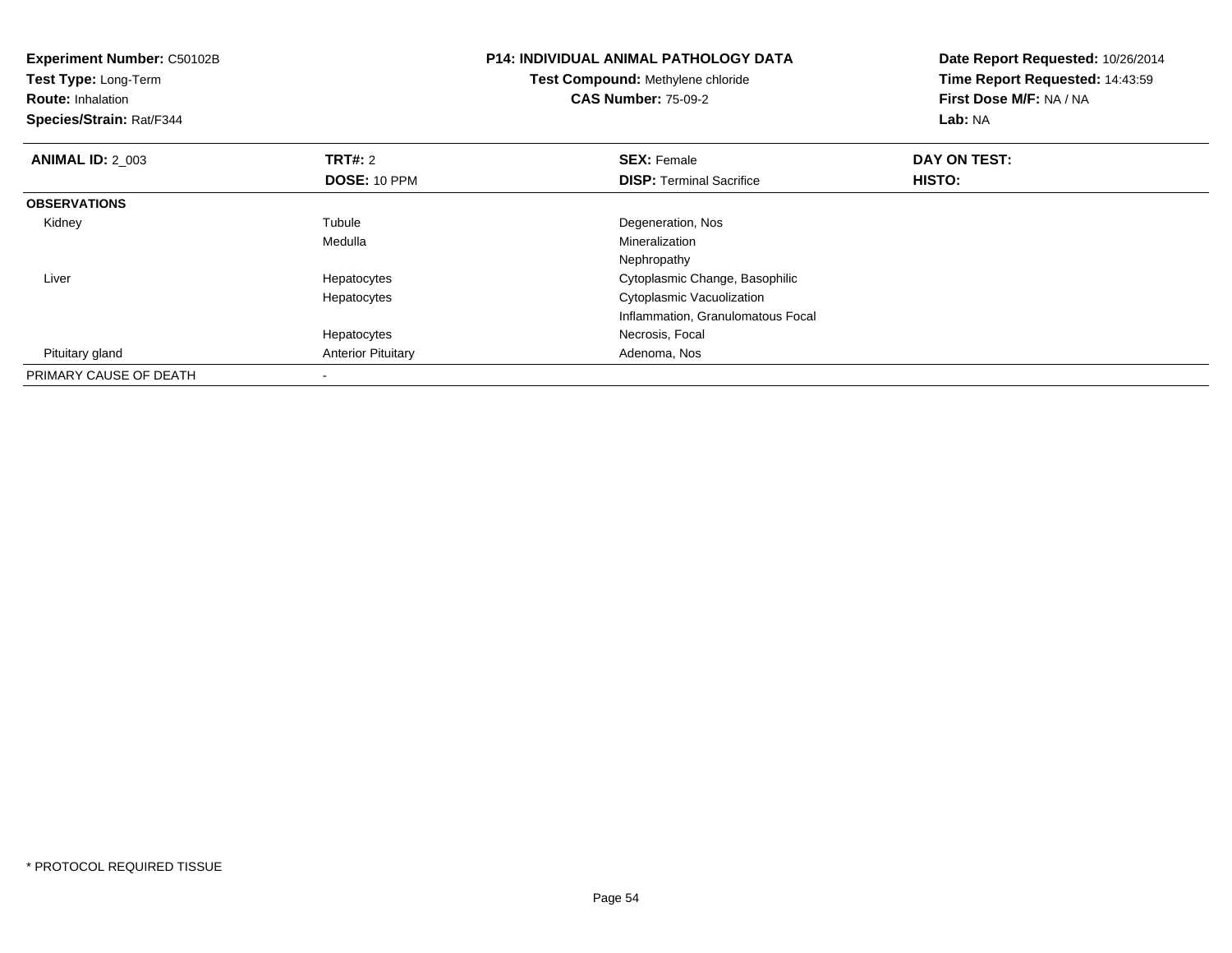**Test Type:** Long-Term

**Route:** Inhalation

**Species/Strain:** Rat/F344

#### **P14: INDIVIDUAL ANIMAL PATHOLOGY DATA**

# **Test Compound:** Methylene chloride**CAS Number:** 75-09-2

| <b>ANIMAL ID: 2_004</b> | <b>TRT#: 2</b>            | <b>SEX: Female</b>                | <b>DAY ON TEST:</b> |  |
|-------------------------|---------------------------|-----------------------------------|---------------------|--|
|                         | DOSE: 10 PPM              | <b>DISP: Terminal Sacrifice</b>   | <b>HISTO:</b>       |  |
| <b>OBSERVATIONS</b>     |                           |                                   |                     |  |
| Heart                   | Myocardium Nos            | Fibrosis, Focal                   |                     |  |
|                         | Cardiac Valve             | Metaplasia, Cartilaginous         |                     |  |
| Kidney                  | Tubule                    | Degeneration, Nos                 |                     |  |
|                         |                           | Nephropathy                       |                     |  |
| Larynx                  |                           | Inflammation, Suppurative         |                     |  |
| Liver                   | Hepatocytes               | Cytoplasmic Change, Basophilic    |                     |  |
|                         | Hepatocytes               | Cytoplasmic Vacuolization         |                     |  |
|                         |                           | Inflammation, Granulomatous Focal |                     |  |
|                         | Hepatocytes               | Necrosis, Focal                   |                     |  |
| Lung                    | Alveoli                   | Hemorrhage                        |                     |  |
| Mammary gland           |                           | Fibroadenoma                      |                     |  |
| Pancreas                | Acinus                    | Atrophy, Focal                    |                     |  |
| Peritoneum              |                           | Necrosis, Fat                     |                     |  |
| Pituitary gland         | <b>Anterior Pituitary</b> | Adenoma, Nos                      |                     |  |
| PRIMARY CAUSE OF DEATH  | $\blacksquare$            |                                   |                     |  |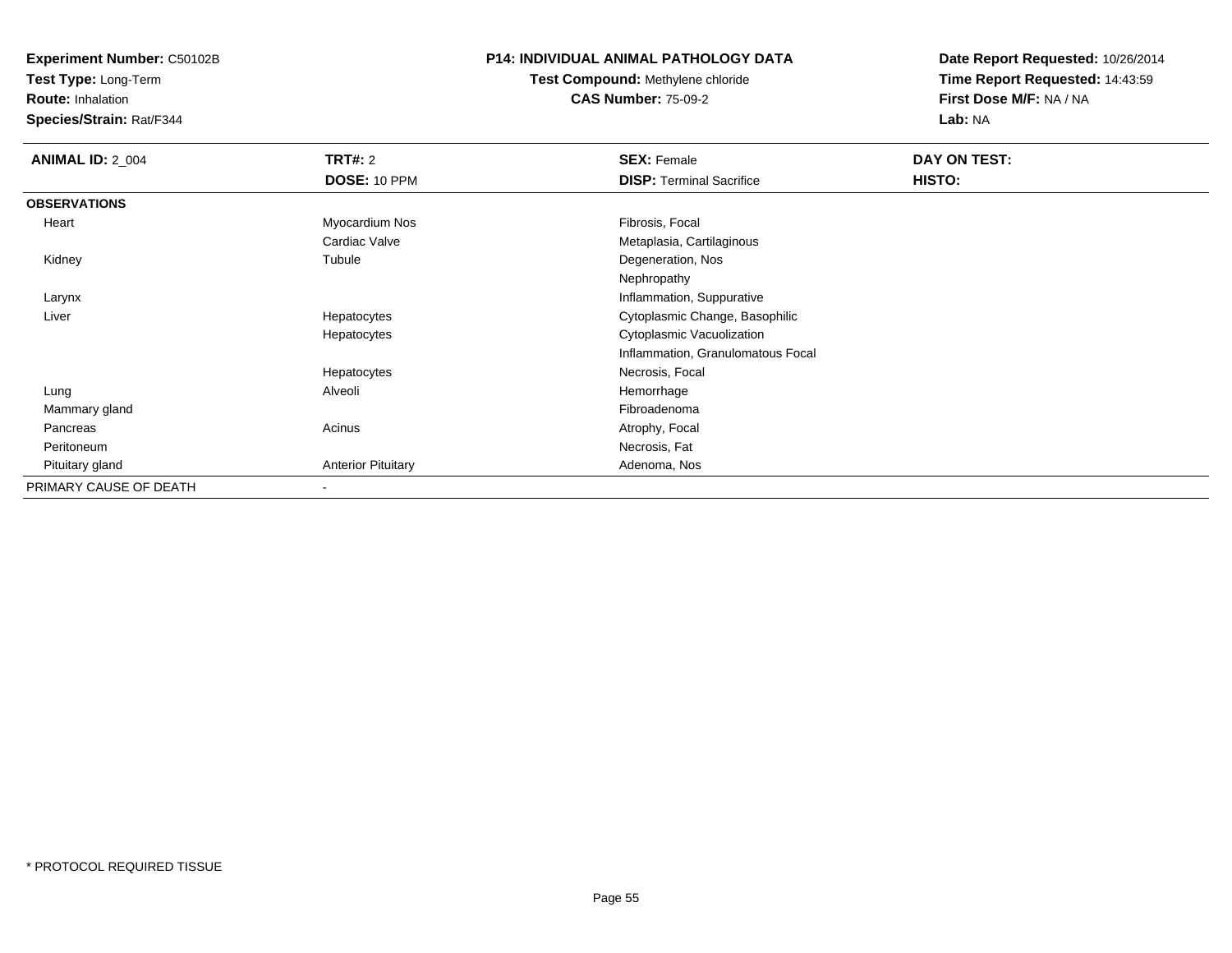**Test Type:** Long-Term

**Route:** Inhalation

**Species/Strain:** Rat/F344

#### **P14: INDIVIDUAL ANIMAL PATHOLOGY DATA**

# **Test Compound:** Methylene chloride**CAS Number:** 75-09-2

| <b>ANIMAL ID: 2_005</b> | TRT#: 2                   | <b>SEX: Female</b>                | DAY ON TEST: |  |
|-------------------------|---------------------------|-----------------------------------|--------------|--|
|                         | DOSE: 10 PPM              | <b>DISP:</b> Moribund Sacrifice   | HISTO:       |  |
| <b>OBSERVATIONS</b>     |                           |                                   |              |  |
| Bone                    | Skull                     | Osteosarcoma                      |              |  |
| Clitoral gland          |                           | Inflammation, Suppurative         |              |  |
| Kidney                  | Tubule                    | Degeneration, Nos                 |              |  |
|                         |                           | Nephropathy                       |              |  |
| Liver                   | Hepatocytes               | Cytoplasmic Change, Basophilic    |              |  |
|                         | Hepatocytes               | Cytoplasmic Vacuolization         |              |  |
|                         |                           | Hemosiderosis                     |              |  |
|                         |                           | Inflammation, Granulomatous Focal |              |  |
|                         | Hepatocytes               | Necrosis, Focal                   |              |  |
| Lung                    | Alveoli                   | Hemorrhage                        |              |  |
| Nasal cavity            |                           | Foreign Body, Nos                 |              |  |
| Pituitary gland         | <b>Anterior Pituitary</b> | Adenoma, Nos                      |              |  |
| PRIMARY CAUSE OF DEATH  |                           |                                   |              |  |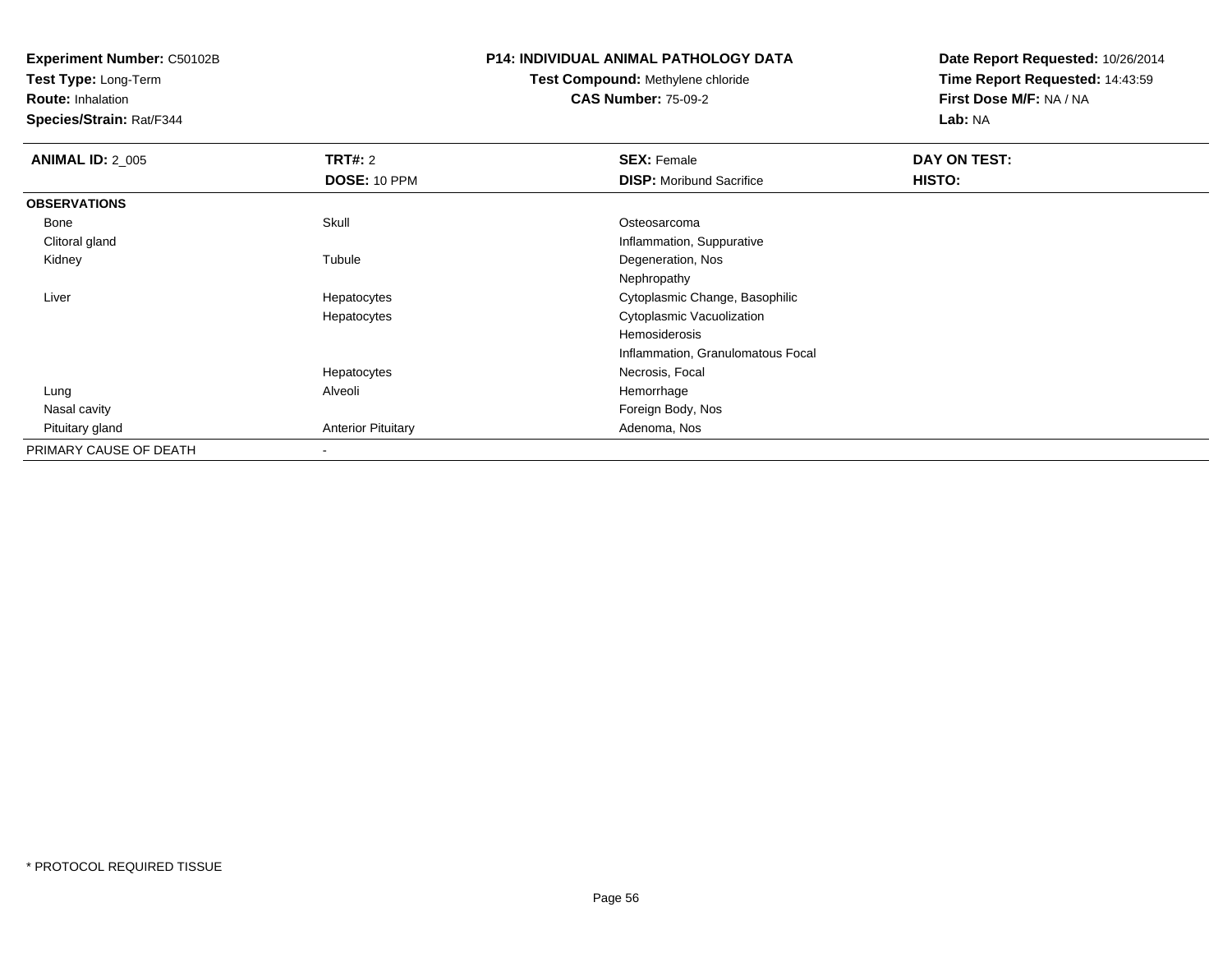**Test Type:** Long-Term

**Route:** Inhalation

**Species/Strain:** Rat/F344

#### **P14: INDIVIDUAL ANIMAL PATHOLOGY DATA**

# **Test Compound:** Methylene chloride**CAS Number:** 75-09-2

| <b>ANIMAL ID: 2_006</b> | <b>TRT#: 2</b>            | <b>SEX: Female</b>                | <b>DAY ON TEST:</b> |  |
|-------------------------|---------------------------|-----------------------------------|---------------------|--|
|                         | DOSE: 10 PPM              | <b>DISP: Terminal Sacrifice</b>   | <b>HISTO:</b>       |  |
| <b>OBSERVATIONS</b>     |                           |                                   |                     |  |
| Adrenal gland           | Cortex Nos                | Cytoplasmic Vacuolization         |                     |  |
| Kidney                  | Tubule                    | Degeneration, Nos                 |                     |  |
|                         | Pelvis                    | Hyperplasia, Epithelial           |                     |  |
|                         |                           | Mixed Tumor, Benign               |                     |  |
|                         |                           | Nephropathy                       |                     |  |
| Liver                   | Hepatocytes               | Cytoplasmic Change, Basophilic    |                     |  |
|                         | Hepatocytes               | Cytoplasmic Vacuolization         |                     |  |
|                         |                           | Hepatocytomegaly                  |                     |  |
|                         | <b>Bile Duct</b>          | Hyperplasia, Nos                  |                     |  |
|                         |                           | Inflammation, Granulomatous Focal |                     |  |
|                         | Hepatocytes               | Necrosis, Focal                   |                     |  |
| Lung                    |                           | Alveolar Macrophages              |                     |  |
| Mammary gland           |                           | Fibroadenoma                      |                     |  |
| Pituitary gland         | <b>Anterior Pituitary</b> | Adenoma, Nos                      |                     |  |
| PRIMARY CAUSE OF DEATH  | $\blacksquare$            |                                   |                     |  |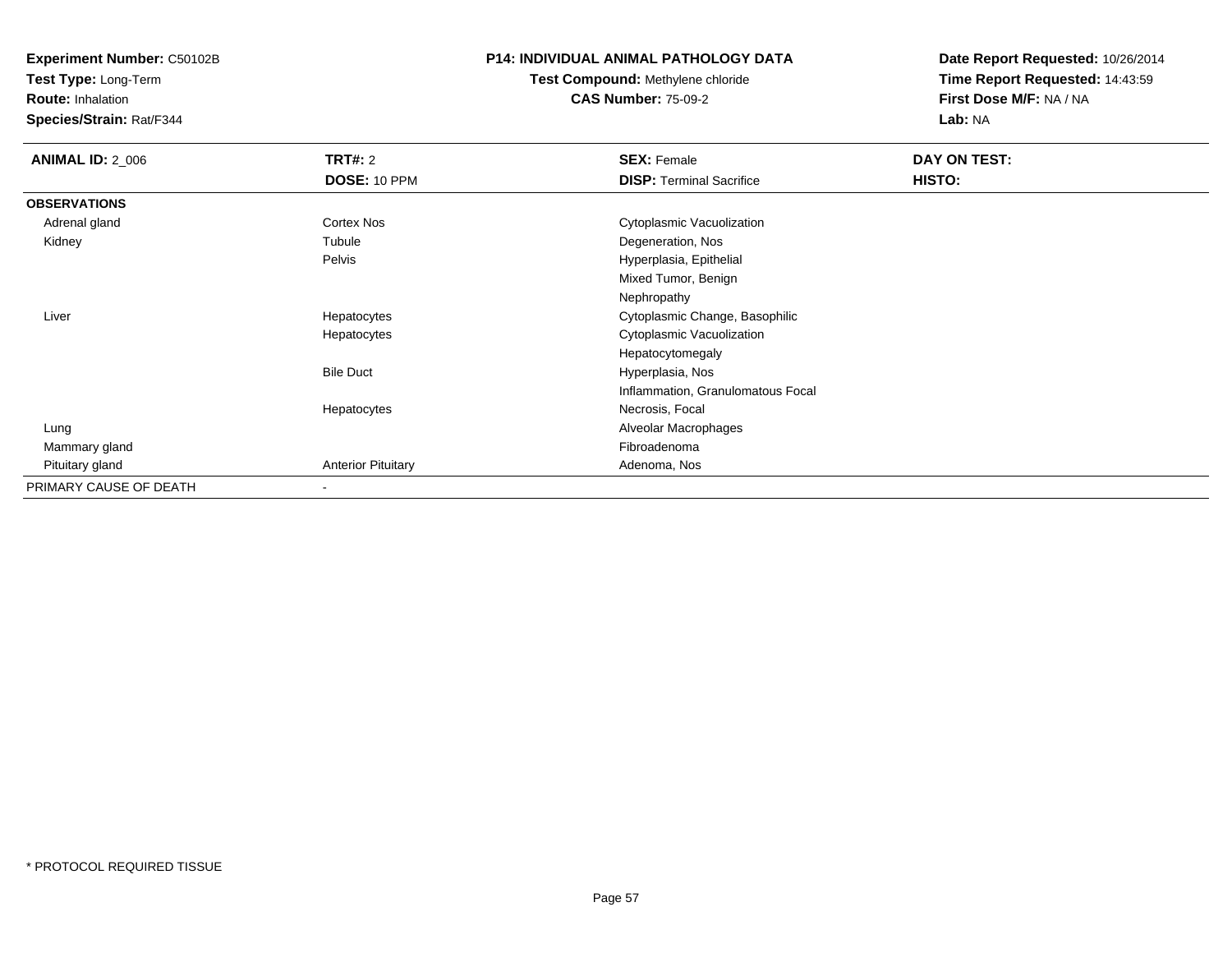**Test Type:** Long-Term

**Route:** Inhalation

**Species/Strain:** Rat/F344

### **P14: INDIVIDUAL ANIMAL PATHOLOGY DATA**

**Test Compound:** Methylene chloride**CAS Number:** 75-09-2

| <b>ANIMAL ID: 2_007</b> | TRT#: 2                   | <b>SEX: Female</b>              | DAY ON TEST: |
|-------------------------|---------------------------|---------------------------------|--------------|
|                         | DOSE: 10 PPM              | <b>DISP: Terminal Sacrifice</b> | HISTO:       |
| <b>OBSERVATIONS</b>     |                           |                                 |              |
| Adrenal gland           | Cortex Nos                | Cytoplasmic Vacuolization       |              |
| Intestine Large         | Colon                     | Parasitism                      |              |
| Kidney                  |                           | Nephropathy                     |              |
| Liver                   | Hepatocytes               | Cytoplasmic Change, Basophilic  |              |
|                         | Hepatocytes               | Cytoplasmic Vacuolization       |              |
|                         |                           | Hemosiderosis                   |              |
|                         | <b>Bile Duct</b>          | Hyperplasia, Nos                |              |
|                         | Hepatocytes               | Necrosis, Focal                 |              |
| Pancreas                | Acinus                    | Atrophy, Focal                  |              |
| Pituitary gland         | <b>Anterior Pituitary</b> | Adenoma, Nos                    |              |
| Uterus                  | Endometrium               | Hyperplasia, Nos                |              |
| PRIMARY CAUSE OF DEATH  |                           |                                 |              |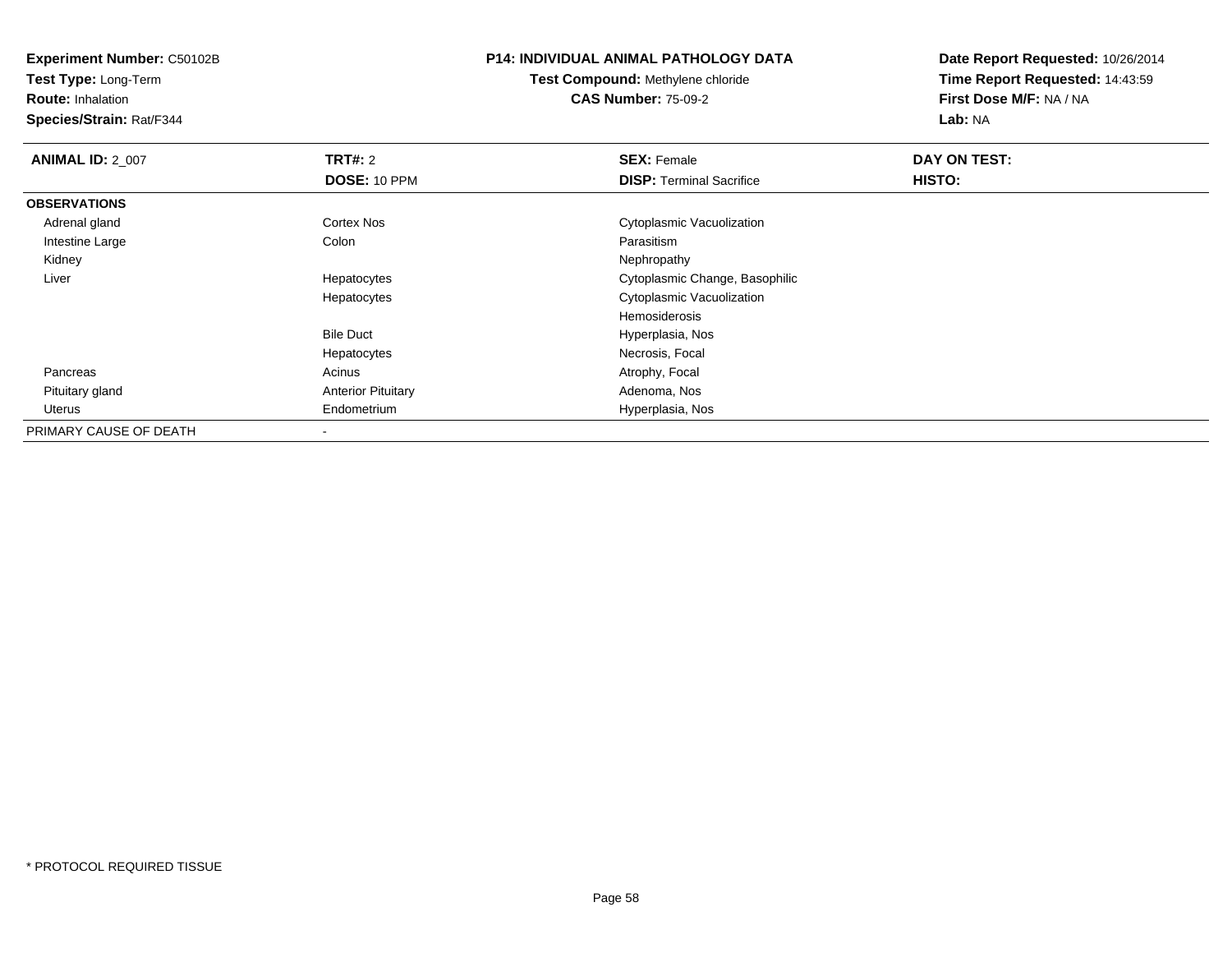**Test Type:** Long-Term

**Route:** Inhalation

**Species/Strain:** Rat/F344

#### **P14: INDIVIDUAL ANIMAL PATHOLOGY DATA**

**Test Compound:** Methylene chloride**CAS Number:** 75-09-2

| <b>ANIMAL ID: 2_008</b> | TRT#: 2                  | <b>SEX: Female</b>              | DAY ON TEST: |  |
|-------------------------|--------------------------|---------------------------------|--------------|--|
|                         | <b>DOSE: 10 PPM</b>      | <b>DISP: Terminal Sacrifice</b> | HISTO:       |  |
| <b>OBSERVATIONS</b>     |                          |                                 |              |  |
| Clitoral gland          |                          | Inflammation, Suppurative       |              |  |
| Kidney                  | Tubule                   | Degeneration, Nos               |              |  |
|                         |                          | Nephropathy                     |              |  |
| Larynx                  |                          | Inflammation, Chronic Focal     |              |  |
| Liver                   | Hepatocytes              | Cytoplasmic Vacuolization       |              |  |
|                         |                          | Hemosiderosis                   |              |  |
|                         |                          | Inflammation, Granulomatous     |              |  |
|                         | Hepatocytes              | Necrosis, Focal                 |              |  |
| Lung                    |                          | Alveolar Macrophages            |              |  |
|                         | Alveoli                  | Inflammation, Interstitial      |              |  |
| Stomach                 | <b>Glandular Stomach</b> | Inflammation, Suppurative       |              |  |
| Uterus                  | Endometrium              | Hyperplasia, Nos                |              |  |
| PRIMARY CAUSE OF DEATH  |                          |                                 |              |  |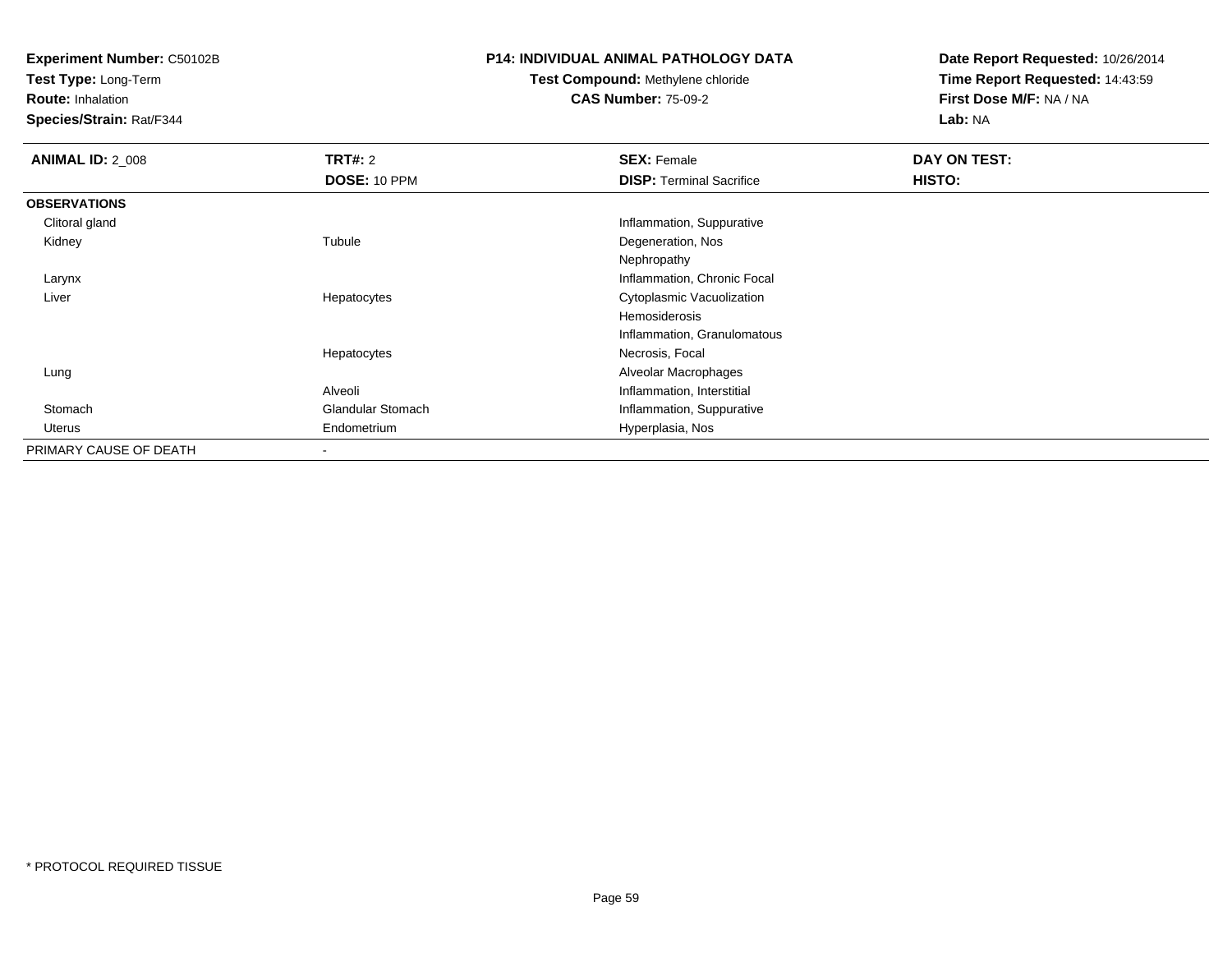**Experiment Number:** C50102B**Test Type:** Long-Term**Route:** Inhalation **Species/Strain:** Rat/F344**P14: INDIVIDUAL ANIMAL PATHOLOGY DATATest Compound:** Methylene chloride**CAS Number:** 75-09-2**Date Report Requested:** 10/26/2014**Time Report Requested:** 14:43:59**First Dose M/F:** NA / NA**Lab:** NA**ANIMAL ID: 2 009 TRT#:** 2 **SEX:** Female **DAY ON TEST: DOSE:** 10 PPM**DISP:** Terminal Sacrifice **HISTO: OBSERVATIONS** Kidneyy the contract of the contract of the contract of the contract of the contract of the contract of the contract of the contract of the contract of the contract of the contract of the contract of the contract of the contract Tubule **Degeneration**, Nos NephropathyS<br>
Secret Cytoplasmic Change, Basophilic Liver HepatocytesHepatocytes Cytoplasmic Vacuolization Inflammation, Granulomatous FocalHepatocytes Necrosis, Focal Mammary glandd Galactocele and the control of the control of the control of the Galactocele and the Galactocele PancreasAcinus **Acinus** Atrophy, Focal Pituitary glandAnterior Pituitary **Adenoma, Nos** Adenoma, Nos PRIMARY CAUSE OF DEATH-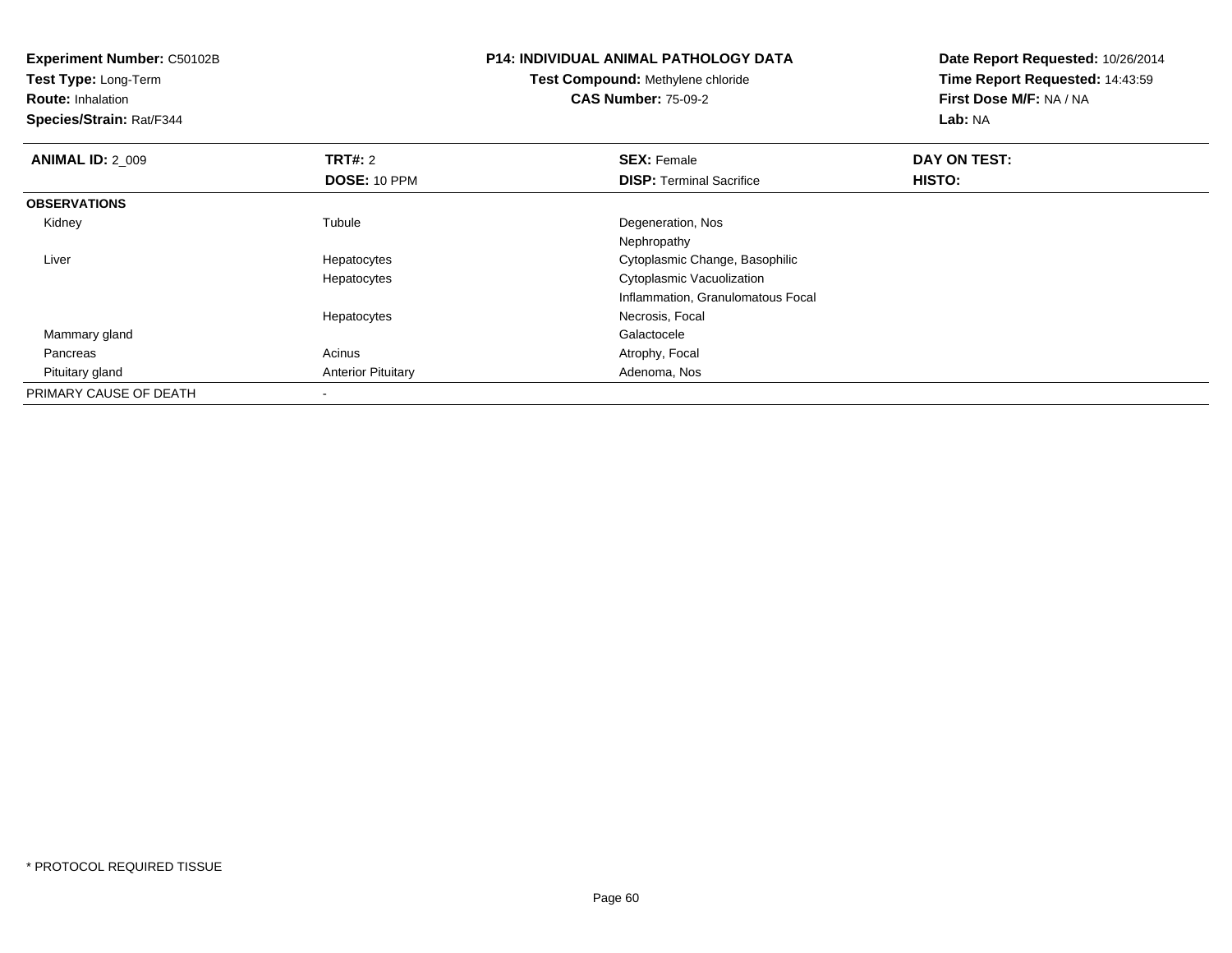| <b>Experiment Number: C50102B</b><br>Test Type: Long-Term<br><b>Route: Inhalation</b><br>Species/Strain: Rat/F344 |                                | <b>P14: INDIVIDUAL ANIMAL PATHOLOGY DATA</b><br>Test Compound: Methylene chloride<br><b>CAS Number: 75-09-2</b> | Date Report Requested: 10/26/2014<br>Time Report Requested: 14:43:59<br>First Dose M/F: NA / NA<br>Lab: NA |
|-------------------------------------------------------------------------------------------------------------------|--------------------------------|-----------------------------------------------------------------------------------------------------------------|------------------------------------------------------------------------------------------------------------|
| <b>ANIMAL ID: 2 010</b>                                                                                           | <b>TRT#: 2</b><br>DOSE: 10 PPM | <b>SEX: Female</b><br><b>DISP: Natural Death</b>                                                                | DAY ON TEST:<br>HISTO:                                                                                     |
| <b>OBSERVATIONS</b>                                                                                               |                                |                                                                                                                 |                                                                                                            |
| Eye                                                                                                               | Nasolacrimal Duct              | Inflammation, Suppurative                                                                                       |                                                                                                            |
| Liver                                                                                                             | Hepatocytes                    | Cytoplasmic Vacuolization                                                                                       |                                                                                                            |
| Pituitary gland                                                                                                   | <b>Anterior Pituitary</b>      | Adenoma, Nos                                                                                                    |                                                                                                            |
| Uterus                                                                                                            |                                | Endometrial Stromal Sarcoma                                                                                     |                                                                                                            |
| PRIMARY CAUSE OF DEATH                                                                                            |                                |                                                                                                                 |                                                                                                            |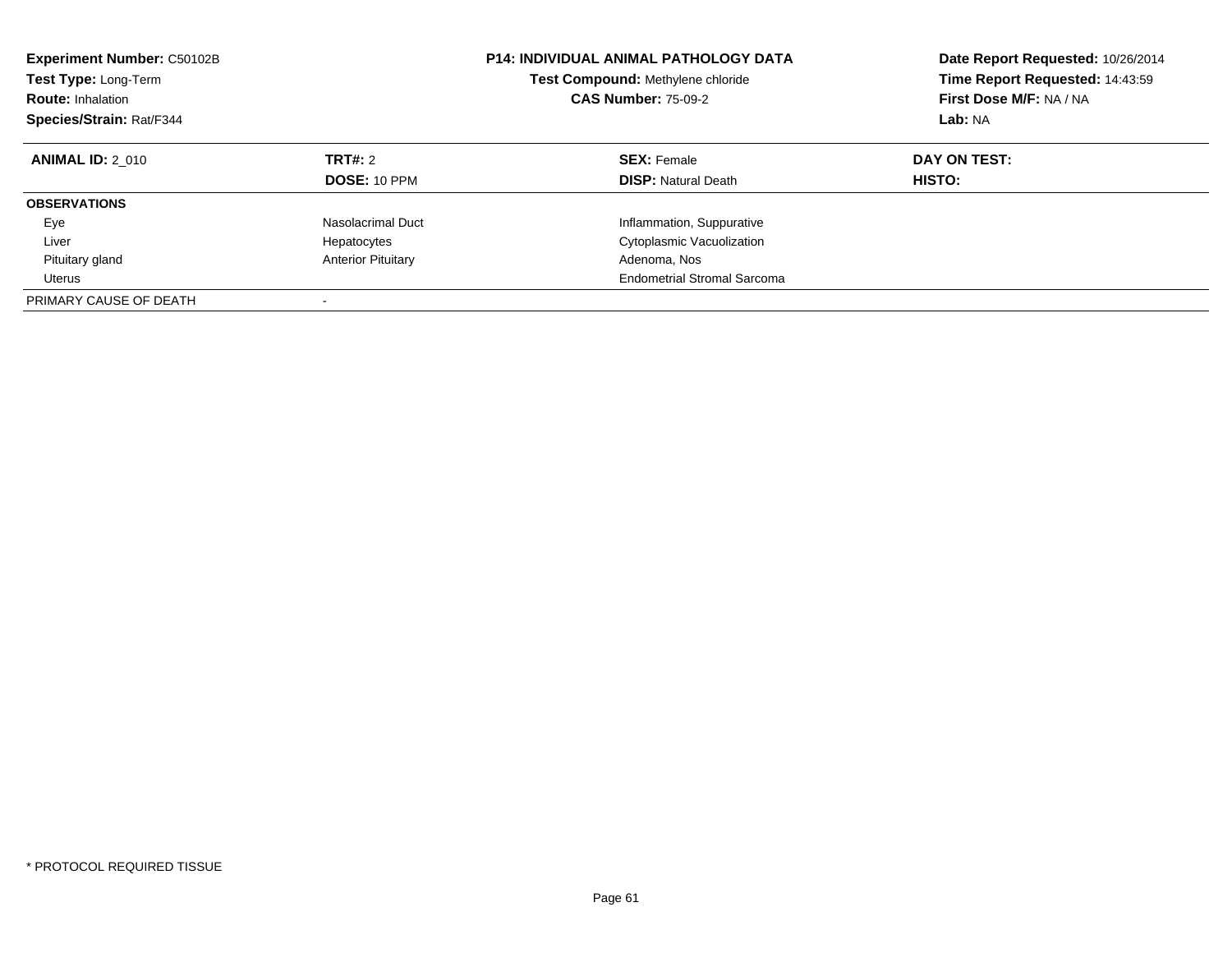**Test Type:** Long-Term

**Route:** Inhalation

**Species/Strain:** Rat/F344

### **P14: INDIVIDUAL ANIMAL PATHOLOGY DATA**

**Test Compound:** Methylene chloride**CAS Number:** 75-09-2

| <b>ANIMAL ID: 2_011</b> | <b>TRT#: 2</b>           | <b>SEX: Female</b>                | DAY ON TEST: |  |
|-------------------------|--------------------------|-----------------------------------|--------------|--|
|                         | DOSE: 10 PPM             | <b>DISP: Terminal Sacrifice</b>   | HISTO:       |  |
| <b>OBSERVATIONS</b>     |                          |                                   |              |  |
| Adrenal gland           | <b>Cortex Nos</b>        | Cytoplasmic Vacuolization         |              |  |
| Clitoral gland          |                          | Hyperplasia, Epithelial           |              |  |
| Heart                   | Myocardium Nos           | Fibrosis, Focal                   |              |  |
| Kidney                  |                          | Nephropathy                       |              |  |
| Liver                   | Hepatocytes              | Cytoplasmic Change, Basophilic    |              |  |
|                         | Hepatocytes              | Cytoplasmic Vacuolization         |              |  |
|                         |                          | Hemosiderosis                     |              |  |
|                         |                          | Inflammation, Granulomatous Focal |              |  |
| Lung                    |                          | Alveolar Macrophages              |              |  |
|                         | Alveoli                  | Inflammation, Suppurative         |              |  |
| Stomach                 | <b>Glandular Stomach</b> | Hyperplasia, Nos                  |              |  |
| Uterus                  |                          | <b>Endometrial Stromal Polyp</b>  |              |  |
| PRIMARY CAUSE OF DEATH  |                          |                                   |              |  |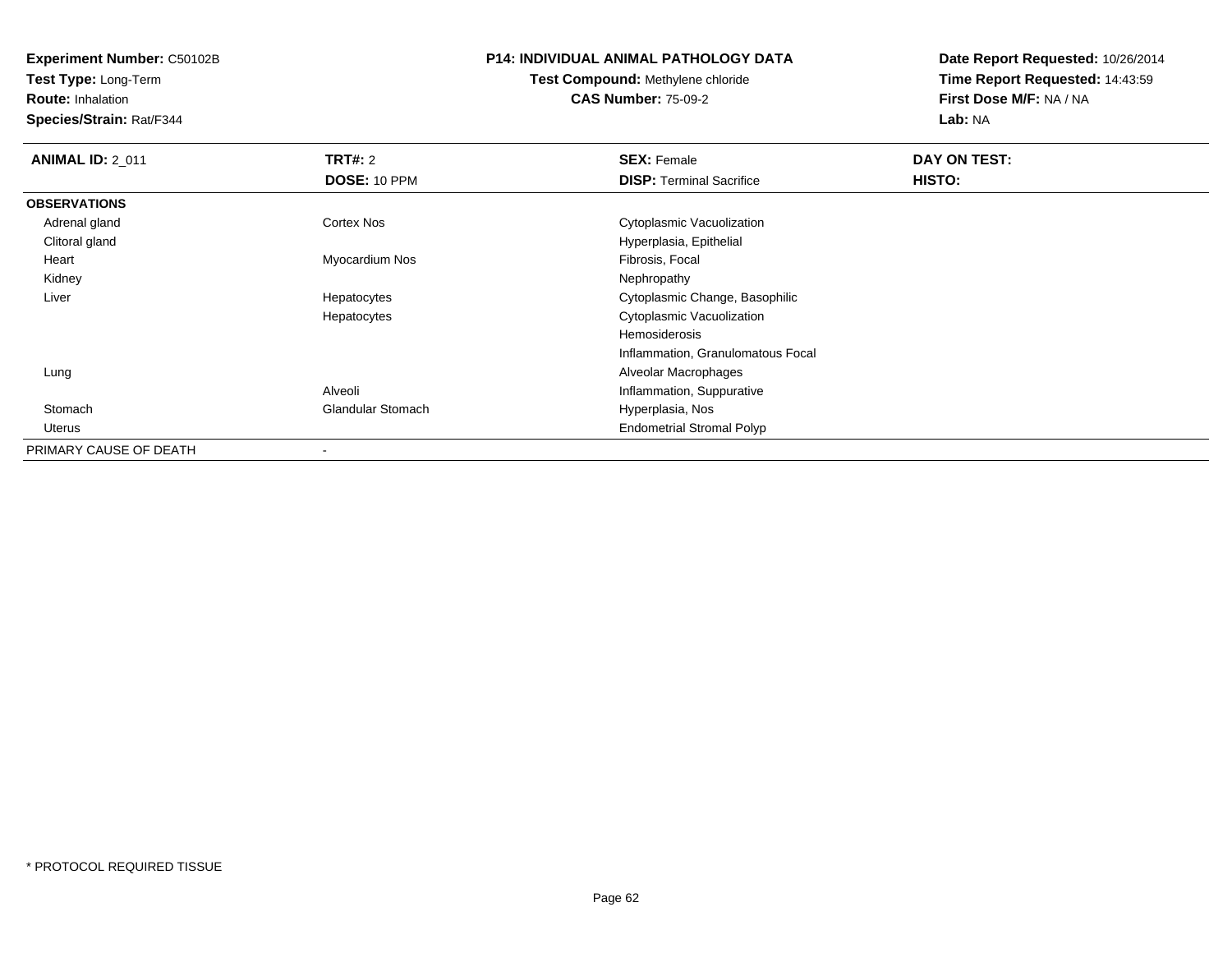**Test Type:** Long-Term

**Route:** Inhalation

**Species/Strain:** Rat/F344

# **P14: INDIVIDUAL ANIMAL PATHOLOGY DATA**

**Test Compound:** Methylene chloride**CAS Number:** 75-09-2

| <b>ANIMAL ID: 2_012</b> | TRT#: 2                   | <b>SEX: Female</b>                | DAY ON TEST: |  |
|-------------------------|---------------------------|-----------------------------------|--------------|--|
|                         | DOSE: 10 PPM              | <b>DISP: Terminal Sacrifice</b>   | HISTO:       |  |
| <b>OBSERVATIONS</b>     |                           |                                   |              |  |
| Adrenal gland           | <b>Cortex Nos</b>         | Cytoplasmic Vacuolization         |              |  |
| Clitoral gland          |                           | Cyst, Nos                         |              |  |
|                         |                           | Inflammation, Suppurative         |              |  |
| Intestine Large         | Colon                     | Parasitism                        |              |  |
| Kidney                  |                           | Nephropathy                       |              |  |
| Liver                   | Hepatocytes               | Cytoplasmic Vacuolization         |              |  |
|                         |                           | Hemosiderosis                     |              |  |
|                         |                           | Inflammation, Granulomatous Focal |              |  |
|                         | Hepatocytes               | Necrosis, Focal                   |              |  |
| Lung                    |                           | Alveolar Macrophages              |              |  |
|                         |                           | Hyperplasia, Alveolar Epithelium  |              |  |
| Pituitary gland         | <b>Anterior Pituitary</b> | Adenoma, Nos                      |              |  |
| PRIMARY CAUSE OF DEATH  | $\,$                      |                                   |              |  |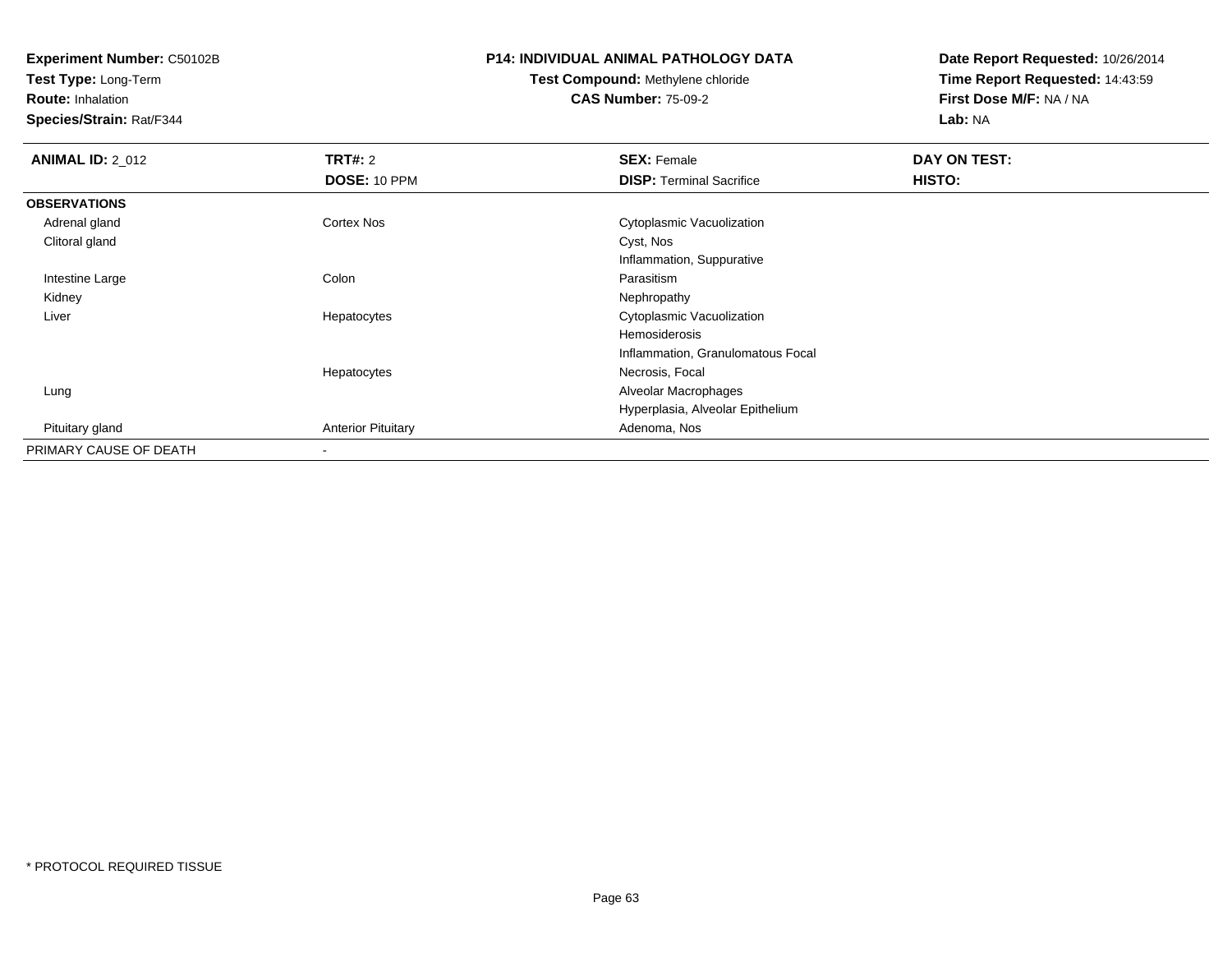**Test Type:** Long-Term

**Route:** Inhalation

**Species/Strain:** Rat/F344

# **P14: INDIVIDUAL ANIMAL PATHOLOGY DATA**

**Test Compound:** Methylene chloride**CAS Number:** 75-09-2

| <b>ANIMAL ID: 2_013</b> | TRT#: 2             | <b>SEX: Female</b>                | DAY ON TEST:  |  |
|-------------------------|---------------------|-----------------------------------|---------------|--|
|                         | DOSE: 10 PPM        | <b>DISP:</b> Moribund Sacrifice   | <b>HISTO:</b> |  |
| <b>OBSERVATIONS</b>     |                     |                                   |               |  |
| Clitoral gland          |                     | Inflammation, Suppurative         |               |  |
| Kidney                  |                     | Nephropathy                       |               |  |
| Liver                   | Hepatocytes         | Cytoplasmic Change, Basophilic    |               |  |
|                         | Hepatocytes         | Cytoplasmic Vacuolization         |               |  |
|                         | <b>Bile Duct</b>    | Fibrosis                          |               |  |
|                         |                     | Hemosiderosis                     |               |  |
|                         | <b>Bile Duct</b>    | Hyperplasia, Nos                  |               |  |
|                         |                     | Inflammation, Granulomatous Focal |               |  |
|                         | Hepatocytes         | Necrosis, Focal                   |               |  |
| Pancreas                | Acinus              | Atrophy, Focal                    |               |  |
| Unspecified             | Multiple Organs Nos | Leukemia, Mononuclear Cell        |               |  |
| PRIMARY CAUSE OF DEATH  |                     |                                   |               |  |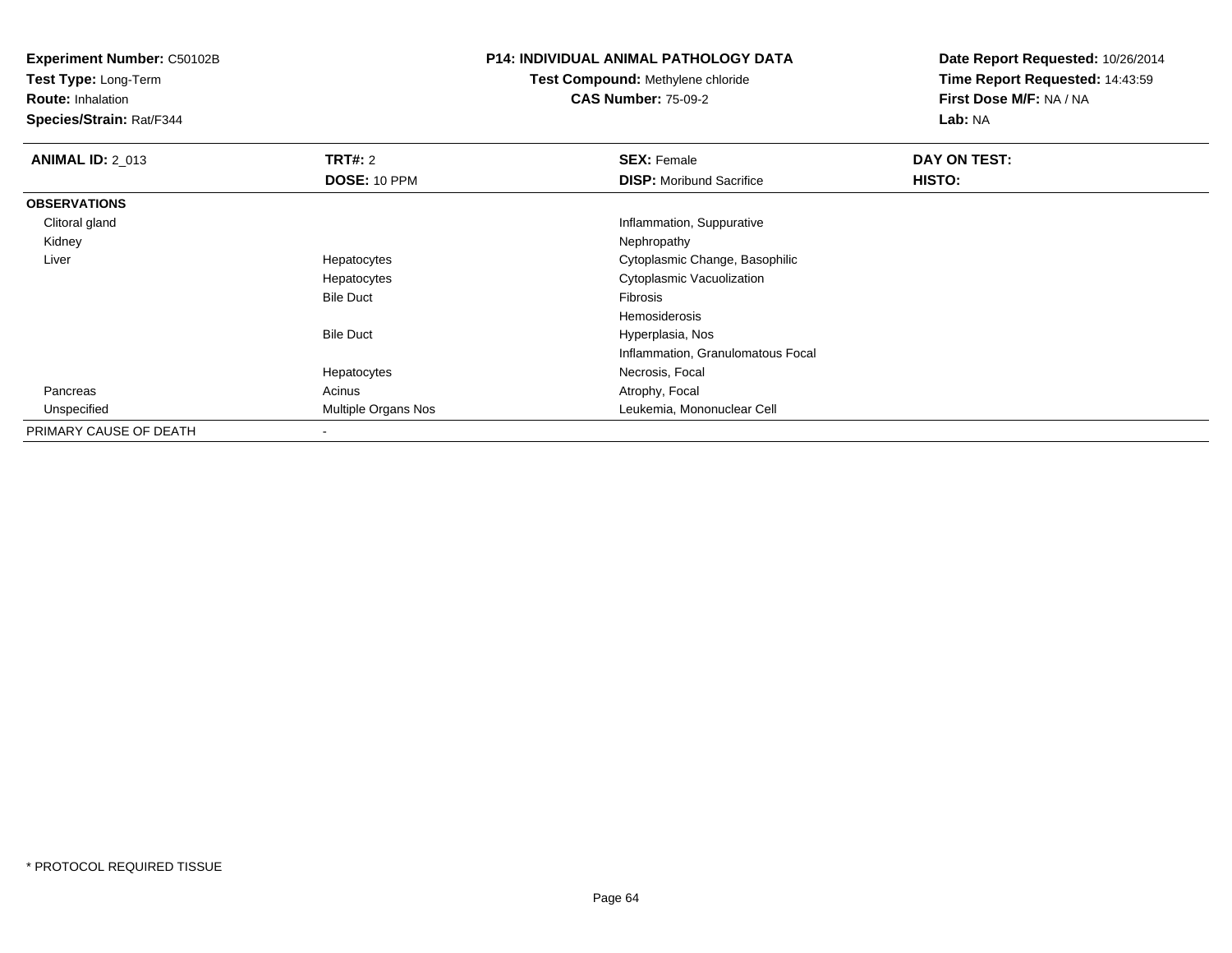| <b>Experiment Number: C50102B</b><br>Test Type: Long-Term<br><b>Route: Inhalation</b><br>Species/Strain: Rat/F344 |              | <b>P14: INDIVIDUAL ANIMAL PATHOLOGY DATA</b><br>Test Compound: Methylene chloride<br><b>CAS Number: 75-09-2</b> | Date Report Requested: 10/26/2014<br>Time Report Requested: 14:43:59<br>First Dose M/F: NA / NA<br>Lab: NA |  |
|-------------------------------------------------------------------------------------------------------------------|--------------|-----------------------------------------------------------------------------------------------------------------|------------------------------------------------------------------------------------------------------------|--|
| <b>ANIMAL ID: 2 014</b>                                                                                           | TRT#: 2      | <b>SEX: Female</b>                                                                                              | DAY ON TEST:                                                                                               |  |
|                                                                                                                   | DOSE: 10 PPM | <b>DISP:</b> Moribund Sacrifice                                                                                 | HISTO:                                                                                                     |  |
| <b>OBSERVATIONS</b>                                                                                               |              |                                                                                                                 |                                                                                                            |  |
| Larynx                                                                                                            |              | Inflammation, Suppurative                                                                                       |                                                                                                            |  |
| Liver                                                                                                             | Hepatocytes  | Cytoplasmic Change, Basophilic                                                                                  |                                                                                                            |  |
|                                                                                                                   |              | Inflammation, Granulomatous Focal                                                                               |                                                                                                            |  |
| Mammary gland                                                                                                     |              | Fibroadenoma                                                                                                    |                                                                                                            |  |
| Spleen                                                                                                            |              | Hematopoiesis                                                                                                   |                                                                                                            |  |
| Uterus                                                                                                            |              | <b>Endometrial Stromal Sarcoma</b>                                                                              |                                                                                                            |  |
| PRIMARY CAUSE OF DEATH                                                                                            |              |                                                                                                                 |                                                                                                            |  |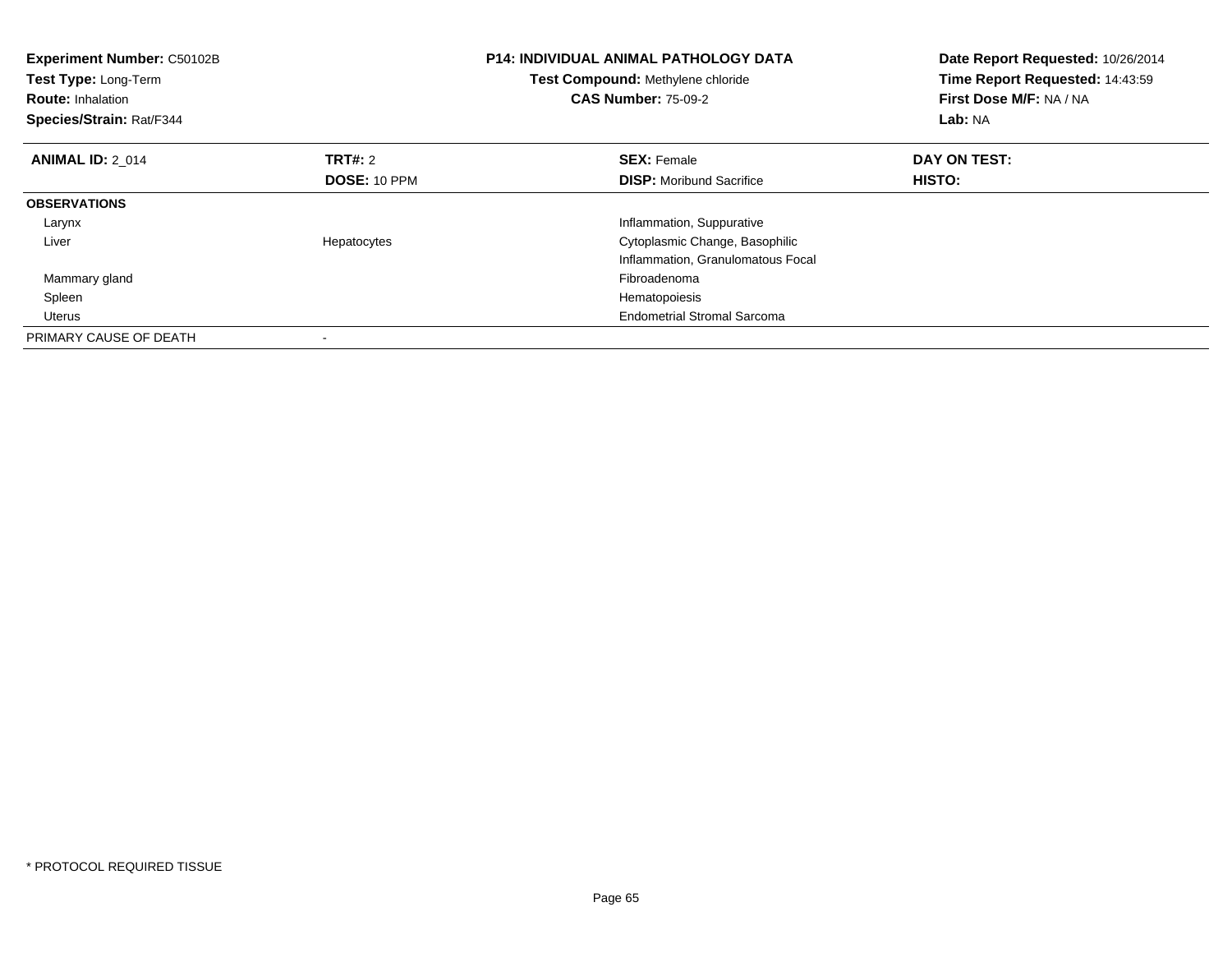| <b>Experiment Number: C50102B</b><br>Test Type: Long-Term<br><b>Route: Inhalation</b><br>Species/Strain: Rat/F344 |                           | <b>P14: INDIVIDUAL ANIMAL PATHOLOGY DATA</b><br>Test Compound: Methylene chloride<br><b>CAS Number: 75-09-2</b> | Date Report Requested: 10/26/2014<br>Time Report Requested: 14:43:59<br>First Dose M/F: NA / NA<br>Lab: NA |  |
|-------------------------------------------------------------------------------------------------------------------|---------------------------|-----------------------------------------------------------------------------------------------------------------|------------------------------------------------------------------------------------------------------------|--|
| <b>ANIMAL ID: 2 015</b>                                                                                           | <b>TRT#: 2</b>            | <b>SEX: Female</b>                                                                                              | DAY ON TEST:                                                                                               |  |
|                                                                                                                   | <b>DOSE: 10 PPM</b>       | <b>DISP:</b> Moribund Sacrifice                                                                                 | HISTO:                                                                                                     |  |
| <b>OBSERVATIONS</b>                                                                                               |                           |                                                                                                                 |                                                                                                            |  |
| Kidney                                                                                                            |                           | Nephropathy                                                                                                     |                                                                                                            |  |
| Liver                                                                                                             | Hepatocytes               | Cytoplasmic Change, Basophilic                                                                                  |                                                                                                            |  |
|                                                                                                                   |                           | Inflammation, Granulomatous Focal                                                                               |                                                                                                            |  |
| Mammary gland                                                                                                     |                           | Adenocarcinoma, Nos                                                                                             |                                                                                                            |  |
| Pituitary gland                                                                                                   | <b>Anterior Pituitary</b> | Adenoma, Nos                                                                                                    |                                                                                                            |  |
| Uterus                                                                                                            |                           | <b>Endometrial Stromal Polyp</b>                                                                                |                                                                                                            |  |
| PRIMARY CAUSE OF DEATH                                                                                            |                           |                                                                                                                 |                                                                                                            |  |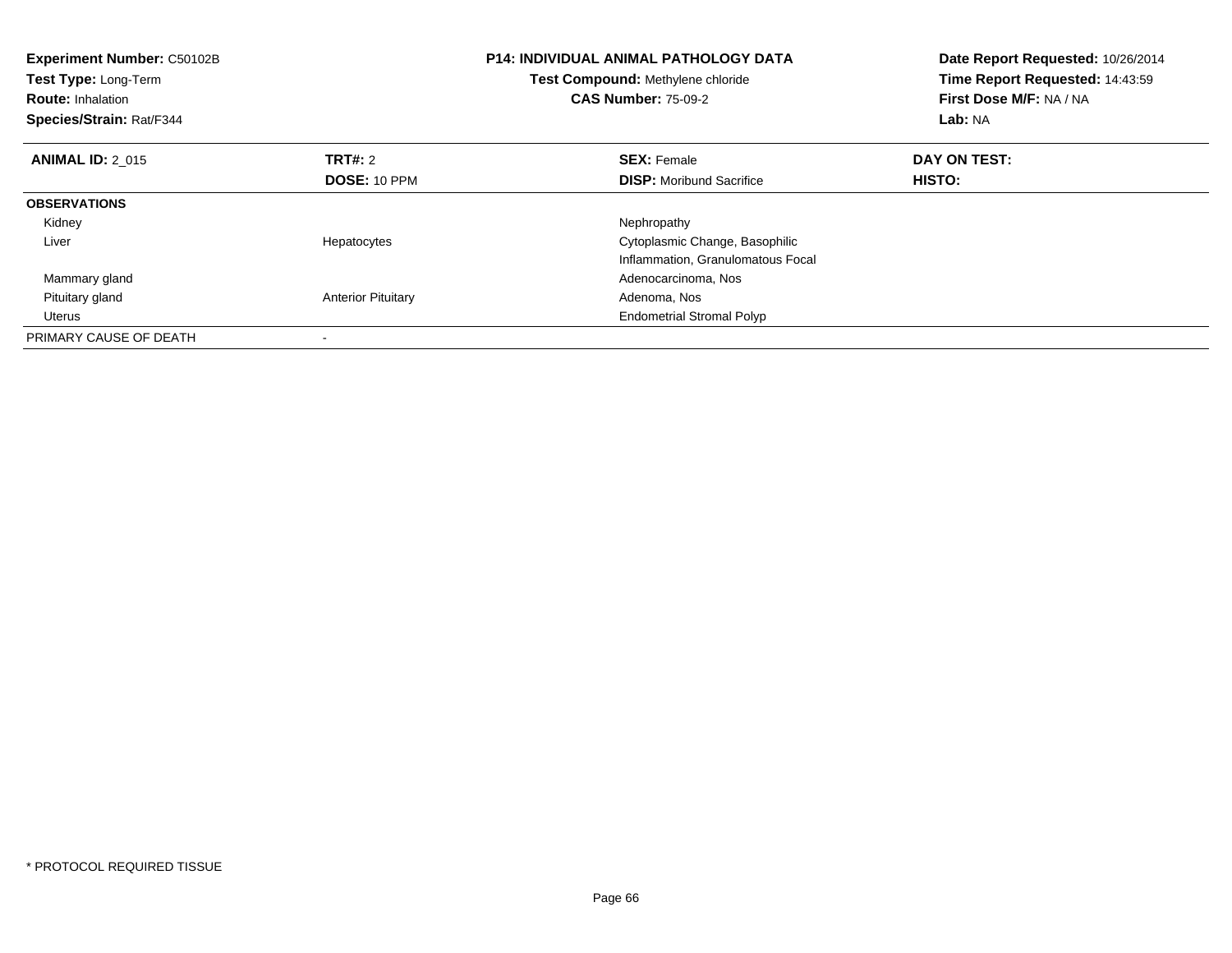**Experiment Number:** C50102B**Test Type:** Long-Term**Route:** Inhalation **Species/Strain:** Rat/F344**P14: INDIVIDUAL ANIMAL PATHOLOGY DATATest Compound:** Methylene chloride**CAS Number:** 75-09-2**Date Report Requested:** 10/26/2014**Time Report Requested:** 14:43:59**First Dose M/F:** NA / NA**Lab:** NA**ANIMAL ID: 2 016 6 DAY ON TEST: TRT#:** 2 **SEX:** Female **SEX:** Female **DOSE:** 10 PPM**DISP:** Natural Death **HISTO: OBSERVATIONS** Adrenal gland Medulla Pheochromocytoma, Malignant Intestine Largee and the Colon Colon Colon Colon and the Parasitism Hemorrhage Kidney CapsuleCapsule Inflammation, Suppurative NephropathyS<br>
Secret Cytoplasmic Change, Basophilic Liver HepatocytesBile Duct Hyperplasia, Nos Inflammation, Granulomatous Focal LungAlveoli Congestion, Nos<br>
Anterior Pituitary Congestion, Nos<br>
Adenoma, Nos Pituitary gland**Anterior Pituitary** PRIMARY CAUSE OF DEATH-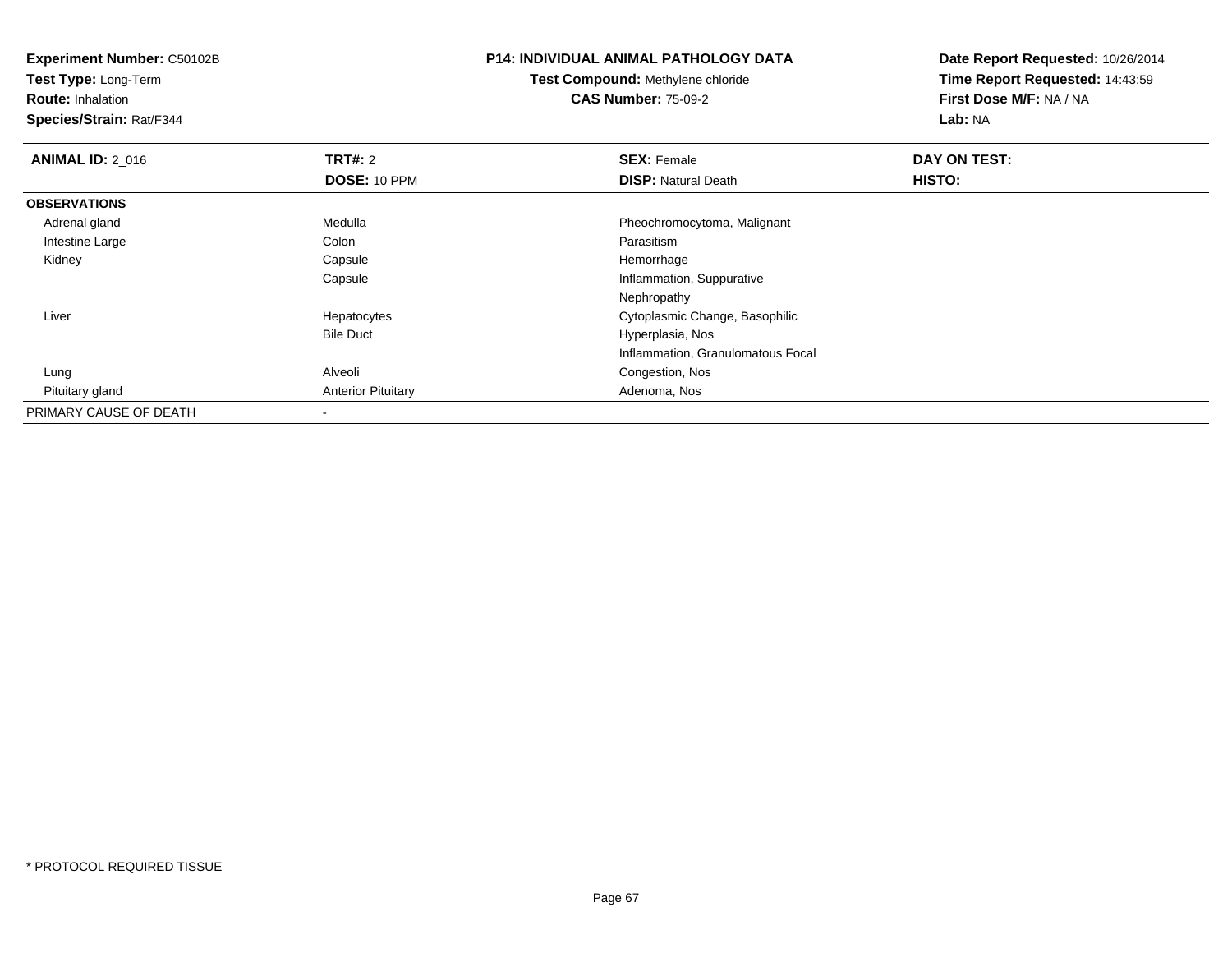**Test Type:** Long-Term

**Route:** Inhalation

**Species/Strain:** Rat/F344

### **P14: INDIVIDUAL ANIMAL PATHOLOGY DATA**

# **Test Compound:** Methylene chloride**CAS Number:** 75-09-2

| <b>ANIMAL ID: 2_017</b> | <b>TRT#: 2</b><br>DOSE: 10 PPM | <b>SEX: Female</b><br><b>DISP: Terminal Sacrifice</b> | DAY ON TEST:<br>HISTO: |
|-------------------------|--------------------------------|-------------------------------------------------------|------------------------|
| <b>OBSERVATIONS</b>     |                                |                                                       |                        |
| Intestine Large         | Colon                          | Parasitism                                            |                        |
| Kidney                  | Tubule                         | Degeneration, Nos                                     |                        |
|                         |                                | Nephropathy                                           |                        |
| Liver                   | Hepatocytes                    | Cytoplasmic Change, Basophilic                        |                        |
|                         | Hepatocytes                    | Cytoplasmic Vacuolization                             |                        |
|                         |                                | Hemosiderosis                                         |                        |
|                         |                                | Inflammation, Granulomatous Focal                     |                        |
|                         | Hepatocytes                    | Necrosis, Focal                                       |                        |
| Lung                    |                                | Alveolar Macrophages                                  |                        |
|                         | Alveoli                        | Inflammation, Suppurative                             |                        |
| Pituitary gland         | <b>Anterior Pituitary</b>      | Adenoma, Nos                                          |                        |
| Spleen                  |                                | Hyperplasia, Lymphoid                                 |                        |
|                         |                                | Inflammation, Granulomatous                           |                        |
| PRIMARY CAUSE OF DEATH  |                                |                                                       |                        |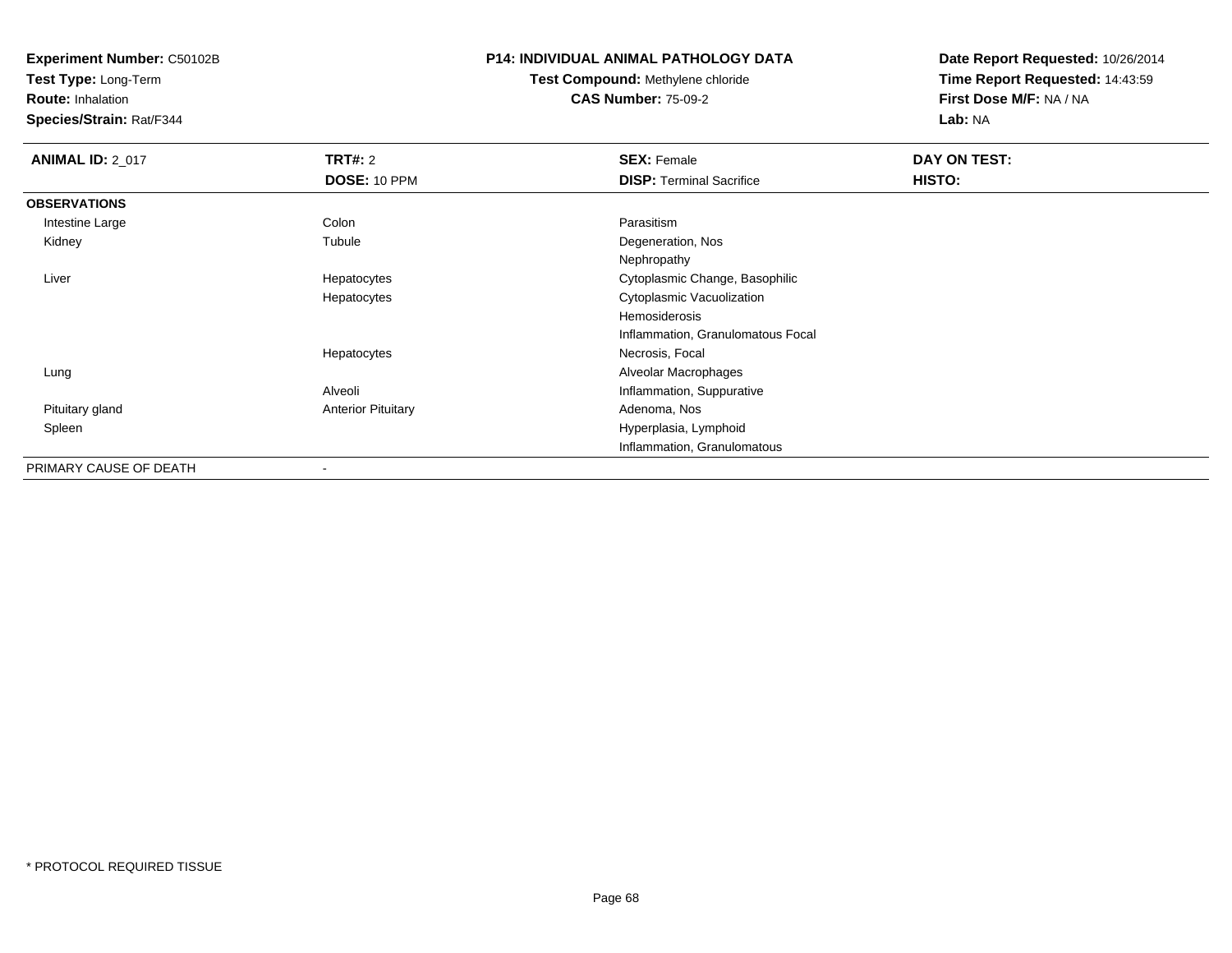| <b>Experiment Number: C50102B</b><br>Test Type: Long-Term<br><b>Route: Inhalation</b><br>Species/Strain: Rat/F344 |                           | <b>P14: INDIVIDUAL ANIMAL PATHOLOGY DATA</b><br>Test Compound: Methylene chloride<br><b>CAS Number: 75-09-2</b> | Date Report Requested: 10/26/2014<br>Time Report Requested: 14:43:59<br>First Dose M/F: NA / NA<br>Lab: NA |  |
|-------------------------------------------------------------------------------------------------------------------|---------------------------|-----------------------------------------------------------------------------------------------------------------|------------------------------------------------------------------------------------------------------------|--|
| <b>ANIMAL ID: 2 018</b>                                                                                           | <b>TRT#:</b> 2            | <b>SEX: Female</b>                                                                                              | DAY ON TEST:                                                                                               |  |
|                                                                                                                   | DOSE: 10 PPM              | <b>DISP:</b> Terminal Sacrifice                                                                                 | HISTO:                                                                                                     |  |
| <b>OBSERVATIONS</b>                                                                                               |                           |                                                                                                                 |                                                                                                            |  |
| Kidney                                                                                                            |                           | Nephropathy                                                                                                     |                                                                                                            |  |
| Liver                                                                                                             | Hepatocytes               | Cytoplasmic Vacuolization                                                                                       |                                                                                                            |  |
|                                                                                                                   |                           | Hemosiderosis                                                                                                   |                                                                                                            |  |
|                                                                                                                   |                           | Inflammation, Granulomatous Focal                                                                               |                                                                                                            |  |
|                                                                                                                   | Hepatocytes               | Necrosis, Focal                                                                                                 |                                                                                                            |  |
| Lung                                                                                                              |                           | Alveolar Macrophages                                                                                            |                                                                                                            |  |
|                                                                                                                   |                           | Alveolar/Bronchiolar Carcinoma                                                                                  |                                                                                                            |  |
| Pituitary gland                                                                                                   | <b>Anterior Pituitary</b> | Adenoma, Nos                                                                                                    |                                                                                                            |  |
| Uterus                                                                                                            |                           | <b>Endometrial Stromal Polyp</b>                                                                                |                                                                                                            |  |
| PRIMARY CAUSE OF DEATH                                                                                            |                           |                                                                                                                 |                                                                                                            |  |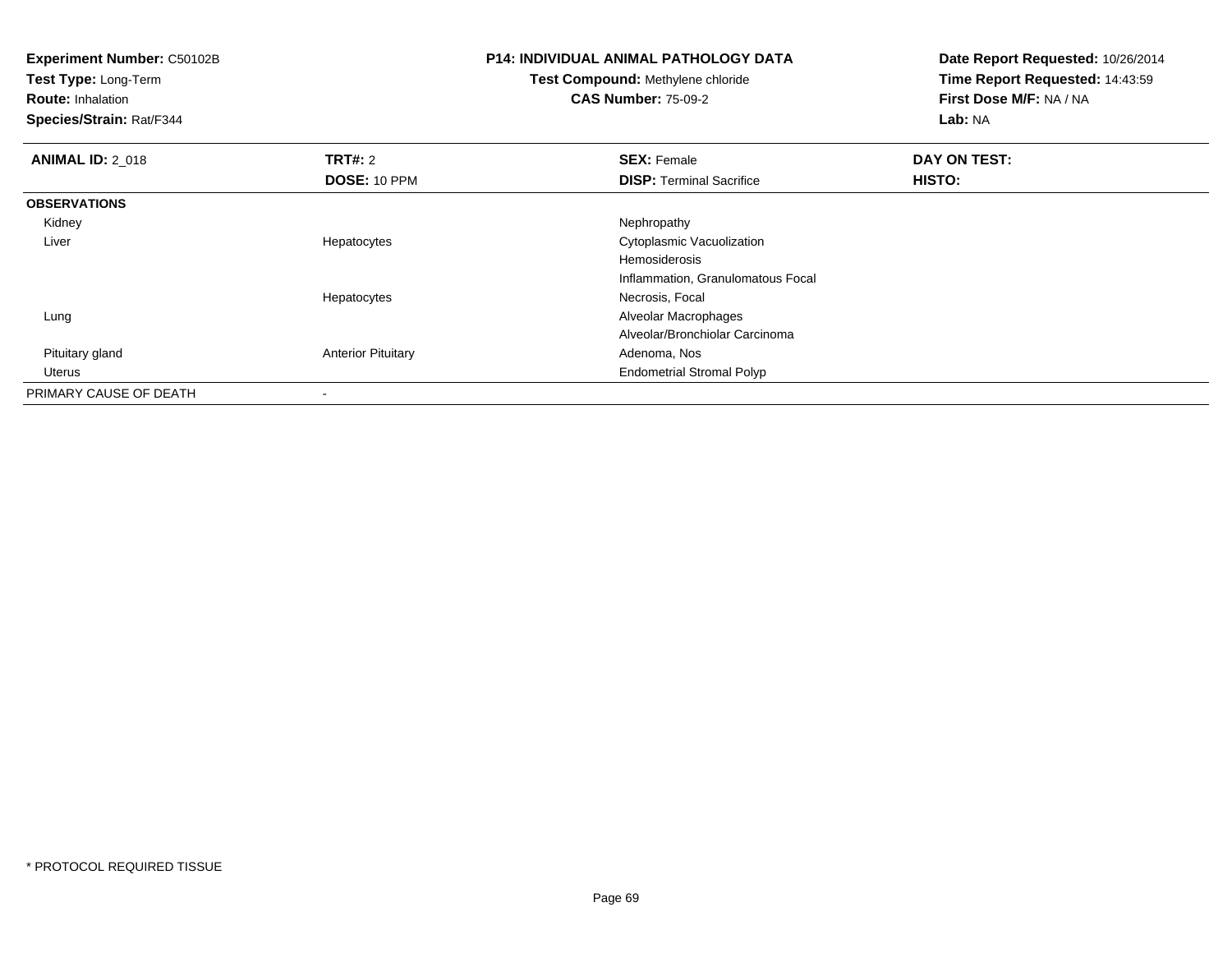**Test Type:** Long-Term

**Route:** Inhalation

**Species/Strain:** Rat/F344

#### **P14: INDIVIDUAL ANIMAL PATHOLOGY DATA**

**Test Compound:** Methylene chloride**CAS Number:** 75-09-2

| <b>ANIMAL ID: 2_019</b> | <b>TRT#: 2</b>             | <b>SEX: Female</b>              | DAY ON TEST: |  |
|-------------------------|----------------------------|---------------------------------|--------------|--|
|                         | DOSE: 10 PPM               | <b>DISP:</b> Moribund Sacrifice | HISTO:       |  |
| <b>OBSERVATIONS</b>     |                            |                                 |              |  |
| Adrenal gland           | Medulla                    | Hyperplasia, Focal              |              |  |
|                         | Cortex Nos                 | Necrosis, Nos                   |              |  |
| Heart                   | Cardiac Valve              | Metaplasia, Cartilaginous       |              |  |
| Kidney                  |                            | Nephropathy                     |              |  |
| Liver                   | Hepatocytes                | Cytoplasmic Vacuolization       |              |  |
|                         | <b>Bile Duct</b>           | Fibrosis                        |              |  |
|                         |                            | Hemosiderosis                   |              |  |
|                         | Hepatocytes                | Necrosis, Focal                 |              |  |
| Nasal cavity            |                            | Thrombosis, Nos                 |              |  |
| Pituitary gland         | <b>Anterior Pituitary</b>  | Adenoma, Nos                    |              |  |
| Unspecified             | <b>Multiple Organs Nos</b> | Leukemia, Mononuclear Cell      |              |  |
| PRIMARY CAUSE OF DEATH  |                            |                                 |              |  |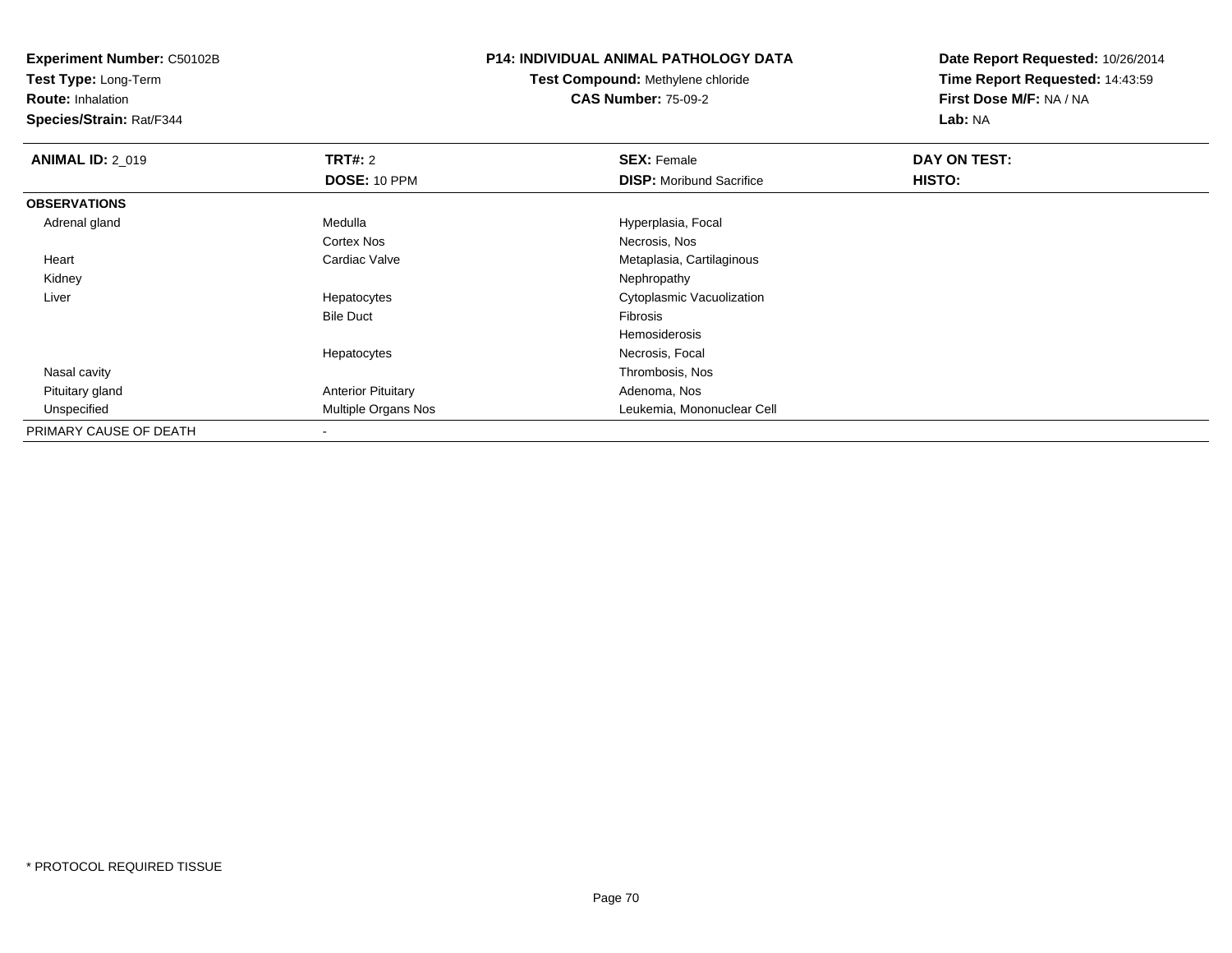**Test Type:** Long-Term

**Route:** Inhalation

**Species/Strain:** Rat/F344

#### **P14: INDIVIDUAL ANIMAL PATHOLOGY DATA**

# **Test Compound:** Methylene chloride**CAS Number:** 75-09-2

| <b>ANIMAL ID: 2_020</b> | <b>TRT#: 2</b>           | <b>SEX: Female</b>              | <b>DAY ON TEST:</b> |
|-------------------------|--------------------------|---------------------------------|---------------------|
|                         | DOSE: 10 PPM             | <b>DISP:</b> Moribund Sacrifice | HISTO:              |
| <b>OBSERVATIONS</b>     |                          |                                 |                     |
| Adrenal gland           | Medulla                  | Hyperplasia, Focal              |                     |
| Kidney                  | Tubule                   | Degeneration, Nos               |                     |
|                         |                          | Nephropathy                     |                     |
| Liver                   | Hepatocytes              | Cytoplasmic Change, Basophilic  |                     |
|                         | Hepatocytes              | Cytoplasmic Vacuolization       |                     |
|                         |                          | Hemosiderosis                   |                     |
|                         |                          | Hepatocytomegaly                |                     |
|                         | <b>Bile Duct</b>         | Hyperplasia, Nos                |                     |
|                         | Hepatocytes              | Necrosis, Focal                 |                     |
| Lung                    |                          | Alveolar Macrophages            |                     |
|                         | Alveoli                  | Edema, Nos                      |                     |
|                         | Alveoli                  | Fibrosis, Multifocal            |                     |
|                         | Alveoli                  | Hemorrhage                      |                     |
|                         | Alveoli                  | Inflammation, Interstitial      |                     |
| Spleen                  |                          | Fibrosis, Multifocal            |                     |
| Unspecified             | Multiple Organs Nos      | Leukemia, Mononuclear Cell      |                     |
| PRIMARY CAUSE OF DEATH  | $\overline{\phantom{a}}$ |                                 |                     |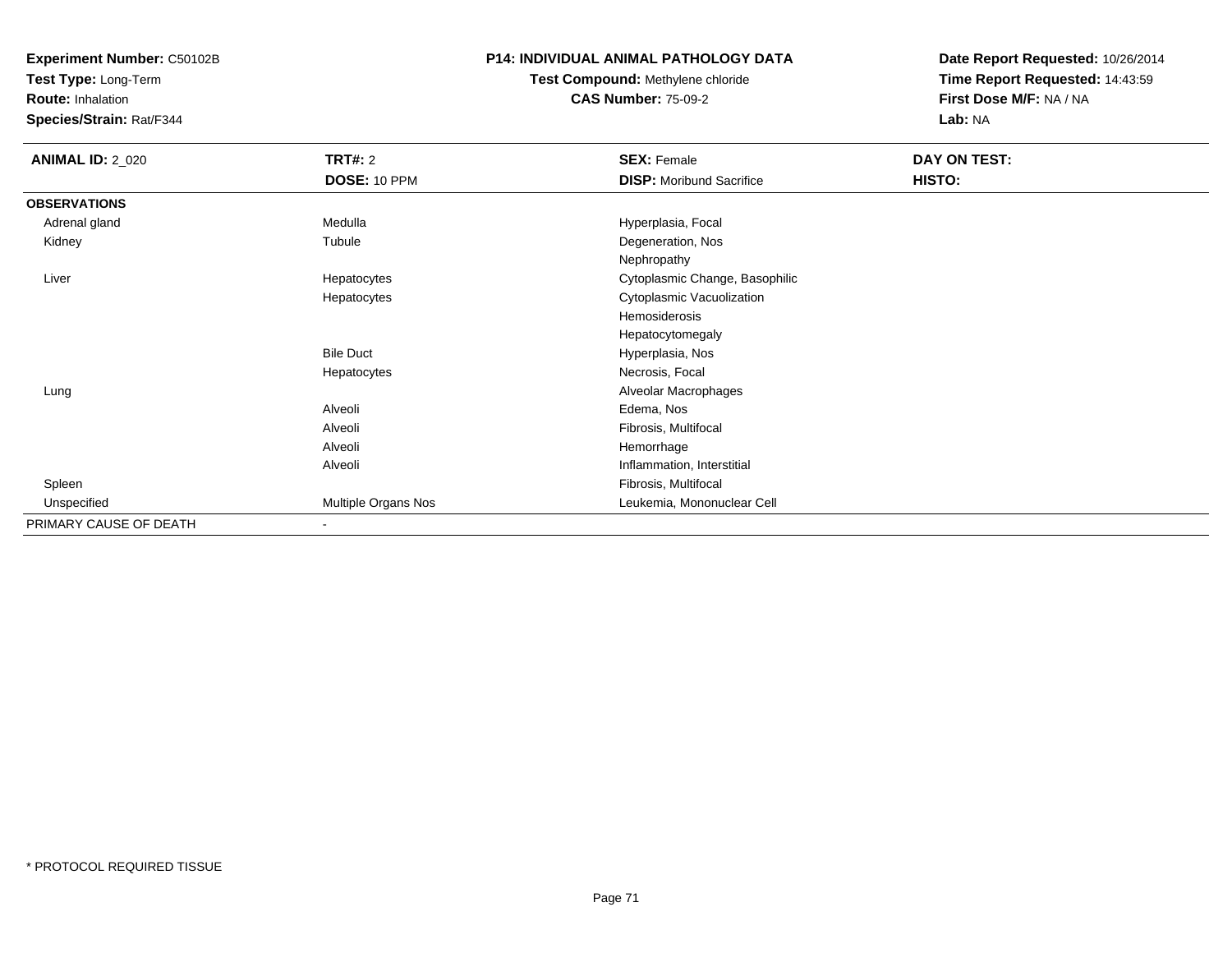| <b>Experiment Number: C50102B</b><br>Test Type: Long-Term<br><b>Route: Inhalation</b><br>Species/Strain: Rat/F344 |                          | <b>P14: INDIVIDUAL ANIMAL PATHOLOGY DATA</b><br>Test Compound: Methylene chloride<br><b>CAS Number: 75-09-2</b> | Date Report Requested: 10/26/2014<br>Time Report Requested: 14:43:59<br>First Dose M/F: NA / NA<br>Lab: NA |  |
|-------------------------------------------------------------------------------------------------------------------|--------------------------|-----------------------------------------------------------------------------------------------------------------|------------------------------------------------------------------------------------------------------------|--|
| <b>ANIMAL ID: 2 021</b>                                                                                           | TRT#: 2<br>DOSE: 10 PPM  | <b>SEX: Female</b><br><b>DISP:</b> Natural Death                                                                | DAY ON TEST:<br>HISTO:                                                                                     |  |
| <b>OBSERVATIONS</b>                                                                                               |                          |                                                                                                                 |                                                                                                            |  |
| Liver                                                                                                             | Hepatocytes              | Cytoplasmic Vacuolization<br>Neoplastic Nodule                                                                  |                                                                                                            |  |
| Lung                                                                                                              | Alveoli                  | Hemorrhage                                                                                                      |                                                                                                            |  |
| Pituitary gland                                                                                                   |                          | Neoplasm, Nos                                                                                                   |                                                                                                            |  |
| PRIMARY CAUSE OF DEATH                                                                                            | $\overline{\phantom{a}}$ |                                                                                                                 |                                                                                                            |  |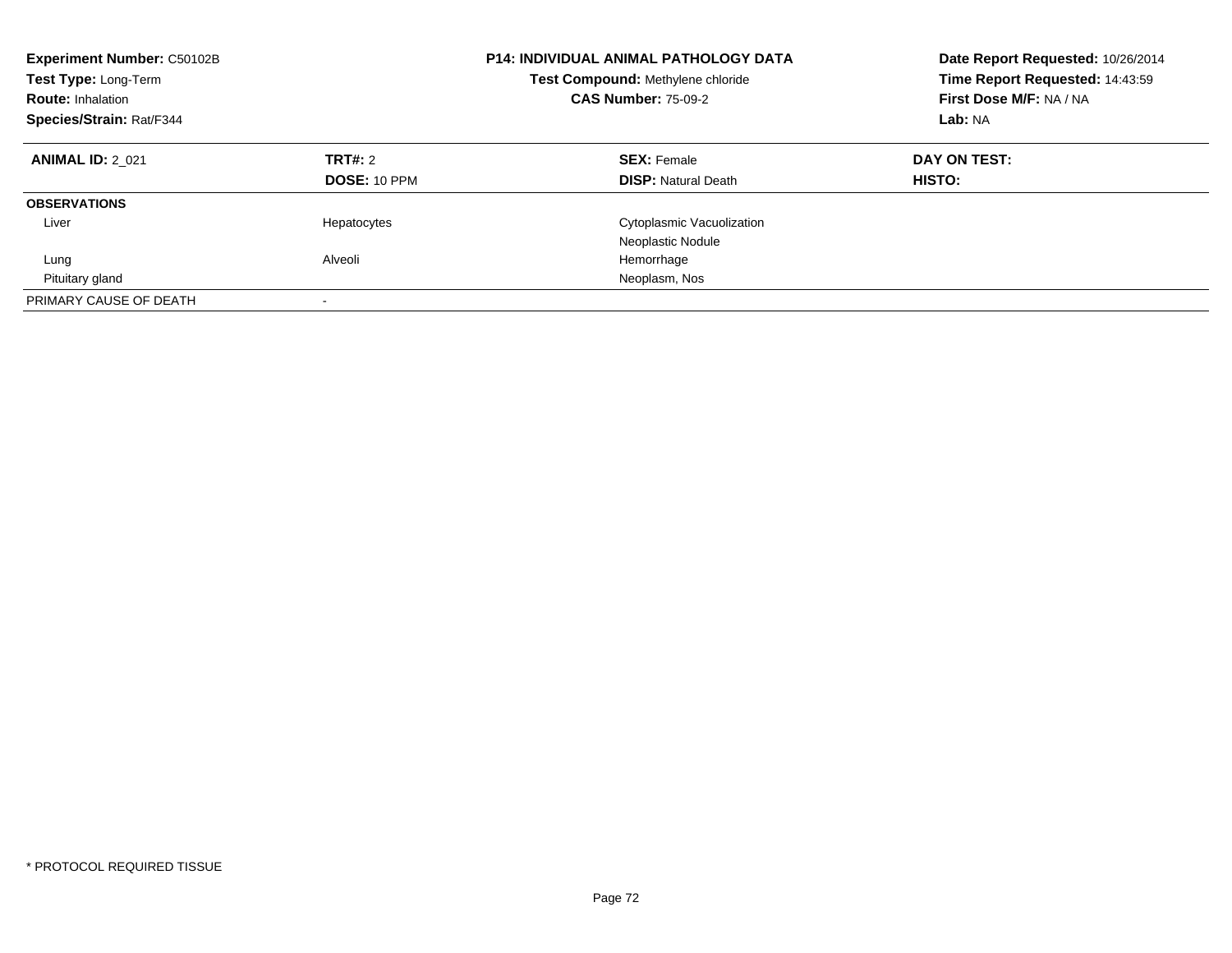| <b>Experiment Number: C50102B</b><br>Test Type: Long-Term<br><b>Route:</b> Inhalation<br>Species/Strain: Rat/F344 |                     | <b>P14: INDIVIDUAL ANIMAL PATHOLOGY DATA</b><br>Test Compound: Methylene chloride<br><b>CAS Number: 75-09-2</b> | Date Report Requested: 10/26/2014<br>Time Report Requested: 14:43:59<br>First Dose M/F: NA / NA<br>Lab: NA |
|-------------------------------------------------------------------------------------------------------------------|---------------------|-----------------------------------------------------------------------------------------------------------------|------------------------------------------------------------------------------------------------------------|
| <b>ANIMAL ID: 2 022</b>                                                                                           | TRT#: 2             | <b>SEX: Female</b>                                                                                              | DAY ON TEST:                                                                                               |
|                                                                                                                   | <b>DOSE: 10 PPM</b> | <b>DISP:</b> Terminal Sacrifice                                                                                 | <b>HISTO:</b>                                                                                              |
| <b>OBSERVATIONS</b>                                                                                               |                     |                                                                                                                 |                                                                                                            |
| Kidney                                                                                                            |                     | Nephropathy                                                                                                     |                                                                                                            |
| Liver                                                                                                             | Hepatocytes         | Cytoplasmic Change, Basophilic                                                                                  |                                                                                                            |
|                                                                                                                   | Hepatocytes         | Cytoplasmic Vacuolization                                                                                       |                                                                                                            |
|                                                                                                                   |                     | Inflammation, Granulomatous Focal                                                                               |                                                                                                            |
|                                                                                                                   | Hepatocytes         | Necrosis, Focal                                                                                                 |                                                                                                            |
| Lung                                                                                                              |                     | Alveolar Macrophages                                                                                            |                                                                                                            |
| PRIMARY CAUSE OF DEATH                                                                                            |                     |                                                                                                                 |                                                                                                            |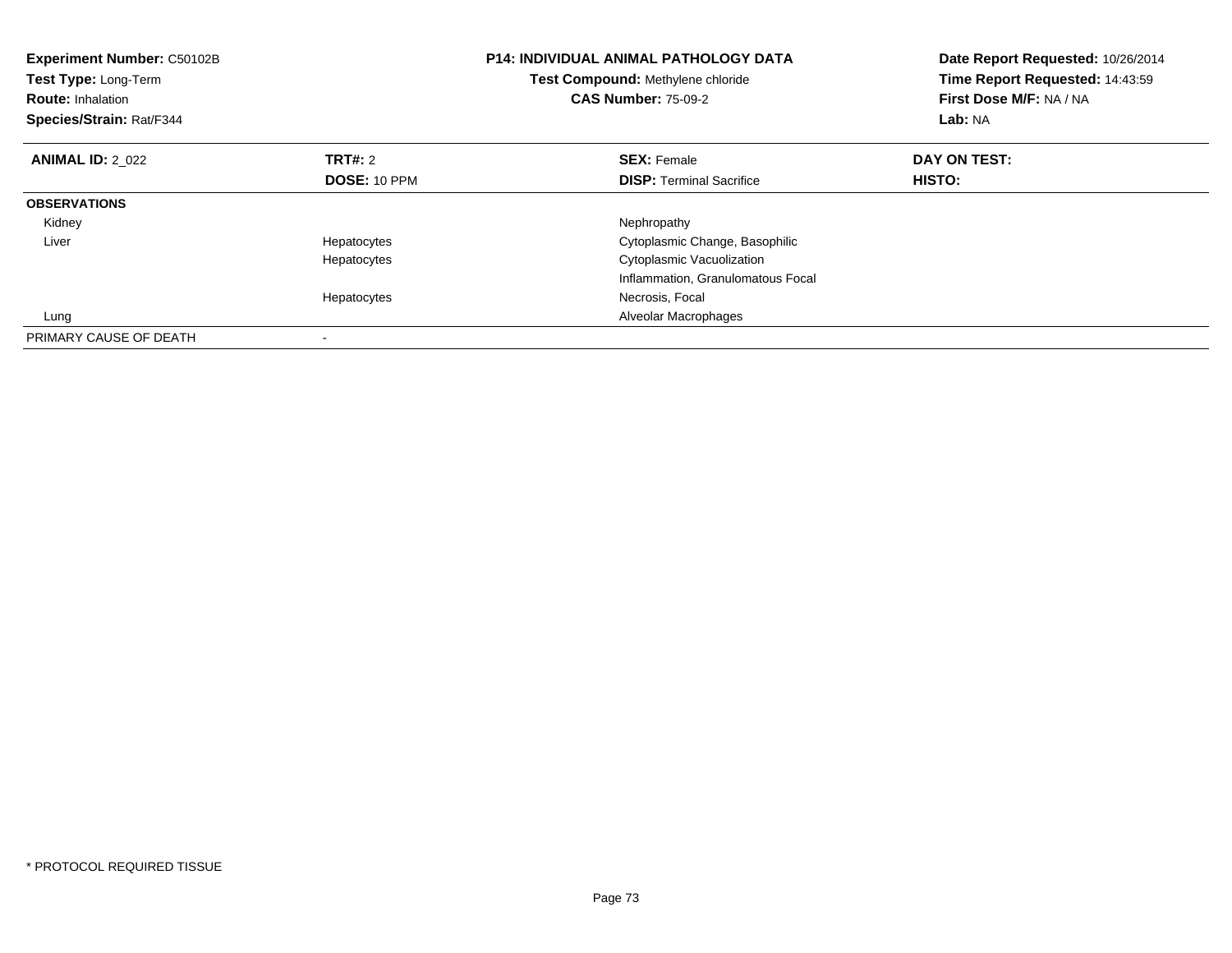**Test Type:** Long-Term

**Route:** Inhalation

**Species/Strain:** Rat/F344

#### **P14: INDIVIDUAL ANIMAL PATHOLOGY DATA**

# **Test Compound:** Methylene chloride**CAS Number:** 75-09-2

| <b>ANIMAL ID: 2_023</b> | TRT#: 2                   | <b>SEX: Female</b>                 | DAY ON TEST:  |  |
|-------------------------|---------------------------|------------------------------------|---------------|--|
|                         | DOSE: 10 PPM              | <b>DISP:</b> Moribund Sacrifice    | <b>HISTO:</b> |  |
| <b>OBSERVATIONS</b>     |                           |                                    |               |  |
| Adrenal gland           | <b>Cortex Nos</b>         | Cytoplasmic Vacuolization          |               |  |
| Kidney                  | Pelvis                    | Dilatation, Nos                    |               |  |
|                         |                           | Nephropathy                        |               |  |
| Larynx                  |                           | Inflammation, Chronic Focal        |               |  |
| Liver                   | Hepatocytes               | Cytoplasmic Vacuolization          |               |  |
|                         |                           | Hemosiderosis                      |               |  |
|                         |                           | Hepatocytomegaly                   |               |  |
|                         |                           | Inflammation, Granulomatous Focal  |               |  |
|                         | Hepatocytes               | Necrosis, Focal                    |               |  |
| Pituitary gland         | <b>Anterior Pituitary</b> | Adenoma, Nos                       |               |  |
| Thymus                  |                           | Cyst, Nos                          |               |  |
| Urinary bladder         |                           | Dilatation, Nos                    |               |  |
| Uterus                  |                           | <b>Endometrial Stromal Sarcoma</b> |               |  |
| PRIMARY CAUSE OF DEATH  |                           |                                    |               |  |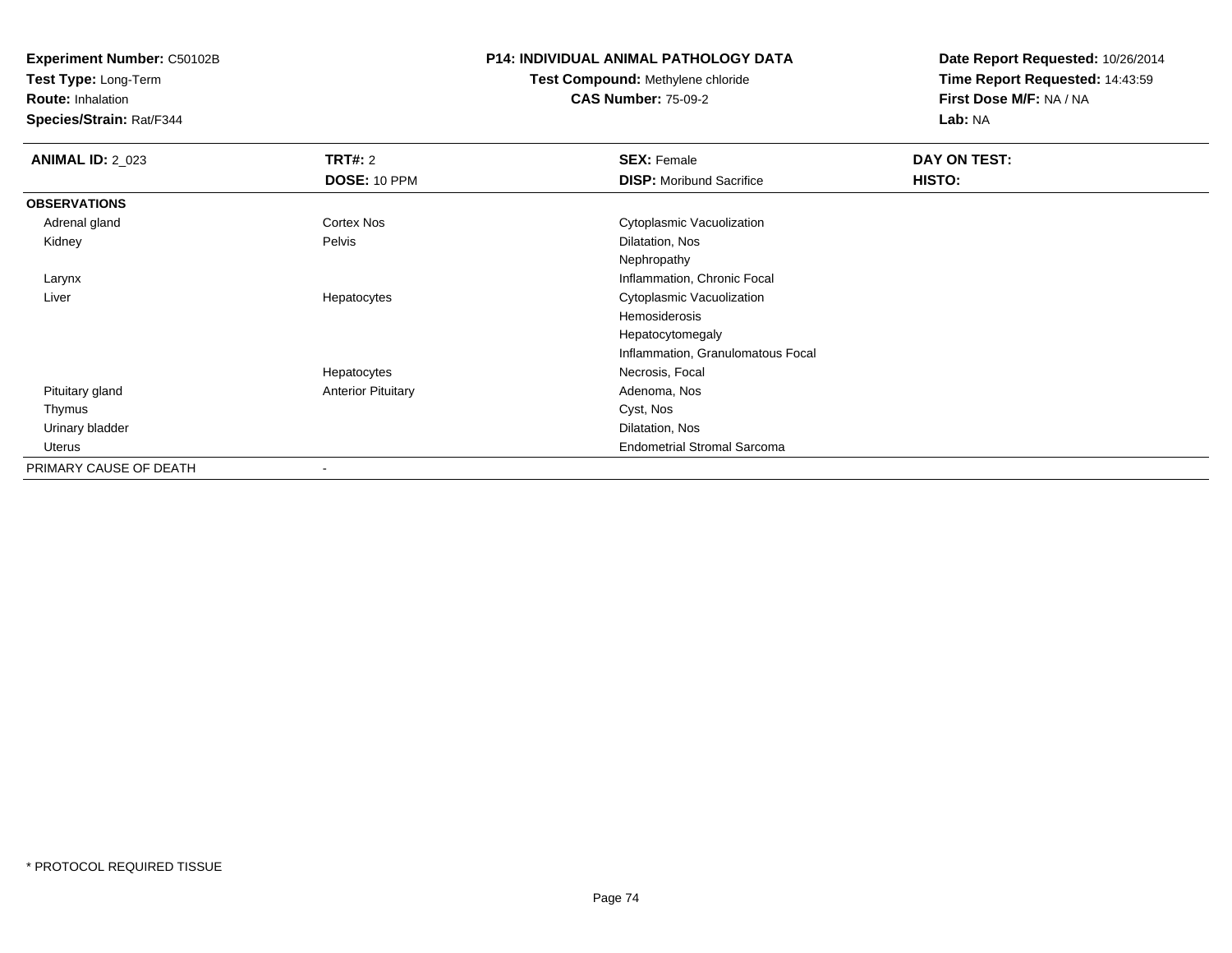**Test Type:** Long-Term

**Route:** Inhalation

**Species/Strain:** Rat/F344

### **P14: INDIVIDUAL ANIMAL PATHOLOGY DATA**

# **Test Compound:** Methylene chloride**CAS Number:** 75-09-2

| <b>ANIMAL ID: 2_024</b> | <b>TRT#: 2</b>            | <b>SEX: Female</b>              | DAY ON TEST: |  |
|-------------------------|---------------------------|---------------------------------|--------------|--|
|                         | DOSE: 10 PPM              | <b>DISP:</b> Moribund Sacrifice | HISTO:       |  |
| <b>OBSERVATIONS</b>     |                           |                                 |              |  |
| Adrenal gland           | Cortex Nos                | Cytoplasmic Vacuolization       |              |  |
| Heart                   |                           | Adenocarcinoma, Nos, Metastatic |              |  |
| Kidney                  | Tubule                    | Degeneration, Nos               |              |  |
|                         |                           | Inflammation, Chronic           |              |  |
|                         |                           | Nephropathy                     |              |  |
| Liver                   | Hepatocytes               | Cytoplasmic Change, Basophilic  |              |  |
|                         | Hepatocytes               | Cytoplasmic Vacuolization       |              |  |
|                         |                           | Hemosiderosis                   |              |  |
|                         | <b>Bile Duct</b>          | Hyperplasia, Nos                |              |  |
|                         | Hepatocytes               | Necrosis, Focal                 |              |  |
| Lung                    |                           | Alveolar Macrophages            |              |  |
| Mammary gland           |                           | Adenocarcinoma, Nos             |              |  |
| Pituitary gland         | <b>Anterior Pituitary</b> | Hyperplasia, Nos                |              |  |
| Unspecified             | Multiple Organs Nos       | Leukemia, Mononuclear Cell      |              |  |
| PRIMARY CAUSE OF DEATH  | $\blacksquare$            |                                 |              |  |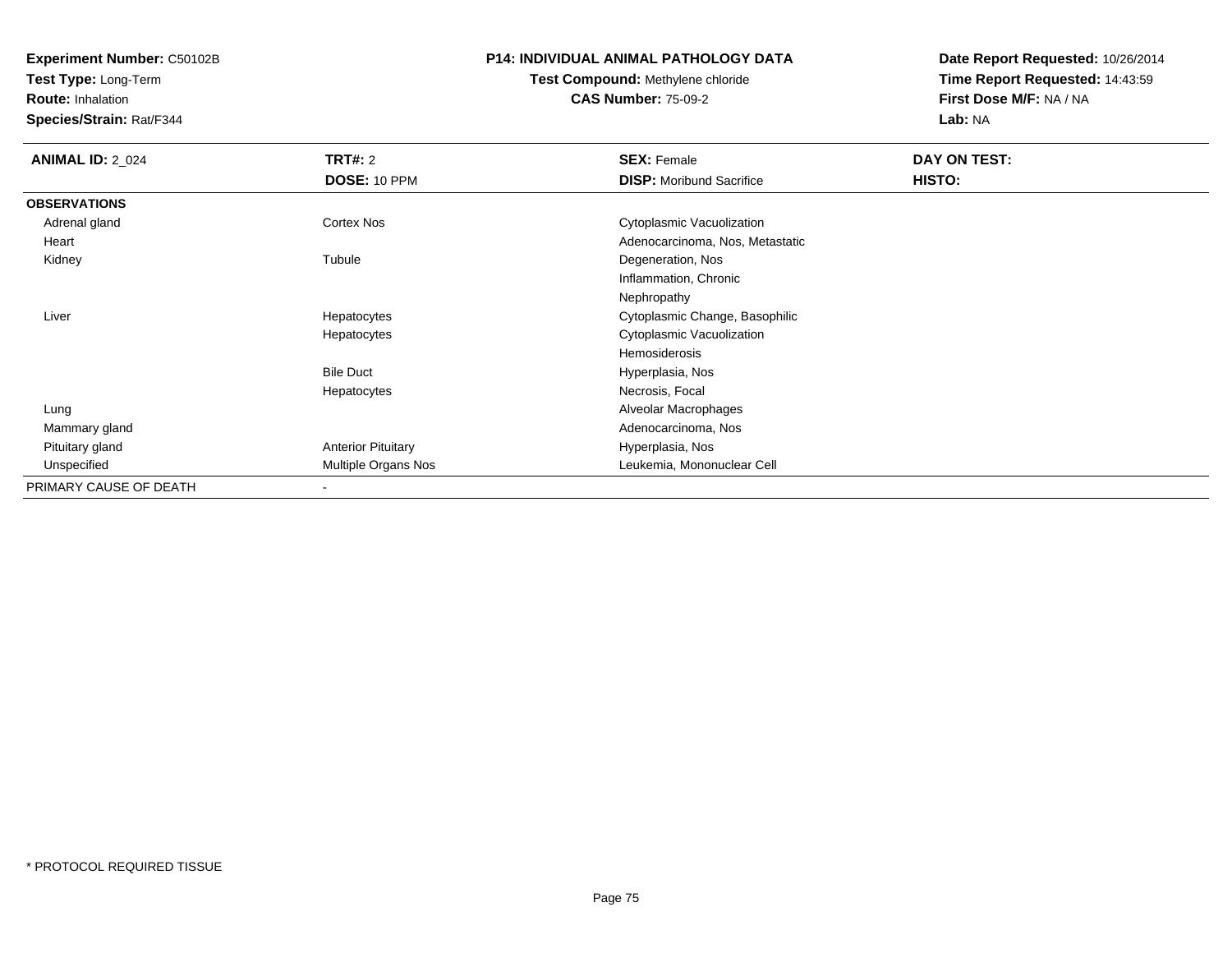| Experiment Number: C50102B<br>Test Type: Long-Term<br><b>Route: Inhalation</b><br>Species/Strain: Rat/F344 |              | <b>P14: INDIVIDUAL ANIMAL PATHOLOGY DATA</b><br>Test Compound: Methylene chloride<br><b>CAS Number: 75-09-2</b> | Date Report Requested: 10/26/2014<br>Time Report Requested: 14:43:59<br>First Dose M/F: NA / NA<br>Lab: NA |
|------------------------------------------------------------------------------------------------------------|--------------|-----------------------------------------------------------------------------------------------------------------|------------------------------------------------------------------------------------------------------------|
| <b>ANIMAL ID: 2_025</b>                                                                                    | TRT#: 2      | <b>SEX: Female</b>                                                                                              | DAY ON TEST:                                                                                               |
|                                                                                                            | DOSE: 10 PPM | <b>DISP:</b> Moribund Sacrifice                                                                                 | HISTO:                                                                                                     |
| <b>OBSERVATIONS</b>                                                                                        |              |                                                                                                                 |                                                                                                            |
| Liver                                                                                                      |              | Hematopoiesis                                                                                                   |                                                                                                            |
|                                                                                                            |              | <b>Hemosiderosis</b>                                                                                            |                                                                                                            |
| Spleen                                                                                                     |              | Hematopoiesis                                                                                                   |                                                                                                            |
| Thyroid                                                                                                    |              | Hyperplasia, C Cell                                                                                             |                                                                                                            |
| Uterus                                                                                                     |              | <b>Endometrial Stromal Polyp</b>                                                                                |                                                                                                            |
| PRIMARY CAUSE OF DEATH                                                                                     |              |                                                                                                                 |                                                                                                            |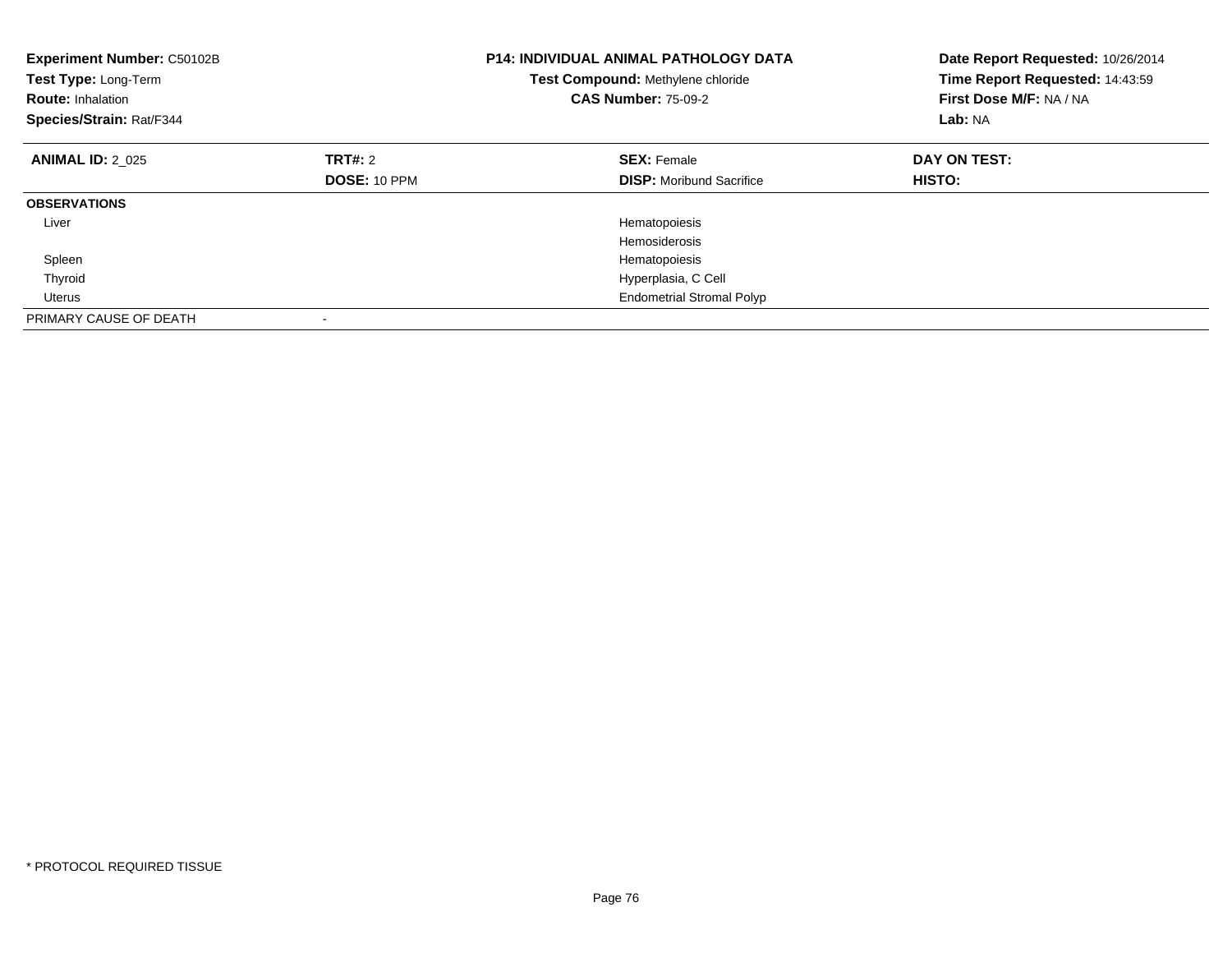**Test Type:** Long-Term

**Route:** Inhalation

**Species/Strain:** Rat/F344

### **P14: INDIVIDUAL ANIMAL PATHOLOGY DATA**

**Test Compound:** Methylene chloride**CAS Number:** 75-09-2

| <b>ANIMAL ID: 2_026</b> | <b>TRT#: 2</b>            | <b>SEX: Female</b>               | DAY ON TEST:  |  |
|-------------------------|---------------------------|----------------------------------|---------------|--|
|                         | DOSE: 10 PPM              | <b>DISP:</b> Moribund Sacrifice  | <b>HISTO:</b> |  |
| <b>OBSERVATIONS</b>     |                           |                                  |               |  |
| Adrenal gland           | Medulla                   | Pheochromocytoma, Malignant      |               |  |
| Brain                   |                           | Hemorrhage                       |               |  |
| Eye                     | Nasolacrimal Duct         | Inflammation, Suppurative        |               |  |
| Heart                   | Cardiac Valve             | Metaplasia, Cartilaginous        |               |  |
| Kidney                  |                           | Nephropathy                      |               |  |
| Liver                   | Hepatocytes               | Cytoplasmic Vacuolization        |               |  |
|                         |                           | Hemosiderosis                    |               |  |
|                         | <b>Bile Duct</b>          | Hyperplasia, Nos                 |               |  |
|                         | Hepatocytes               | Necrosis, Focal                  |               |  |
| Lung                    |                           | Pheochromocytoma, Metastatic     |               |  |
| Lymph node              | Renal Lymph Node          | Fibrosis                         |               |  |
|                         | Renal Lymph Node          | Pigmentation, Nos                |               |  |
| Pituitary gland         | <b>Anterior Pituitary</b> | Cyst, Nos                        |               |  |
| Uterus                  |                           | <b>Endometrial Stromal Polyp</b> |               |  |
|                         | Endometrium               | Hyperplasia, Nos                 |               |  |
| PRIMARY CAUSE OF DEATH  | $\overline{\phantom{a}}$  |                                  |               |  |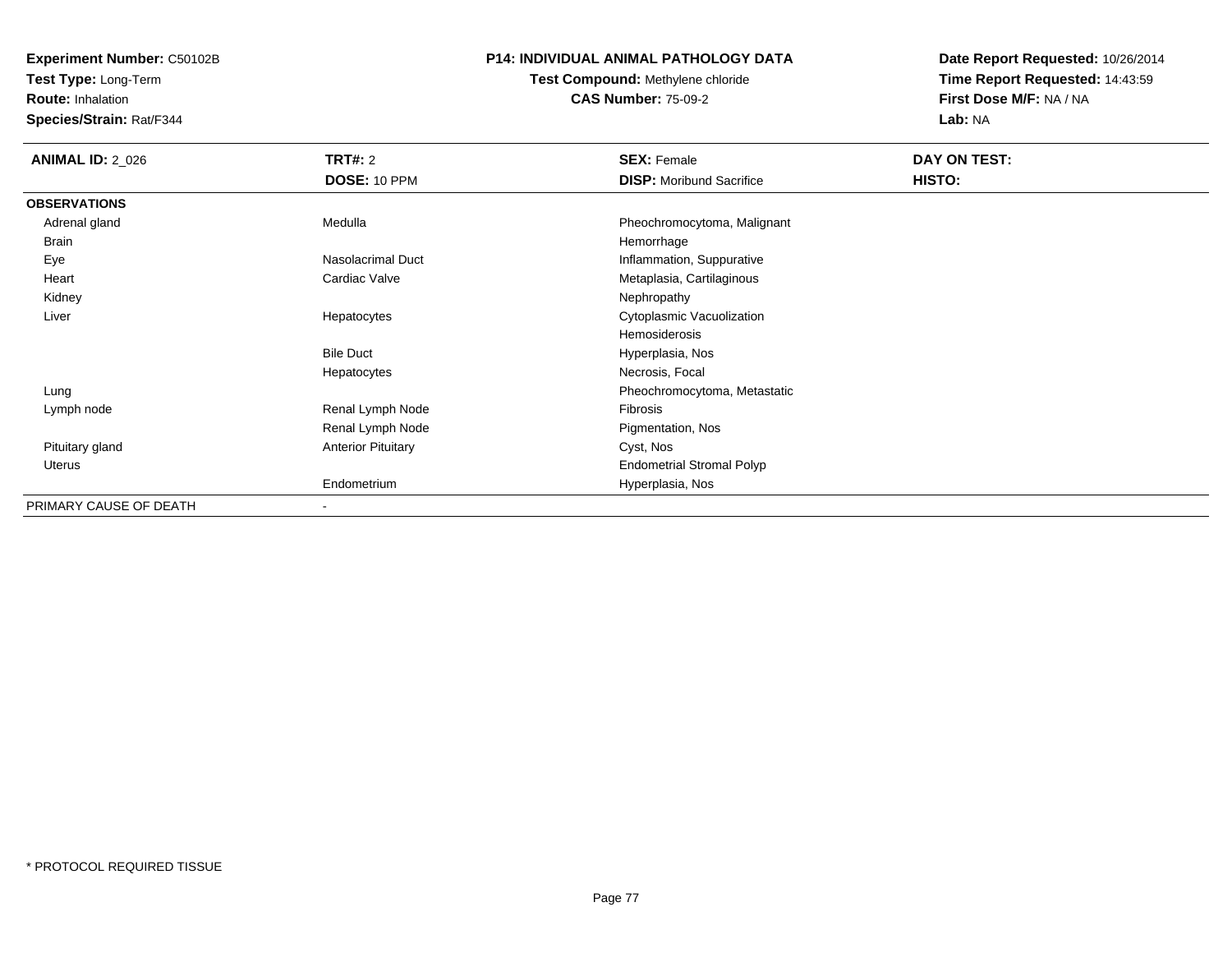**Test Type:** Long-Term

**Route:** Inhalation

**Species/Strain:** Rat/F344

#### **P14: INDIVIDUAL ANIMAL PATHOLOGY DATA**

**Test Compound:** Methylene chloride**CAS Number:** 75-09-2

| <b>ANIMAL ID: 2_027</b> | <b>TRT#: 2</b>            | <b>SEX: Female</b>                | DAY ON TEST: |  |
|-------------------------|---------------------------|-----------------------------------|--------------|--|
|                         | DOSE: 10 PPM              | <b>DISP: Terminal Sacrifice</b>   | HISTO:       |  |
| <b>OBSERVATIONS</b>     |                           |                                   |              |  |
| Adrenal gland           | Medulla                   | Hyperplasia, Focal                |              |  |
| Heart                   | Cardiac Valve             | Metaplasia, Cartilaginous         |              |  |
|                         | Atrium                    | Thrombosis, Nos                   |              |  |
| Kidney                  | Tubule                    | Degeneration, Nos                 |              |  |
|                         |                           | Nephropathy                       |              |  |
| Liver                   | Hepatocytes               | Cytoplasmic Change, Basophilic    |              |  |
|                         | Hepatocytes               | Cytoplasmic Vacuolization         |              |  |
|                         |                           | Inflammation, Granulomatous Focal |              |  |
|                         | Hepatocytes               | Necrosis, Focal                   |              |  |
| Mammary gland           |                           | Fibroadenoma                      |              |  |
| Nasal cavity            |                           | Foreign Body, Nos                 |              |  |
|                         |                           | Hyperplasia, Epithelial           |              |  |
|                         |                           | Inflammation, Suppurative         |              |  |
|                         |                           | Metaplasia, Squamous              |              |  |
| Pancreas                | Acinus                    | Atrophy, Focal                    |              |  |
| Pituitary gland         | <b>Anterior Pituitary</b> | Adenoma, Nos                      |              |  |
| PRIMARY CAUSE OF DEATH  | $\overline{\phantom{a}}$  |                                   |              |  |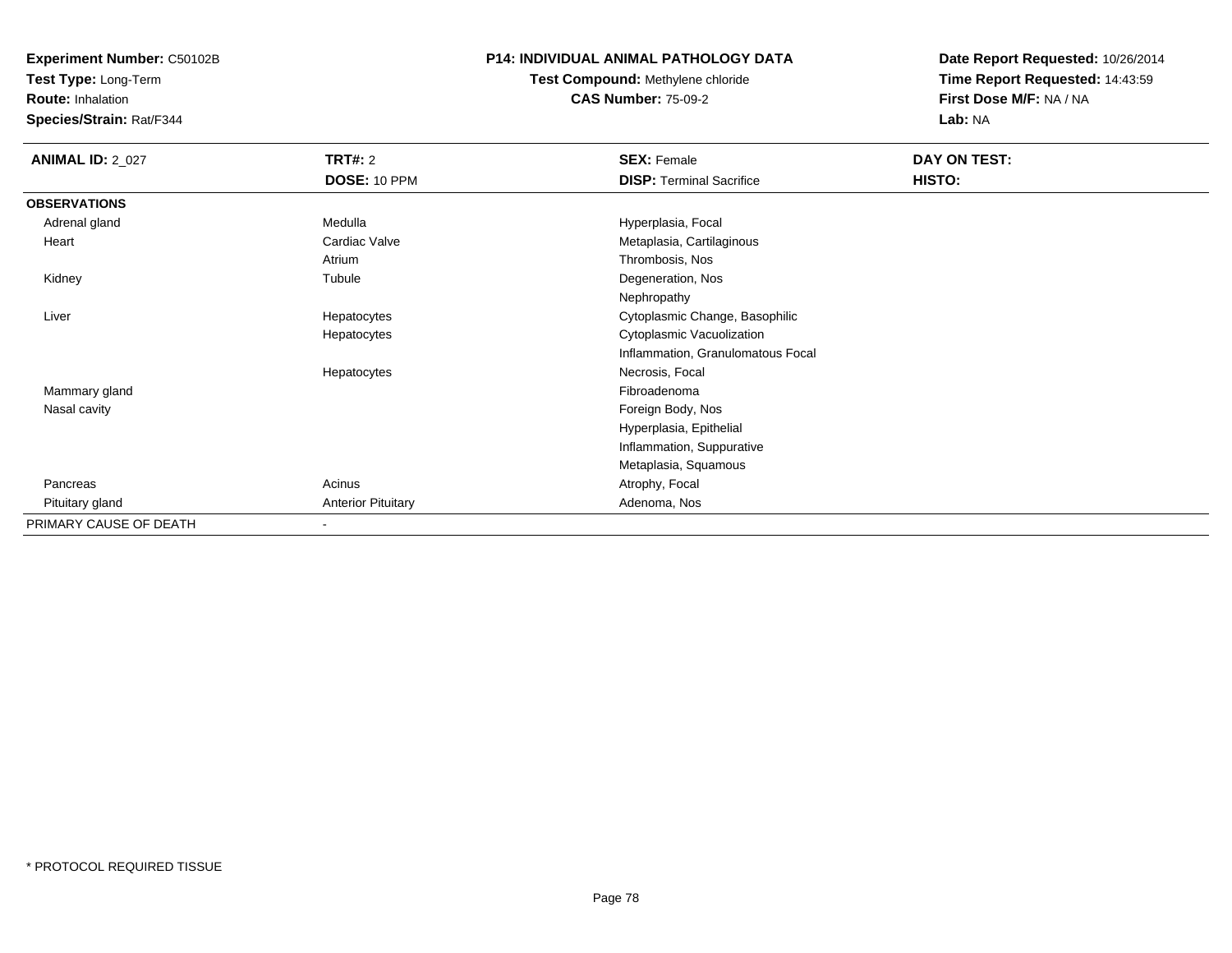| <b>Experiment Number: C50102B</b><br>Test Type: Long-Term<br><b>Route: Inhalation</b><br>Species/Strain: Rat/F344 | <b>P14: INDIVIDUAL ANIMAL PATHOLOGY DATA</b><br><b>Test Compound: Methylene chloride</b><br><b>CAS Number: 75-09-2</b> |                                   |               |  |  |  | Date Report Requested: 10/26/2014<br>Time Report Requested: 14:43:59<br>First Dose M/F: NA / NA<br>Lab: NA |
|-------------------------------------------------------------------------------------------------------------------|------------------------------------------------------------------------------------------------------------------------|-----------------------------------|---------------|--|--|--|------------------------------------------------------------------------------------------------------------|
| <b>ANIMAL ID: 2_028</b>                                                                                           | <b>TRT#: 2</b>                                                                                                         | <b>SEX: Female</b>                | DAY ON TEST:  |  |  |  |                                                                                                            |
|                                                                                                                   | DOSE: 10 PPM                                                                                                           | <b>DISP: Terminal Sacrifice</b>   | <b>HISTO:</b> |  |  |  |                                                                                                            |
| <b>OBSERVATIONS</b>                                                                                               |                                                                                                                        |                                   |               |  |  |  |                                                                                                            |
| Adrenal gland                                                                                                     | Medulla                                                                                                                | Hyperplasia, Focal                |               |  |  |  |                                                                                                            |
| Kidney                                                                                                            |                                                                                                                        | Nephropathy                       |               |  |  |  |                                                                                                            |
| Larynx                                                                                                            |                                                                                                                        | Inflammation, Suppurative         |               |  |  |  |                                                                                                            |
| Liver                                                                                                             | Hepatocytes                                                                                                            | Cytoplasmic Change, Basophilic    |               |  |  |  |                                                                                                            |
|                                                                                                                   | Hepatocytes                                                                                                            | Cytoplasmic Vacuolization         |               |  |  |  |                                                                                                            |
|                                                                                                                   | Capsule                                                                                                                | Fibrosis, Focal                   |               |  |  |  |                                                                                                            |
|                                                                                                                   |                                                                                                                        | Inflammation, Granulomatous Focal |               |  |  |  |                                                                                                            |
|                                                                                                                   | Hepatocytes                                                                                                            | Necrosis, Focal                   |               |  |  |  |                                                                                                            |
| Uterus                                                                                                            |                                                                                                                        | <b>Endometrial Stromal Polyp</b>  |               |  |  |  |                                                                                                            |
| PRIMARY CAUSE OF DEATH                                                                                            |                                                                                                                        |                                   |               |  |  |  |                                                                                                            |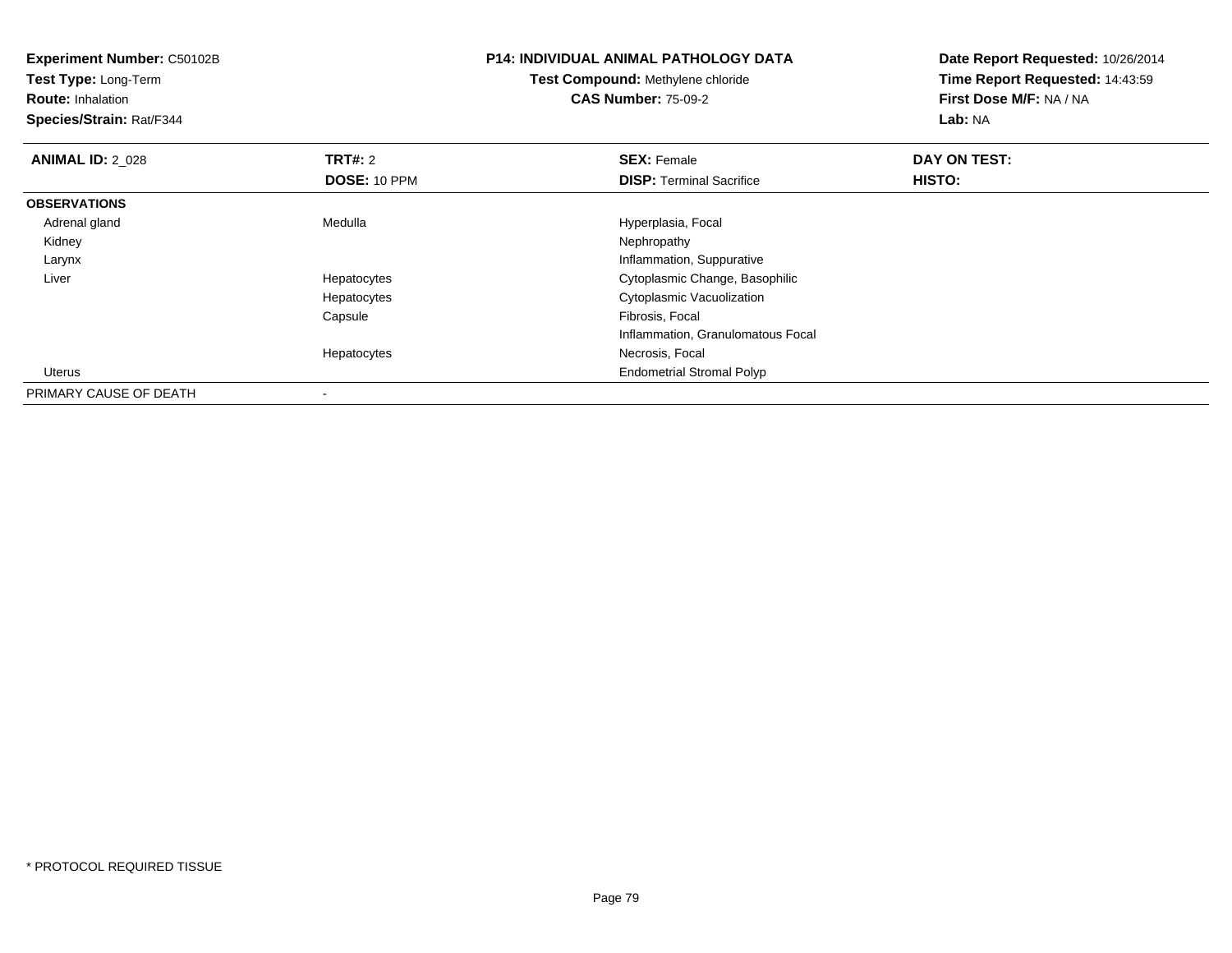| <b>Experiment Number: C50102B</b><br>Test Type: Long-Term<br><b>Route: Inhalation</b><br>Species/Strain: Rat/F344 |                     | <b>P14: INDIVIDUAL ANIMAL PATHOLOGY DATA</b><br>Test Compound: Methylene chloride<br><b>CAS Number: 75-09-2</b> | Date Report Requested: 10/26/2014<br>Time Report Requested: 14:43:59<br>First Dose M/F: NA / NA<br><b>Lab: NA</b> |
|-------------------------------------------------------------------------------------------------------------------|---------------------|-----------------------------------------------------------------------------------------------------------------|-------------------------------------------------------------------------------------------------------------------|
| <b>ANIMAL ID: 2 029</b>                                                                                           | <b>TRT#: 2</b>      | <b>SEX: Female</b>                                                                                              | DAY ON TEST:                                                                                                      |
|                                                                                                                   | DOSE: 10 PPM        | <b>DISP:</b> Moribund Sacrifice                                                                                 | <b>HISTO:</b>                                                                                                     |
| <b>OBSERVATIONS</b>                                                                                               |                     |                                                                                                                 |                                                                                                                   |
| Adrenal gland                                                                                                     | <b>Cortex Nos</b>   | Hemorrhage                                                                                                      |                                                                                                                   |
| Kidney                                                                                                            |                     | Nephropathy                                                                                                     |                                                                                                                   |
| Liver                                                                                                             | Hepatocytes         | Cytoplasmic Change, Basophilic                                                                                  |                                                                                                                   |
|                                                                                                                   | Hepatocytes         | Cytoplasmic Vacuolization                                                                                       |                                                                                                                   |
|                                                                                                                   | <b>Bile Duct</b>    | Hyperplasia, Nos                                                                                                |                                                                                                                   |
|                                                                                                                   | Hepatocytes         | Necrosis, Focal                                                                                                 |                                                                                                                   |
| Unspecified                                                                                                       | Multiple Organs Nos | Leukemia, Mononuclear Cell                                                                                      |                                                                                                                   |
| Uterus                                                                                                            |                     | <b>Endometrial Stromal Polyp</b>                                                                                |                                                                                                                   |
| PRIMARY CAUSE OF DEATH                                                                                            |                     |                                                                                                                 |                                                                                                                   |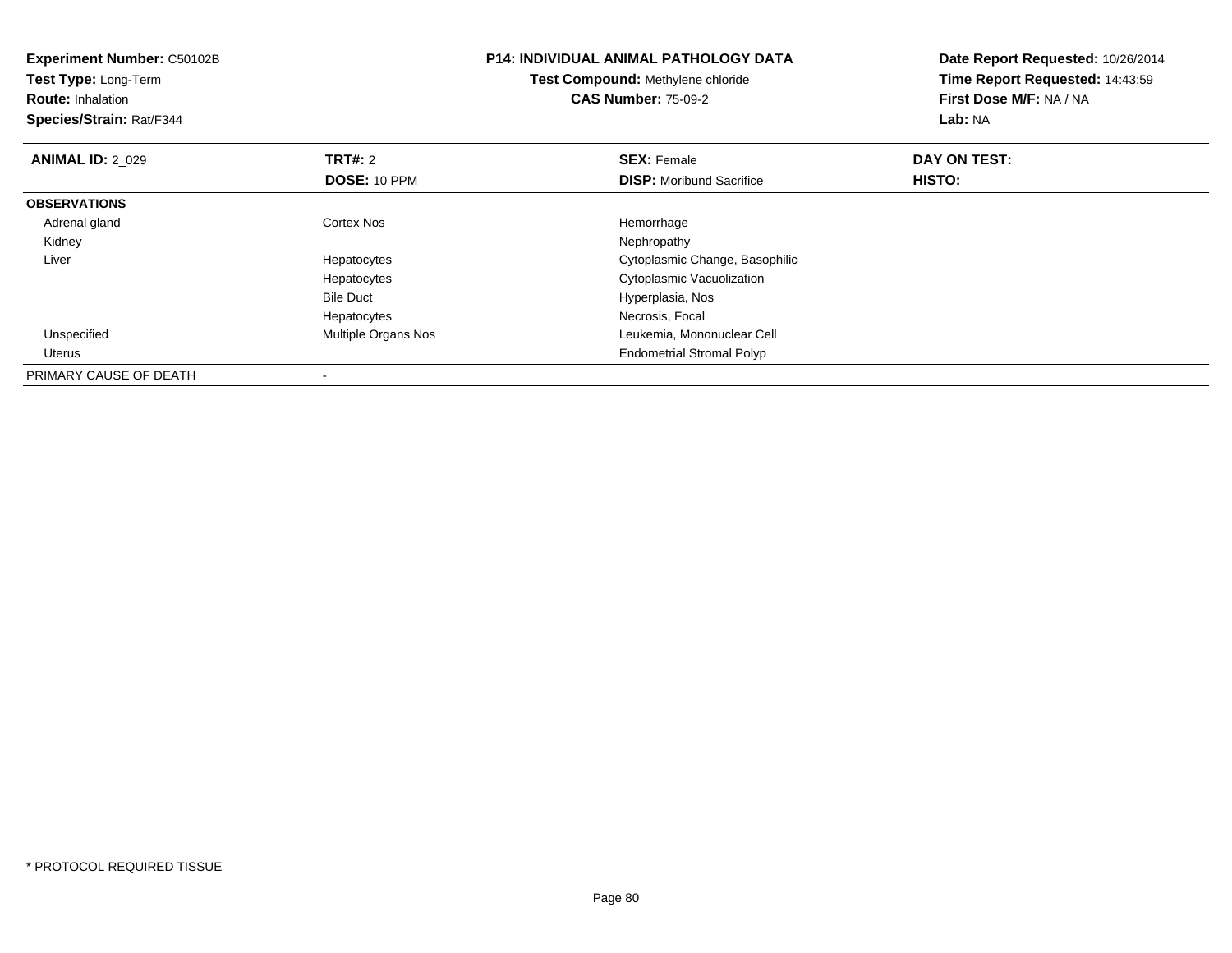**Test Type:** Long-Term

**Route:** Inhalation

**Species/Strain:** Rat/F344

#### **P14: INDIVIDUAL ANIMAL PATHOLOGY DATA**

**Test Compound:** Methylene chloride**CAS Number:** 75-09-2

| <b>ANIMAL ID: 2_030</b> | TRT#: 2             | <b>SEX: Female</b>                | DAY ON TEST: |  |
|-------------------------|---------------------|-----------------------------------|--------------|--|
|                         | <b>DOSE: 10 PPM</b> | <b>DISP: Terminal Sacrifice</b>   | HISTO:       |  |
| <b>OBSERVATIONS</b>     |                     |                                   |              |  |
| Clitoral gland          |                     | Inflammation, Suppurative         |              |  |
| Eye                     | Nasolacrimal Duct   | Inflammation, Suppurative         |              |  |
| Intestine Large         | Colon               | Parasitism                        |              |  |
| Kidney                  |                     | Nephropathy                       |              |  |
| Larynx                  |                     | Inflammation, Suppurative         |              |  |
| Liver                   | Hepatocytes         | Clear-Cell Change                 |              |  |
|                         | Hepatocytes         | Cytoplasmic Change, Basophilic    |              |  |
|                         | Hepatocytes         | Cytoplasmic Vacuolization         |              |  |
|                         | <b>Bile Duct</b>    | Hyperplasia, Nos                  |              |  |
|                         |                     | Inflammation, Granulomatous Focal |              |  |
|                         | Hepatocytes         | Necrosis, Focal                   |              |  |
| PRIMARY CAUSE OF DEATH  |                     |                                   |              |  |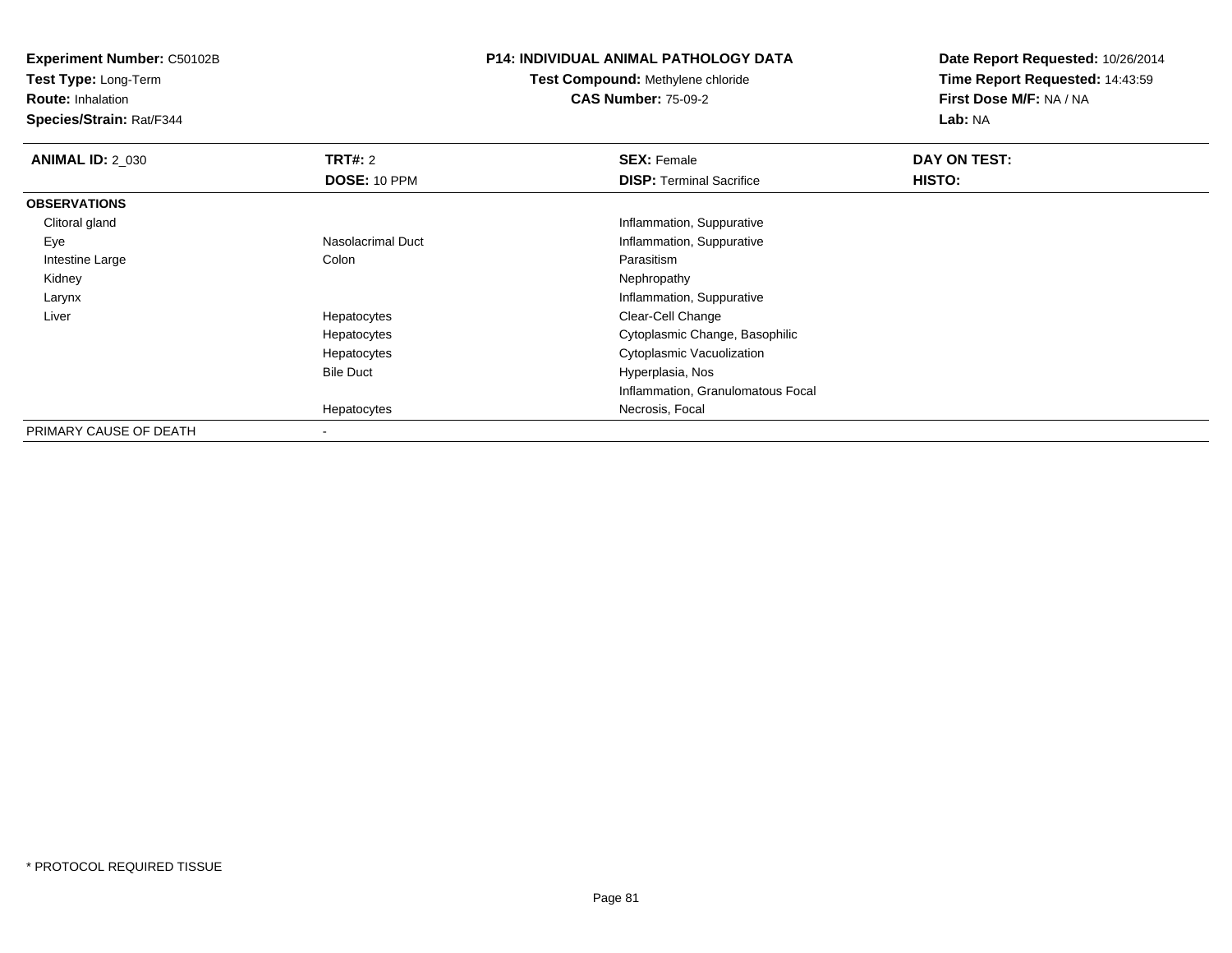**Test Type:** Long-Term

**Route:** Inhalation

**Species/Strain:** Rat/F344

### **P14: INDIVIDUAL ANIMAL PATHOLOGY DATA**

**Test Compound:** Methylene chloride**CAS Number:** 75-09-2

| <b>ANIMAL ID: 2_031</b> | <b>TRT#: 2</b>              | <b>SEX: Female</b>                | DAY ON TEST: |  |
|-------------------------|-----------------------------|-----------------------------------|--------------|--|
|                         | <b>DOSE: 10 PPM</b>         | <b>DISP: Terminal Sacrifice</b>   | HISTO:       |  |
| <b>OBSERVATIONS</b>     |                             |                                   |              |  |
| Clitoral gland          |                             | Inflammation, Suppurative         |              |  |
| Kidney                  |                             | Nephropathy                       |              |  |
| Liver                   | Hepatocytes                 | Cytoplasmic Change, Basophilic    |              |  |
|                         | Hepatocytes                 | Cytoplasmic Vacuolization         |              |  |
|                         |                             | Hemosiderosis                     |              |  |
|                         | <b>Bile Duct</b>            | Hyperplasia, Nos                  |              |  |
|                         |                             | Inflammation, Granulomatous Focal |              |  |
|                         | Hepatocytes                 | Necrosis, Focal                   |              |  |
| Lymph node              | <b>Bronchial Lymph Node</b> | Hemorrhage                        |              |  |
| Mammary gland           |                             | Fibroadenoma                      |              |  |
| Unspecified             | <b>Multiple Organs Nos</b>  | Periarteritis                     |              |  |
| PRIMARY CAUSE OF DEATH  |                             |                                   |              |  |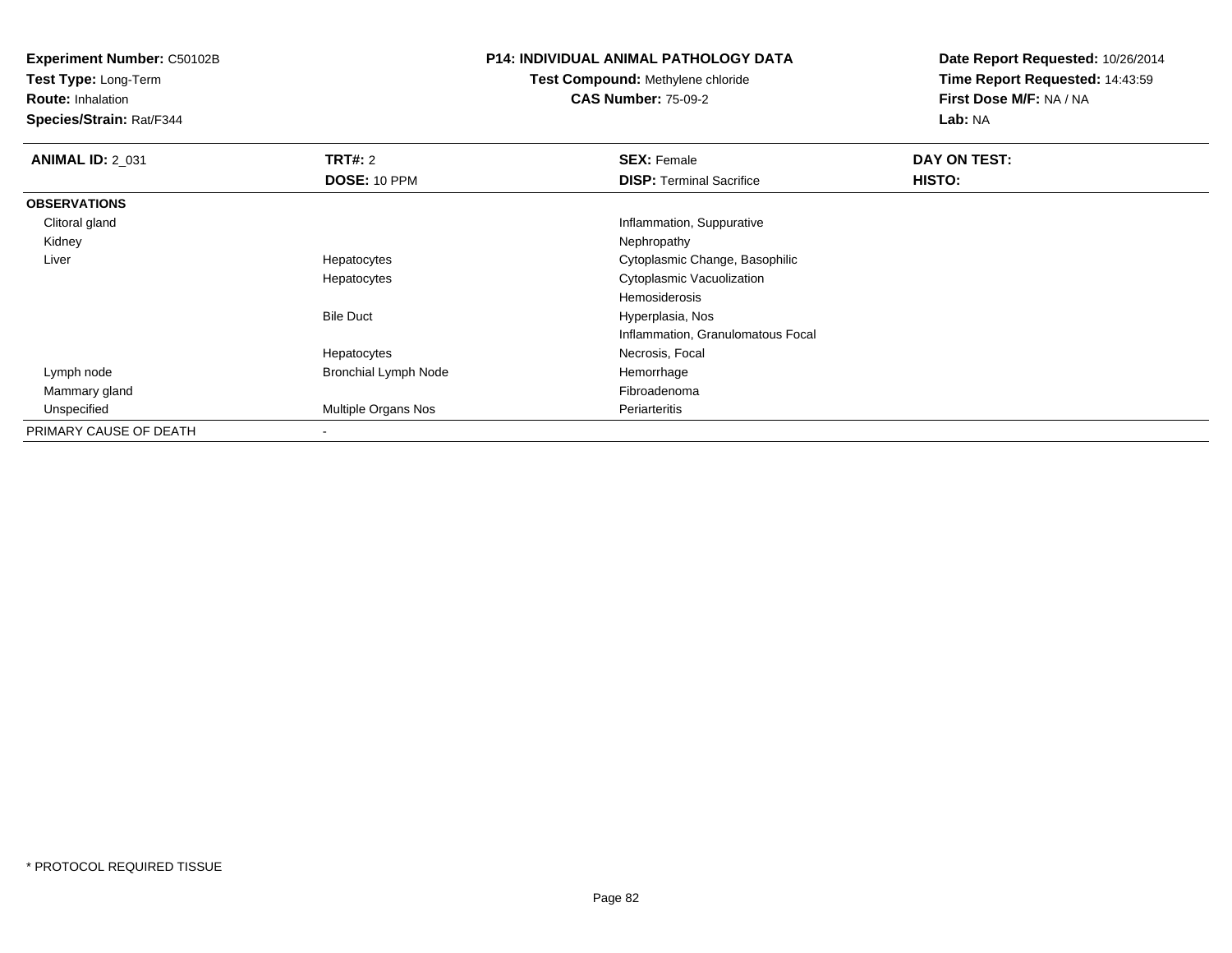| <b>Experiment Number: C50102B</b><br>Test Type: Long-Term<br><b>Route: Inhalation</b><br>Species/Strain: Rat/F344 |                                | <b>P14: INDIVIDUAL ANIMAL PATHOLOGY DATA</b><br>Test Compound: Methylene chloride<br><b>CAS Number: 75-09-2</b> | Date Report Requested: 10/26/2014<br>Time Report Requested: 14:43:59<br>First Dose M/F: NA / NA<br>Lab: NA |  |
|-------------------------------------------------------------------------------------------------------------------|--------------------------------|-----------------------------------------------------------------------------------------------------------------|------------------------------------------------------------------------------------------------------------|--|
| <b>ANIMAL ID: 2 032</b>                                                                                           | TRT#: 2<br><b>DOSE: 10 PPM</b> | <b>SEX: Female</b><br><b>DISP:</b> Natural Death                                                                | DAY ON TEST:<br>HISTO:                                                                                     |  |
| <b>OBSERVATIONS</b>                                                                                               |                                |                                                                                                                 |                                                                                                            |  |
| <b>Brain</b>                                                                                                      |                                | Hemorrhage                                                                                                      |                                                                                                            |  |
| Pituitary gland                                                                                                   | <b>Anterior Pituitary</b>      | Cyst, Nos                                                                                                       |                                                                                                            |  |
| Unspecified                                                                                                       | Multiple Organs Nos            | Leukemia, Mononuclear Cell                                                                                      |                                                                                                            |  |
| PRIMARY CAUSE OF DEATH                                                                                            |                                |                                                                                                                 |                                                                                                            |  |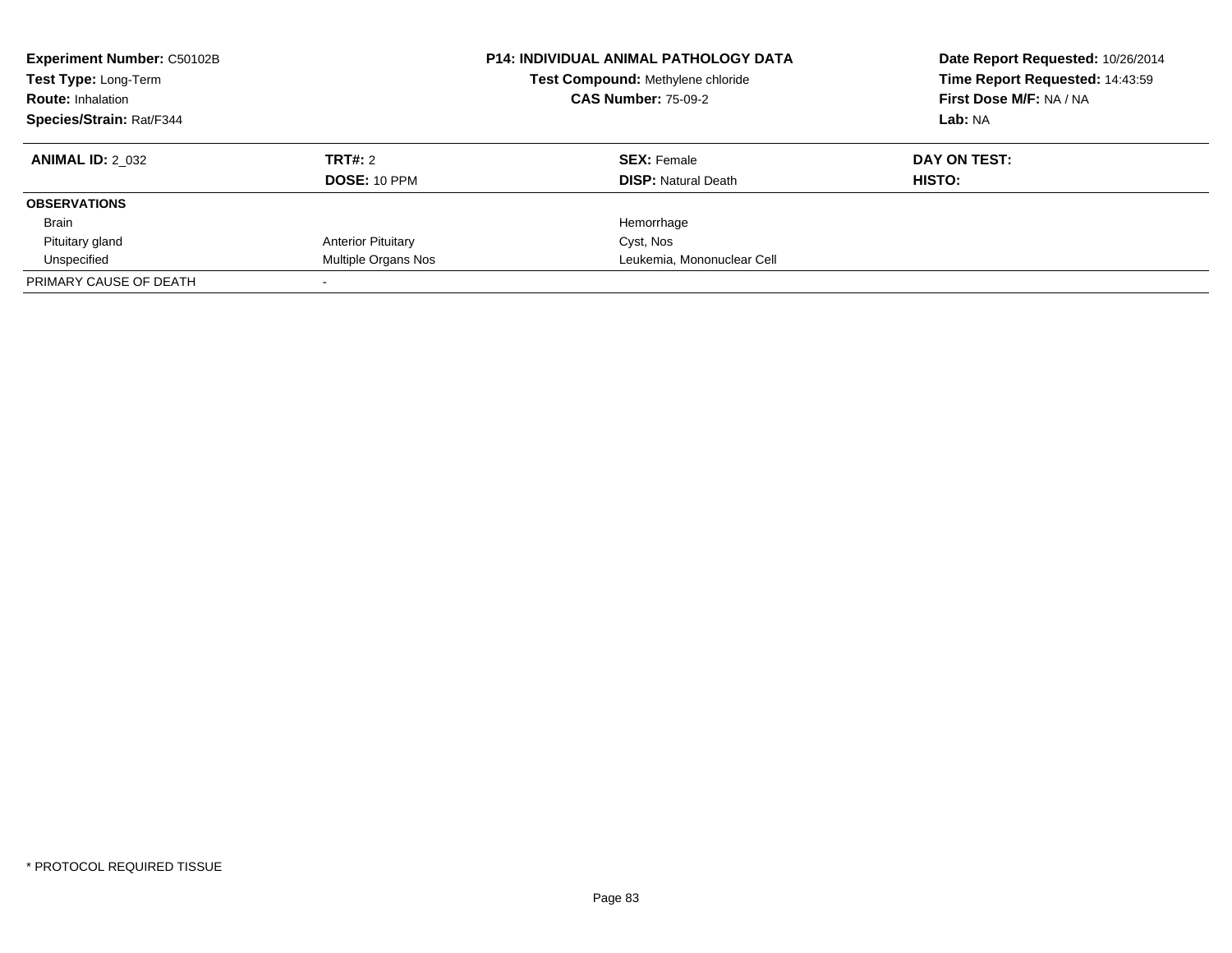**Test Type:** Long-Term

**Route:** Inhalation

**Species/Strain:** Rat/F344

# **P14: INDIVIDUAL ANIMAL PATHOLOGY DATA**

**Test Compound:** Methylene chloride**CAS Number:** 75-09-2

| <b>ANIMAL ID: 2_033</b> | <b>TRT#: 2</b>            | <b>SEX: Female</b>              | DAY ON TEST: |  |
|-------------------------|---------------------------|---------------------------------|--------------|--|
|                         | DOSE: 10 PPM              | <b>DISP: Terminal Sacrifice</b> | HISTO:       |  |
| <b>OBSERVATIONS</b>     |                           |                                 |              |  |
| Heart                   | Cardiac Valve             | Metaplasia, Cartilaginous       |              |  |
| Intestine Large         | Colon                     | Parasitism                      |              |  |
| Kidney                  |                           | Nephropathy                     |              |  |
| Liver                   | Hepatocytes               | Cytoplasmic Change, Basophilic  |              |  |
|                         | Hepatocytes               | Cytoplasmic Vacuolization       |              |  |
|                         | Capsule                   | Fibrosis, Focal                 |              |  |
|                         |                           | Hemosiderosis                   |              |  |
|                         |                           | Inflammation, Granulomatous     |              |  |
| Lung                    | Alveoli                   | Hemorrhage                      |              |  |
| Mammary gland           |                           | Fibroadenoma                    |              |  |
| Pituitary gland         | <b>Anterior Pituitary</b> | Adenoma, Nos                    |              |  |
| PRIMARY CAUSE OF DEATH  |                           |                                 |              |  |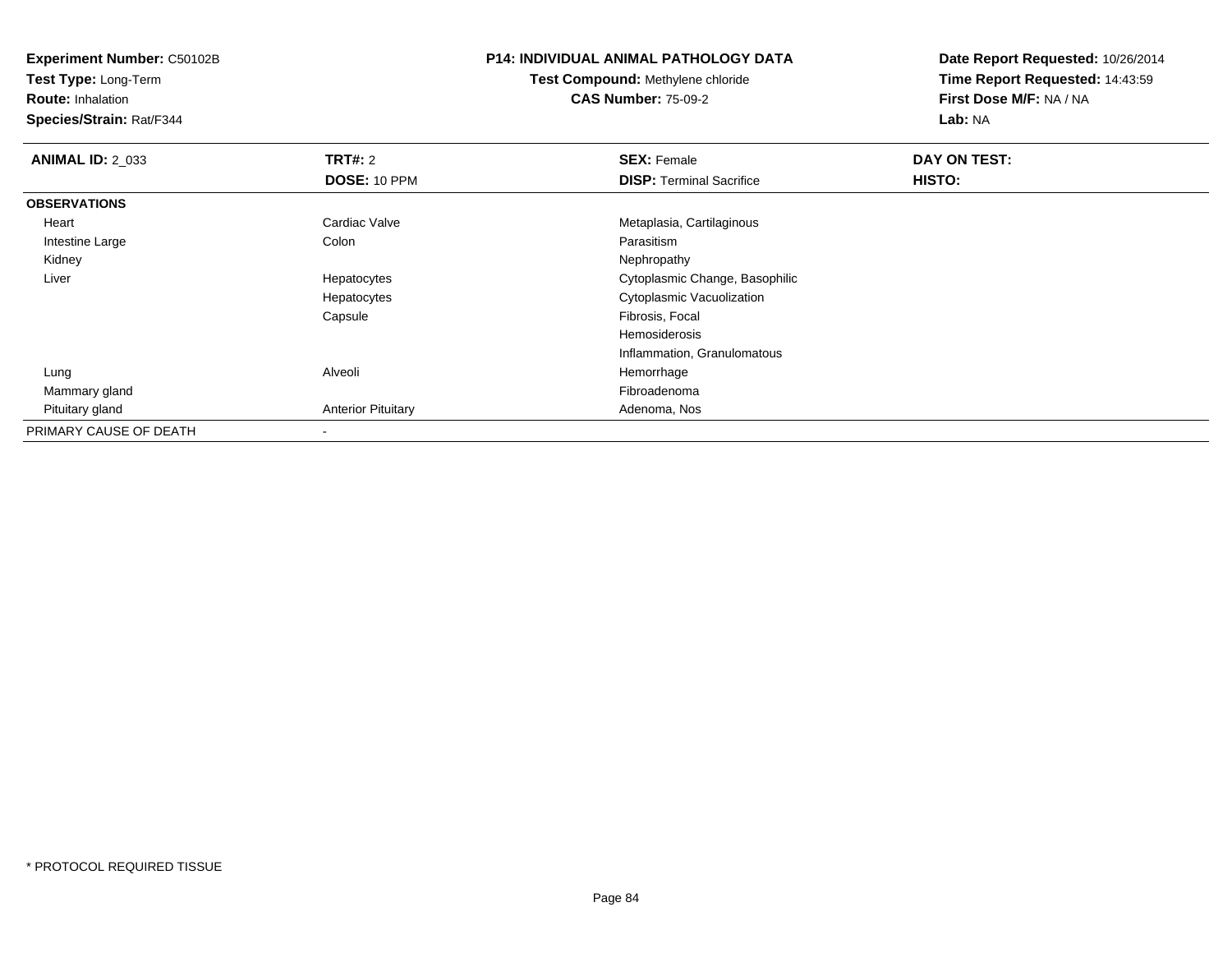**Test Type:** Long-Term

**Route:** Inhalation

**Species/Strain:** Rat/F344

# **P14: INDIVIDUAL ANIMAL PATHOLOGY DATA**

**Test Compound:** Methylene chloride**CAS Number:** 75-09-2

| <b>ANIMAL ID: 2_034</b> | <b>TRT#: 2</b>           | <b>SEX: Female</b>              | DAY ON TEST: |  |
|-------------------------|--------------------------|---------------------------------|--------------|--|
|                         | DOSE: 10 PPM             | <b>DISP:</b> Moribund Sacrifice | HISTO:       |  |
| <b>OBSERVATIONS</b>     |                          |                                 |              |  |
| Adrenal gland           | <b>Cortex Nos</b>        | Cytoplasmic Vacuolization       |              |  |
| Intestine Large         | Colon                    | Parasitism                      |              |  |
| Kidney                  | Tubule                   | Degeneration, Nos               |              |  |
|                         |                          | Nephropathy                     |              |  |
| Liver                   | Hepatocytes              | Cytoplasmic Vacuolization       |              |  |
|                         |                          | Hemosiderosis                   |              |  |
|                         |                          | Hepatocytomegaly                |              |  |
|                         | <b>Bile Duct</b>         | Hyperplasia, Nos                |              |  |
| Pancreas                | Acinus                   | Atrophy, Focal                  |              |  |
| Unspecified             | Multiple Organs Nos      | Leukemia, Mononuclear Cell      |              |  |
| PRIMARY CAUSE OF DEATH  | $\overline{\phantom{a}}$ |                                 |              |  |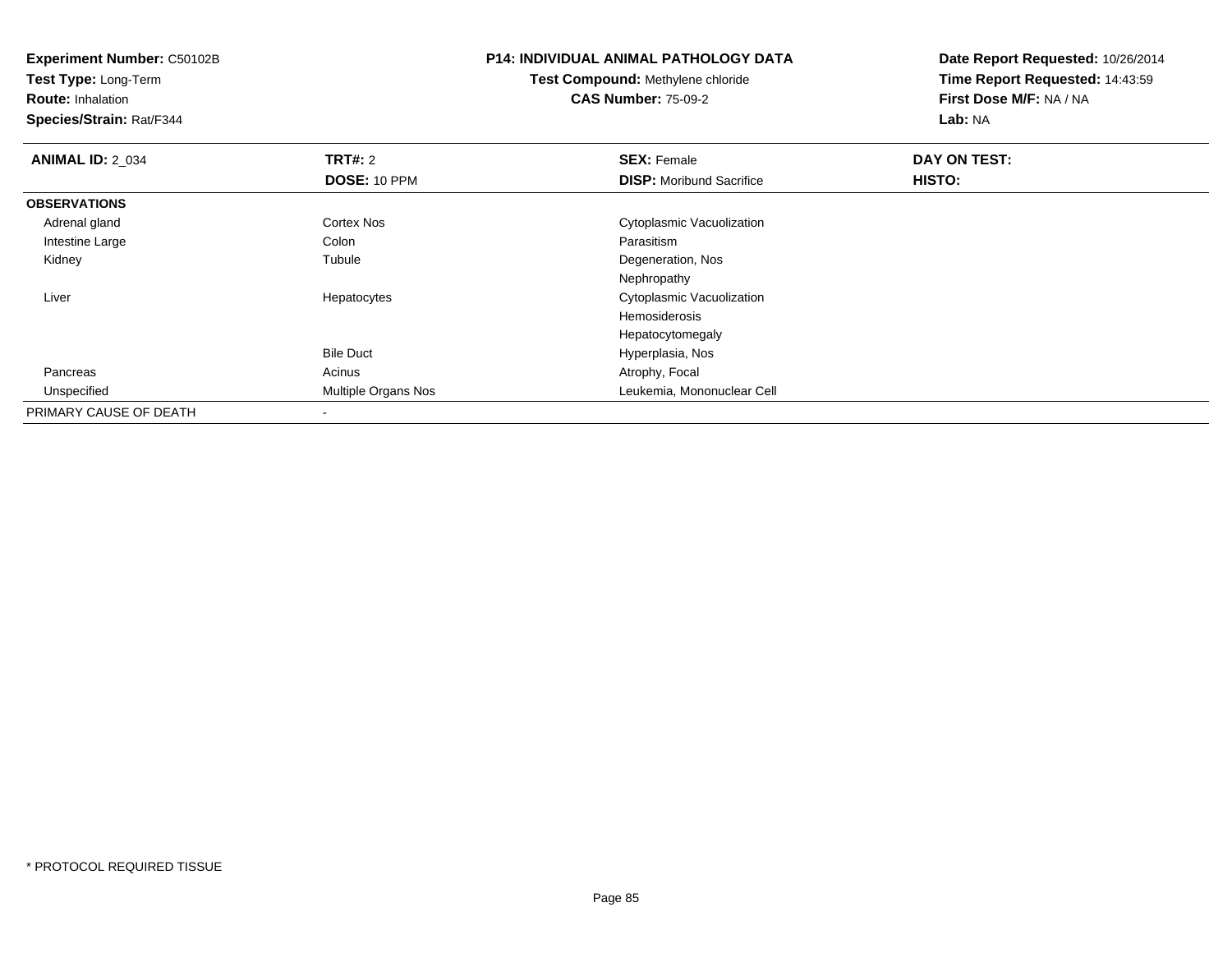**Test Type:** Long-Term

**Route:** Inhalation

**Species/Strain:** Rat/F344

#### **P14: INDIVIDUAL ANIMAL PATHOLOGY DATA**

**Test Compound:** Methylene chloride**CAS Number:** 75-09-2

| <b>ANIMAL ID: 2_035</b> | TRT#: 2                   | <b>SEX: Female</b>                    | DAY ON TEST: |  |
|-------------------------|---------------------------|---------------------------------------|--------------|--|
|                         | DOSE: 10 PPM              | <b>DISP:</b> Moribund Sacrifice       | HISTO:       |  |
| <b>OBSERVATIONS</b>     |                           |                                       |              |  |
| Clitoral gland          |                           | Inflammation, Suppurative             |              |  |
| Kidney                  | Medulla                   | Mineralization                        |              |  |
|                         |                           | Nephropathy                           |              |  |
| Liver                   | Hepatocytes               | Cytoplasmic Change, Basophilic        |              |  |
|                         | Hepatocytes               | Cytoplasmic Vacuolization             |              |  |
|                         |                           | Hemosiderosis                         |              |  |
|                         |                           | Inflammation, Granulomatous Focal     |              |  |
|                         | Hepatocytes               | Necrosis, Focal                       |              |  |
| Lung                    |                           | Follicular-Cell Carcinoma, Metastatic |              |  |
| Pituitary gland         | <b>Anterior Pituitary</b> | Adenoma, Nos                          |              |  |
| Thyroid                 |                           | Follicular-Cell Carcinoma             |              |  |
| Trachea                 |                           | Hyperplasia, Epithelial               |              |  |
|                         |                           | Inflammation, Chronic                 |              |  |
| PRIMARY CAUSE OF DEATH  |                           |                                       |              |  |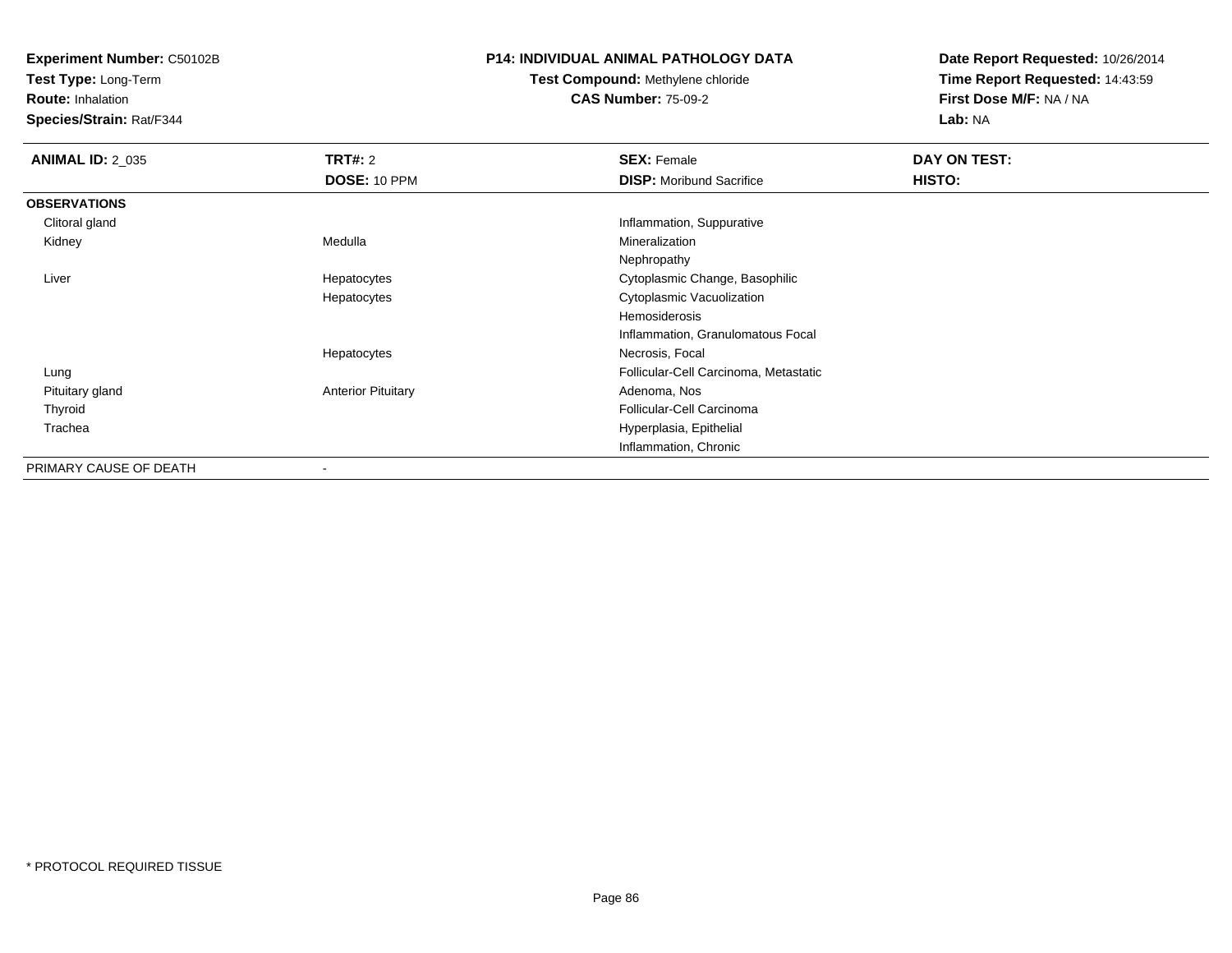| <b>Experiment Number: C50102B</b><br>Test Type: Long-Term<br><b>Route: Inhalation</b><br>Species/Strain: Rat/F344 |                     | <b>P14: INDIVIDUAL ANIMAL PATHOLOGY DATA</b><br>Test Compound: Methylene chloride<br><b>CAS Number: 75-09-2</b> | Date Report Requested: 10/26/2014<br>Time Report Requested: 14:43:59<br>First Dose M/F: NA / NA<br>Lab: NA |
|-------------------------------------------------------------------------------------------------------------------|---------------------|-----------------------------------------------------------------------------------------------------------------|------------------------------------------------------------------------------------------------------------|
| <b>ANIMAL ID: 2 036</b>                                                                                           | <b>TRT#: 2</b>      | <b>SEX: Female</b>                                                                                              | DAY ON TEST:                                                                                               |
|                                                                                                                   | <b>DOSE: 10 PPM</b> | <b>DISP:</b> Moribund Sacrifice                                                                                 | <b>HISTO:</b>                                                                                              |
| <b>OBSERVATIONS</b>                                                                                               |                     |                                                                                                                 |                                                                                                            |
| Adrenal gland                                                                                                     | Cortex Nos          | Cytoplasmic Vacuolization                                                                                       |                                                                                                            |
| Intestine Large                                                                                                   | Colon               | Parasitism                                                                                                      |                                                                                                            |
| Kidney                                                                                                            |                     | Nephropathy                                                                                                     |                                                                                                            |
| Liver                                                                                                             | Hepatocytes         | Cytoplasmic Change, Basophilic                                                                                  |                                                                                                            |
|                                                                                                                   | Hepatocytes         | Cytoplasmic Vacuolization                                                                                       |                                                                                                            |
|                                                                                                                   | <b>Bile Duct</b>    | Hyperplasia, Nos                                                                                                |                                                                                                            |
|                                                                                                                   |                     | Inflammation, Granulomatous Focal                                                                               |                                                                                                            |
|                                                                                                                   | Hepatocytes         | Necrosis, Focal                                                                                                 |                                                                                                            |
| Mammary gland                                                                                                     |                     | Fibroadenoma                                                                                                    |                                                                                                            |
| PRIMARY CAUSE OF DEATH                                                                                            |                     |                                                                                                                 |                                                                                                            |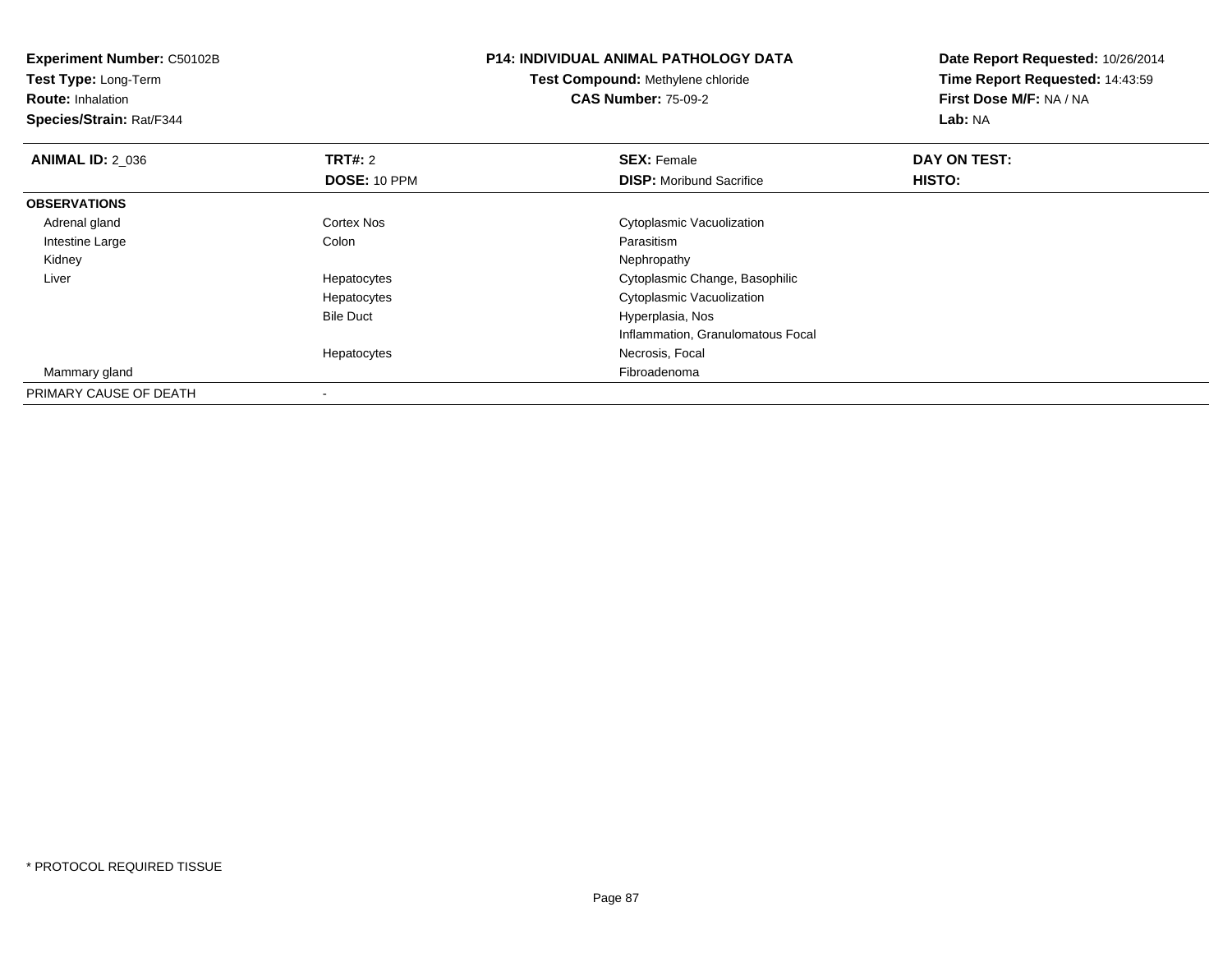**Test Type:** Long-Term

**Route:** Inhalation

**Species/Strain:** Rat/F344

### **P14: INDIVIDUAL ANIMAL PATHOLOGY DATA**

# **Test Compound:** Methylene chloride**CAS Number:** 75-09-2

| <b>ANIMAL ID: 2_037</b> | <b>TRT#: 2</b>             | <b>SEX: Female</b>              | DAY ON TEST: |  |
|-------------------------|----------------------------|---------------------------------|--------------|--|
|                         | DOSE: 10 PPM               | <b>DISP:</b> Moribund Sacrifice | HISTO:       |  |
| <b>OBSERVATIONS</b>     |                            |                                 |              |  |
| Adrenal gland           | <b>Cortex Nos</b>          | Cytoplasmic Vacuolization       |              |  |
| Kidney                  | Tubule                     | Degeneration, Nos               |              |  |
|                         |                            | Nephropathy                     |              |  |
| Liver                   | Hepatocytes                | Cytoplasmic Vacuolization       |              |  |
|                         |                            | Hemosiderosis                   |              |  |
|                         |                            | Hepatocytomegaly                |              |  |
|                         | <b>Bile Duct</b>           | Hyperplasia, Nos                |              |  |
| Pancreas                | Acinus                     | Atrophy, Focal                  |              |  |
| Pituitary gland         | <b>Anterior Pituitary</b>  | Adenoma, Nos                    |              |  |
| Spleen                  |                            | Fibrosis, Focal                 |              |  |
| Unspecified             | <b>Multiple Organs Nos</b> | Leukemia, Mononuclear Cell      |              |  |
| PRIMARY CAUSE OF DEATH  |                            |                                 |              |  |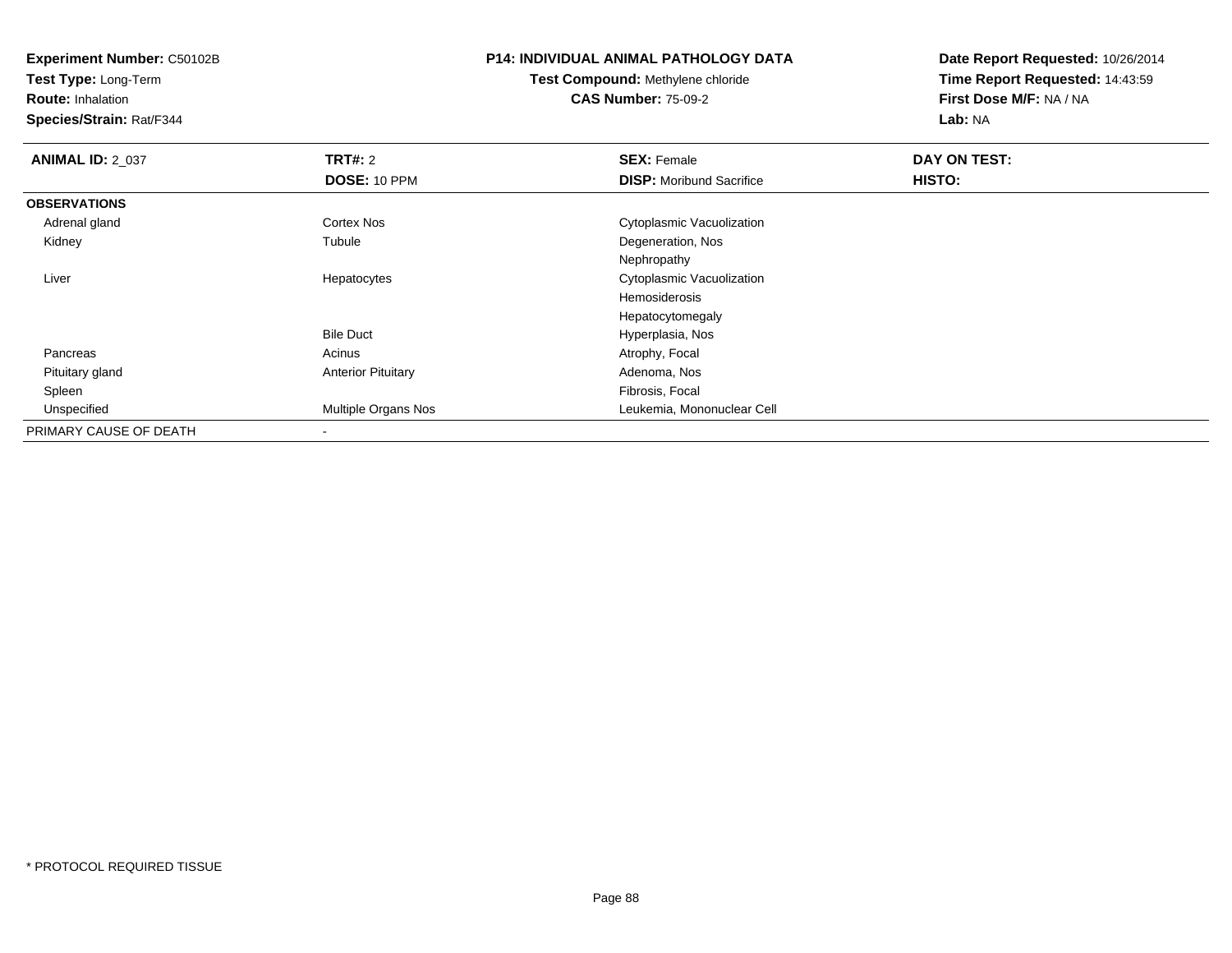**Test Type:** Long-Term

**Route:** Inhalation

**Species/Strain:** Rat/F344

### **P14: INDIVIDUAL ANIMAL PATHOLOGY DATA**

# **Test Compound:** Methylene chloride**CAS Number:** 75-09-2

| <b>ANIMAL ID: 2_038</b> | <b>TRT#: 2</b>            | <b>SEX: Female</b>                | <b>DAY ON TEST:</b> |  |
|-------------------------|---------------------------|-----------------------------------|---------------------|--|
|                         | DOSE: 10 PPM              | <b>DISP: Natural Death</b>        | HISTO:              |  |
| <b>OBSERVATIONS</b>     |                           |                                   |                     |  |
| Adrenal gland           | Medulla                   | Pheochromocytoma                  |                     |  |
| <b>Brain</b>            |                           | Atrophy, Pressure                 |                     |  |
|                         |                           | Hemorrhage                        |                     |  |
| Kidney                  |                           | Nephropathy                       |                     |  |
| Liver                   |                           | Angiectasis                       |                     |  |
|                         | Hepatocytes               | Cytoplasmic Change, Basophilic    |                     |  |
|                         | Hepatocytes               | Cytoplasmic Vacuolization         |                     |  |
|                         | <b>Bile Duct</b>          | Fibrosis                          |                     |  |
|                         | <b>Bile Duct</b>          | Hyperplasia, Nos                  |                     |  |
|                         |                           | Inflammation, Granulomatous Focal |                     |  |
|                         | Hepatocytes               | Necrosis, Focal                   |                     |  |
|                         |                           | Thrombosis, Nos                   |                     |  |
| Nasal cavity            |                           | Inflammation, Suppurative         |                     |  |
| Pituitary gland         | <b>Anterior Pituitary</b> | Adenoma, Nos                      |                     |  |
| PRIMARY CAUSE OF DEATH  | $\overline{\phantom{0}}$  |                                   |                     |  |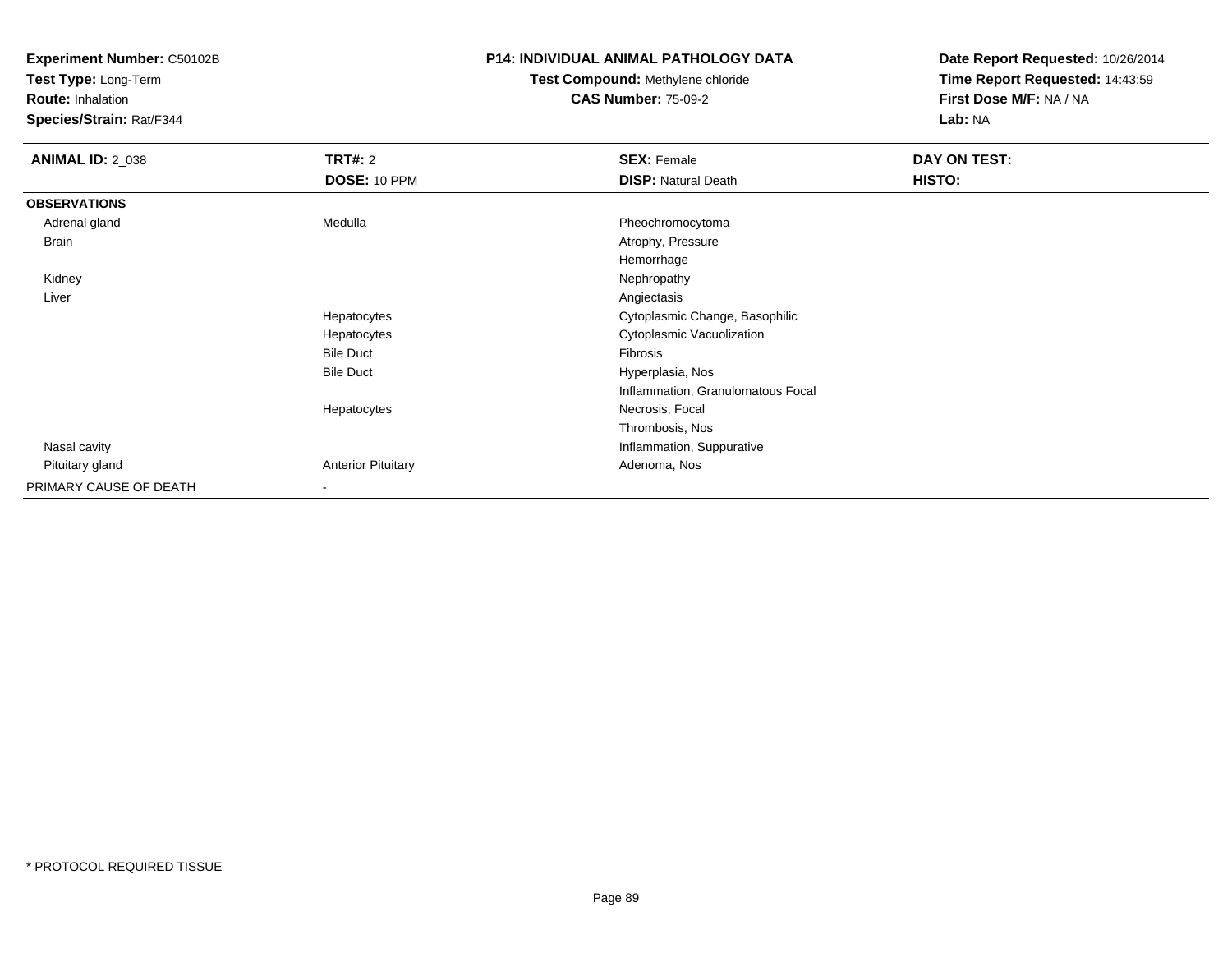**Test Type:** Long-Term

**Route:** Inhalation

**Species/Strain:** Rat/F344

### **P14: INDIVIDUAL ANIMAL PATHOLOGY DATA**

**Test Compound:** Methylene chloride**CAS Number:** 75-09-2

| <b>ANIMAL ID: 2 039</b> | <b>TRT#: 2</b>            | <b>SEX: Female</b>                | DAY ON TEST: |
|-------------------------|---------------------------|-----------------------------------|--------------|
|                         | <b>DOSE: 10 PPM</b>       | <b>DISP: Terminal Sacrifice</b>   | HISTO:       |
| <b>OBSERVATIONS</b>     |                           |                                   |              |
| Adrenal gland           |                           | Cortical Carcinoma                |              |
| Kidney                  | Tubule                    | Degeneration, Nos                 |              |
|                         |                           | Nephropathy                       |              |
| Larynx                  |                           | Inflammation, Chronic Focal       |              |
| Liver                   | Hepatocytes               | Cytoplasmic Change, Basophilic    |              |
|                         | Hepatocytes               | <b>Cytoplasmic Vacuolization</b>  |              |
|                         | <b>Bile Duct</b>          | Hyperplasia, Nos                  |              |
|                         |                           | Inflammation, Granulomatous Focal |              |
| Lung                    |                           | Alveolar Macrophages              |              |
| Mammary gland           |                           | Fibroadenoma                      |              |
| Pituitary gland         | <b>Anterior Pituitary</b> | Adenoma, Nos                      |              |
| PRIMARY CAUSE OF DEATH  |                           |                                   |              |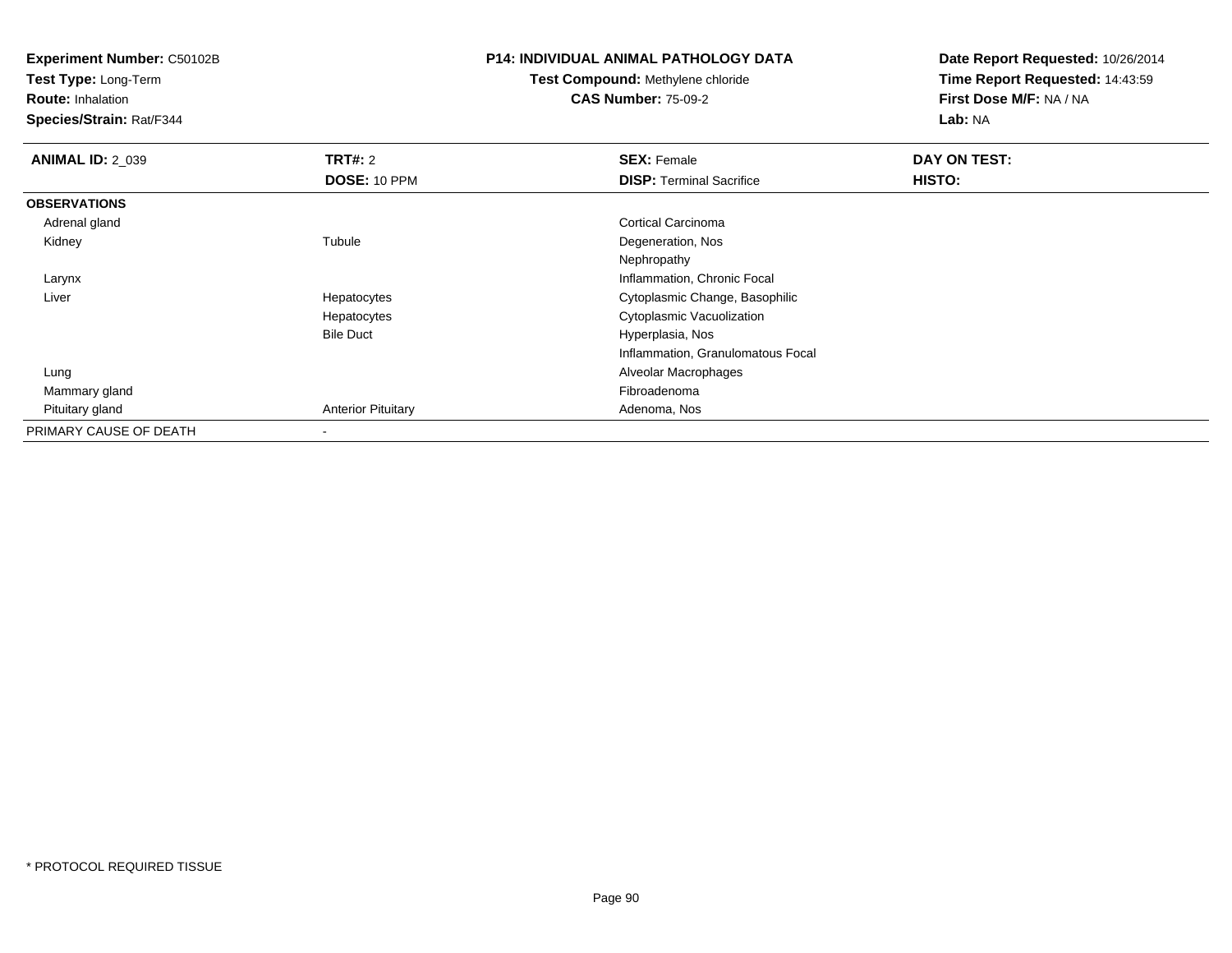**Experiment Number:** C50102B**Test Type:** Long-Term**Route:** Inhalation **Species/Strain:** Rat/F344**P14: INDIVIDUAL ANIMAL PATHOLOGY DATATest Compound:** Methylene chloride**CAS Number:** 75-09-2**Date Report Requested:** 10/26/2014**Time Report Requested:** 14:43:59**First Dose M/F:** NA / NA**Lab:** NA**ANIMAL ID: 2 040 Communist SEX: Female DAY ON TEST: DAY ON TEST: DOSE:** 10 PPM**DISP:** Moribund Sacrifice **HISTO: OBSERVATIONS** Kidneyy the control of the control of the control of the control of the control of the control of the control of the control of the control of the control of the control of the control of the control of the control of the contro Larynx Inflammation, Chronic Focal Liver Hepatocytes Cytoplasmic Change, Basophilic Hepatocytes Cytoplasmic VacuolizationHepatocytes Necrosis, Focal Lung Alveolar Macrophages Alveoli Hemorrhage Thrombosis, Nos Nasal cavity Ovaryy with the state of the state of the state of the state of the state of the Sarcoma, Nos UnspecifiedMultiple Organs Nos **Sarcoma**, Nos, Metastatic PRIMARY CAUSE OF DEATH-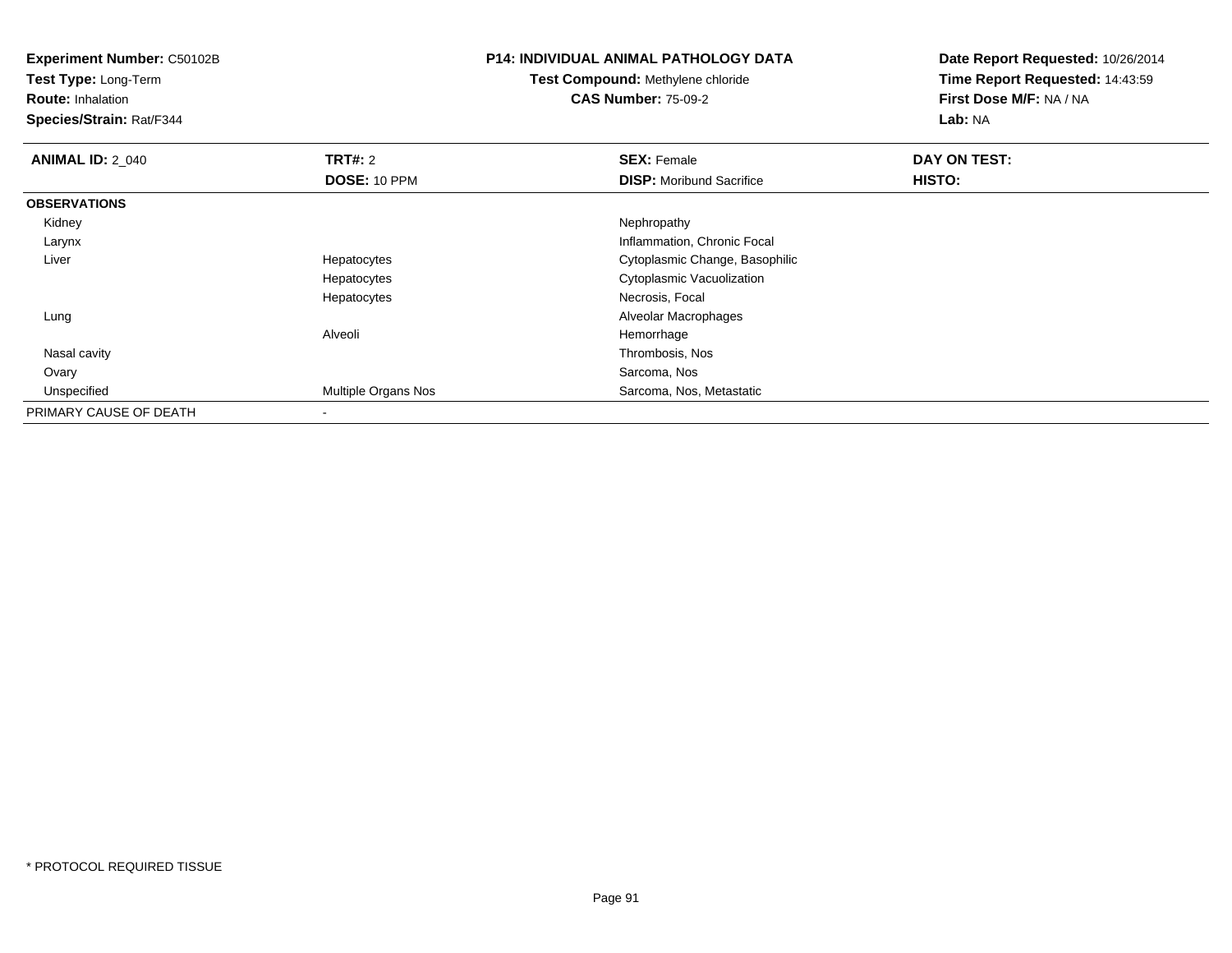| <b>Experiment Number: C50102B</b><br>Test Type: Long-Term<br><b>Route: Inhalation</b><br>Species/Strain: Rat/F344 |                           | <b>P14: INDIVIDUAL ANIMAL PATHOLOGY DATA</b><br>Test Compound: Methylene chloride<br><b>CAS Number: 75-09-2</b> | Date Report Requested: 10/26/2014<br>Time Report Requested: 14:43:59<br>First Dose M/F: NA / NA<br>Lab: NA |  |
|-------------------------------------------------------------------------------------------------------------------|---------------------------|-----------------------------------------------------------------------------------------------------------------|------------------------------------------------------------------------------------------------------------|--|
| <b>ANIMAL ID: 2 041</b>                                                                                           | TRT#: 2                   | <b>SEX: Female</b>                                                                                              | DAY ON TEST:                                                                                               |  |
|                                                                                                                   | DOSE: 10 PPM              | <b>DISP:</b> Natural Death                                                                                      | HISTO:                                                                                                     |  |
| <b>OBSERVATIONS</b>                                                                                               |                           |                                                                                                                 |                                                                                                            |  |
| Heart                                                                                                             | Myocardium Nos            | Fibrosis, Diffuse                                                                                               |                                                                                                            |  |
| Kidney                                                                                                            |                           | Nephropathy                                                                                                     |                                                                                                            |  |
| Liver                                                                                                             | <b>Bile Duct</b>          | Hyperplasia, Nos                                                                                                |                                                                                                            |  |
|                                                                                                                   |                           | Inflammation, Granulomatous Focal                                                                               |                                                                                                            |  |
| Ovary                                                                                                             |                           | Cyst, Nos                                                                                                       |                                                                                                            |  |
| Pituitary gland                                                                                                   | <b>Anterior Pituitary</b> | Hyperplasia, Nos                                                                                                |                                                                                                            |  |
| PRIMARY CAUSE OF DEATH                                                                                            |                           |                                                                                                                 |                                                                                                            |  |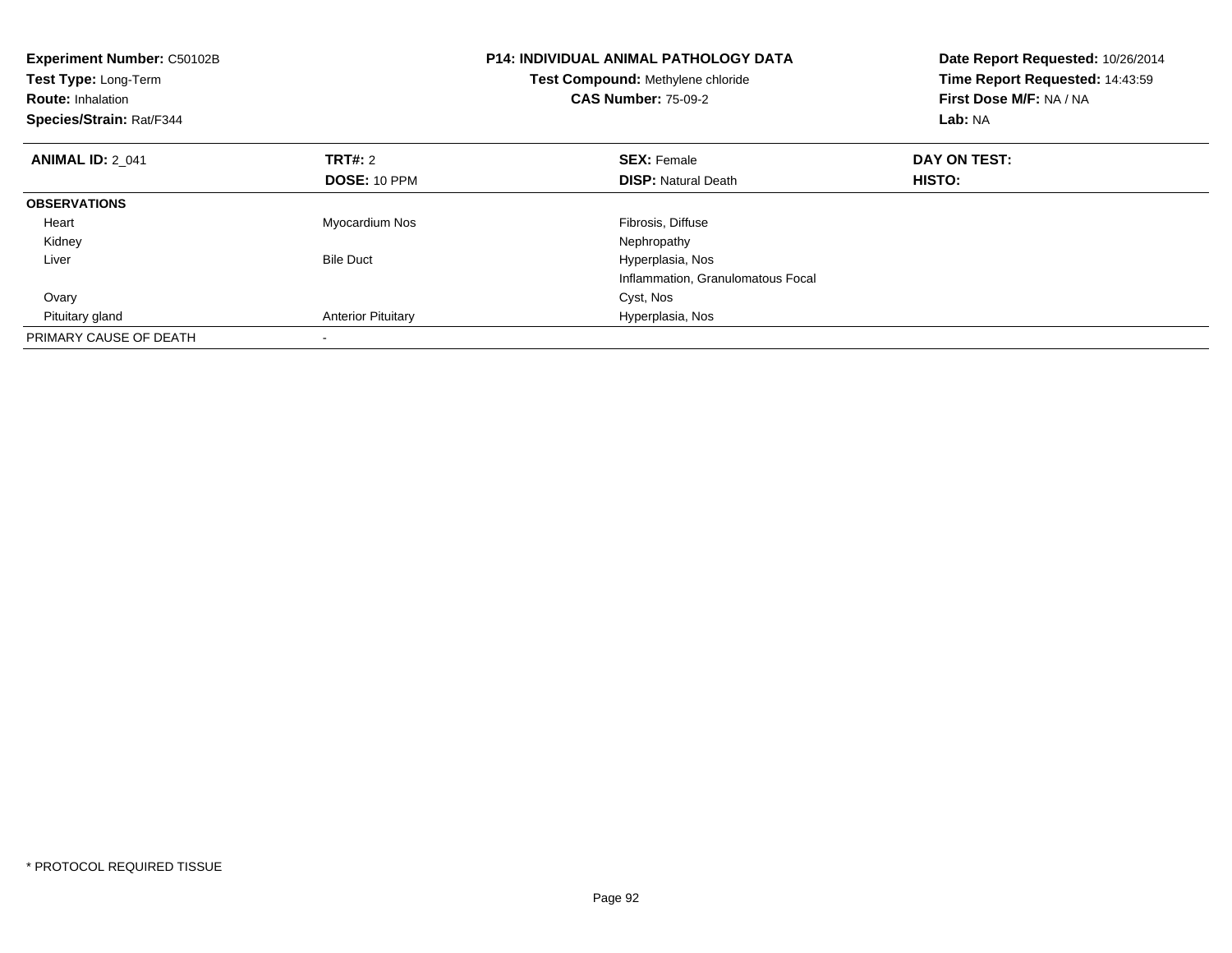**Test Type:** Long-Term

**Route:** Inhalation

**Species/Strain:** Rat/F344

# **P14: INDIVIDUAL ANIMAL PATHOLOGY DATA**

**Test Compound:** Methylene chloride**CAS Number:** 75-09-2

| <b>ANIMAL ID: 2 042</b> | TRT#: 2                   | <b>SEX: Female</b>                | DAY ON TEST: |  |
|-------------------------|---------------------------|-----------------------------------|--------------|--|
|                         | DOSE: 10 PPM              | <b>DISP: Terminal Sacrifice</b>   | HISTO:       |  |
| <b>OBSERVATIONS</b>     |                           |                                   |              |  |
| Heart                   | Cardiac Valve             | Metaplasia, Cartilaginous         |              |  |
| Kidney                  | Tubule                    | Degeneration, Nos                 |              |  |
|                         |                           | Nephropathy                       |              |  |
| Liver                   | Hepatocytes               | Cytoplasmic Change, Basophilic    |              |  |
|                         | Hepatocytes               | Cytoplasmic Vacuolization         |              |  |
|                         |                           | Hemosiderosis                     |              |  |
|                         |                           | Inflammation, Granulomatous Focal |              |  |
|                         | Hepatocytes               | Necrosis, Focal                   |              |  |
| Pituitary gland         | <b>Anterior Pituitary</b> | Adenoma, Nos                      |              |  |
| Unspecified             | Multiple Organs Nos       | Leukemia, Mononuclear Cell        |              |  |
| PRIMARY CAUSE OF DEATH  |                           |                                   |              |  |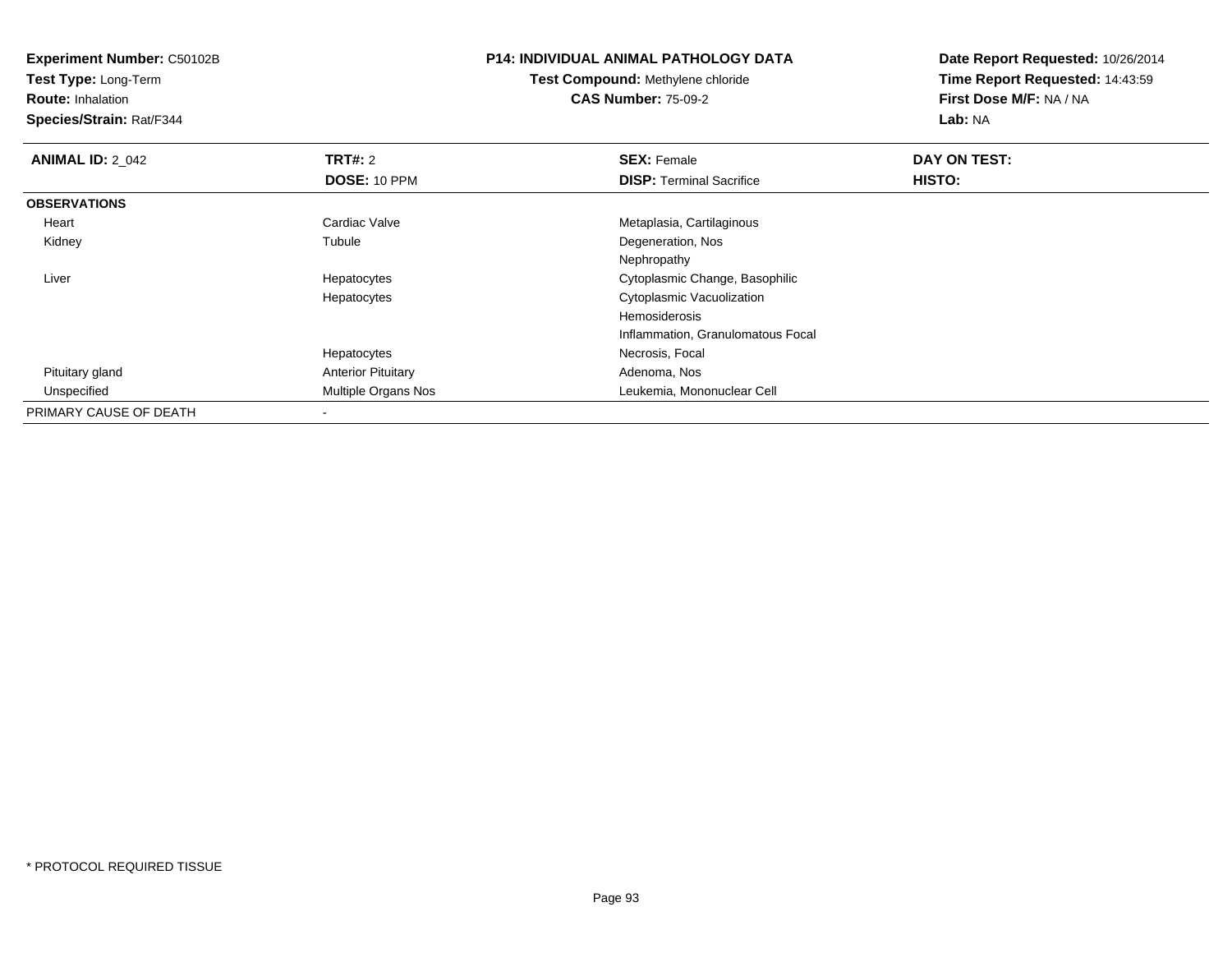| <b>Experiment Number: C50102B</b><br>Test Type: Long-Term<br><b>Route: Inhalation</b><br>Species/Strain: Rat/F344 |                           | <b>P14: INDIVIDUAL ANIMAL PATHOLOGY DATA</b><br>Test Compound: Methylene chloride<br><b>CAS Number: 75-09-2</b> | Date Report Requested: 10/26/2014<br>Time Report Requested: 14:43:59<br>First Dose M/F: NA / NA<br>Lab: NA |  |
|-------------------------------------------------------------------------------------------------------------------|---------------------------|-----------------------------------------------------------------------------------------------------------------|------------------------------------------------------------------------------------------------------------|--|
| <b>ANIMAL ID: 2 043</b>                                                                                           | <b>TRT#: 2</b>            | <b>SEX: Female</b>                                                                                              | DAY ON TEST:                                                                                               |  |
|                                                                                                                   | DOSE: 10 PPM              | <b>DISP:</b> Moribund Sacrifice                                                                                 | HISTO:                                                                                                     |  |
| <b>OBSERVATIONS</b>                                                                                               |                           |                                                                                                                 |                                                                                                            |  |
| Brain                                                                                                             |                           | Hemorrhage                                                                                                      |                                                                                                            |  |
| Kidney                                                                                                            |                           | Nephropathy                                                                                                     |                                                                                                            |  |
| Liver                                                                                                             | Hepatocytes               | Cytoplasmic Vacuolization                                                                                       |                                                                                                            |  |
|                                                                                                                   |                           | <b>Hemosiderosis</b>                                                                                            |                                                                                                            |  |
|                                                                                                                   | <b>Bile Duct</b>          | Hyperplasia, Nos                                                                                                |                                                                                                            |  |
|                                                                                                                   |                           | Inflammation, Granulomatous Focal                                                                               |                                                                                                            |  |
| Pituitary gland                                                                                                   | <b>Anterior Pituitary</b> | Adenoma, Nos                                                                                                    |                                                                                                            |  |
| Salivary gland                                                                                                    |                           | Inflammation, Chronic                                                                                           |                                                                                                            |  |
| PRIMARY CAUSE OF DEATH                                                                                            |                           |                                                                                                                 |                                                                                                            |  |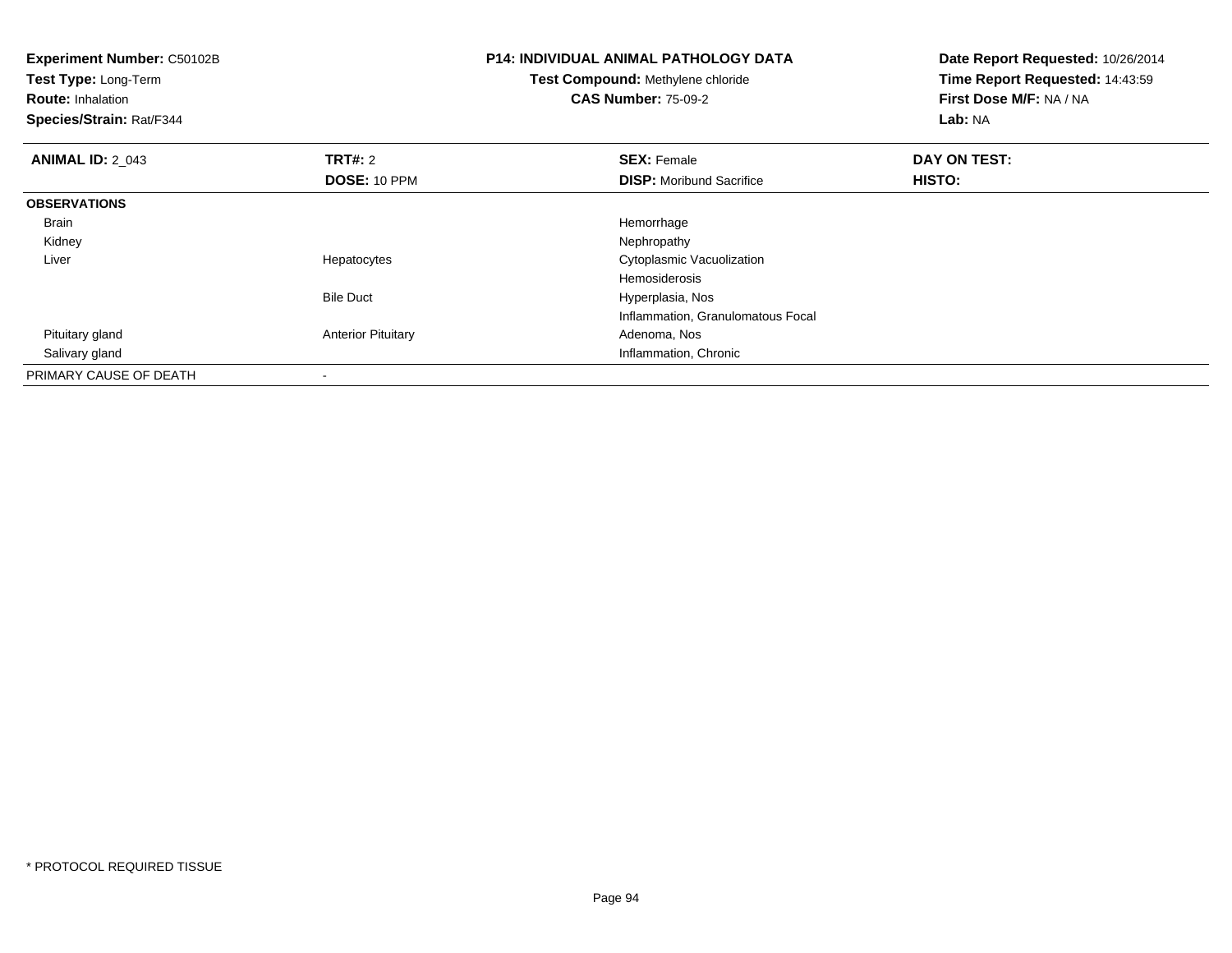**Test Type:** Long-Term

**Route:** Inhalation

**Species/Strain:** Rat/F344

### **P14: INDIVIDUAL ANIMAL PATHOLOGY DATA**

# **Test Compound:** Methylene chloride**CAS Number:** 75-09-2

| <b>ANIMAL ID: 2_044</b> | <b>TRT#: 2</b>             | <b>SEX: Female</b>              | DAY ON TEST: |  |
|-------------------------|----------------------------|---------------------------------|--------------|--|
|                         | DOSE: 10 PPM               | <b>DISP:</b> Moribund Sacrifice | HISTO:       |  |
| <b>OBSERVATIONS</b>     |                            |                                 |              |  |
| Intestine Large         | Colon                      | Parasitism                      |              |  |
| Kidney                  | Tubule                     | Degeneration, Nos               |              |  |
|                         |                            | Nephropathy                     |              |  |
| Liver                   | Hepatocytes                | Cytoplasmic Vacuolization       |              |  |
|                         |                            | Hemosiderosis                   |              |  |
|                         |                            | Hepatocytomegaly                |              |  |
|                         |                            | Thrombosis, Nos                 |              |  |
| Lung                    |                            | Alveolar Macrophages            |              |  |
| Nasal cavity            |                            | Thrombosis, Nos                 |              |  |
| Pancreas                | Acinus                     | Atrophy, Focal                  |              |  |
| Pituitary gland         | <b>Anterior Pituitary</b>  | Adenoma, Nos                    |              |  |
| Unspecified             | <b>Multiple Organs Nos</b> | Leukemia, Mononuclear Cell      |              |  |
| PRIMARY CAUSE OF DEATH  |                            |                                 |              |  |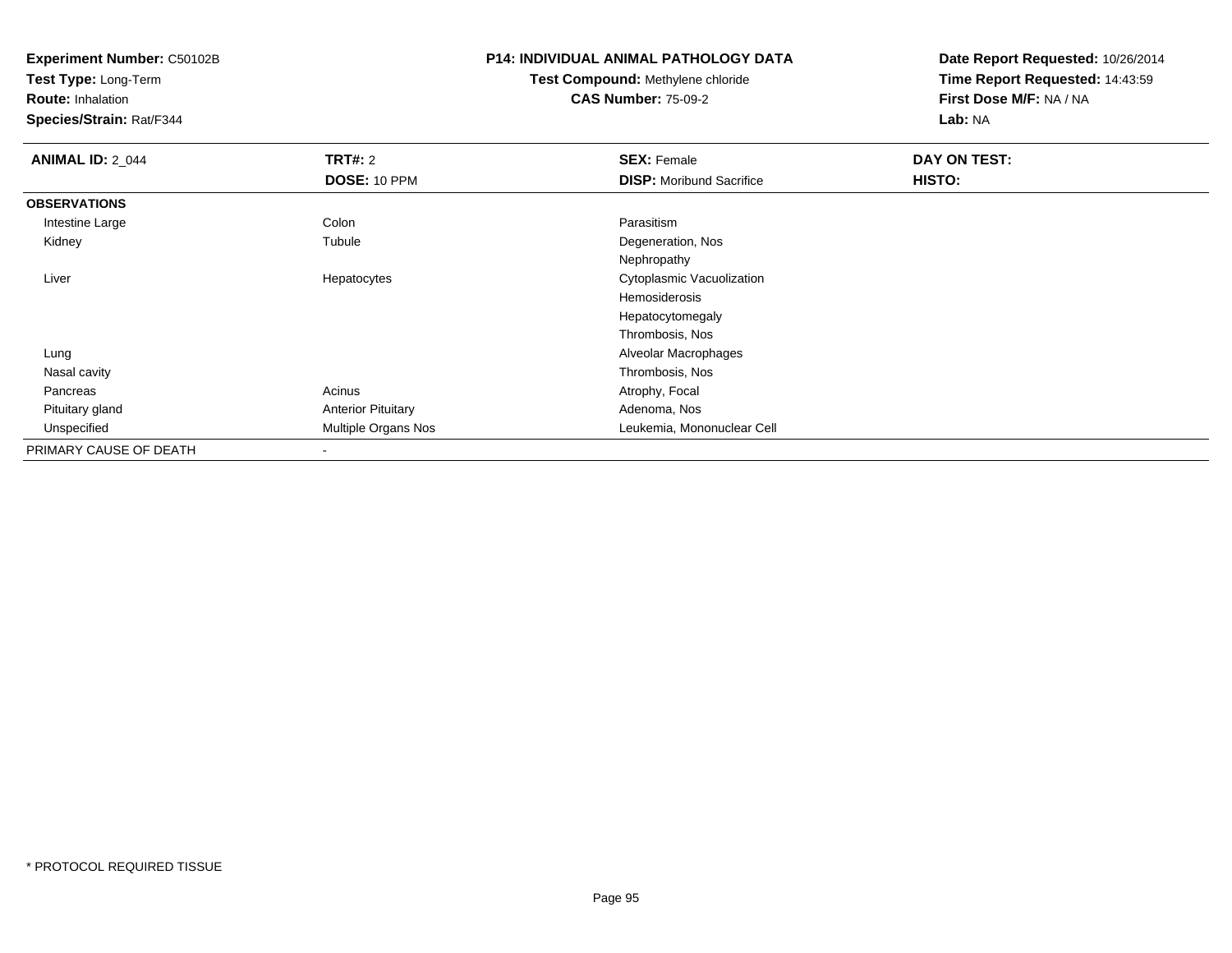**Test Type:** Long-Term

**Route:** Inhalation

**Species/Strain:** Rat/F344

#### **P14: INDIVIDUAL ANIMAL PATHOLOGY DATA**

**Test Compound:** Methylene chloride**CAS Number:** 75-09-2

| <b>ANIMAL ID: 2_045</b> | TRT#: 2                   | <b>SEX: Female</b>              | DAY ON TEST: |  |
|-------------------------|---------------------------|---------------------------------|--------------|--|
|                         | DOSE: 10 PPM              | <b>DISP:</b> Moribund Sacrifice | HISTO:       |  |
| <b>OBSERVATIONS</b>     |                           |                                 |              |  |
| Adrenal gland           | Medulla                   | Hyperplasia, Focal              |              |  |
| Eye                     | Nasolacrimal Duct         | Inflammation, Suppurative       |              |  |
| Heart                   | Cardiac Valve             | Metaplasia, Cartilaginous       |              |  |
| Kidney                  | Tubule                    | Degeneration, Nos               |              |  |
|                         |                           | Nephropathy                     |              |  |
| Liver                   | Hepatocytes               | Cytoplasmic Vacuolization       |              |  |
|                         |                           | Hemosiderosis                   |              |  |
|                         |                           | Hepatocytomegaly                |              |  |
|                         | <b>Bile Duct</b>          | Hyperplasia, Nos                |              |  |
|                         |                           | Thrombosis, Nos                 |              |  |
| Ovary                   |                           | Cyst, Nos                       |              |  |
| Pituitary gland         | <b>Anterior Pituitary</b> | Adenoma, Nos                    |              |  |
| Unspecified             | Multiple Organs Nos       | Leukemia, Mononuclear Cell      |              |  |
| PRIMARY CAUSE OF DEATH  |                           |                                 |              |  |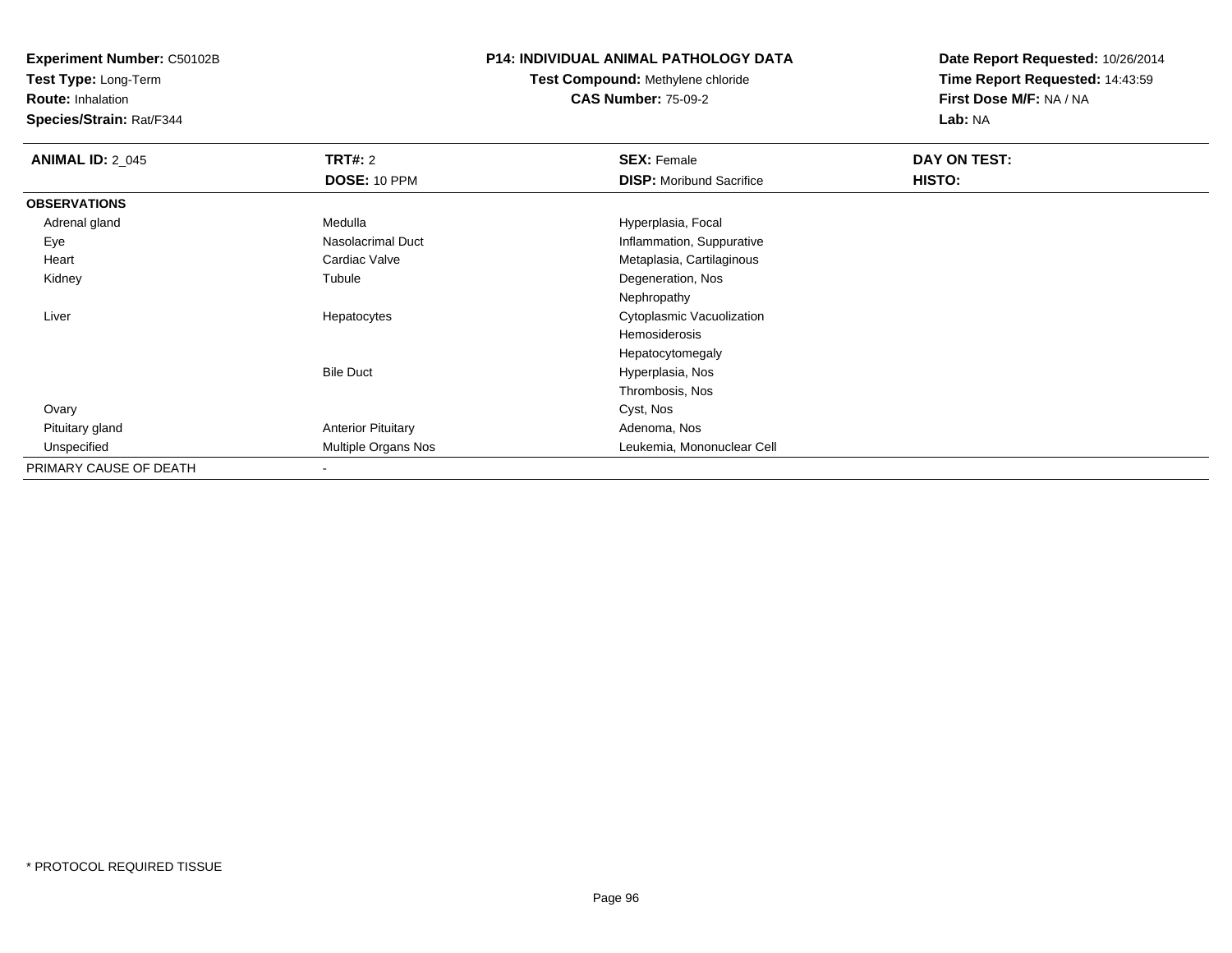**Test Type:** Long-Term

**Route:** Inhalation

**Species/Strain:** Rat/F344

#### **P14: INDIVIDUAL ANIMAL PATHOLOGY DATA**

# **Test Compound:** Methylene chloride**CAS Number:** 75-09-2

| <b>ANIMAL ID: 2_046</b> | TRT#: 2             | <b>SEX: Female</b>              | DAY ON TEST: |  |
|-------------------------|---------------------|---------------------------------|--------------|--|
|                         | DOSE: 10 PPM        | <b>DISP:</b> Moribund Sacrifice | HISTO:       |  |
| <b>OBSERVATIONS</b>     |                     |                                 |              |  |
| Bone marrow             |                     | Atrophy, Nos                    |              |  |
| Heart                   | Cardiac Valve       | Metaplasia, Cartilaginous       |              |  |
| Kidney                  | Tubule              | Degeneration, Nos               |              |  |
|                         |                     | Nephropathy                     |              |  |
| Liver                   | Hepatocytes         | Cytoplasmic Change, Basophilic  |              |  |
|                         | Hepatocytes         | Cytoplasmic Vacuolization       |              |  |
|                         |                     | Hemosiderosis                   |              |  |
|                         |                     | Hepatocytomegaly                |              |  |
|                         | <b>Bile Duct</b>    | Hyperplasia, Nos                |              |  |
|                         | Hepatocytes         | Necrosis, Focal                 |              |  |
| Lung                    | Alveoli             | Fibrosis, Multifocal            |              |  |
| Mammary gland           |                     | Fibroadenoma                    |              |  |
| Unspecified             | Multiple Organs Nos | Leukemia, Mononuclear Cell      |              |  |
| PRIMARY CAUSE OF DEATH  |                     |                                 |              |  |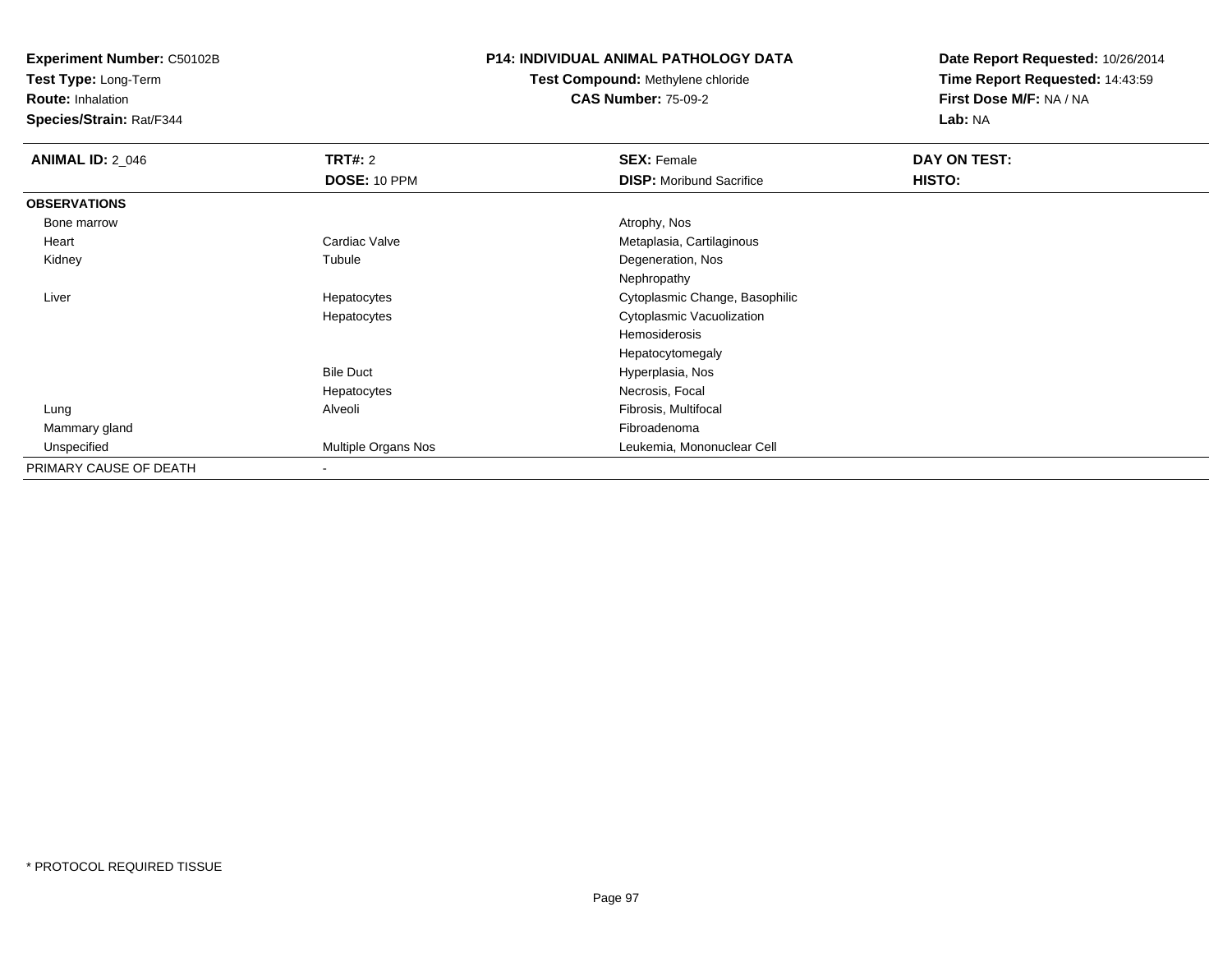**Test Type:** Long-Term

**Route:** Inhalation

**Species/Strain:** Rat/F344

### **P14: INDIVIDUAL ANIMAL PATHOLOGY DATA**

# **Test Compound:** Methylene chloride**CAS Number:** 75-09-2

| <b>ANIMAL ID: 2 047</b> | TRT#: 2                   | <b>SEX: Female</b>              | DAY ON TEST: |  |
|-------------------------|---------------------------|---------------------------------|--------------|--|
|                         | DOSE: 10 PPM              | <b>DISP: Moribund Sacrifice</b> | HISTO:       |  |
| <b>OBSERVATIONS</b>     |                           |                                 |              |  |
| Adrenal gland           | Medulla                   | Hyperplasia, Focal              |              |  |
| Bone marrow             |                           | Atrophy, Nos                    |              |  |
| Clitoral gland          |                           | Inflammation, Suppurative       |              |  |
| Heart                   | Cardiac Valve             | Metaplasia, Cartilaginous       |              |  |
| Kidney                  | Tubule                    | Degeneration, Nos               |              |  |
|                         |                           | Nephropathy                     |              |  |
| Liver                   | Hepatocytes               | Cytoplasmic Change, Basophilic  |              |  |
|                         | Hepatocytes               | Cytoplasmic Vacuolization       |              |  |
|                         |                           | <b>Hemosiderosis</b>            |              |  |
| Pancreas                | Acinus                    | Atrophy, Focal                  |              |  |
| Pituitary gland         | <b>Anterior Pituitary</b> | Adenoma, Nos                    |              |  |
| Unspecified             | Multiple Organs Nos       | Leukemia, Mononuclear Cell      |              |  |
| PRIMARY CAUSE OF DEATH  |                           |                                 |              |  |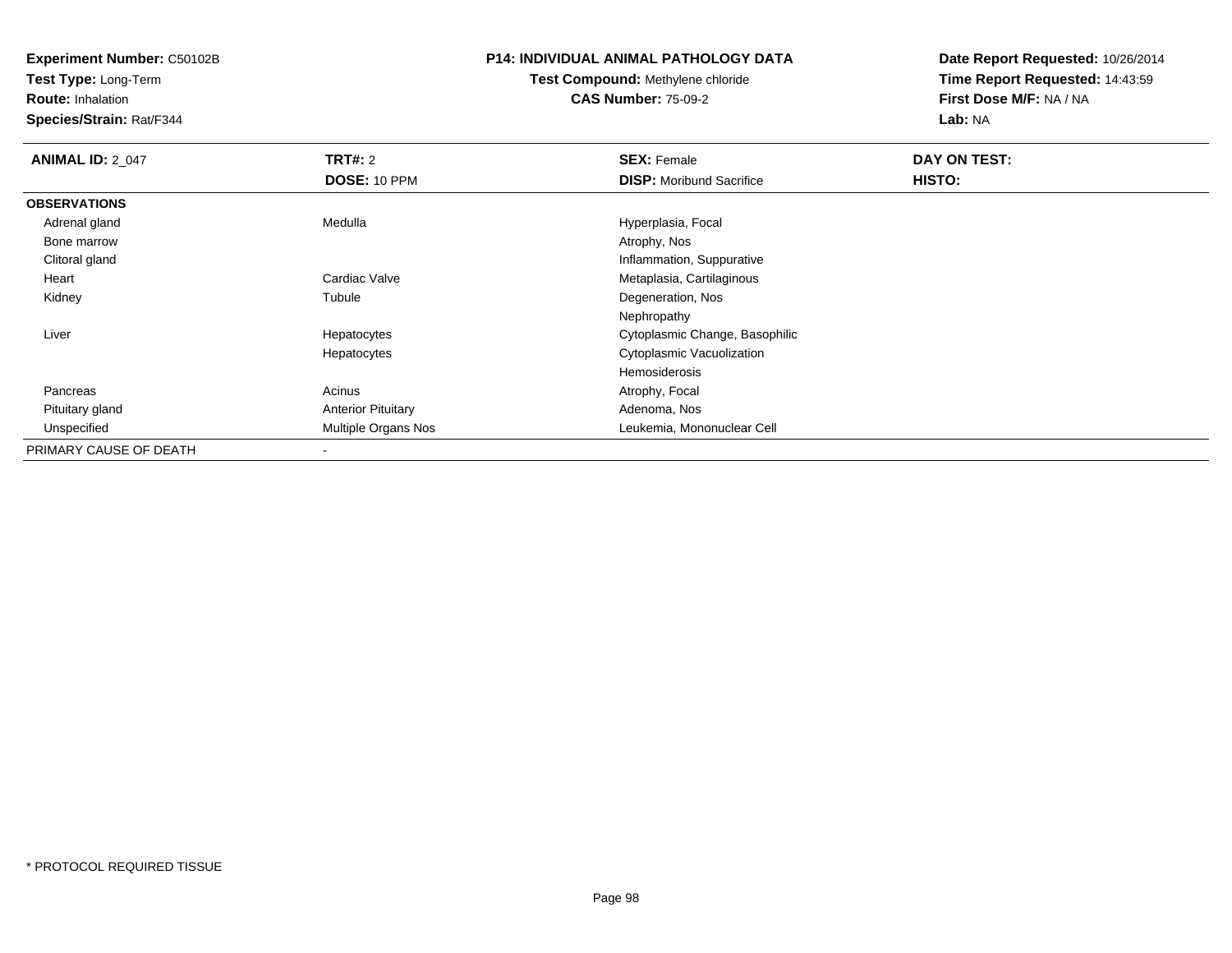**Test Type:** Long-Term

**Route:** Inhalation

**Species/Strain:** Rat/F344

# **P14: INDIVIDUAL ANIMAL PATHOLOGY DATA**

**Test Compound:** Methylene chloride**CAS Number:** 75-09-2

| <b>ANIMAL ID: 2 048</b> | <b>TRT#: 2</b>             | <b>SEX: Female</b>                | DAY ON TEST: |  |
|-------------------------|----------------------------|-----------------------------------|--------------|--|
|                         | DOSE: 10 PPM               | <b>DISP: Terminal Sacrifice</b>   | HISTO:       |  |
| <b>OBSERVATIONS</b>     |                            |                                   |              |  |
| Adrenal gland           | <b>Cortex Nos</b>          | Cytoplasmic Vacuolization         |              |  |
| Clitoral gland          |                            | Carcinoma, Nos                    |              |  |
| Kidney                  |                            | Nephropathy                       |              |  |
| Liver                   | Hepatocytes                | Cytoplasmic Vacuolization         |              |  |
|                         |                            | Hepatocytomegaly                  |              |  |
|                         |                            | Inflammation, Granulomatous Focal |              |  |
|                         | Hepatocytes                | Necrosis, Focal                   |              |  |
| Lung                    | Alveoli                    | Fibrosis, Focal                   |              |  |
| Pituitary gland         | <b>Anterior Pituitary</b>  | Adenoma, Nos                      |              |  |
| Unspecified             | <b>Multiple Organs Nos</b> | Leukemia, Mononuclear Cell        |              |  |
| PRIMARY CAUSE OF DEATH  | $\overline{\phantom{a}}$   |                                   |              |  |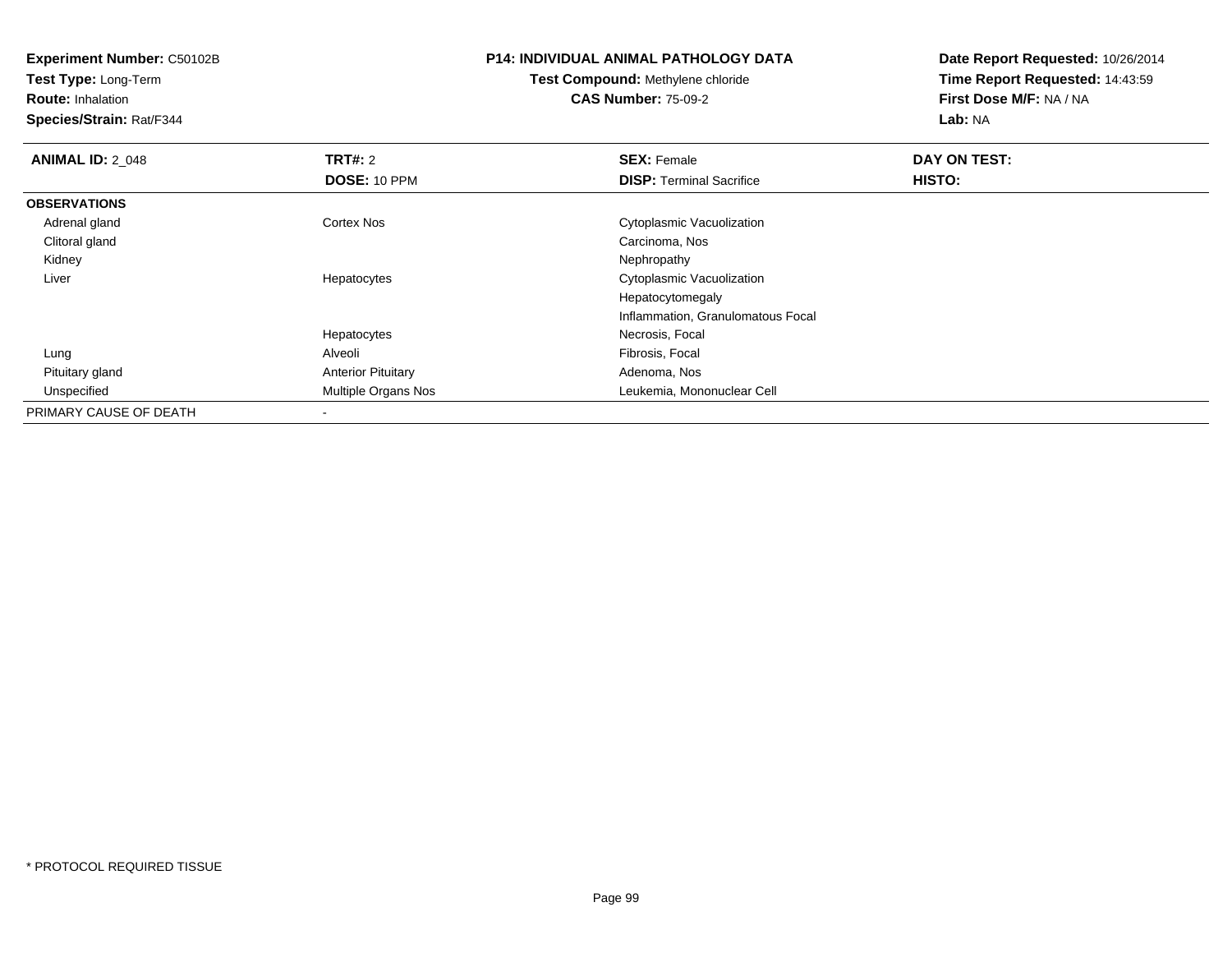**Test Type:** Long-Term

**Route:** Inhalation

**Species/Strain:** Rat/F344

### **P14: INDIVIDUAL ANIMAL PATHOLOGY DATA**

**Test Compound:** Methylene chloride**CAS Number:** 75-09-2

| <b>ANIMAL ID: 2_049</b> | <b>TRT#: 2</b>            | <b>SEX: Female</b>                | DAY ON TEST: |  |
|-------------------------|---------------------------|-----------------------------------|--------------|--|
|                         | DOSE: 10 PPM              | <b>DISP:</b> Terminal Sacrifice   | HISTO:       |  |
| <b>OBSERVATIONS</b>     |                           |                                   |              |  |
| Eye                     | Nasolacrimal Duct         | Inflammation, Suppurative         |              |  |
| Intestine Large         | Colon                     | Cyst, Nos                         |              |  |
|                         | Colon                     | Parasitism                        |              |  |
| Kidney                  |                           | Nephropathy                       |              |  |
| Liver                   | Hepatocytes               | Cytoplasmic Change, Basophilic    |              |  |
|                         | Hepatocytes               | Cytoplasmic Vacuolization         |              |  |
|                         |                           | <b>Hemosiderosis</b>              |              |  |
|                         |                           | Inflammation, Granulomatous Focal |              |  |
|                         | Hepatocytes               | Necrosis, Focal                   |              |  |
| Mammary gland           |                           | Fibroadenoma                      |              |  |
| Nasal cavity            |                           | Metaplasia, Squamous              |              |  |
| Pancreas                | Acinus                    | Atrophy, Focal                    |              |  |
| Pituitary gland         | <b>Anterior Pituitary</b> | Adenoma, Nos                      |              |  |
| Unspecified             | Multiple Organs Nos       | Leukemia, Mononuclear Cell        |              |  |
| PRIMARY CAUSE OF DEATH  | $\,$                      |                                   |              |  |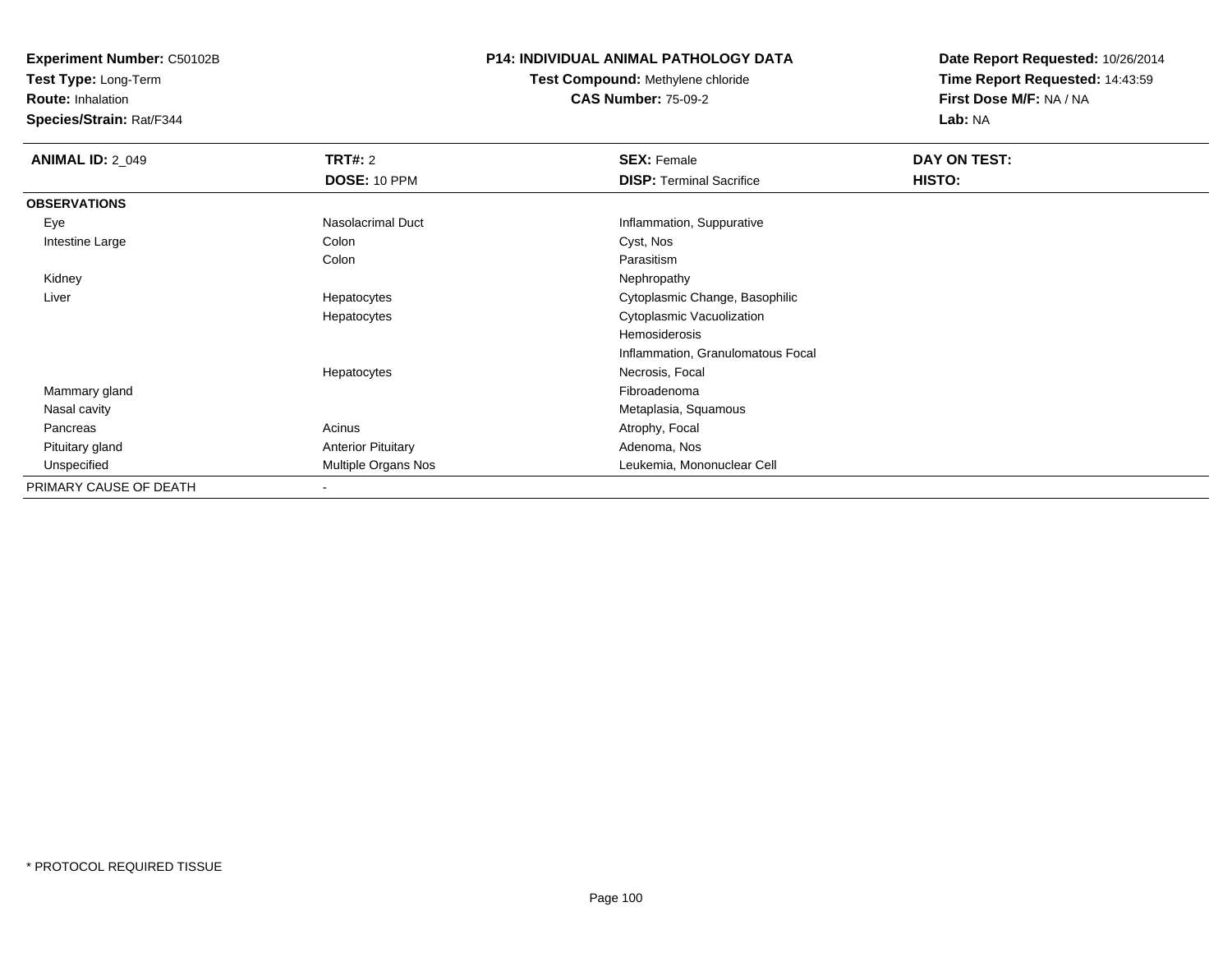**Test Type:** Long-Term

**Route:** Inhalation

**Species/Strain:** Rat/F344

#### **P14: INDIVIDUAL ANIMAL PATHOLOGY DATA**

**Test Compound:** Methylene chloride**CAS Number:** 75-09-2

| <b>ANIMAL ID: 2 050</b> | <b>TRT#: 2</b>            | <b>SEX: Female</b>                | <b>DAY ON TEST:</b> |  |
|-------------------------|---------------------------|-----------------------------------|---------------------|--|
|                         | <b>DOSE: 10 PPM</b>       | <b>DISP:</b> Moribund Sacrifice   | HISTO:              |  |
| <b>OBSERVATIONS</b>     |                           |                                   |                     |  |
| Adrenal gland           | Medulla                   | Hyperplasia, Focal                |                     |  |
| Eye                     | Nasolacrimal Duct         | Inflammation, Suppurative         |                     |  |
| Intestine Large         | Colon                     | Parasitism                        |                     |  |
| Kidney                  |                           | Nephropathy                       |                     |  |
| Liver                   | Hepatocytes               | Cytoplasmic Change, Basophilic    |                     |  |
|                         |                           | Hemosiderosis                     |                     |  |
|                         |                           | Hepatocytomegaly                  |                     |  |
|                         | <b>Bile Duct</b>          | Hyperplasia, Nos                  |                     |  |
|                         |                           | Inflammation, Granulomatous Focal |                     |  |
| Lymph node              | Mandibular Lymph Node     | Cyst, Nos                         |                     |  |
| Pituitary gland         | <b>Anterior Pituitary</b> | Adenoma, Nos                      |                     |  |
|                         | <b>Anterior Pituitary</b> | Cyst, Nos                         |                     |  |
| Trachea                 |                           | Hyperplasia, Epithelial           |                     |  |
|                         |                           | Inflammation, Suppurative         |                     |  |
| Unspecified             | Multiple Organs Nos       | Leukemia, Mononuclear Cell        |                     |  |
| PRIMARY CAUSE OF DEATH  |                           |                                   |                     |  |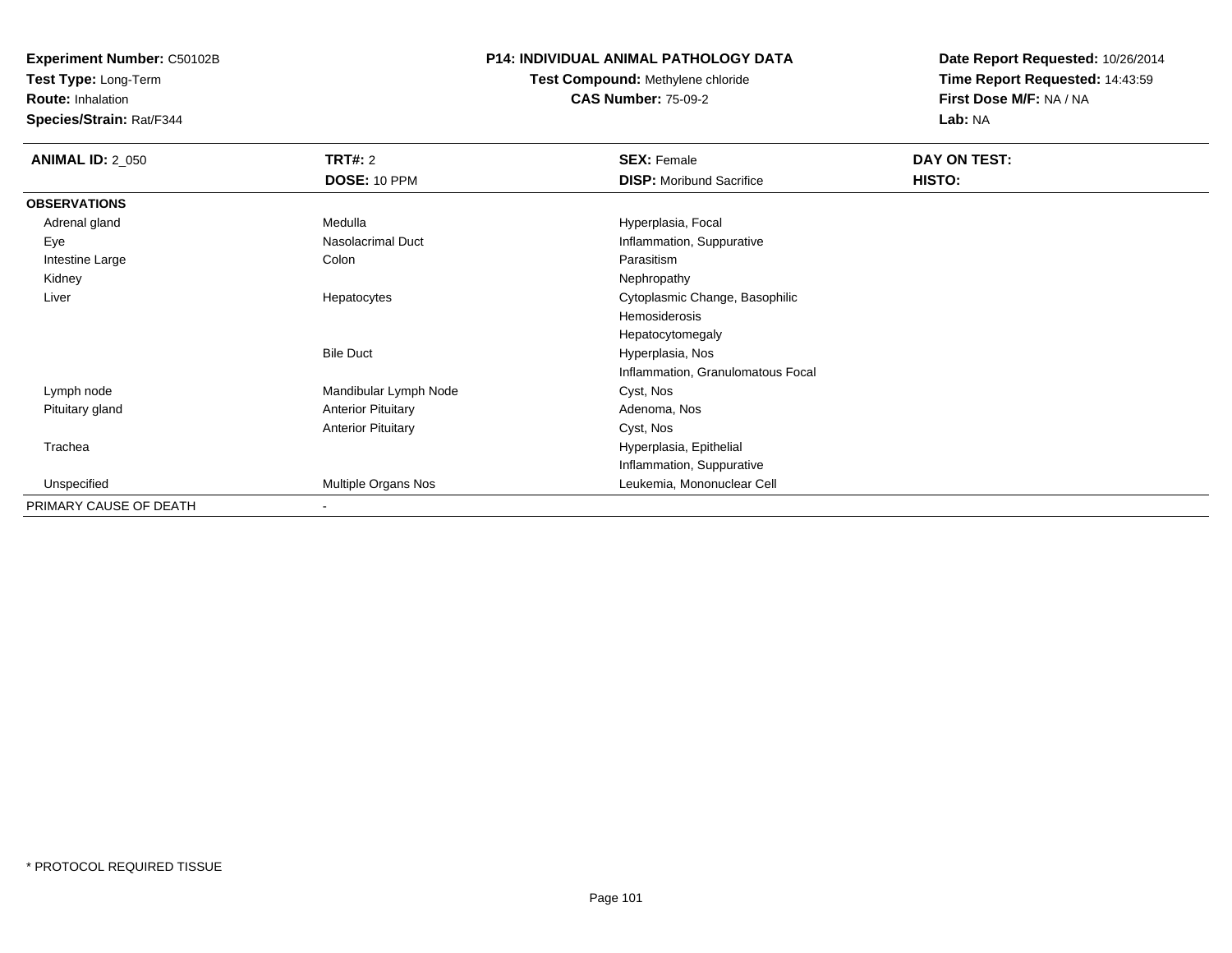**Test Type:** Long-Term

**Route:** Inhalation

**Species/Strain:** Rat/F344

### **P14: INDIVIDUAL ANIMAL PATHOLOGY DATA**

**Test Compound:** Methylene chloride**CAS Number:** 75-09-2

| <b>ANIMAL ID: 3 001</b> | TRT#: 3                   | <b>SEX: Female</b>                | DAY ON TEST: |  |
|-------------------------|---------------------------|-----------------------------------|--------------|--|
|                         | DOSE: 20 PPM              | <b>DISP:</b> Moribund Sacrifice   | HISTO:       |  |
| <b>OBSERVATIONS</b>     |                           |                                   |              |  |
| Adrenal gland           | <b>Cortex Nos</b>         | Cytoplasmic Vacuolization         |              |  |
| Brain                   |                           | Atrophy, Pressure                 |              |  |
| Heart                   | Myocardium Nos            | Fibrosis, Diffuse                 |              |  |
| Kidney                  |                           | Nephropathy                       |              |  |
| Liver                   | Hepatocytes               | Cytoplasmic Change, Basophilic    |              |  |
|                         | Hepatocytes               | Cytoplasmic Vacuolization         |              |  |
|                         |                           | Inflammation, Granulomatous Focal |              |  |
| Lung                    |                           | Alveolar Macrophages              |              |  |
|                         | Alveoli                   | Hemorrhage                        |              |  |
| Mammary gland           |                           | Fibroadenoma                      |              |  |
| Pancreas                | Acinus                    | Atrophy, Focal                    |              |  |
| Pituitary gland         | <b>Anterior Pituitary</b> | Adenoma, Nos                      |              |  |
| PRIMARY CAUSE OF DEATH  |                           |                                   |              |  |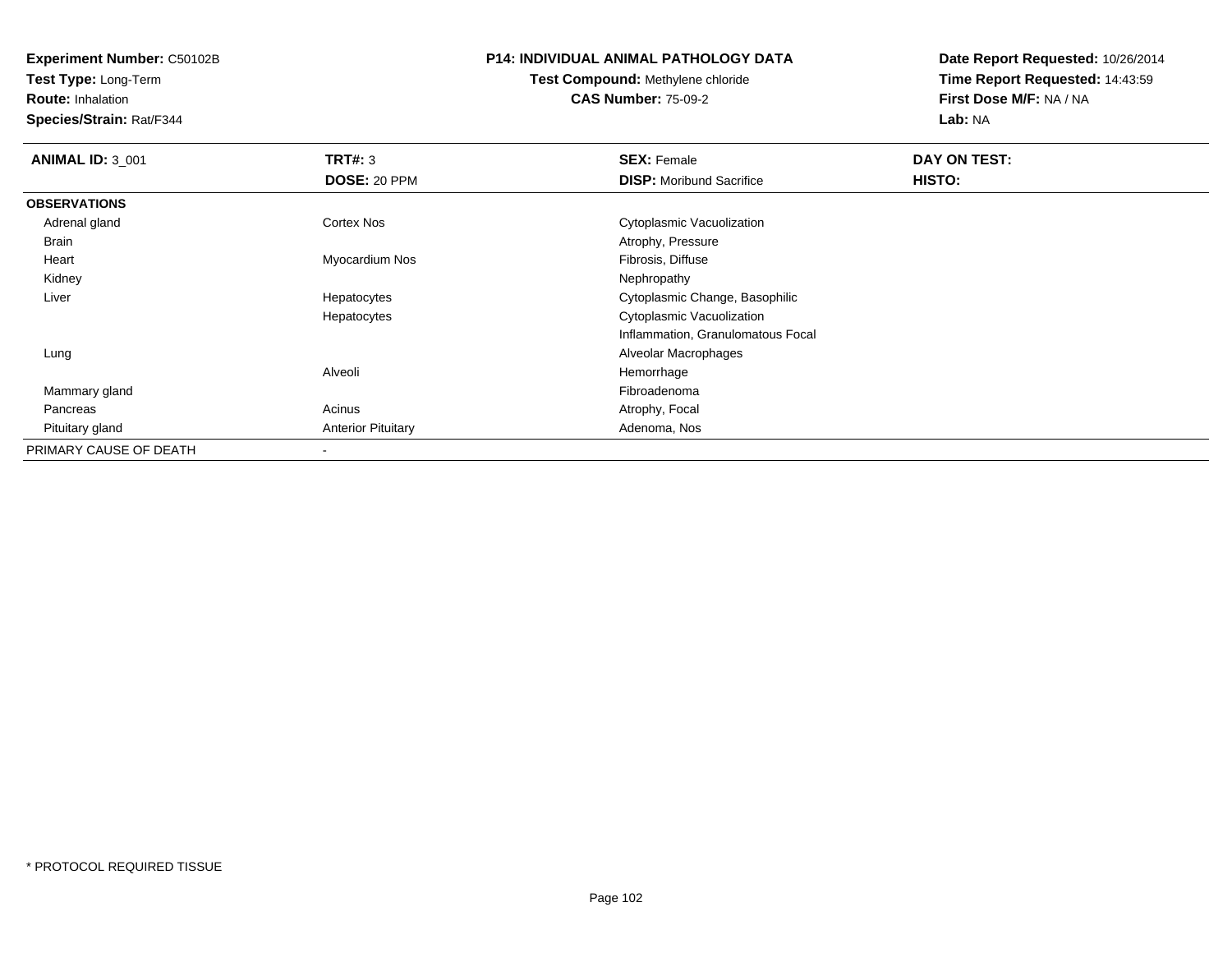| <b>Experiment Number: C50102B</b><br><b>Test Type: Long-Term</b><br><b>Route: Inhalation</b><br>Species/Strain: Rat/F344 |                     | P14: INDIVIDUAL ANIMAL PATHOLOGY DATA<br>Test Compound: Methylene chloride<br><b>CAS Number: 75-09-2</b> | Date Report Requested: 10/26/2014<br>Time Report Requested: 14:43:59<br>First Dose M/F: NA / NA<br>Lab: NA |
|--------------------------------------------------------------------------------------------------------------------------|---------------------|----------------------------------------------------------------------------------------------------------|------------------------------------------------------------------------------------------------------------|
| <b>ANIMAL ID: 3 002</b>                                                                                                  | TRT#: 3             | <b>SEX: Female</b>                                                                                       | DAY ON TEST:                                                                                               |
|                                                                                                                          | DOSE: 20 PPM        | <b>DISP: Natural Death</b>                                                                               | <b>HISTO:</b>                                                                                              |
| <b>OBSERVATIONS</b>                                                                                                      |                     |                                                                                                          |                                                                                                            |
| Adrenal gland                                                                                                            | Cortex Nos          | Necrosis, Focal                                                                                          |                                                                                                            |
| Heart                                                                                                                    | Myocardium Nos      | Fibrosis, Focal                                                                                          |                                                                                                            |
| Liver                                                                                                                    |                     | <b>Hemosiderosis</b>                                                                                     |                                                                                                            |
|                                                                                                                          | <b>Bile Duct</b>    | Hyperplasia, Nos                                                                                         |                                                                                                            |
|                                                                                                                          | Hepatocytes         | Necrosis, Focal                                                                                          |                                                                                                            |
| Unspecified                                                                                                              | Multiple Organs Nos | Leukemia, Mononuclear Cell                                                                               |                                                                                                            |
| PRIMARY CAUSE OF DEATH                                                                                                   |                     |                                                                                                          |                                                                                                            |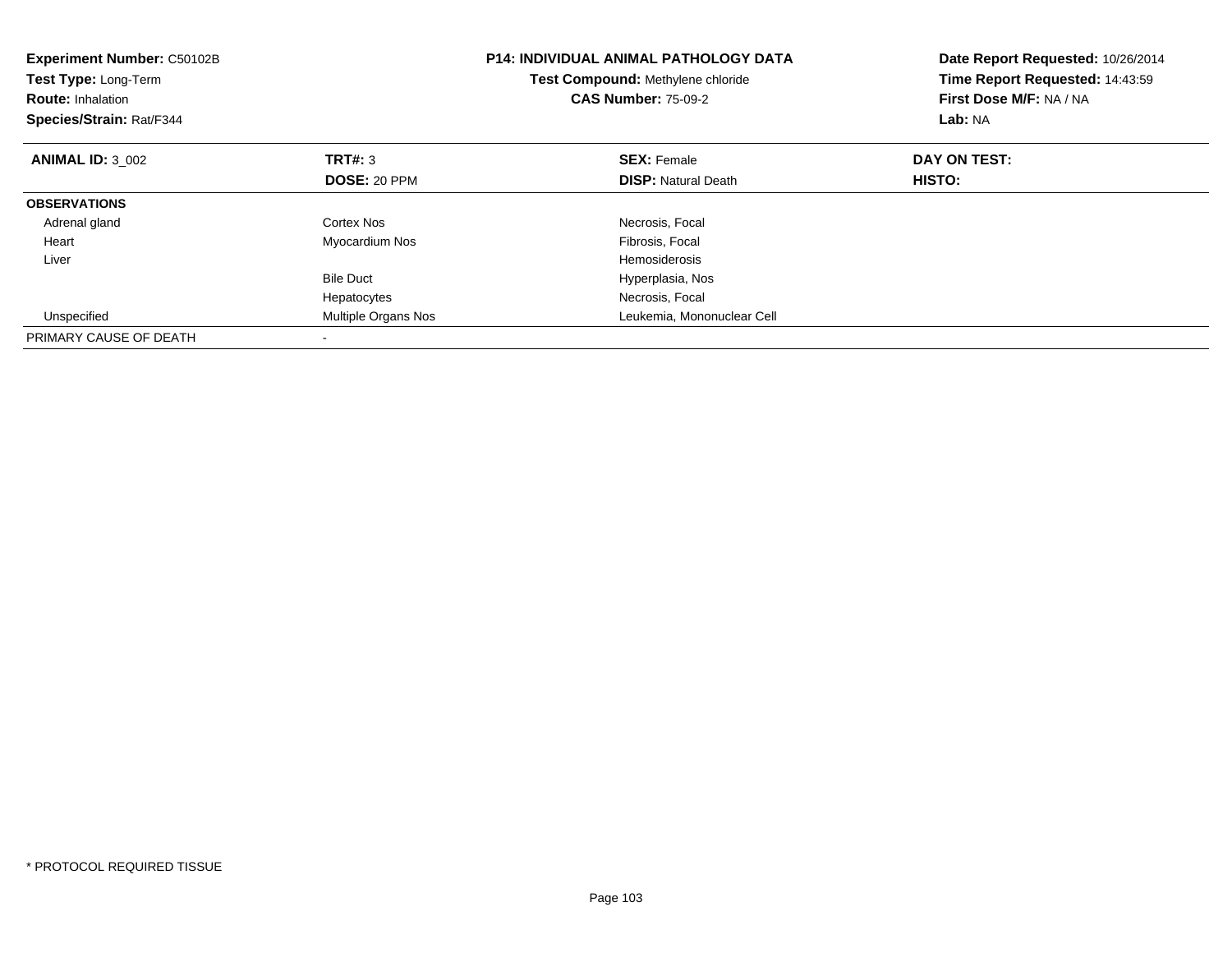**Test Type:** Long-Term

**Route:** Inhalation

**Species/Strain:** Rat/F344

### **P14: INDIVIDUAL ANIMAL PATHOLOGY DATA**

# **Test Compound:** Methylene chloride**CAS Number:** 75-09-2

| <b>ANIMAL ID: 3_003</b> | TRT#: 3                   | <b>SEX: Female</b>                | DAY ON TEST: |  |
|-------------------------|---------------------------|-----------------------------------|--------------|--|
|                         | DOSE: 20 PPM              | <b>DISP: Terminal Sacrifice</b>   | HISTO:       |  |
| <b>OBSERVATIONS</b>     |                           |                                   |              |  |
| Kidney                  |                           | Nephropathy                       |              |  |
| Larynx                  |                           | Inflammation, Suppurative         |              |  |
| Liver                   | Hepatocytes               | Cytoplasmic Change, Basophilic    |              |  |
|                         | Hepatocytes               | Cytoplasmic Vacuolization         |              |  |
|                         | <b>Bile Duct</b>          | Fibrosis                          |              |  |
|                         |                           | Hemosiderosis                     |              |  |
|                         | <b>Bile Duct</b>          | Hyperplasia, Nos                  |              |  |
|                         |                           | Inflammation, Granulomatous Focal |              |  |
| Nasal cavity            |                           | Foreign Body, Nos                 |              |  |
|                         |                           | Inflammation, Suppurative         |              |  |
| Pituitary gland         | <b>Anterior Pituitary</b> | Adenoma, Nos                      |              |  |
| Uterus                  | <b>Broad Ligament</b>     | Necrosis, Fat                     |              |  |
| PRIMARY CAUSE OF DEATH  | $\overline{\phantom{a}}$  |                                   |              |  |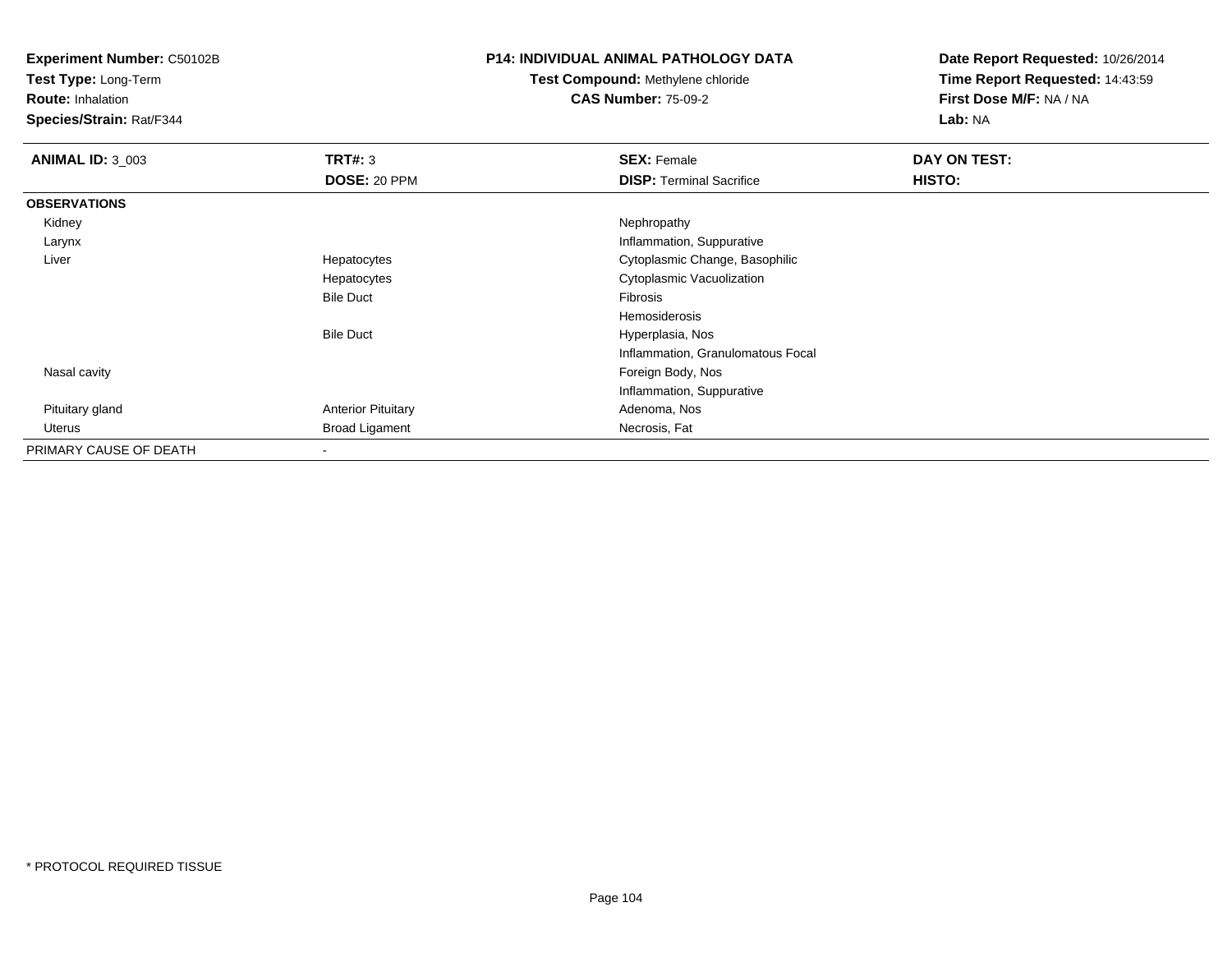**Test Type:** Long-Term

**Route:** Inhalation

**Species/Strain:** Rat/F344

# **P14: INDIVIDUAL ANIMAL PATHOLOGY DATA**

# **Test Compound:** Methylene chloride**CAS Number:** 75-09-2

| <b>ANIMAL ID: 3_004</b> | TRT#: 3                   | <b>SEX: Female</b>              | DAY ON TEST: |  |
|-------------------------|---------------------------|---------------------------------|--------------|--|
|                         | DOSE: 20 PPM              | <b>DISP: Terminal Sacrifice</b> | HISTO:       |  |
| <b>OBSERVATIONS</b>     |                           |                                 |              |  |
| Adrenal gland           | Medulla                   | Hyperplasia, Focal              |              |  |
| Kidney                  |                           | Nephropathy                     |              |  |
| Larynx                  |                           | Inflammation, Suppurative       |              |  |
| Liver                   | Hepatocytes               | Cytoplasmic Change, Basophilic  |              |  |
|                         | Hepatocytes               | Cytoplasmic Vacuolization       |              |  |
|                         |                           | Hemosiderosis                   |              |  |
|                         |                           | Hepatocytomegaly                |              |  |
|                         | <b>Bile Duct</b>          | Hyperplasia, Nos                |              |  |
| Mammary gland           |                           | Fibroadenoma                    |              |  |
| Pituitary gland         | <b>Anterior Pituitary</b> | Adenoma, Nos                    |              |  |
| Thyroid                 |                           | C-Cell Adenoma                  |              |  |
|                         |                           | Hyperplasia, C Cell             |              |  |
| PRIMARY CAUSE OF DEATH  |                           |                                 |              |  |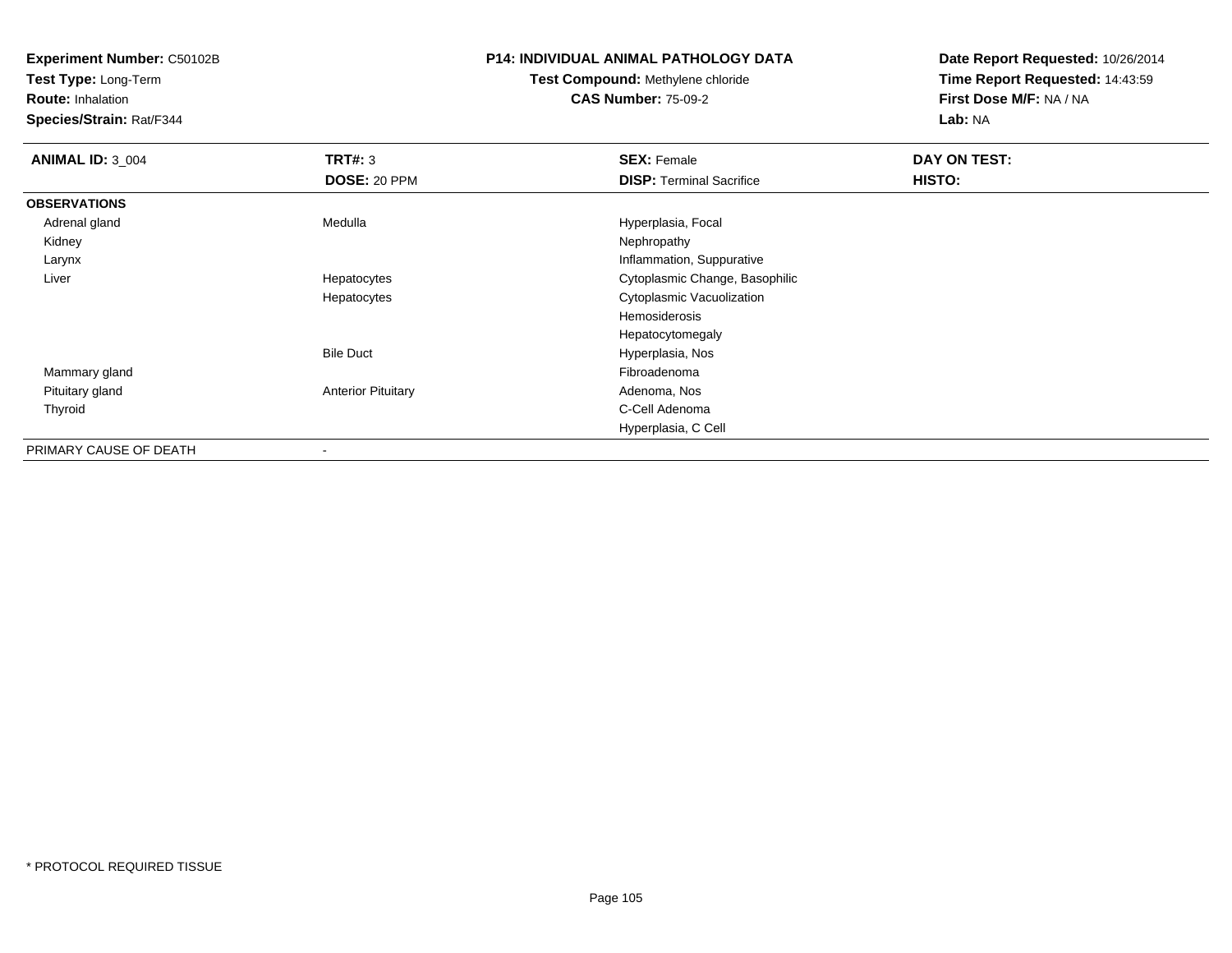| <b>Experiment Number: C50102B</b><br>Test Type: Long-Term<br><b>Route: Inhalation</b><br>Species/Strain: Rat/F344 |                                | <b>P14: INDIVIDUAL ANIMAL PATHOLOGY DATA</b><br>Test Compound: Methylene chloride<br><b>CAS Number: 75-09-2</b> | Date Report Requested: 10/26/2014<br>Time Report Requested: 14:43:59<br>First Dose M/F: NA / NA<br>Lab: NA |
|-------------------------------------------------------------------------------------------------------------------|--------------------------------|-----------------------------------------------------------------------------------------------------------------|------------------------------------------------------------------------------------------------------------|
| <b>ANIMAL ID: 3 005</b>                                                                                           | TRT#: 3<br><b>DOSE: 20 PPM</b> | <b>SEX: Female</b><br><b>DISP:</b> Moribund Sacrifice                                                           | DAY ON TEST:<br><b>HISTO:</b>                                                                              |
| <b>OBSERVATIONS</b>                                                                                               |                                |                                                                                                                 |                                                                                                            |
| Liver                                                                                                             | Hepatocytes                    | Cytoplasmic Change, Basophilic<br>Hemosiderosis                                                                 |                                                                                                            |
| Mammary gland                                                                                                     |                                | Adenocarcinoma, Nos                                                                                             |                                                                                                            |
| PRIMARY CAUSE OF DEATH                                                                                            |                                |                                                                                                                 |                                                                                                            |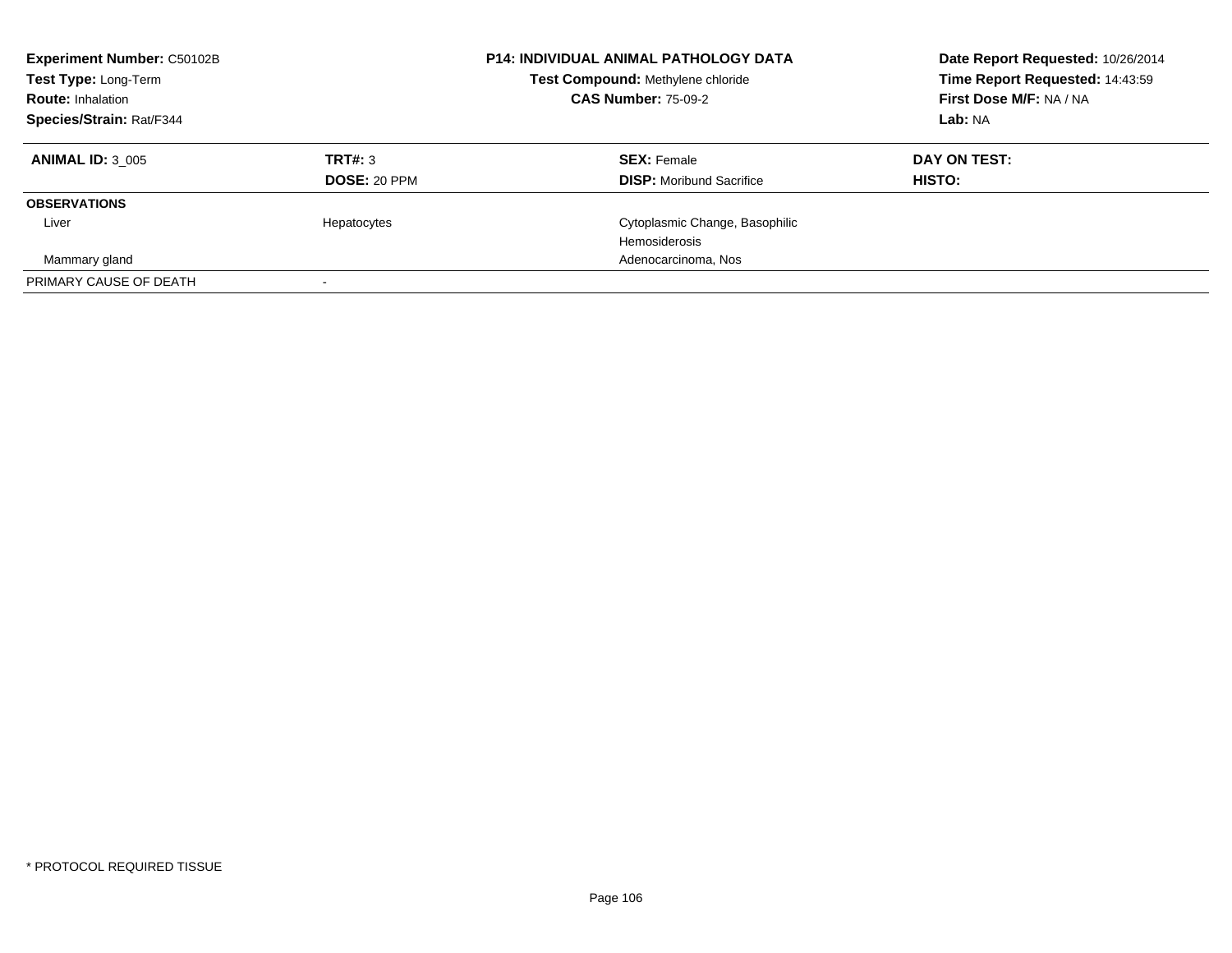**Experiment Number:** C50102B**Test Type:** Long-Term**Route:** Inhalation **Species/Strain:** Rat/F344**P14: INDIVIDUAL ANIMAL PATHOLOGY DATATest Compound:** Methylene chloride**CAS Number:** 75-09-2**Date Report Requested:** 10/26/2014**Time Report Requested:** 14:43:59**First Dose M/F:** NA / NA**Lab:** NA**ANIMAL ID:** 3\_006**6 DAY ON TEST: TRT#:** 3 **SEX: Female SEX: Female DAY ON TEST: DOSE:** 20 PPM**DISP:** Terminal Sacrifice **HISTO: OBSERVATIONS** Clitoral gland Hyperplasia, Epithelial Kidneyy the control of the control of the control of the control of the control of the control of the control of the control of the control of the control of the control of the control of the control of the control of the contro Liver Hepatocytes Cytoplasmic VacuolizationHemosiderosiss **Necrosis, Focal** Hepatocytes Mammary glandd and the control of the control of the control of the control of the control of the control of the control of the control of the control of the control of the control of the control of the control of the control of the co Pituitary glandAnterior Pituitary **Adenoma, Nos Clandular Stomach Adenoma, Nos Adenoma, Nos Adenoma, Nos Adenoma, Nos Adenoma**<br>
Adenoma, Nos **Clandular Stomach**  StomachGlandular Stomach<br>Multiple Organs Nos UnspecifiedLeukemia, Mononuclear Cell<br>Necrosis, Fat UterusBroad Ligament PRIMARY CAUSE OF DEATH

-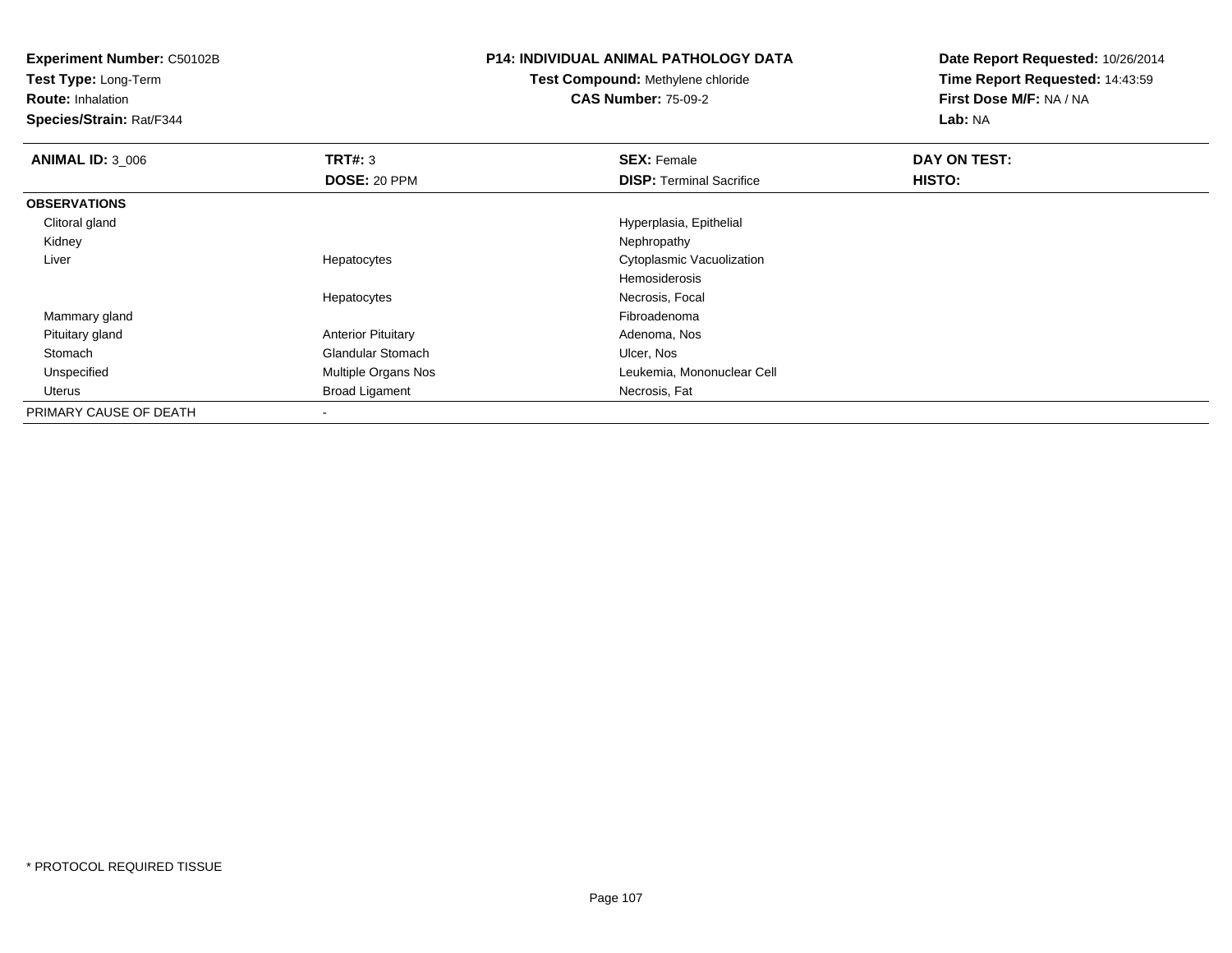| <b>Experiment Number: C50102B</b><br>Test Type: Long-Term<br><b>Route: Inhalation</b><br>Species/Strain: Rat/F344 |                         | <b>P14: INDIVIDUAL ANIMAL PATHOLOGY DATA</b><br>Test Compound: Methylene chloride<br><b>CAS Number: 75-09-2</b> | Date Report Requested: 10/26/2014<br>Time Report Requested: 14:43:59<br>First Dose M/F: NA / NA<br>Lab: NA |  |
|-------------------------------------------------------------------------------------------------------------------|-------------------------|-----------------------------------------------------------------------------------------------------------------|------------------------------------------------------------------------------------------------------------|--|
| <b>ANIMAL ID: 3_007</b>                                                                                           | TRT#: 3<br>DOSE: 20 PPM | <b>SEX: Female</b><br><b>DISP:</b> Moribund Sacrifice                                                           | DAY ON TEST:<br><b>HISTO:</b>                                                                              |  |
| <b>OBSERVATIONS</b>                                                                                               |                         |                                                                                                                 |                                                                                                            |  |
|                                                                                                                   |                         |                                                                                                                 |                                                                                                            |  |
| Intestine Large                                                                                                   | Colon                   | Parasitism                                                                                                      |                                                                                                            |  |
| Liver                                                                                                             | Hepatocytes             | Cytoplasmic Change, Basophilic                                                                                  |                                                                                                            |  |
|                                                                                                                   | Hepatocytes             | Cytoplasmic Vacuolization                                                                                       |                                                                                                            |  |
|                                                                                                                   |                         | Hemosiderosis                                                                                                   |                                                                                                            |  |
| Nasal cavity                                                                                                      |                         | Inflammation, Suppurative                                                                                       |                                                                                                            |  |
|                                                                                                                   |                         | Metaplasia, Squamous                                                                                            |                                                                                                            |  |
| Pancreas                                                                                                          | Acinus                  | Atrophy, Focal                                                                                                  |                                                                                                            |  |
| Uterus                                                                                                            |                         | <b>Endometrial Stromal Polyp</b>                                                                                |                                                                                                            |  |
|                                                                                                                   | Endometrium             | Metaplasia, Squamous                                                                                            |                                                                                                            |  |
| PRIMARY CAUSE OF DEATH                                                                                            | $\,$                    |                                                                                                                 |                                                                                                            |  |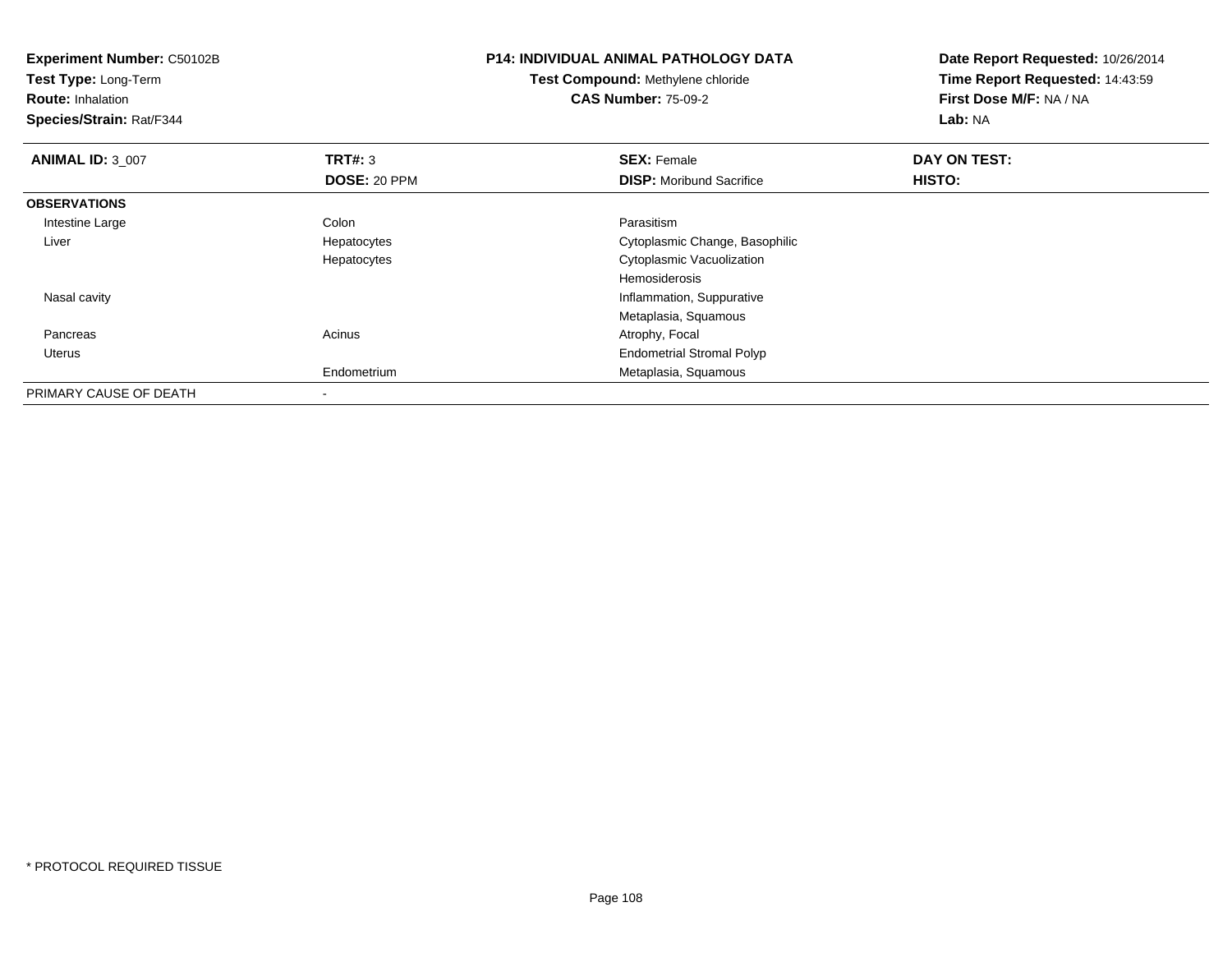**Test Type:** Long-Term

**Route:** Inhalation

**Species/Strain:** Rat/F344

## **P14: INDIVIDUAL ANIMAL PATHOLOGY DATA**

# **Test Compound:** Methylene chloride**CAS Number:** 75-09-2

| <b>ANIMAL ID: 3 008</b> | TRT#: 3                     | <b>SEX: Female</b>          | DAY ON TEST: |  |
|-------------------------|-----------------------------|-----------------------------|--------------|--|
|                         | DOSE: 20 PPM                | <b>DISP: Natural Death</b>  | HISTO:       |  |
| <b>OBSERVATIONS</b>     |                             |                             |              |  |
| <b>Blood vessel</b>     | <b>Pulmonary Artery Nos</b> | Hyperplasia, Focal          |              |  |
| Brain                   | Meninges                    | Inflammation, Suppurative   |              |  |
| Kidney                  |                             | Nephropathy                 |              |  |
| Liver                   | Hepatocytes                 | Cytoplasmic Vacuolization   |              |  |
|                         |                             | Hepatocytomegaly            |              |  |
|                         | <b>Bile Duct</b>            | Hyperplasia, Nos            |              |  |
|                         | Hepatocytes                 | Necrosis, Focal             |              |  |
| Mammary gland           |                             | Galactocele                 |              |  |
| Nasal cavity            |                             | Inflammation, Suppurative   |              |  |
| Spleen                  |                             | Hyperplasia, Reticulum Cell |              |  |
| Unspecified             | Multiple Organs Nos         | Hemosiderosis               |              |  |
| PRIMARY CAUSE OF DEATH  |                             |                             |              |  |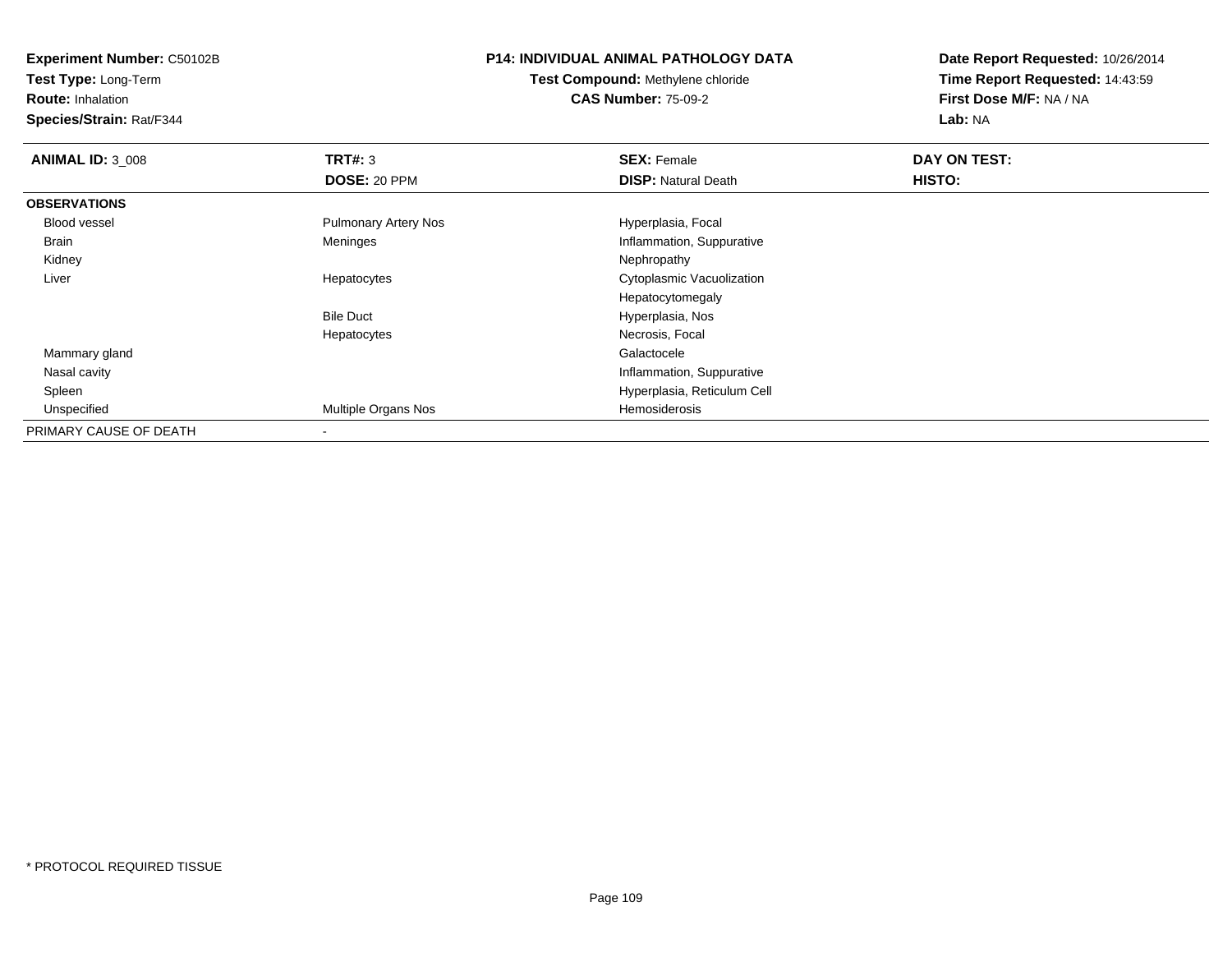**Test Type:** Long-Term

**Route:** Inhalation

**Species/Strain:** Rat/F344

## **P14: INDIVIDUAL ANIMAL PATHOLOGY DATA**

**Test Compound:** Methylene chloride**CAS Number:** 75-09-2

| <b>ANIMAL ID: 3 009</b> | TRT#: 3                   | <b>SEX: Female</b>                | DAY ON TEST: |  |
|-------------------------|---------------------------|-----------------------------------|--------------|--|
|                         | DOSE: 20 PPM              | <b>DISP:</b> Moribund Sacrifice   | HISTO:       |  |
| <b>OBSERVATIONS</b>     |                           |                                   |              |  |
| Brain                   |                           | Atrophy, Pressure                 |              |  |
|                         | Cerebrum                  | Carcinoma, Nos, Invasive          |              |  |
| Eye                     | Nasolacrimal Duct         | Acanthosis                        |              |  |
|                         | Nasolacrimal Duct         | Inflammation, Suppurative         |              |  |
| Kidney                  | Tubule                    | Degeneration, Nos                 |              |  |
|                         |                           | Nephropathy                       |              |  |
| Larynx                  |                           | Inflammation, Chronic Focal       |              |  |
| Liver                   |                           | Inflammation, Granulomatous Focal |              |  |
| Mammary gland           |                           | Fibroadenoma                      |              |  |
| Nasal cavity            |                           | Inflammation, Suppurative         |              |  |
| Pituitary gland         | <b>Anterior Pituitary</b> | Carcinoma, Nos                    |              |  |
| Unspecified             | Multiple Organs Nos       | Leukemia, Mononuclear Cell        |              |  |
| PRIMARY CAUSE OF DEATH  |                           |                                   |              |  |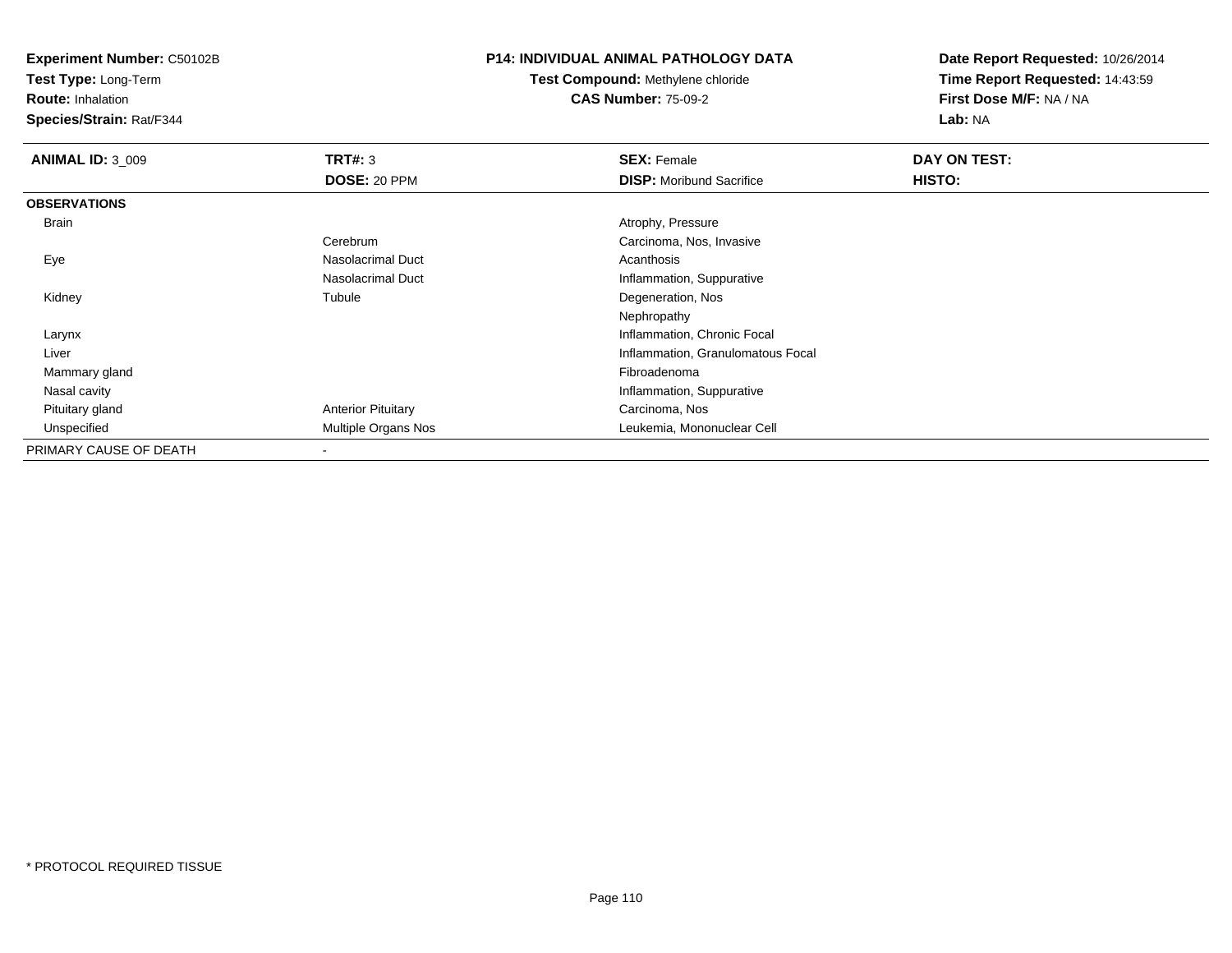**Test Type:** Long-Term

**Route:** Inhalation

**Species/Strain:** Rat/F344

## **P14: INDIVIDUAL ANIMAL PATHOLOGY DATA**

**Test Compound:** Methylene chloride**CAS Number:** 75-09-2

| <b>ANIMAL ID: 3_010</b> | <b>TRT#: 3</b><br>DOSE: 20 PPM | <b>SEX: Female</b><br><b>DISP: Terminal Sacrifice</b> | <b>DAY ON TEST:</b><br>HISTO: |
|-------------------------|--------------------------------|-------------------------------------------------------|-------------------------------|
| <b>OBSERVATIONS</b>     |                                |                                                       |                               |
| Adrenal gland           | <b>Cortex Nos</b>              | Cytoplasmic Vacuolization                             |                               |
| Clitoral gland          |                                | Inflammation, Suppurative                             |                               |
| Eye                     | Nasolacrimal Duct              | Acanthosis                                            |                               |
| Intestine Large         | Rectum                         | Parasitism                                            |                               |
| Kidney                  |                                | Nephropathy                                           |                               |
| Larynx                  |                                | Inflammation, Suppurative                             |                               |
| Liver                   | Hepatocytes                    | Cytoplasmic Change, Basophilic                        |                               |
|                         | Hepatocytes                    | Cytoplasmic Vacuolization                             |                               |
|                         | <b>Bile Duct</b>               | Fibrosis                                              |                               |
|                         |                                | Hemosiderosis                                         |                               |
|                         | <b>Bile Duct</b>               | Hyperplasia, Nos                                      |                               |
|                         |                                | Inflammation, Granulomatous Focal                     |                               |
| Lung                    |                                | Alveolar Macrophages                                  |                               |
| Nasal cavity            |                                | Hyperplasia, Epithelial                               |                               |
|                         |                                | Inflammation, Suppurative                             |                               |
| Pituitary gland         | <b>Anterior Pituitary</b>      | Adenoma, Nos                                          |                               |
| Thymus                  |                                | Cyst, Nos                                             |                               |
| Thyroid                 |                                | Hyperplasia, C Cell                                   |                               |
| PRIMARY CAUSE OF DEATH  | $\overline{\phantom{a}}$       |                                                       |                               |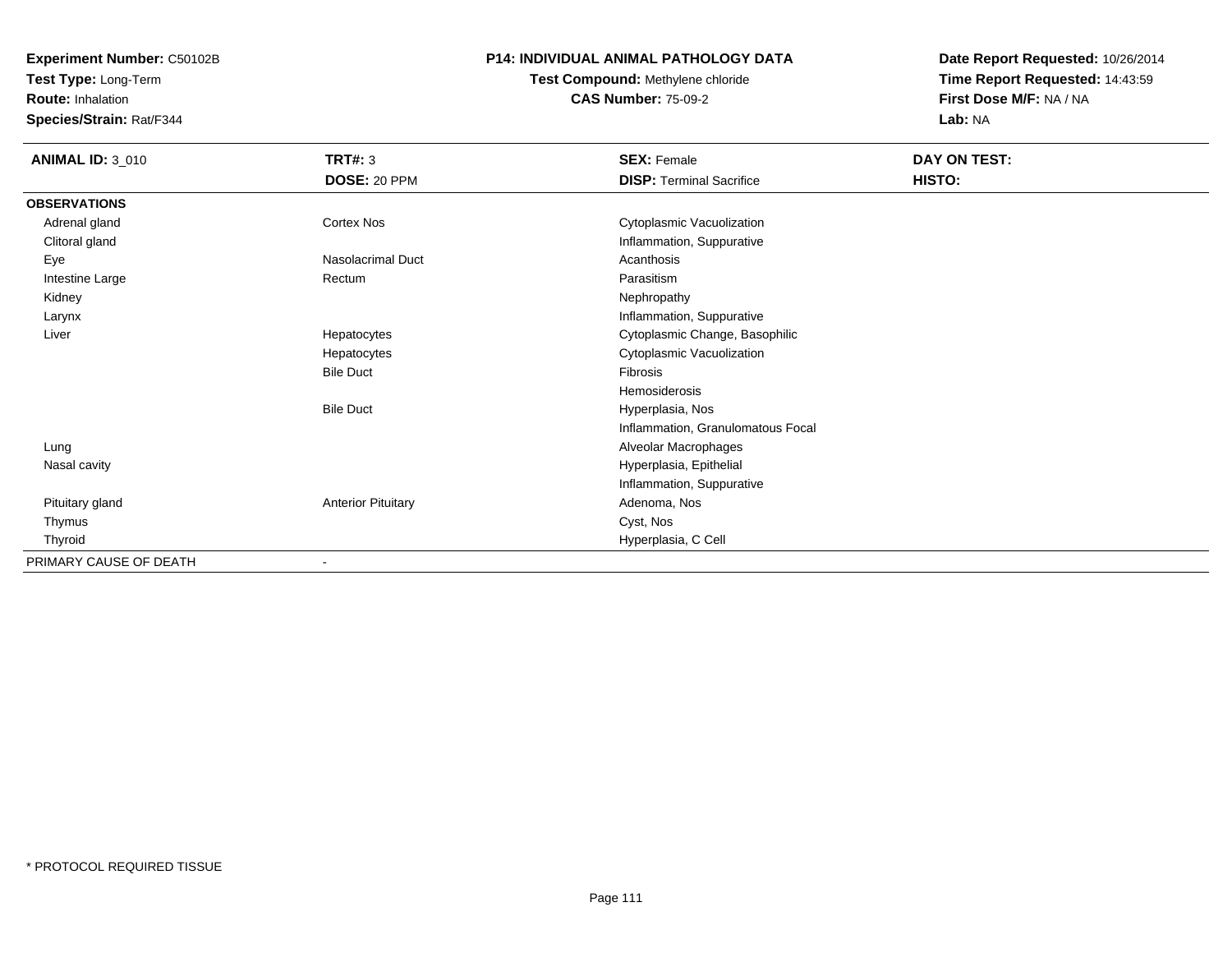**Experiment Number:** C50102B**Test Type:** Long-Term**Route:** Inhalation **Species/Strain:** Rat/F344**P14: INDIVIDUAL ANIMAL PATHOLOGY DATATest Compound:** Methylene chloride**CAS Number:** 75-09-2**Date Report Requested:** 10/26/2014**Time Report Requested:** 14:43:59**First Dose M/F:** NA / NA**Lab:** NA**ANIMAL ID:** 3\_011**TRT#:** 3 **SEX:** Female **DAY ON TEST: DOSE:** 20 PPM**DISP:** Natural Death **HISTO: OBSERVATIONS** Adrenal gland Cortex Nos Cytoplasmic Vacuolization Clitoral gland Cyst, Nos Inflammation, Suppurative Heart Endocardium Nos Fibrosis, Focal Kidneyy the control of the control of the control of the control of the control of the control of the control of the control of the control of the control of the control of the control of the control of the control of the contro Liver Hepatocytes Cytoplasmic VacuolizationHemosiderosisAdenoma, Nos Pituitary glandAnterior Pituitary<br>Multiple Organs Nos UnspecifiedLeukemia, Mononuclear Cell PRIMARY CAUSE OF DEATH-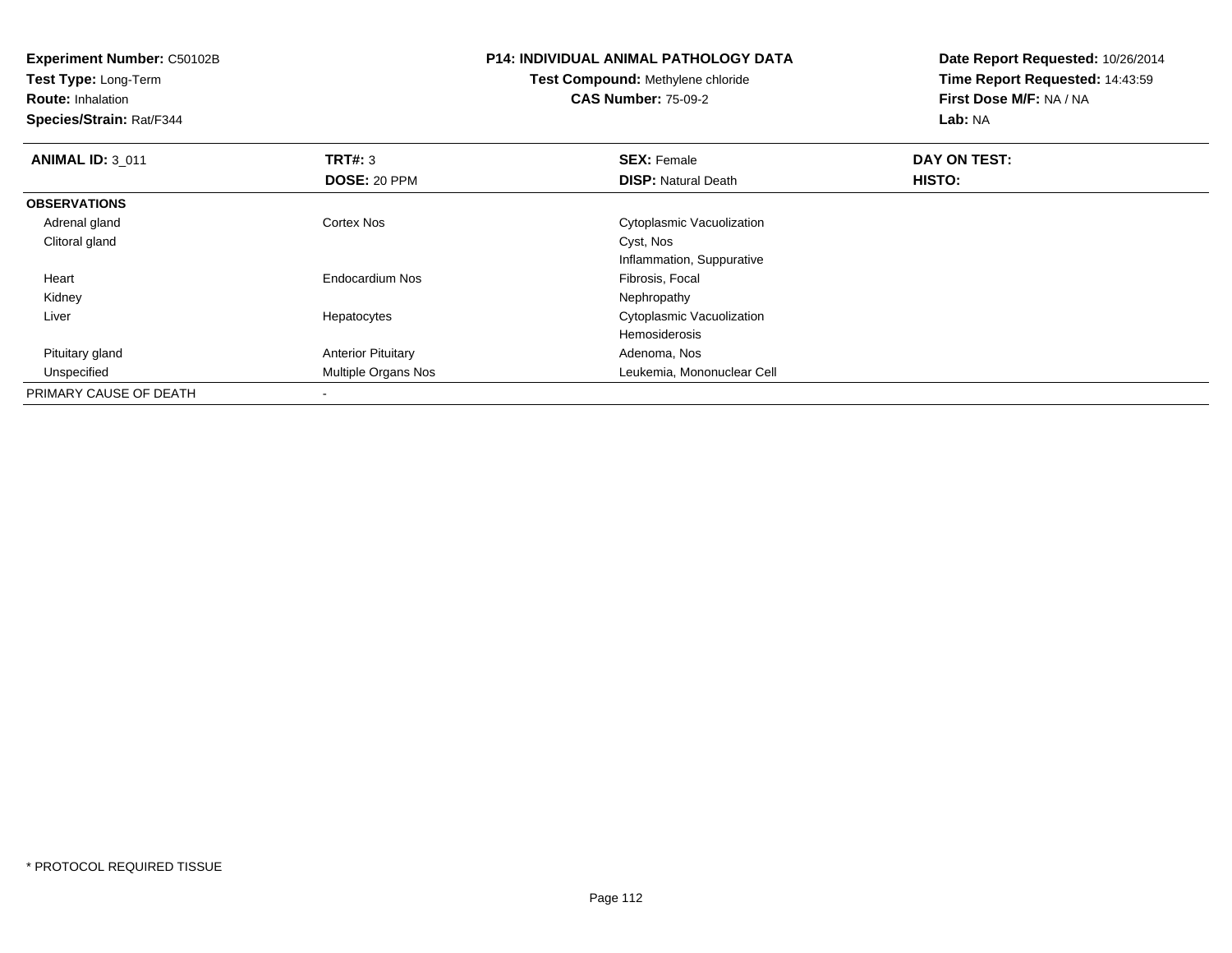**Test Type:** Long-Term

**Route:** Inhalation

**Species/Strain:** Rat/F344

## **P14: INDIVIDUAL ANIMAL PATHOLOGY DATA**

# **Test Compound:** Methylene chloride**CAS Number:** 75-09-2

| <b>ANIMAL ID: 3_012</b> | <b>TRT#: 3</b>           | <b>SEX: Female</b>              | DAY ON TEST: |  |
|-------------------------|--------------------------|---------------------------------|--------------|--|
|                         | DOSE: 20 PPM             | <b>DISP:</b> Moribund Sacrifice | HISTO:       |  |
| <b>OBSERVATIONS</b>     |                          |                                 |              |  |
| Adrenal gland           | Cortex Nos               | Cytoplasmic Vacuolization       |              |  |
| Bone marrow             |                          | Fibrosis, Multifocal            |              |  |
| Heart                   | Myocardium Nos           | Fibrosis, Multifocal            |              |  |
| Kidney                  |                          | Nephropathy                     |              |  |
| Liver                   | Hepatocytes              | Cytoplasmic Vacuolization       |              |  |
|                         |                          | Hemosiderosis                   |              |  |
|                         |                          | Hepatocytomegaly                |              |  |
| Lung                    | Alveoli                  | Fibrosis, Multifocal            |              |  |
| Nasal cavity            |                          | Inflammation, Suppurative       |              |  |
| Stomach                 | <b>Glandular Stomach</b> | Mineralization                  |              |  |
| Thyroid                 |                          | Cyst, Ultimobranchial           |              |  |
|                         |                          | Hyperplasia, C Cell             |              |  |
| Unspecified             | Leg                      | Fibroma                         |              |  |
|                         | Multiple Organs Nos      | Leukemia, Mononuclear Cell      |              |  |
| PRIMARY CAUSE OF DEATH  | $\,$                     |                                 |              |  |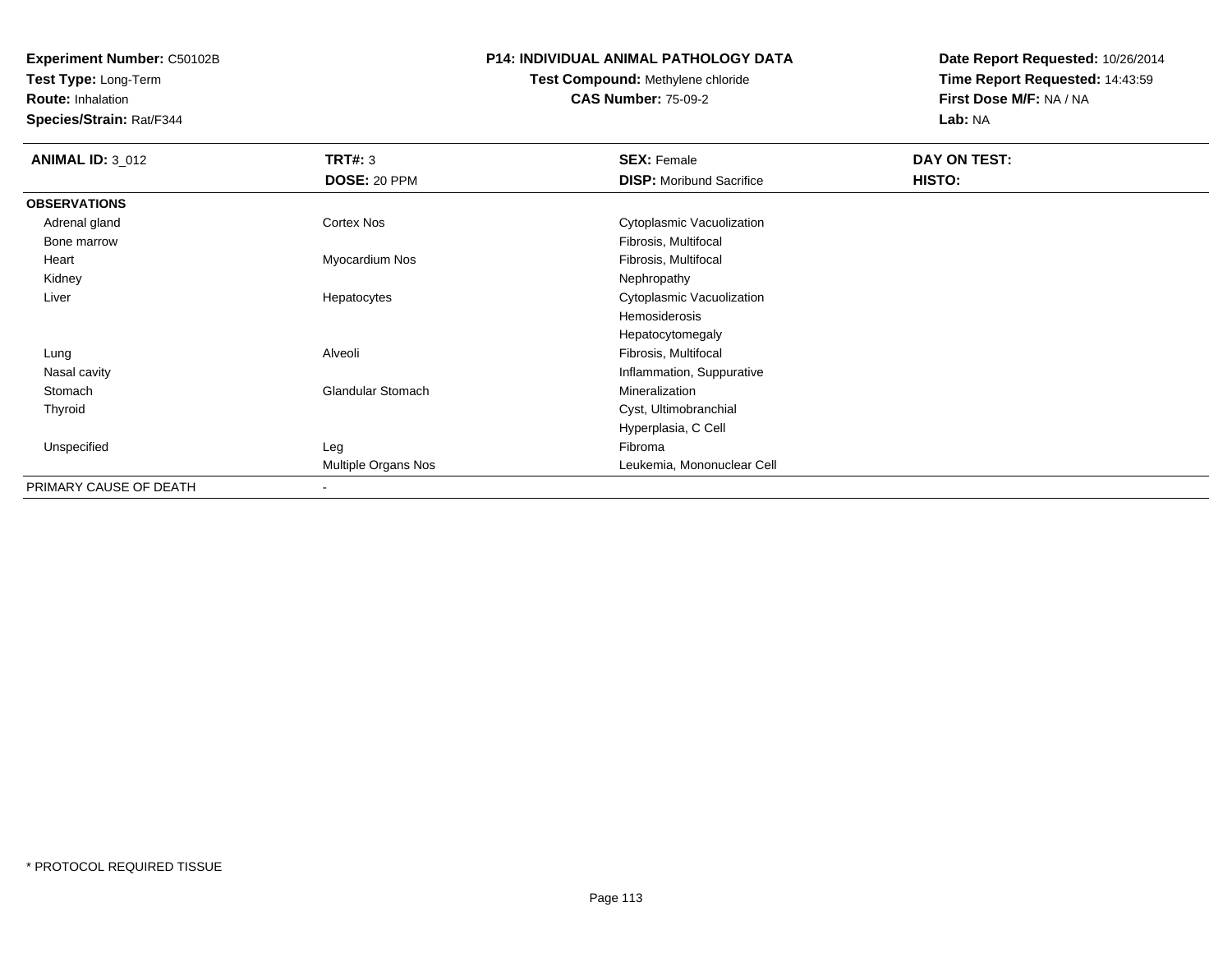**Test Type:** Long-Term

**Route:** Inhalation

**Species/Strain:** Rat/F344

### **P14: INDIVIDUAL ANIMAL PATHOLOGY DATA**

**Test Compound:** Methylene chloride**CAS Number:** 75-09-2

| <b>ANIMAL ID: 3_013</b> | TRT#: 3                   | <b>SEX: Female</b>                | DAY ON TEST: |  |
|-------------------------|---------------------------|-----------------------------------|--------------|--|
|                         | DOSE: 20 PPM              | <b>DISP: Natural Death</b>        | HISTO:       |  |
| <b>OBSERVATIONS</b>     |                           |                                   |              |  |
| Adrenal gland           | Medulla                   | Hyperplasia, Focal                |              |  |
| <b>Brain</b>            |                           | Hemorrhage                        |              |  |
| Kidney                  |                           | Nephropathy                       |              |  |
| Liver                   | Hepatocytes               | Cytoplasmic Vacuolization         |              |  |
|                         | <b>Bile Duct</b>          | <b>Fibrosis</b>                   |              |  |
|                         |                           | Hemosiderosis                     |              |  |
|                         | <b>Bile Duct</b>          | Hyperplasia, Nos                  |              |  |
|                         |                           | Inflammation, Granulomatous Focal |              |  |
| Lung                    | Alveoli                   | Hemorrhage                        |              |  |
| Pituitary gland         | <b>Anterior Pituitary</b> | Adenoma, Nos                      |              |  |
| Uterus                  |                           | Hemorrhage                        |              |  |
| PRIMARY CAUSE OF DEATH  | $\overline{\phantom{a}}$  |                                   |              |  |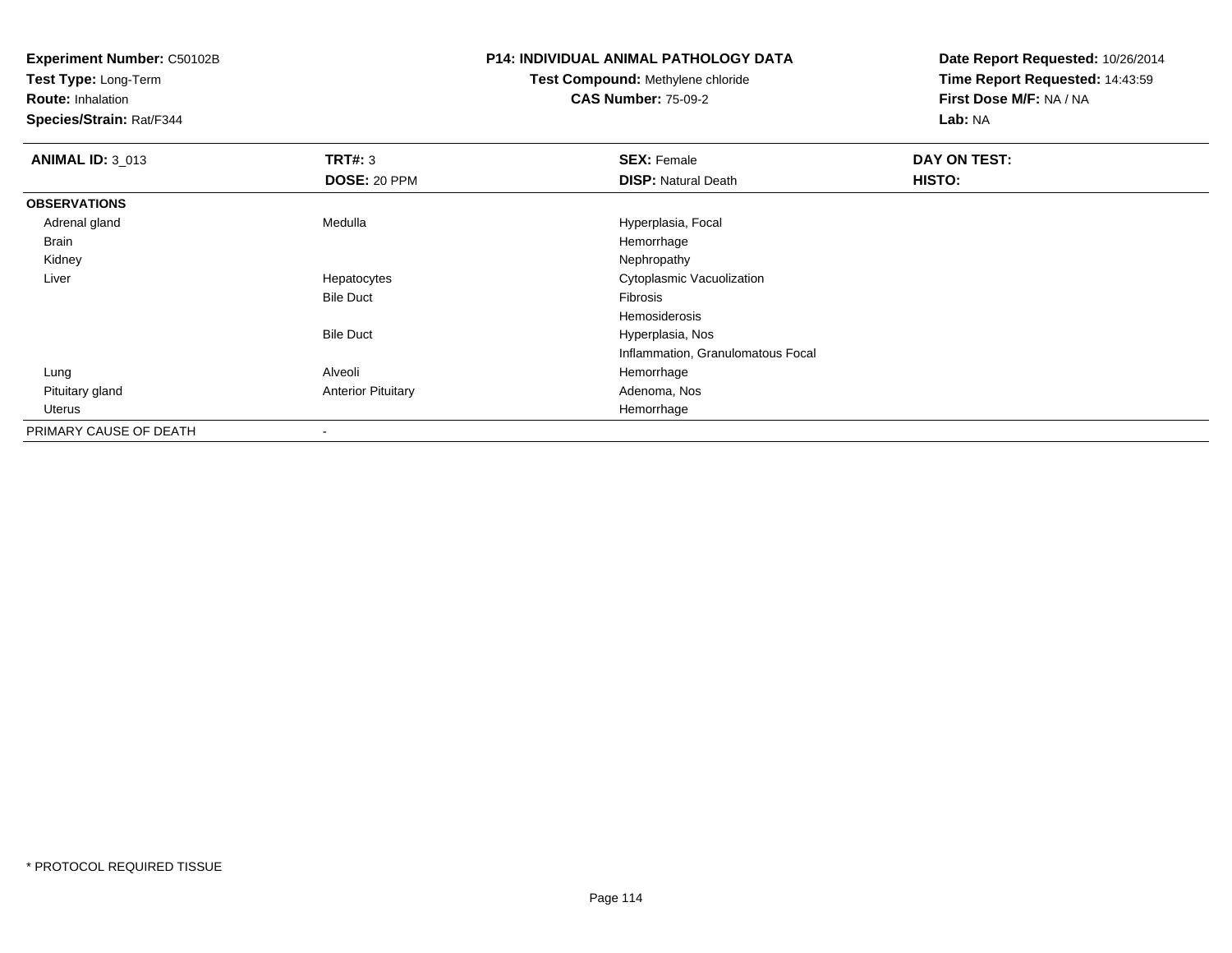| <b>Experiment Number: C50102B</b><br>Test Type: Long-Term<br><b>Route: Inhalation</b><br>Species/Strain: Rat/F344 |                           | <b>P14: INDIVIDUAL ANIMAL PATHOLOGY DATA</b><br>Test Compound: Methylene chloride<br><b>CAS Number: 75-09-2</b> | Date Report Requested: 10/26/2014<br>Time Report Requested: 14:43:59<br>First Dose M/F: NA / NA<br>Lab: NA |  |
|-------------------------------------------------------------------------------------------------------------------|---------------------------|-----------------------------------------------------------------------------------------------------------------|------------------------------------------------------------------------------------------------------------|--|
| <b>ANIMAL ID: 3 014</b>                                                                                           | TRT#: 3                   | <b>SEX: Female</b>                                                                                              | DAY ON TEST:                                                                                               |  |
|                                                                                                                   | DOSE: 20 PPM              | <b>DISP:</b> Moribund Sacrifice                                                                                 | <b>HISTO:</b>                                                                                              |  |
| <b>OBSERVATIONS</b>                                                                                               |                           |                                                                                                                 |                                                                                                            |  |
| <b>Intestine Small</b>                                                                                            | <b>Mesentery Nos</b>      | Inflammation, Necrotizing                                                                                       |                                                                                                            |  |
| Kidney                                                                                                            |                           | Nephropathy                                                                                                     |                                                                                                            |  |
| Liver                                                                                                             | Hepatocytes               | Cytoplasmic Vacuolization                                                                                       |                                                                                                            |  |
|                                                                                                                   | <b>Bile Duct</b>          | <b>Fibrosis</b>                                                                                                 |                                                                                                            |  |
|                                                                                                                   |                           | Hemosiderosis                                                                                                   |                                                                                                            |  |
|                                                                                                                   |                           | Inflammation, Granulomatous Focal                                                                               |                                                                                                            |  |
| Mammary gland                                                                                                     |                           | Fibroadenoma                                                                                                    |                                                                                                            |  |
| Pituitary gland                                                                                                   | <b>Anterior Pituitary</b> | Adenoma, Nos                                                                                                    |                                                                                                            |  |
| Stomach                                                                                                           | Forestomach               | Inflammation, Acute                                                                                             |                                                                                                            |  |
| PRIMARY CAUSE OF DEATH                                                                                            |                           |                                                                                                                 |                                                                                                            |  |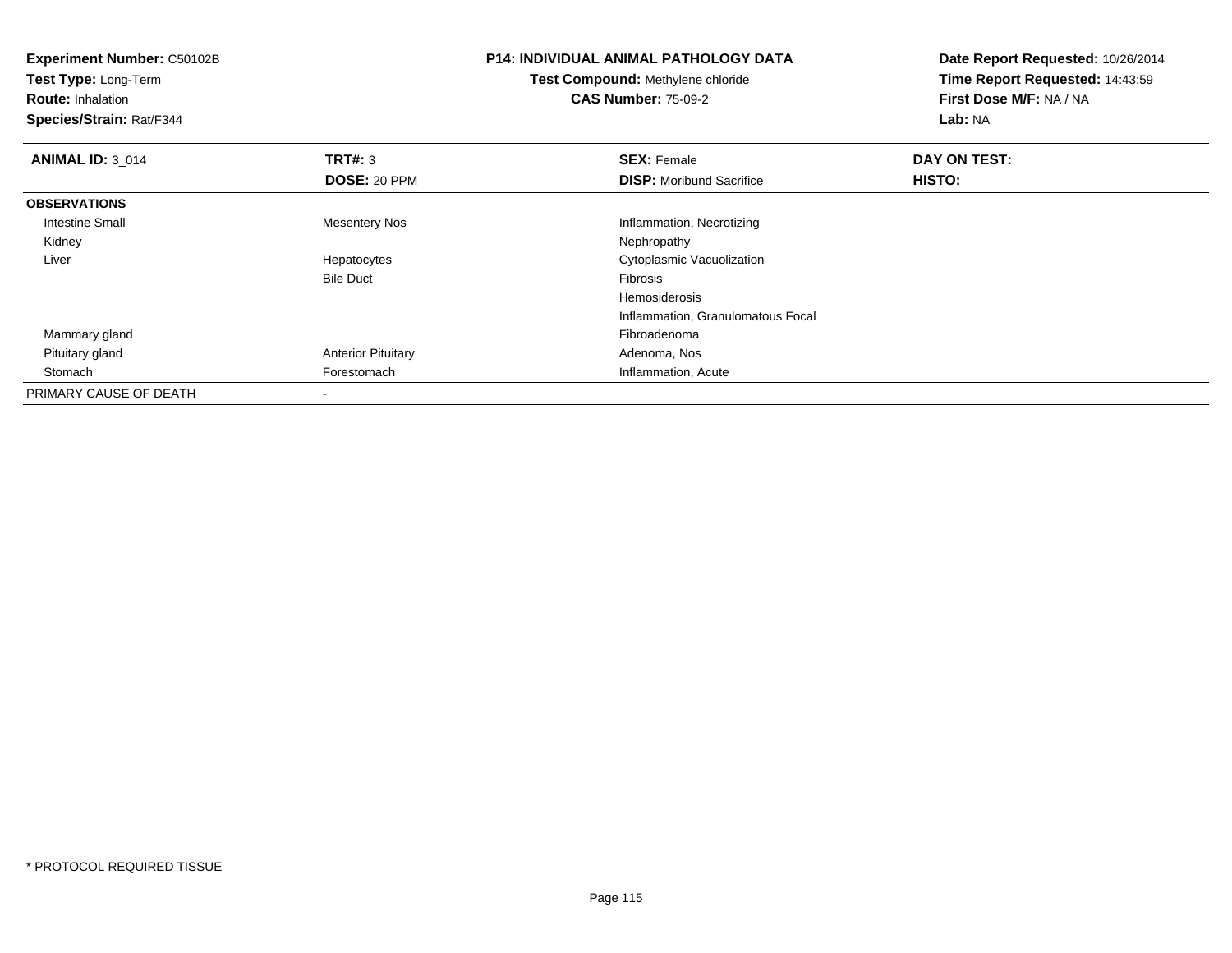| <b>Experiment Number: C50102B</b><br>Test Type: Long-Term<br><b>Route:</b> Inhalation<br>Species/Strain: Rat/F344 |                           | <b>P14: INDIVIDUAL ANIMAL PATHOLOGY DATA</b><br>Test Compound: Methylene chloride<br><b>CAS Number: 75-09-2</b> | Date Report Requested: 10/26/2014<br>Time Report Requested: 14:43:59<br>First Dose M/F: NA / NA<br>Lab: NA |
|-------------------------------------------------------------------------------------------------------------------|---------------------------|-----------------------------------------------------------------------------------------------------------------|------------------------------------------------------------------------------------------------------------|
| <b>ANIMAL ID: 3 015</b>                                                                                           | TRT#: 3                   | <b>SEX: Female</b>                                                                                              | DAY ON TEST:                                                                                               |
|                                                                                                                   | <b>DOSE: 20 PPM</b>       | <b>DISP:</b> Moribund Sacrifice                                                                                 | HISTO:                                                                                                     |
| <b>OBSERVATIONS</b>                                                                                               |                           |                                                                                                                 |                                                                                                            |
| Esophagus                                                                                                         |                           | Foreign Body, Nos                                                                                               |                                                                                                            |
| Kidney                                                                                                            |                           | Nephropathy                                                                                                     |                                                                                                            |
| Liver                                                                                                             | Hepatocytes               | Cytoplasmic Vacuolization                                                                                       |                                                                                                            |
|                                                                                                                   |                           | Hemosiderosis                                                                                                   |                                                                                                            |
|                                                                                                                   |                           | Inflammation, Granulomatous Focal                                                                               |                                                                                                            |
| Pituitary gland                                                                                                   | <b>Anterior Pituitary</b> | Adenoma, Nos                                                                                                    |                                                                                                            |
| PRIMARY CAUSE OF DEATH                                                                                            |                           |                                                                                                                 |                                                                                                            |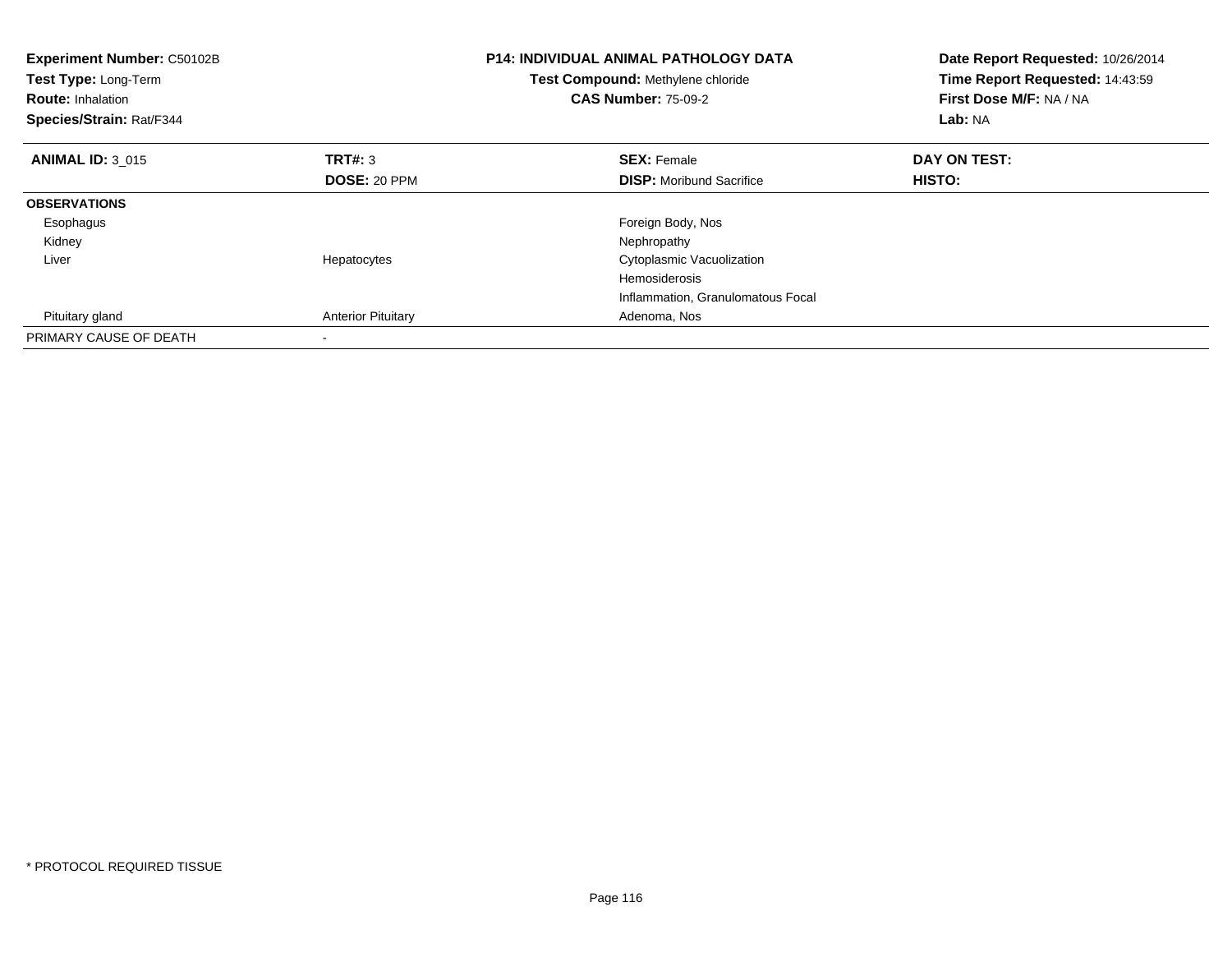**Test Type:** Long-Term

**Route:** Inhalation

**Species/Strain:** Rat/F344

## **P14: INDIVIDUAL ANIMAL PATHOLOGY DATA**

# **Test Compound:** Methylene chloride**CAS Number:** 75-09-2

| <b>ANIMAL ID: 3_016</b> | <b>TRT#: 3</b>            | <b>SEX: Female</b>              | DAY ON TEST: |  |
|-------------------------|---------------------------|---------------------------------|--------------|--|
|                         | DOSE: 20 PPM              | <b>DISP:</b> Moribund Sacrifice | HISTO:       |  |
| <b>OBSERVATIONS</b>     |                           |                                 |              |  |
| Adrenal gland           | Cortex Nos                | Cytoplasmic Vacuolization       |              |  |
|                         | Medulla                   | Hyperplasia, Focal              |              |  |
| Kidney                  | Tubule                    | Degeneration, Nos               |              |  |
|                         |                           | Nephropathy                     |              |  |
| Liver                   | Hepatocytes               | Cytoplasmic Vacuolization       |              |  |
|                         |                           | Hemosiderosis                   |              |  |
|                         |                           | Hepatocytomegaly                |              |  |
|                         | <b>Bile Duct</b>          | Hyperplasia, Nos                |              |  |
| Nasal cavity            |                           | Inflammation, Suppurative       |              |  |
|                         |                           | Metaplasia, Squamous            |              |  |
| Pancreas                | Acinus                    | Atrophy, Focal                  |              |  |
| Pituitary gland         | <b>Anterior Pituitary</b> | Cyst, Nos                       |              |  |
| Unspecified             | Multiple Organs Nos       | Leukemia, Mononuclear Cell      |              |  |
| Uterus                  | Endometrium               | Hyperplasia, Nos                |              |  |
| PRIMARY CAUSE OF DEATH  | $\overline{\phantom{a}}$  |                                 |              |  |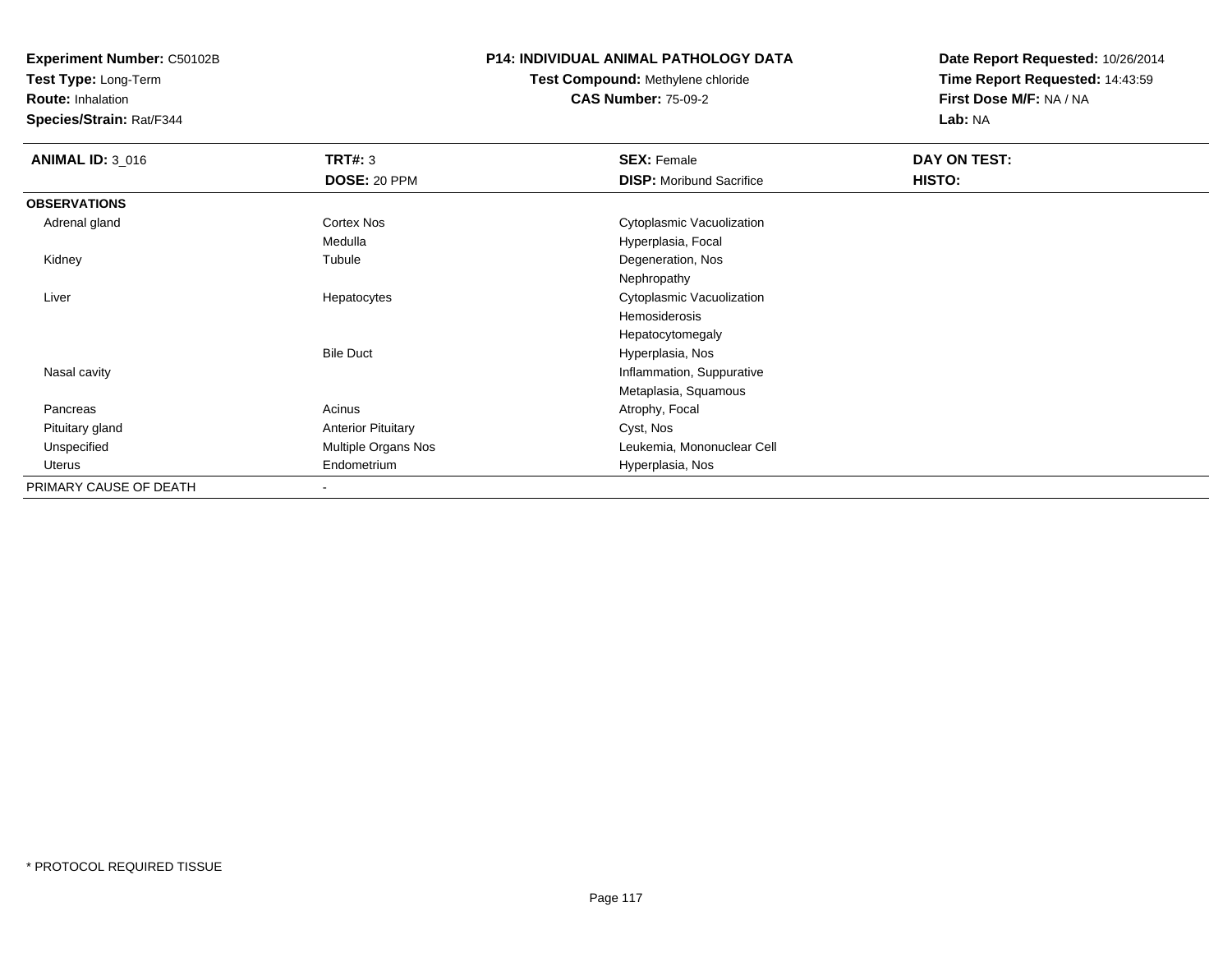**Test Type:** Long-Term

**Route:** Inhalation

**Species/Strain:** Rat/F344

# **P14: INDIVIDUAL ANIMAL PATHOLOGY DATA**

# **Test Compound:** Methylene chloride**CAS Number:** 75-09-2

| <b>ANIMAL ID: 3_017</b> | <b>TRT#: 3</b>            | <b>SEX: Female</b>                | DAY ON TEST: |  |
|-------------------------|---------------------------|-----------------------------------|--------------|--|
|                         | DOSE: 20 PPM              | <b>DISP: Terminal Sacrifice</b>   | HISTO:       |  |
| <b>OBSERVATIONS</b>     |                           |                                   |              |  |
| Kidney                  | Tubule                    | Degeneration, Nos                 |              |  |
|                         |                           | Nephropathy                       |              |  |
| Liver                   | Hepatocytes               | Cytoplasmic Change, Basophilic    |              |  |
|                         | Hepatocytes               | Cytoplasmic Vacuolization         |              |  |
|                         |                           | Hemosiderosis                     |              |  |
|                         | <b>Bile Duct</b>          | Hyperplasia, Nos                  |              |  |
|                         |                           | Inflammation, Granulomatous Focal |              |  |
| Lung                    |                           | Alveolar Macrophages              |              |  |
|                         |                           | Hyperplasia, Alveolar Epithelium  |              |  |
|                         |                           | Inflammation, Granulomatous       |              |  |
| Mammary gland           |                           | Fibroadenoma                      |              |  |
| Pituitary gland         | <b>Anterior Pituitary</b> | Adenoma, Nos                      |              |  |
| Tongue                  |                           | Acanthosis                        |              |  |
| Uterus                  |                           | <b>Endometrial Stromal Polyp</b>  |              |  |
|                         | Endometrium               | Hyperplasia, Nos                  |              |  |
| PRIMARY CAUSE OF DEATH  | $\overline{\phantom{a}}$  |                                   |              |  |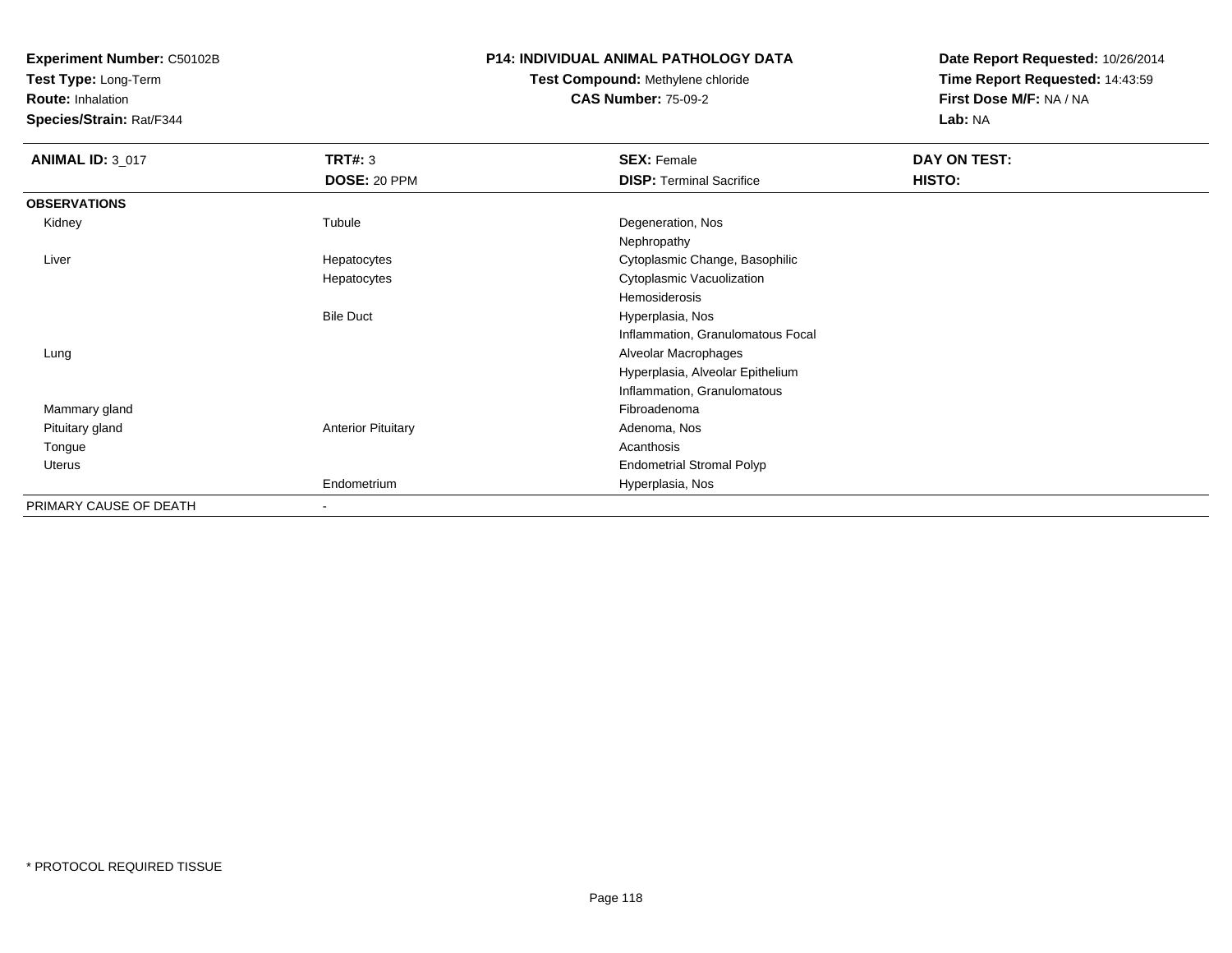**Test Type:** Long-Term

**Route:** Inhalation

**Species/Strain:** Rat/F344

### **P14: INDIVIDUAL ANIMAL PATHOLOGY DATA**

**Test Compound:** Methylene chloride**CAS Number:** 75-09-2

| <b>ANIMAL ID: 3_018</b> | TRT#: 3                   | <b>SEX: Female</b>              | DAY ON TEST: |
|-------------------------|---------------------------|---------------------------------|--------------|
|                         | <b>DOSE: 20 PPM</b>       | <b>DISP: Terminal Sacrifice</b> | HISTO:       |
| <b>OBSERVATIONS</b>     |                           |                                 |              |
| Intestine Large         | Colon                     | Parasitism                      |              |
|                         | Rectum                    | Parasitism                      |              |
| Kidney                  | Tubule                    | Degeneration, Nos               |              |
|                         |                           | Nephropathy                     |              |
| Larynx                  |                           | Inflammation, Chronic Focal     |              |
| Liver                   | Hepatocytes               | Cytoplasmic Change, Basophilic  |              |
|                         | Hepatocytes               | Cytoplasmic Vacuolization       |              |
|                         | <b>Bile Duct</b>          | Hyperplasia, Nos                |              |
|                         |                           | Neoplastic Nodule               |              |
| Pituitary gland         | <b>Anterior Pituitary</b> | Adenoma, Nos                    |              |
| Thyroid                 |                           | C-Cell Adenoma                  |              |
| Unspecified             | Shoulder                  | Fibroma                         |              |
|                         | Multiple Organs Nos       | Leukemia, Mononuclear Cell      |              |
| PRIMARY CAUSE OF DEATH  |                           |                                 |              |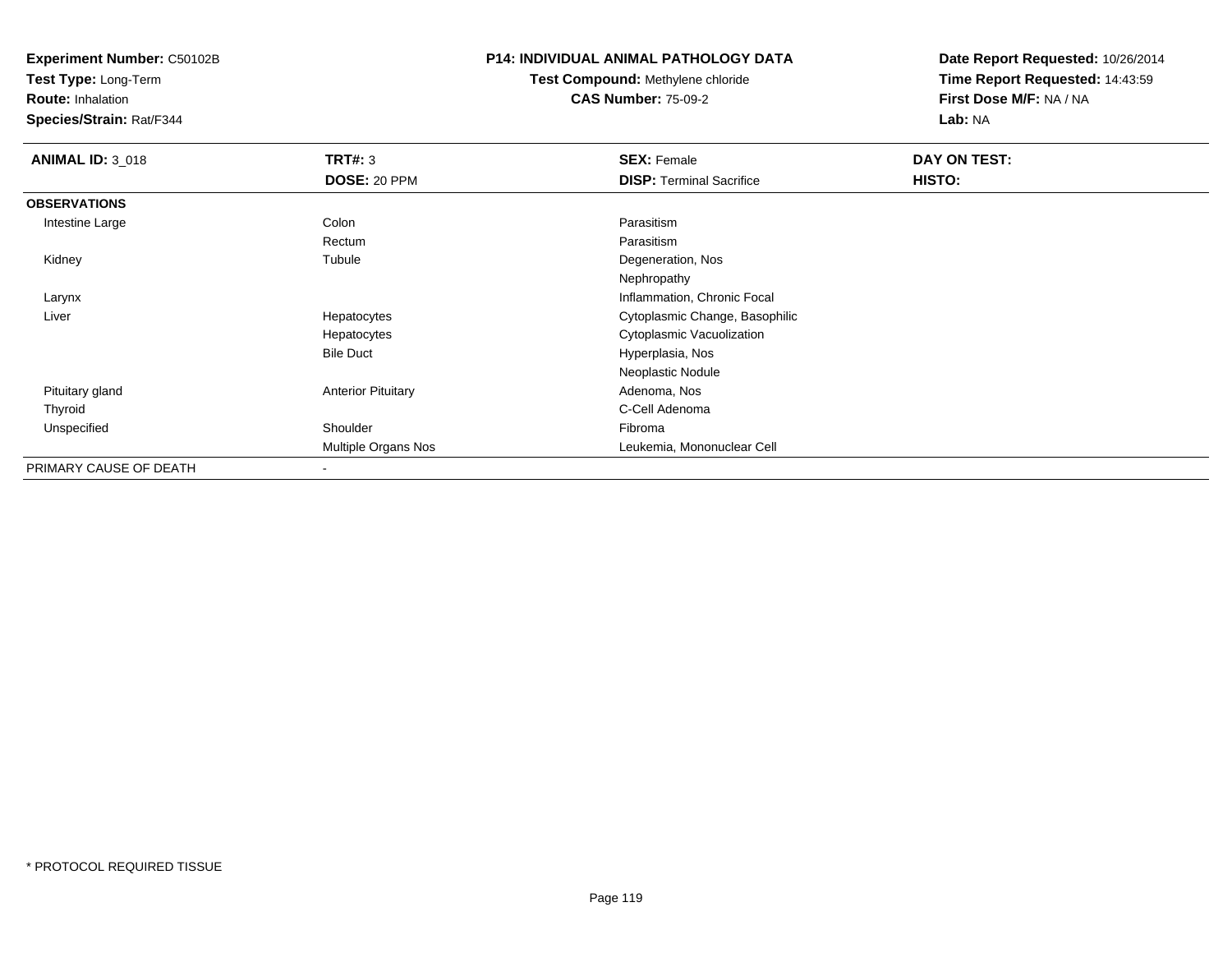| <b>Experiment Number: C50102B</b><br>Test Type: Long-Term<br><b>Route: Inhalation</b><br>Species/Strain: Rat/F344 |                           | <b>P14: INDIVIDUAL ANIMAL PATHOLOGY DATA</b><br>Test Compound: Methylene chloride<br><b>CAS Number: 75-09-2</b> | Date Report Requested: 10/26/2014<br>Time Report Requested: 14:43:59<br>First Dose M/F: NA / NA<br>Lab: NA |
|-------------------------------------------------------------------------------------------------------------------|---------------------------|-----------------------------------------------------------------------------------------------------------------|------------------------------------------------------------------------------------------------------------|
| <b>ANIMAL ID: 3_019</b>                                                                                           | TRT#: 3                   | <b>SEX: Female</b>                                                                                              | DAY ON TEST:                                                                                               |
|                                                                                                                   | DOSE: 20 PPM              | <b>DISP: Terminal Sacrifice</b>                                                                                 | <b>HISTO:</b>                                                                                              |
| <b>OBSERVATIONS</b>                                                                                               |                           |                                                                                                                 |                                                                                                            |
| Kidney                                                                                                            |                           | Nephropathy                                                                                                     |                                                                                                            |
| Liver                                                                                                             | Hepatocytes               | Cytoplasmic Vacuolization                                                                                       |                                                                                                            |
|                                                                                                                   | <b>Bile Duct</b>          | Fibrosis                                                                                                        |                                                                                                            |
|                                                                                                                   |                           | <b>Hemosiderosis</b>                                                                                            |                                                                                                            |
|                                                                                                                   |                           | Hepatocytomegaly                                                                                                |                                                                                                            |
|                                                                                                                   | <b>Bile Duct</b>          | Hyperplasia, Nos                                                                                                |                                                                                                            |
|                                                                                                                   | Hepatocytes               | Necrosis, Focal                                                                                                 |                                                                                                            |
| Pancreas                                                                                                          | Acinus                    | Atrophy, Focal                                                                                                  |                                                                                                            |
| Pituitary gland                                                                                                   | <b>Anterior Pituitary</b> | Adenoma, Nos                                                                                                    |                                                                                                            |
| PRIMARY CAUSE OF DEATH                                                                                            |                           |                                                                                                                 |                                                                                                            |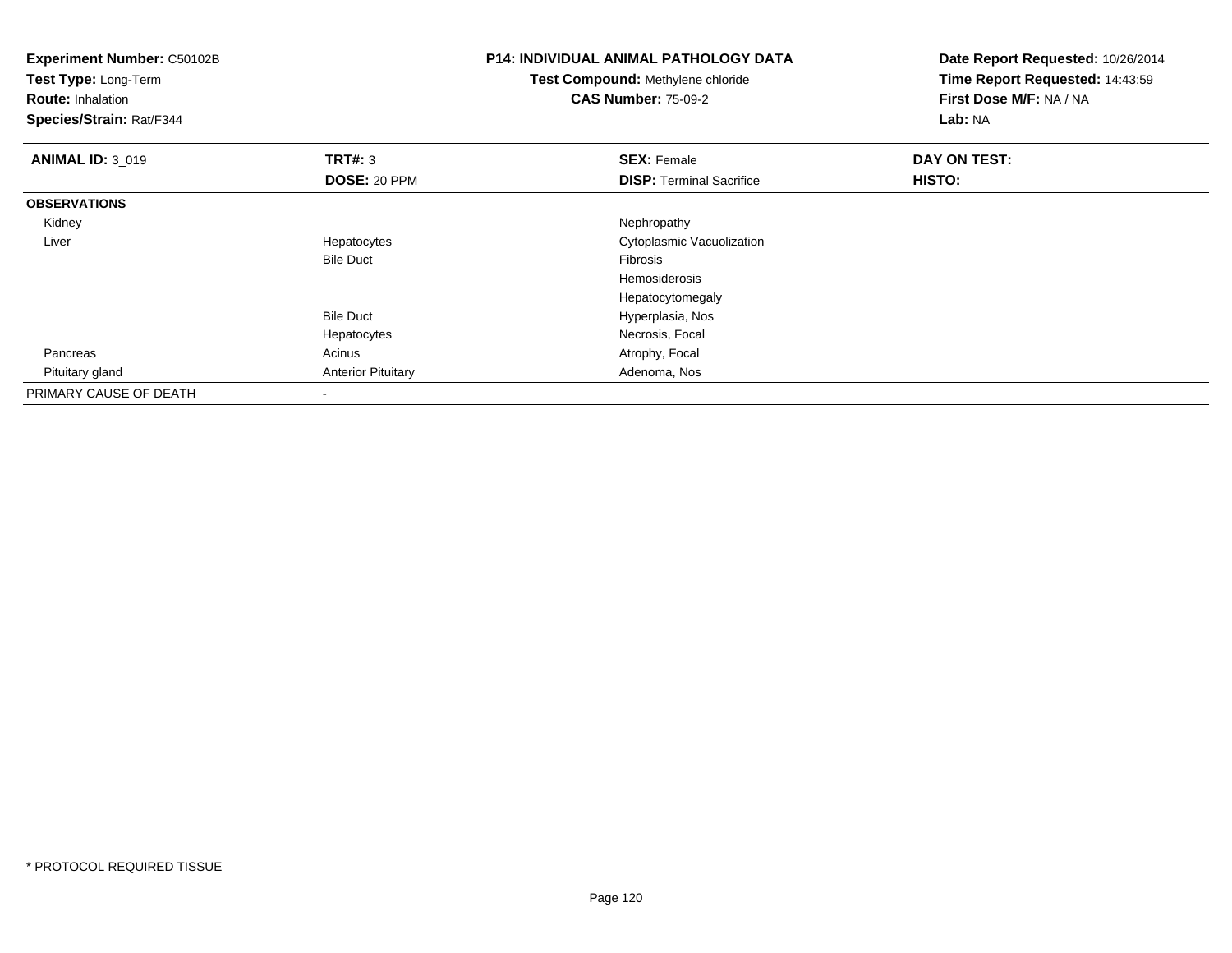| <b>Experiment Number: C50102B</b><br>Test Type: Long-Term<br><b>Route: Inhalation</b><br>Species/Strain: Rat/F344 |                           | <b>P14: INDIVIDUAL ANIMAL PATHOLOGY DATA</b><br>Test Compound: Methylene chloride<br><b>CAS Number: 75-09-2</b> | Date Report Requested: 10/26/2014<br>Time Report Requested: 14:43:59<br>First Dose M/F: NA / NA<br>Lab: NA |
|-------------------------------------------------------------------------------------------------------------------|---------------------------|-----------------------------------------------------------------------------------------------------------------|------------------------------------------------------------------------------------------------------------|
| <b>ANIMAL ID: 3_020</b>                                                                                           | TRT#: 3                   | <b>SEX: Female</b>                                                                                              | DAY ON TEST:                                                                                               |
|                                                                                                                   | DOSE: 20 PPM              | <b>DISP:</b> Terminal Sacrifice                                                                                 | HISTO:                                                                                                     |
| <b>OBSERVATIONS</b>                                                                                               |                           |                                                                                                                 |                                                                                                            |
| Kidney                                                                                                            |                           | Nephropathy                                                                                                     |                                                                                                            |
| Liver                                                                                                             | Hepatocytes               | Cytoplasmic Change, Basophilic                                                                                  |                                                                                                            |
|                                                                                                                   | Hepatocytes               | Cytoplasmic Vacuolization                                                                                       |                                                                                                            |
|                                                                                                                   |                           | <b>Hemosiderosis</b>                                                                                            |                                                                                                            |
|                                                                                                                   |                           | Inflammation, Granulomatous Focal                                                                               |                                                                                                            |
|                                                                                                                   | Hepatocytes               | Necrosis, Focal                                                                                                 |                                                                                                            |
| Pituitary gland                                                                                                   | <b>Anterior Pituitary</b> | Cyst, Nos                                                                                                       |                                                                                                            |
| Thyroid                                                                                                           |                           | C-Cell Adenoma                                                                                                  |                                                                                                            |
| PRIMARY CAUSE OF DEATH                                                                                            |                           |                                                                                                                 |                                                                                                            |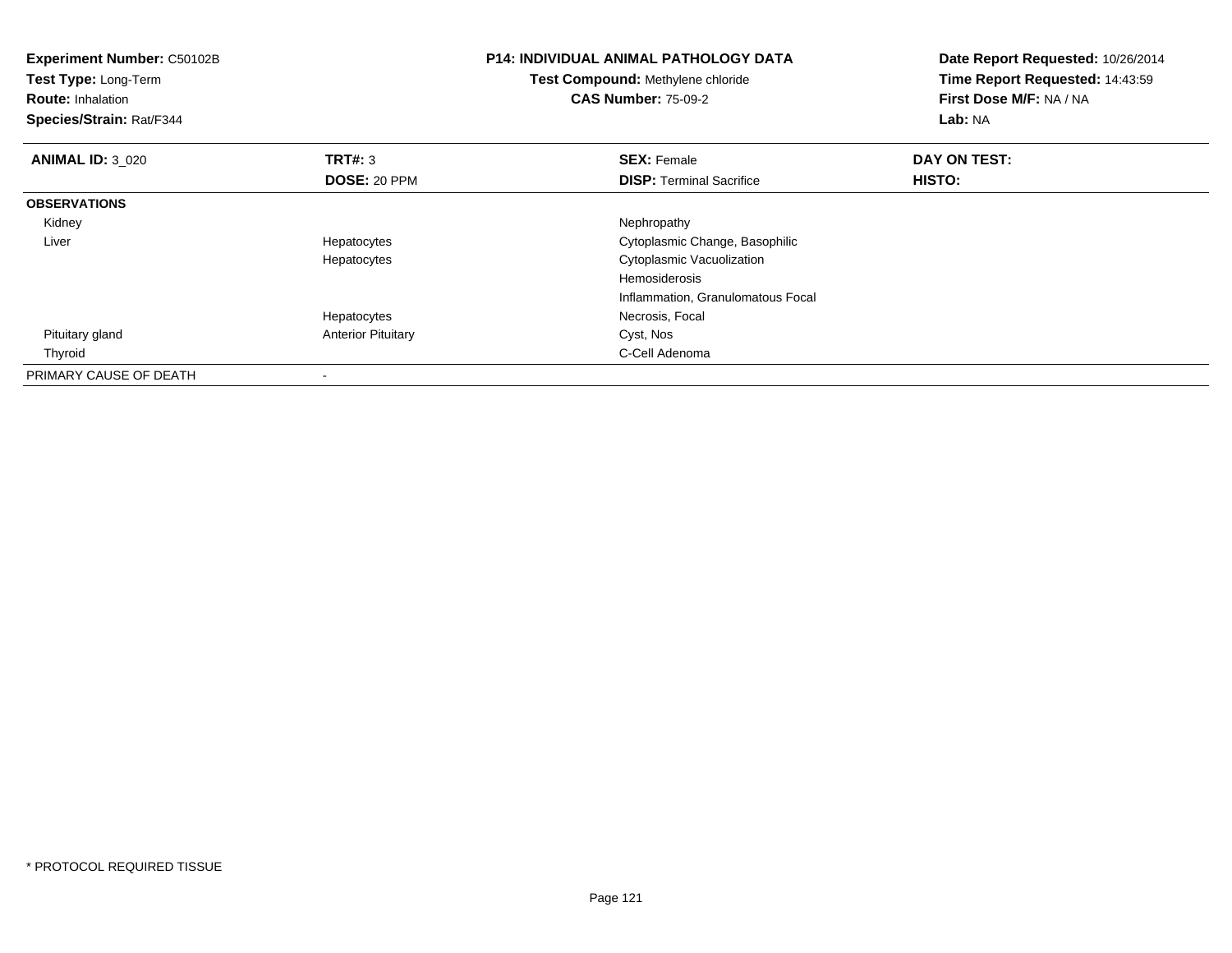| <b>Experiment Number: C50102B</b><br>Test Type: Long-Term<br><b>Route: Inhalation</b><br>Species/Strain: Rat/F344 |                     | <b>P14: INDIVIDUAL ANIMAL PATHOLOGY DATA</b><br>Test Compound: Methylene chloride<br><b>CAS Number: 75-09-2</b> | Date Report Requested: 10/26/2014<br>Time Report Requested: 14:43:59<br>First Dose M/F: NA / NA<br>Lab: NA |
|-------------------------------------------------------------------------------------------------------------------|---------------------|-----------------------------------------------------------------------------------------------------------------|------------------------------------------------------------------------------------------------------------|
| <b>ANIMAL ID: 3 021</b>                                                                                           | TRT#: 3             | <b>SEX: Female</b>                                                                                              | DAY ON TEST:                                                                                               |
|                                                                                                                   | <b>DOSE: 20 PPM</b> | <b>DISP:</b> Moribund Sacrifice                                                                                 | HISTO:                                                                                                     |
| <b>OBSERVATIONS</b>                                                                                               |                     |                                                                                                                 |                                                                                                            |
| Larynx                                                                                                            |                     | Acanthosis                                                                                                      |                                                                                                            |
|                                                                                                                   |                     | Inflammation, Suppurative                                                                                       |                                                                                                            |
| Mammary gland                                                                                                     |                     | Fibroadenoma                                                                                                    |                                                                                                            |
| Ovary                                                                                                             | Mesovarium          | Inflammation, Chronic Focal                                                                                     |                                                                                                            |
| Spleen                                                                                                            |                     | Hematopoiesis                                                                                                   |                                                                                                            |
| PRIMARY CAUSE OF DEATH                                                                                            |                     |                                                                                                                 |                                                                                                            |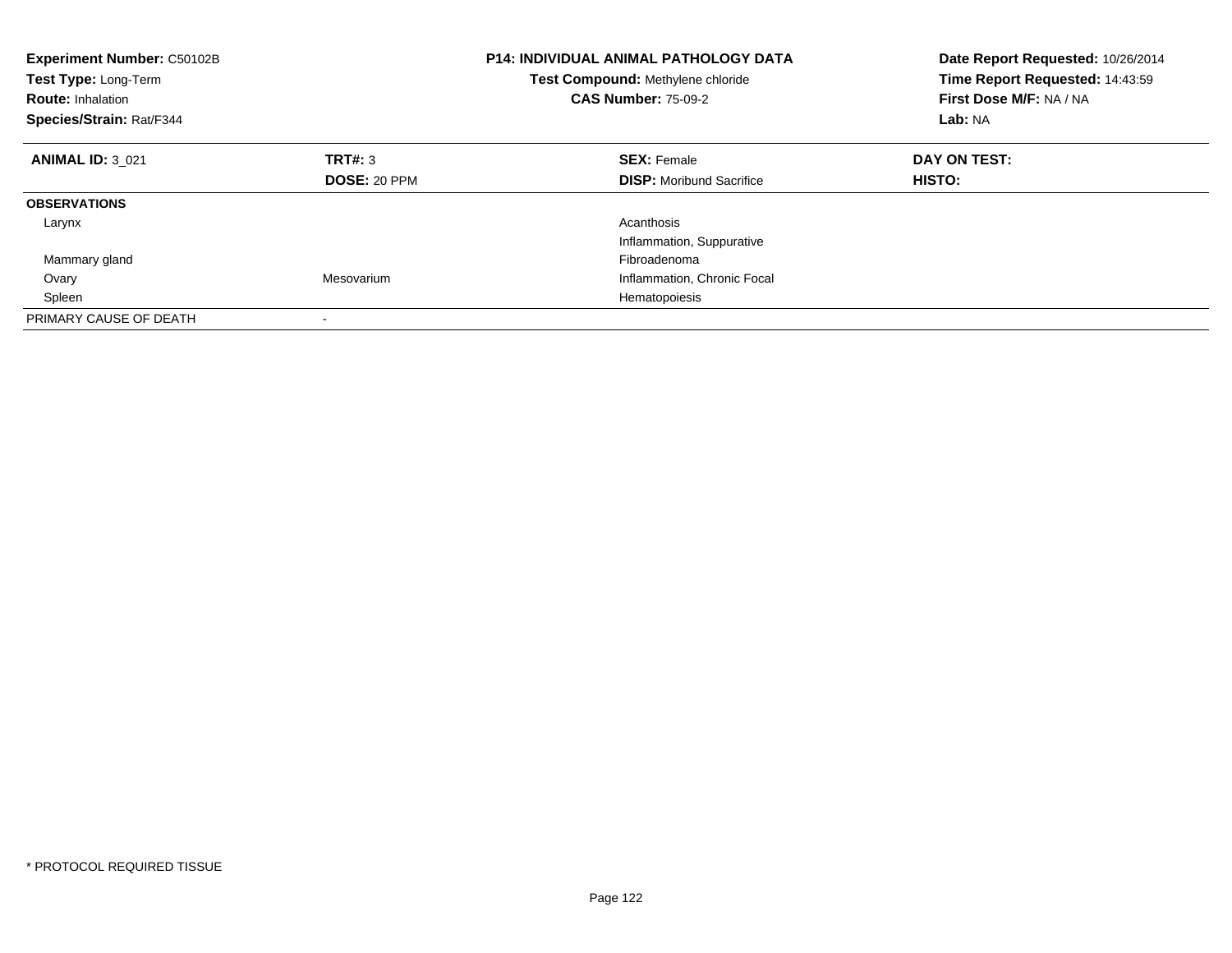**Experiment Number:** C50102B**Test Type:** Long-Term**Route:** Inhalation **Species/Strain:** Rat/F344**P14: INDIVIDUAL ANIMAL PATHOLOGY DATATest Compound:** Methylene chloride**CAS Number:** 75-09-2**Date Report Requested:** 10/26/2014**Time Report Requested:** 14:43:59**First Dose M/F:** NA / NA**Lab:** NA**ANIMAL ID:** 3\_022 **TRT#:** <sup>3</sup> **SEX:** Female **DAY ON TEST: DOSE:** 20 PPM**DISP:** Terminal Sacrifice **HISTO: OBSERVATIONS** Intestine Largee and the Cecum, Colon and the Hemorrhage entity of the Cecum, Colon and the Hemorrhage Kidneyy the contract of the contract of the contract of the contract of the contract of the contract of the contract of the contract of the contract of the contract of the contract of the contract of the contract of the contract Tubule **Degeneration**, Nos Nephropathys **Subset Constructs** Cytoplasmic Vacuolization Liver HepatocytesBile Duct Fibrosis Hemosiderosis Hyperplasia, NosBile Ductd<sub>d</sub> C-Cell Carcinoma ThyroidCyst, Ultimobranchial Unspecified Multiple Organs Nos Leukemia, Mononuclear Cell PRIMARY CAUSE OF DEATH-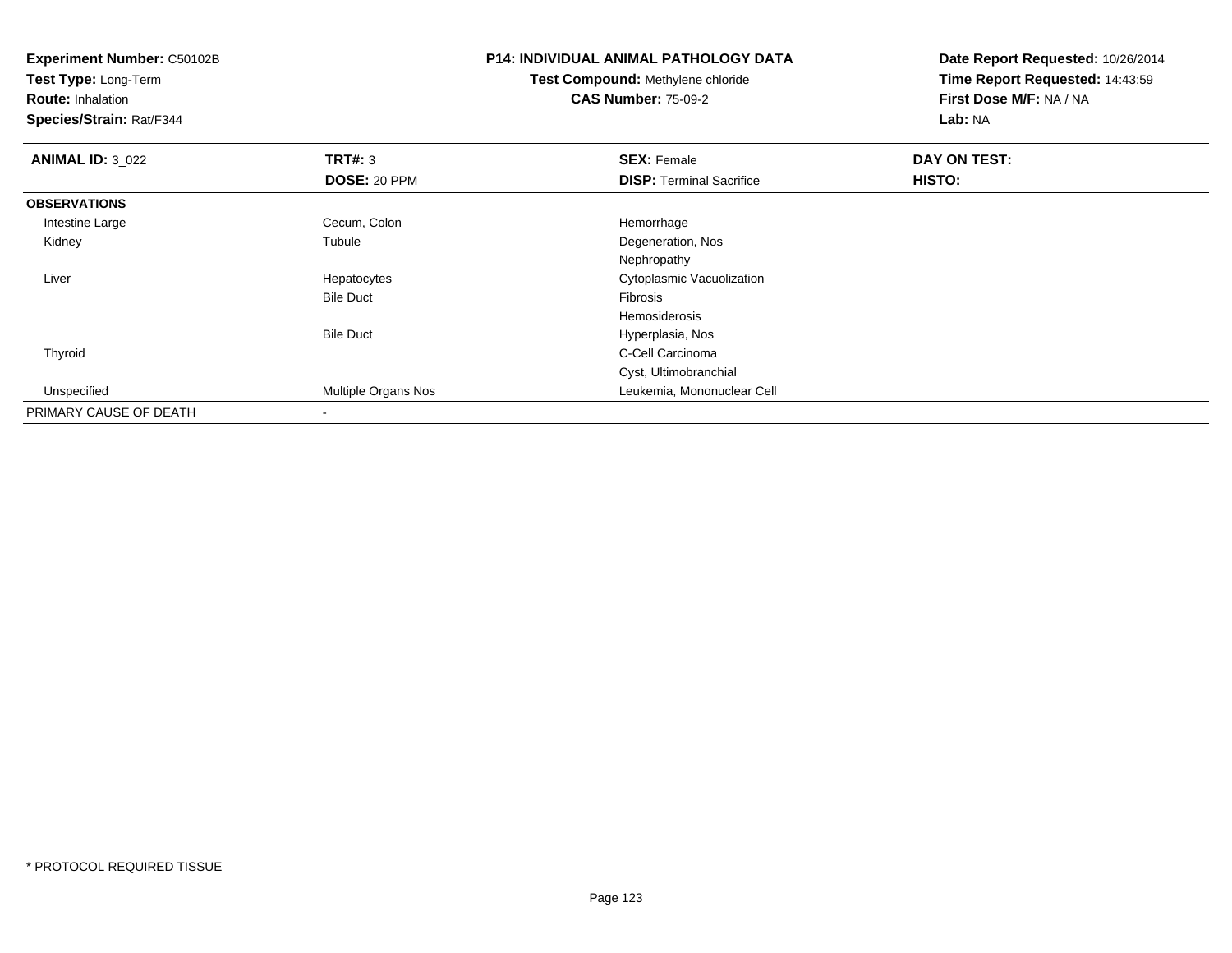**Test Type:** Long-Term

**Route:** Inhalation

**Species/Strain:** Rat/F344

## **P14: INDIVIDUAL ANIMAL PATHOLOGY DATA**

**Test Compound:** Methylene chloride**CAS Number:** 75-09-2

| <b>ANIMAL ID: 3_023</b> | TRT#: 3                   | <b>SEX: Female</b>                | DAY ON TEST: |  |
|-------------------------|---------------------------|-----------------------------------|--------------|--|
|                         | DOSE: 20 PPM              | <b>DISP:</b> Moribund Sacrifice   | HISTO:       |  |
| <b>OBSERVATIONS</b>     |                           |                                   |              |  |
| Intestine Large         | Colon                     | Parasitism                        |              |  |
|                         | Rectum                    | Parasitism                        |              |  |
| Kidney                  |                           | Nephropathy                       |              |  |
| Liver                   | Hepatocytes               | Cytoplasmic Change, Basophilic    |              |  |
|                         | Hepatocytes               | Cytoplasmic Vacuolization         |              |  |
|                         | Capsule                   | Fibrosis, Focal                   |              |  |
|                         |                           | Hemosiderosis                     |              |  |
|                         | <b>Bile Duct</b>          | Hyperplasia, Nos                  |              |  |
|                         |                           | Inflammation, Granulomatous Focal |              |  |
|                         |                           | Neoplastic Nodule                 |              |  |
| Pituitary gland         | <b>Anterior Pituitary</b> | Cyst, Nos                         |              |  |
| Uterus                  |                           | <b>Endometrial Stromal Polyp</b>  |              |  |
|                         | Endometrium               | Metaplasia, Squamous              |              |  |
| Vagina                  |                           | Acanthosis                        |              |  |
| PRIMARY CAUSE OF DEATH  | $\overline{\phantom{a}}$  |                                   |              |  |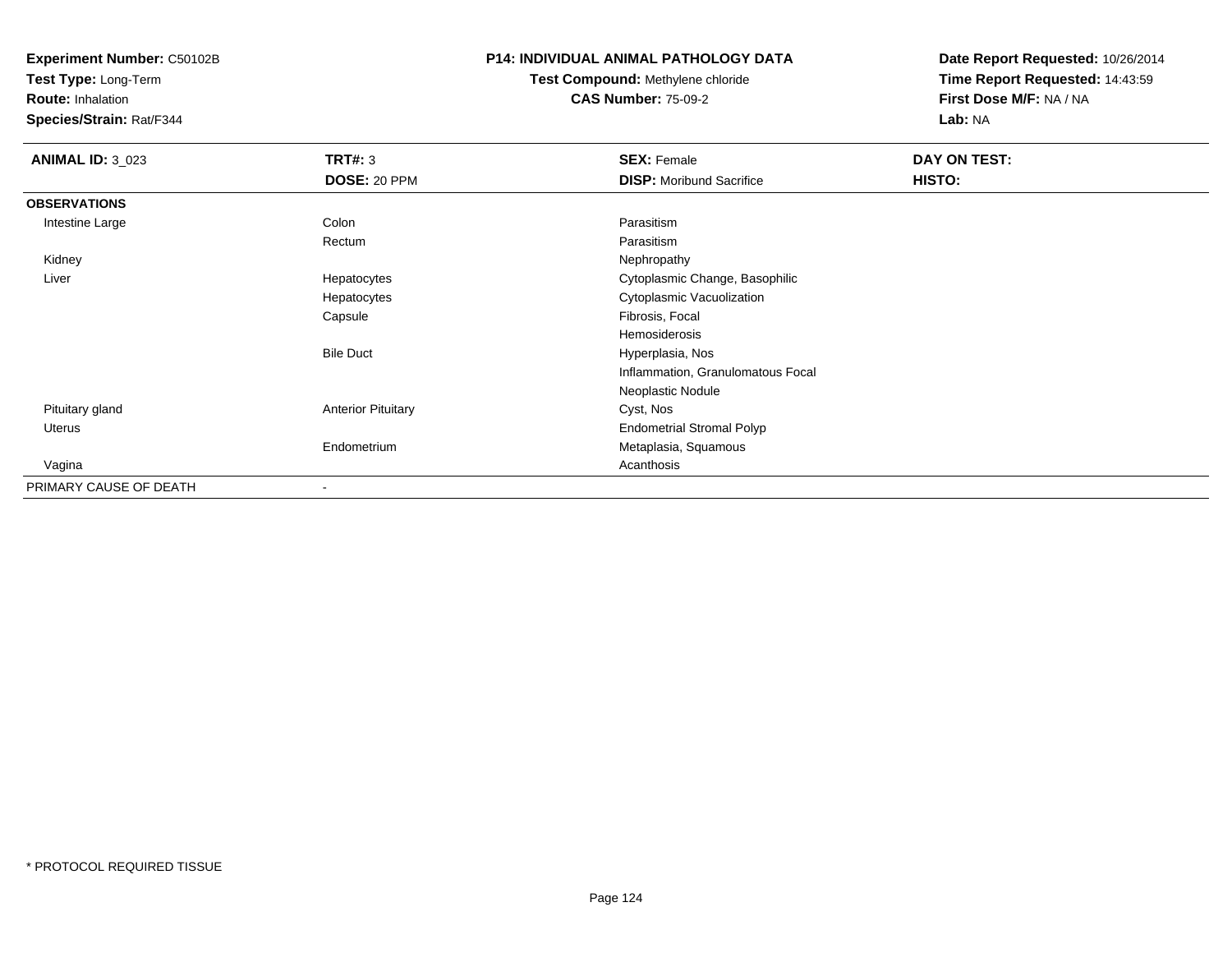**Test Type:** Long-Term

**Route:** Inhalation

**Species/Strain:** Rat/F344

### **P14: INDIVIDUAL ANIMAL PATHOLOGY DATA**

# **Test Compound:** Methylene chloride**CAS Number:** 75-09-2

| <b>ANIMAL ID: 3_024</b> | <b>TRT#: 3</b>            | <b>SEX: Female</b>                | DAY ON TEST: |  |
|-------------------------|---------------------------|-----------------------------------|--------------|--|
|                         | DOSE: 20 PPM              | <b>DISP: Terminal Sacrifice</b>   | HISTO:       |  |
| <b>OBSERVATIONS</b>     |                           |                                   |              |  |
| Adrenal gland           | Medulla                   | Pheochromocytoma                  |              |  |
| Kidney                  | Tubule                    | Degeneration, Nos                 |              |  |
|                         |                           | Nephropathy                       |              |  |
| Liver                   | Hepatocytes               | Cytoplasmic Vacuolization         |              |  |
|                         | <b>Bile Duct</b>          | Fibrosis                          |              |  |
|                         |                           | Hepatocytomegaly                  |              |  |
|                         | <b>Bile Duct</b>          | Hyperplasia, Nos                  |              |  |
|                         |                           | Inflammation, Granulomatous Focal |              |  |
|                         | Hepatocytes               | Necrosis, Focal                   |              |  |
| Lung                    |                           | Alveolar Macrophages              |              |  |
| Nasal cavity            |                           | Hemorrhage                        |              |  |
| Pituitary gland         | <b>Anterior Pituitary</b> | Carcinoma, Nos                    |              |  |
| Skin                    | Lower Leg                 | Papilloma, Nos                    |              |  |
| PRIMARY CAUSE OF DEATH  |                           |                                   |              |  |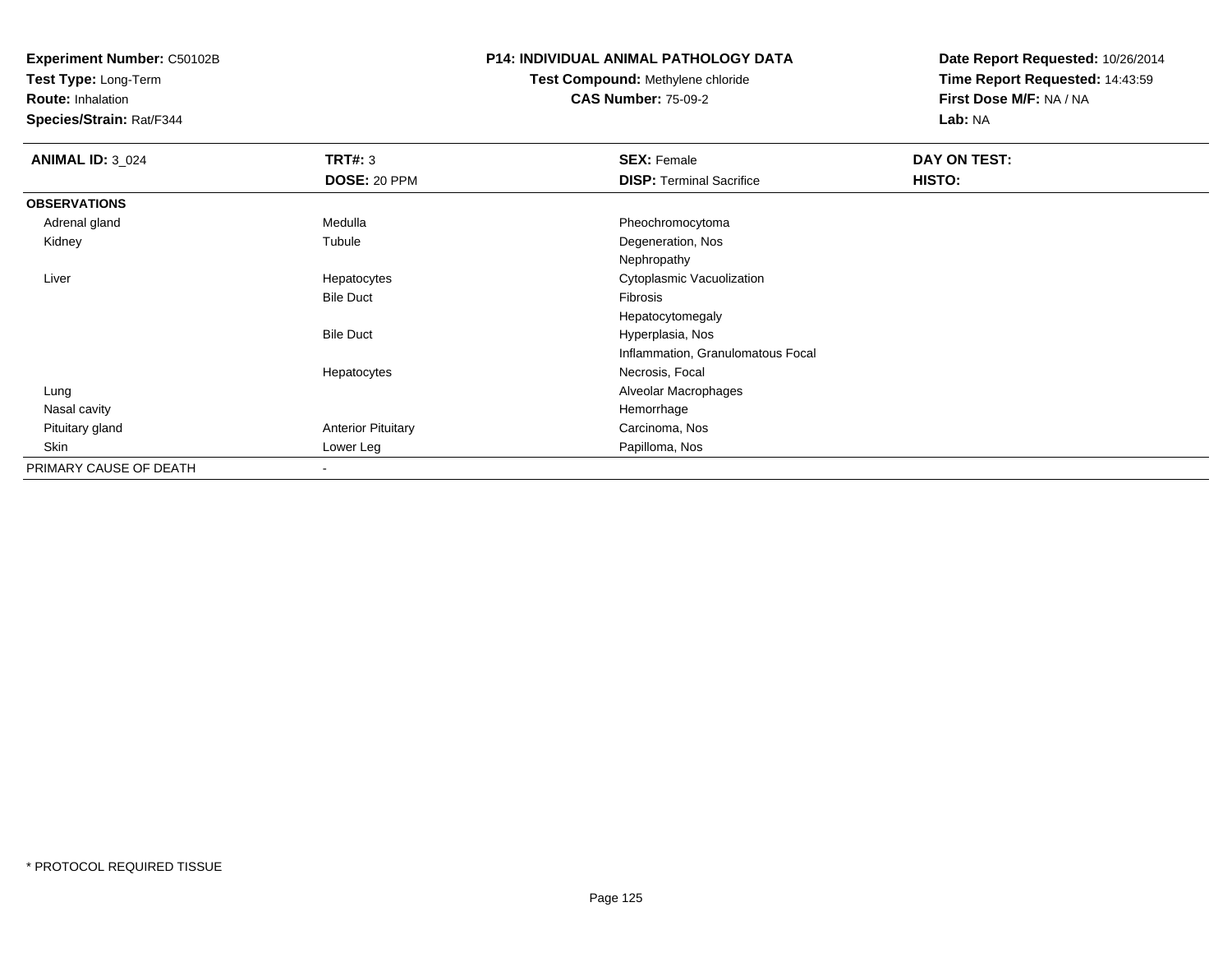**Test Type:** Long-Term

**Route:** Inhalation

**Species/Strain:** Rat/F344

# **P14: INDIVIDUAL ANIMAL PATHOLOGY DATA**

**Test Compound:** Methylene chloride**CAS Number:** 75-09-2

| <b>ANIMAL ID: 3_025</b> | TRT#: 3                   | <b>SEX: Female</b>                | DAY ON TEST: |  |
|-------------------------|---------------------------|-----------------------------------|--------------|--|
|                         | DOSE: 20 PPM              | <b>DISP: Terminal Sacrifice</b>   | HISTO:       |  |
| <b>OBSERVATIONS</b>     |                           |                                   |              |  |
| Clitoral gland          |                           | Inflammation, Suppurative         |              |  |
| Kidney                  | Tubule                    | Degeneration, Nos                 |              |  |
|                         |                           | Nephropathy                       |              |  |
| Liver                   | Hepatocytes               | <b>Cytoplasmic Vacuolization</b>  |              |  |
|                         |                           | Hemosiderosis                     |              |  |
|                         | <b>Bile Duct</b>          | Hyperplasia, Nos                  |              |  |
|                         |                           | Inflammation, Granulomatous Focal |              |  |
|                         | Hepatocytes               | Necrosis, Focal                   |              |  |
| Pituitary gland         | <b>Anterior Pituitary</b> | Adenoma, Nos                      |              |  |
| Thyroid                 |                           | Follicular-Cell Adenoma           |              |  |
| PRIMARY CAUSE OF DEATH  |                           |                                   |              |  |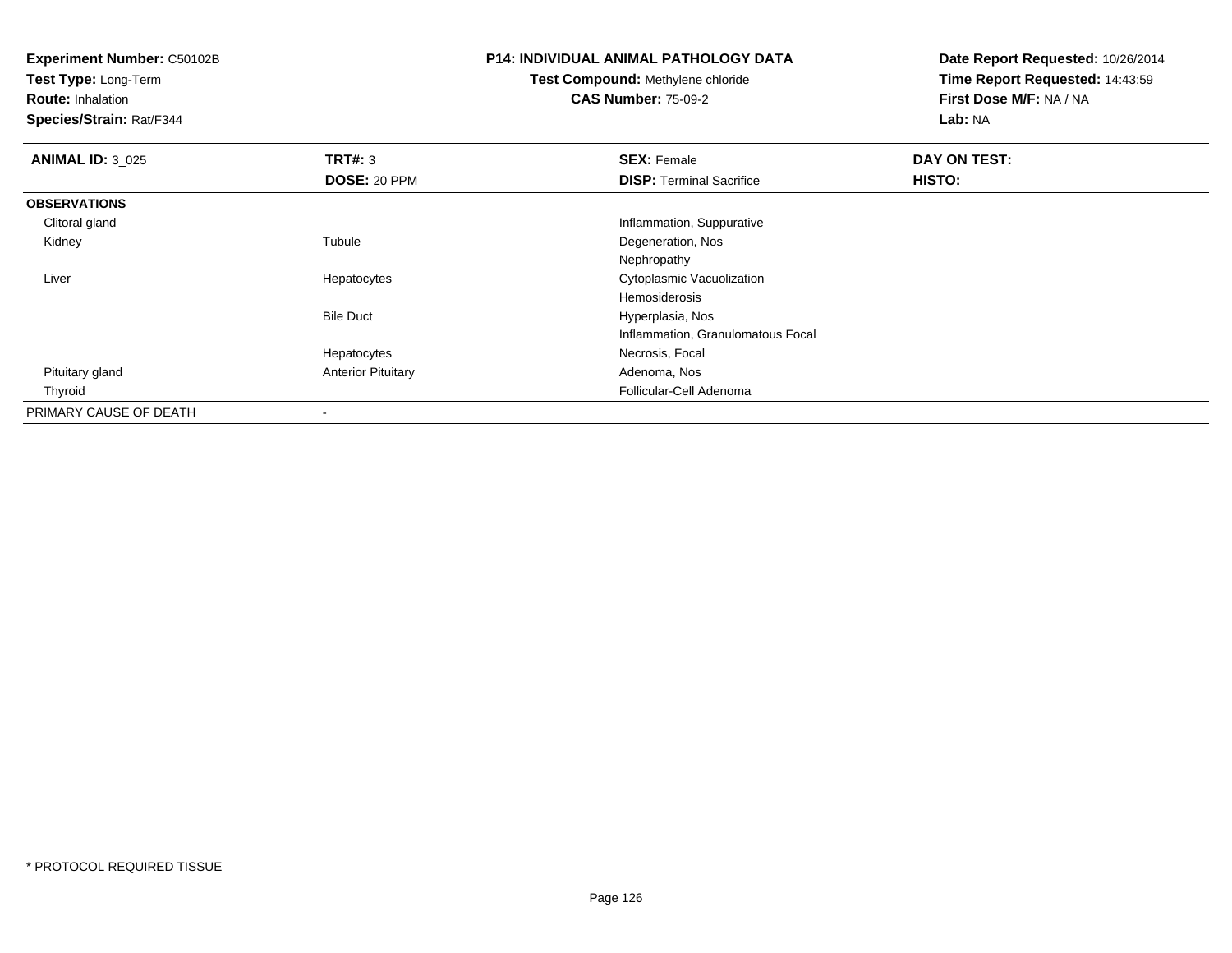| <b>Experiment Number: C50102B</b><br><b>Test Type: Long-Term</b><br><b>Route: Inhalation</b><br>Species/Strain: Rat/F344 |                     | <b>P14: INDIVIDUAL ANIMAL PATHOLOGY DATA</b><br>Test Compound: Methylene chloride<br><b>CAS Number: 75-09-2</b> | Date Report Requested: 10/26/2014<br>Time Report Requested: 14:43:59<br>First Dose M/F: NA / NA<br>Lab: NA |
|--------------------------------------------------------------------------------------------------------------------------|---------------------|-----------------------------------------------------------------------------------------------------------------|------------------------------------------------------------------------------------------------------------|
| <b>ANIMAL ID: 3 026</b>                                                                                                  | TRT#: 3             | <b>SEX: Female</b>                                                                                              | DAY ON TEST:                                                                                               |
|                                                                                                                          | <b>DOSE: 20 PPM</b> | <b>DISP:</b> Natural Death                                                                                      | HISTO:                                                                                                     |
| <b>OBSERVATIONS</b>                                                                                                      |                     |                                                                                                                 |                                                                                                            |
| Heart                                                                                                                    | Cardiac Valve       | Metaplasia, Cartilaginous                                                                                       |                                                                                                            |
| Liver                                                                                                                    | Hepatocytes         | Necrosis, Nos                                                                                                   |                                                                                                            |
| Unspecified                                                                                                              | Multiple Organs Nos | Endometrial Stromal Sarcoma, Invasive                                                                           |                                                                                                            |
| Uterus                                                                                                                   |                     | <b>Endometrial Stromal Sarcoma</b>                                                                              |                                                                                                            |
| PRIMARY CAUSE OF DEATH                                                                                                   |                     |                                                                                                                 |                                                                                                            |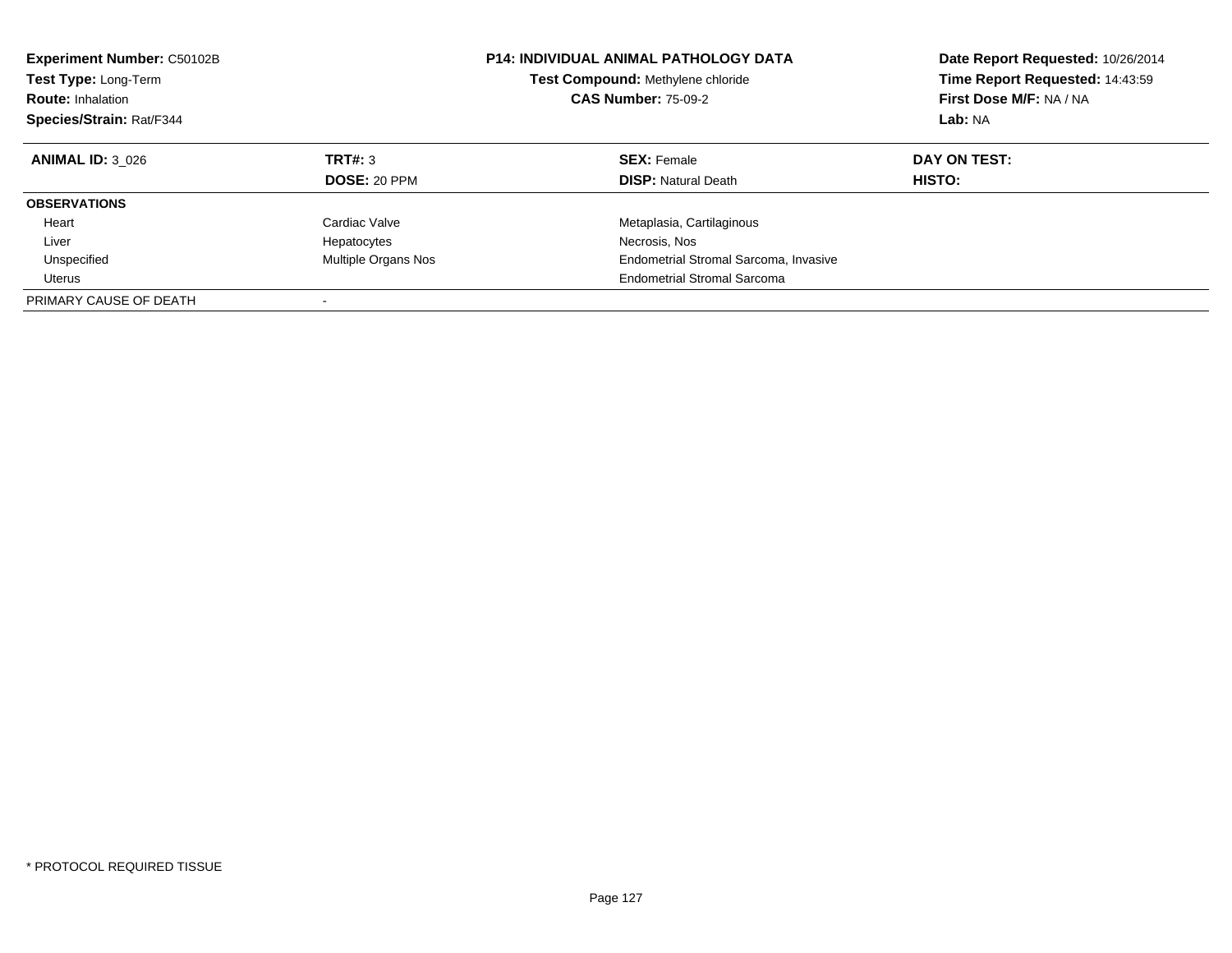**Test Type:** Long-Term

**Route:** Inhalation

**Species/Strain:** Rat/F344

### **P14: INDIVIDUAL ANIMAL PATHOLOGY DATA**

**Test Compound:** Methylene chloride**CAS Number:** 75-09-2

| <b>ANIMAL ID: 3_027</b> | TRT#: 3                   | <b>SEX: Female</b>              | DAY ON TEST: |
|-------------------------|---------------------------|---------------------------------|--------------|
|                         | DOSE: 20 PPM              | <b>DISP:</b> Moribund Sacrifice | HISTO:       |
| <b>OBSERVATIONS</b>     |                           |                                 |              |
| Adrenal gland           | Medulla                   | Hyperplasia, Focal              |              |
| Eye                     | Lacrimal Gland            | Inflammation, Chronic           |              |
|                         | Nasolacrimal Duct         | Inflammation, Suppurative       |              |
| Intestine Large         | Colon                     | Parasitism                      |              |
| Liver                   | Hepatocytes               | Cytoplasmic Vacuolization       |              |
|                         |                           | Hemosiderosis                   |              |
|                         |                           | Hepatocytomegaly                |              |
|                         | <b>Bile Duct</b>          | Hyperplasia, Nos                |              |
|                         | Hepatocytes               | Necrosis, Focal                 |              |
| Lung                    | Alveoli                   | Hemorrhage                      |              |
| Lymph node              | Pancreatic Lymph Node     | Hemorrhage                      |              |
| Nasal cavity            |                           | Inflammation, Suppurative       |              |
|                         |                           | Metaplasia, Squamous            |              |
| Pancreas                | Acinus                    | Atrophy, Focal                  |              |
| Pituitary gland         | <b>Anterior Pituitary</b> | Hyperplasia, Nos                |              |
| Salivary gland          |                           | Inflammation, Chronic           |              |
| Unspecified             | Multiple Organs Nos       | Leukemia, Mononuclear Cell      |              |
| PRIMARY CAUSE OF DEATH  | $\blacksquare$            |                                 |              |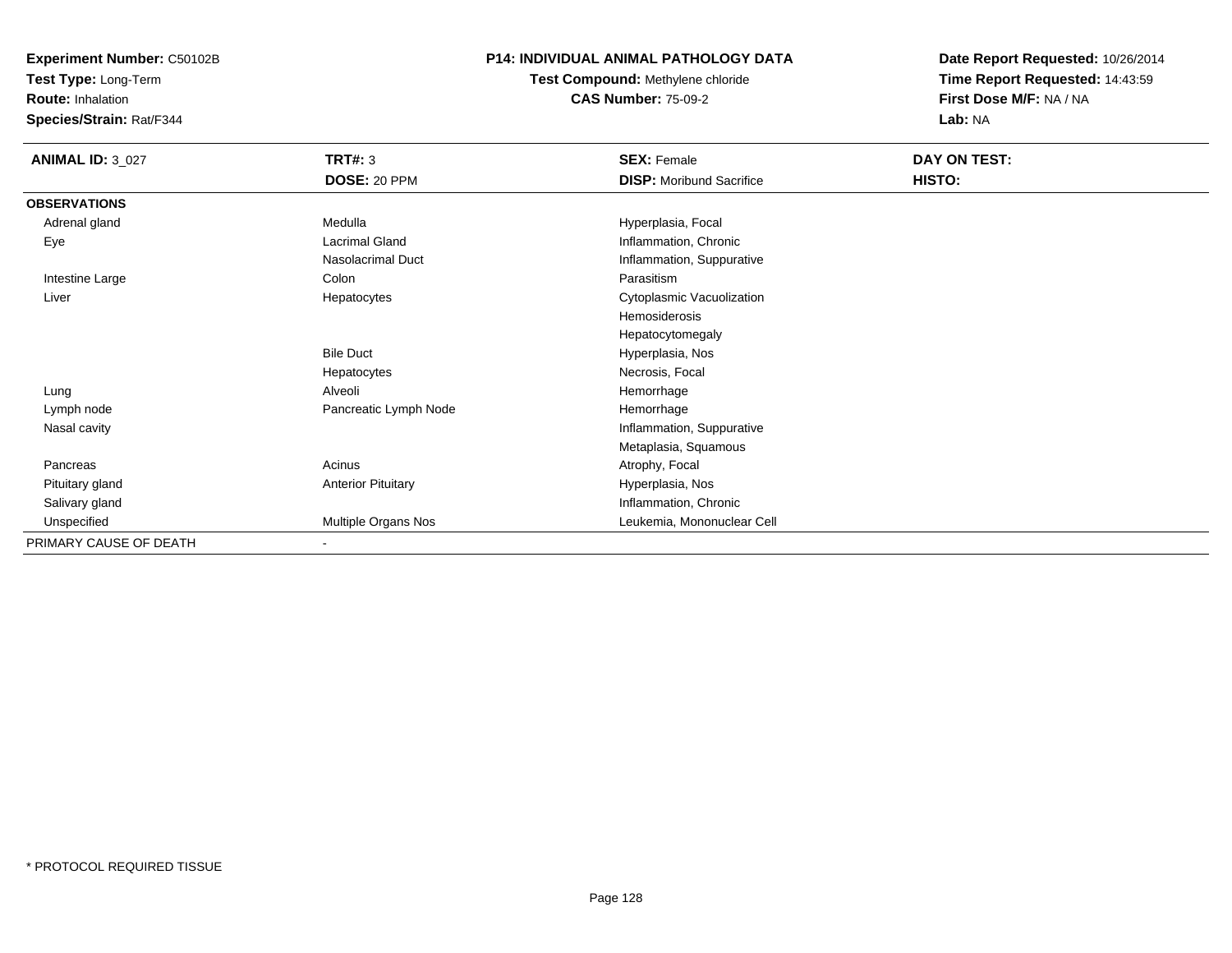**Test Type:** Long-Term

**Route:** Inhalation

**Species/Strain:** Rat/F344

## **P14: INDIVIDUAL ANIMAL PATHOLOGY DATA**

**Test Compound:** Methylene chloride**CAS Number:** 75-09-2

| <b>ANIMAL ID: 3_028</b> | TRT#: 3                    | <b>SEX: Female</b>               | DAY ON TEST: |
|-------------------------|----------------------------|----------------------------------|--------------|
|                         | DOSE: 20 PPM               | <b>DISP: Terminal Sacrifice</b>  | HISTO:       |
| <b>OBSERVATIONS</b>     |                            |                                  |              |
| Adrenal gland           | <b>Cortex Nos</b>          | Cytoplasmic Vacuolization        |              |
| Brain                   |                            | Hemorrhage                       |              |
| Heart                   | Atrium                     | Thrombosis, Nos                  |              |
| Intestine Large         | Rectum                     | Parasitism                       |              |
| Kidney                  |                            | Nephropathy                      |              |
| Larynx                  |                            | Inflammation, Chronic Focal      |              |
| Liver                   | Hepatocytes                | Cytoplasmic Vacuolization        |              |
|                         | <b>Bile Duct</b>           | <b>Fibrosis</b>                  |              |
|                         |                            | Hemosiderosis                    |              |
|                         |                            | Hepatocytomegaly                 |              |
|                         | <b>Bile Duct</b>           | Hyperplasia, Nos                 |              |
|                         | Hepatocytes                | Necrosis, Focal                  |              |
| Lung                    | Alveoli                    | Hemorrhage                       |              |
| Mammary gland           |                            | Hyperplasia, Epithelial          |              |
| Pituitary gland         | <b>Anterior Pituitary</b>  | Adenoma, Nos                     |              |
| Unspecified             | <b>Multiple Organs Nos</b> | Leukemia, Mononuclear Cell       |              |
| Uterus                  |                            | <b>Endometrial Stromal Polyp</b> |              |
| PRIMARY CAUSE OF DEATH  |                            |                                  |              |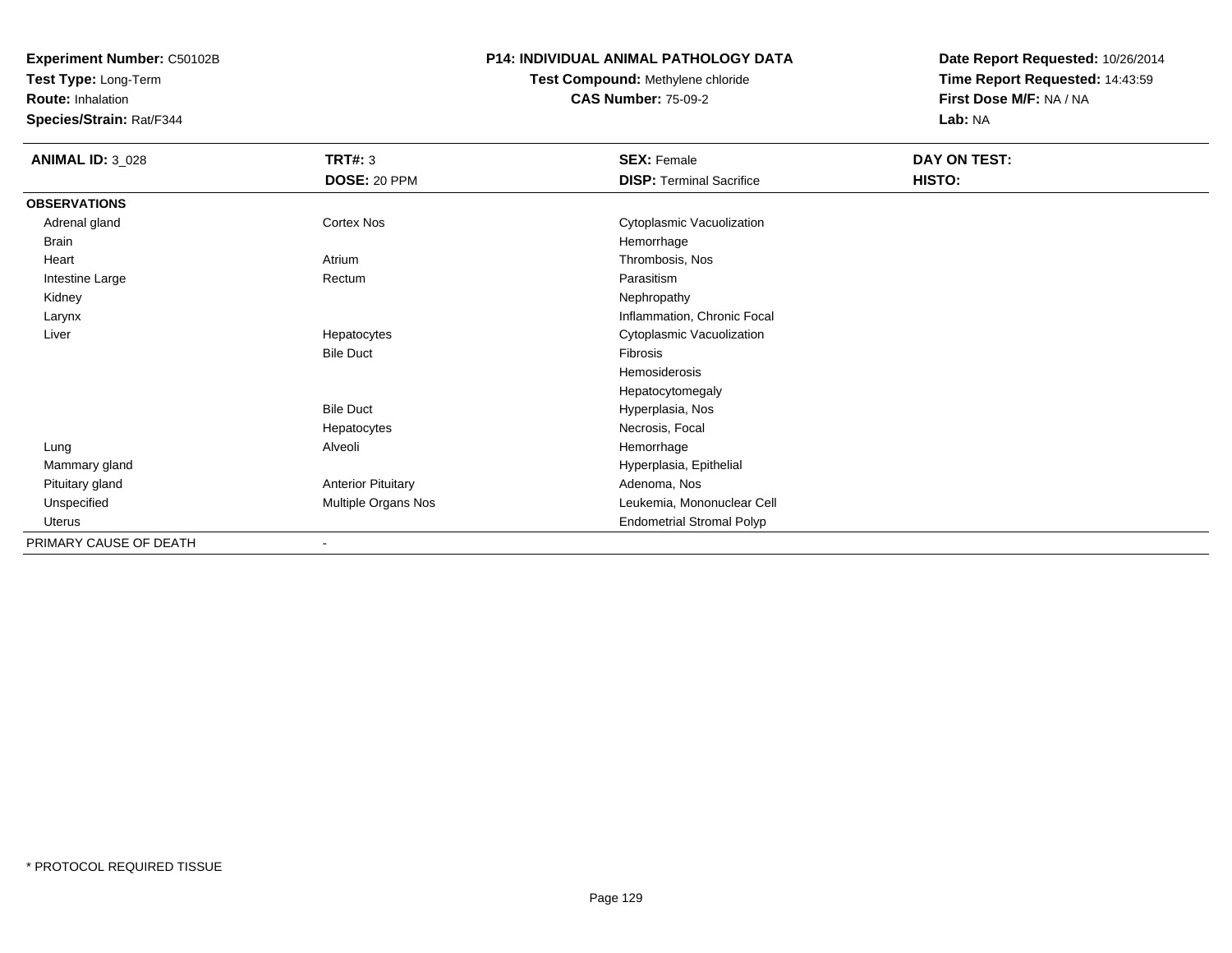**Test Type:** Long-Term

**Route:** Inhalation

**Species/Strain:** Rat/F344

## **P14: INDIVIDUAL ANIMAL PATHOLOGY DATA**

# **Test Compound:** Methylene chloride**CAS Number:** 75-09-2

| <b>ANIMAL ID: 3_029</b> | <b>TRT#: 3</b>            | <b>SEX: Female</b>              | DAY ON TEST: |  |
|-------------------------|---------------------------|---------------------------------|--------------|--|
|                         | DOSE: 20 PPM              | <b>DISP: Terminal Sacrifice</b> | HISTO:       |  |
| <b>OBSERVATIONS</b>     |                           |                                 |              |  |
| Adrenal gland           | Cortex Nos                | Cytoplasmic Vacuolization       |              |  |
|                         | Medulla                   | Pheochromocytoma                |              |  |
| <b>Brain</b>            |                           | Atrophy, Pressure               |              |  |
| Clitoral gland          |                           | Inflammation, Suppurative       |              |  |
| Kidney                  | Tubule                    | Degeneration, Nos               |              |  |
|                         |                           | Nephropathy                     |              |  |
| Larynx                  |                           | Inflammation, Suppurative       |              |  |
| Liver                   | Hepatocytes               | Cytoplasmic Vacuolization       |              |  |
|                         |                           | Hepatocellular Carcinoma        |              |  |
|                         | Hepatocytes               | Necrosis, Focal                 |              |  |
| Lung                    |                           | Alveolar Macrophages            |              |  |
| Mammary gland           |                           | Carcinoma, Nos                  |              |  |
|                         |                           | Fibroadenoma                    |              |  |
| Pituitary gland         | <b>Anterior Pituitary</b> | Adenoma, Nos                    |              |  |
| Thyroid                 |                           | Follicular-Cell Carcinoma       |              |  |
| Unspecified             | Multiple Organs Nos       | Leukemia, Mononuclear Cell      |              |  |
| PRIMARY CAUSE OF DEATH  | $\blacksquare$            |                                 |              |  |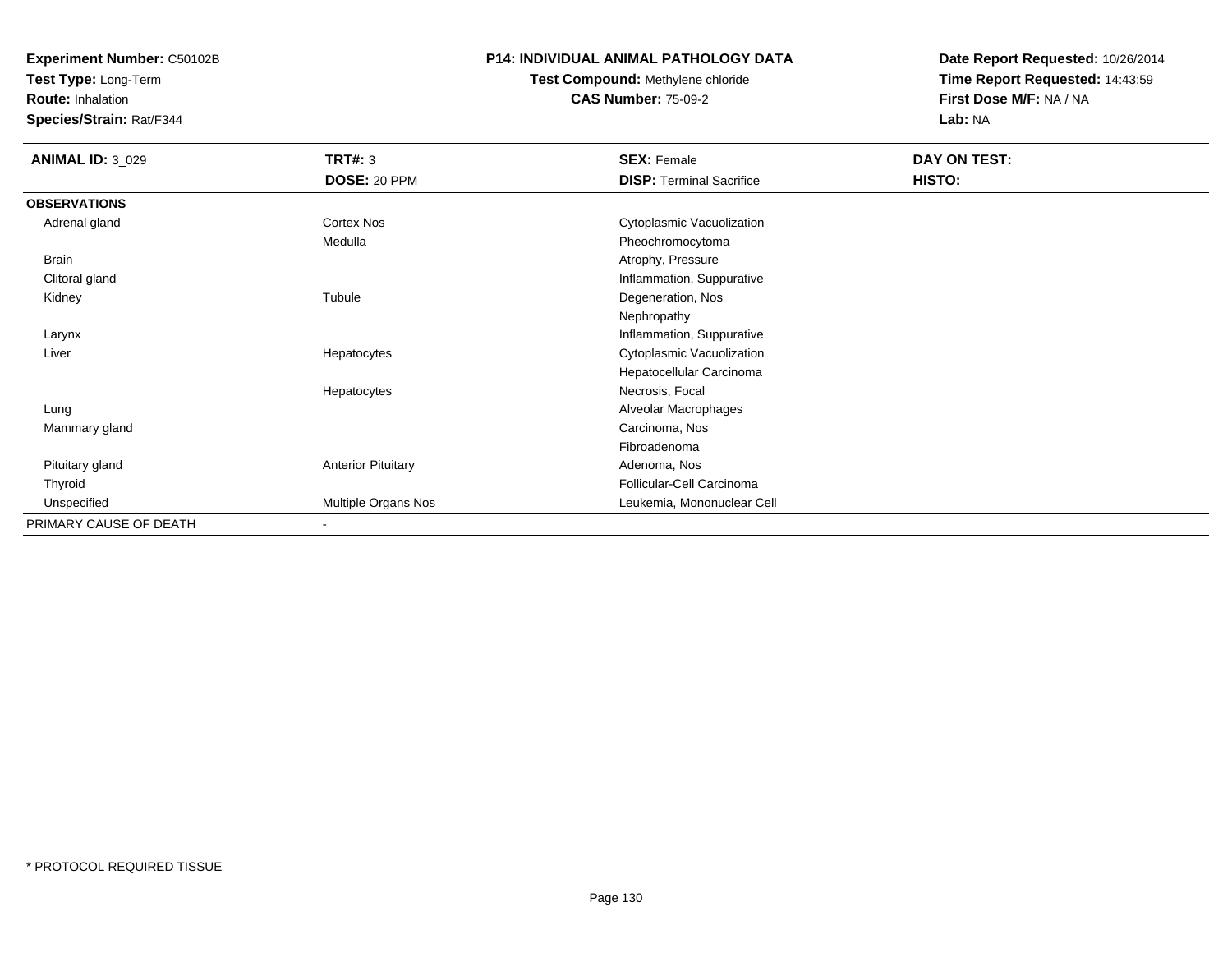**Test Type:** Long-Term

**Route:** Inhalation

**Species/Strain:** Rat/F344

## **P14: INDIVIDUAL ANIMAL PATHOLOGY DATA**

**Test Compound:** Methylene chloride**CAS Number:** 75-09-2

| <b>ANIMAL ID: 3_030</b> | <b>TRT#: 3</b>            | <b>SEX: Female</b>                | DAY ON TEST: |  |
|-------------------------|---------------------------|-----------------------------------|--------------|--|
|                         | DOSE: 20 PPM              | <b>DISP:</b> Moribund Sacrifice   | HISTO:       |  |
| <b>OBSERVATIONS</b>     |                           |                                   |              |  |
| Adrenal gland           | Medulla                   | Hyperplasia, Focal                |              |  |
| Brain                   | Cerebrum                  | Oligodendroglioma                 |              |  |
| Eye                     | Nasolacrimal Duct         | Acanthosis                        |              |  |
|                         | Nasolacrimal Duct         | Inflammation, Suppurative         |              |  |
| Heart                   | Cardiac Valve             | Metaplasia, Cartilaginous         |              |  |
| Kidney                  | Tubule                    | Degeneration, Nos                 |              |  |
|                         |                           | Nephropathy                       |              |  |
| Liver                   | Hepatocytes               | Cytoplasmic Vacuolization         |              |  |
|                         |                           | Hemosiderosis                     |              |  |
|                         |                           | Hepatocytomegaly                  |              |  |
|                         |                           | Inflammation, Granulomatous Focal |              |  |
|                         |                           | Neoplastic Nodule                 |              |  |
| Pancreas                | Acinus                    | Atrophy, Focal                    |              |  |
| Pituitary gland         | <b>Anterior Pituitary</b> | Adenoma, Nos                      |              |  |
| Thyroid                 |                           | Hyperplasia, C Cell               |              |  |
| PRIMARY CAUSE OF DEATH  | $\overline{\phantom{a}}$  |                                   |              |  |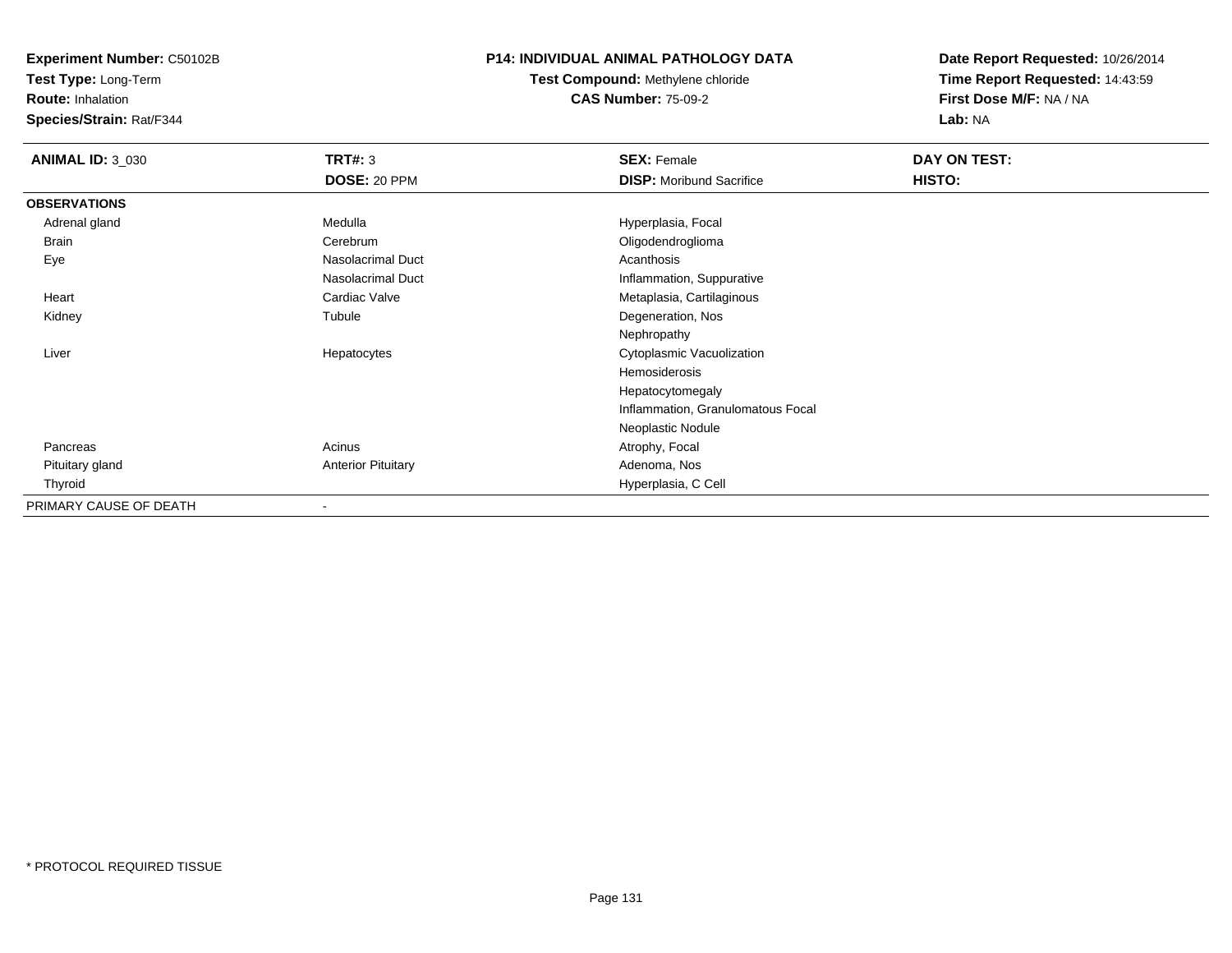| Experiment Number: C50102B<br>Test Type: Long-Term<br><b>Route: Inhalation</b><br>Species/Strain: Rat/F344 |                           | <b>P14: INDIVIDUAL ANIMAL PATHOLOGY DATA</b><br>Test Compound: Methylene chloride<br><b>CAS Number: 75-09-2</b> | Date Report Requested: 10/26/2014<br>Time Report Requested: 14:43:59<br>First Dose M/F: NA / NA<br>Lab: NA |
|------------------------------------------------------------------------------------------------------------|---------------------------|-----------------------------------------------------------------------------------------------------------------|------------------------------------------------------------------------------------------------------------|
| <b>ANIMAL ID: 3 031</b>                                                                                    | <b>TRT#: 3</b>            | <b>SEX: Female</b>                                                                                              | DAY ON TEST:                                                                                               |
|                                                                                                            | DOSE: 20 PPM              | <b>DISP:</b> Moribund Sacrifice                                                                                 | HISTO:                                                                                                     |
| <b>OBSERVATIONS</b>                                                                                        |                           |                                                                                                                 |                                                                                                            |
| Kidney                                                                                                     |                           | Nephropathy                                                                                                     |                                                                                                            |
| Liver                                                                                                      | Hepatocytes               | Cytoplasmic Change, Basophilic                                                                                  |                                                                                                            |
|                                                                                                            | Hepatocytes               | Cytoplasmic Vacuolization                                                                                       |                                                                                                            |
|                                                                                                            |                           | Hemosiderosis                                                                                                   |                                                                                                            |
|                                                                                                            | <b>Bile Duct</b>          | Hyperplasia, Nos                                                                                                |                                                                                                            |
| Pituitary gland                                                                                            | <b>Anterior Pituitary</b> | Hyperplasia, Nos                                                                                                |                                                                                                            |
| Urinary bladder                                                                                            | Submucosa                 | Edema, Nos                                                                                                      |                                                                                                            |
|                                                                                                            | Submucosa                 | Hemorrhage                                                                                                      |                                                                                                            |
| Uterus                                                                                                     |                           | <b>Endometrial Stromal Polyp</b>                                                                                |                                                                                                            |
| PRIMARY CAUSE OF DEATH                                                                                     |                           |                                                                                                                 |                                                                                                            |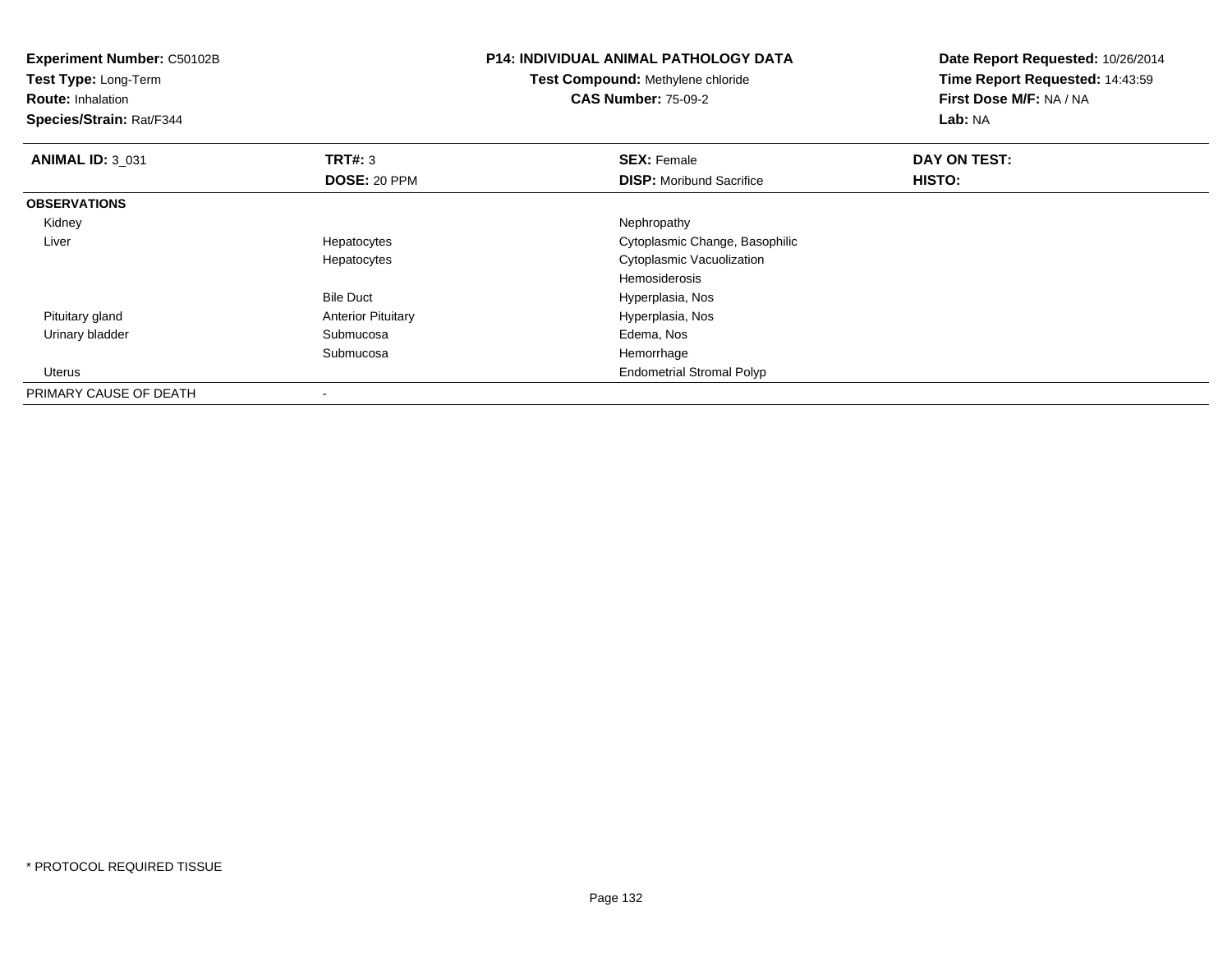| <b>Experiment Number: C50102B</b><br>Test Type: Long-Term<br><b>Route: Inhalation</b><br>Species/Strain: Rat/F344 |                     | <b>P14: INDIVIDUAL ANIMAL PATHOLOGY DATA</b><br>Test Compound: Methylene chloride<br><b>CAS Number: 75-09-2</b> | Date Report Requested: 10/26/2014<br>Time Report Requested: 14:43:59<br>First Dose M/F: NA / NA<br>Lab: NA |
|-------------------------------------------------------------------------------------------------------------------|---------------------|-----------------------------------------------------------------------------------------------------------------|------------------------------------------------------------------------------------------------------------|
| <b>ANIMAL ID: 3 032</b>                                                                                           | <b>TRT#: 3</b>      | <b>SEX: Female</b>                                                                                              | DAY ON TEST:                                                                                               |
|                                                                                                                   | DOSE: 20 PPM        | <b>DISP:</b> Moribund Sacrifice                                                                                 | HISTO:                                                                                                     |
| <b>OBSERVATIONS</b>                                                                                               |                     |                                                                                                                 |                                                                                                            |
| Kidney                                                                                                            | Tubule              | Degeneration, Nos                                                                                               |                                                                                                            |
| Liver                                                                                                             | Hepatocytes         | Cytoplasmic Vacuolization                                                                                       |                                                                                                            |
|                                                                                                                   |                     | Hemosiderosis                                                                                                   |                                                                                                            |
|                                                                                                                   | <b>Bile Duct</b>    | Hyperplasia, Nos                                                                                                |                                                                                                            |
| Pancreas                                                                                                          | Acinus              | Atrophy, Focal                                                                                                  |                                                                                                            |
| Spleen                                                                                                            |                     | Fibrosis, Focal                                                                                                 |                                                                                                            |
| Unspecified                                                                                                       | Multiple Organs Nos | Leukemia, Mononuclear Cell                                                                                      |                                                                                                            |
| PRIMARY CAUSE OF DEATH                                                                                            |                     |                                                                                                                 |                                                                                                            |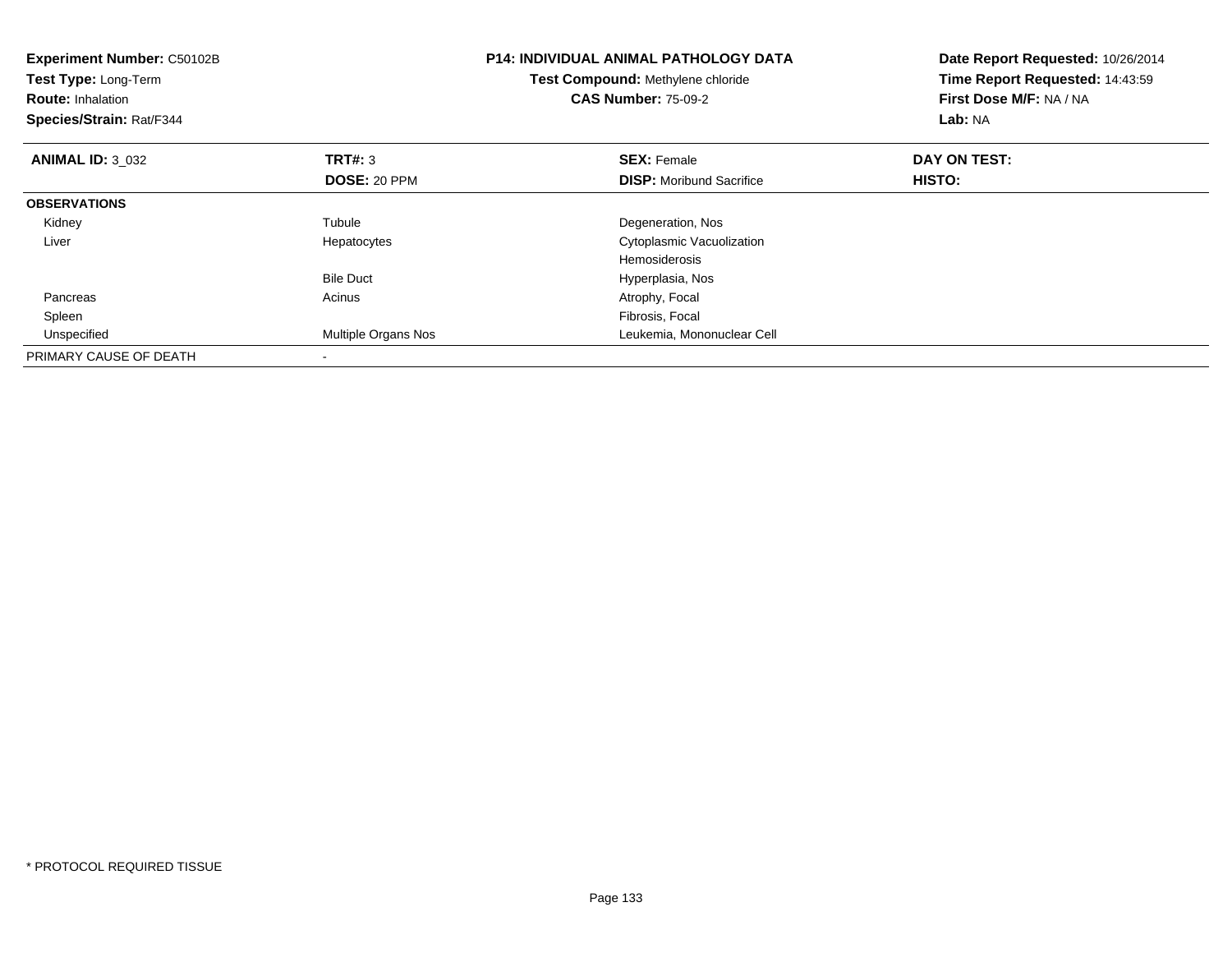| Experiment Number: C50102B<br><b>Test Type: Long-Term</b><br><b>Route: Inhalation</b><br>Species/Strain: Rat/F344 |                                | <b>P14: INDIVIDUAL ANIMAL PATHOLOGY DATA</b><br>Test Compound: Methylene chloride<br><b>CAS Number: 75-09-2</b> | Date Report Requested: 10/26/2014<br>Time Report Requested: 14:43:59<br>First Dose M/F: NA / NA<br>Lab: NA |
|-------------------------------------------------------------------------------------------------------------------|--------------------------------|-----------------------------------------------------------------------------------------------------------------|------------------------------------------------------------------------------------------------------------|
| <b>ANIMAL ID: 3 033</b>                                                                                           | TRT#: 3<br><b>DOSE: 20 PPM</b> | <b>SEX: Female</b><br><b>DISP:</b> Moribund Sacrifice                                                           | DAY ON TEST:<br>HISTO:                                                                                     |
| <b>OBSERVATIONS</b>                                                                                               |                                |                                                                                                                 |                                                                                                            |
| Liver                                                                                                             | Hepatocytes                    | Cytoplasmic Vacuolization<br>Hemosiderosis<br>Inflammation, Granulomatous Focal                                 |                                                                                                            |
| Mammary gland                                                                                                     |                                | Fibroadenoma                                                                                                    |                                                                                                            |
| PRIMARY CAUSE OF DEATH                                                                                            |                                |                                                                                                                 |                                                                                                            |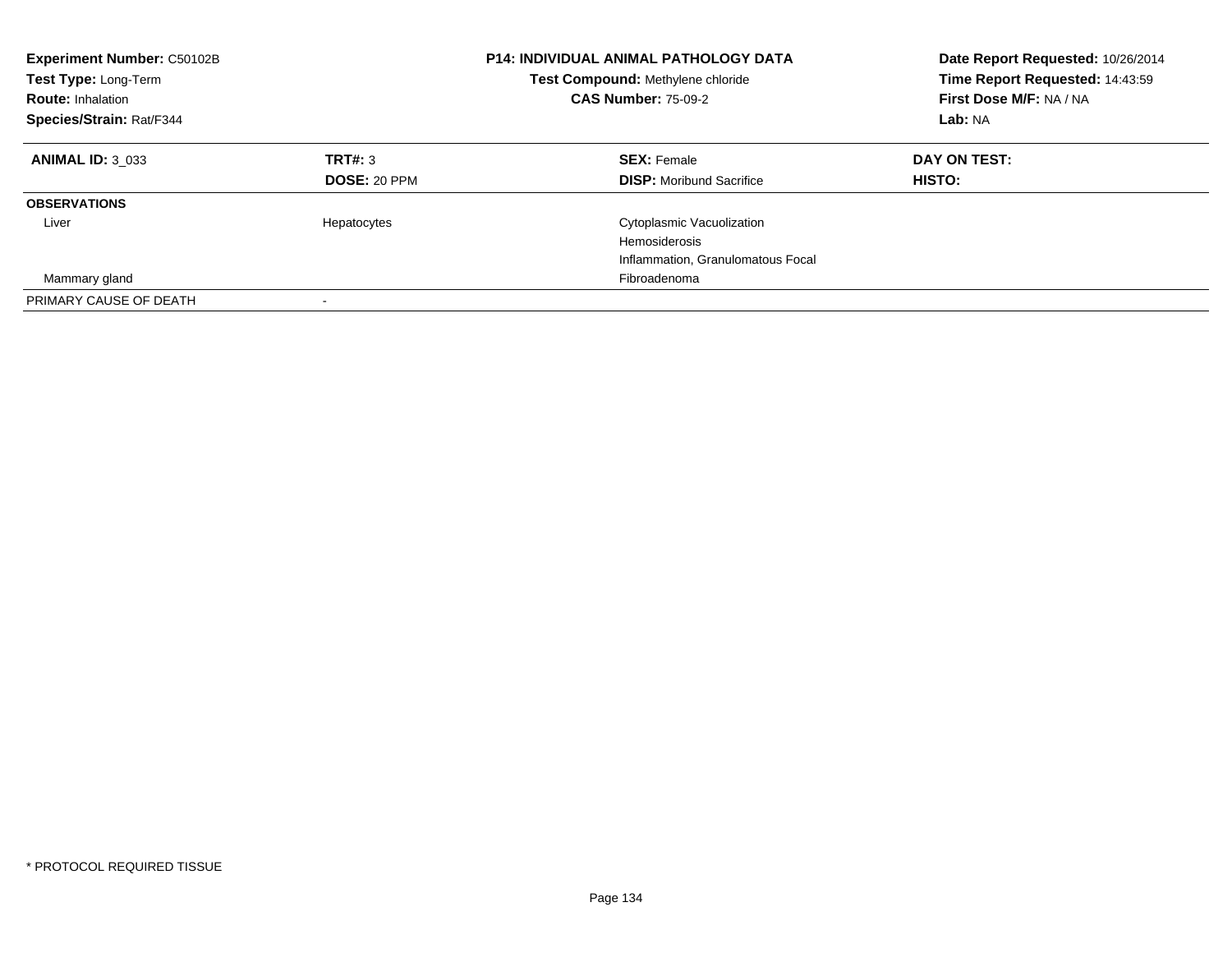**Test Type:** Long-Term

**Route:** Inhalation

**Species/Strain:** Rat/F344

### **P14: INDIVIDUAL ANIMAL PATHOLOGY DATA**

**Test Compound:** Methylene chloride**CAS Number:** 75-09-2

| <b>ANIMAL ID: 3_034</b> | TRT#: 3                   | <b>SEX: Female</b>              | DAY ON TEST: |  |
|-------------------------|---------------------------|---------------------------------|--------------|--|
|                         | DOSE: 20 PPM              | <b>DISP:</b> Moribund Sacrifice | HISTO:       |  |
| <b>OBSERVATIONS</b>     |                           |                                 |              |  |
| <b>Intestine Small</b>  | Duodenum                  | Erosion                         |              |  |
|                         | Mucosa                    | Hyperplasia, Diffuse            |              |  |
|                         | Duodenum                  | Inflammation, Suppurative       |              |  |
| Kidney                  |                           | Nephropathy                     |              |  |
| Liver                   | Hepatocytes               | Cytoplasmic Change, Basophilic  |              |  |
|                         | Hepatocytes               | Cytoplasmic Vacuolization       |              |  |
| Pituitary gland         | <b>Anterior Pituitary</b> | Adenoma, Nos                    |              |  |
| Stomach                 | Forestomach               | Hyperkeratosis                  |              |  |
|                         | <b>Glandular Stomach</b>  | Hyperplasia, Nos                |              |  |
|                         | Forestomach               | Inflammation, Acute             |              |  |
| Thyroid                 |                           | C-Cell Carcinoma                |              |  |
| Uterus                  | Endometrium               | Hyperplasia, Nos                |              |  |
| PRIMARY CAUSE OF DEATH  |                           |                                 |              |  |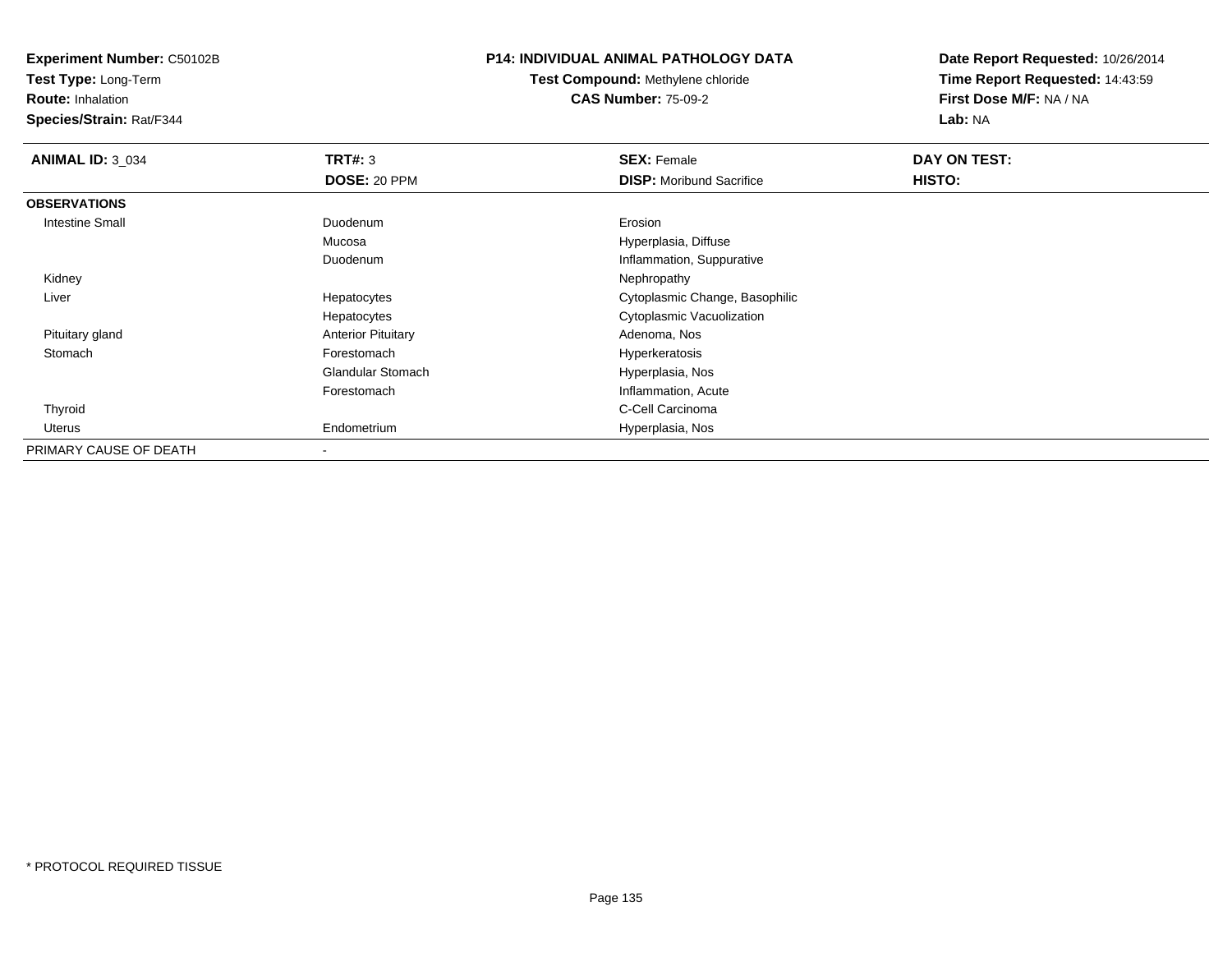**Test Type:** Long-Term

**Route:** Inhalation

**Species/Strain:** Rat/F344

## **P14: INDIVIDUAL ANIMAL PATHOLOGY DATA**

**Test Compound:** Methylene chloride**CAS Number:** 75-09-2

| <b>ANIMAL ID: 3 035</b> | TRT#: 3             | <b>SEX: Female</b>                | DAY ON TEST: |  |
|-------------------------|---------------------|-----------------------------------|--------------|--|
|                         | <b>DOSE: 20 PPM</b> | <b>DISP: Terminal Sacrifice</b>   | HISTO:       |  |
| <b>OBSERVATIONS</b>     |                     |                                   |              |  |
| Adrenal gland           | <b>Cortex Nos</b>   | Cytoplasmic Vacuolization         |              |  |
|                         | Medulla             | Pheochromocytoma                  |              |  |
| Heart                   | Cardiac Valve       | Metaplasia, Cartilaginous         |              |  |
| Kidney                  | Tubule              | Degeneration, Nos                 |              |  |
|                         |                     | Nephropathy                       |              |  |
| Liver                   | Hepatocytes         | Cytoplasmic Change, Basophilic    |              |  |
|                         | Hepatocytes         | Cytoplasmic Vacuolization         |              |  |
|                         |                     | Hemosiderosis                     |              |  |
|                         |                     | Hepatocytomegaly                  |              |  |
|                         | <b>Bile Duct</b>    | Hyperplasia, Nos                  |              |  |
|                         |                     | Inflammation, Granulomatous Focal |              |  |
|                         | Hepatocytes         | Necrosis, Focal                   |              |  |
| Pancreas                | Acinus              | Atrophy, Focal                    |              |  |
| Parathyroid gland       |                     | Hyperplasia, Nos                  |              |  |
| Unspecified             | Multiple Organs Nos | Leukemia, Mononuclear Cell        |              |  |
| PRIMARY CAUSE OF DEATH  |                     |                                   |              |  |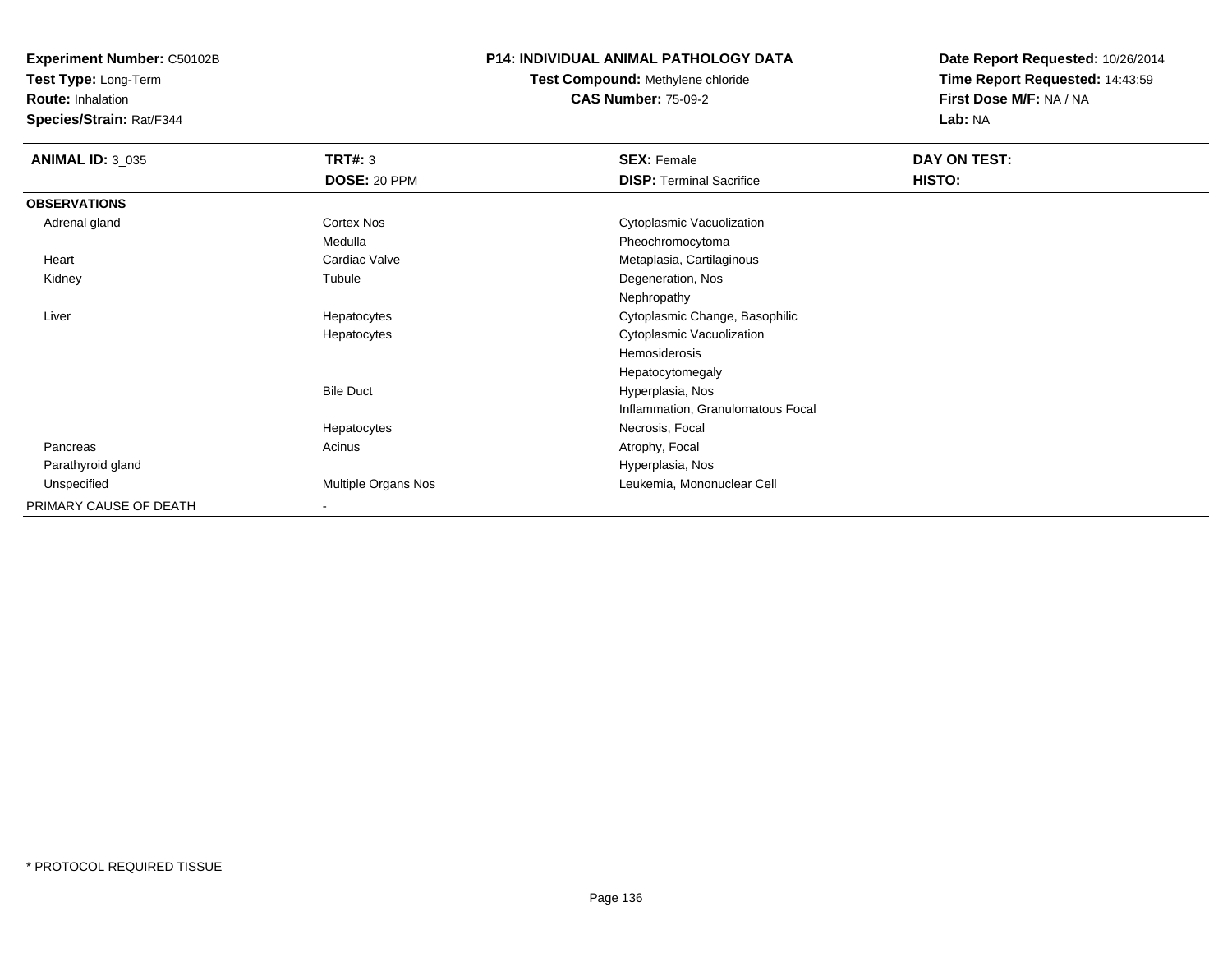**Test Type:** Long-Term

**Route:** Inhalation

**Species/Strain:** Rat/F344

### **P14: INDIVIDUAL ANIMAL PATHOLOGY DATA**

# **Test Compound:** Methylene chloride**CAS Number:** 75-09-2

| <b>ANIMAL ID: 3_036</b> | <b>TRT#: 3</b>            | <b>SEX: Female</b>                | DAY ON TEST: |  |
|-------------------------|---------------------------|-----------------------------------|--------------|--|
|                         | DOSE: 20 PPM              | <b>DISP: Terminal Sacrifice</b>   | HISTO:       |  |
| <b>OBSERVATIONS</b>     |                           |                                   |              |  |
| <b>Brain</b>            | Meninges                  | Inflammation, Granulomatous Focal |              |  |
| Clitoral gland          |                           | Carcinoma, Nos                    |              |  |
| Eye                     |                           | Neurofibroma                      |              |  |
| Kidney                  | Tubule                    | Degeneration, Nos                 |              |  |
|                         |                           | Nephropathy                       |              |  |
| Liver                   | Hepatocytes               | Cytoplasmic Vacuolization         |              |  |
|                         | <b>Bile Duct</b>          | <b>Fibrosis</b>                   |              |  |
|                         |                           | <b>Hemosiderosis</b>              |              |  |
|                         | <b>Bile Duct</b>          | Hyperplasia, Nos                  |              |  |
|                         | Hepatocytes               | Necrosis, Focal                   |              |  |
| Lung                    |                           | Alveolar Macrophages              |              |  |
|                         | Alveoli                   | Fibrosis, Multifocal              |              |  |
|                         |                           | Hyperplasia, Alveolar Epithelium  |              |  |
| Nasal cavity            |                           | Foreign Body, Nos                 |              |  |
|                         |                           | Hyperplasia, Epithelial           |              |  |
|                         |                           | Inflammation, Suppurative         |              |  |
| Pituitary gland         | <b>Anterior Pituitary</b> | Cyst, Nos                         |              |  |
| Skeletal muscle         |                           | Neurofibroma                      |              |  |
| Thyroid                 |                           | Hyperplasia, C Cell               |              |  |
| Unspecified             | Multiple Organs Nos       | Leukemia, Mononuclear Cell        |              |  |
| PRIMARY CAUSE OF DEATH  | $\sim$                    |                                   |              |  |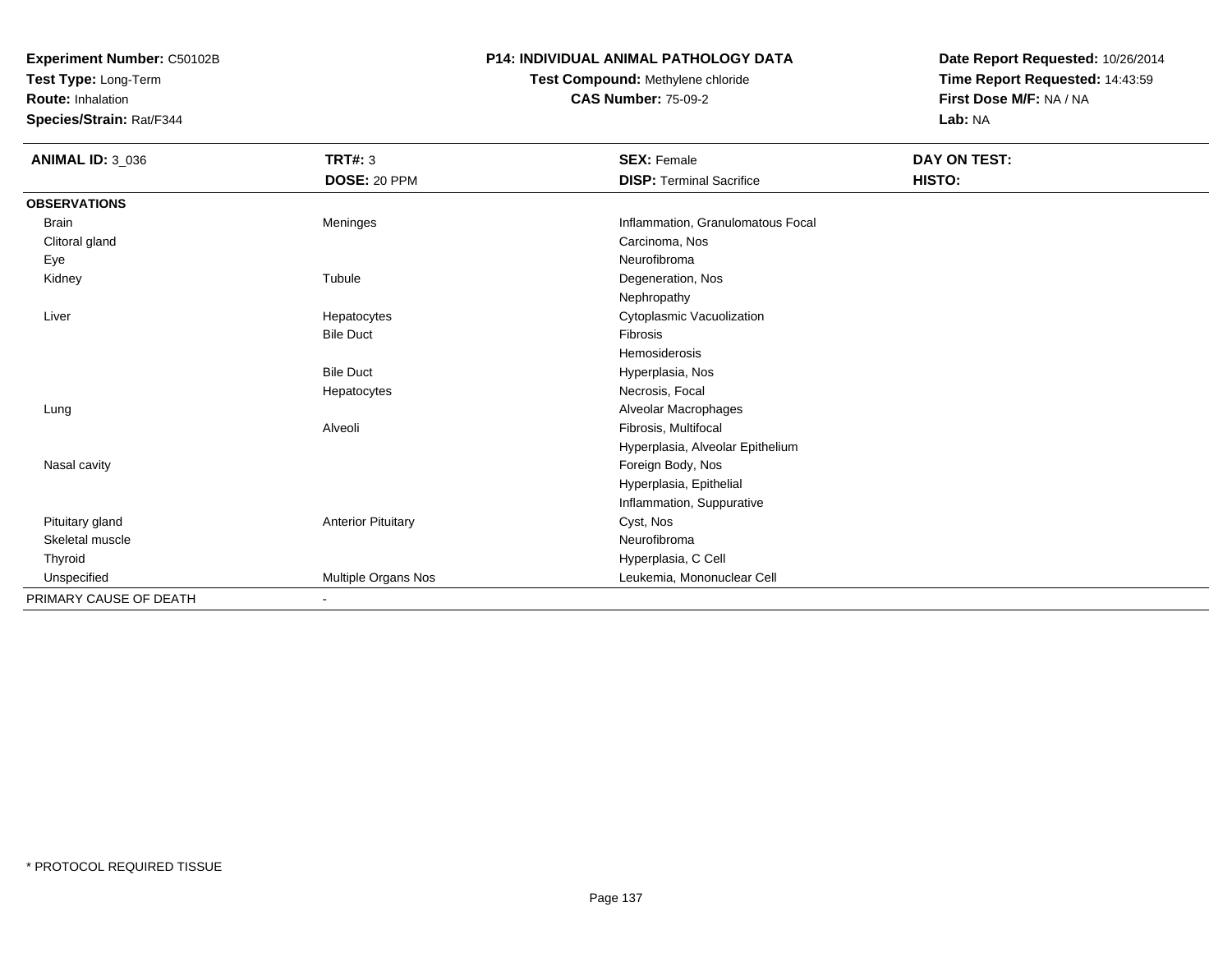**Test Type:** Long-Term

**Route:** Inhalation

**Species/Strain:** Rat/F344

### **P14: INDIVIDUAL ANIMAL PATHOLOGY DATA**

# **Test Compound:** Methylene chloride**CAS Number:** 75-09-2

| <b>ANIMAL ID: 3_037</b> | TRT#: 3                   | <b>SEX: Female</b>                | DAY ON TEST: |  |
|-------------------------|---------------------------|-----------------------------------|--------------|--|
|                         | DOSE: 20 PPM              | <b>DISP: Terminal Sacrifice</b>   | HISTO:       |  |
| <b>OBSERVATIONS</b>     |                           |                                   |              |  |
| Adrenal gland           | Cortex Nos                | Cytoplasmic Vacuolization         |              |  |
| Clitoral gland          |                           | Inflammation, Suppurative         |              |  |
| Heart                   | Cardiac Valve             | Metaplasia, Cartilaginous         |              |  |
| Intestine Large         | Colon                     | Parasitism                        |              |  |
| Kidney                  | Tubule                    | Degeneration, Nos                 |              |  |
|                         |                           | Nephropathy                       |              |  |
| Liver                   | Hepatocytes               | Cytoplasmic Change, Basophilic    |              |  |
|                         | Hepatocytes               | Cytoplasmic Vacuolization         |              |  |
|                         |                           | Hemosiderosis                     |              |  |
|                         |                           | Inflammation, Granulomatous Focal |              |  |
|                         | Hepatocytes               | Necrosis, Focal                   |              |  |
| Mammary gland           |                           | Galactocele                       |              |  |
| Pituitary gland         | <b>Anterior Pituitary</b> | Hyperplasia, Nos                  |              |  |
| Spleen                  |                           | Angiectasis                       |              |  |
| PRIMARY CAUSE OF DEATH  | $\overline{\phantom{a}}$  |                                   |              |  |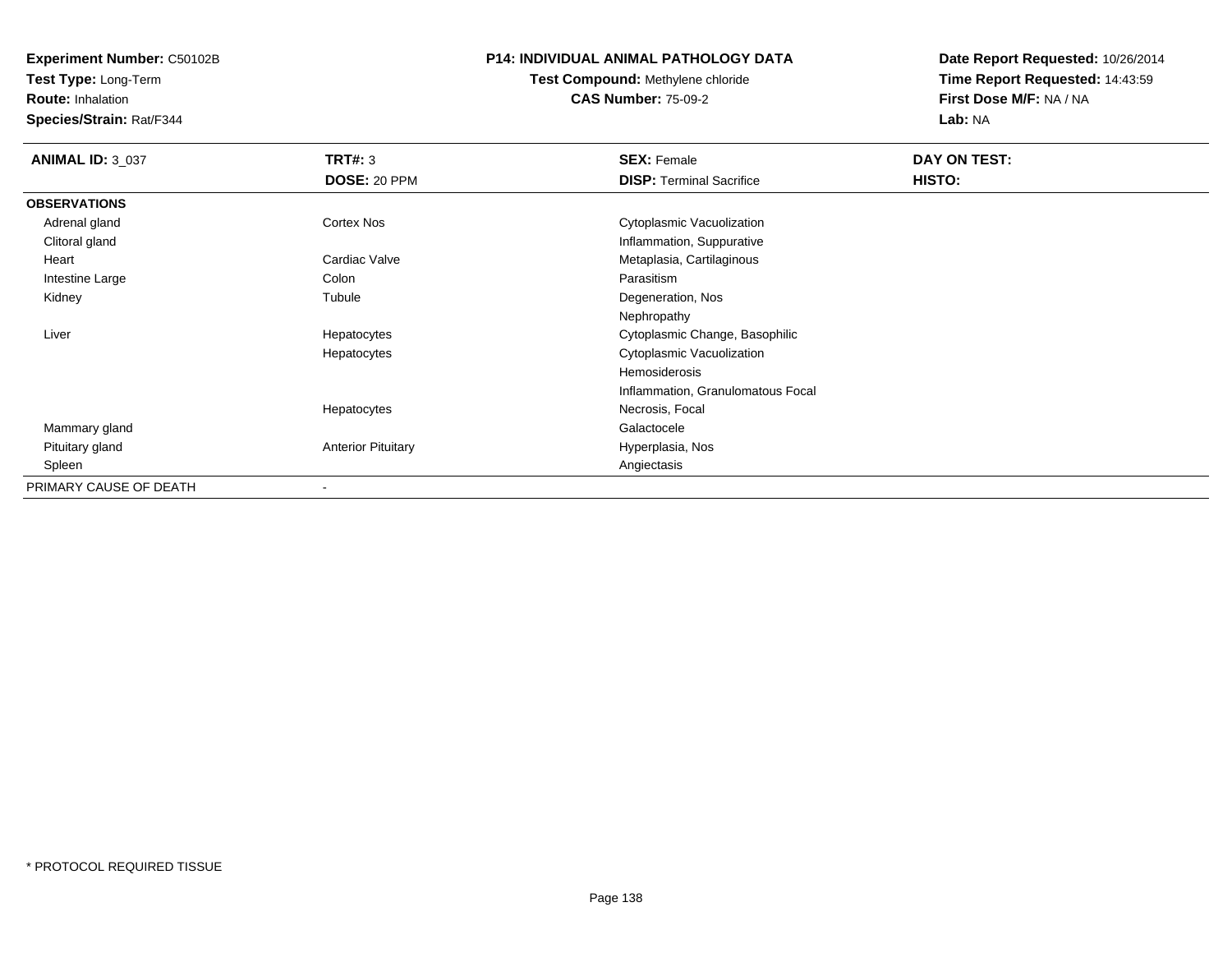| <b>Experiment Number: C50102B</b><br>Test Type: Long-Term<br><b>Route: Inhalation</b><br>Species/Strain: Rat/F344 |                           | <b>P14: INDIVIDUAL ANIMAL PATHOLOGY DATA</b><br>Test Compound: Methylene chloride<br><b>CAS Number: 75-09-2</b> | Date Report Requested: 10/26/2014<br>Time Report Requested: 14:43:59<br>First Dose M/F: NA / NA<br>Lab: NA |
|-------------------------------------------------------------------------------------------------------------------|---------------------------|-----------------------------------------------------------------------------------------------------------------|------------------------------------------------------------------------------------------------------------|
| <b>ANIMAL ID: 3 038</b>                                                                                           | TRT#: 3                   | <b>SEX: Female</b>                                                                                              | DAY ON TEST:                                                                                               |
|                                                                                                                   | <b>DOSE: 20 PPM</b>       | <b>DISP:</b> Moribund Sacrifice                                                                                 | HISTO:                                                                                                     |
| <b>OBSERVATIONS</b>                                                                                               |                           |                                                                                                                 |                                                                                                            |
| Kidney                                                                                                            |                           | Nephropathy                                                                                                     |                                                                                                            |
| Liver                                                                                                             | Hepatocytes               | Cytoplasmic Change, Basophilic                                                                                  |                                                                                                            |
|                                                                                                                   | Hepatocytes               | Cytoplasmic Vacuolization                                                                                       |                                                                                                            |
|                                                                                                                   |                           | <b>Hemosiderosis</b>                                                                                            |                                                                                                            |
| Lung                                                                                                              | <b>Bronchiole</b>         | Foreign Body, Nos                                                                                               |                                                                                                            |
| Mammary gland                                                                                                     |                           | Fibroadenoma                                                                                                    |                                                                                                            |
| Pituitary gland                                                                                                   | <b>Anterior Pituitary</b> | Adenoma, Nos                                                                                                    |                                                                                                            |
| Unspecified                                                                                                       | Multiple Organs Nos       | Leukemia, Mononuclear Cell                                                                                      |                                                                                                            |
| PRIMARY CAUSE OF DEATH                                                                                            |                           |                                                                                                                 |                                                                                                            |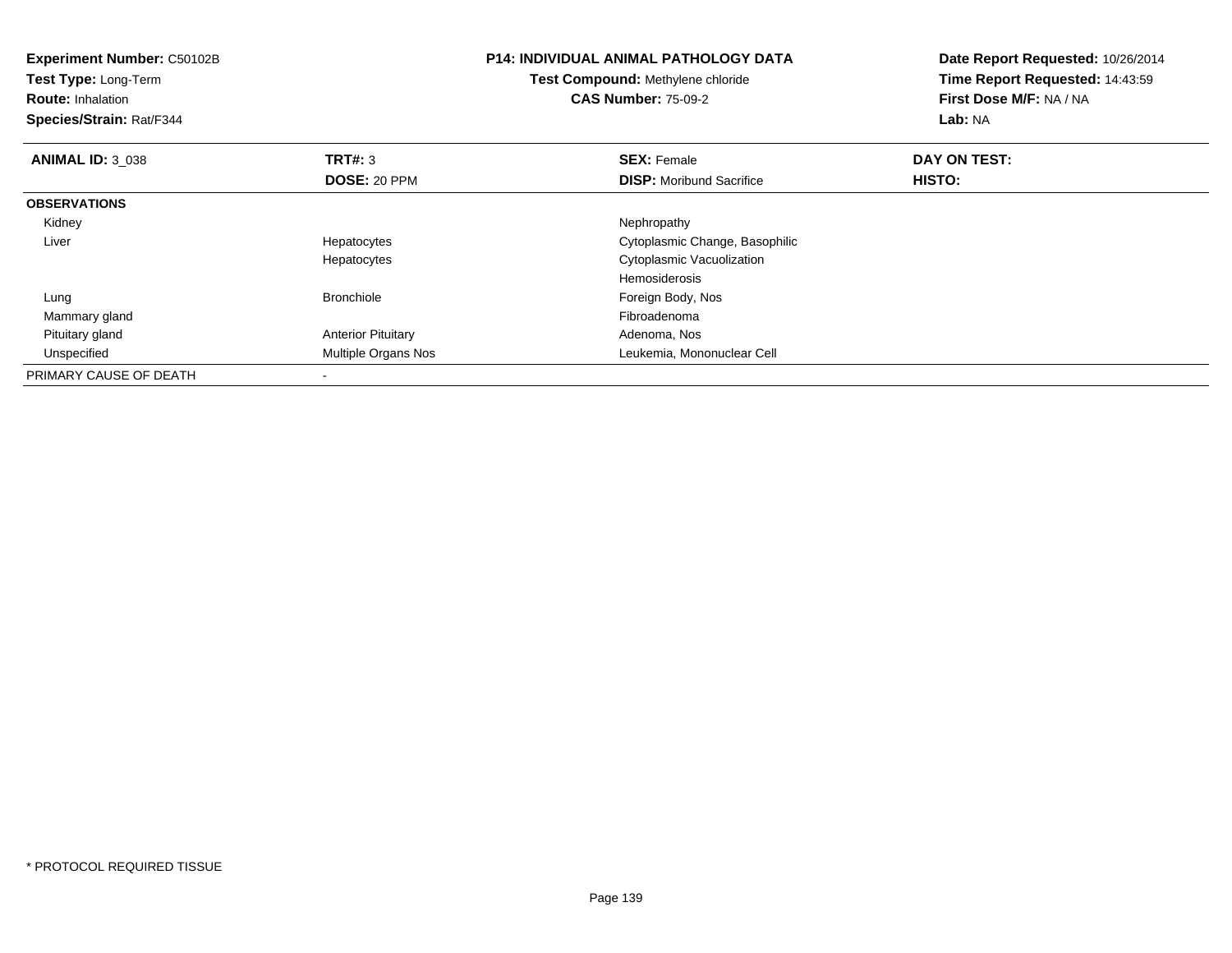**Test Type:** Long-Term

**Route:** Inhalation

**Species/Strain:** Rat/F344

## **P14: INDIVIDUAL ANIMAL PATHOLOGY DATA**

# **Test Compound:** Methylene chloride**CAS Number:** 75-09-2

| <b>ANIMAL ID: 3_039</b> | TRT#: 3             | <b>SEX: Female</b>               | DAY ON TEST: |  |
|-------------------------|---------------------|----------------------------------|--------------|--|
|                         | DOSE: 20 PPM        | <b>DISP:</b> Moribund Sacrifice  | HISTO:       |  |
| <b>OBSERVATIONS</b>     |                     |                                  |              |  |
| Adrenal gland           | <b>Cortex Nos</b>   | Cytoplasmic Vacuolization        |              |  |
| Bone marrow             |                     | Fibrosis, Diffuse                |              |  |
| Heart                   | Cardiac Valve       | Metaplasia, Cartilaginous        |              |  |
| Kidney                  | Tubule              | Degeneration, Nos                |              |  |
|                         |                     | Nephropathy                      |              |  |
| Liver                   | Hepatocytes         | Cytoplasmic Change, Basophilic   |              |  |
|                         | Hepatocytes         | Cytoplasmic Vacuolization        |              |  |
|                         |                     | Hemosiderosis                    |              |  |
|                         |                     | Hepatocytomegaly                 |              |  |
|                         | <b>Bile Duct</b>    | Hyperplasia, Nos                 |              |  |
| Lung                    |                     | Alveolar Macrophages             |              |  |
| Thyroid                 |                     | Hyperplasia, C Cell              |              |  |
| Unspecified             | Multiple Organs Nos | Leukemia, Mononuclear Cell       |              |  |
| Uterus                  |                     | <b>Endometrial Stromal Polyp</b> |              |  |
|                         | Endometrium         | Hyperplasia, Nos                 |              |  |
| PRIMARY CAUSE OF DEATH  |                     |                                  |              |  |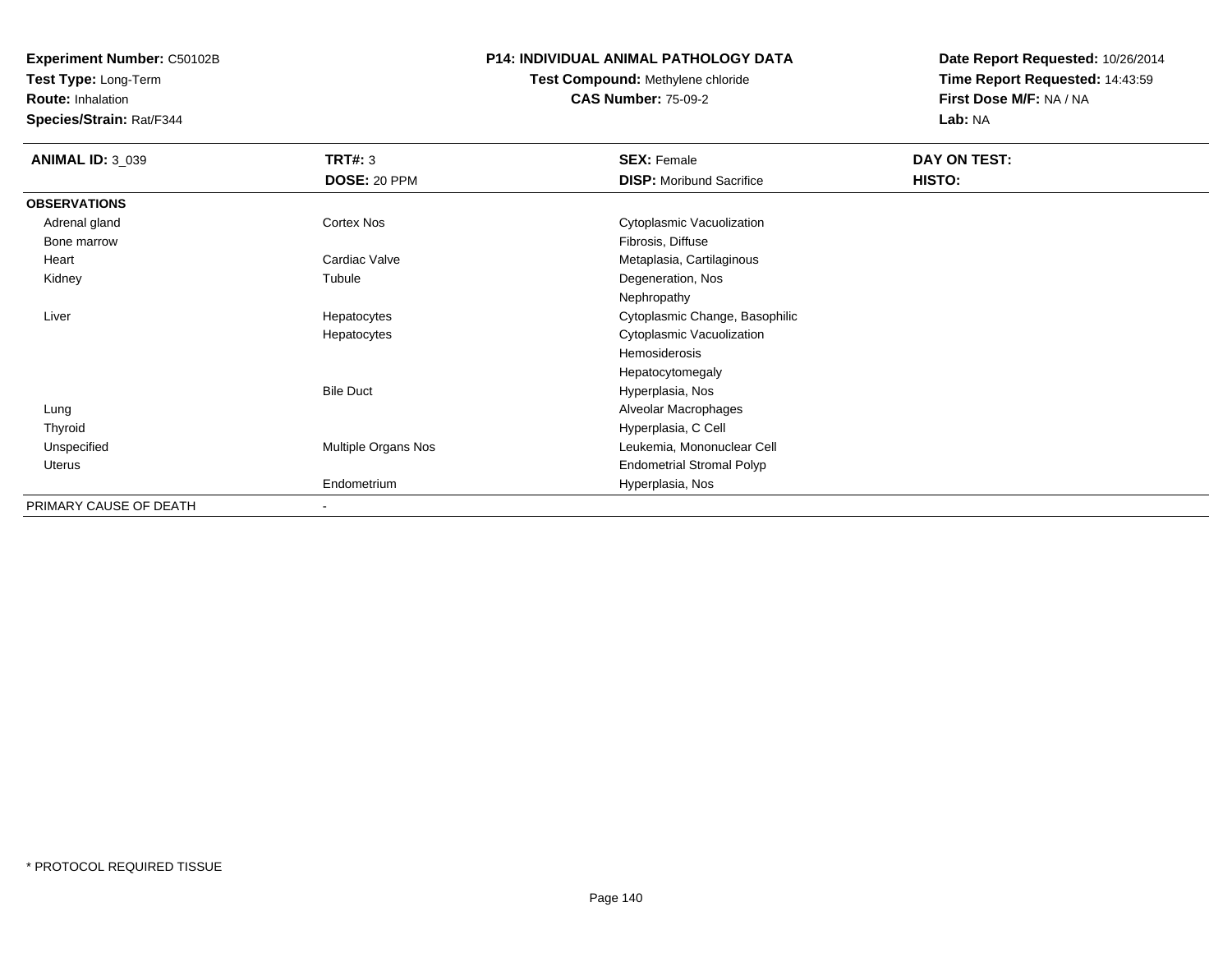| <b>Experiment Number: C50102B</b><br><b>Test Type: Long-Term</b><br><b>Route: Inhalation</b><br>Species/Strain: Rat/F344 |                            | <b>P14: INDIVIDUAL ANIMAL PATHOLOGY DATA</b><br>Test Compound: Methylene chloride<br><b>CAS Number: 75-09-2</b> | Date Report Requested: 10/26/2014<br>Time Report Requested: 14:43:59<br>First Dose M/F: NA / NA<br>Lab: NA |  |
|--------------------------------------------------------------------------------------------------------------------------|----------------------------|-----------------------------------------------------------------------------------------------------------------|------------------------------------------------------------------------------------------------------------|--|
| <b>ANIMAL ID: 3_040</b>                                                                                                  | TRT#: 3<br>DOSE: 20 PPM    | <b>SEX: Female</b><br><b>DISP:</b> Moribund Sacrifice                                                           | DAY ON TEST:<br>HISTO:                                                                                     |  |
| <b>OBSERVATIONS</b>                                                                                                      |                            |                                                                                                                 |                                                                                                            |  |
| Heart                                                                                                                    | Atrium                     | Thrombosis, Nos                                                                                                 |                                                                                                            |  |
| Liver                                                                                                                    | Hepatocytes                | Cytoplasmic Vacuolization                                                                                       |                                                                                                            |  |
|                                                                                                                          |                            | Hemosiderosis                                                                                                   |                                                                                                            |  |
|                                                                                                                          |                            | Hepatocytomegaly                                                                                                |                                                                                                            |  |
|                                                                                                                          | Hepatocytes                | Necrosis, Focal                                                                                                 |                                                                                                            |  |
| Spleen                                                                                                                   |                            | Fibrosis, Focal                                                                                                 |                                                                                                            |  |
| Thyroid                                                                                                                  |                            | Hyperplasia, C Cell                                                                                             |                                                                                                            |  |
| Unspecified                                                                                                              | <b>Multiple Organs Nos</b> | Leukemia, Mononuclear Cell                                                                                      |                                                                                                            |  |
| PRIMARY CAUSE OF DEATH                                                                                                   |                            |                                                                                                                 |                                                                                                            |  |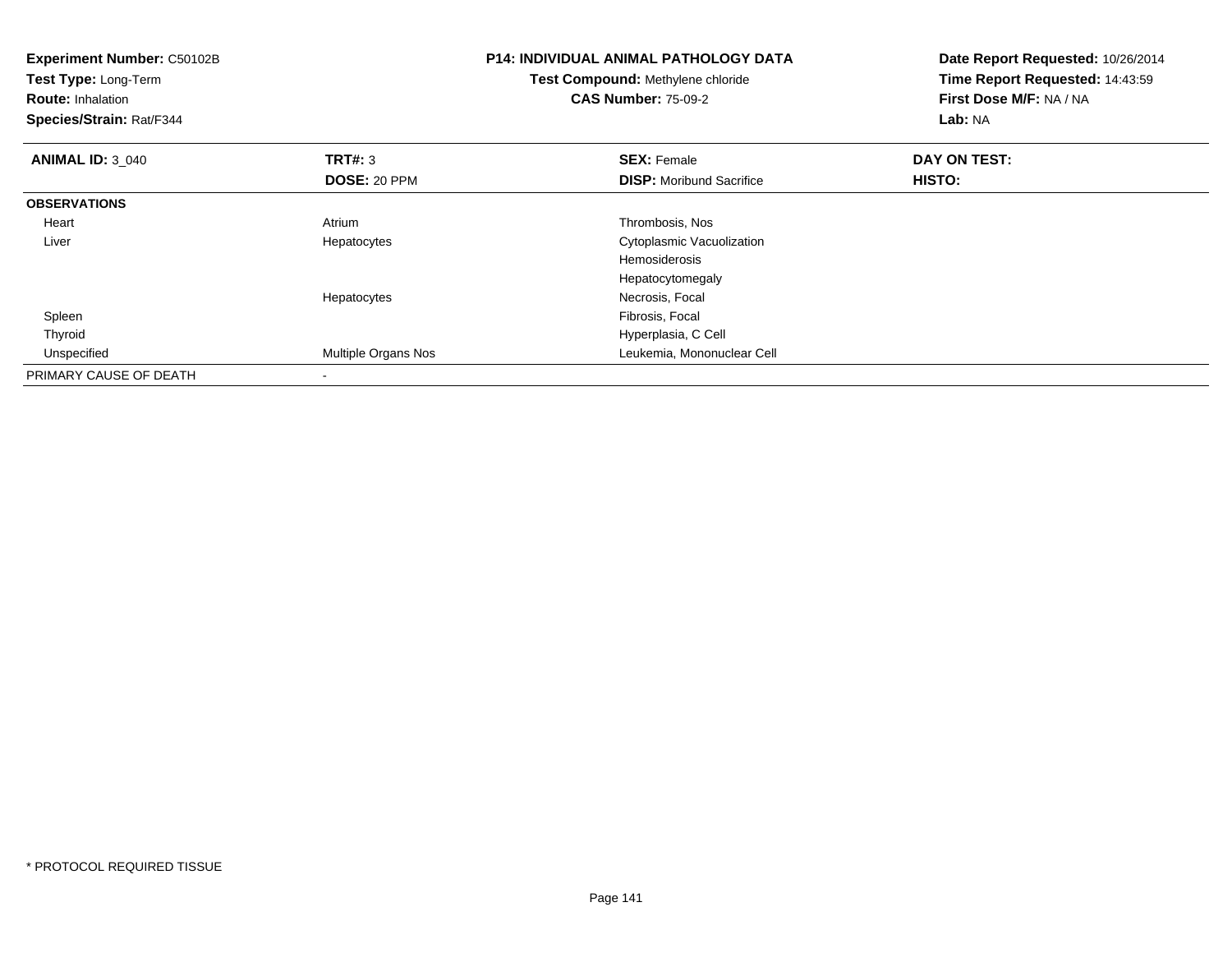**Test Type:** Long-Term

**Route:** Inhalation

**Species/Strain:** Rat/F344

## **P14: INDIVIDUAL ANIMAL PATHOLOGY DATA**

# **Test Compound:** Methylene chloride**CAS Number:** 75-09-2

| <b>ANIMAL ID: 3_041</b> | <b>TRT#: 3</b>      | <b>SEX: Female</b>               | DAY ON TEST: |  |
|-------------------------|---------------------|----------------------------------|--------------|--|
|                         | DOSE: 20 PPM        | <b>DISP:</b> Moribund Sacrifice  | HISTO:       |  |
| <b>OBSERVATIONS</b>     |                     |                                  |              |  |
| Adrenal gland           | Medulla             | Hyperplasia, Focal               |              |  |
| Kidney                  |                     | Nephropathy                      |              |  |
| Liver                   |                     | Angiectasis                      |              |  |
|                         | Hepatocytes         | Cytoplasmic Change, Basophilic   |              |  |
|                         | Hepatocytes         | Cytoplasmic Vacuolization        |              |  |
|                         |                     | Hemosiderosis                    |              |  |
|                         |                     | Hepatocytomegaly                 |              |  |
| Lung                    |                     | Alveolar Macrophages             |              |  |
|                         | Alveoli             | Fibrosis, Focal                  |              |  |
| Ovary                   |                     | Cyst, Nos                        |              |  |
| Spleen                  |                     | Fibrosis, Focal                  |              |  |
| Unspecified             | Multiple Organs Nos | Leukemia, Mononuclear Cell       |              |  |
| Uterus                  |                     | <b>Endometrial Stromal Polyp</b> |              |  |
| PRIMARY CAUSE OF DEATH  |                     |                                  |              |  |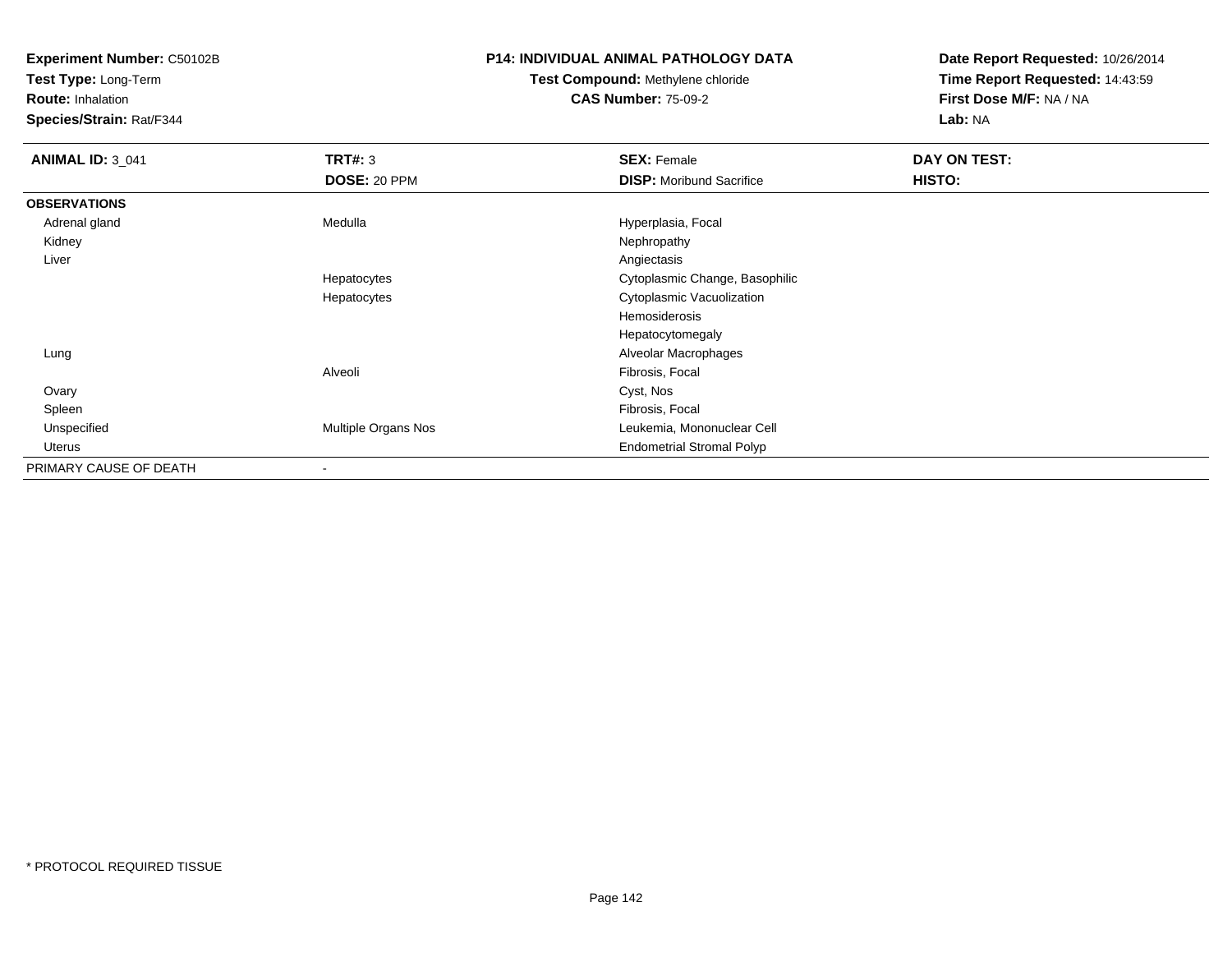| <b>Experiment Number: C50102B</b><br>Test Type: Long-Term<br><b>Route: Inhalation</b><br>Species/Strain: Rat/F344 |                           | <b>P14: INDIVIDUAL ANIMAL PATHOLOGY DATA</b><br><b>Test Compound: Methylene chloride</b><br><b>CAS Number: 75-09-2</b> | Date Report Requested: 10/26/2014<br>Time Report Requested: 14:43:59<br>First Dose M/F: NA / NA<br>Lab: NA |  |
|-------------------------------------------------------------------------------------------------------------------|---------------------------|------------------------------------------------------------------------------------------------------------------------|------------------------------------------------------------------------------------------------------------|--|
| <b>ANIMAL ID: 3_042</b>                                                                                           | TRT#: 3                   | <b>SEX: Female</b>                                                                                                     | DAY ON TEST:                                                                                               |  |
|                                                                                                                   | DOSE: 20 PPM              | <b>DISP:</b> Terminal Sacrifice                                                                                        | HISTO:                                                                                                     |  |
| <b>OBSERVATIONS</b>                                                                                               |                           |                                                                                                                        |                                                                                                            |  |
| Heart                                                                                                             | Cardiac Valve             | Metaplasia, Cartilaginous                                                                                              |                                                                                                            |  |
| Intestine Large                                                                                                   | Colon                     | Parasitism                                                                                                             |                                                                                                            |  |
| Kidney                                                                                                            | Tubule                    | Degeneration, Nos                                                                                                      |                                                                                                            |  |
|                                                                                                                   |                           | Nephropathy                                                                                                            |                                                                                                            |  |
| Liver                                                                                                             | Hepatocytes               | Necrosis, Focal                                                                                                        |                                                                                                            |  |
| Pituitary gland                                                                                                   | <b>Anterior Pituitary</b> | Adenoma, Nos                                                                                                           |                                                                                                            |  |
| Thyroid                                                                                                           |                           | C-Cell Adenoma                                                                                                         |                                                                                                            |  |
| Unspecified                                                                                                       | Multiple Organs Nos       | Leukemia, Mononuclear Cell                                                                                             |                                                                                                            |  |
| Uterus                                                                                                            | Endometrium               | Hyperplasia, Nos                                                                                                       |                                                                                                            |  |
| PRIMARY CAUSE OF DEATH                                                                                            |                           |                                                                                                                        |                                                                                                            |  |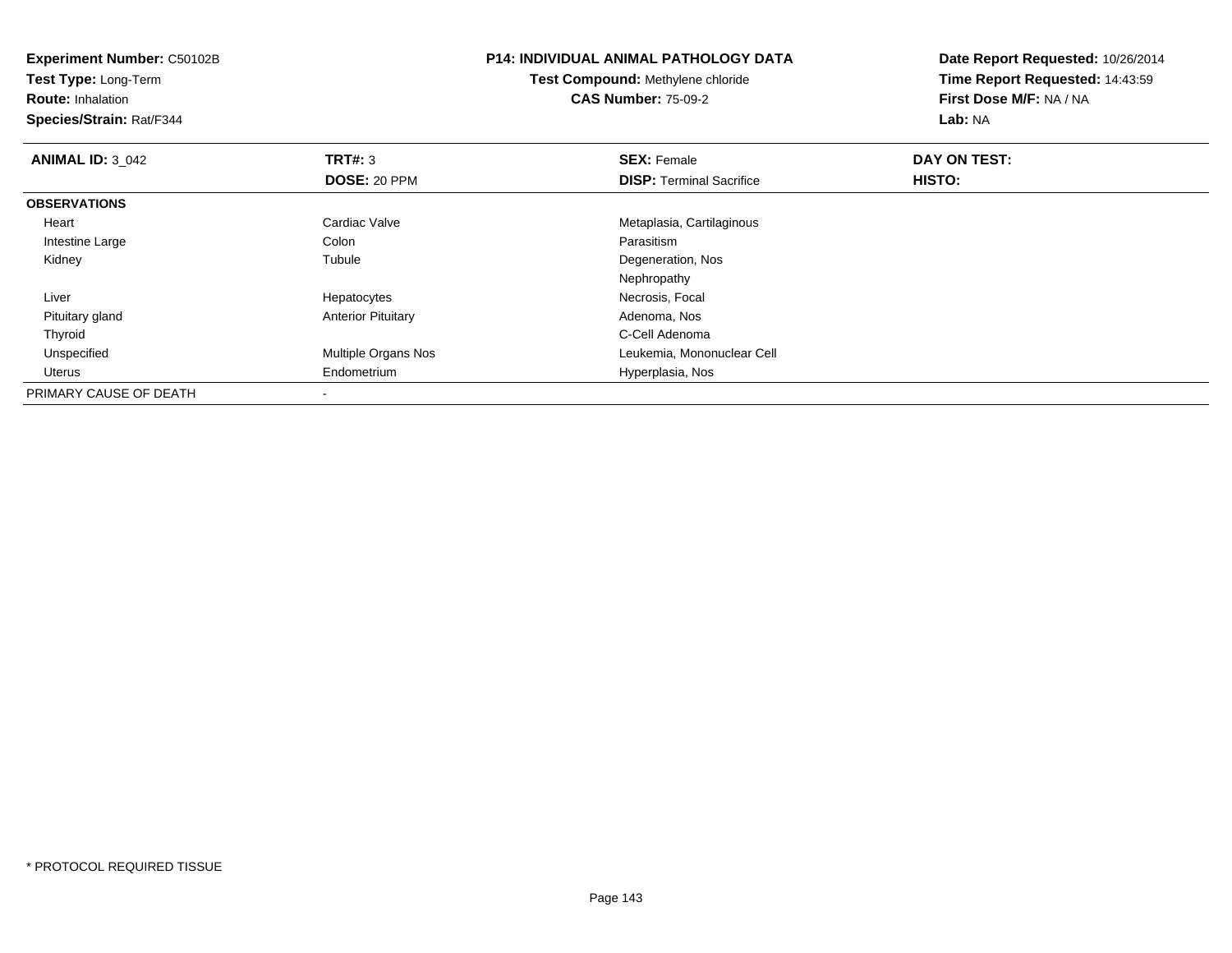**Test Type:** Long-Term

**Route:** Inhalation

**Species/Strain:** Rat/F344

## **P14: INDIVIDUAL ANIMAL PATHOLOGY DATA**

**Test Compound:** Methylene chloride**CAS Number:** 75-09-2

| <b>ANIMAL ID: 3_043</b> | TRT#: 3                    | <b>SEX: Female</b>                | DAY ON TEST: |  |
|-------------------------|----------------------------|-----------------------------------|--------------|--|
|                         | DOSE: 20 PPM               | <b>DISP:</b> Terminal Sacrifice   | HISTO:       |  |
| <b>OBSERVATIONS</b>     |                            |                                   |              |  |
| Kidney                  | Tubule                     | Degeneration, Nos                 |              |  |
|                         |                            | Nephropathy                       |              |  |
| Larynx                  |                            | Inflammation, Chronic Focal       |              |  |
| Liver                   | Hepatocytes                | Cytoplasmic Change, Basophilic    |              |  |
|                         | Hepatocytes                | Cytoplasmic Vacuolization         |              |  |
|                         |                            | Hemosiderosis                     |              |  |
|                         |                            | Inflammation, Granulomatous Focal |              |  |
|                         | Hepatocytes                | Necrosis, Focal                   |              |  |
| Pancreas                | Acinus                     | Atrophy, Focal                    |              |  |
| Pituitary gland         | <b>Anterior Pituitary</b>  | Adenoma, Nos                      |              |  |
| Unspecified             | <b>Multiple Organs Nos</b> | Leukemia, Mononuclear Cell        |              |  |
| PRIMARY CAUSE OF DEATH  |                            |                                   |              |  |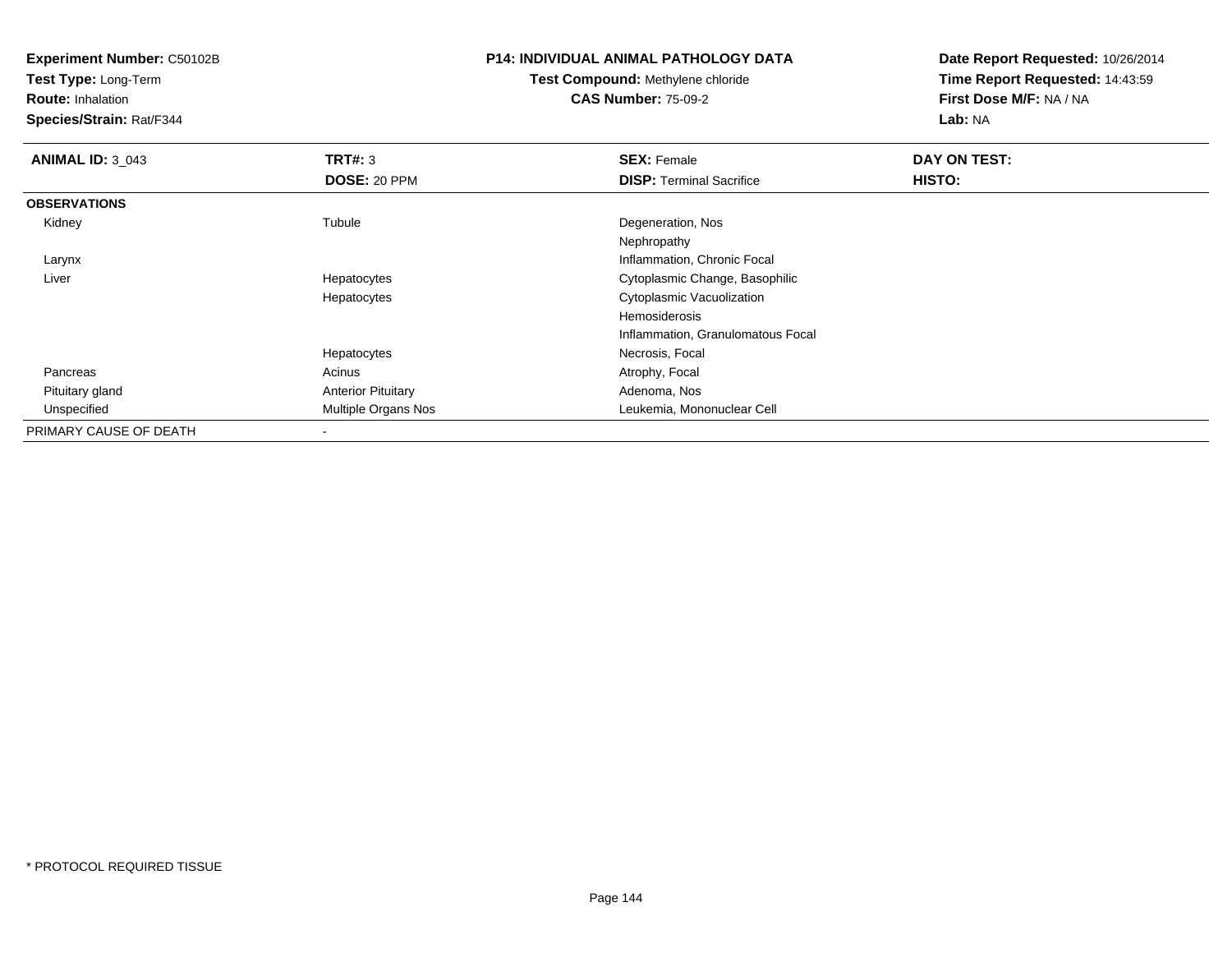**Test Type:** Long-Term

**Route:** Inhalation

**Species/Strain:** Rat/F344

## **P14: INDIVIDUAL ANIMAL PATHOLOGY DATA**

**Test Compound:** Methylene chloride**CAS Number:** 75-09-2

| <b>ANIMAL ID: 3_044</b> | TRT#: 3                   | <b>SEX: Female</b>                | DAY ON TEST: |  |
|-------------------------|---------------------------|-----------------------------------|--------------|--|
|                         | DOSE: 20 PPM              | <b>DISP: Terminal Sacrifice</b>   | HISTO:       |  |
| <b>OBSERVATIONS</b>     |                           |                                   |              |  |
| Adrenal gland           | Cortex Nos                | Cytoplasmic Vacuolization         |              |  |
| Heart                   | Cardiac Valve             | Metaplasia, Cartilaginous         |              |  |
| Intestine Large         | Colon                     | Parasitism                        |              |  |
| Kidney                  | Tubule                    | Degeneration, Nos                 |              |  |
|                         |                           | Nephropathy                       |              |  |
| Liver                   | Hepatocytes               | Cytoplasmic Change, Basophilic    |              |  |
|                         | Hepatocytes               | Cytoplasmic Vacuolization         |              |  |
|                         |                           | Hepatocytomegaly                  |              |  |
|                         |                           | Inflammation, Granulomatous Focal |              |  |
|                         | Hepatocytes               | Necrosis, Focal                   |              |  |
| Lung                    |                           | Alveolar Macrophages              |              |  |
| Mammary gland           |                           | Fibroadenoma                      |              |  |
| Pituitary gland         | <b>Anterior Pituitary</b> | Adenoma, Nos                      |              |  |
| PRIMARY CAUSE OF DEATH  |                           |                                   |              |  |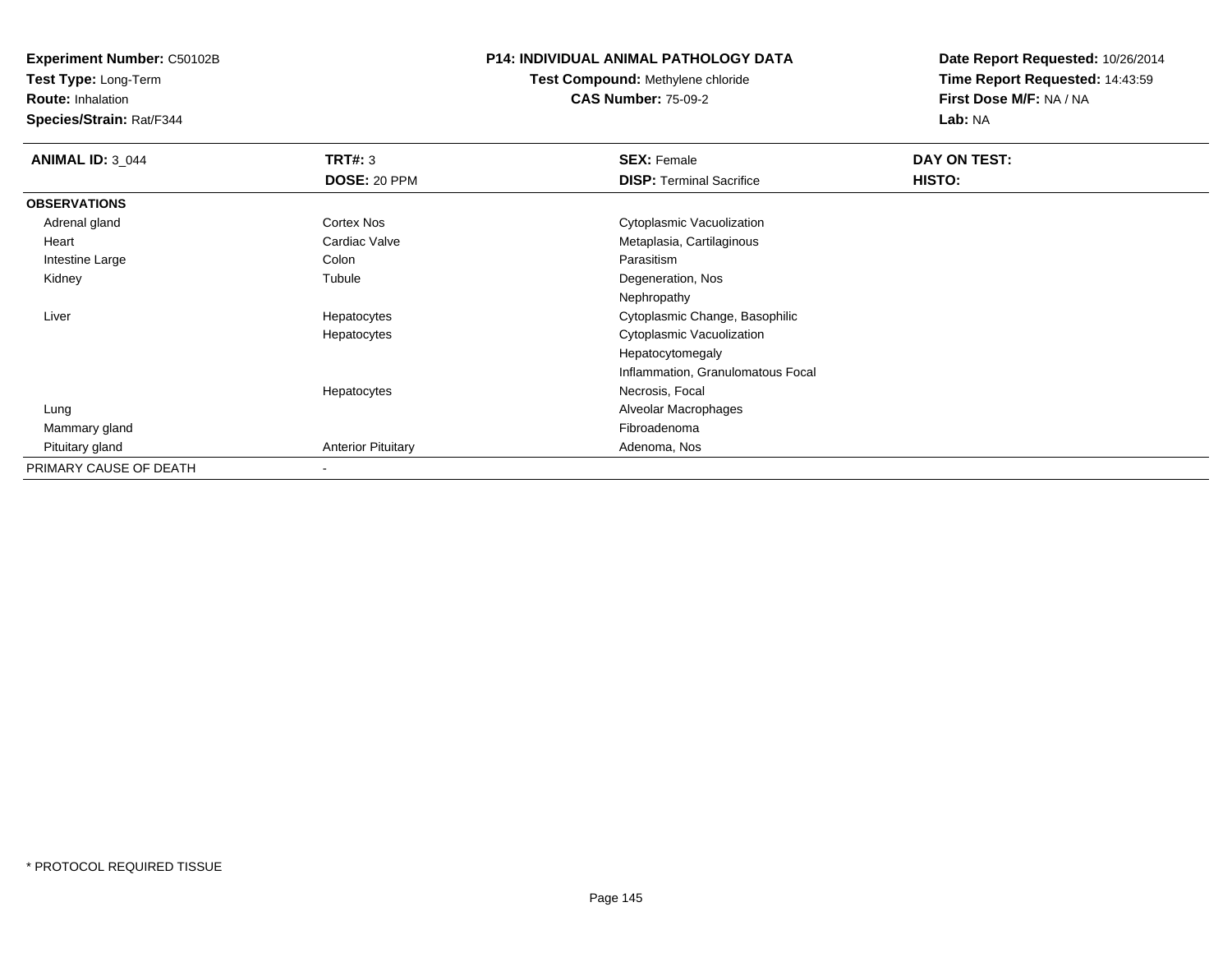**Test Type:** Long-Term

**Route:** Inhalation

**Species/Strain:** Rat/F344

## **P14: INDIVIDUAL ANIMAL PATHOLOGY DATA**

**Test Compound:** Methylene chloride**CAS Number:** 75-09-2

| <b>ANIMAL ID: 3_045</b> | TRT#: 3                   | <b>SEX: Female</b>              | DAY ON TEST: |  |
|-------------------------|---------------------------|---------------------------------|--------------|--|
|                         | DOSE: 20 PPM              | <b>DISP: Terminal Sacrifice</b> | HISTO:       |  |
| <b>OBSERVATIONS</b>     |                           |                                 |              |  |
| Kidney                  | Tubule                    | Degeneration, Nos               |              |  |
|                         |                           | Nephropathy                     |              |  |
| Liver                   | Hepatocytes               | Cytoplasmic Vacuolization       |              |  |
|                         | <b>Bile Duct</b>          | Fibrosis                        |              |  |
|                         |                           | Hemosiderosis                   |              |  |
|                         |                           | Hepatocytomegaly                |              |  |
|                         | <b>Bile Duct</b>          | Hyperplasia, Nos                |              |  |
|                         | Hepatocytes               | Necrosis, Focal                 |              |  |
| Mammary gland           |                           | Fibroadenoma                    |              |  |
| Pituitary gland         | <b>Anterior Pituitary</b> | Cyst, Nos                       |              |  |
| Thyroid                 |                           | Hyperplasia, C Cell             |              |  |
| Unspecified             | Multiple Organs Nos       | Leukemia, Mononuclear Cell      |              |  |
| PRIMARY CAUSE OF DEATH  | $\overline{\phantom{a}}$  |                                 |              |  |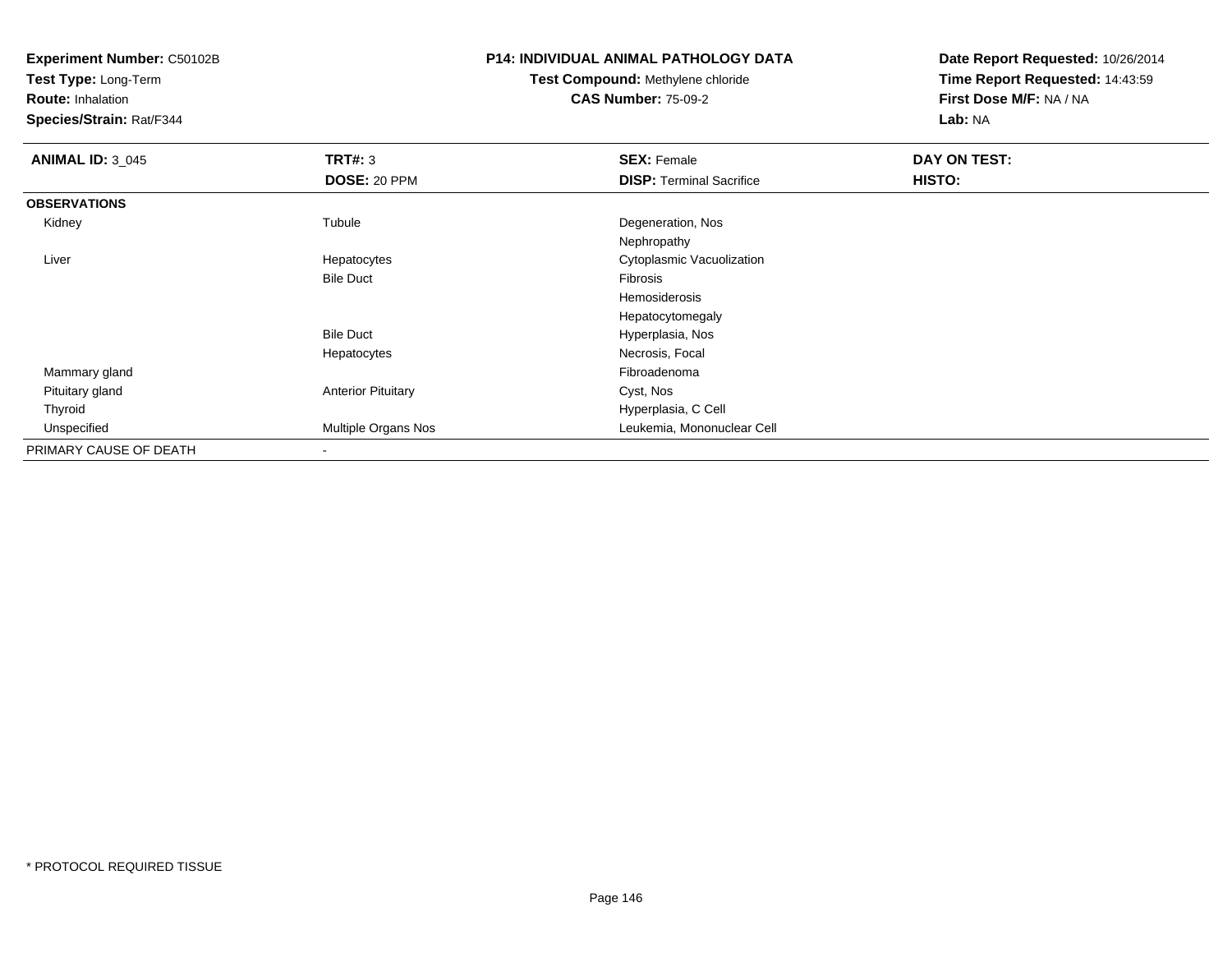**Test Type:** Long-Term

**Route:** Inhalation

**Species/Strain:** Rat/F344

## **P14: INDIVIDUAL ANIMAL PATHOLOGY DATA**

**Test Compound:** Methylene chloride**CAS Number:** 75-09-2

| <b>ANIMAL ID: 3_046</b> | <b>TRT#: 3</b>            | <b>SEX: Female</b>              | DAY ON TEST: |
|-------------------------|---------------------------|---------------------------------|--------------|
|                         | <b>DOSE: 20 PPM</b>       | <b>DISP: Terminal Sacrifice</b> | HISTO:       |
| <b>OBSERVATIONS</b>     |                           |                                 |              |
| Adrenal gland           | Cortex Nos                | Cytoplasmic Vacuolization       |              |
|                         | Medulla                   | Pheochromocytoma                |              |
| Heart                   | Cardiac Valve             | Metaplasia, Cartilaginous       |              |
| Intestine Large         | Colon                     | Parasitism                      |              |
| Kidney                  | Tubule                    | Degeneration, Nos               |              |
|                         |                           | Nephropathy                     |              |
| Liver                   | Hepatocytes               | Cytoplasmic Change, Basophilic  |              |
|                         | Hepatocytes               | Cytoplasmic Vacuolization       |              |
|                         |                           | Hemosiderosis                   |              |
|                         |                           | Hepatocytomegaly                |              |
|                         |                           | Inflammation, Granulomatous     |              |
| Lung                    |                           | Foreign Body, Nos               |              |
|                         |                           | Inflammation, Granulomatous     |              |
| Mammary gland           |                           | Fibroadenoma                    |              |
| Pancreas                | Acinus                    | Atrophy, Focal                  |              |
| Pituitary gland         | <b>Anterior Pituitary</b> | Adenoma, Nos                    |              |
|                         | <b>Anterior Pituitary</b> | Cyst, Nos                       |              |
| PRIMARY CAUSE OF DEATH  |                           |                                 |              |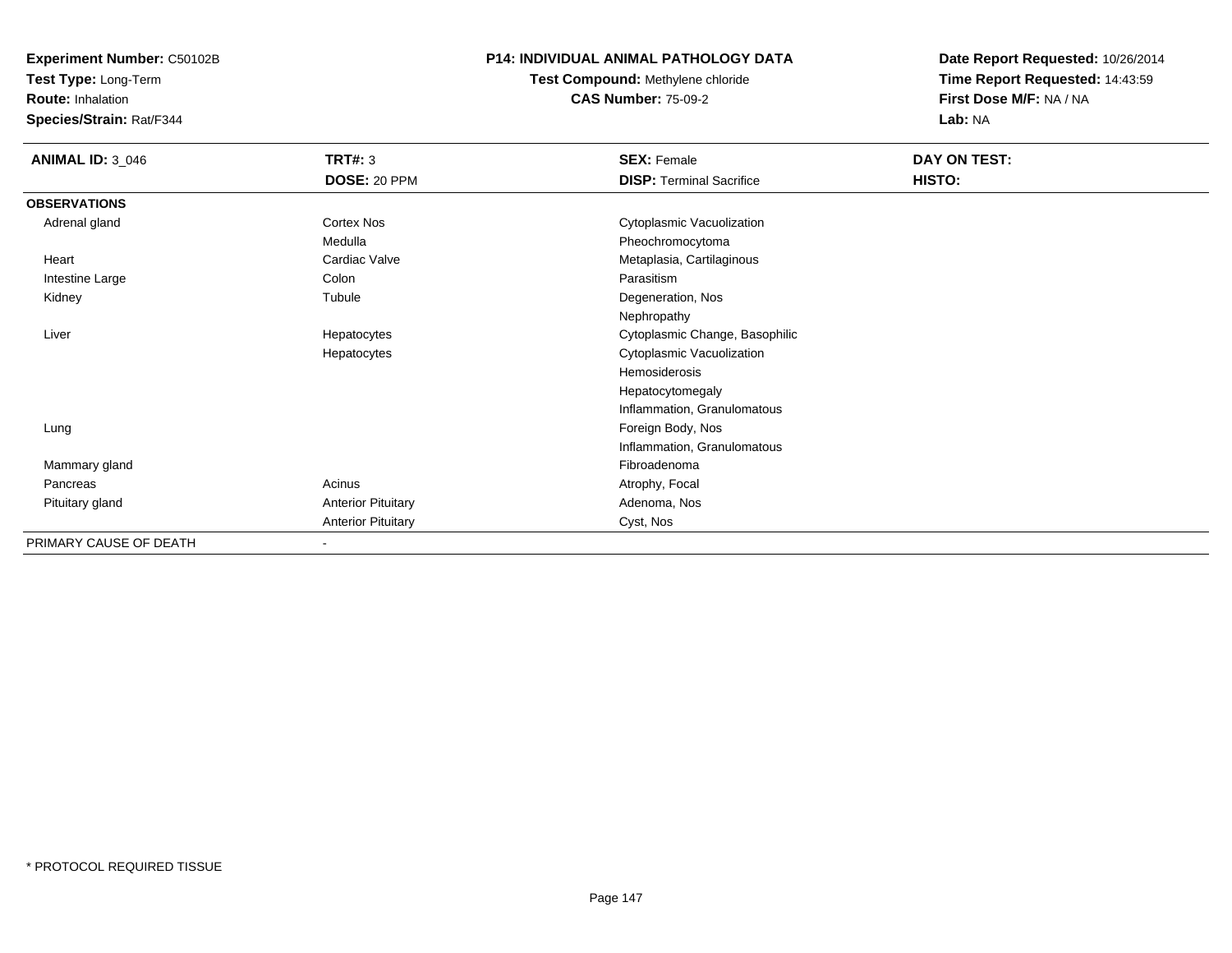**Test Type:** Long-Term

**Route:** Inhalation

**Species/Strain:** Rat/F344

# **P14: INDIVIDUAL ANIMAL PATHOLOGY DATA**

**Test Compound:** Methylene chloride**CAS Number:** 75-09-2

| <b>ANIMAL ID: 3_047</b> | TRT#: 3                   | <b>SEX: Female</b>                | DAY ON TEST: |
|-------------------------|---------------------------|-----------------------------------|--------------|
|                         | DOSE: 20 PPM              | <b>DISP:</b> Moribund Sacrifice   | HISTO:       |
| <b>OBSERVATIONS</b>     |                           |                                   |              |
| Adrenal gland           | <b>Cortex Nos</b>         | Cytoplasmic Vacuolization         |              |
| Brain                   |                           | Atrophy, Pressure                 |              |
| Clitoral gland          |                           | Carcinoma, Nos                    |              |
| Kidney                  | Tubule                    | Degeneration, Nos                 |              |
|                         |                           | Nephropathy                       |              |
| Liver                   | Hepatocytes               | Cytoplasmic Change, Basophilic    |              |
|                         | Hepatocytes               | Cytoplasmic Vacuolization         |              |
|                         |                           | Hemosiderosis                     |              |
|                         | <b>Bile Duct</b>          | Hyperplasia, Nos                  |              |
|                         |                           | Inflammation, Granulomatous Focal |              |
| Pituitary gland         | <b>Anterior Pituitary</b> | Adenoma, Nos                      |              |
| PRIMARY CAUSE OF DEATH  |                           |                                   |              |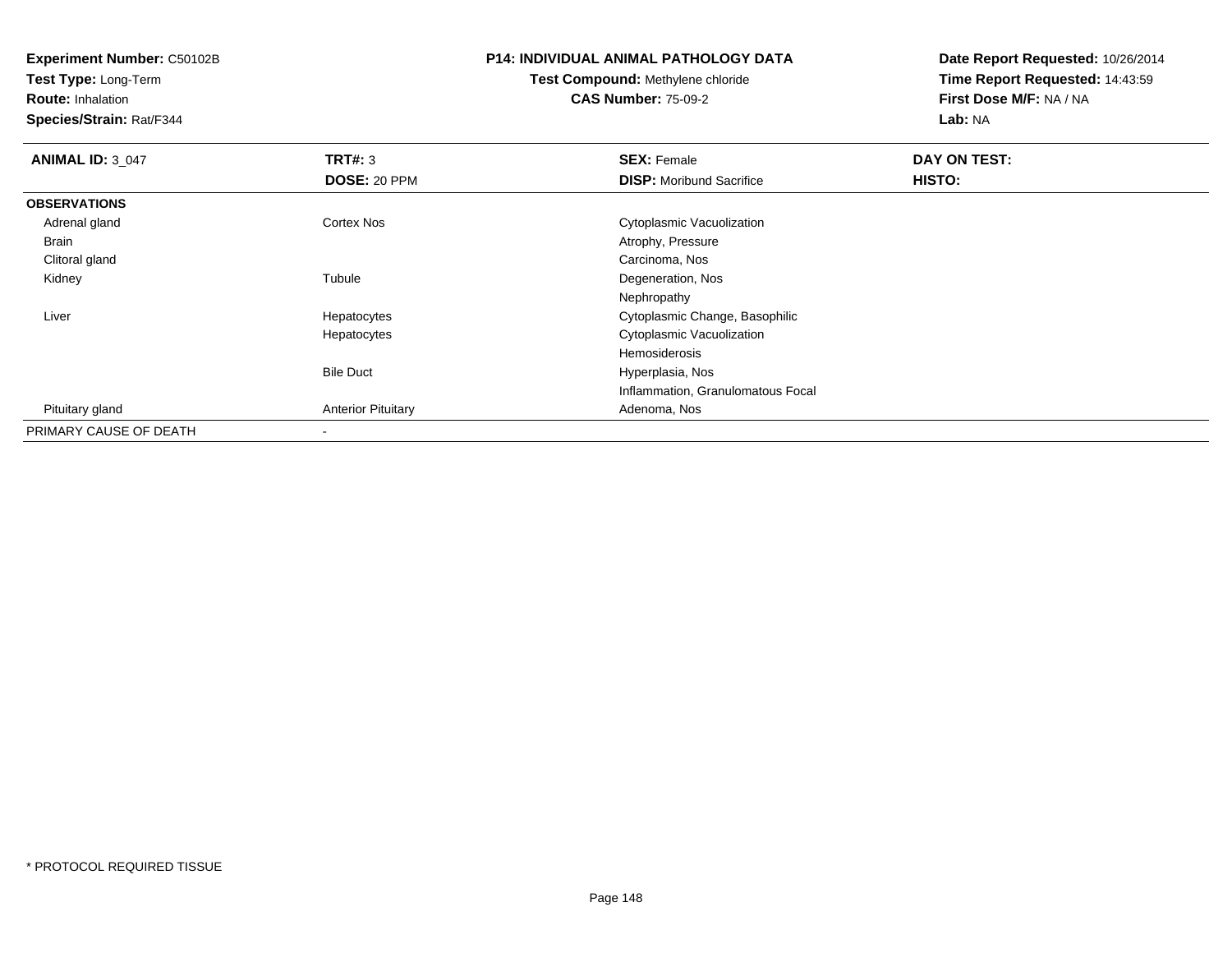**Test Type:** Long-Term

**Route:** Inhalation

**Species/Strain:** Rat/F344

## **P14: INDIVIDUAL ANIMAL PATHOLOGY DATA**

**Test Compound:** Methylene chloride**CAS Number:** 75-09-2

| <b>ANIMAL ID: 3_048</b> | <b>TRT#: 3</b>            | <b>SEX: Female</b>              | DAY ON TEST: |  |
|-------------------------|---------------------------|---------------------------------|--------------|--|
|                         | DOSE: 20 PPM              | <b>DISP:</b> Moribund Sacrifice | HISTO:       |  |
| <b>OBSERVATIONS</b>     |                           |                                 |              |  |
| Adrenal gland           | Medulla                   | Hyperplasia, Focal              |              |  |
| Eye                     | Nasolacrimal Duct         | Acanthosis                      |              |  |
|                         | Lacrimal Gland            | Inflammation, Chronic Focal     |              |  |
| Heart                   | Atrium                    | Thrombosis, Nos                 |              |  |
| Kidney                  | Tubule                    | Degeneration, Nos               |              |  |
|                         |                           | Nephropathy                     |              |  |
| Liver                   | Hepatocytes               | Cytoplasmic Vacuolization       |              |  |
|                         |                           | Hemosiderosis                   |              |  |
|                         |                           | Hepatocytomegaly                |              |  |
|                         | <b>Bile Duct</b>          | Hyperplasia, Nos                |              |  |
|                         | Hepatocytes               | Necrosis, Focal                 |              |  |
| Nasal cavity            |                           | Inflammation, Suppurative       |              |  |
| Pituitary gland         | <b>Anterior Pituitary</b> | Adenoma, Nos                    |              |  |
| Unspecified             | Multiple Organs Nos       | Hemorrhage                      |              |  |
|                         | Multiple Organs Nos       | Leukemia, Mononuclear Cell      |              |  |
| Urinary bladder         |                           | Inflammation, Suppurative       |              |  |
| PRIMARY CAUSE OF DEATH  |                           |                                 |              |  |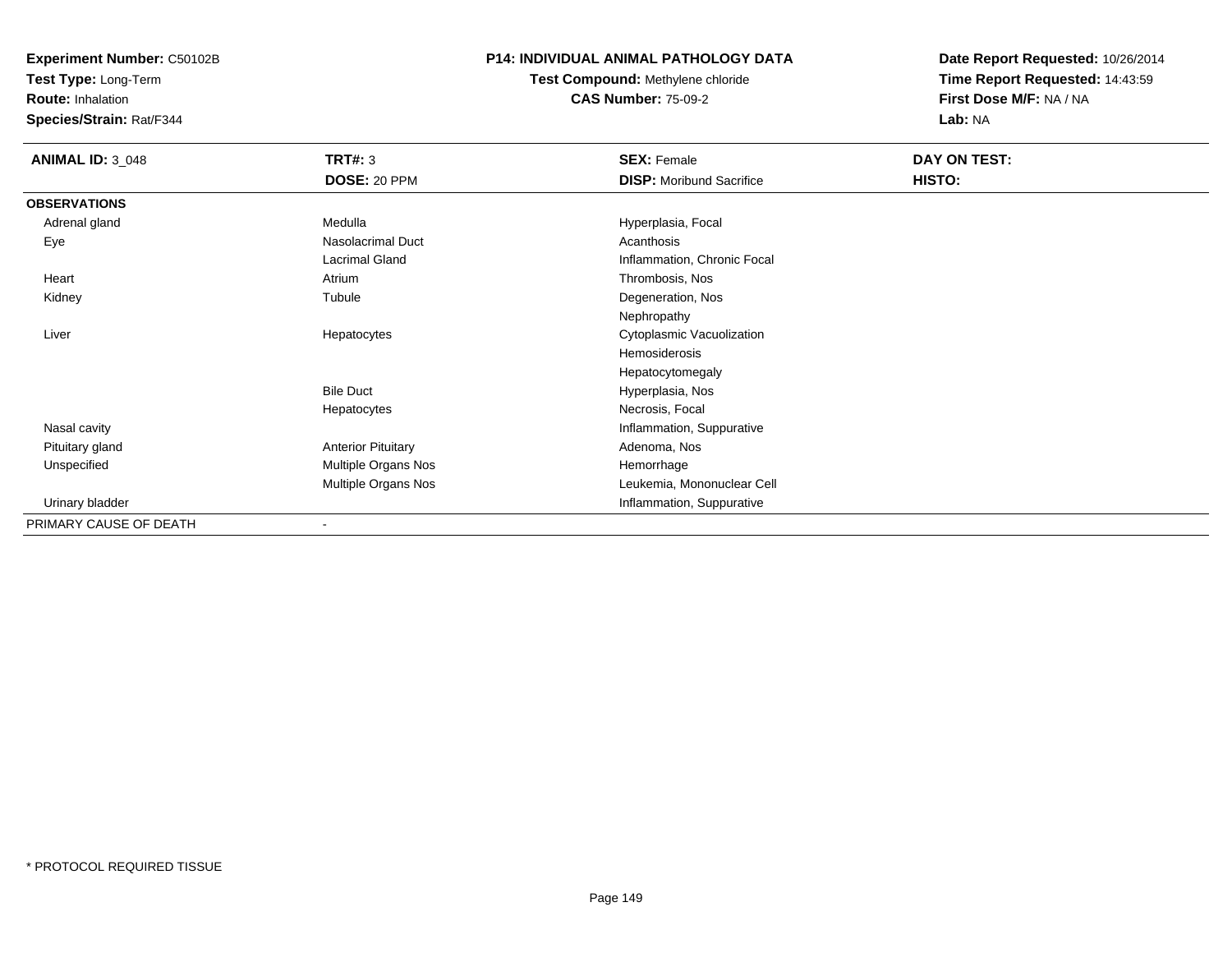**Test Type:** Long-Term

**Route:** Inhalation

**Species/Strain:** Rat/F344

## **P14: INDIVIDUAL ANIMAL PATHOLOGY DATA**

# **Test Compound:** Methylene chloride**CAS Number:** 75-09-2

| <b>ANIMAL ID: 3_049</b> | TRT#: 3                   | <b>SEX: Female</b>              | DAY ON TEST: |
|-------------------------|---------------------------|---------------------------------|--------------|
|                         | DOSE: 20 PPM              | <b>DISP:</b> Moribund Sacrifice | HISTO:       |
| <b>OBSERVATIONS</b>     |                           |                                 |              |
| Adrenal gland           | Medulla                   | Hyperplasia, Focal              |              |
| Heart                   | Atrium                    | Hemorrhage                      |              |
|                         | Atrium                    | Inflammation, Suppurative       |              |
| Kidney                  |                           | Nephropathy                     |              |
| Liver                   | Hepatocytes               | Cytoplasmic Vacuolization       |              |
|                         |                           | Hemosiderosis                   |              |
|                         |                           | Hepatocytomegaly                |              |
|                         | <b>Bile Duct</b>          | Hyperplasia, Nos                |              |
| Lung                    |                           | Alveolar Macrophages            |              |
|                         | Alveoli                   | Fibrosis, Multifocal            |              |
|                         | Alveoli                   | Inflammation, Interstitial      |              |
| Nasal cavity            |                           | Inflammation, Suppurative       |              |
| Pituitary gland         | <b>Anterior Pituitary</b> | Adenoma, Nos                    |              |
| Spleen                  |                           | Fibrosis, Focal                 |              |
| Thyroid                 |                           | Hyperplasia, C Cell             |              |
| Unspecified             | Multiple Organs Nos       | Leukemia, Mononuclear Cell      |              |
| PRIMARY CAUSE OF DEATH  | $\blacksquare$            |                                 |              |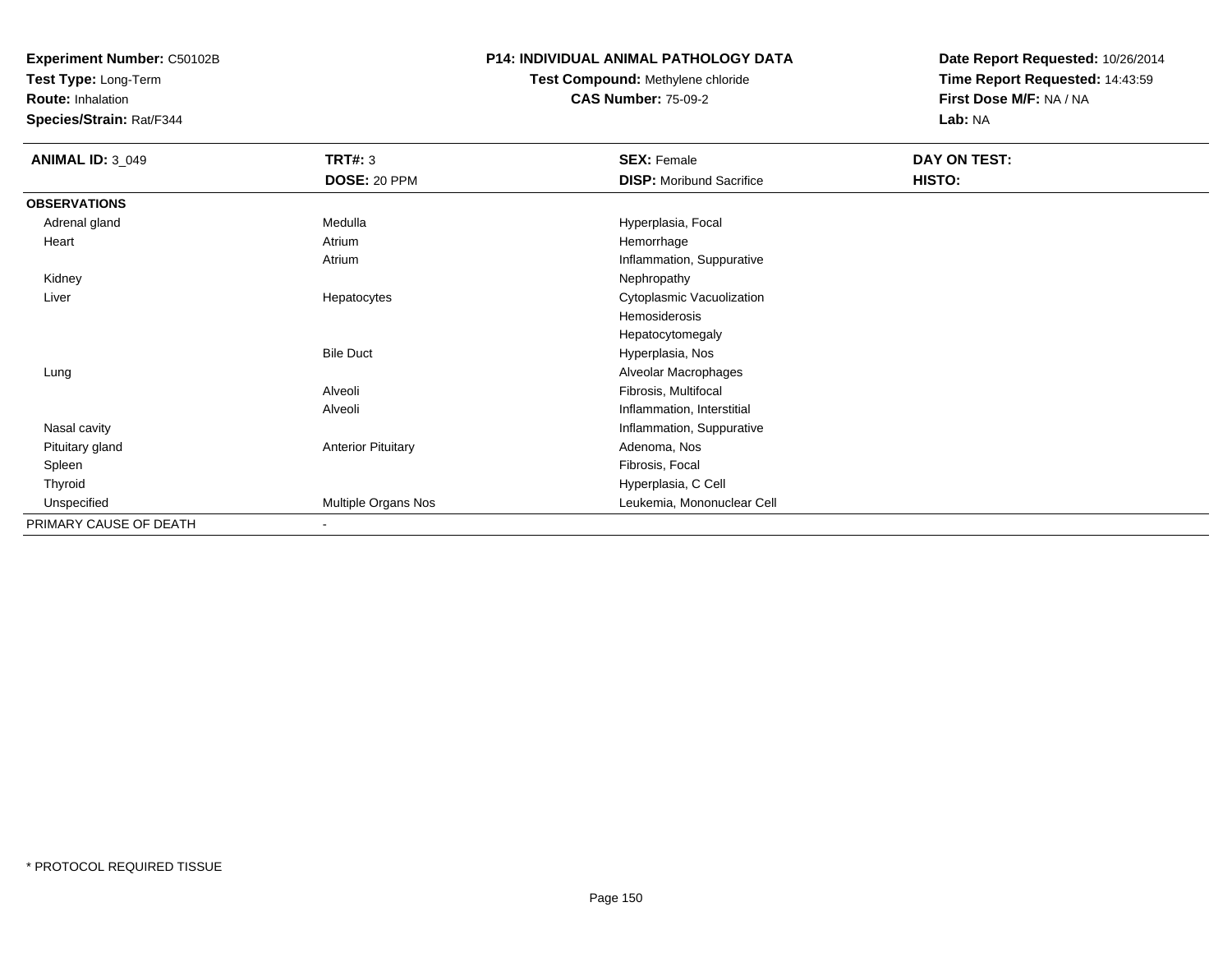**Test Type:** Long-Term

**Route:** Inhalation

**Species/Strain:** Rat/F344

## **P14: INDIVIDUAL ANIMAL PATHOLOGY DATA**

**Test Compound:** Methylene chloride**CAS Number:** 75-09-2

| <b>ANIMAL ID: 3_050</b> | TRT#: 3                   | <b>SEX: Female</b>                | DAY ON TEST: |  |
|-------------------------|---------------------------|-----------------------------------|--------------|--|
|                         | <b>DOSE: 20 PPM</b>       | <b>DISP: Terminal Sacrifice</b>   | HISTO:       |  |
| <b>OBSERVATIONS</b>     |                           |                                   |              |  |
| Adrenal gland           |                           | Cortical Adenoma                  |              |  |
| Intestine Large         | Colon                     | Parasitism                        |              |  |
|                         | Rectum                    | Parasitism                        |              |  |
| Kidney                  | Tubule                    | Degeneration, Nos                 |              |  |
|                         |                           | Nephropathy                       |              |  |
| Liver                   | Hepatocytes               | Cytoplasmic Vacuolization         |              |  |
|                         | <b>Bile Duct</b>          | Hyperplasia, Nos                  |              |  |
|                         |                           | Inflammation, Granulomatous Focal |              |  |
| Lung                    |                           | Hyperplasia, Alveolar Epithelium  |              |  |
| Pancreas                | Acinus                    | Atrophy, Focal                    |              |  |
| Pituitary gland         | <b>Anterior Pituitary</b> | Cyst, Nos                         |              |  |
| PRIMARY CAUSE OF DEATH  | $\,$ $\,$                 |                                   |              |  |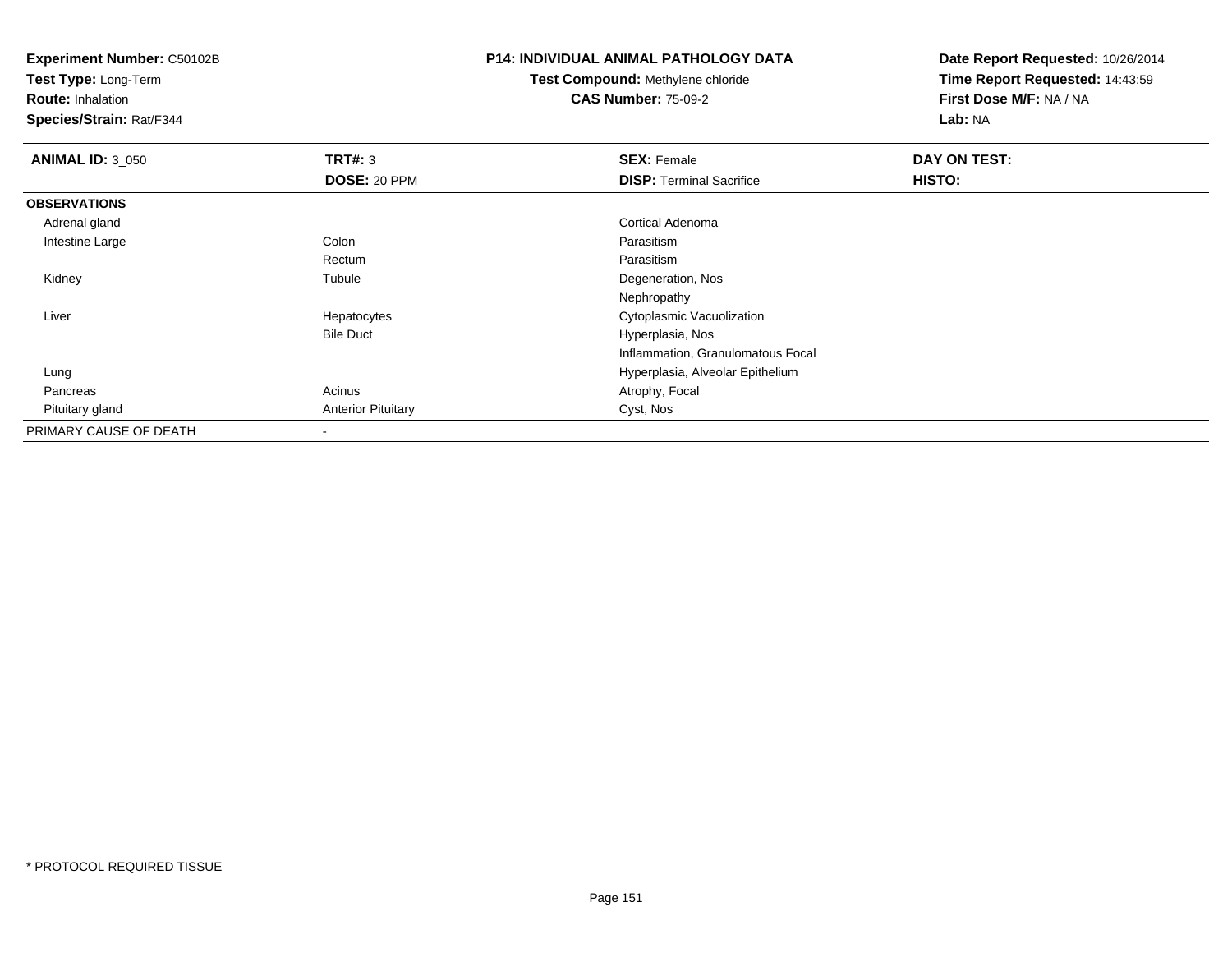| Experiment Number: C50102B<br>Test Type: Long-Term<br><b>Route: Inhalation</b><br>Species/Strain: Rat/F344 |                | <b>P14: INDIVIDUAL ANIMAL PATHOLOGY DATA</b><br>Test Compound: Methylene chloride<br><b>CAS Number: 75-09-2</b> | Date Report Requested: 10/26/2014<br>Time Report Requested: 14:43:59<br>First Dose M/F: NA / NA<br>Lab: NA |
|------------------------------------------------------------------------------------------------------------|----------------|-----------------------------------------------------------------------------------------------------------------|------------------------------------------------------------------------------------------------------------|
| <b>ANIMAL ID: 4 001</b>                                                                                    | <b>TRT#: 4</b> | <b>SEX: Female</b>                                                                                              | DAY ON TEST:                                                                                               |
|                                                                                                            | <b>DOSE: 0</b> | <b>DISP:</b> Terminal Sacrifice                                                                                 | <b>HISTO:</b>                                                                                              |
| <b>OBSERVATIONS</b>                                                                                        |                |                                                                                                                 |                                                                                                            |
| Adrenal gland                                                                                              | Cortex Nos     | Cytoplasmic Vacuolization                                                                                       |                                                                                                            |
| Clitoral gland                                                                                             |                | Inflammation, Suppurative                                                                                       |                                                                                                            |
| Heart                                                                                                      | Cardiac Valve  | Metaplasia, Cartilaginous                                                                                       |                                                                                                            |
| Intestine Large                                                                                            | Colon          | Parasitism                                                                                                      |                                                                                                            |
| Kidney                                                                                                     |                | Nephropathy                                                                                                     |                                                                                                            |
| Liver                                                                                                      | Hepatocytes    | Cytoplasmic Change, Basophilic                                                                                  |                                                                                                            |
|                                                                                                            |                | Inflammation, Granulomatous Focal                                                                               |                                                                                                            |
| PRIMARY CAUSE OF DEATH                                                                                     |                |                                                                                                                 |                                                                                                            |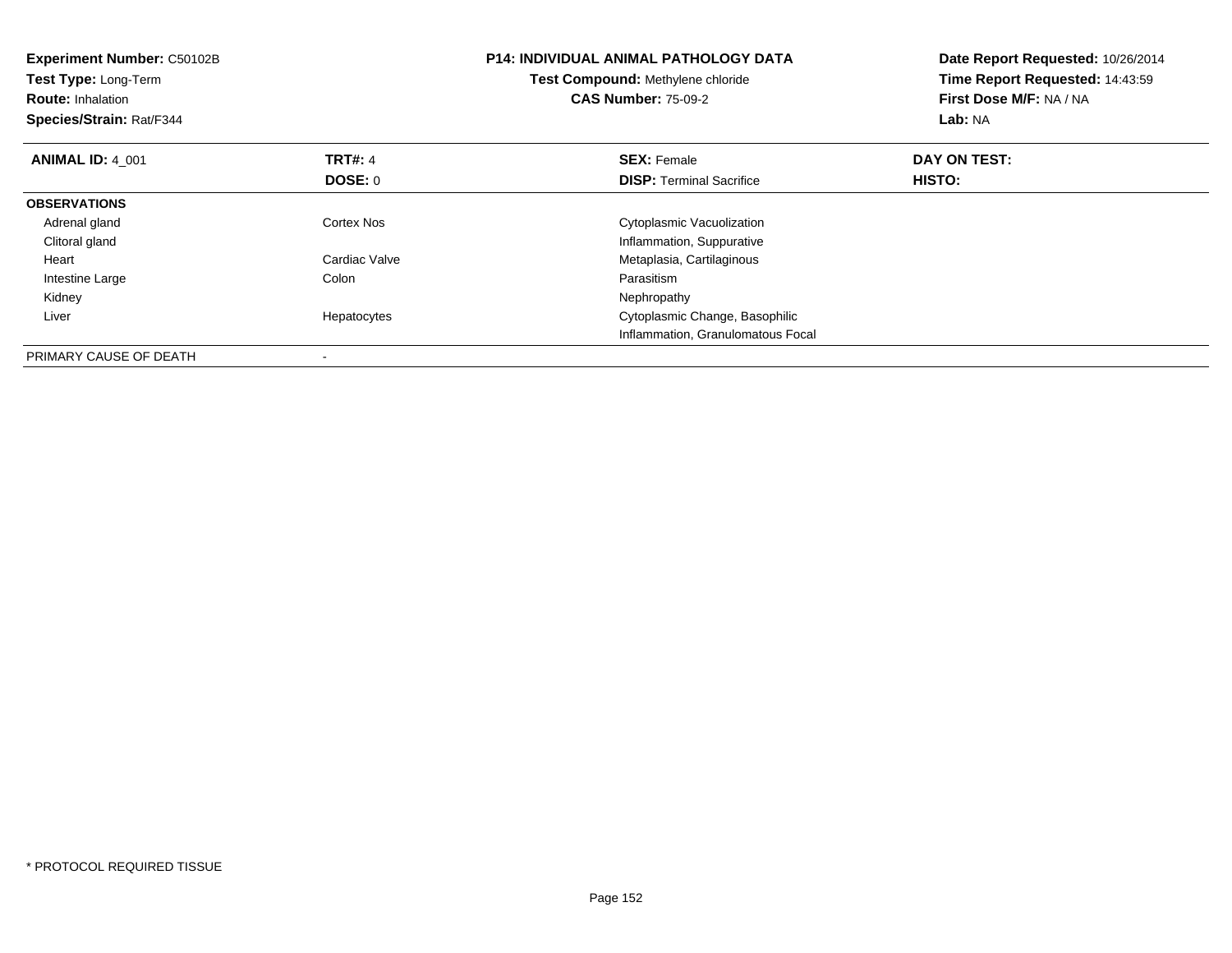| <b>Experiment Number: C50102B</b><br><b>Test Type: Long-Term</b><br><b>Route: Inhalation</b><br>Species/Strain: Rat/F344 |                           | <b>P14: INDIVIDUAL ANIMAL PATHOLOGY DATA</b><br>Test Compound: Methylene chloride<br><b>CAS Number: 75-09-2</b> | Date Report Requested: 10/26/2014<br>Time Report Requested: 14:43:59<br>First Dose M/F: NA / NA<br>Lab: NA |
|--------------------------------------------------------------------------------------------------------------------------|---------------------------|-----------------------------------------------------------------------------------------------------------------|------------------------------------------------------------------------------------------------------------|
| <b>ANIMAL ID: 4 002</b>                                                                                                  | <b>TRT#: 4</b><br>DOSE: 0 | <b>SEX: Female</b><br><b>DISP:</b> Natural Death                                                                | DAY ON TEST:<br>HISTO:                                                                                     |
| <b>OBSERVATIONS</b>                                                                                                      |                           |                                                                                                                 |                                                                                                            |
| Kidney                                                                                                                   |                           | Nephropathy                                                                                                     |                                                                                                            |
| Thyroid                                                                                                                  | Follicle                  | Hyperplasia, Cystic                                                                                             |                                                                                                            |
| Unspecified                                                                                                              | Multiple Organs Nos       | Leukemia, Mononuclear Cell                                                                                      |                                                                                                            |
| Uterus                                                                                                                   |                           | <b>Endometrial Stromal Polyp</b>                                                                                |                                                                                                            |
| PRIMARY CAUSE OF DEATH                                                                                                   |                           |                                                                                                                 |                                                                                                            |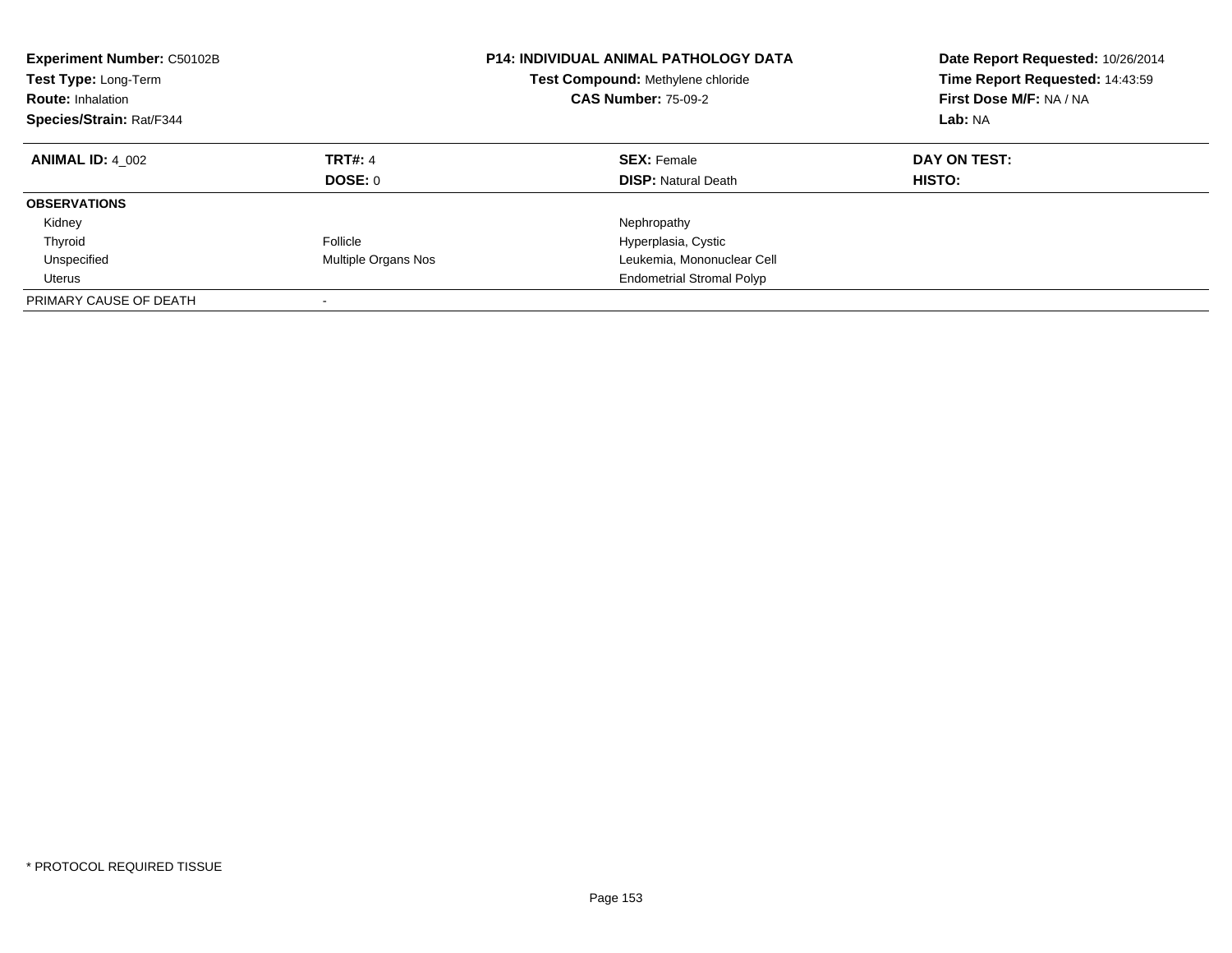| <b>Experiment Number: C50102B</b><br>Test Type: Long-Term<br><b>Route: Inhalation</b><br>Species/Strain: Rat/F344 |                           | <b>P14: INDIVIDUAL ANIMAL PATHOLOGY DATA</b><br>Test Compound: Methylene chloride<br><b>CAS Number: 75-09-2</b> | Date Report Requested: 10/26/2014<br>Time Report Requested: 14:43:59<br>First Dose M/F: NA / NA<br>Lab: NA |
|-------------------------------------------------------------------------------------------------------------------|---------------------------|-----------------------------------------------------------------------------------------------------------------|------------------------------------------------------------------------------------------------------------|
| <b>ANIMAL ID: 4 003</b>                                                                                           | <b>TRT#: 4</b>            | <b>SEX: Female</b>                                                                                              | DAY ON TEST:                                                                                               |
|                                                                                                                   | DOSE: 0                   | <b>DISP:</b> Terminal Sacrifice                                                                                 | HISTO:                                                                                                     |
| <b>OBSERVATIONS</b>                                                                                               |                           |                                                                                                                 |                                                                                                            |
| Kidney                                                                                                            | Tubule                    | Degeneration, Nos                                                                                               |                                                                                                            |
|                                                                                                                   | Pelvis                    | Mineralization                                                                                                  |                                                                                                            |
|                                                                                                                   |                           | Nephropathy                                                                                                     |                                                                                                            |
| Liver                                                                                                             |                           | Inflammation, Granulomatous Focal                                                                               |                                                                                                            |
| Pituitary gland                                                                                                   | <b>Anterior Pituitary</b> | Adenoma, Nos                                                                                                    |                                                                                                            |
| PRIMARY CAUSE OF DEATH                                                                                            |                           |                                                                                                                 |                                                                                                            |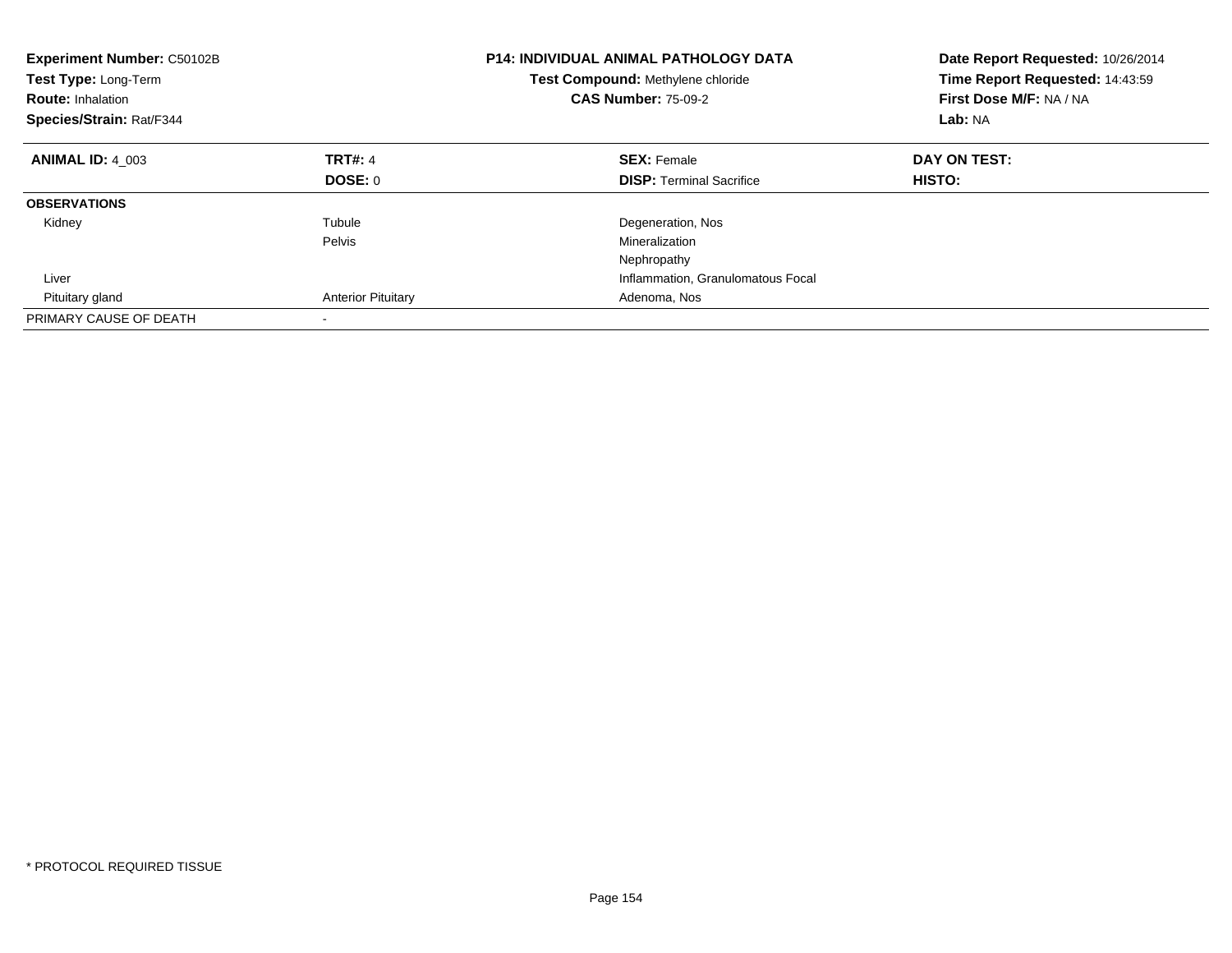| <b>Experiment Number: C50102B</b><br>Test Type: Long-Term<br><b>Route: Inhalation</b><br>Species/Strain: Rat/F344 |                           | <b>P14: INDIVIDUAL ANIMAL PATHOLOGY DATA</b><br>Test Compound: Methylene chloride<br><b>CAS Number: 75-09-2</b> | Date Report Requested: 10/26/2014<br>Time Report Requested: 14:43:59<br>First Dose M/F: NA / NA<br>Lab: NA |
|-------------------------------------------------------------------------------------------------------------------|---------------------------|-----------------------------------------------------------------------------------------------------------------|------------------------------------------------------------------------------------------------------------|
| <b>ANIMAL ID: 4 004</b>                                                                                           | <b>TRT#: 4</b>            | <b>SEX: Female</b>                                                                                              | DAY ON TEST:                                                                                               |
|                                                                                                                   | DOSE: 0                   | <b>DISP:</b> Moribund Sacrifice                                                                                 | HISTO:                                                                                                     |
| <b>OBSERVATIONS</b>                                                                                               |                           |                                                                                                                 |                                                                                                            |
| Adrenal gland                                                                                                     | Cortex Nos                | Cytomegaly                                                                                                      |                                                                                                            |
| Intestine Large                                                                                                   | Colon                     | Parasitism                                                                                                      |                                                                                                            |
| Liver                                                                                                             |                           | Hepatocytomegaly                                                                                                |                                                                                                            |
|                                                                                                                   | <b>Bile Duct</b>          | Hyperplasia, Nos                                                                                                |                                                                                                            |
| Pituitary gland                                                                                                   | <b>Anterior Pituitary</b> | Adenoma, Nos                                                                                                    |                                                                                                            |
| Unspecified                                                                                                       | Multiple Organs Nos       | Leukemia, Mononuclear Cell                                                                                      |                                                                                                            |
| <b>Uterus</b>                                                                                                     |                           | <b>Endometrial Stromal Polyp</b>                                                                                |                                                                                                            |
| PRIMARY CAUSE OF DEATH                                                                                            |                           |                                                                                                                 |                                                                                                            |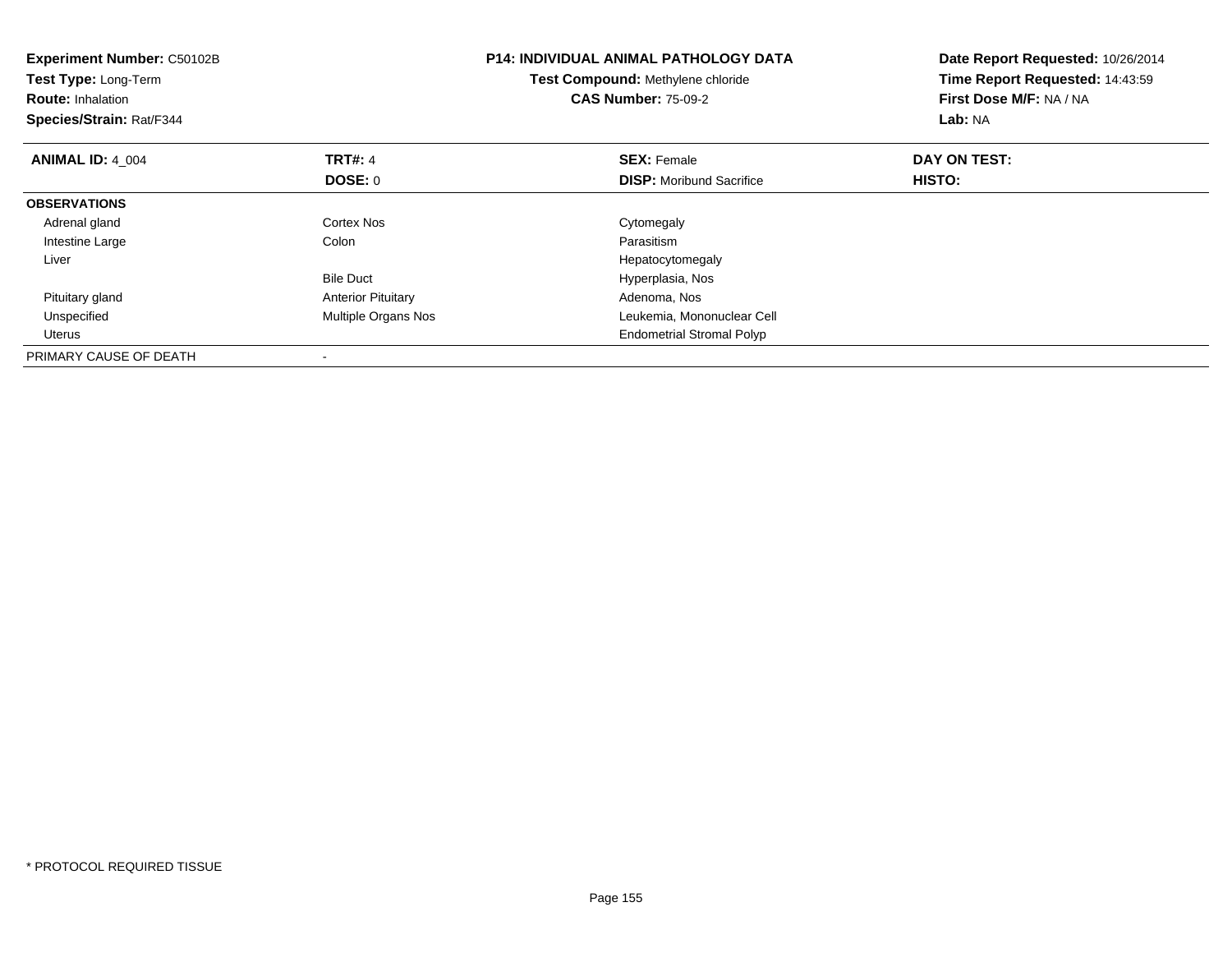**Experiment Number:** C50102B**Test Type:** Long-Term**Route:** Inhalation **Species/Strain:** Rat/F344**P14: INDIVIDUAL ANIMAL PATHOLOGY DATATest Compound:** Methylene chloride**CAS Number:** 75-09-2**Date Report Requested:** 10/26/2014**Time Report Requested:** 14:43:59**First Dose M/F:** NA / NA**Lab:** NA**ANIMAL ID: 4 005 TRT#:** 4 **SEX:** Female **DAY ON TEST: DOSE:** 0**DISP:** Terminal Sacrifice **HISTO: OBSERVATIONS** Brain Cerebrum Carcinoma, Nos, Invasive Kidneyy the control of the control of the control of the control of the control of the control of the control of the control of the control of the control of the control of the control of the control of the control of the contro Liver Hepatocytes Cytoplasmic Change, Basophilic Hemosiderosis Hyperplasia, NosBile Duct Alveolar Macrophages Lung PancreasAcinus **Acinus** Atrophy, Focal Pituitary glandAnterior Pituitary **Carcinoma, Nos**<br>C-Cell Adenoma Thyroidd C-Cell Adenoma and the control of the control of the control of the control of the control of the control of the control of the control of the control of the control of the control of the control of the control of the co Unspecified Multiple Organs Nos Leukemia, Mononuclear Cell PRIMARY CAUSE OF DEATH-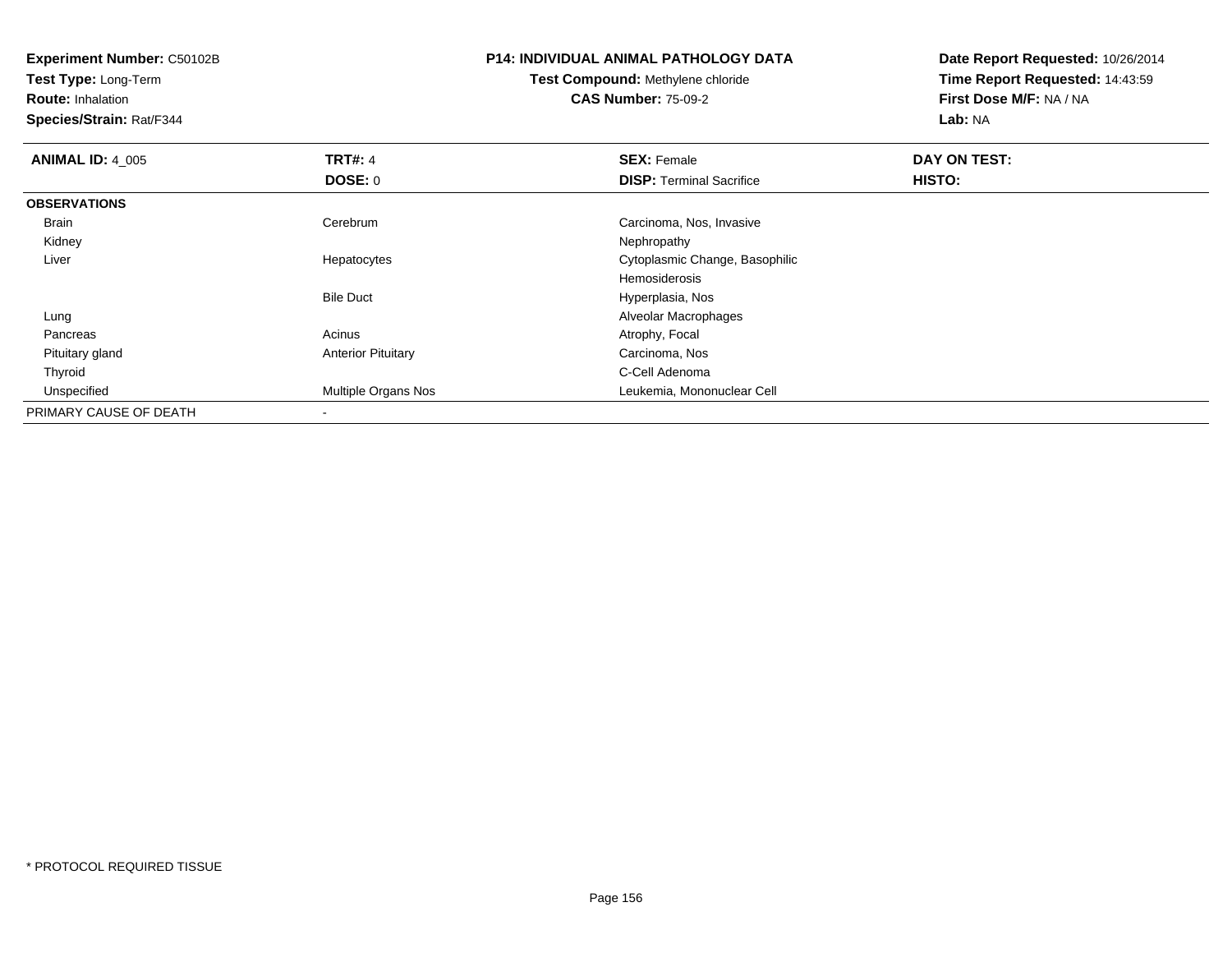| Experiment Number: C50102B<br>Test Type: Long-Term<br><b>Route: Inhalation</b><br>Species/Strain: Rat/F344 |                           | <b>P14: INDIVIDUAL ANIMAL PATHOLOGY DATA</b><br>Test Compound: Methylene chloride<br><b>CAS Number: 75-09-2</b> | Date Report Requested: 10/26/2014<br>Time Report Requested: 14:43:59<br>First Dose M/F: NA / NA<br>Lab: NA |
|------------------------------------------------------------------------------------------------------------|---------------------------|-----------------------------------------------------------------------------------------------------------------|------------------------------------------------------------------------------------------------------------|
| <b>ANIMAL ID: 4 006</b>                                                                                    | <b>TRT#: 4</b>            | <b>SEX: Female</b>                                                                                              | DAY ON TEST:                                                                                               |
|                                                                                                            | DOSE: 0                   | <b>DISP:</b> Terminal Sacrifice                                                                                 | HISTO:                                                                                                     |
| <b>OBSERVATIONS</b>                                                                                        |                           |                                                                                                                 |                                                                                                            |
| Heart                                                                                                      | Cardiac Valve             | Metaplasia, Cartilaginous                                                                                       |                                                                                                            |
| Kidney                                                                                                     |                           | Nephropathy                                                                                                     |                                                                                                            |
| Larynx                                                                                                     |                           | Inflammation, Chronic Focal                                                                                     |                                                                                                            |
| Liver                                                                                                      | Hepatocytes               | Cytoplasmic Change, Basophilic                                                                                  |                                                                                                            |
|                                                                                                            | <b>Bile Duct</b>          | Hyperplasia, Nos                                                                                                |                                                                                                            |
| Pancreas                                                                                                   | Acinus                    | Atrophy, Focal                                                                                                  |                                                                                                            |
| Pituitary gland                                                                                            | <b>Anterior Pituitary</b> | Adenoma, Nos                                                                                                    |                                                                                                            |
| PRIMARY CAUSE OF DEATH                                                                                     |                           |                                                                                                                 |                                                                                                            |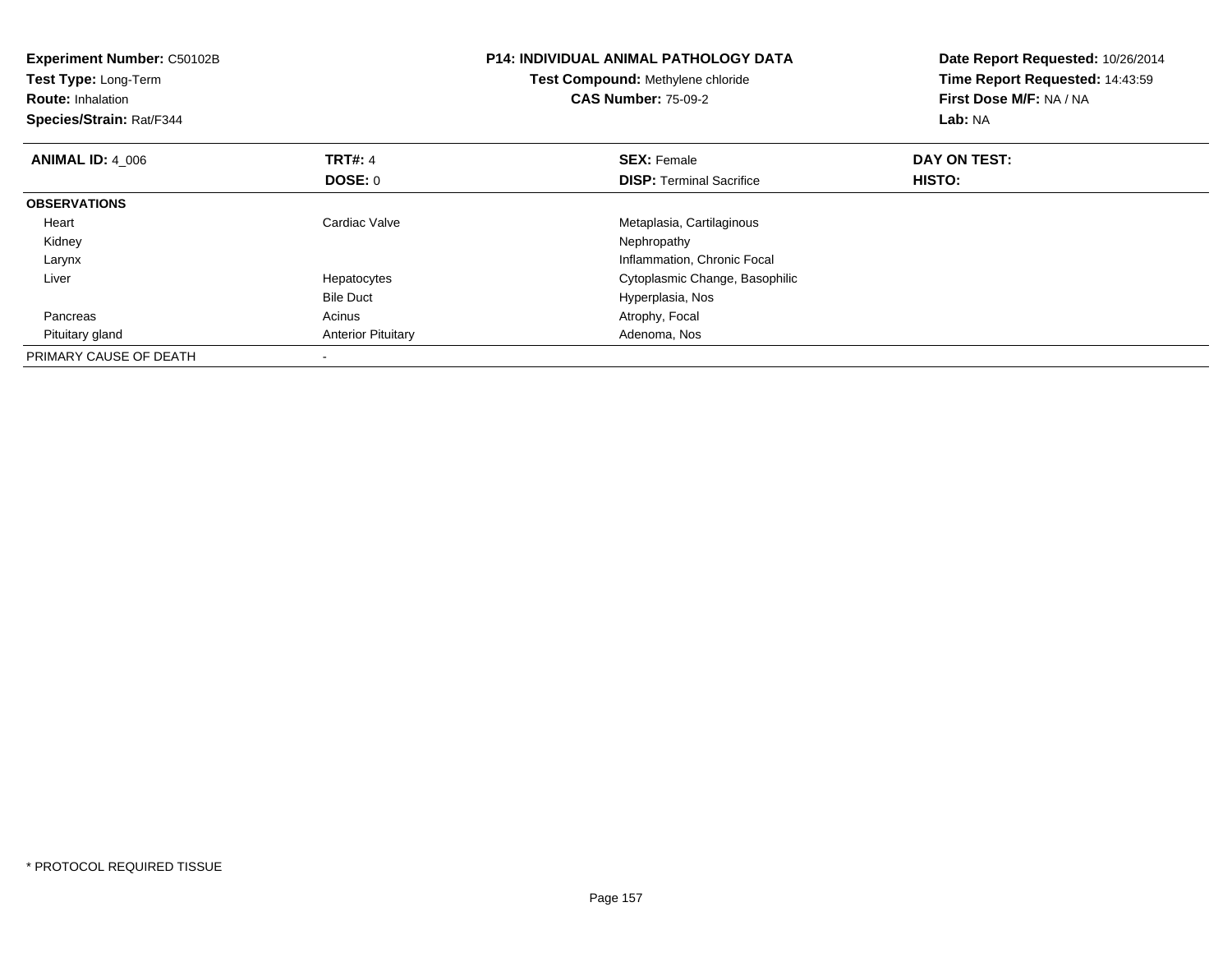| <b>Experiment Number: C50102B</b><br>Test Type: Long-Term<br><b>Route: Inhalation</b><br>Species/Strain: Rat/F344 |                          | <b>P14: INDIVIDUAL ANIMAL PATHOLOGY DATA</b><br>Test Compound: Methylene chloride<br><b>CAS Number: 75-09-2</b> | Date Report Requested: 10/26/2014<br>Time Report Requested: 14:43:59<br>First Dose M/F: NA / NA<br>Lab: NA |
|-------------------------------------------------------------------------------------------------------------------|--------------------------|-----------------------------------------------------------------------------------------------------------------|------------------------------------------------------------------------------------------------------------|
| <b>ANIMAL ID: 4 007</b>                                                                                           | <b>TRT#: 4</b>           | <b>SEX: Female</b>                                                                                              | DAY ON TEST:                                                                                               |
|                                                                                                                   | DOSE: 0                  | <b>DISP:</b> Terminal Sacrifice                                                                                 | HISTO:                                                                                                     |
| <b>OBSERVATIONS</b>                                                                                               |                          |                                                                                                                 |                                                                                                            |
| Kidney                                                                                                            | Pelvis                   | Mineralization                                                                                                  |                                                                                                            |
|                                                                                                                   |                          | Nephropathy                                                                                                     |                                                                                                            |
| Liver                                                                                                             | Hepatocytes              | Cytoplasmic Change, Basophilic                                                                                  |                                                                                                            |
|                                                                                                                   | <b>Bile Duct</b>         | Hyperplasia, Nos                                                                                                |                                                                                                            |
| Lung                                                                                                              |                          | Alveolar/Bronchiolar Adenoma                                                                                    |                                                                                                            |
| PRIMARY CAUSE OF DEATH                                                                                            | $\overline{\phantom{a}}$ |                                                                                                                 |                                                                                                            |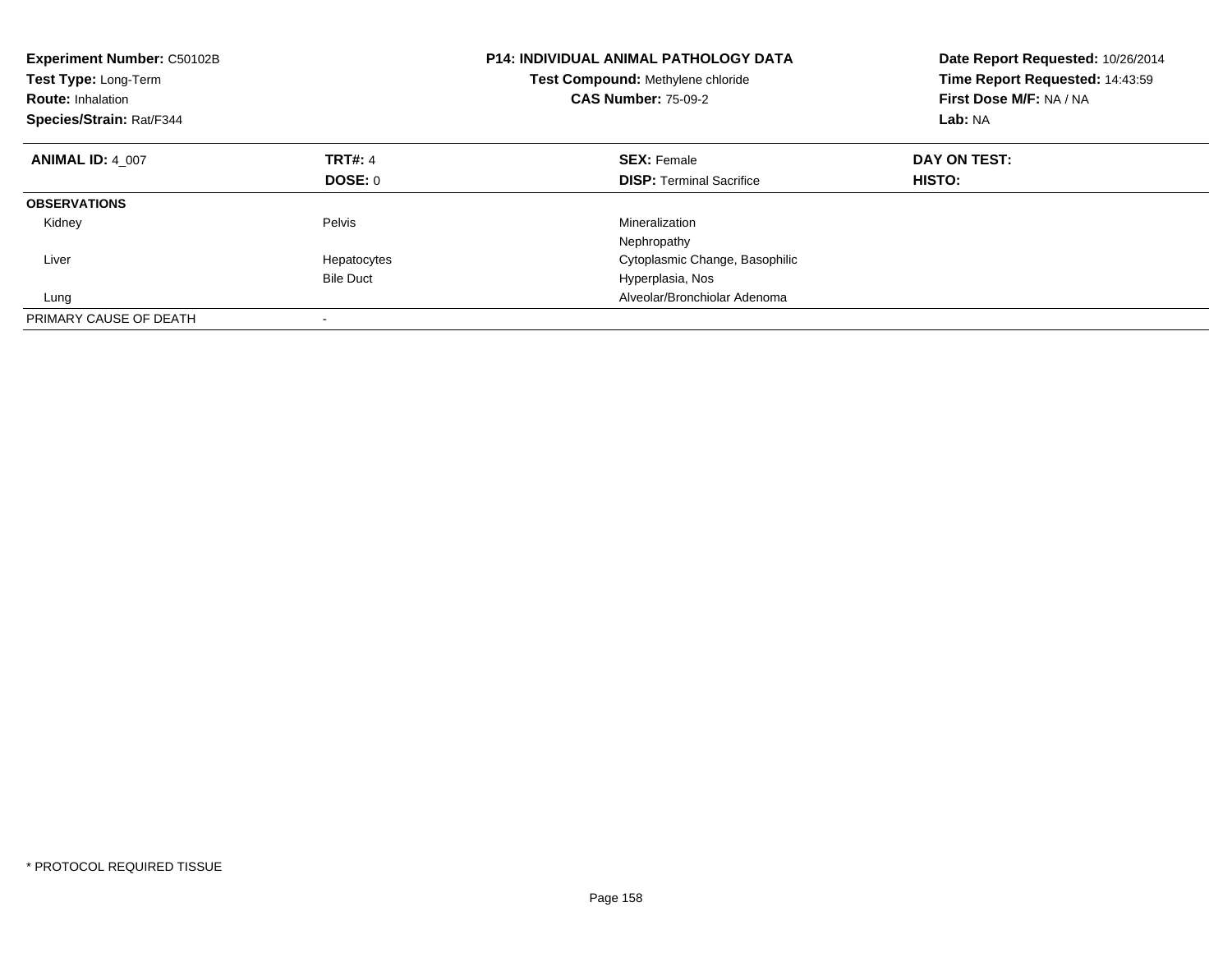**Test Type:** Long-Term

**Route:** Inhalation

**Species/Strain:** Rat/F344

#### **P14: INDIVIDUAL ANIMAL PATHOLOGY DATA**

**Test Compound:** Methylene chloride**CAS Number:** 75-09-2

| <b>ANIMAL ID: 4_008</b> | <b>TRT#: 4</b>            | <b>SEX: Female</b>              | DAY ON TEST: |  |
|-------------------------|---------------------------|---------------------------------|--------------|--|
|                         | DOSE: 0                   | <b>DISP: Moribund Sacrifice</b> | HISTO:       |  |
| <b>OBSERVATIONS</b>     |                           |                                 |              |  |
| Adrenal gland           | Cortex Nos                | Cyst, Nos                       |              |  |
|                         | Medulla                   | Pheochromocytoma                |              |  |
| Heart                   | Cardiac Valve             | Metaplasia, Cartilaginous       |              |  |
| Kidney                  | Tubule                    | Degeneration, Nos               |              |  |
|                         | Pelvis                    | Mineralization                  |              |  |
|                         |                           | Nephropathy                     |              |  |
| Liver                   | Hepatocytes               | Cytoplasmic Change, Basophilic  |              |  |
|                         |                           | Hematopoiesis                   |              |  |
|                         |                           | Hemosiderosis                   |              |  |
| Pituitary gland         | <b>Anterior Pituitary</b> | Cyst, Nos                       |              |  |
| Skin                    | Lower Leg                 | Papilloma, Nos                  |              |  |
| Spleen                  |                           | Hematopoiesis                   |              |  |
| PRIMARY CAUSE OF DEATH  | $\overline{\phantom{a}}$  |                                 |              |  |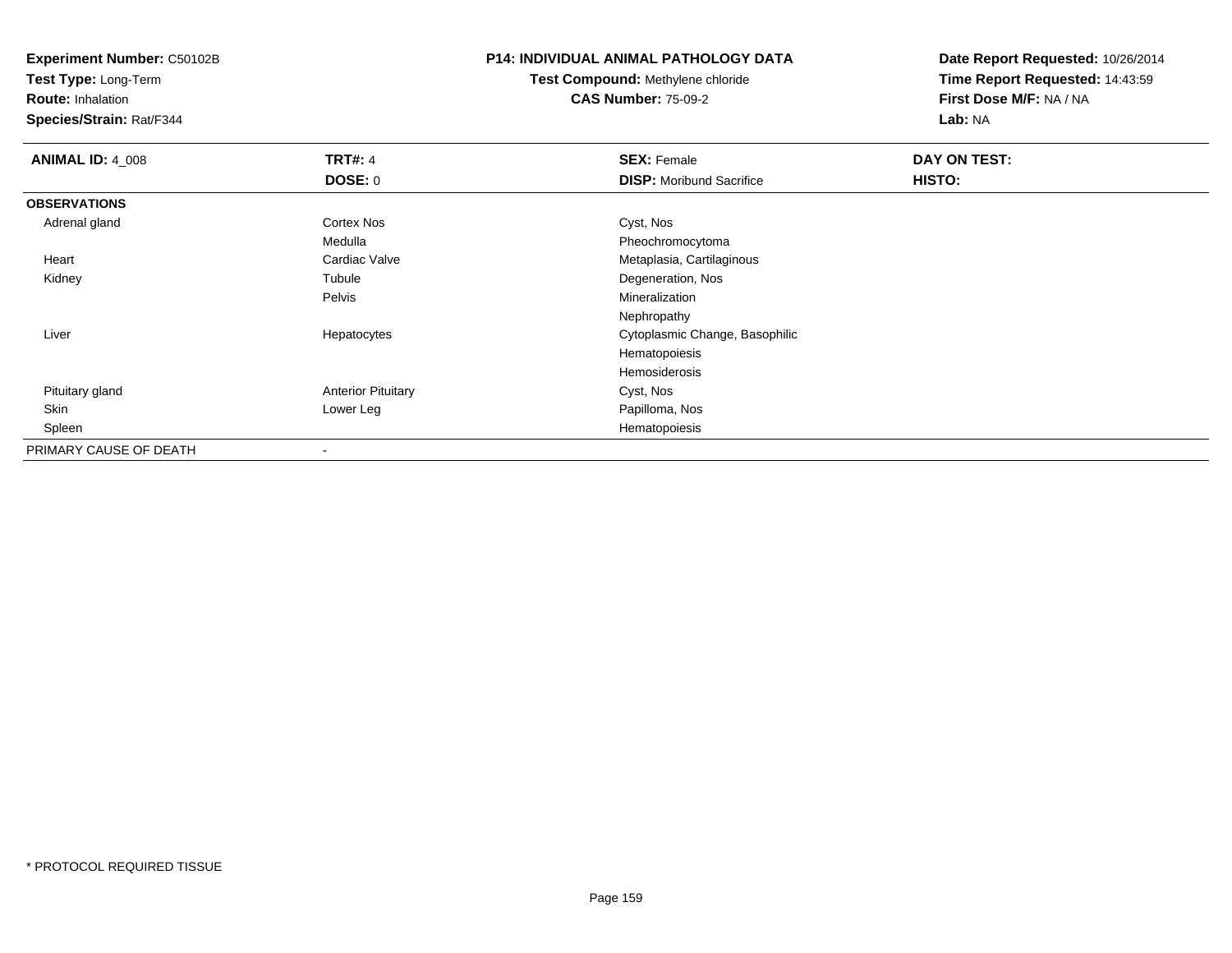| Experiment Number: C50102B<br>Test Type: Long-Term<br><b>Route: Inhalation</b><br>Species/Strain: Rat/F344 |                           | <b>P14: INDIVIDUAL ANIMAL PATHOLOGY DATA</b><br>Test Compound: Methylene chloride<br><b>CAS Number: 75-09-2</b> | Date Report Requested: 10/26/2014<br>Time Report Requested: 14:43:59<br>First Dose M/F: NA / NA<br>Lab: NA |
|------------------------------------------------------------------------------------------------------------|---------------------------|-----------------------------------------------------------------------------------------------------------------|------------------------------------------------------------------------------------------------------------|
| <b>ANIMAL ID: 4 009</b>                                                                                    | <b>TRT#: 4</b>            | <b>SEX: Female</b>                                                                                              | DAY ON TEST:                                                                                               |
|                                                                                                            | DOSE: 0                   | <b>DISP:</b> Moribund Sacrifice                                                                                 | HISTO:                                                                                                     |
| <b>OBSERVATIONS</b>                                                                                        |                           |                                                                                                                 |                                                                                                            |
| Adrenal gland                                                                                              | Cortex Nos                | Cytoplasmic Vacuolization                                                                                       |                                                                                                            |
| Kidney                                                                                                     | Tubule                    | Degeneration, Nos                                                                                               |                                                                                                            |
|                                                                                                            |                           | Nephropathy                                                                                                     |                                                                                                            |
| Liver                                                                                                      | Hepatocytes               | Cytoplasmic Change, Basophilic                                                                                  |                                                                                                            |
|                                                                                                            | Hepatocytes               | Cytoplasmic Vacuolization                                                                                       |                                                                                                            |
| Lung                                                                                                       |                           | Alveolar Macrophages                                                                                            |                                                                                                            |
| Pituitary gland                                                                                            | <b>Anterior Pituitary</b> | Adenoma, Nos                                                                                                    |                                                                                                            |
| PRIMARY CAUSE OF DEATH                                                                                     |                           |                                                                                                                 |                                                                                                            |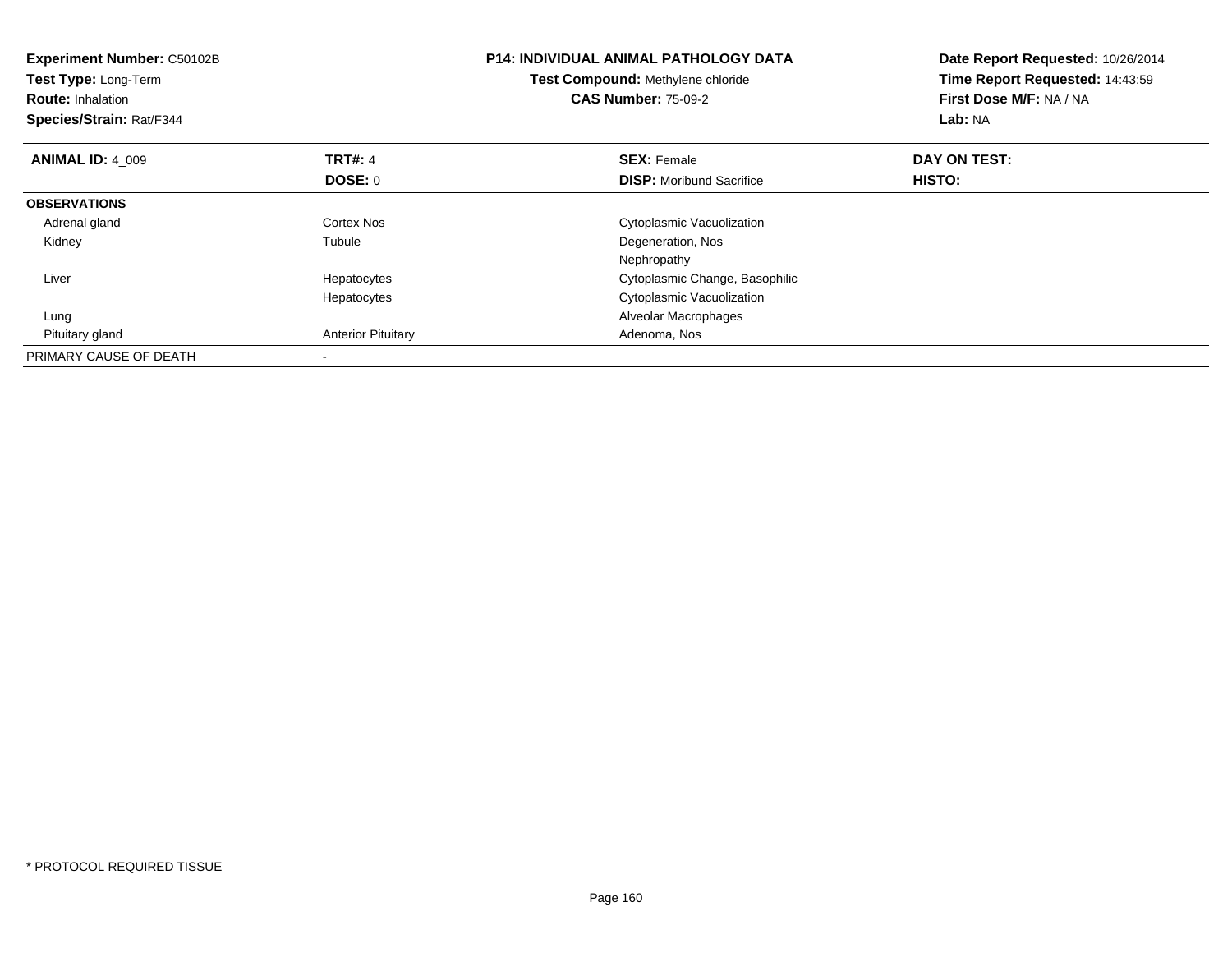**Experiment Number:** C50102B**Test Type:** Long-Term**Route:** Inhalation **Species/Strain:** Rat/F344**P14: INDIVIDUAL ANIMAL PATHOLOGY DATATest Compound:** Methylene chloride**CAS Number:** 75-09-2**Date Report Requested:** 10/26/2014**Time Report Requested:** 14:43:59**First Dose M/F:** NA / NA**Lab:** NA**ANIMAL ID: 4 010 C TRT#:** 4 **SEX:** Female **DAY ON TEST: DOSE:** 0**DISP:** Terminal Sacrifice **HISTO: OBSERVATIONS** Kidneyy the contract of the contract of the contract of the contract of the contract of the contract of the contract of the contract of the contract of the contract of the contract of the contract of the contract of the contract Tubule **Degeneration**, Nos Nephropathys **Subset Constructs** Cytoplasmic Vacuolization Liver HepatocytesHemosiderosiss and the contract of the Acinus Acinus Atrophy, Focal and Atrophy, Focal Pancreas Pituitary glandAnterior Pituitary **Adenoma, Nos** Adenoma, Nos ThyroidHyperplasia, C Cell<br>Multiple Organs Nos<br>Leukemia, Mononu UnspecifiedLeukemia, Mononuclear Cell Uterus Endometrial Stromal PolypEndometrium Hyperplasia, Nos PRIMARY CAUSE OF DEATH-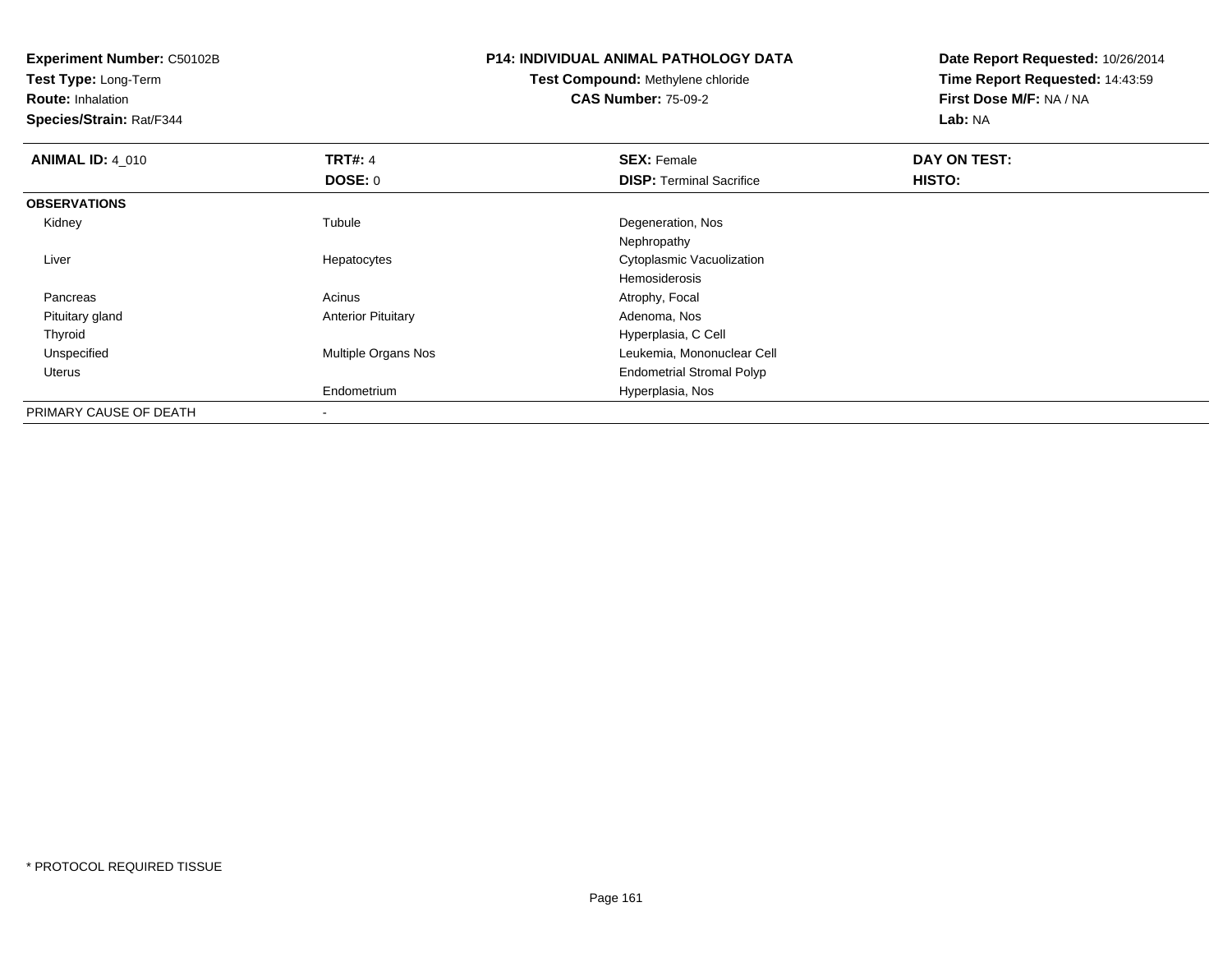| <b>Experiment Number: C50102B</b><br>Test Type: Long-Term<br><b>Route: Inhalation</b><br>Species/Strain: Rat/F344 |                           | <b>P14: INDIVIDUAL ANIMAL PATHOLOGY DATA</b><br><b>Test Compound: Methylene chloride</b><br><b>CAS Number: 75-09-2</b> | Date Report Requested: 10/26/2014<br>Time Report Requested: 14:43:59<br>First Dose M/F: NA / NA<br>Lab: NA |
|-------------------------------------------------------------------------------------------------------------------|---------------------------|------------------------------------------------------------------------------------------------------------------------|------------------------------------------------------------------------------------------------------------|
| <b>ANIMAL ID: 4_011</b>                                                                                           | <b>TRT#: 4</b>            | <b>SEX: Female</b>                                                                                                     | DAY ON TEST:                                                                                               |
|                                                                                                                   | <b>DOSE: 0</b>            | <b>DISP:</b> Moribund Sacrifice                                                                                        | HISTO:                                                                                                     |
| <b>OBSERVATIONS</b>                                                                                               |                           |                                                                                                                        |                                                                                                            |
| Adrenal gland                                                                                                     | Medulla                   | Hyperplasia, Focal                                                                                                     |                                                                                                            |
| Bone marrow                                                                                                       |                           | Fibrosis, Diffuse                                                                                                      |                                                                                                            |
| Intestine Large                                                                                                   | Colon                     | Parasitism                                                                                                             |                                                                                                            |
| Kidney                                                                                                            |                           | Nephropathy                                                                                                            |                                                                                                            |
| Lung                                                                                                              | Alveoli                   | Fibrosis, Focal                                                                                                        |                                                                                                            |
|                                                                                                                   | Alveoli                   | Inflammation, Interstitial                                                                                             |                                                                                                            |
|                                                                                                                   | Alveoli                   | Mineralization                                                                                                         |                                                                                                            |
| Parathyroid gland                                                                                                 |                           | Hyperplasia, Nos                                                                                                       |                                                                                                            |
| Pituitary gland                                                                                                   | <b>Anterior Pituitary</b> | Hyperplasia, Nos                                                                                                       |                                                                                                            |
| PRIMARY CAUSE OF DEATH                                                                                            | $\,$                      |                                                                                                                        |                                                                                                            |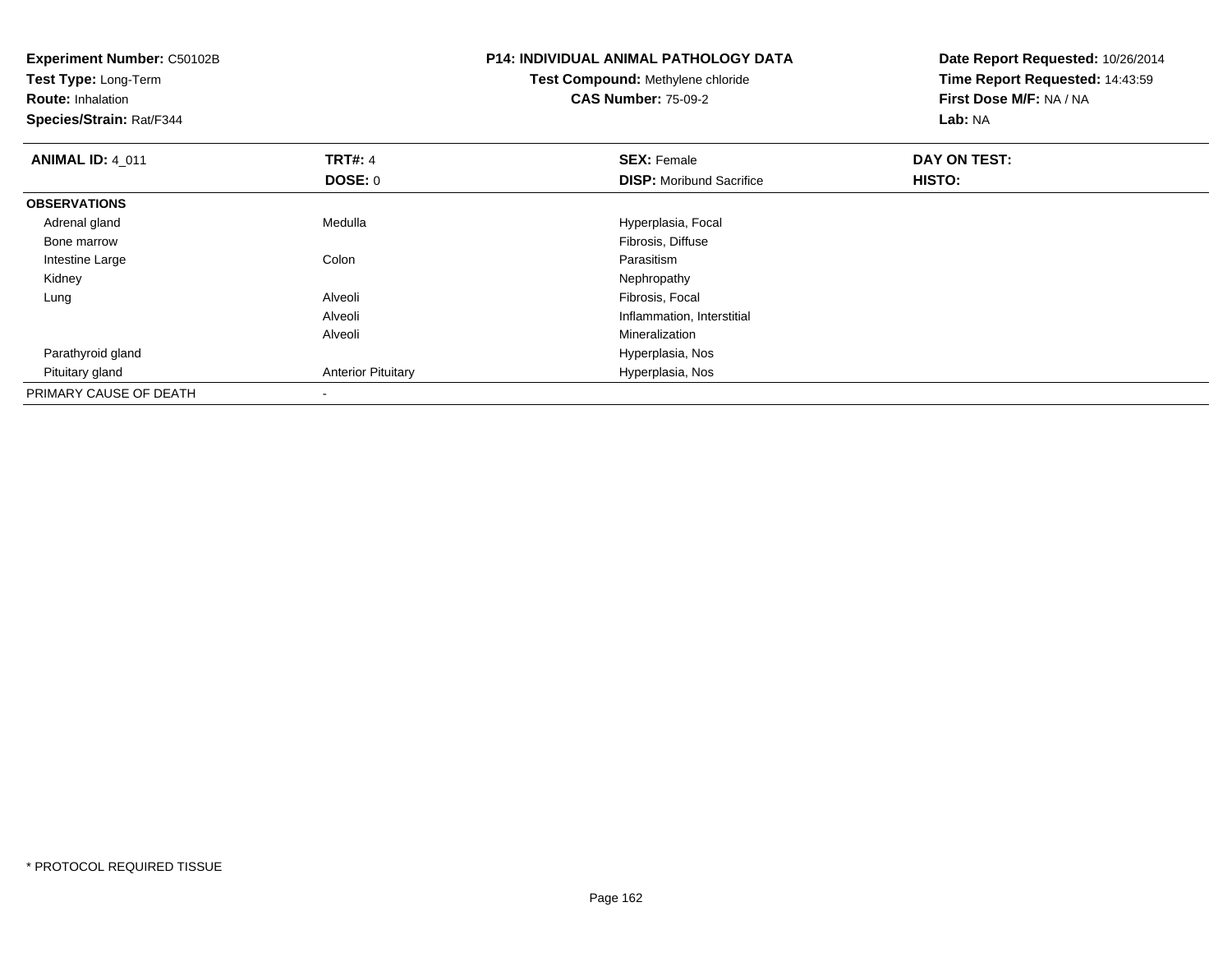**Test Type:** Long-Term

**Route:** Inhalation

**Species/Strain:** Rat/F344

## **P14: INDIVIDUAL ANIMAL PATHOLOGY DATA**

**Test Compound:** Methylene chloride**CAS Number:** 75-09-2

| <b>ANIMAL ID: 4_012</b> | <b>TRT#: 4</b>            | <b>SEX: Female</b>              | DAY ON TEST: |  |
|-------------------------|---------------------------|---------------------------------|--------------|--|
|                         | DOSE: 0                   | <b>DISP: Terminal Sacrifice</b> | HISTO:       |  |
| <b>OBSERVATIONS</b>     |                           |                                 |              |  |
| Adrenal gland           | Cortex Nos                | Cytoplasmic Vacuolization       |              |  |
| Intestine Large         | Colon                     | Parasitism                      |              |  |
| Kidney                  |                           | Nephropathy                     |              |  |
| Larynx                  |                           | Hyperplasia, Epithelial         |              |  |
|                         |                           | Inflammation, Chronic Focal     |              |  |
|                         |                           | Metaplasia, Squamous            |              |  |
| Liver                   | Hepatocytes               | Cytoplasmic Change, Basophilic  |              |  |
|                         |                           | Hemosiderosis                   |              |  |
|                         | <b>Bile Duct</b>          | Hyperplasia, Nos                |              |  |
| Mammary gland           |                           | Fibroadenoma                    |              |  |
| Pituitary gland         | <b>Anterior Pituitary</b> | Adenoma, Nos                    |              |  |
| Unspecified             | Multiple Organs Nos       | Leukemia, Mononuclear Cell      |              |  |
| PRIMARY CAUSE OF DEATH  |                           |                                 |              |  |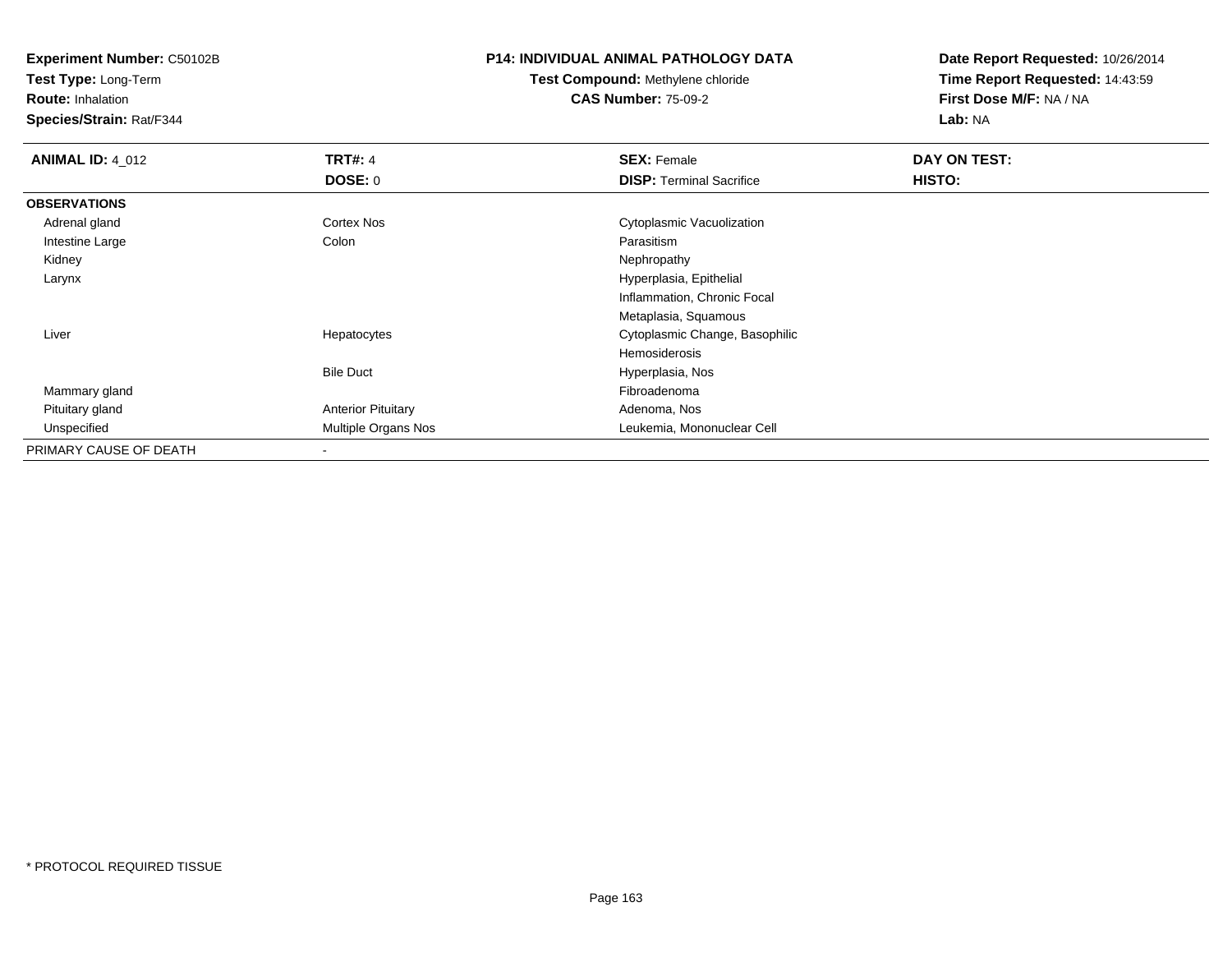| Experiment Number: C50102B<br>Test Type: Long-Term<br><b>Route: Inhalation</b><br>Species/Strain: Rat/F344 |                  | <b>P14: INDIVIDUAL ANIMAL PATHOLOGY DATA</b><br>Test Compound: Methylene chloride<br><b>CAS Number: 75-09-2</b> | Date Report Requested: 10/26/2014<br>Time Report Requested: 14:43:59<br>First Dose M/F: NA / NA<br>Lab: NA |
|------------------------------------------------------------------------------------------------------------|------------------|-----------------------------------------------------------------------------------------------------------------|------------------------------------------------------------------------------------------------------------|
| <b>ANIMAL ID: 4_013</b>                                                                                    | <b>TRT#: 4</b>   | <b>SEX: Female</b>                                                                                              | DAY ON TEST:                                                                                               |
|                                                                                                            | <b>DOSE: 0</b>   | <b>DISP: Terminal Sacrifice</b>                                                                                 | HISTO:                                                                                                     |
| <b>OBSERVATIONS</b>                                                                                        |                  |                                                                                                                 |                                                                                                            |
| Kidney                                                                                                     |                  | Nephropathy                                                                                                     |                                                                                                            |
| Liver                                                                                                      | Hepatocytes      | Cytoplasmic Change, Basophilic                                                                                  |                                                                                                            |
|                                                                                                            | <b>Bile Duct</b> | Hyperplasia, Nos                                                                                                |                                                                                                            |
| Lung                                                                                                       |                  | Alveolar Macrophages                                                                                            |                                                                                                            |
| Skin                                                                                                       | Tail             | Acanthosis                                                                                                      |                                                                                                            |
|                                                                                                            | Tail             | Hyperkeratosis                                                                                                  |                                                                                                            |
| Thyroid                                                                                                    |                  | Hyperplasia, C Cell                                                                                             |                                                                                                            |
| Urinary bladder                                                                                            | Submucosa        | Edema, Nos                                                                                                      |                                                                                                            |
| Uterus                                                                                                     | Endometrium      | Hyperplasia, Nos                                                                                                |                                                                                                            |
| PRIMARY CAUSE OF DEATH                                                                                     | $\,$             |                                                                                                                 |                                                                                                            |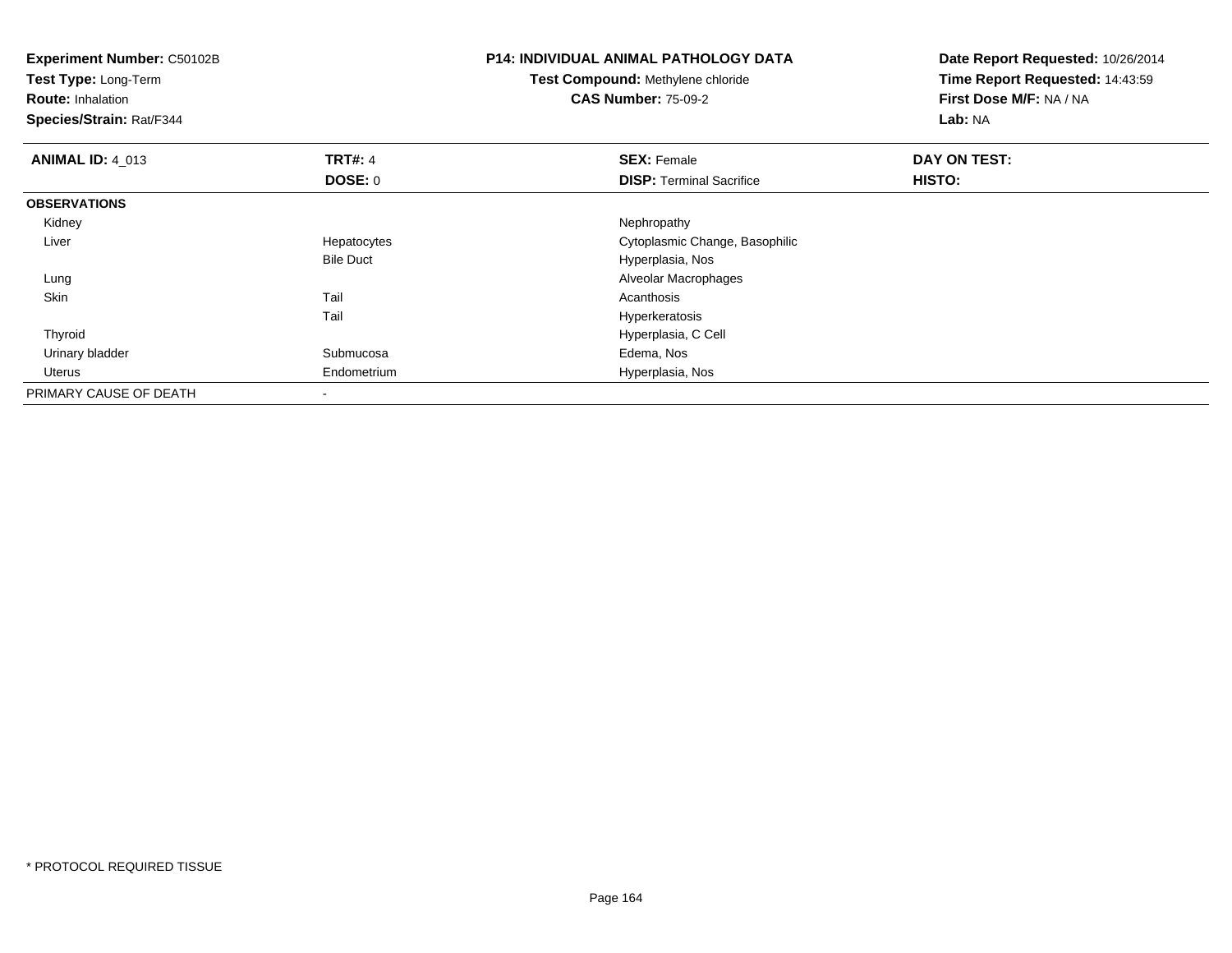**Test Type:** Long-Term

**Route:** Inhalation

**Species/Strain:** Rat/F344

# **P14: INDIVIDUAL ANIMAL PATHOLOGY DATA**

**Test Compound:** Methylene chloride**CAS Number:** 75-09-2

| <b>ANIMAL ID: 4_014</b> | <b>TRT#: 4</b>            | <b>SEX: Female</b>                | <b>DAY ON TEST:</b> |  |
|-------------------------|---------------------------|-----------------------------------|---------------------|--|
|                         | <b>DOSE: 0</b>            | <b>DISP:</b> Moribund Sacrifice   | HISTO:              |  |
| <b>OBSERVATIONS</b>     |                           |                                   |                     |  |
| Clitoral gland          |                           | Carcinoma, Nos                    |                     |  |
| Kidney                  | Medulla                   | Mineralization                    |                     |  |
|                         |                           | Nephropathy                       |                     |  |
| Liver                   | Hepatocytes               | Cytoplasmic Change, Basophilic    |                     |  |
|                         | <b>Bile Duct</b>          | Hyperplasia, Nos                  |                     |  |
|                         |                           | Inflammation, Granulomatous Focal |                     |  |
| Lung                    |                           | Alveolar Macrophages              |                     |  |
| Pancreas                | Acinus                    | Atrophy, Focal                    |                     |  |
| Pituitary gland         | <b>Anterior Pituitary</b> | Adenoma, Nos                      |                     |  |
| Spleen                  |                           | Hematopoiesis                     |                     |  |
| PRIMARY CAUSE OF DEATH  |                           |                                   |                     |  |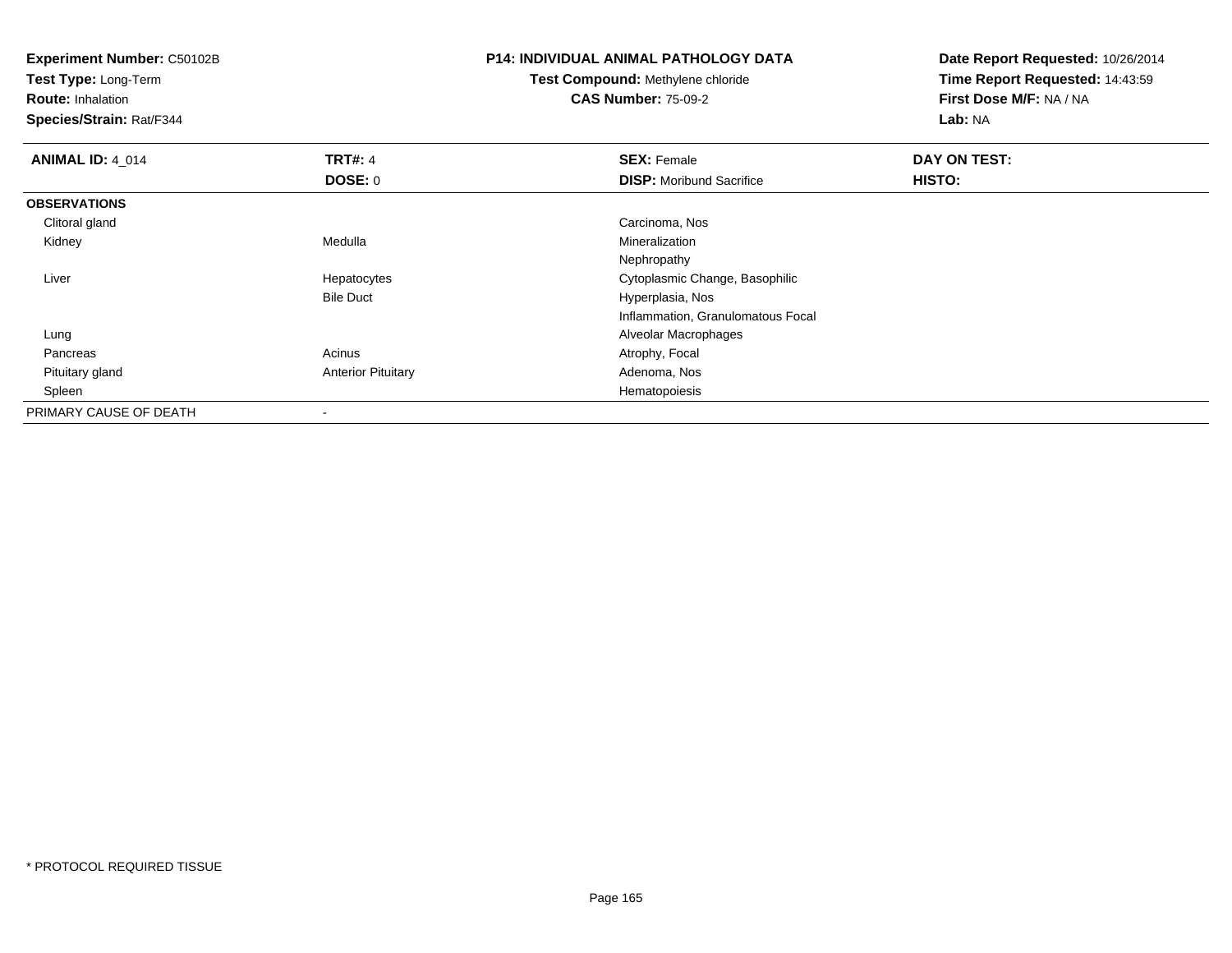| <b>Experiment Number: C50102B</b><br>Test Type: Long-Term<br><b>Route: Inhalation</b><br>Species/Strain: Rat/F344 |                           | <b>P14: INDIVIDUAL ANIMAL PATHOLOGY DATA</b><br>Test Compound: Methylene chloride<br><b>CAS Number: 75-09-2</b> | Date Report Requested: 10/26/2014<br>Time Report Requested: 14:43:59<br>First Dose M/F: NA / NA<br>Lab: NA |
|-------------------------------------------------------------------------------------------------------------------|---------------------------|-----------------------------------------------------------------------------------------------------------------|------------------------------------------------------------------------------------------------------------|
| <b>ANIMAL ID: 4 015</b>                                                                                           | <b>TRT#: 4</b>            | <b>SEX: Female</b>                                                                                              | DAY ON TEST:                                                                                               |
|                                                                                                                   | DOSE: 0                   | <b>DISP:</b> Natural Death                                                                                      | HISTO:                                                                                                     |
| <b>OBSERVATIONS</b>                                                                                               |                           |                                                                                                                 |                                                                                                            |
| Kidney                                                                                                            |                           | Nephropathy                                                                                                     |                                                                                                            |
| Liver                                                                                                             | Hepatocytes               | Cytoplasmic Change, Basophilic                                                                                  |                                                                                                            |
|                                                                                                                   |                           | Inflammation, Granulomatous Focal                                                                               |                                                                                                            |
| Mammary gland                                                                                                     |                           | Fibroadenoma                                                                                                    |                                                                                                            |
| Pituitary gland                                                                                                   | <b>Anterior Pituitary</b> | Adenoma, Nos                                                                                                    |                                                                                                            |
| Uterus                                                                                                            |                           | <b>Endometrial Stromal Polyp</b>                                                                                |                                                                                                            |
| PRIMARY CAUSE OF DEATH                                                                                            |                           |                                                                                                                 |                                                                                                            |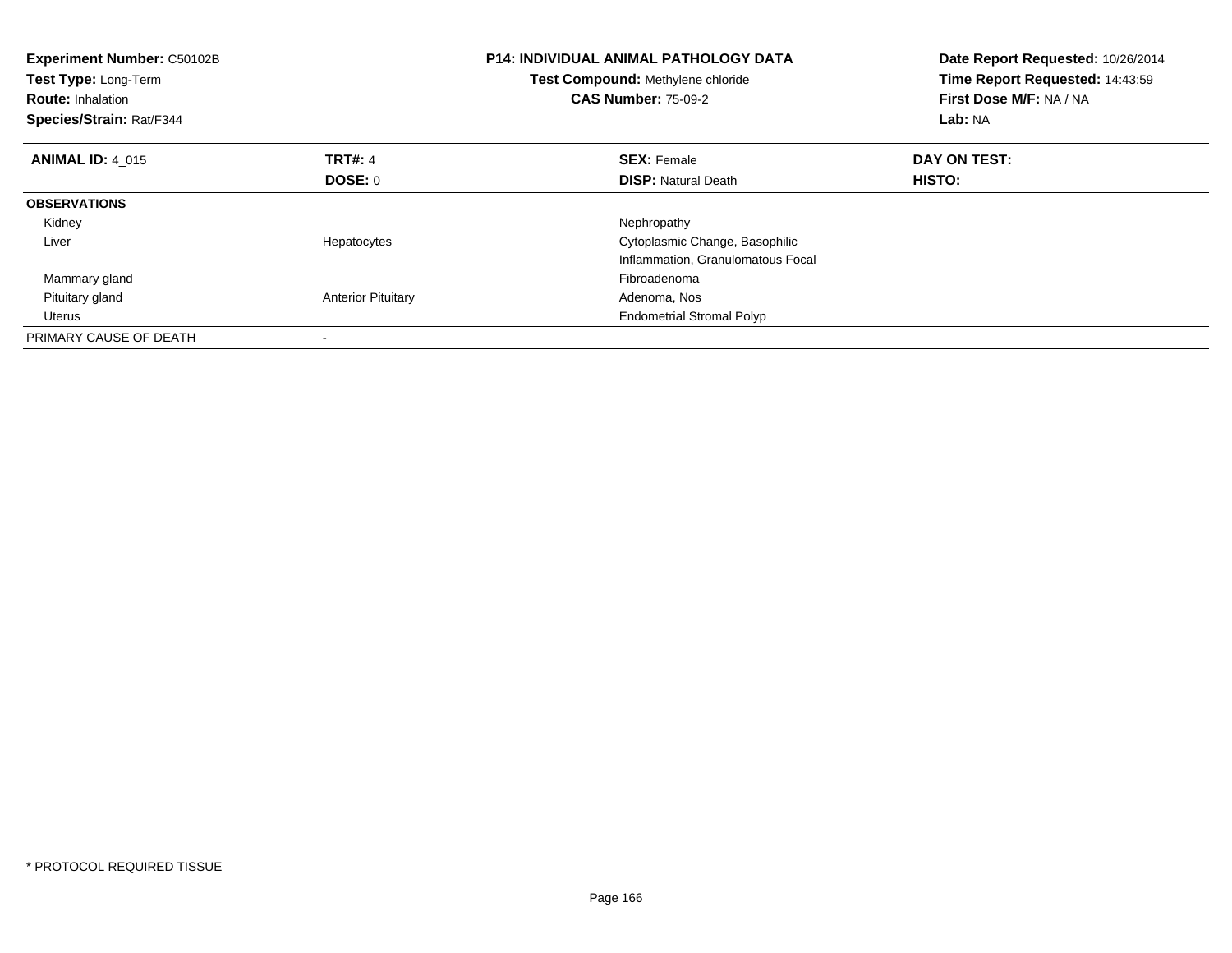| Experiment Number: C50102B<br>Test Type: Long-Term<br><b>Route: Inhalation</b><br>Species/Strain: Rat/F344 |                | <b>P14: INDIVIDUAL ANIMAL PATHOLOGY DATA</b><br>Test Compound: Methylene chloride<br><b>CAS Number: 75-09-2</b> | Date Report Requested: 10/26/2014<br>Time Report Requested: 14:43:59<br>First Dose M/F: NA / NA<br>Lab: NA |
|------------------------------------------------------------------------------------------------------------|----------------|-----------------------------------------------------------------------------------------------------------------|------------------------------------------------------------------------------------------------------------|
| <b>ANIMAL ID: 4 016</b>                                                                                    | <b>TRT#: 4</b> | <b>SEX: Female</b>                                                                                              | DAY ON TEST:                                                                                               |
|                                                                                                            | DOSE: 0        | <b>DISP:</b> Moribund Sacrifice                                                                                 | <b>HISTO:</b>                                                                                              |
| <b>OBSERVATIONS</b>                                                                                        |                |                                                                                                                 |                                                                                                            |
| Kidney                                                                                                     |                | Nephropathy                                                                                                     |                                                                                                            |
| Liver                                                                                                      |                | Hematopoiesis                                                                                                   |                                                                                                            |
| Mammary gland                                                                                              |                | Mixed Tumor, Malignant                                                                                          |                                                                                                            |
| Spleen                                                                                                     |                | Hematopoiesis                                                                                                   |                                                                                                            |
| Uterus                                                                                                     | Endometrium    | Hyperplasia, Nos                                                                                                |                                                                                                            |
| PRIMARY CAUSE OF DEATH                                                                                     |                |                                                                                                                 |                                                                                                            |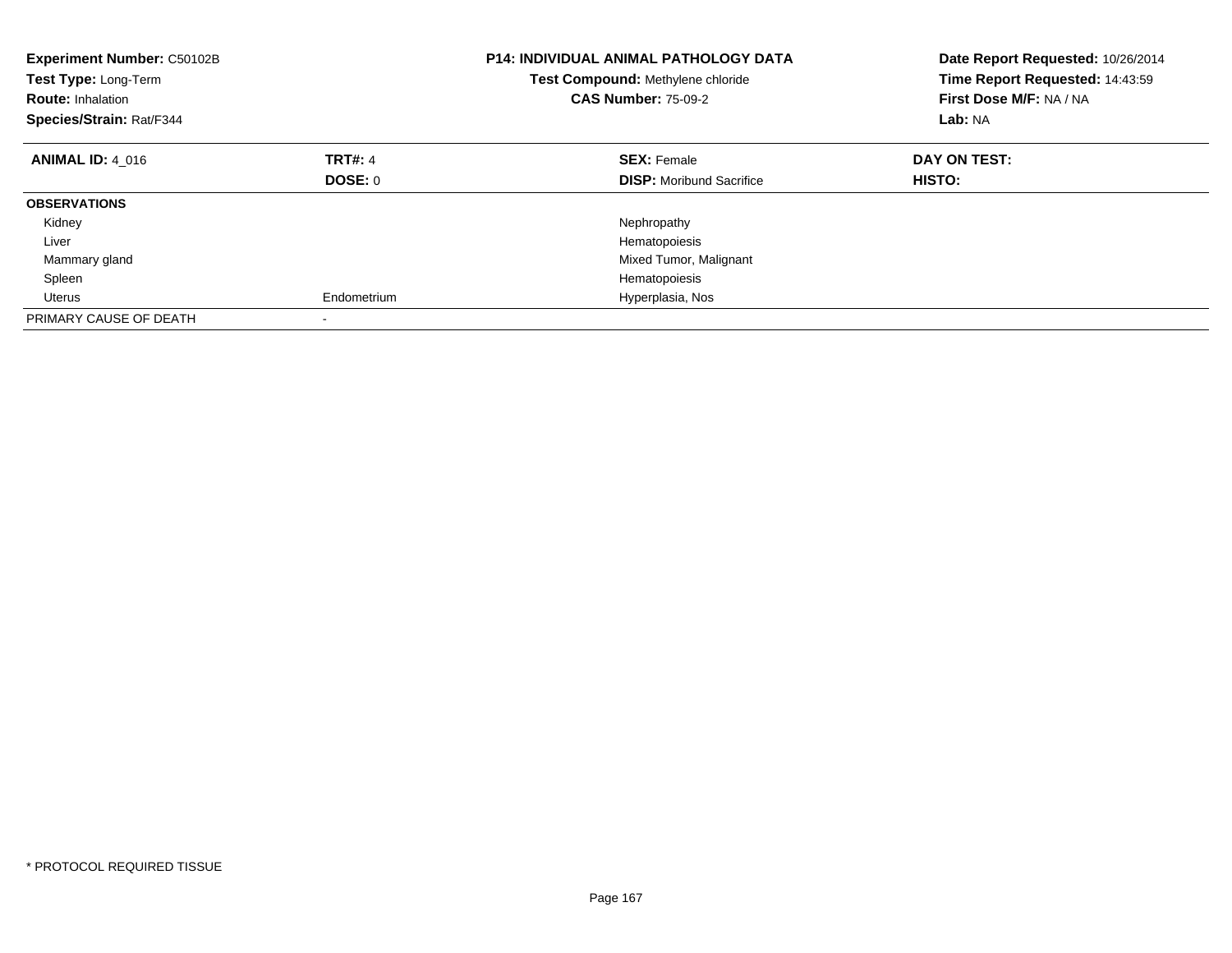| <b>Experiment Number: C50102B</b><br>Test Type: Long-Term<br><b>Route: Inhalation</b><br>Species/Strain: Rat/F344 |                          | <b>P14: INDIVIDUAL ANIMAL PATHOLOGY DATA</b><br>Test Compound: Methylene chloride<br><b>CAS Number: 75-09-2</b> | Date Report Requested: 10/26/2014<br>Time Report Requested: 14:43:59<br>First Dose M/F: NA / NA<br>Lab: NA |  |
|-------------------------------------------------------------------------------------------------------------------|--------------------------|-----------------------------------------------------------------------------------------------------------------|------------------------------------------------------------------------------------------------------------|--|
| <b>ANIMAL ID: 4_017</b>                                                                                           | <b>TRT#: 4</b>           | <b>SEX: Female</b>                                                                                              | DAY ON TEST:                                                                                               |  |
|                                                                                                                   | <b>DOSE: 0</b>           | <b>DISP: Terminal Sacrifice</b>                                                                                 | <b>HISTO:</b>                                                                                              |  |
| <b>OBSERVATIONS</b>                                                                                               |                          |                                                                                                                 |                                                                                                            |  |
| Kidney                                                                                                            |                          | Nephropathy                                                                                                     |                                                                                                            |  |
| Liver                                                                                                             | Hepatocytes              | Cytoplasmic Change, Basophilic                                                                                  |                                                                                                            |  |
|                                                                                                                   | Hepatocytes              | Cytoplasmic Vacuolization                                                                                       |                                                                                                            |  |
|                                                                                                                   |                          | <b>Hemosiderosis</b>                                                                                            |                                                                                                            |  |
|                                                                                                                   | <b>Bile Duct</b>         | Hyperplasia, Nos                                                                                                |                                                                                                            |  |
|                                                                                                                   |                          | Inflammation, Granulomatous Focal                                                                               |                                                                                                            |  |
| Lung                                                                                                              |                          | Alveolar Macrophages                                                                                            |                                                                                                            |  |
|                                                                                                                   |                          | Hyperplasia, Alveolar Epithelium                                                                                |                                                                                                            |  |
| Thyroid                                                                                                           |                          | C-Cell Carcinoma                                                                                                |                                                                                                            |  |
| PRIMARY CAUSE OF DEATH                                                                                            | $\overline{\phantom{a}}$ |                                                                                                                 |                                                                                                            |  |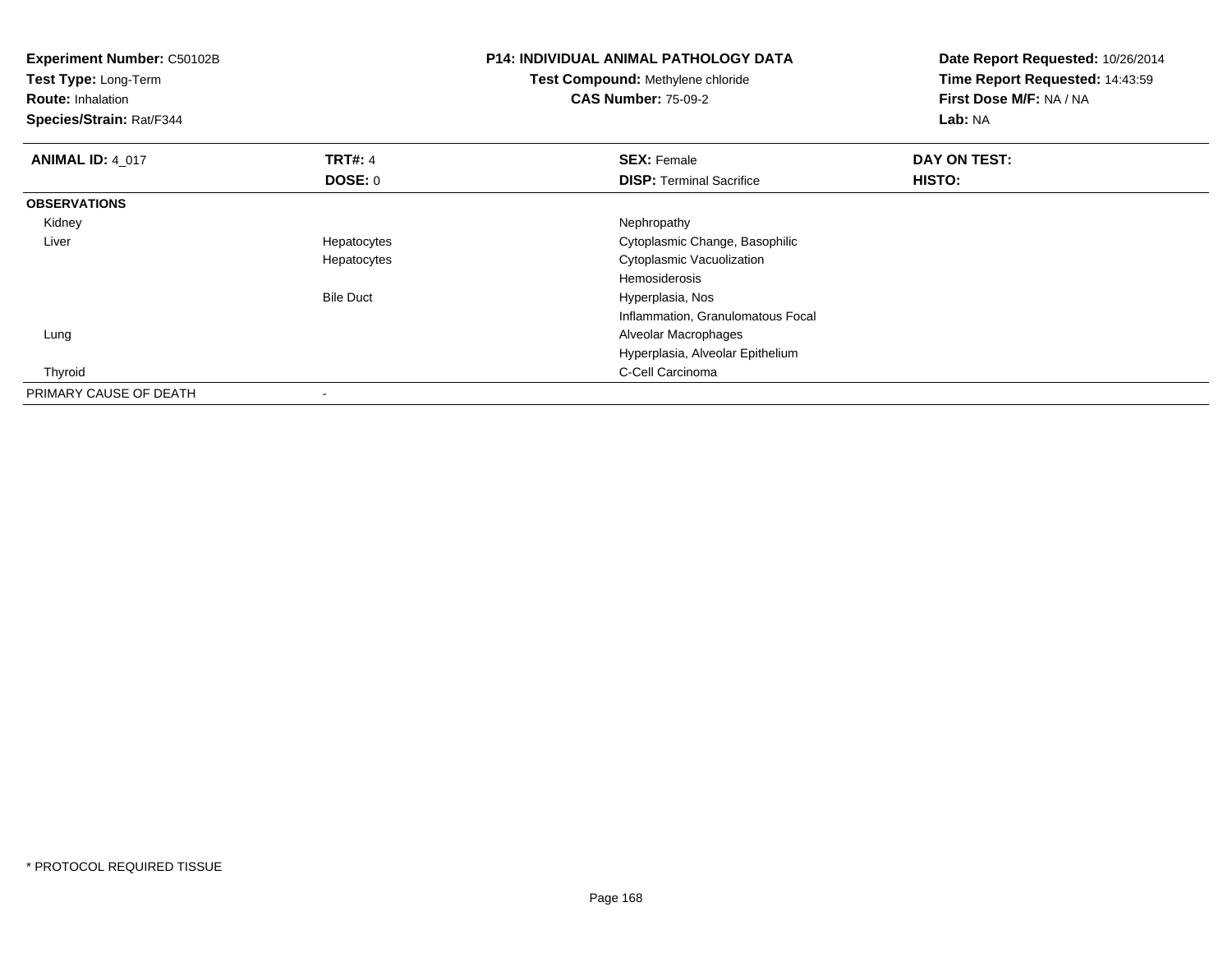**Test Type:** Long-Term

**Route:** Inhalation

**Species/Strain:** Rat/F344

## **P14: INDIVIDUAL ANIMAL PATHOLOGY DATA**

**Test Compound:** Methylene chloride**CAS Number:** 75-09-2

| <b>ANIMAL ID: 4 018</b> | <b>TRT#: 4</b>            | <b>SEX: Female</b>              | DAY ON TEST: |
|-------------------------|---------------------------|---------------------------------|--------------|
|                         | <b>DOSE: 0</b>            | <b>DISP: Terminal Sacrifice</b> | HISTO:       |
| <b>OBSERVATIONS</b>     |                           |                                 |              |
| Clitoral gland          |                           | Inflammation, Chronic Focal     |              |
|                         |                           | Mineralization                  |              |
| Heart                   | Cardiac Valve             | Metaplasia, Cartilaginous       |              |
| Kidney                  | Tubule                    | Degeneration, Nos               |              |
|                         | Pelvis                    | Mineralization                  |              |
|                         |                           | Nephropathy                     |              |
| Liver                   | <b>Bile Duct</b>          | Fibrosis                        |              |
|                         |                           | Hemosiderosis                   |              |
|                         | <b>Bile Duct</b>          | Hyperplasia, Nos                |              |
|                         | Hepatocytes               | Necrosis, Focal                 |              |
| Pituitary gland         | <b>Anterior Pituitary</b> | Adenoma, Nos                    |              |
| Salivary gland          |                           | Inflammation, Chronic           |              |
| Thyroid                 |                           | C-Cell Carcinoma                |              |
| Unspecified             | Multiple Organs Nos       | Leukemia, Mononuclear Cell      |              |
| PRIMARY CAUSE OF DEATH  | $\overline{\phantom{a}}$  |                                 |              |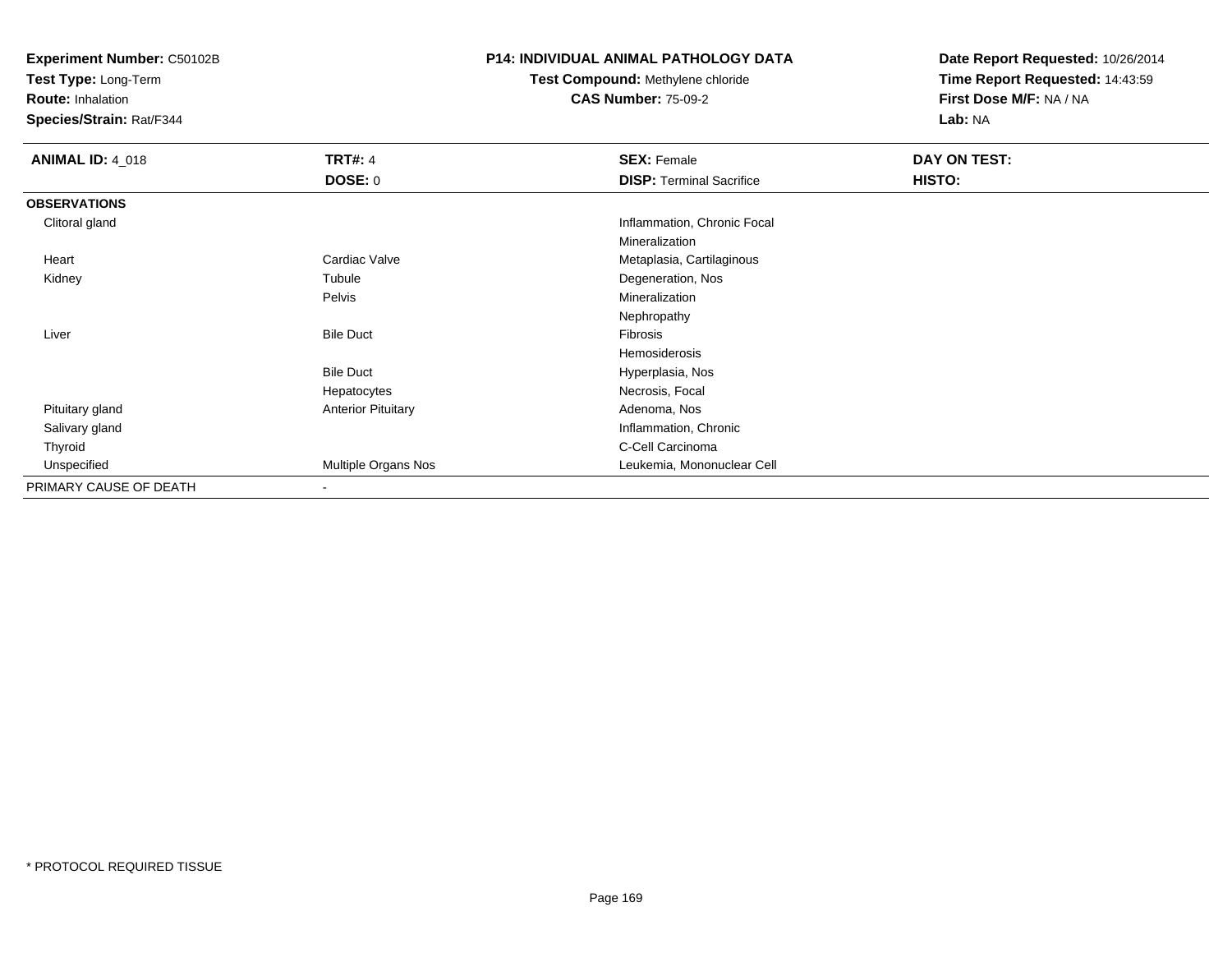| Experiment Number: C50102B<br>Test Type: Long-Term<br><b>Route: Inhalation</b><br>Species/Strain: Rat/F344 |                           | <b>P14: INDIVIDUAL ANIMAL PATHOLOGY DATA</b><br>Test Compound: Methylene chloride<br><b>CAS Number: 75-09-2</b> | Date Report Requested: 10/26/2014<br>Time Report Requested: 14:43:59<br>First Dose M/F: NA / NA<br>Lab: NA |
|------------------------------------------------------------------------------------------------------------|---------------------------|-----------------------------------------------------------------------------------------------------------------|------------------------------------------------------------------------------------------------------------|
| <b>ANIMAL ID: 4 019</b>                                                                                    | <b>TRT#: 4</b><br>DOSE: 0 | <b>SEX: Female</b><br><b>DISP:</b> Terminal Sacrifice                                                           | DAY ON TEST:<br>HISTO:                                                                                     |
| <b>OBSERVATIONS</b>                                                                                        |                           |                                                                                                                 |                                                                                                            |
| Heart                                                                                                      | Myocardium Nos            | Fibrosis, Diffuse                                                                                               |                                                                                                            |
| Kidney                                                                                                     |                           | Nephropathy                                                                                                     |                                                                                                            |
| Liver                                                                                                      | Hepatocytes               | Cytoplasmic Change, Basophilic                                                                                  |                                                                                                            |
|                                                                                                            |                           | Inflammation, Granulomatous Focal                                                                               |                                                                                                            |
| Pancreas                                                                                                   | Acinus                    | Atrophy, Focal                                                                                                  |                                                                                                            |
| Thyroid                                                                                                    |                           | Hyperplasia, C Cell                                                                                             |                                                                                                            |
| Urinary bladder                                                                                            | Submucosa                 | Edema, Nos                                                                                                      |                                                                                                            |
| PRIMARY CAUSE OF DEATH                                                                                     |                           |                                                                                                                 |                                                                                                            |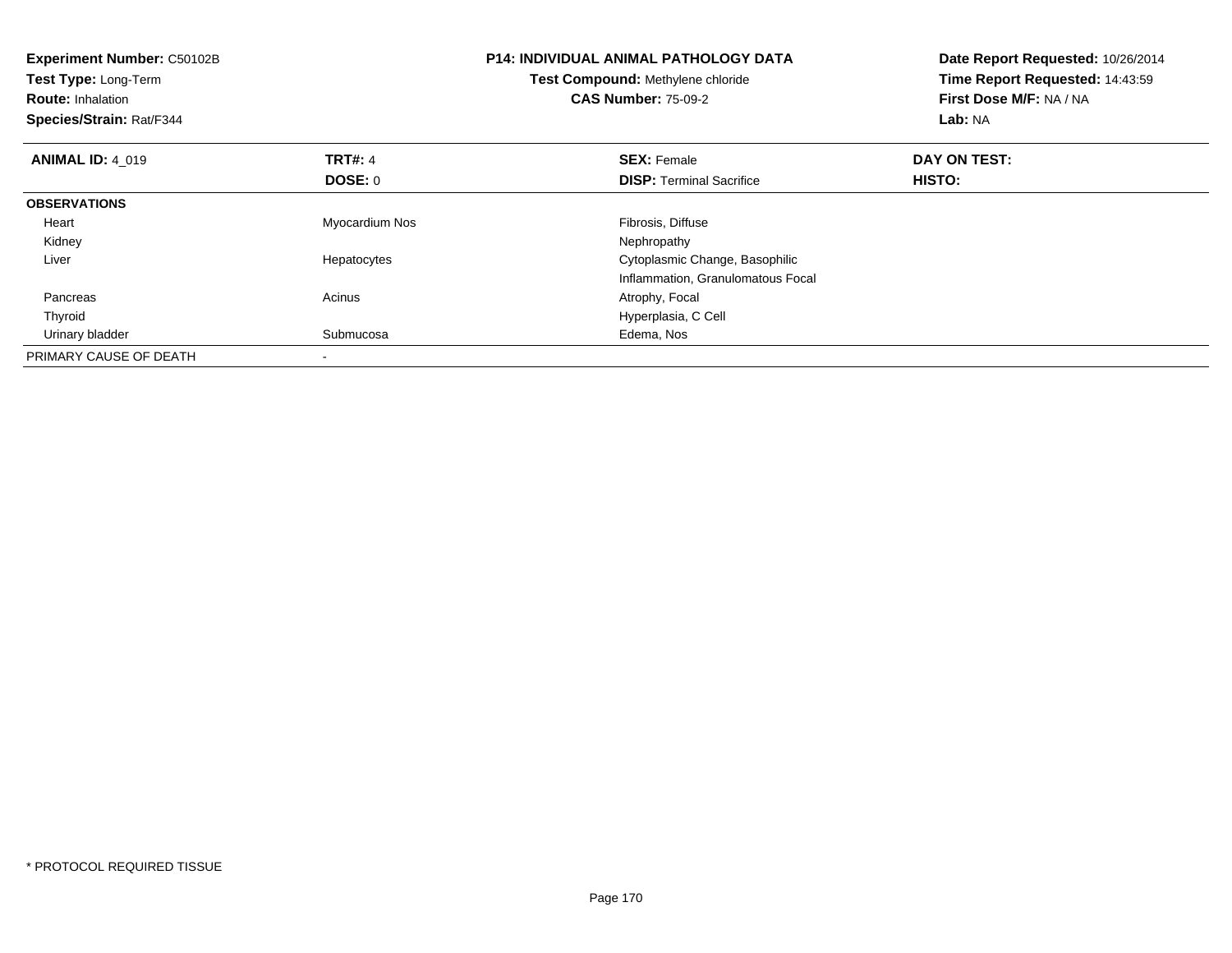| <b>Experiment Number: C50102B</b><br>Test Type: Long-Term<br><b>Route: Inhalation</b><br>Species/Strain: Rat/F344 |                     | <b>P14: INDIVIDUAL ANIMAL PATHOLOGY DATA</b><br>Test Compound: Methylene chloride<br><b>CAS Number: 75-09-2</b> | Date Report Requested: 10/26/2014<br>Time Report Requested: 14:43:59<br>First Dose M/F: NA / NA<br>Lab: NA |
|-------------------------------------------------------------------------------------------------------------------|---------------------|-----------------------------------------------------------------------------------------------------------------|------------------------------------------------------------------------------------------------------------|
| <b>ANIMAL ID: 4 020</b>                                                                                           | <b>TRT#: 4</b>      | <b>SEX: Female</b>                                                                                              | DAY ON TEST:                                                                                               |
|                                                                                                                   | DOSE: 0             | <b>DISP: Natural Death</b>                                                                                      | HISTO:                                                                                                     |
| <b>OBSERVATIONS</b>                                                                                               |                     |                                                                                                                 |                                                                                                            |
| <b>Brain</b>                                                                                                      |                     | Hemorrhage                                                                                                      |                                                                                                            |
| Liver                                                                                                             |                     | Hemosiderosis                                                                                                   |                                                                                                            |
| Lung                                                                                                              |                     | Hemorrhage                                                                                                      |                                                                                                            |
| Pituitary gland                                                                                                   |                     | Cyst, Nos                                                                                                       |                                                                                                            |
| Unspecified                                                                                                       | Multiple Organs Nos | Leukemia, Mononuclear Cell                                                                                      |                                                                                                            |
| PRIMARY CAUSE OF DEATH                                                                                            |                     |                                                                                                                 |                                                                                                            |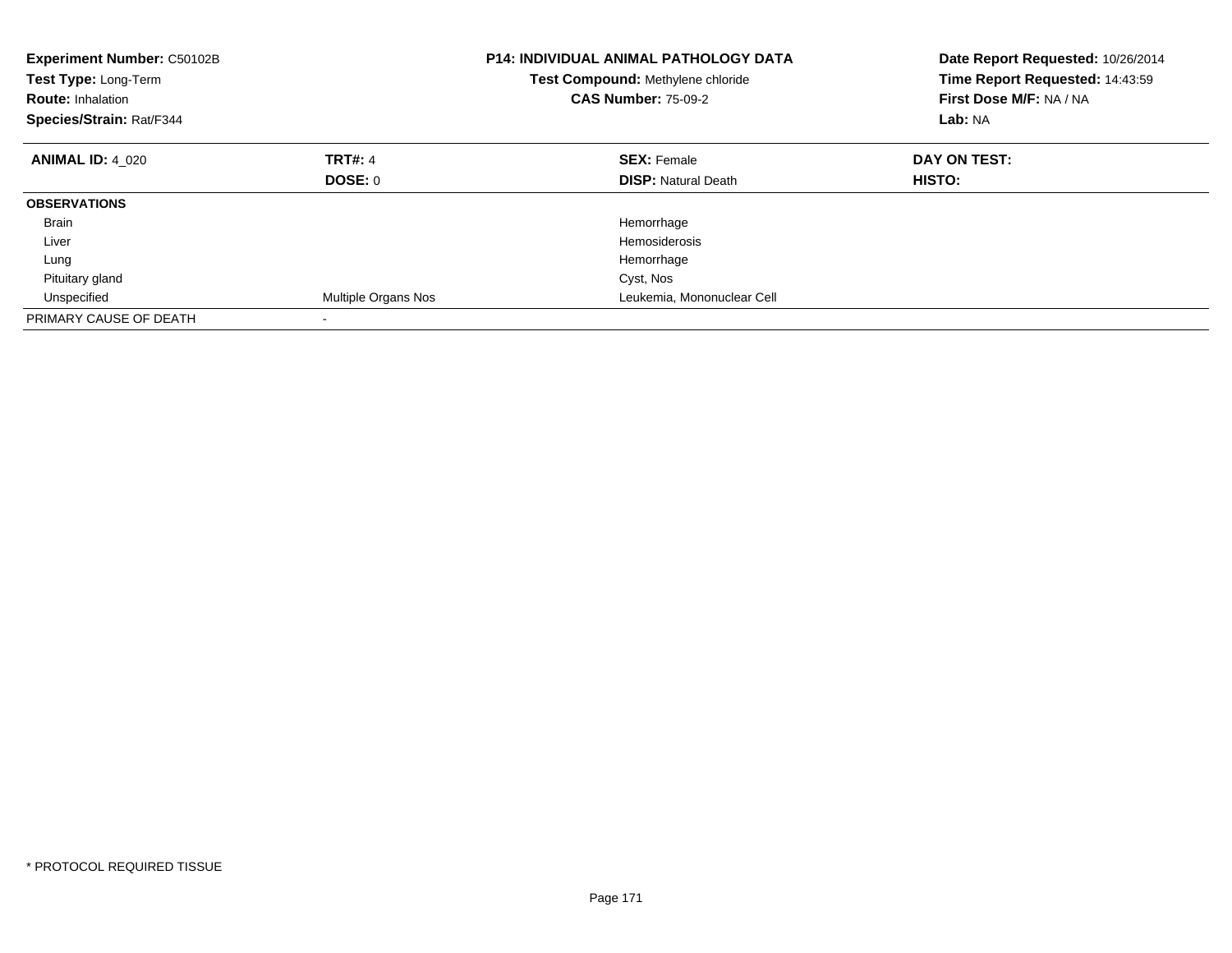| <b>Experiment Number: C50102B</b><br>Test Type: Long-Term<br><b>Route: Inhalation</b><br>Species/Strain: Rat/F344 |                           | <b>P14: INDIVIDUAL ANIMAL PATHOLOGY DATA</b><br>Test Compound: Methylene chloride<br><b>CAS Number: 75-09-2</b> | Date Report Requested: 10/26/2014<br>Time Report Requested: 14:43:59<br>First Dose M/F: NA / NA<br>Lab: NA |  |
|-------------------------------------------------------------------------------------------------------------------|---------------------------|-----------------------------------------------------------------------------------------------------------------|------------------------------------------------------------------------------------------------------------|--|
| <b>ANIMAL ID: 4 021</b>                                                                                           | <b>TRT#: 4</b>            | <b>SEX: Female</b>                                                                                              | DAY ON TEST:                                                                                               |  |
|                                                                                                                   | DOSE: 0                   | <b>DISP:</b> Terminal Sacrifice                                                                                 | HISTO:                                                                                                     |  |
| <b>OBSERVATIONS</b>                                                                                               |                           |                                                                                                                 |                                                                                                            |  |
| Heart                                                                                                             | Cardiac Valve             | Metaplasia, Cartilaginous                                                                                       |                                                                                                            |  |
| Intestine Large                                                                                                   | Colon                     | Parasitism                                                                                                      |                                                                                                            |  |
| Kidney                                                                                                            |                           | Nephropathy                                                                                                     |                                                                                                            |  |
| Liver                                                                                                             | Hepatocytes               | Cytoplasmic Change, Basophilic                                                                                  |                                                                                                            |  |
|                                                                                                                   |                           | <b>Hemosiderosis</b>                                                                                            |                                                                                                            |  |
| Parathyroid gland                                                                                                 |                           | Hyperplasia, Nos                                                                                                |                                                                                                            |  |
| Pituitary gland                                                                                                   | <b>Anterior Pituitary</b> | Adenoma, Nos                                                                                                    |                                                                                                            |  |
| PRIMARY CAUSE OF DEATH                                                                                            |                           |                                                                                                                 |                                                                                                            |  |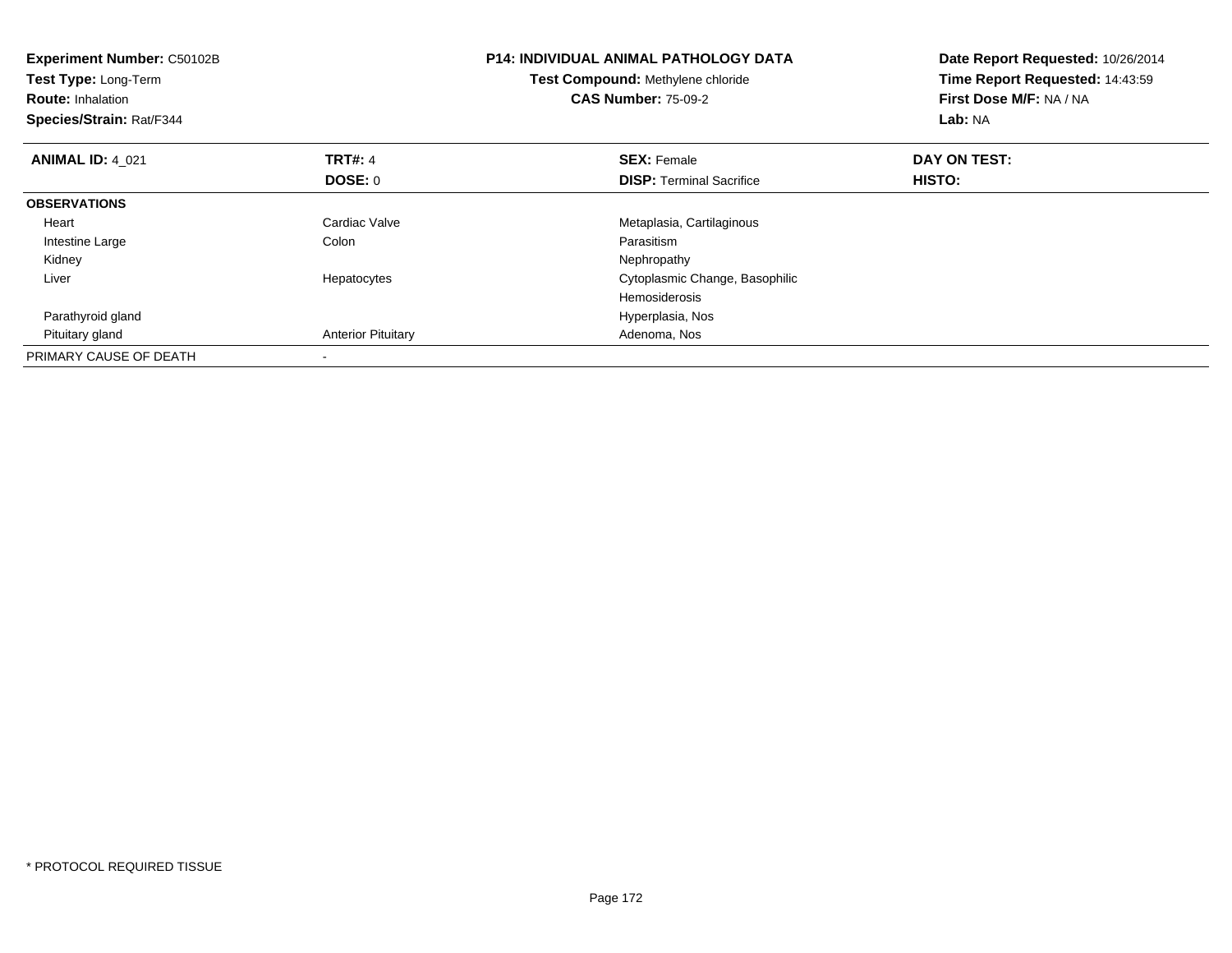| <b>Experiment Number: C50102B</b><br>Test Type: Long-Term<br><b>Route: Inhalation</b><br><b>Species/Strain: Rat/F344</b> |                           | <b>P14: INDIVIDUAL ANIMAL PATHOLOGY DATA</b><br>Test Compound: Methylene chloride<br><b>CAS Number: 75-09-2</b> | Date Report Requested: 10/26/2014<br>Time Report Requested: 14:43:59<br>First Dose M/F: NA / NA<br>Lab: NA |  |
|--------------------------------------------------------------------------------------------------------------------------|---------------------------|-----------------------------------------------------------------------------------------------------------------|------------------------------------------------------------------------------------------------------------|--|
| <b>ANIMAL ID: 4 022</b>                                                                                                  | <b>TRT#: 4</b>            | <b>SEX: Female</b>                                                                                              | DAY ON TEST:                                                                                               |  |
|                                                                                                                          | DOSE: 0                   | <b>DISP:</b> Terminal Sacrifice                                                                                 | HISTO:                                                                                                     |  |
| <b>OBSERVATIONS</b>                                                                                                      |                           |                                                                                                                 |                                                                                                            |  |
| Adrenal gland                                                                                                            | <b>Cortex Nos</b>         | Cytoplasmic Vacuolization                                                                                       |                                                                                                            |  |
| Clitoral gland                                                                                                           |                           | Inflammation, Suppurative                                                                                       |                                                                                                            |  |
| Heart                                                                                                                    | Cardiac Valve             | Metaplasia, Cartilaginous                                                                                       |                                                                                                            |  |
| Kidney                                                                                                                   | Tubule                    | Degeneration, Nos                                                                                               |                                                                                                            |  |
|                                                                                                                          |                           | Nephropathy                                                                                                     |                                                                                                            |  |
| Liver                                                                                                                    | Hepatocytes               | Cytoplasmic Change, Basophilic                                                                                  |                                                                                                            |  |
|                                                                                                                          |                           | Inflammation, Granulomatous Focal                                                                               |                                                                                                            |  |
| Pancreas                                                                                                                 | Acinus                    | Atrophy, Focal                                                                                                  |                                                                                                            |  |
| Pituitary gland                                                                                                          | <b>Anterior Pituitary</b> | Adenoma, Nos                                                                                                    |                                                                                                            |  |
| PRIMARY CAUSE OF DEATH                                                                                                   |                           |                                                                                                                 |                                                                                                            |  |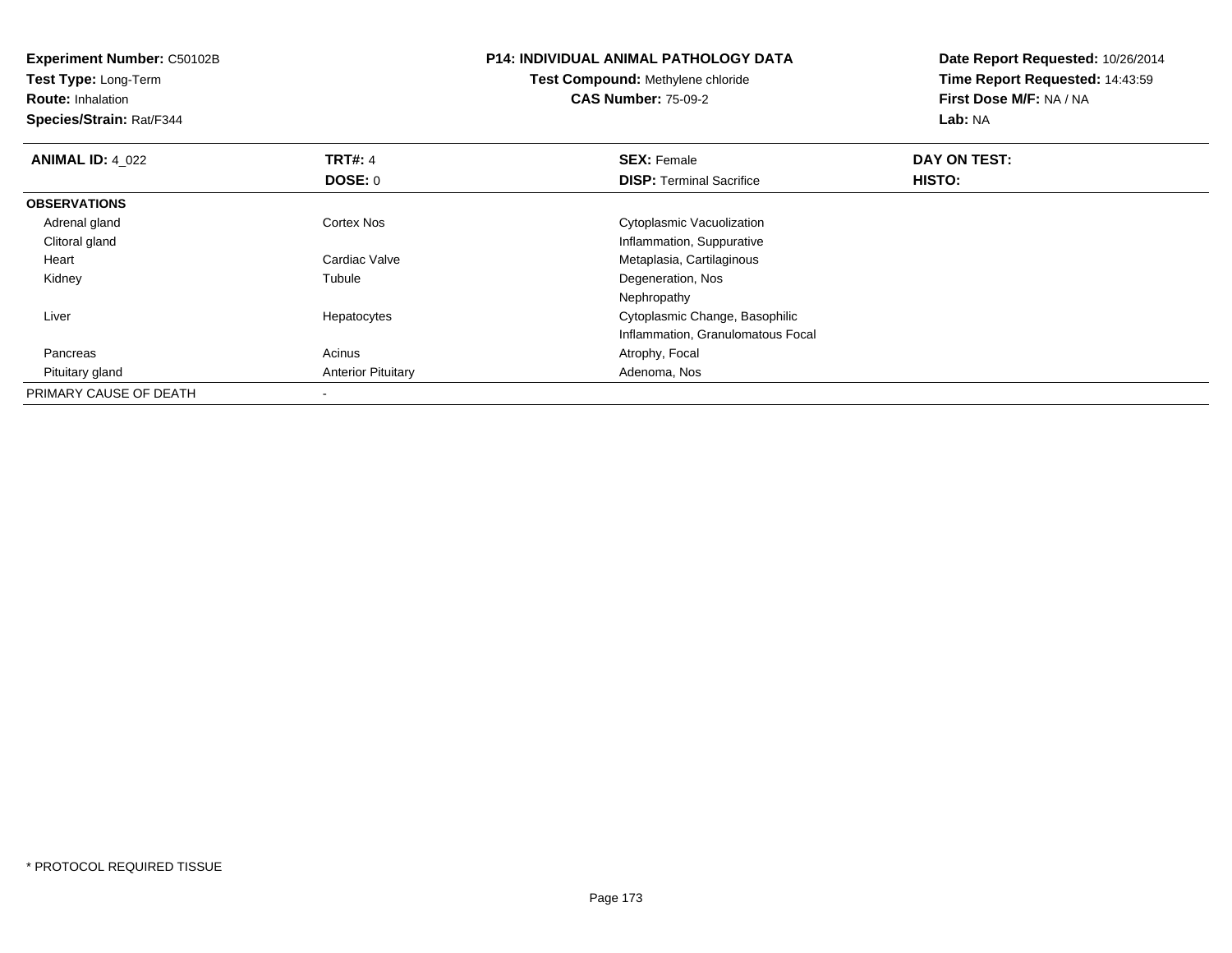**Test Type:** Long-Term

**Route:** Inhalation

**Species/Strain:** Rat/F344

## **P14: INDIVIDUAL ANIMAL PATHOLOGY DATA**

**Test Compound:** Methylene chloride**CAS Number:** 75-09-2

| <b>ANIMAL ID: 4_023</b> | <b>TRT#: 4</b>            | <b>SEX: Female</b>              | DAY ON TEST: |  |
|-------------------------|---------------------------|---------------------------------|--------------|--|
|                         | <b>DOSE: 0</b>            | <b>DISP:</b> Moribund Sacrifice | HISTO:       |  |
| <b>OBSERVATIONS</b>     |                           |                                 |              |  |
| Adrenal gland           | Cortex Nos                | Cytomegaly                      |              |  |
| Kidney                  |                           | Nephropathy                     |              |  |
| Liver                   | Hepatocytes               | Cytoplasmic Vacuolization       |              |  |
|                         |                           | Hepatocytomegaly                |              |  |
|                         | <b>Bile Duct</b>          | Hyperplasia, Nos                |              |  |
| Lung                    |                           | Alveolar Macrophages            |              |  |
|                         | Alveoli                   | Fibrosis, Multifocal            |              |  |
|                         | Alveoli                   | Hemorrhage                      |              |  |
|                         | Alveoli                   | Necrosis, Focal                 |              |  |
| Pituitary gland         | <b>Anterior Pituitary</b> | Cyst, Nos                       |              |  |
| Stomach                 | Forestomach               | Inflammation, Acute             |              |  |
| Unspecified             | Multiple Organs Nos       | Leukemia, Mononuclear Cell      |              |  |
| Uterus                  | Endometrium               | Hyperplasia, Nos                |              |  |
| PRIMARY CAUSE OF DEATH  |                           |                                 |              |  |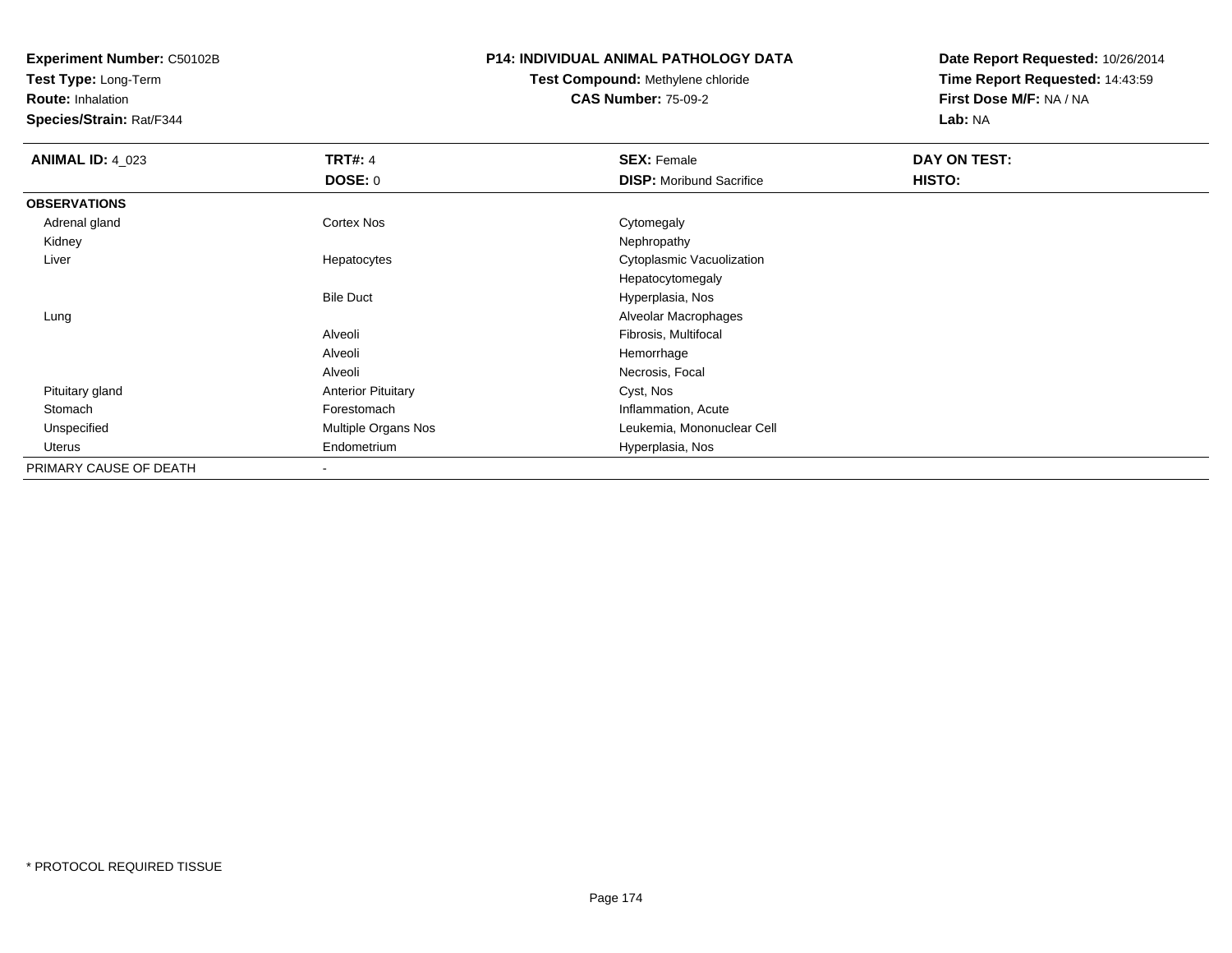| <b>Experiment Number: C50102B</b><br>Test Type: Long-Term<br><b>Route: Inhalation</b><br>Species/Strain: Rat/F344 |                           | <b>P14: INDIVIDUAL ANIMAL PATHOLOGY DATA</b><br>Test Compound: Methylene chloride<br><b>CAS Number: 75-09-2</b> | Date Report Requested: 10/26/2014<br>Time Report Requested: 14:43:59<br>First Dose M/F: NA / NA<br>Lab: NA |
|-------------------------------------------------------------------------------------------------------------------|---------------------------|-----------------------------------------------------------------------------------------------------------------|------------------------------------------------------------------------------------------------------------|
| <b>ANIMAL ID: 4 024</b>                                                                                           | <b>TRT#: 4</b>            | <b>SEX: Female</b>                                                                                              | DAY ON TEST:                                                                                               |
|                                                                                                                   | DOSE: 0                   | <b>DISP:</b> Moribund Sacrifice                                                                                 | HISTO:                                                                                                     |
| <b>OBSERVATIONS</b>                                                                                               |                           |                                                                                                                 |                                                                                                            |
| <b>Brain</b>                                                                                                      | Medulla Oblongata Nos     | Hemorrhage                                                                                                      |                                                                                                            |
| Kidney                                                                                                            |                           | Nephropathy                                                                                                     |                                                                                                            |
| Liver                                                                                                             | Hepatocytes               | Cytoplasmic Vacuolization                                                                                       |                                                                                                            |
|                                                                                                                   |                           | Hepatocytomegaly                                                                                                |                                                                                                            |
| Pituitary gland                                                                                                   | <b>Anterior Pituitary</b> | Hyperplasia, Nos                                                                                                |                                                                                                            |
| Stomach                                                                                                           | Omentum Nos               | Necrosis, Focal                                                                                                 |                                                                                                            |
| Unspecified                                                                                                       | Multiple Organs Nos       | Leukemia, Mononuclear Cell                                                                                      |                                                                                                            |
| PRIMARY CAUSE OF DEATH                                                                                            |                           |                                                                                                                 |                                                                                                            |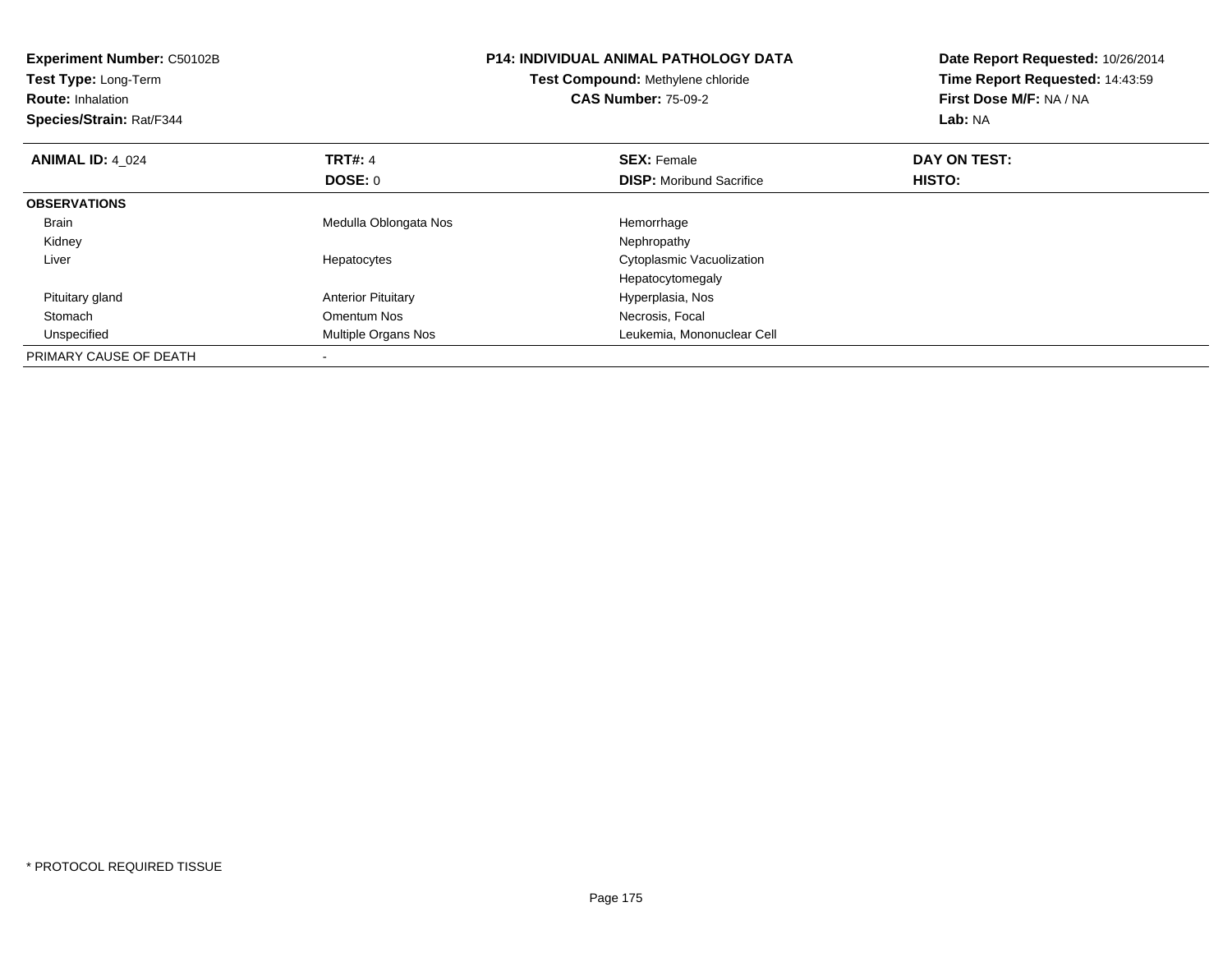| <b>Experiment Number: C50102B</b><br>Test Type: Long-Term<br><b>Route: Inhalation</b><br>Species/Strain: Rat/F344 |                           | <b>P14: INDIVIDUAL ANIMAL PATHOLOGY DATA</b><br>Test Compound: Methylene chloride<br><b>CAS Number: 75-09-2</b> | Date Report Requested: 10/26/2014<br>Time Report Requested: 14:43:59<br>First Dose M/F: NA / NA<br>Lab: NA |
|-------------------------------------------------------------------------------------------------------------------|---------------------------|-----------------------------------------------------------------------------------------------------------------|------------------------------------------------------------------------------------------------------------|
| <b>ANIMAL ID: 4 025</b>                                                                                           | <b>TRT#: 4</b>            | <b>SEX: Female</b>                                                                                              | DAY ON TEST:                                                                                               |
|                                                                                                                   | DOSE: 0                   | <b>DISP:</b> Moribund Sacrifice                                                                                 | HISTO:                                                                                                     |
| <b>OBSERVATIONS</b>                                                                                               |                           |                                                                                                                 |                                                                                                            |
| Kidney                                                                                                            |                           | Nephropathy                                                                                                     |                                                                                                            |
| Liver                                                                                                             | <b>Bile Duct</b>          | Hyperplasia, Nos                                                                                                |                                                                                                            |
| Lung                                                                                                              |                           | Alveolar Macrophages                                                                                            |                                                                                                            |
|                                                                                                                   | Alveoli                   | Hemorrhage                                                                                                      |                                                                                                            |
| Pituitary gland                                                                                                   | <b>Anterior Pituitary</b> | Adenoma, Nos                                                                                                    |                                                                                                            |
| Thyroid                                                                                                           |                           | Hyperplasia, C Cell                                                                                             |                                                                                                            |
| Urinary bladder                                                                                                   | Submucosa                 | Hemorrhage                                                                                                      |                                                                                                            |
| Uterus                                                                                                            | Endometrium               | Hyperplasia, Nos                                                                                                |                                                                                                            |
| PRIMARY CAUSE OF DEATH                                                                                            |                           |                                                                                                                 |                                                                                                            |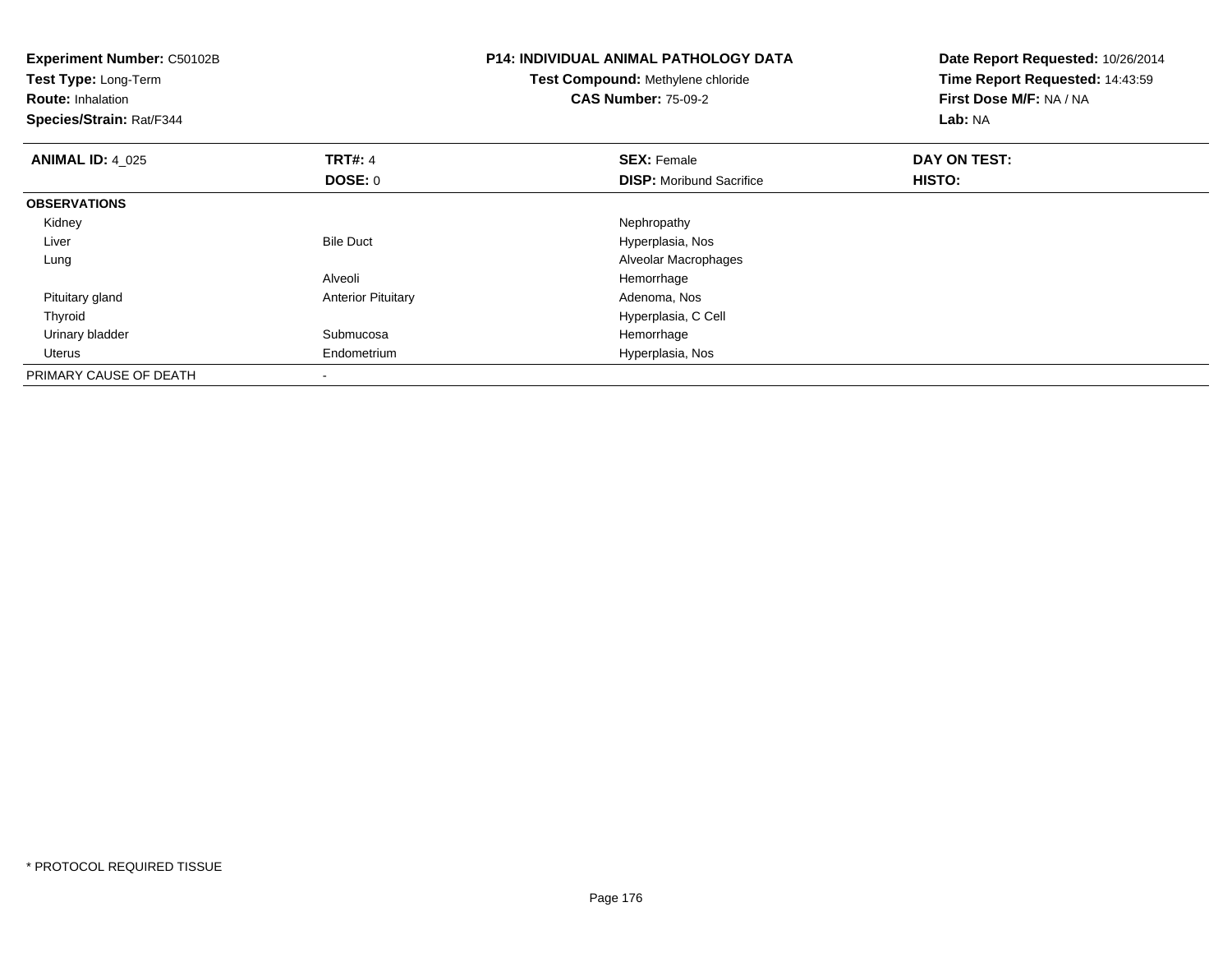**Test Type:** Long-Term

**Route:** Inhalation

**Species/Strain:** Rat/F344

#### **P14: INDIVIDUAL ANIMAL PATHOLOGY DATA**

**Test Compound:** Methylene chloride**CAS Number:** 75-09-2

| <b>ANIMAL ID: 4_026</b> | <b>TRT#: 4</b>        | <b>SEX: Female</b>              | DAY ON TEST: |  |
|-------------------------|-----------------------|---------------------------------|--------------|--|
|                         | <b>DOSE: 0</b>        | <b>DISP: Terminal Sacrifice</b> | HISTO:       |  |
| <b>OBSERVATIONS</b>     |                       |                                 |              |  |
| Adrenal gland           | Medulla               | Pheochromocytoma                |              |  |
| Heart                   | Cardiac Valve         | Metaplasia, Cartilaginous       |              |  |
| Kidney                  | Tubule                | Degeneration, Nos               |              |  |
|                         |                       | Nephropathy                     |              |  |
| Liver                   | Hepatocytes           | Cytoplasmic Change, Basophilic  |              |  |
|                         | <b>Bile Duct</b>      | Fibrosis                        |              |  |
|                         |                       | Hemosiderosis                   |              |  |
| Lung                    |                       | Alveolar Macrophages            |              |  |
| Pancreas                | Acinus                | Atrophy, Focal                  |              |  |
| Unspecified             | Multiple Organs Nos   | Leukemia, Mononuclear Cell      |              |  |
| Uterus                  | <b>Broad Ligament</b> | Necrosis, Fat                   |              |  |
| PRIMARY CAUSE OF DEATH  |                       |                                 |              |  |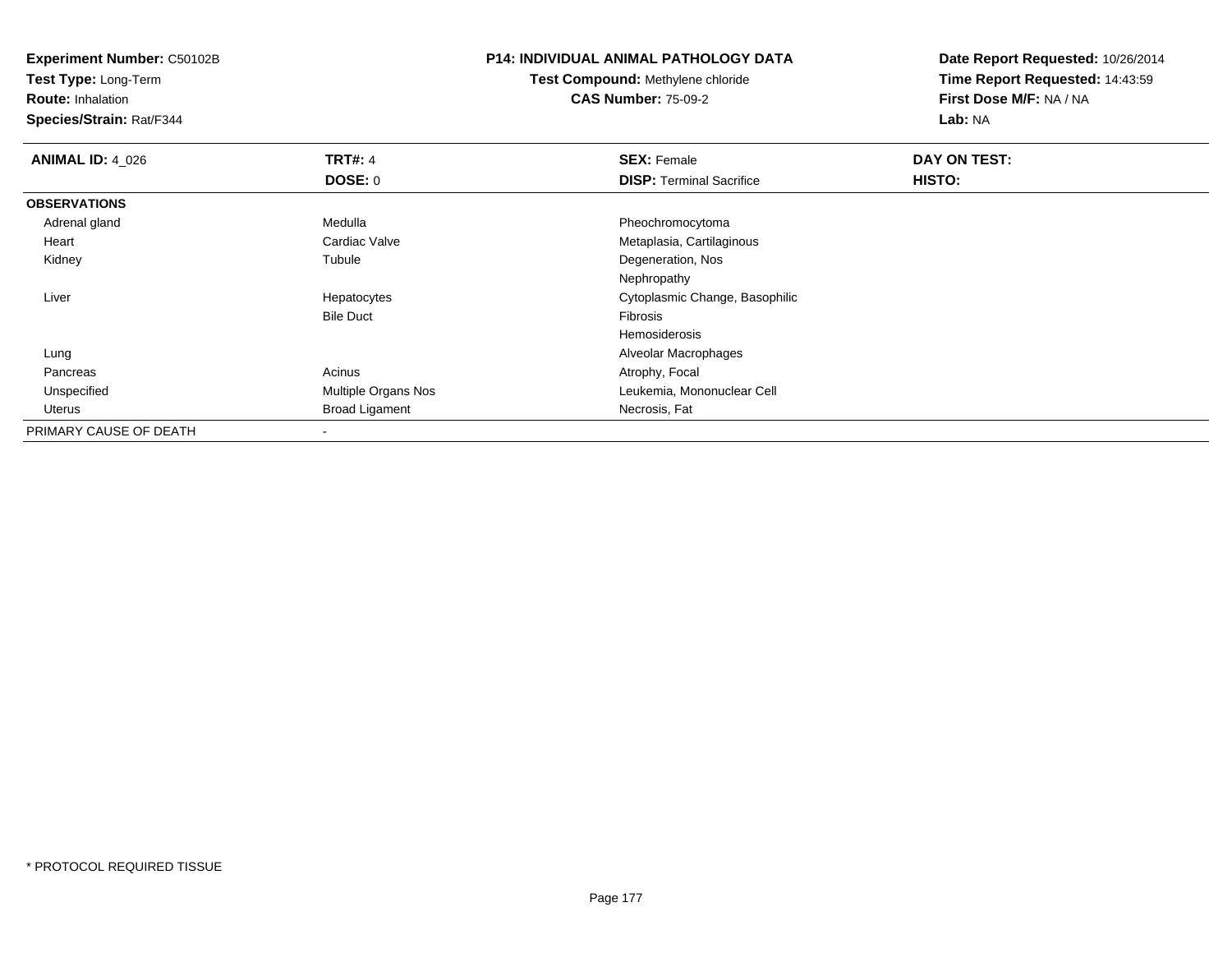**Test Type:** Long-Term

**Route:** Inhalation

**Species/Strain:** Rat/F344

#### **P14: INDIVIDUAL ANIMAL PATHOLOGY DATA**

**Test Compound:** Methylene chloride**CAS Number:** 75-09-2

| <b>ANIMAL ID: 4_027</b> | <b>TRT#: 4</b>            | <b>SEX: Female</b>                | <b>DAY ON TEST:</b> |  |
|-------------------------|---------------------------|-----------------------------------|---------------------|--|
|                         | DOSE: 0                   | <b>DISP: Terminal Sacrifice</b>   | HISTO:              |  |
| <b>OBSERVATIONS</b>     |                           |                                   |                     |  |
| Clitoral gland          |                           | Inflammation, Suppurative         |                     |  |
| Intestine Large         | Colon                     | Parasitism                        |                     |  |
| Kidney                  | Tubule                    | Degeneration, Nos                 |                     |  |
|                         | Pelvis                    | Mineralization                    |                     |  |
|                         |                           | Nephropathy                       |                     |  |
| Liver                   | Hepatocytes               | Cytoplasmic Change, Basophilic    |                     |  |
|                         | Hepatocytes               | Cytoplasmic Vacuolization         |                     |  |
|                         | <b>Bile Duct</b>          | Fibrosis                          |                     |  |
|                         |                           | Hemosiderosis                     |                     |  |
|                         | <b>Bile Duct</b>          | Hyperplasia, Nos                  |                     |  |
|                         |                           | Inflammation, Granulomatous Focal |                     |  |
| Lung                    |                           | Alveolar Macrophages              |                     |  |
|                         | Pleura Nos                | Fibrosis, Focal                   |                     |  |
| Mammary gland           |                           | Fibroadenoma                      |                     |  |
| Nasal cavity            |                           | Hyperplasia, Epithelial           |                     |  |
|                         |                           | Hyperplasia, Focal                |                     |  |
| Ovary                   |                           | Granulosa-Cell Tumor              |                     |  |
| Pituitary gland         | <b>Anterior Pituitary</b> | Adenoma, Nos                      |                     |  |
| Thymus                  |                           | Thymoma, Benign                   |                     |  |
| Urinary bladder         | Submucosa                 | Edema, Nos                        |                     |  |
| Uterus                  | Endometrium               | Hyperplasia, Nos                  |                     |  |
| PRIMARY CAUSE OF DEATH  |                           |                                   |                     |  |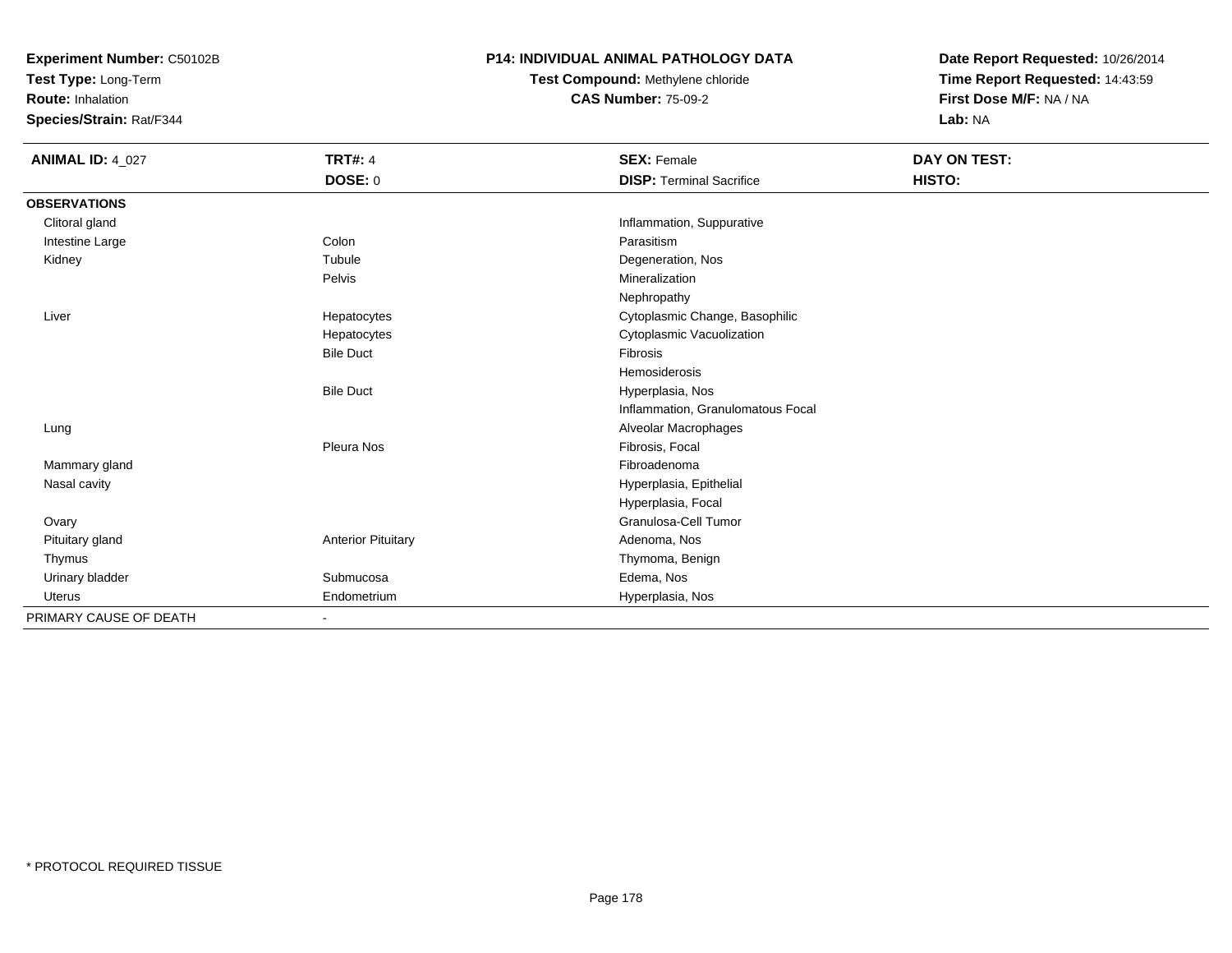| <b>Experiment Number: C50102B</b><br>Test Type: Long-Term<br><b>Route: Inhalation</b><br>Species/Strain: Rat/F344 |                           | <b>P14: INDIVIDUAL ANIMAL PATHOLOGY DATA</b><br>Test Compound: Methylene chloride<br><b>CAS Number: 75-09-2</b> | Date Report Requested: 10/26/2014<br>Time Report Requested: 14:43:59<br>First Dose M/F: NA / NA<br>Lab: NA |  |
|-------------------------------------------------------------------------------------------------------------------|---------------------------|-----------------------------------------------------------------------------------------------------------------|------------------------------------------------------------------------------------------------------------|--|
| <b>ANIMAL ID: 4 028</b>                                                                                           | <b>TRT#: 4</b>            | <b>SEX: Female</b>                                                                                              | DAY ON TEST:                                                                                               |  |
|                                                                                                                   | DOSE: 0                   | <b>DISP: Terminal Sacrifice</b>                                                                                 | HISTO:                                                                                                     |  |
| <b>OBSERVATIONS</b>                                                                                               |                           |                                                                                                                 |                                                                                                            |  |
| Adrenal gland                                                                                                     | Cortex Nos                | Cytoplasmic Vacuolization                                                                                       |                                                                                                            |  |
| Intestine Large                                                                                                   | Colon                     | Parasitism                                                                                                      |                                                                                                            |  |
| Kidney                                                                                                            | Tubule                    | <b>Mineralization</b>                                                                                           |                                                                                                            |  |
|                                                                                                                   |                           | Nephropathy                                                                                                     |                                                                                                            |  |
| Liver                                                                                                             | Hepatocytes               | Cytoplasmic Change, Basophilic                                                                                  |                                                                                                            |  |
|                                                                                                                   | <b>Bile Duct</b>          | Hyperplasia, Nos                                                                                                |                                                                                                            |  |
| Mammary gland                                                                                                     |                           | Fibroadenoma                                                                                                    |                                                                                                            |  |
| Nasal cavity                                                                                                      |                           | Inflammation, Suppurative                                                                                       |                                                                                                            |  |
| Pituitary gland                                                                                                   | <b>Anterior Pituitary</b> | Hyperplasia, Nos                                                                                                |                                                                                                            |  |
| PRIMARY CAUSE OF DEATH                                                                                            |                           |                                                                                                                 |                                                                                                            |  |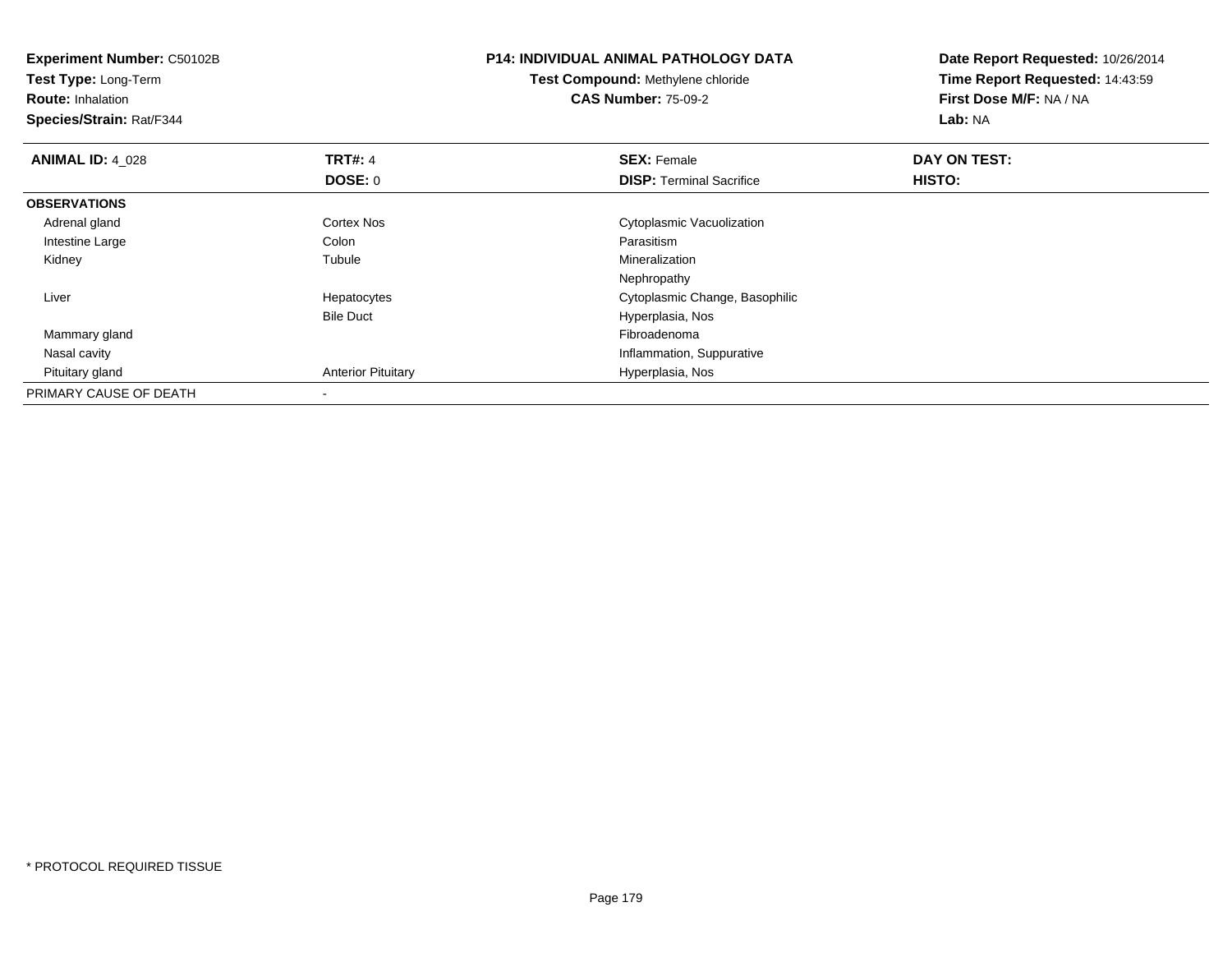**Test Type:** Long-Term

**Route:** Inhalation

**Species/Strain:** Rat/F344

#### **P14: INDIVIDUAL ANIMAL PATHOLOGY DATA**

**Test Compound:** Methylene chloride**CAS Number:** 75-09-2

| <b>ANIMAL ID: 4_029</b> | <b>TRT#: 4</b>          | <b>SEX: Female</b>                | DAY ON TEST: |  |
|-------------------------|-------------------------|-----------------------------------|--------------|--|
|                         | <b>DOSE: 0</b>          | <b>DISP: Terminal Sacrifice</b>   | HISTO:       |  |
| <b>OBSERVATIONS</b>     |                         |                                   |              |  |
| Adrenal gland           | Cortex Nos              | Cytoplasmic Vacuolization         |              |  |
| Eye                     | <b>Crystalline Lens</b> | Cataract                          |              |  |
| Heart                   | Cardiac Valve           | Metaplasia, Cartilaginous         |              |  |
| Kidney                  |                         | Nephropathy                       |              |  |
| Liver                   |                         | Hemosiderosis                     |              |  |
|                         | <b>Bile Duct</b>        | Hyperplasia, Nos                  |              |  |
|                         |                         | Inflammation, Granulomatous Focal |              |  |
| Nasal cavity            |                         | Foreign Body, Nos                 |              |  |
|                         |                         | Inflammation, Suppurative         |              |  |
| Pancreas                | Acinus                  | Atrophy, Focal                    |              |  |
|                         | <b>Islets</b>           | Islet-Cell Adenoma                |              |  |
| Urinary bladder         | Submucosa               | Edema, Nos                        |              |  |
| Uterus                  |                         | <b>Endometrial Stromal Polyp</b>  |              |  |
| PRIMARY CAUSE OF DEATH  |                         |                                   |              |  |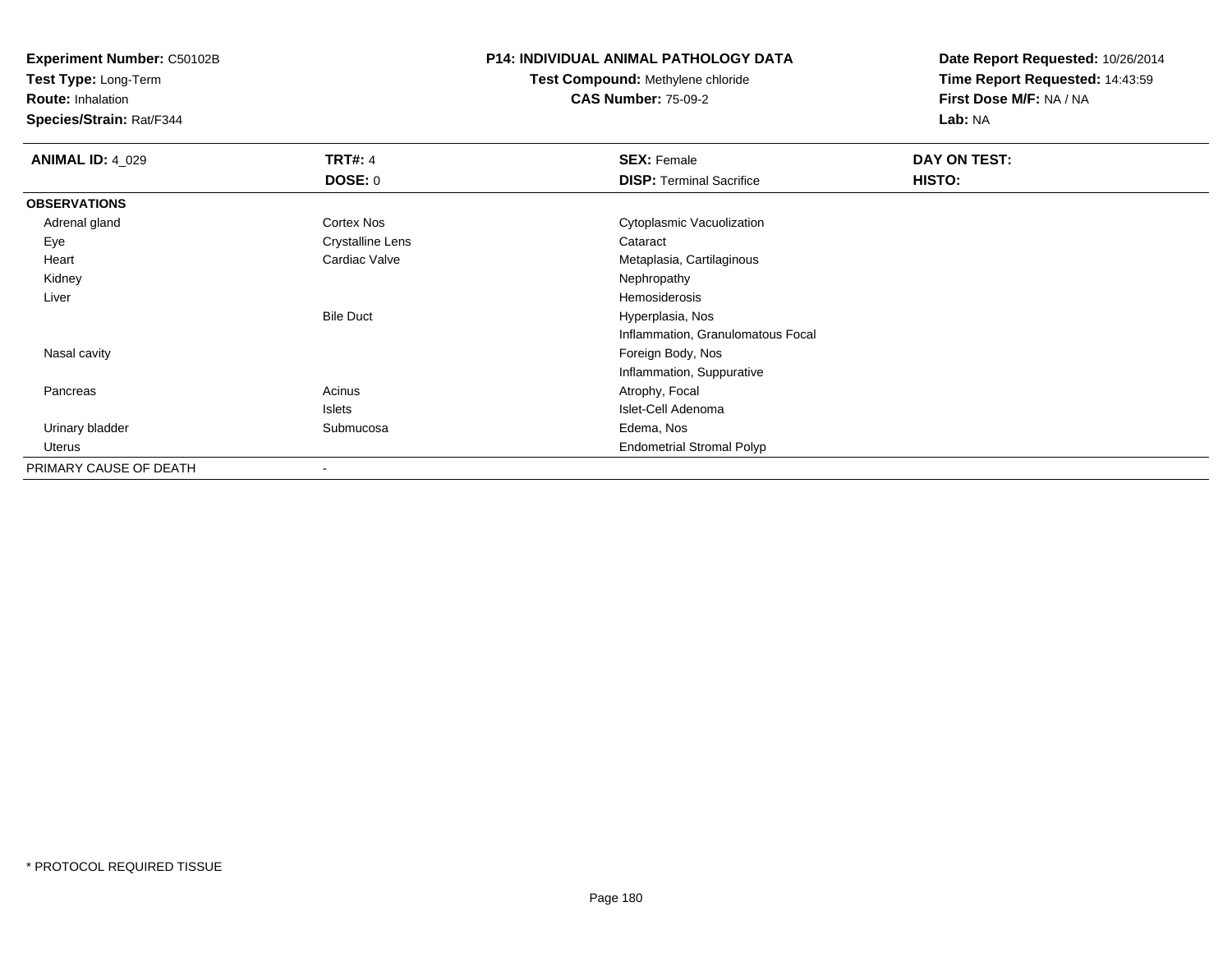| <b>Experiment Number: C50102B</b><br>Test Type: Long-Term<br><b>Route: Inhalation</b><br>Species/Strain: Rat/F344 |                           | <b>P14: INDIVIDUAL ANIMAL PATHOLOGY DATA</b><br>Test Compound: Methylene chloride<br><b>CAS Number: 75-09-2</b> | Date Report Requested: 10/26/2014<br>Time Report Requested: 14:43:59<br>First Dose M/F: NA / NA<br>Lab: NA |
|-------------------------------------------------------------------------------------------------------------------|---------------------------|-----------------------------------------------------------------------------------------------------------------|------------------------------------------------------------------------------------------------------------|
| <b>ANIMAL ID: 4_030</b>                                                                                           | <b>TRT#: 4</b><br>DOSE: 0 | <b>SEX: Female</b><br><b>DISP:</b> Moribund Sacrifice                                                           | DAY ON TEST:<br>HISTO:                                                                                     |
| <b>OBSERVATIONS</b>                                                                                               |                           |                                                                                                                 |                                                                                                            |
| Esophagus                                                                                                         |                           | Dilatation, Nos                                                                                                 |                                                                                                            |
| Heart                                                                                                             | Myocardium Nos            | Fibrosis, Diffuse                                                                                               |                                                                                                            |
| Kidney                                                                                                            |                           | Nephropathy                                                                                                     |                                                                                                            |
| Liver                                                                                                             |                           | Hemosiderosis                                                                                                   |                                                                                                            |
| Lung                                                                                                              |                           | Granuloma, Foreign Body                                                                                         |                                                                                                            |
| Nasal cavity                                                                                                      |                           | Foreign Body, Nos                                                                                               |                                                                                                            |
|                                                                                                                   |                           | Inflammation, Suppurative                                                                                       |                                                                                                            |
|                                                                                                                   |                           | Metaplasia, Squamous                                                                                            |                                                                                                            |
| PRIMARY CAUSE OF DEATH                                                                                            |                           |                                                                                                                 |                                                                                                            |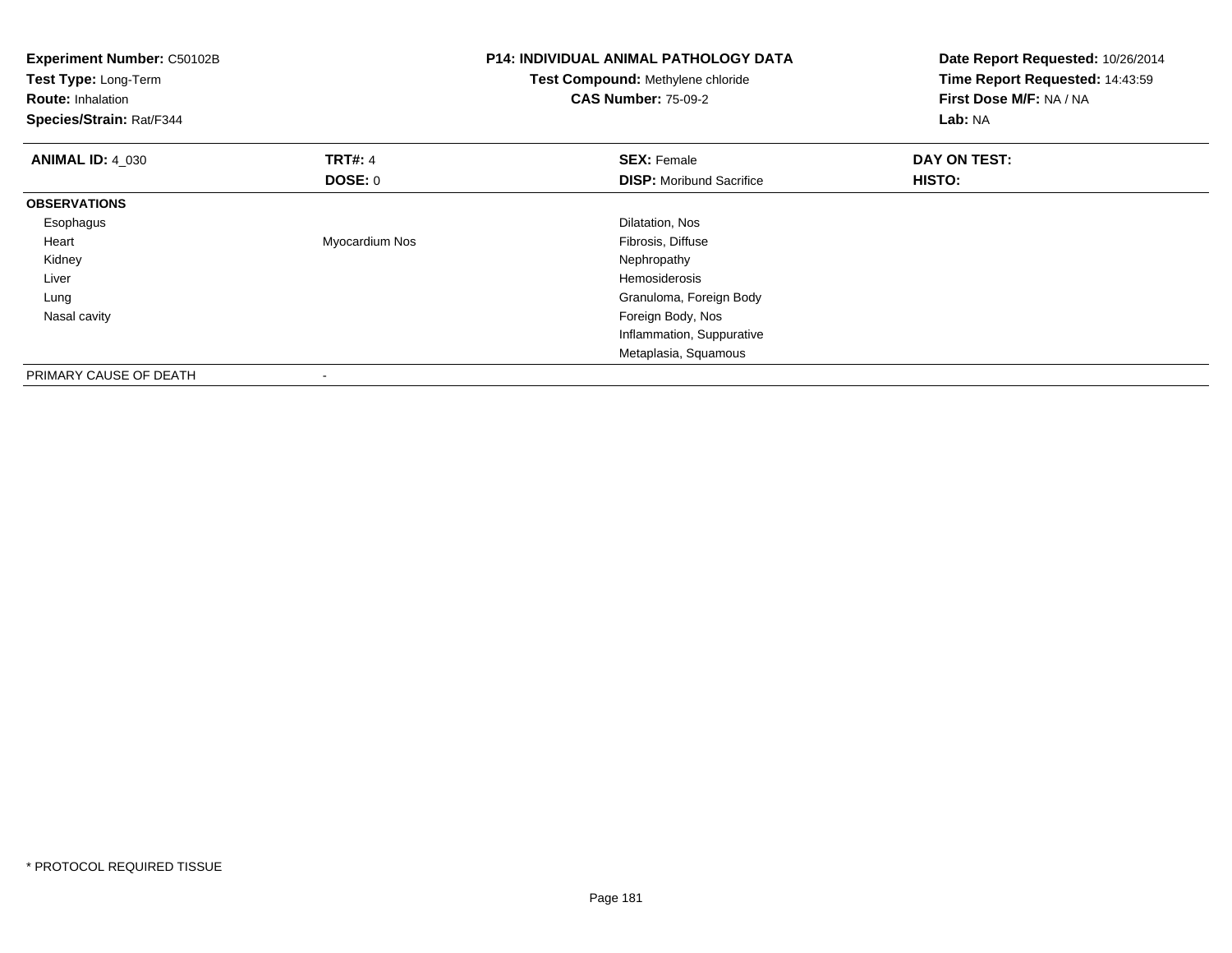| Experiment Number: C50102B<br>Test Type: Long-Term<br><b>Route: Inhalation</b><br>Species/Strain: Rat/F344 |                          | <b>P14: INDIVIDUAL ANIMAL PATHOLOGY DATA</b><br>Test Compound: Methylene chloride<br><b>CAS Number: 75-09-2</b> | Date Report Requested: 10/26/2014<br>Time Report Requested: 14:43:59<br>First Dose M/F: NA / NA<br>Lab: NA |
|------------------------------------------------------------------------------------------------------------|--------------------------|-----------------------------------------------------------------------------------------------------------------|------------------------------------------------------------------------------------------------------------|
| <b>ANIMAL ID: 4 031</b>                                                                                    | <b>TRT#: 4</b>           | <b>SEX: Female</b>                                                                                              | DAY ON TEST:                                                                                               |
|                                                                                                            | DOSE: 0                  | <b>DISP:</b> Natural Death                                                                                      | <b>HISTO:</b>                                                                                              |
| <b>OBSERVATIONS</b>                                                                                        |                          |                                                                                                                 |                                                                                                            |
| Intestine Large                                                                                            | Colon                    | Parasitism                                                                                                      |                                                                                                            |
| Kidney                                                                                                     |                          | Nephropathy                                                                                                     |                                                                                                            |
| Liver                                                                                                      |                          | Hemosiderosis                                                                                                   |                                                                                                            |
|                                                                                                            | Hepatocytes              | Necrosis, Focal                                                                                                 |                                                                                                            |
| Thyroid                                                                                                    |                          | C-Cell Adenoma                                                                                                  |                                                                                                            |
| <b>Uterus</b>                                                                                              |                          | <b>Endometrial Stromal Polyp</b>                                                                                |                                                                                                            |
|                                                                                                            |                          | Hemorrhage                                                                                                      |                                                                                                            |
| PRIMARY CAUSE OF DEATH                                                                                     | $\overline{\phantom{a}}$ |                                                                                                                 |                                                                                                            |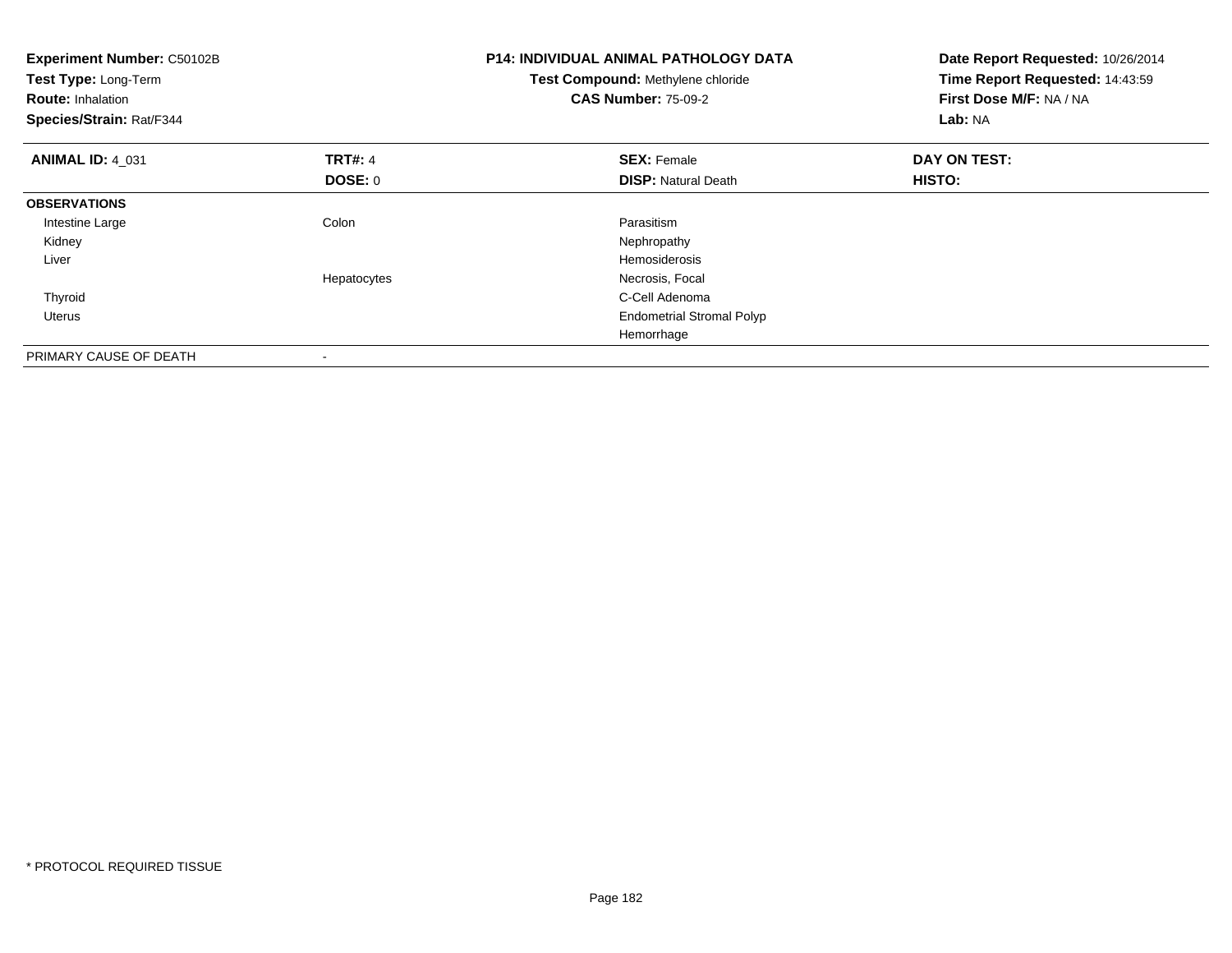| <b>Experiment Number: C50102B</b><br>Test Type: Long-Term<br><b>Route: Inhalation</b><br>Species/Strain: Rat/F344 |                           | <b>P14: INDIVIDUAL ANIMAL PATHOLOGY DATA</b><br>Test Compound: Methylene chloride<br><b>CAS Number: 75-09-2</b> | Date Report Requested: 10/26/2014<br>Time Report Requested: 14:43:59<br>First Dose M/F: NA / NA<br>Lab: NA |
|-------------------------------------------------------------------------------------------------------------------|---------------------------|-----------------------------------------------------------------------------------------------------------------|------------------------------------------------------------------------------------------------------------|
| <b>ANIMAL ID: 4 032</b>                                                                                           | <b>TRT#: 4</b>            | <b>SEX: Female</b>                                                                                              | DAY ON TEST:                                                                                               |
|                                                                                                                   | DOSE: 0                   | <b>DISP:</b> Terminal Sacrifice                                                                                 | HISTO:                                                                                                     |
| <b>OBSERVATIONS</b>                                                                                               |                           |                                                                                                                 |                                                                                                            |
| Intestine Large                                                                                                   | Rectum                    | Parasitism                                                                                                      |                                                                                                            |
| Kidney                                                                                                            | Tubule                    | Degeneration, Nos                                                                                               |                                                                                                            |
|                                                                                                                   |                           | Nephropathy                                                                                                     |                                                                                                            |
| Liver                                                                                                             | <b>Bile Duct</b>          | Hyperplasia, Nos                                                                                                |                                                                                                            |
| Lung                                                                                                              | Alveoli                   | Granuloma, Nos                                                                                                  |                                                                                                            |
| Pituitary gland                                                                                                   | <b>Anterior Pituitary</b> | Adenoma, Nos                                                                                                    |                                                                                                            |
| PRIMARY CAUSE OF DEATH                                                                                            |                           |                                                                                                                 |                                                                                                            |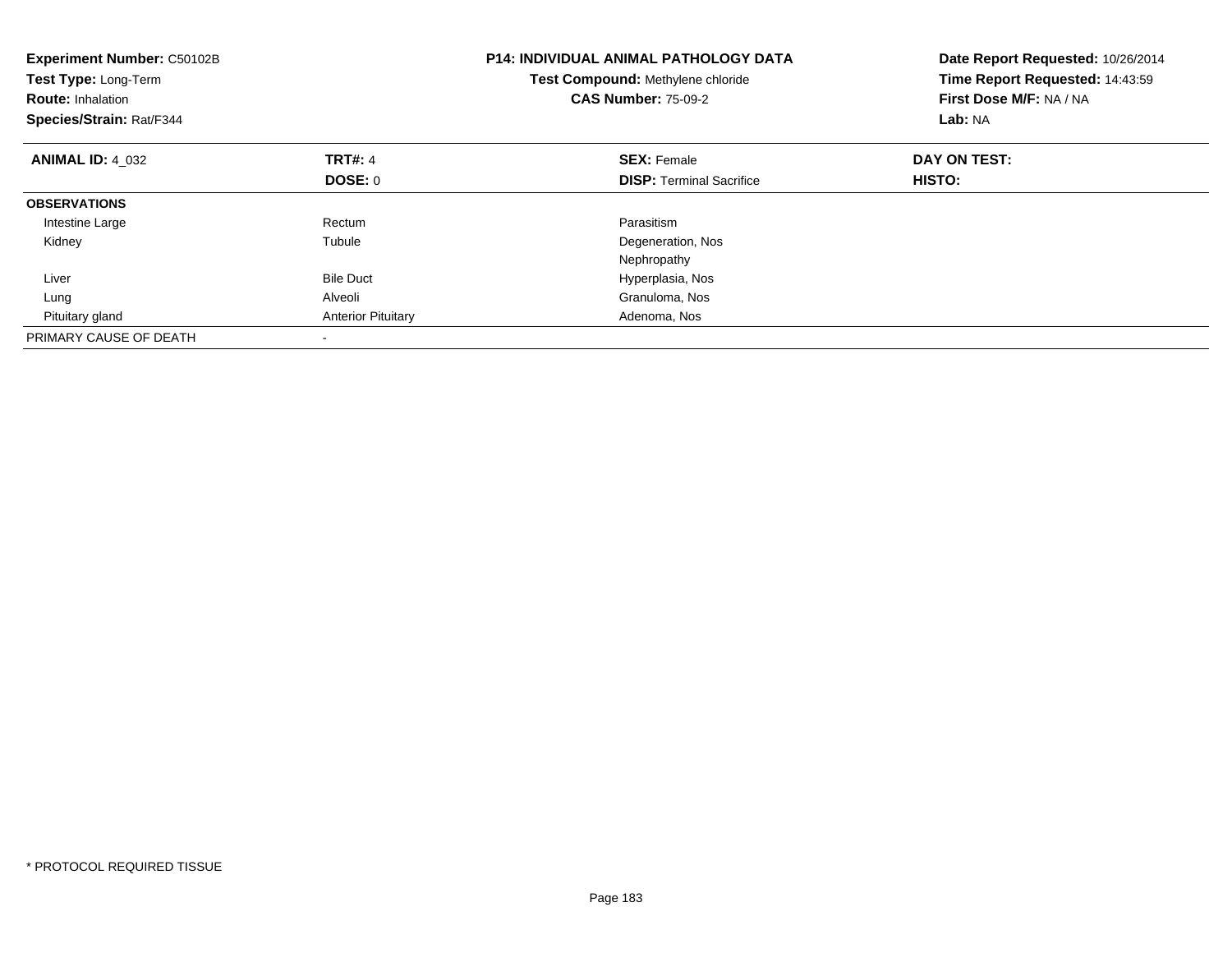| <b>Experiment Number: C50102B</b><br>Test Type: Long-Term<br><b>Route: Inhalation</b><br>Species/Strain: Rat/F344 |                           | <b>P14: INDIVIDUAL ANIMAL PATHOLOGY DATA</b><br>Test Compound: Methylene chloride<br><b>CAS Number: 75-09-2</b> | Date Report Requested: 10/26/2014<br>Time Report Requested: 14:43:59<br>First Dose M/F: NA / NA<br>Lab: NA |
|-------------------------------------------------------------------------------------------------------------------|---------------------------|-----------------------------------------------------------------------------------------------------------------|------------------------------------------------------------------------------------------------------------|
| <b>ANIMAL ID: 4 033</b>                                                                                           | <b>TRT#: 4</b>            | <b>SEX: Female</b>                                                                                              | DAY ON TEST:                                                                                               |
|                                                                                                                   | DOSE: 0                   | <b>DISP:</b> Moribund Sacrifice                                                                                 | HISTO:                                                                                                     |
| <b>OBSERVATIONS</b>                                                                                               |                           |                                                                                                                 |                                                                                                            |
| Adrenal gland                                                                                                     | Cortex Nos                | Cytoplasmic Vacuolization                                                                                       |                                                                                                            |
| Kidney                                                                                                            |                           | Nephropathy                                                                                                     |                                                                                                            |
| Liver                                                                                                             | Hepatocytes               | Cytoplasmic Vacuolization                                                                                       |                                                                                                            |
|                                                                                                                   |                           | Hemosiderosis                                                                                                   |                                                                                                            |
|                                                                                                                   |                           | Inflammation, Pyogranulomatous                                                                                  |                                                                                                            |
| Pituitary gland                                                                                                   | <b>Anterior Pituitary</b> | Adenoma, Nos                                                                                                    |                                                                                                            |
| PRIMARY CAUSE OF DEATH                                                                                            |                           |                                                                                                                 |                                                                                                            |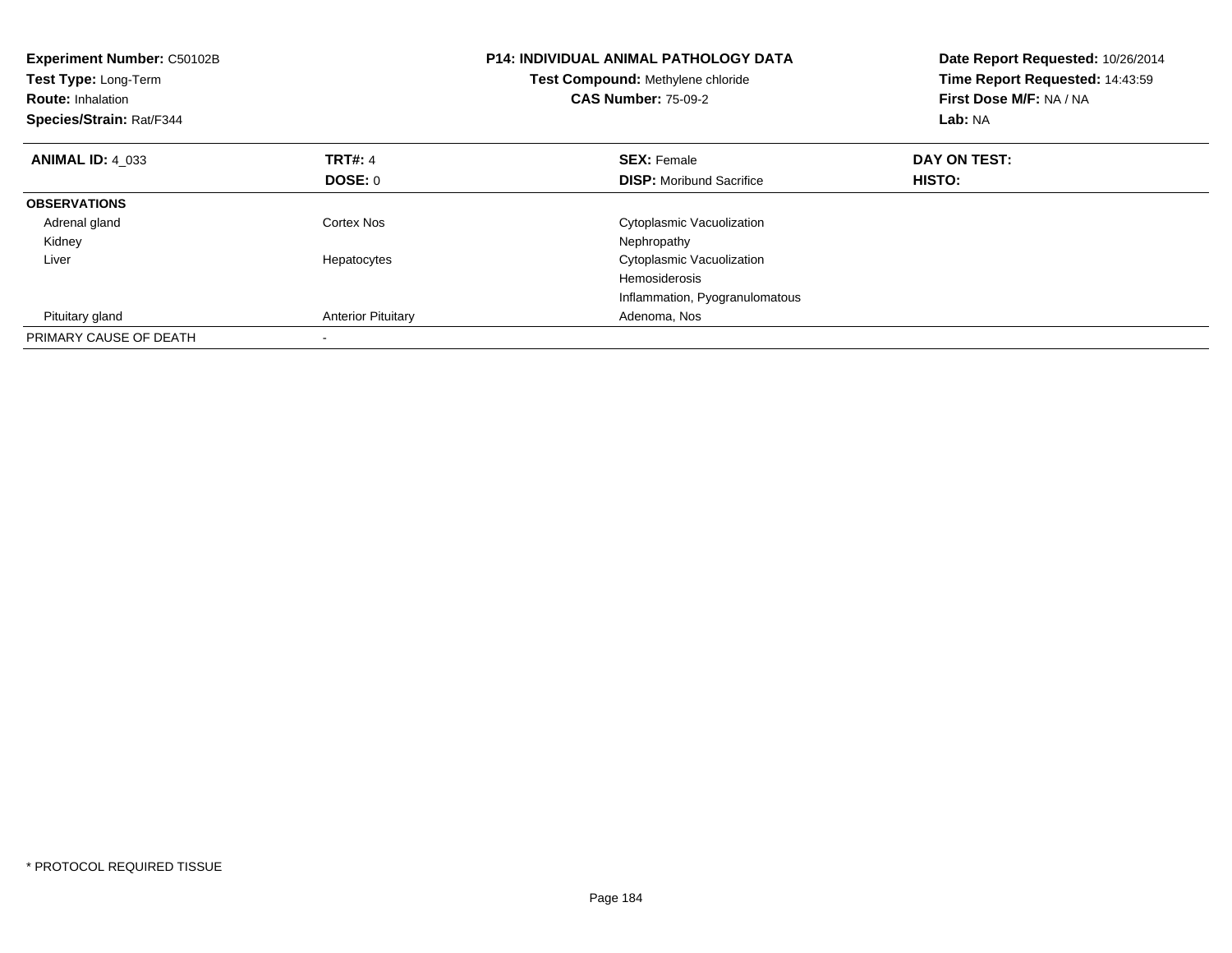| <b>Experiment Number: C50102B</b><br>Test Type: Long-Term<br><b>Route: Inhalation</b><br>Species/Strain: Rat/F344 |                           | <b>P14: INDIVIDUAL ANIMAL PATHOLOGY DATA</b><br>Test Compound: Methylene chloride<br><b>CAS Number: 75-09-2</b> | Date Report Requested: 10/26/2014<br>Time Report Requested: 14:43:59<br>First Dose M/F: NA / NA<br>Lab: NA |
|-------------------------------------------------------------------------------------------------------------------|---------------------------|-----------------------------------------------------------------------------------------------------------------|------------------------------------------------------------------------------------------------------------|
| <b>ANIMAL ID: 4 034</b>                                                                                           | <b>TRT#: 4</b>            | <b>SEX: Female</b>                                                                                              | DAY ON TEST:                                                                                               |
|                                                                                                                   | DOSE: 0                   | <b>DISP:</b> Terminal Sacrifice                                                                                 | HISTO:                                                                                                     |
| <b>OBSERVATIONS</b>                                                                                               |                           |                                                                                                                 |                                                                                                            |
| Heart                                                                                                             | Cardiac Valve             | Metaplasia, Cartilaginous                                                                                       |                                                                                                            |
| Kidney                                                                                                            |                           | Nephropathy                                                                                                     |                                                                                                            |
| Liver                                                                                                             | Hepatocytes               | Cytoplasmic Vacuolization                                                                                       |                                                                                                            |
| Lung                                                                                                              |                           | Granuloma, Nos                                                                                                  |                                                                                                            |
| Pancreas                                                                                                          | Acinus                    | Atrophy, Focal                                                                                                  |                                                                                                            |
|                                                                                                                   | <b>Islets</b>             | Islet-Cell Adenoma                                                                                              |                                                                                                            |
| Pituitary gland                                                                                                   | <b>Anterior Pituitary</b> | Adenoma, Nos                                                                                                    |                                                                                                            |
| PRIMARY CAUSE OF DEATH                                                                                            |                           |                                                                                                                 |                                                                                                            |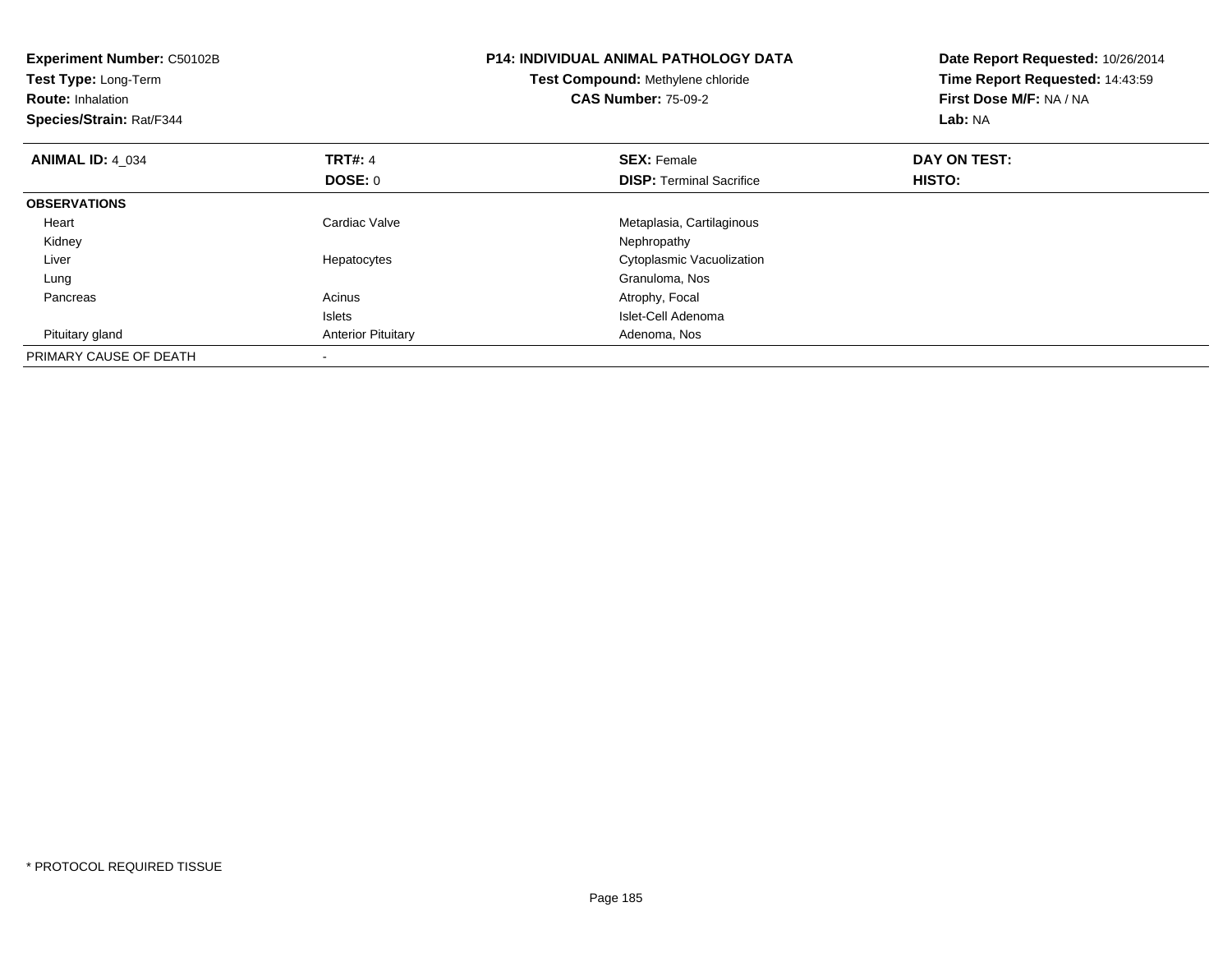| Experiment Number: C50102B<br>Test Type: Long-Term<br><b>Route: Inhalation</b><br>Species/Strain: Rat/F344 |                           | <b>P14: INDIVIDUAL ANIMAL PATHOLOGY DATA</b><br>Test Compound: Methylene chloride<br><b>CAS Number: 75-09-2</b> | Date Report Requested: 10/26/2014<br>Time Report Requested: 14:43:59<br>First Dose M/F: NA / NA<br>Lab: NA |
|------------------------------------------------------------------------------------------------------------|---------------------------|-----------------------------------------------------------------------------------------------------------------|------------------------------------------------------------------------------------------------------------|
| <b>ANIMAL ID: 4 035</b>                                                                                    | <b>TRT#: 4</b>            | <b>SEX: Female</b>                                                                                              | DAY ON TEST:                                                                                               |
|                                                                                                            | DOSE: 0                   | <b>DISP:</b> Moribund Sacrifice                                                                                 | HISTO:                                                                                                     |
| <b>OBSERVATIONS</b>                                                                                        |                           |                                                                                                                 |                                                                                                            |
| Adrenal gland                                                                                              | Cortex Nos                | Cytoplasmic Vacuolization                                                                                       |                                                                                                            |
| Eye                                                                                                        | Lacrimal Gland            | Inflammation, Chronic Focal                                                                                     |                                                                                                            |
|                                                                                                            | Nasolacrimal Duct         | Inflammation, Suppurative                                                                                       |                                                                                                            |
| Kidney                                                                                                     | Tubule                    | Degeneration, Nos                                                                                               |                                                                                                            |
|                                                                                                            |                           | Nephropathy                                                                                                     |                                                                                                            |
| Pituitary gland                                                                                            | <b>Anterior Pituitary</b> | Hyperplasia, Nos                                                                                                |                                                                                                            |
| Unspecified                                                                                                | Multiple Organs Nos       | Leukemia, Mononuclear Cell                                                                                      |                                                                                                            |
| PRIMARY CAUSE OF DEATH                                                                                     |                           |                                                                                                                 |                                                                                                            |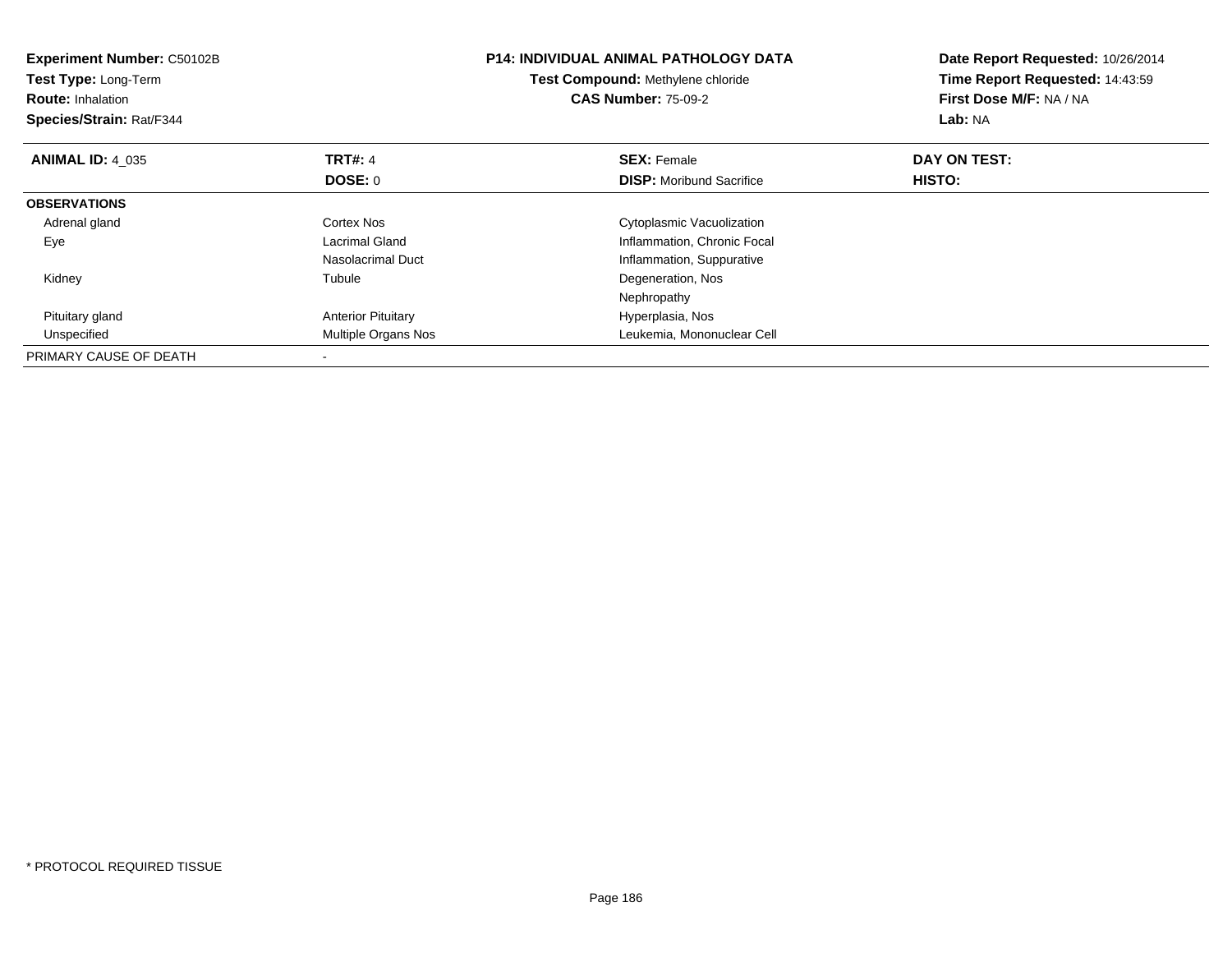| <b>Experiment Number: C50102B</b><br>Test Type: Long-Term<br><b>Route: Inhalation</b><br>Species/Strain: Rat/F344 |                           | <b>P14: INDIVIDUAL ANIMAL PATHOLOGY DATA</b><br><b>Test Compound: Methylene chloride</b><br><b>CAS Number: 75-09-2</b> | Date Report Requested: 10/26/2014<br>Time Report Requested: 14:43:59<br>First Dose M/F: NA / NA<br>Lab: NA |
|-------------------------------------------------------------------------------------------------------------------|---------------------------|------------------------------------------------------------------------------------------------------------------------|------------------------------------------------------------------------------------------------------------|
| <b>ANIMAL ID: 4 036</b>                                                                                           | <b>TRT#: 4</b>            | <b>SEX: Female</b>                                                                                                     | DAY ON TEST:                                                                                               |
|                                                                                                                   | <b>DOSE: 0</b>            | <b>DISP:</b> Terminal Sacrifice                                                                                        | HISTO:                                                                                                     |
| <b>OBSERVATIONS</b>                                                                                               |                           |                                                                                                                        |                                                                                                            |
| Adrenal gland                                                                                                     | Cortex Nos                | Cytoplasmic Vacuolization                                                                                              |                                                                                                            |
| Kidney                                                                                                            |                           | Nephropathy                                                                                                            |                                                                                                            |
| Liver                                                                                                             | Hepatocytes               | Cytoplasmic Change, Basophilic                                                                                         |                                                                                                            |
|                                                                                                                   |                           | Inflammation, Granulomatous Focal                                                                                      |                                                                                                            |
| Lung                                                                                                              |                           | Inflammation, Granulomatous Focal                                                                                      |                                                                                                            |
| Pituitary gland                                                                                                   | <b>Anterior Pituitary</b> | Hyperplasia, Nos                                                                                                       |                                                                                                            |
| PRIMARY CAUSE OF DEATH                                                                                            |                           |                                                                                                                        |                                                                                                            |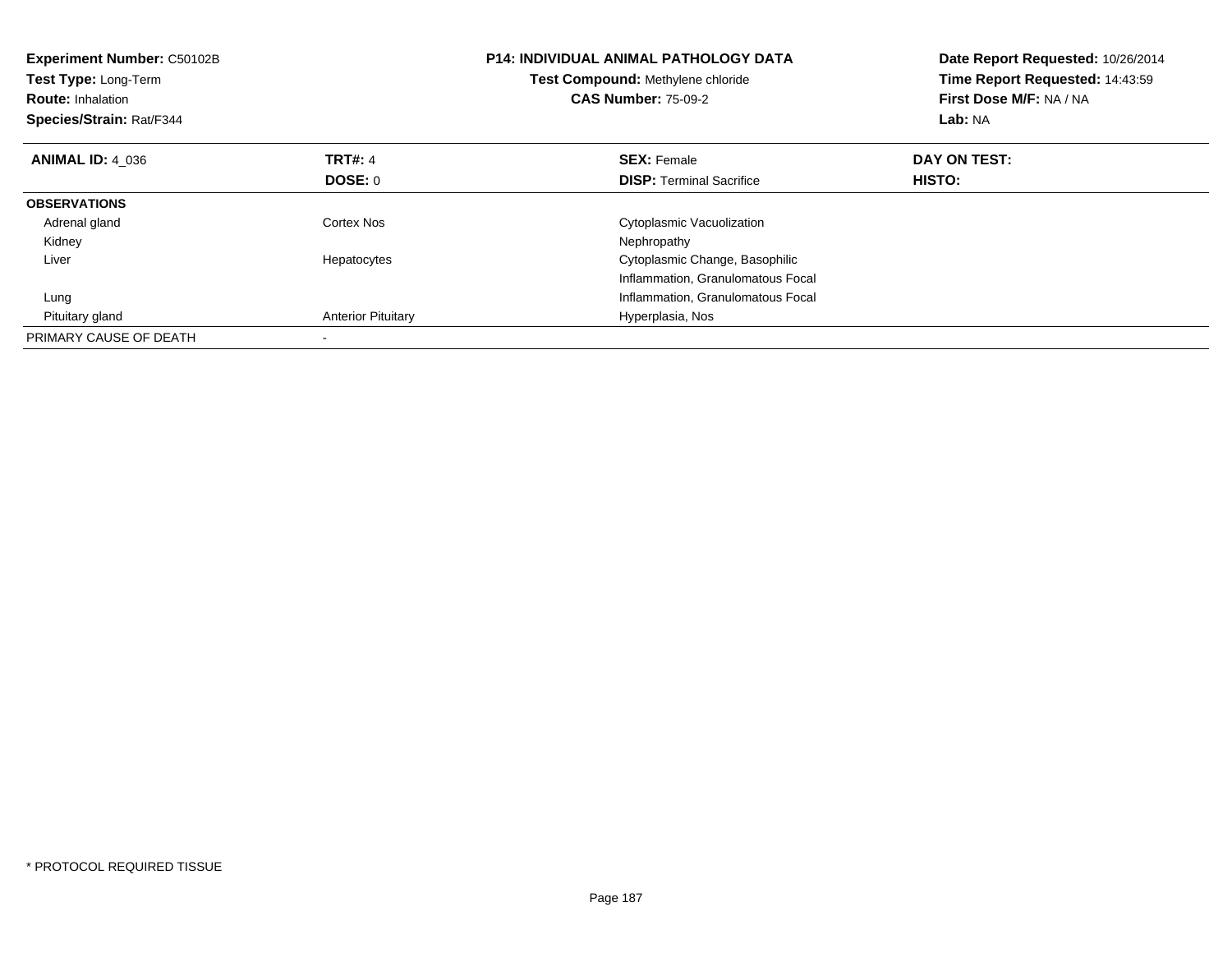| Experiment Number: C50102B<br>Test Type: Long-Term<br><b>Route: Inhalation</b><br>Species/Strain: Rat/F344 |                           | <b>P14: INDIVIDUAL ANIMAL PATHOLOGY DATA</b><br>Test Compound: Methylene chloride<br><b>CAS Number: 75-09-2</b> | Date Report Requested: 10/26/2014<br>Time Report Requested: 14:43:59<br>First Dose M/F: NA / NA<br>Lab: NA |
|------------------------------------------------------------------------------------------------------------|---------------------------|-----------------------------------------------------------------------------------------------------------------|------------------------------------------------------------------------------------------------------------|
| <b>ANIMAL ID: 4 037</b>                                                                                    | <b>TRT#: 4</b>            | <b>SEX: Female</b>                                                                                              | DAY ON TEST:                                                                                               |
|                                                                                                            | DOSE: 0                   | <b>DISP:</b> Terminal Sacrifice                                                                                 | HISTO:                                                                                                     |
| <b>OBSERVATIONS</b>                                                                                        |                           |                                                                                                                 |                                                                                                            |
| Kidney                                                                                                     |                           | Nephropathy                                                                                                     |                                                                                                            |
| Liver                                                                                                      |                           | Inflammation, Granulomatous Focal                                                                               |                                                                                                            |
|                                                                                                            |                           | Neoplastic Nodule                                                                                               |                                                                                                            |
| Ovary                                                                                                      |                           | Cyst, Nos                                                                                                       |                                                                                                            |
| Pituitary gland                                                                                            | <b>Anterior Pituitary</b> | Adenoma, Nos                                                                                                    |                                                                                                            |
| PRIMARY CAUSE OF DEATH                                                                                     |                           |                                                                                                                 |                                                                                                            |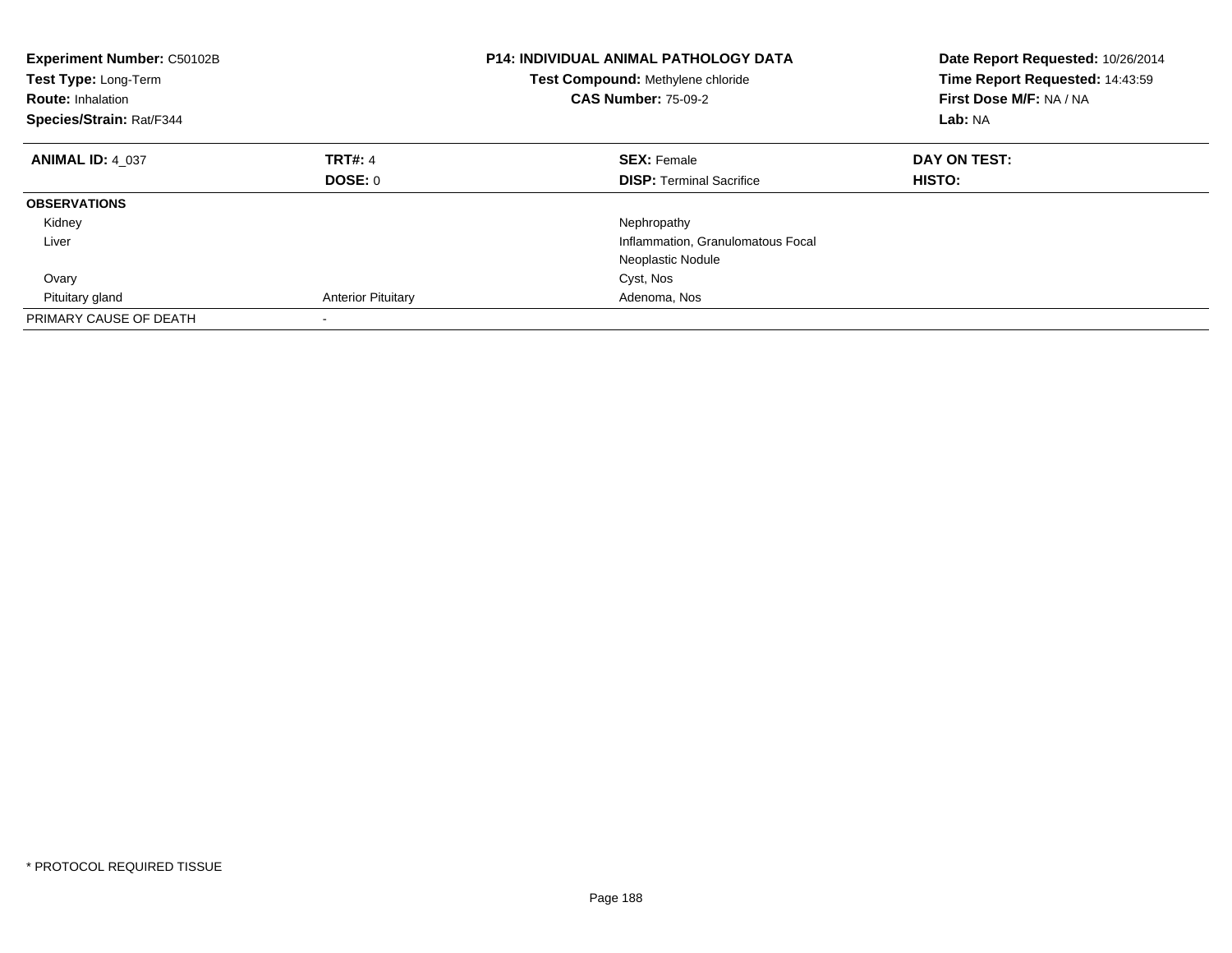| <b>Experiment Number: C50102B</b><br>Test Type: Long-Term<br><b>Route: Inhalation</b><br>Species/Strain: Rat/F344 |                           | <b>P14: INDIVIDUAL ANIMAL PATHOLOGY DATA</b><br>Test Compound: Methylene chloride<br><b>CAS Number: 75-09-2</b> | Date Report Requested: 10/26/2014<br>Time Report Requested: 14:43:59<br>First Dose M/F: NA / NA<br>Lab: NA |
|-------------------------------------------------------------------------------------------------------------------|---------------------------|-----------------------------------------------------------------------------------------------------------------|------------------------------------------------------------------------------------------------------------|
| <b>ANIMAL ID: 4 038</b>                                                                                           | <b>TRT#: 4</b>            | <b>SEX: Female</b>                                                                                              | DAY ON TEST:                                                                                               |
|                                                                                                                   | DOSE: 0                   | <b>DISP:</b> Moribund Sacrifice                                                                                 | <b>HISTO:</b>                                                                                              |
| <b>OBSERVATIONS</b>                                                                                               |                           |                                                                                                                 |                                                                                                            |
| Adrenal gland                                                                                                     | Cortex Nos                | Cytoplasmic Vacuolization                                                                                       |                                                                                                            |
| Kidney                                                                                                            | Tubule                    | Degeneration, Nos                                                                                               |                                                                                                            |
|                                                                                                                   |                           | Nephropathy                                                                                                     |                                                                                                            |
| Mammary gland                                                                                                     |                           | Adenocarcinoma, Nos                                                                                             |                                                                                                            |
| Pituitary gland                                                                                                   | <b>Anterior Pituitary</b> | Adenoma, Nos                                                                                                    |                                                                                                            |
| Unspecified                                                                                                       | Multiple Organs Nos       | Leukemia, Mononuclear Cell                                                                                      |                                                                                                            |
| PRIMARY CAUSE OF DEATH                                                                                            |                           |                                                                                                                 |                                                                                                            |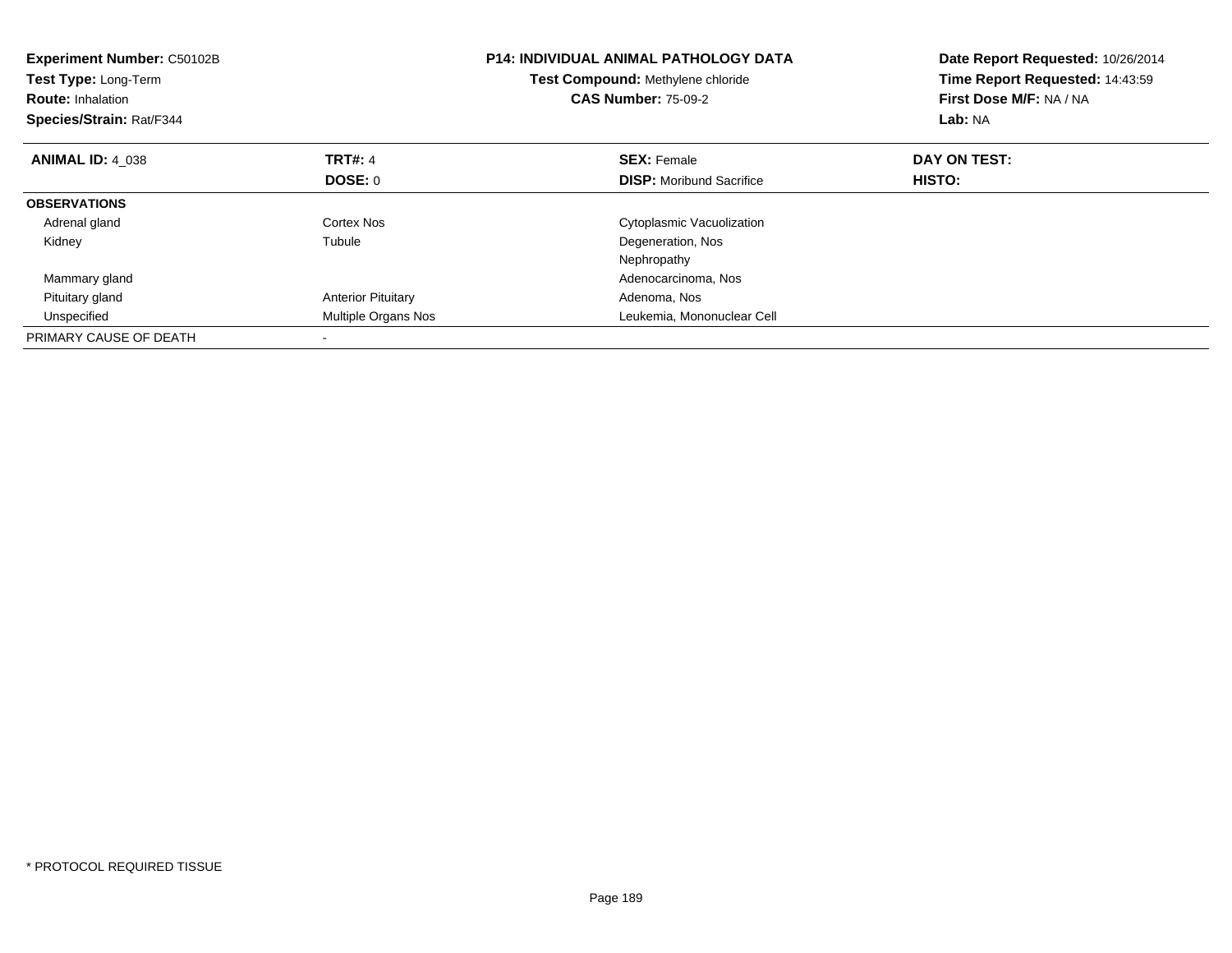**Experiment Number:** C50102B

**Test Type:** Long-Term

**Route:** Inhalation

**Species/Strain:** Rat/F344

## **P14: INDIVIDUAL ANIMAL PATHOLOGY DATA**

## **Test Compound:** Methylene chloride**CAS Number:** 75-09-2

**Date Report Requested:** 10/26/2014**Time Report Requested:** 14:43:59**First Dose M/F:** NA / NA**Lab:** NA

| <b>ANIMAL ID: 4_039</b> | <b>TRT#: 4</b>            | <b>SEX: Female</b>              | DAY ON TEST: |  |
|-------------------------|---------------------------|---------------------------------|--------------|--|
|                         | <b>DOSE: 0</b>            | <b>DISP: Terminal Sacrifice</b> | HISTO:       |  |
| <b>OBSERVATIONS</b>     |                           |                                 |              |  |
| Adrenal gland           | <b>Cortex Nos</b>         | Cytoplasmic Vacuolization       |              |  |
| Clitoral gland          |                           | Hyperplasia, Epithelial         |              |  |
|                         |                           | Inflammation, Suppurative       |              |  |
| Eye                     | <b>Nasolacrimal Duct</b>  | Inflammation, Suppurative       |              |  |
| Heart                   | Cardiac Valve             | Metaplasia, Cartilaginous       |              |  |
| Kidney                  | Tubule                    | Degeneration, Nos               |              |  |
|                         |                           | Nephropathy                     |              |  |
| Larynx                  |                           | Foreign Body, Nos               |              |  |
|                         |                           | Inflammation, Suppurative       |              |  |
| Liver                   | <b>Bile Duct</b>          | Hyperplasia, Nos                |              |  |
| Pituitary gland         | <b>Anterior Pituitary</b> | Adenoma, Nos                    |              |  |
| Unspecified             | Multiple Organs Nos       | Leukemia, Mononuclear Cell      |              |  |
| Vagina                  |                           | Hemangioma                      |              |  |
| PRIMARY CAUSE OF DEATH  |                           |                                 |              |  |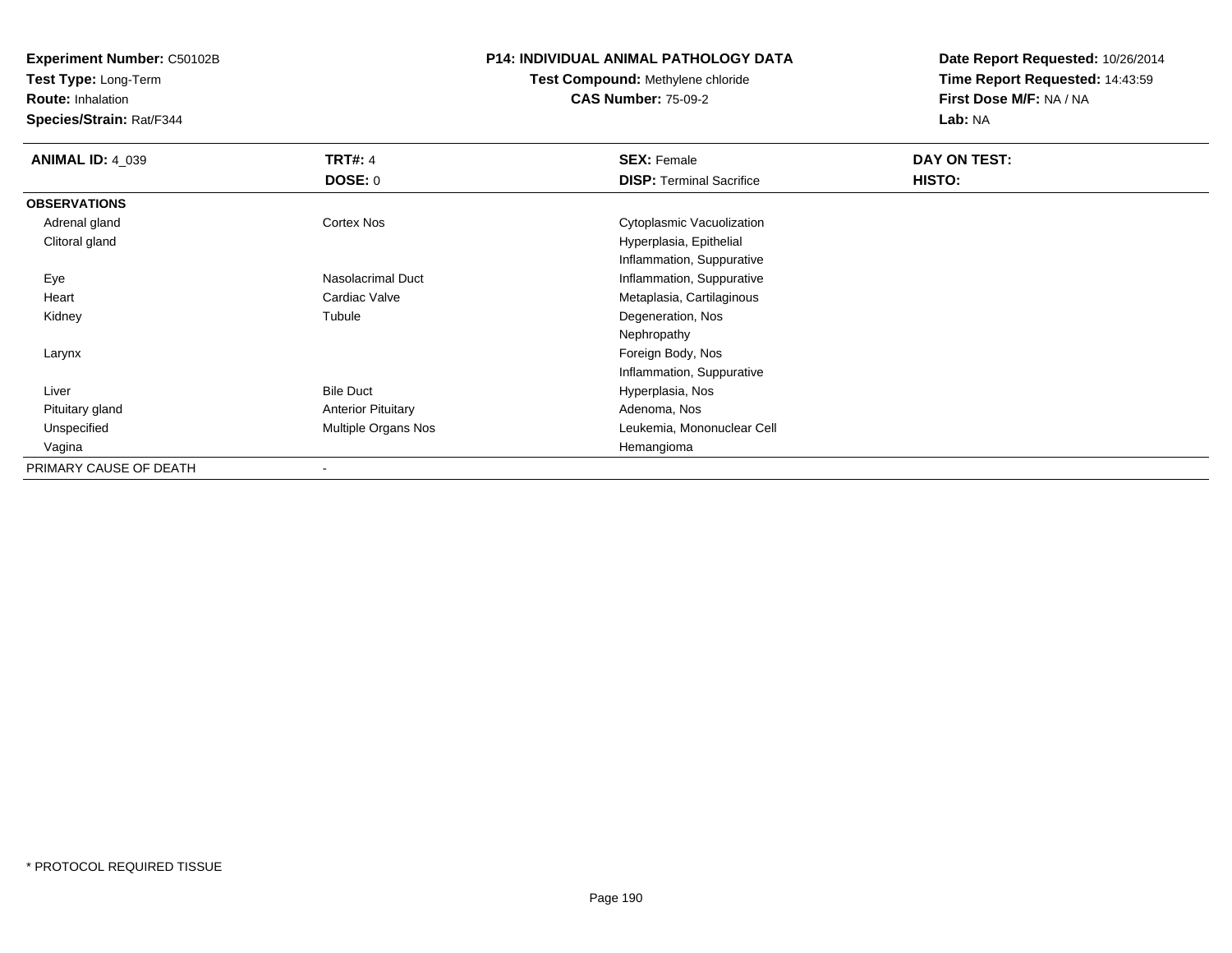| <b>Experiment Number: C50102B</b><br><b>Test Type: Long-Term</b><br><b>Route: Inhalation</b><br>Species/Strain: Rat/F344 |                           | <b>P14: INDIVIDUAL ANIMAL PATHOLOGY DATA</b><br>Test Compound: Methylene chloride<br><b>CAS Number: 75-09-2</b> | Date Report Requested: 10/26/2014<br>Time Report Requested: 14:43:59<br>First Dose M/F: NA / NA<br>Lab: NA |
|--------------------------------------------------------------------------------------------------------------------------|---------------------------|-----------------------------------------------------------------------------------------------------------------|------------------------------------------------------------------------------------------------------------|
| <b>ANIMAL ID: 4 040</b>                                                                                                  | <b>TRT#: 4</b>            | <b>SEX: Female</b>                                                                                              | DAY ON TEST:                                                                                               |
|                                                                                                                          | DOSE: 0                   | <b>DISP:</b> Terminal Sacrifice                                                                                 | HISTO:                                                                                                     |
| <b>OBSERVATIONS</b>                                                                                                      |                           |                                                                                                                 |                                                                                                            |
| Heart                                                                                                                    | Cardiac Valve             | Metaplasia, Cartilaginous                                                                                       |                                                                                                            |
| Kidney                                                                                                                   |                           | Nephropathy                                                                                                     |                                                                                                            |
| Liver                                                                                                                    | Hepatocytes               | Cytoplasmic Change, Basophilic                                                                                  |                                                                                                            |
| Nasal cavity                                                                                                             |                           | Foreign Body, Nos                                                                                               |                                                                                                            |
|                                                                                                                          |                           | Inflammation, Suppurative                                                                                       |                                                                                                            |
| Pituitary gland                                                                                                          | <b>Anterior Pituitary</b> | Hyperplasia, Nos                                                                                                |                                                                                                            |
| PRIMARY CAUSE OF DEATH                                                                                                   |                           |                                                                                                                 |                                                                                                            |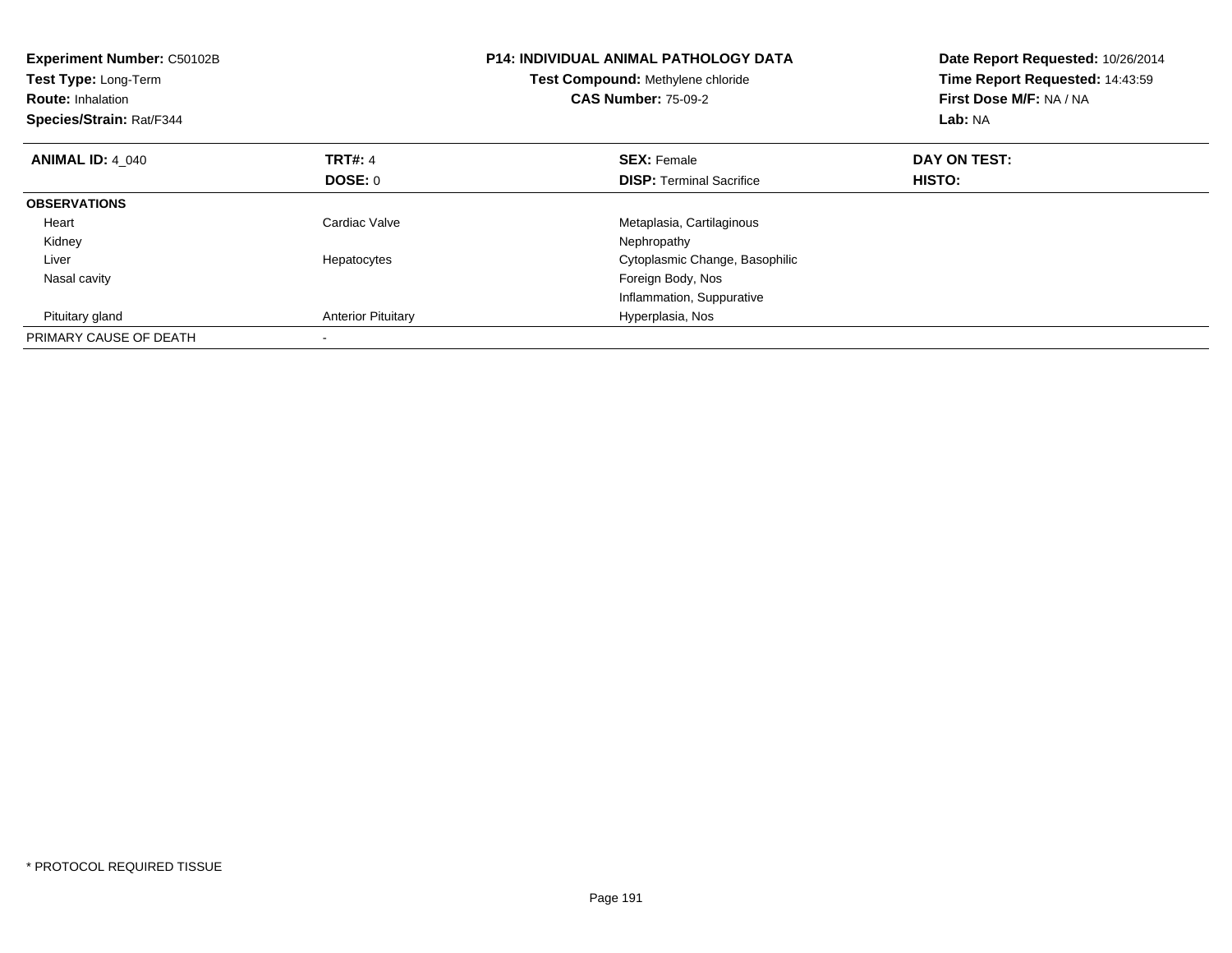| <b>Experiment Number: C50102B</b><br>Test Type: Long-Term<br><b>Route: Inhalation</b><br>Species/Strain: Rat/F344 |                           | <b>P14: INDIVIDUAL ANIMAL PATHOLOGY DATA</b><br>Test Compound: Methylene chloride<br><b>CAS Number: 75-09-2</b> | Date Report Requested: 10/26/2014<br>Time Report Requested: 14:43:59<br>First Dose M/F: NA / NA<br>Lab: NA |
|-------------------------------------------------------------------------------------------------------------------|---------------------------|-----------------------------------------------------------------------------------------------------------------|------------------------------------------------------------------------------------------------------------|
| <b>ANIMAL ID: 4 041</b>                                                                                           | <b>TRT#: 4</b>            | <b>SEX: Female</b>                                                                                              | DAY ON TEST:                                                                                               |
|                                                                                                                   | <b>DOSE: 0</b>            | <b>DISP:</b> Terminal Sacrifice                                                                                 | <b>HISTO:</b>                                                                                              |
| <b>OBSERVATIONS</b>                                                                                               |                           |                                                                                                                 |                                                                                                            |
| Kidney                                                                                                            |                           | Nephropathy                                                                                                     |                                                                                                            |
| Liver                                                                                                             |                           | <b>Hemosiderosis</b>                                                                                            |                                                                                                            |
|                                                                                                                   |                           | Inflammation, Granulomatous Focal                                                                               |                                                                                                            |
| Mammary gland                                                                                                     |                           | Galactocele                                                                                                     |                                                                                                            |
| Pancreas                                                                                                          | Acinus                    | Atrophy, Focal                                                                                                  |                                                                                                            |
| Pituitary gland                                                                                                   | <b>Anterior Pituitary</b> | Adenoma, Nos                                                                                                    |                                                                                                            |
| PRIMARY CAUSE OF DEATH                                                                                            |                           |                                                                                                                 |                                                                                                            |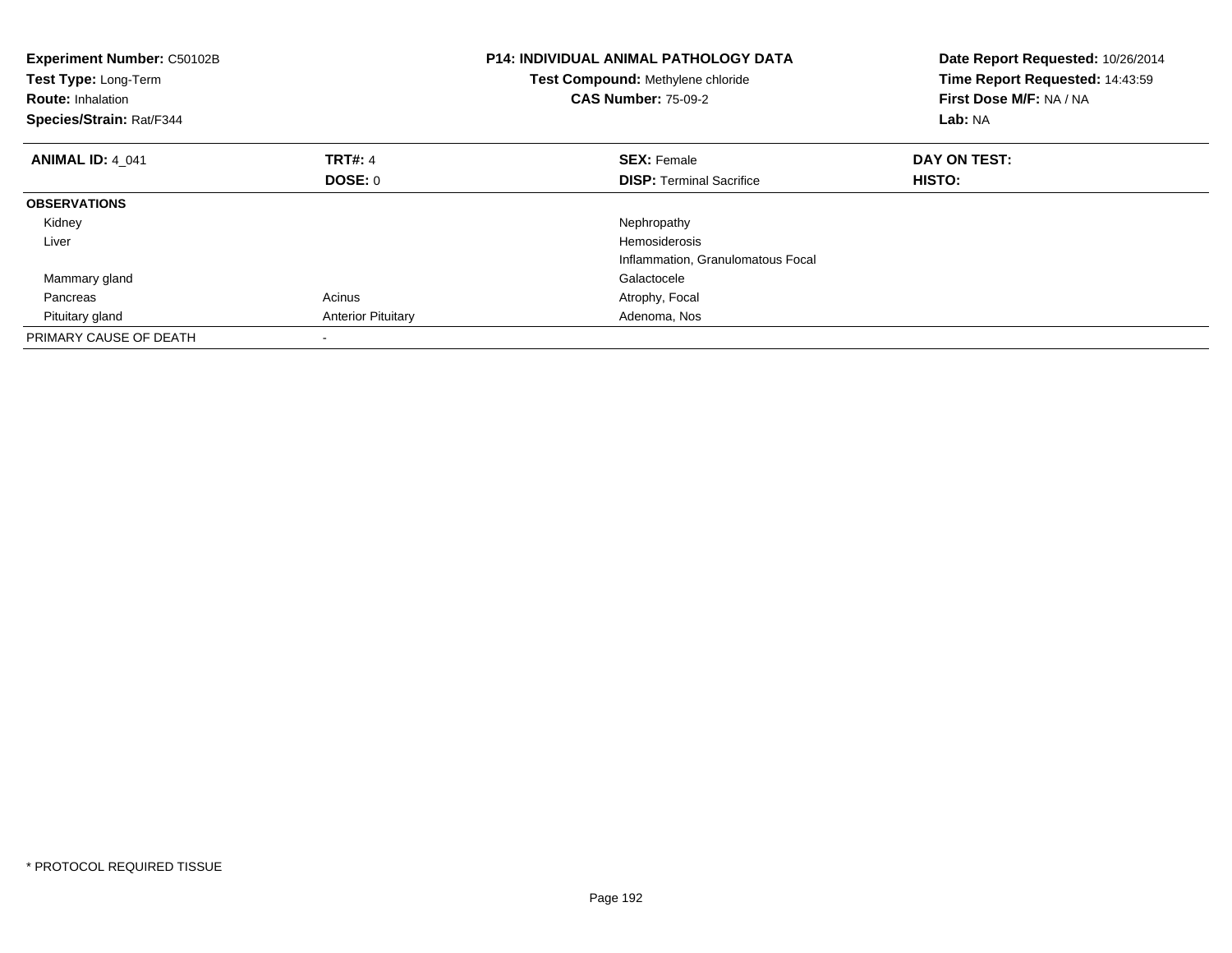| <b>Experiment Number: C50102B</b><br>Test Type: Long-Term<br><b>Route: Inhalation</b><br>Species/Strain: Rat/F344 |                           | <b>P14: INDIVIDUAL ANIMAL PATHOLOGY DATA</b><br>Test Compound: Methylene chloride<br><b>CAS Number: 75-09-2</b> | Date Report Requested: 10/26/2014<br>Time Report Requested: 14:43:59<br>First Dose M/F: NA / NA<br>Lab: NA |
|-------------------------------------------------------------------------------------------------------------------|---------------------------|-----------------------------------------------------------------------------------------------------------------|------------------------------------------------------------------------------------------------------------|
| <b>ANIMAL ID: 4_042</b>                                                                                           | <b>TRT#: 4</b>            | <b>SEX: Female</b>                                                                                              | DAY ON TEST:                                                                                               |
|                                                                                                                   | <b>DOSE: 0</b>            | <b>DISP: Terminal Sacrifice</b>                                                                                 | HISTO:                                                                                                     |
| <b>OBSERVATIONS</b>                                                                                               |                           |                                                                                                                 |                                                                                                            |
| Adrenal gland                                                                                                     | Cortex Nos                | Cytoplasmic Vacuolization                                                                                       |                                                                                                            |
| Heart                                                                                                             | Cardiac Valve             | Metaplasia, Cartilaginous                                                                                       |                                                                                                            |
| Kidney                                                                                                            |                           | Nephropathy                                                                                                     |                                                                                                            |
| Liver                                                                                                             | Hepatocytes               | Cytoplasmic Change, Basophilic                                                                                  |                                                                                                            |
|                                                                                                                   |                           | Inflammation, Granulomatous Focal                                                                               |                                                                                                            |
| Lung                                                                                                              |                           | Inflammation, Granulomatous Focal                                                                               |                                                                                                            |
| Ovary                                                                                                             |                           | Granulosa-Cell Tumor                                                                                            |                                                                                                            |
| Pituitary gland                                                                                                   | <b>Anterior Pituitary</b> | Adenoma, Nos                                                                                                    |                                                                                                            |
| Thyroid                                                                                                           |                           | C-Cell Carcinoma                                                                                                |                                                                                                            |
| PRIMARY CAUSE OF DEATH                                                                                            |                           |                                                                                                                 |                                                                                                            |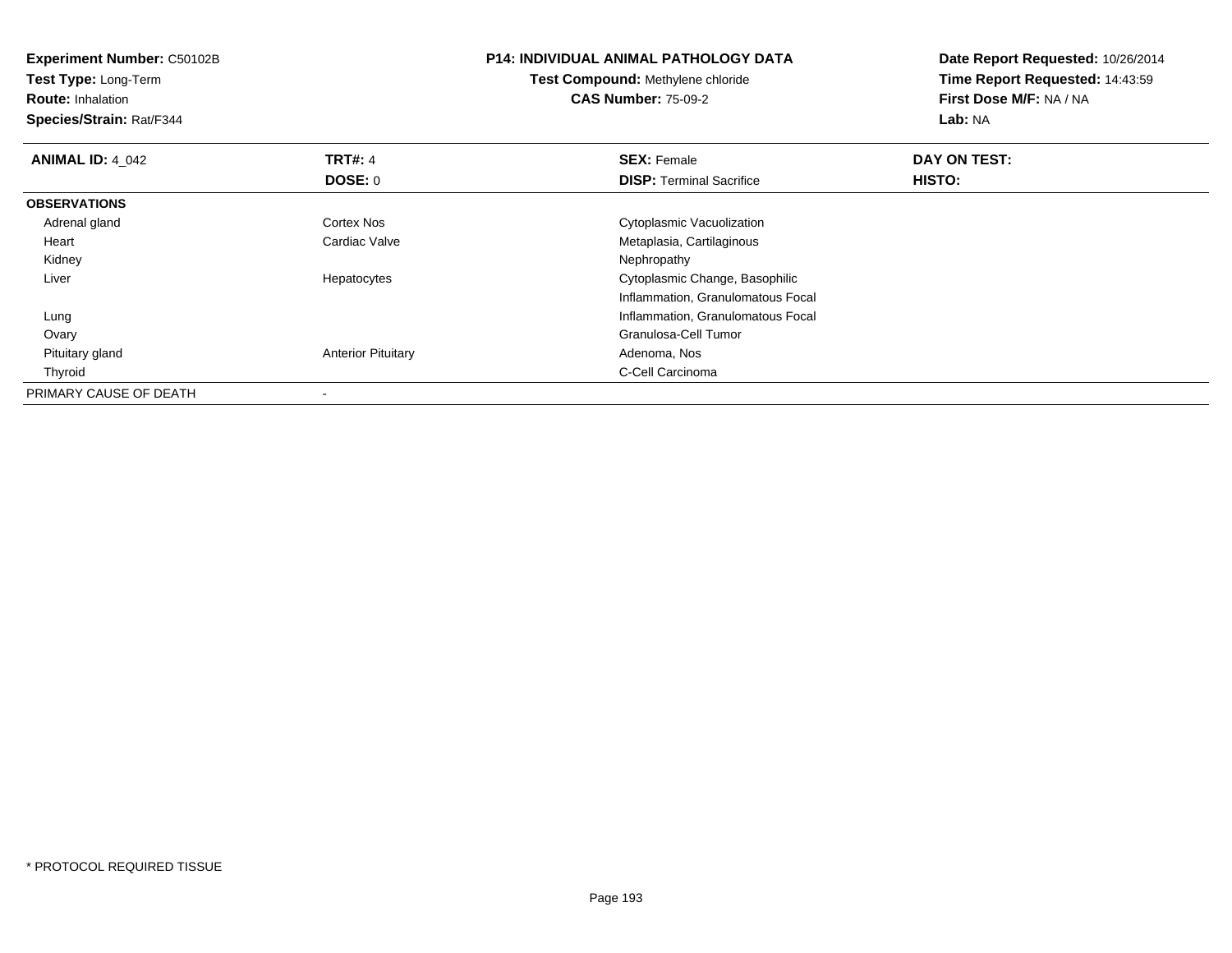**Experiment Number:** C50102B**Test Type:** Long-Term**Route:** Inhalation **Species/Strain:** Rat/F344**P14: INDIVIDUAL ANIMAL PATHOLOGY DATATest Compound:** Methylene chloride**CAS Number:** 75-09-2**Date Report Requested:** 10/26/2014**Time Report Requested:** 14:43:59**First Dose M/F:** NA / NA**Lab:** NA**ANIMAL ID: 4 043 TRT#:** 4 **SEX:** Female **DAY ON TEST: DOSE:** 0**DISP:** Moribund Sacrifice **HISTO: OBSERVATIONS** Adrenal glandCortex Nos **Cytoplasmic Vacuolization**  Heart AtriumAtrium Thrombosis, Nos<br>
Tubule Company Contract Company Contract Company Contract Company Contract Company Company Company Company Company<br>
Tubule Company Company Company Company Company Company Company Company Company Com Kidneyy the contract of the contract of the contract of the contract of the contract of the contract of the contract of the contract of the contract of the contract of the contract of the contract of the contract of the contract Degeneration, Nos Nephropathys **Subset Constructs** Cytoplasmic Vacuolization Liver HepatocytesBile Duct Fibrosis Hemosiderosis Hyperplasia, NosBile Duct Hyperplasia, C Cell Thyroid Unspecified Multiple Organs Nos Leukemia, Mononuclear Cell PRIMARY CAUSE OF DEATH-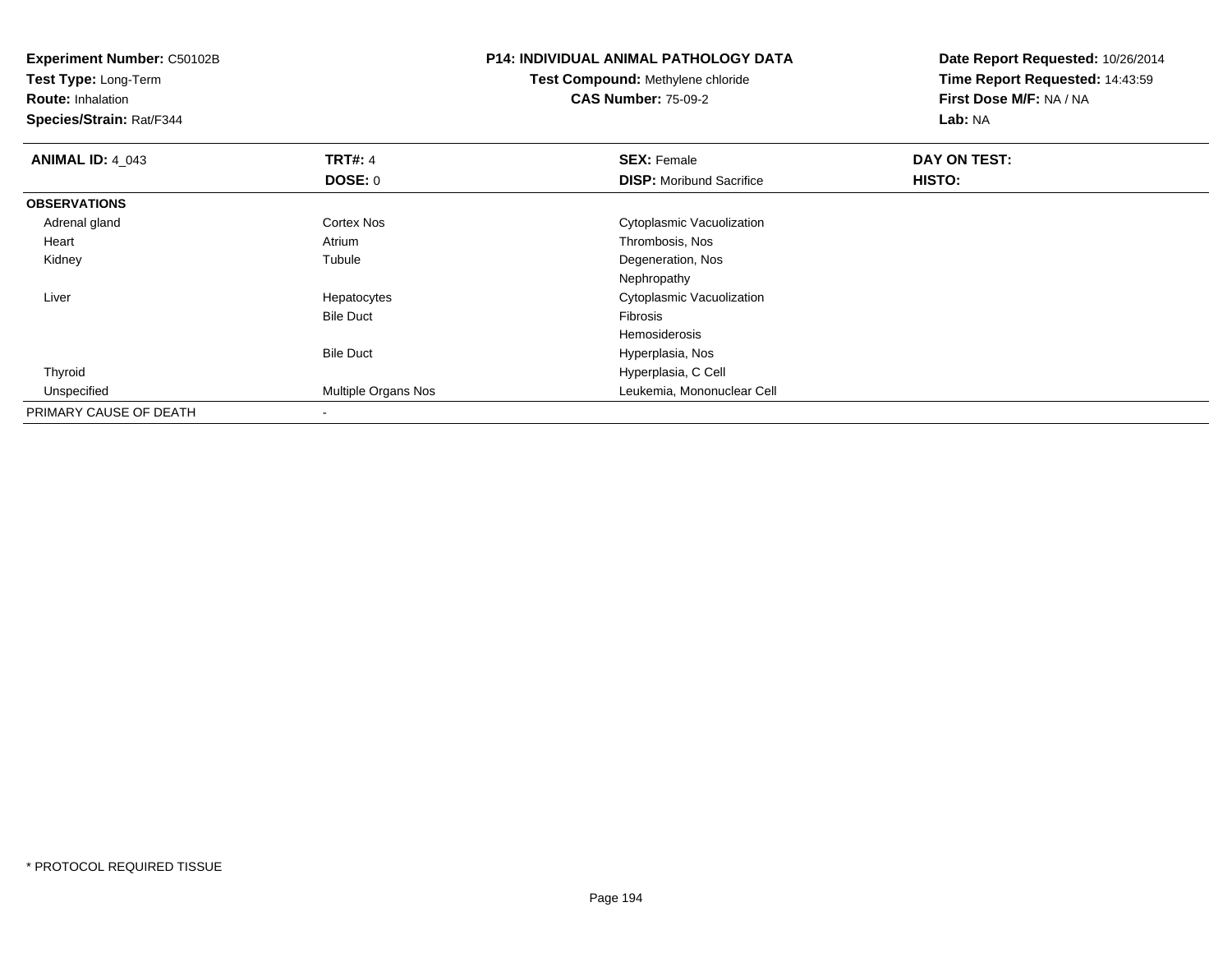| <b>Experiment Number: C50102B</b><br><b>Test Type: Long-Term</b><br><b>Route: Inhalation</b><br>Species/Strain: Rat/F344 |                     | <b>P14: INDIVIDUAL ANIMAL PATHOLOGY DATA</b><br><b>Test Compound: Methylene chloride</b><br><b>CAS Number: 75-09-2</b> | Date Report Requested: 10/26/2014<br>Time Report Requested: 14:43:59<br>First Dose M/F: NA / NA<br>Lab: NA |
|--------------------------------------------------------------------------------------------------------------------------|---------------------|------------------------------------------------------------------------------------------------------------------------|------------------------------------------------------------------------------------------------------------|
| <b>ANIMAL ID: 4_044</b>                                                                                                  | <b>TRT#: 4</b>      | <b>SEX: Female</b>                                                                                                     | DAY ON TEST:                                                                                               |
|                                                                                                                          | DOSE: 0             | <b>DISP: Terminal Sacrifice</b>                                                                                        | HISTO:                                                                                                     |
| <b>OBSERVATIONS</b>                                                                                                      |                     |                                                                                                                        |                                                                                                            |
| Heart                                                                                                                    | Cardiac Valve       | Metaplasia, Cartilaginous                                                                                              |                                                                                                            |
| Kidney                                                                                                                   | Pelvis              | Mineralization                                                                                                         |                                                                                                            |
|                                                                                                                          |                     | Nephropathy                                                                                                            |                                                                                                            |
| Liver                                                                                                                    | <b>Bile Duct</b>    | Hyperplasia, Nos                                                                                                       |                                                                                                            |
|                                                                                                                          |                     | Neoplastic Nodule                                                                                                      |                                                                                                            |
| Mammary gland                                                                                                            |                     | Fibroadenoma                                                                                                           |                                                                                                            |
| Pancreas                                                                                                                 | Acinus              | Atrophy, Focal                                                                                                         |                                                                                                            |
| Unspecified                                                                                                              | Multiple Organs Nos | Leukemia, Mononuclear Cell                                                                                             |                                                                                                            |
| PRIMARY CAUSE OF DEATH                                                                                                   |                     |                                                                                                                        |                                                                                                            |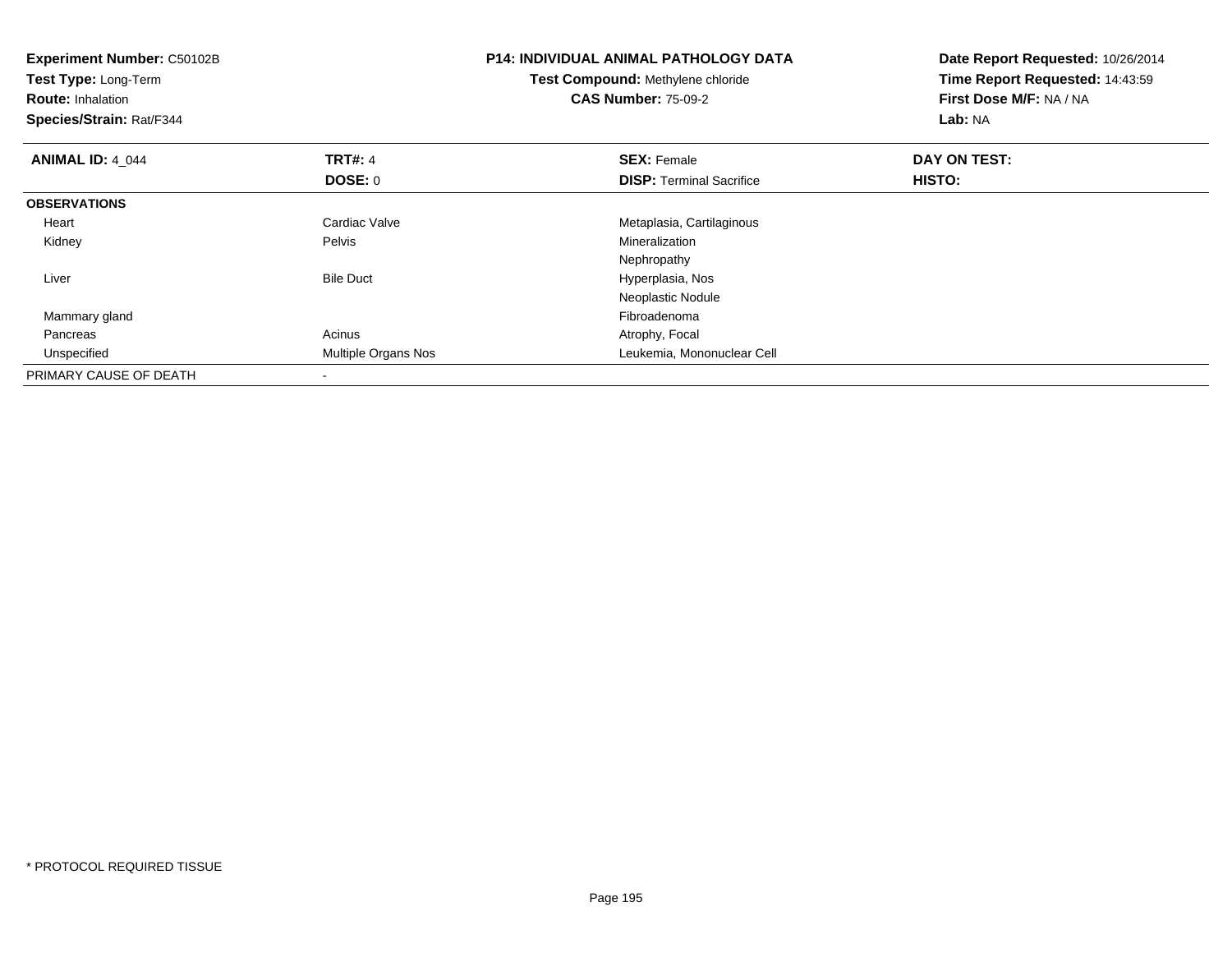| <b>Experiment Number: C50102B</b> |                             | <b>P14: INDIVIDUAL ANIMAL PATHOLOGY DATA</b> | Date Report Requested: 10/26/2014 |  |
|-----------------------------------|-----------------------------|----------------------------------------------|-----------------------------------|--|
| Test Type: Long-Term              |                             | <b>Test Compound: Methylene chloride</b>     | Time Report Requested: 14:43:59   |  |
| <b>Route: Inhalation</b>          |                             | <b>CAS Number: 75-09-2</b>                   | First Dose M/F: NA / NA           |  |
| <b>Species/Strain: Rat/F344</b>   |                             |                                              | Lab: NA                           |  |
| <b>ANIMAL ID: 4 045</b>           | <b>TRT#: 4</b>              | <b>SEX: Female</b>                           | DAY ON TEST:                      |  |
|                                   | <b>DOSE: 0</b>              | <b>DISP:</b> Terminal Sacrifice              | HISTO:                            |  |
| <b>OBSERVATIONS</b>               |                             |                                              |                                   |  |
| Adrenal gland                     | Cortex Nos                  | Cytoplasmic Vacuolization                    |                                   |  |
| Heart                             | Cardiac Valve               | Metaplasia, Cartilaginous                    |                                   |  |
| Kidney                            | Tubule                      | Degeneration, Nos                            |                                   |  |
|                                   |                             | Nephropathy                                  |                                   |  |
| Liver                             | Hepatocytes                 | Cytoplasmic Change, Basophilic               |                                   |  |
|                                   |                             | <b>Hemosiderosis</b>                         |                                   |  |
| Lymph node                        | <b>Bronchial Lymph Node</b> | Hemorrhage                                   |                                   |  |
| Ovary                             |                             | Cyst, Nos                                    |                                   |  |
| Pituitary gland                   | <b>Anterior Pituitary</b>   | Adenoma, Nos                                 |                                   |  |
| PRIMARY CAUSE OF DEATH            |                             |                                              |                                   |  |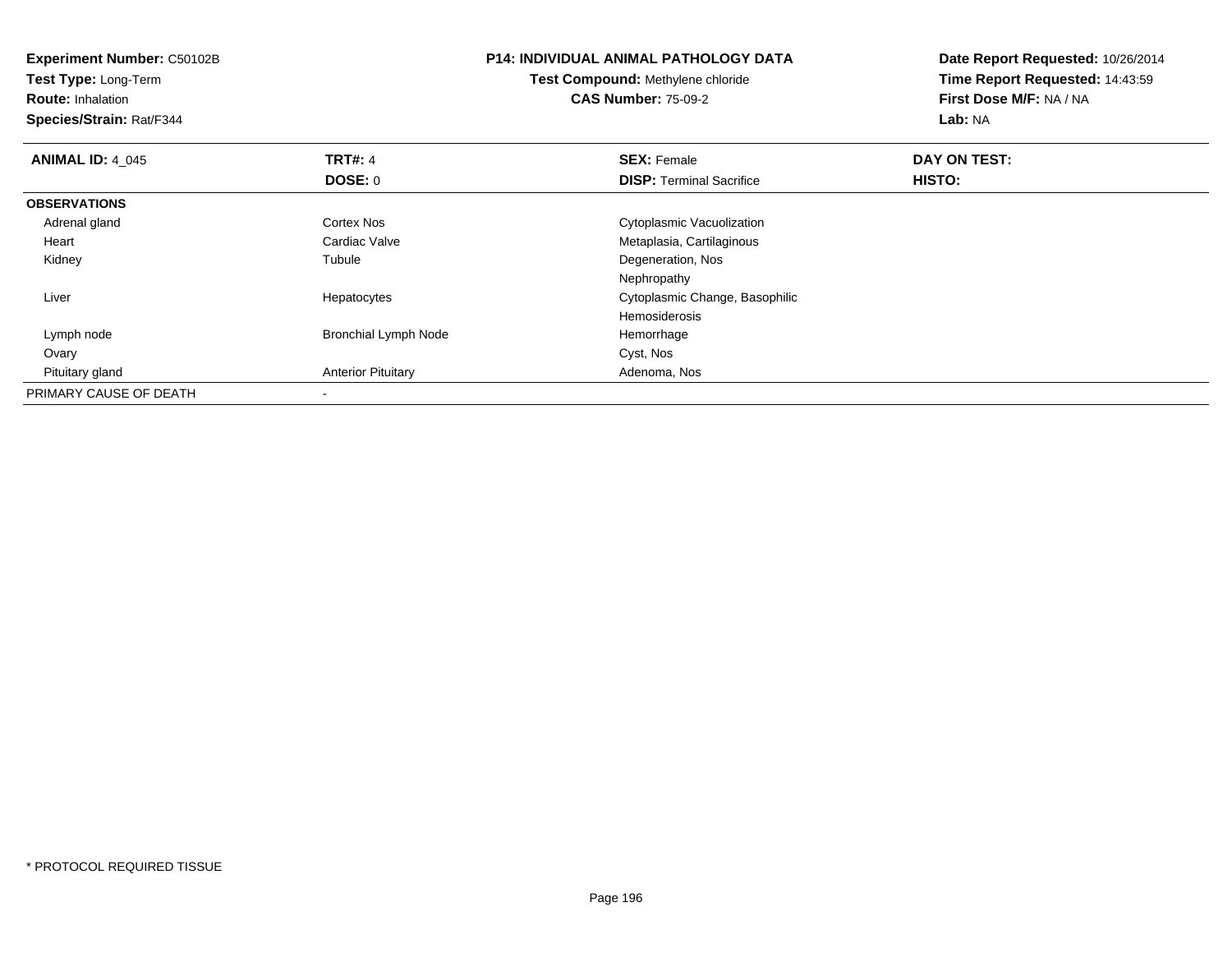| <b>Experiment Number: C50102B</b><br>Test Type: Long-Term<br><b>Route: Inhalation</b><br><b>Species/Strain: Rat/F344</b> |                             | <b>P14: INDIVIDUAL ANIMAL PATHOLOGY DATA</b><br>Test Compound: Methylene chloride<br><b>CAS Number: 75-09-2</b> | Date Report Requested: 10/26/2014<br>Time Report Requested: 14:43:59<br>First Dose M/F: NA / NA<br>Lab: NA |
|--------------------------------------------------------------------------------------------------------------------------|-----------------------------|-----------------------------------------------------------------------------------------------------------------|------------------------------------------------------------------------------------------------------------|
| <b>ANIMAL ID: 4 046</b>                                                                                                  | <b>TRT#: 4</b>              | <b>SEX: Female</b>                                                                                              | DAY ON TEST:                                                                                               |
|                                                                                                                          | DOSE: 0                     | <b>DISP:</b> Terminal Sacrifice                                                                                 | HISTO:                                                                                                     |
| <b>OBSERVATIONS</b>                                                                                                      |                             |                                                                                                                 |                                                                                                            |
| Adrenal gland                                                                                                            | Cortex Nos                  | Cytoplasmic Vacuolization                                                                                       |                                                                                                            |
| Intestine Large                                                                                                          | Rectum                      | Parasitism                                                                                                      |                                                                                                            |
| Kidney                                                                                                                   |                             | Nephropathy                                                                                                     |                                                                                                            |
| Liver                                                                                                                    | <b>Bile Duct</b>            | Hyperplasia, Nos                                                                                                |                                                                                                            |
| Lymph node                                                                                                               | <b>Bronchial Lymph Node</b> | Hemorrhage                                                                                                      |                                                                                                            |
| PRIMARY CAUSE OF DEATH                                                                                                   |                             |                                                                                                                 |                                                                                                            |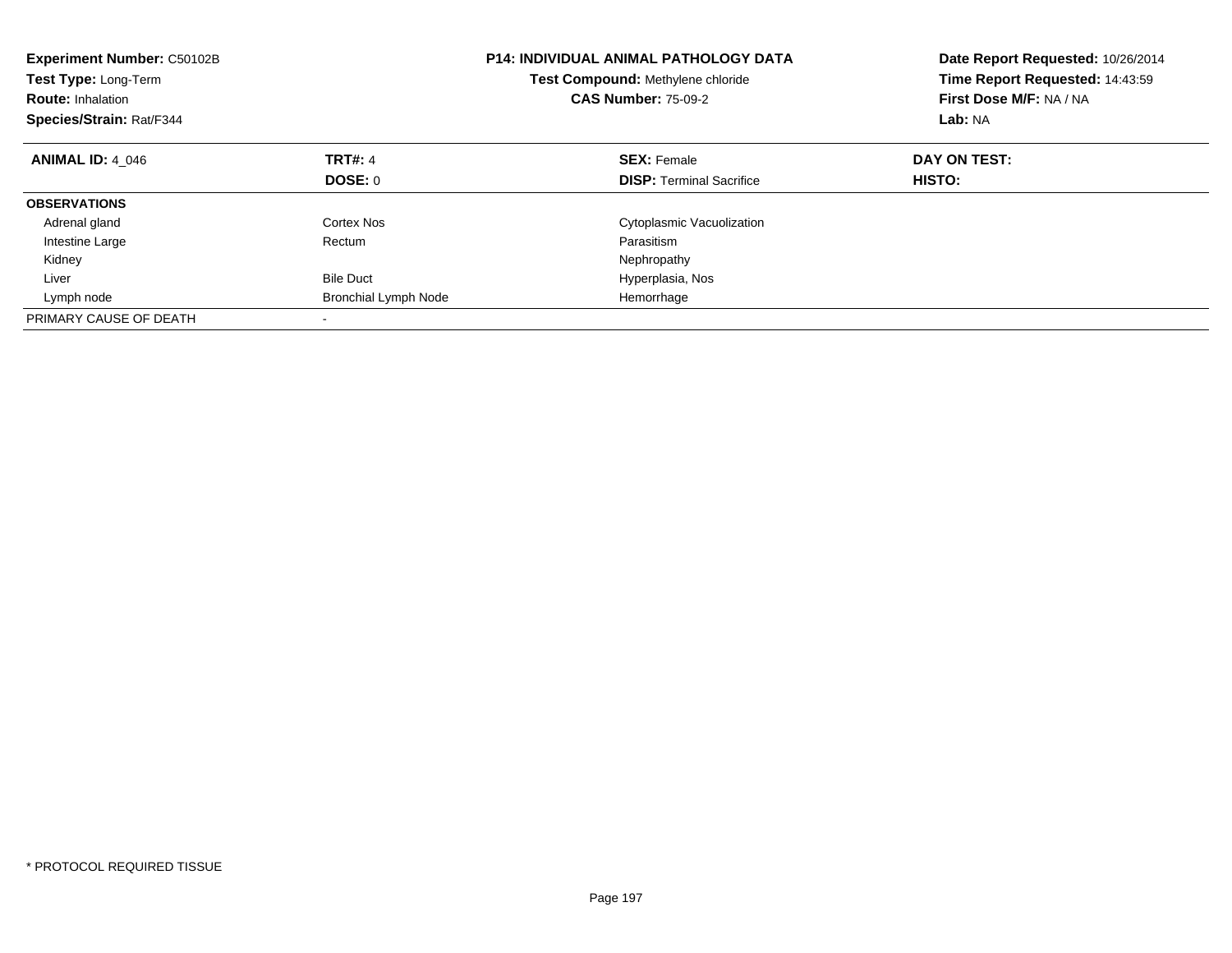**Experiment Number:** C50102B

**Test Type:** Long-Term

**Route:** Inhalation

**Species/Strain:** Rat/F344

## **P14: INDIVIDUAL ANIMAL PATHOLOGY DATA**

**Test Compound:** Methylene chloride**CAS Number:** 75-09-2

**Date Report Requested:** 10/26/2014**Time Report Requested:** 14:43:59**First Dose M/F:** NA / NA**Lab:** NA

| <b>ANIMAL ID: 4 047</b> | <b>TRT#: 4</b>            | <b>SEX: Female</b>               | DAY ON TEST: |  |
|-------------------------|---------------------------|----------------------------------|--------------|--|
|                         | <b>DOSE: 0</b>            | <b>DISP:</b> Moribund Sacrifice  | HISTO:       |  |
| <b>OBSERVATIONS</b>     |                           |                                  |              |  |
| Heart                   | Atrium                    | Thrombosis, Nos                  |              |  |
| Kidney                  |                           | Nephropathy                      |              |  |
| Liver                   | Hepatocytes               | Cytoplasmic Vacuolization        |              |  |
|                         |                           | Hemosiderosis                    |              |  |
|                         | <b>Bile Duct</b>          | Hyperplasia, Nos                 |              |  |
| Nasal cavity            |                           | Inflammation, Suppurative        |              |  |
| Pituitary gland         | <b>Anterior Pituitary</b> | Adenoma, Nos                     |              |  |
| Unspecified             | Multiple Organs Nos       | Leukemia, Mononuclear Cell       |              |  |
| Uterus                  |                           | <b>Endometrial Stromal Polyp</b> |              |  |
|                         | Endometrium               | Hyperplasia, Nos                 |              |  |
|                         |                           | Inflammation, Suppurative        |              |  |
| PRIMARY CAUSE OF DEATH  | $\,$                      |                                  |              |  |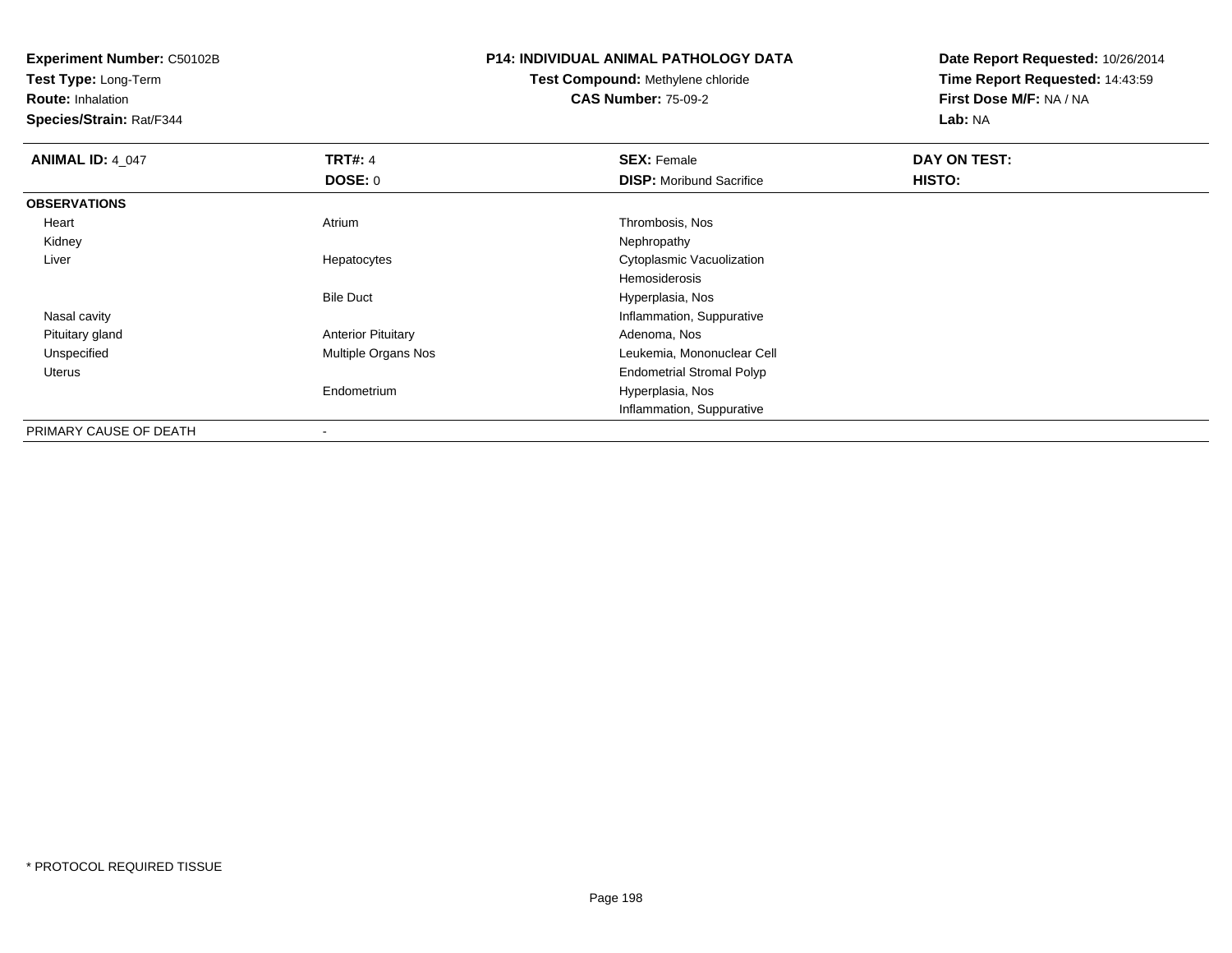| <b>Experiment Number: C50102B</b><br>Test Type: Long-Term<br><b>Route: Inhalation</b><br>Species/Strain: Rat/F344 |                  | <b>P14: INDIVIDUAL ANIMAL PATHOLOGY DATA</b><br><b>Test Compound: Methylene chloride</b><br><b>CAS Number: 75-09-2</b> | Date Report Requested: 10/26/2014<br>Time Report Requested: 14:43:59<br>First Dose M/F: NA / NA<br>Lab: NA |
|-------------------------------------------------------------------------------------------------------------------|------------------|------------------------------------------------------------------------------------------------------------------------|------------------------------------------------------------------------------------------------------------|
| <b>ANIMAL ID: 4_048</b>                                                                                           | <b>TRT#: 4</b>   | <b>SEX: Female</b>                                                                                                     | DAY ON TEST:                                                                                               |
|                                                                                                                   | DOSE: 0          | <b>DISP:</b> Terminal Sacrifice                                                                                        | HISTO:                                                                                                     |
| <b>OBSERVATIONS</b>                                                                                               |                  |                                                                                                                        |                                                                                                            |
| Adrenal gland                                                                                                     | Cortex Nos       | Cytoplasmic Vacuolization                                                                                              |                                                                                                            |
| Clitoral gland                                                                                                    |                  | Inflammation, Suppurative                                                                                              |                                                                                                            |
| Heart                                                                                                             | Cardiac Valve    | Metaplasia, Cartilaginous                                                                                              |                                                                                                            |
| Kidney                                                                                                            |                  | Nephropathy                                                                                                            |                                                                                                            |
| Liver                                                                                                             | Hepatocytes      | Cytoplasmic Change, Basophilic                                                                                         |                                                                                                            |
|                                                                                                                   |                  | <b>Hemosiderosis</b>                                                                                                   |                                                                                                            |
|                                                                                                                   | <b>Bile Duct</b> | Hyperplasia, Nos                                                                                                       |                                                                                                            |
|                                                                                                                   |                  | Inflammation, Granulomatous Focal                                                                                      |                                                                                                            |
| Pituitary gland                                                                                                   |                  | Craniopharyngioma                                                                                                      |                                                                                                            |
| PRIMARY CAUSE OF DEATH                                                                                            |                  |                                                                                                                        |                                                                                                            |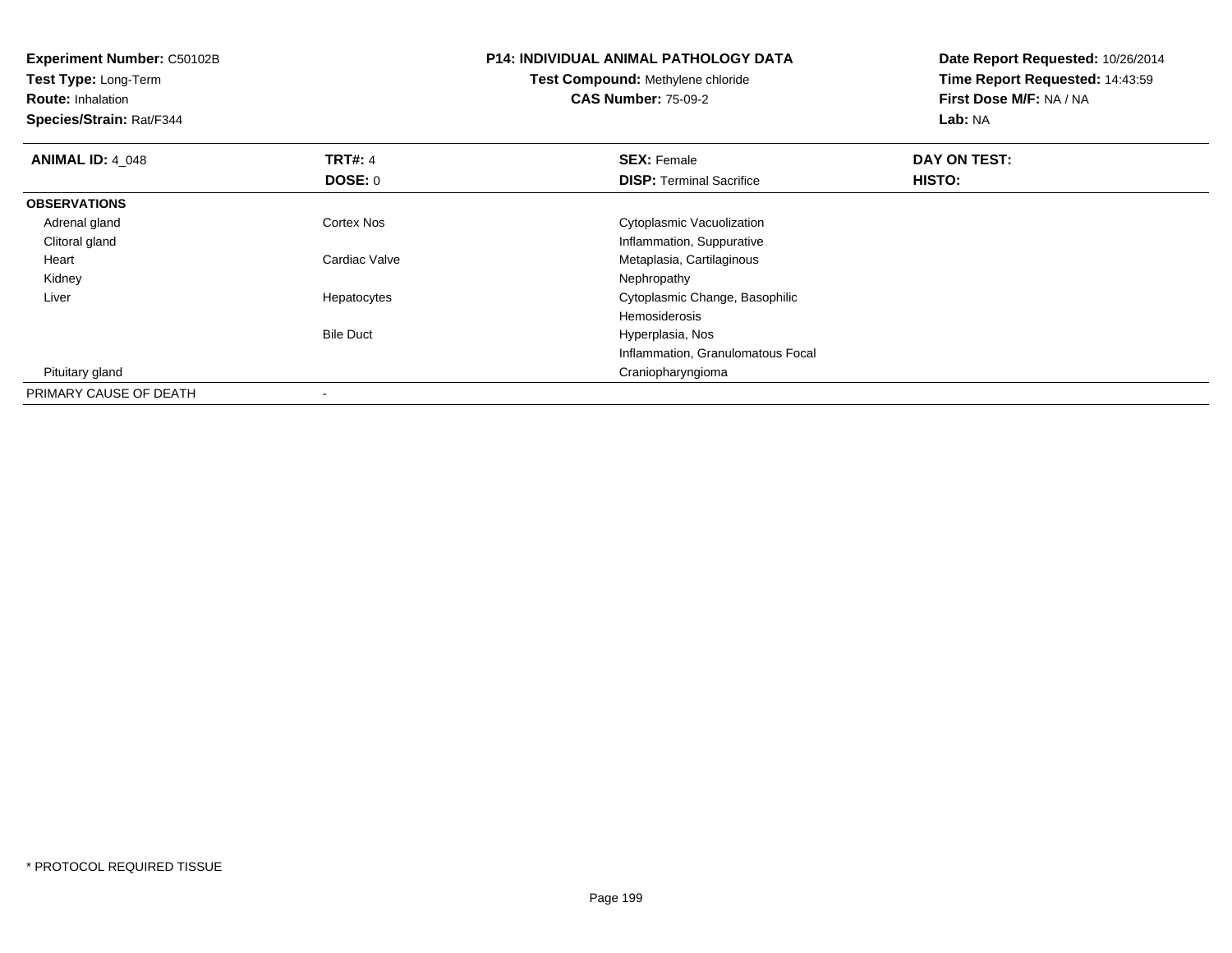| <b>Experiment Number: C50102B</b><br>Test Type: Long-Term<br><b>Route: Inhalation</b><br>Species/Strain: Rat/F344 |                            | <b>P14: INDIVIDUAL ANIMAL PATHOLOGY DATA</b><br><b>Test Compound: Methylene chloride</b><br><b>CAS Number: 75-09-2</b> | Date Report Requested: 10/26/2014<br>Time Report Requested: 14:43:59<br>First Dose M/F: NA / NA<br>Lab: NA |
|-------------------------------------------------------------------------------------------------------------------|----------------------------|------------------------------------------------------------------------------------------------------------------------|------------------------------------------------------------------------------------------------------------|
| <b>ANIMAL ID: 4_049</b>                                                                                           | <b>TRT#: 4</b>             | <b>SEX: Female</b>                                                                                                     | DAY ON TEST:                                                                                               |
|                                                                                                                   | DOSE: 0                    | <b>DISP:</b> Terminal Sacrifice                                                                                        | HISTO:                                                                                                     |
| <b>OBSERVATIONS</b>                                                                                               |                            |                                                                                                                        |                                                                                                            |
| Heart                                                                                                             | Cardiac Valve              | Metaplasia, Cartilaginous                                                                                              |                                                                                                            |
| Kidney                                                                                                            |                            | Nephropathy                                                                                                            |                                                                                                            |
| Liver                                                                                                             | Hepatocytes                | Cytoplasmic Change, Basophilic                                                                                         |                                                                                                            |
|                                                                                                                   | <b>Bile Duct</b>           | Hyperplasia, Nos                                                                                                       |                                                                                                            |
| Pancreas                                                                                                          | Acinus                     | Atrophy, Focal                                                                                                         |                                                                                                            |
|                                                                                                                   | Islets                     | Islet-Cell Adenoma                                                                                                     |                                                                                                            |
| Pituitary gland                                                                                                   | <b>Anterior Pituitary</b>  | Adenoma, Nos                                                                                                           |                                                                                                            |
| Thyroid                                                                                                           |                            | Hyperplasia, C Cell                                                                                                    |                                                                                                            |
| Unspecified                                                                                                       | <b>Multiple Organs Nos</b> | Leukemia, Mononuclear Cell                                                                                             |                                                                                                            |
| PRIMARY CAUSE OF DEATH                                                                                            |                            |                                                                                                                        |                                                                                                            |